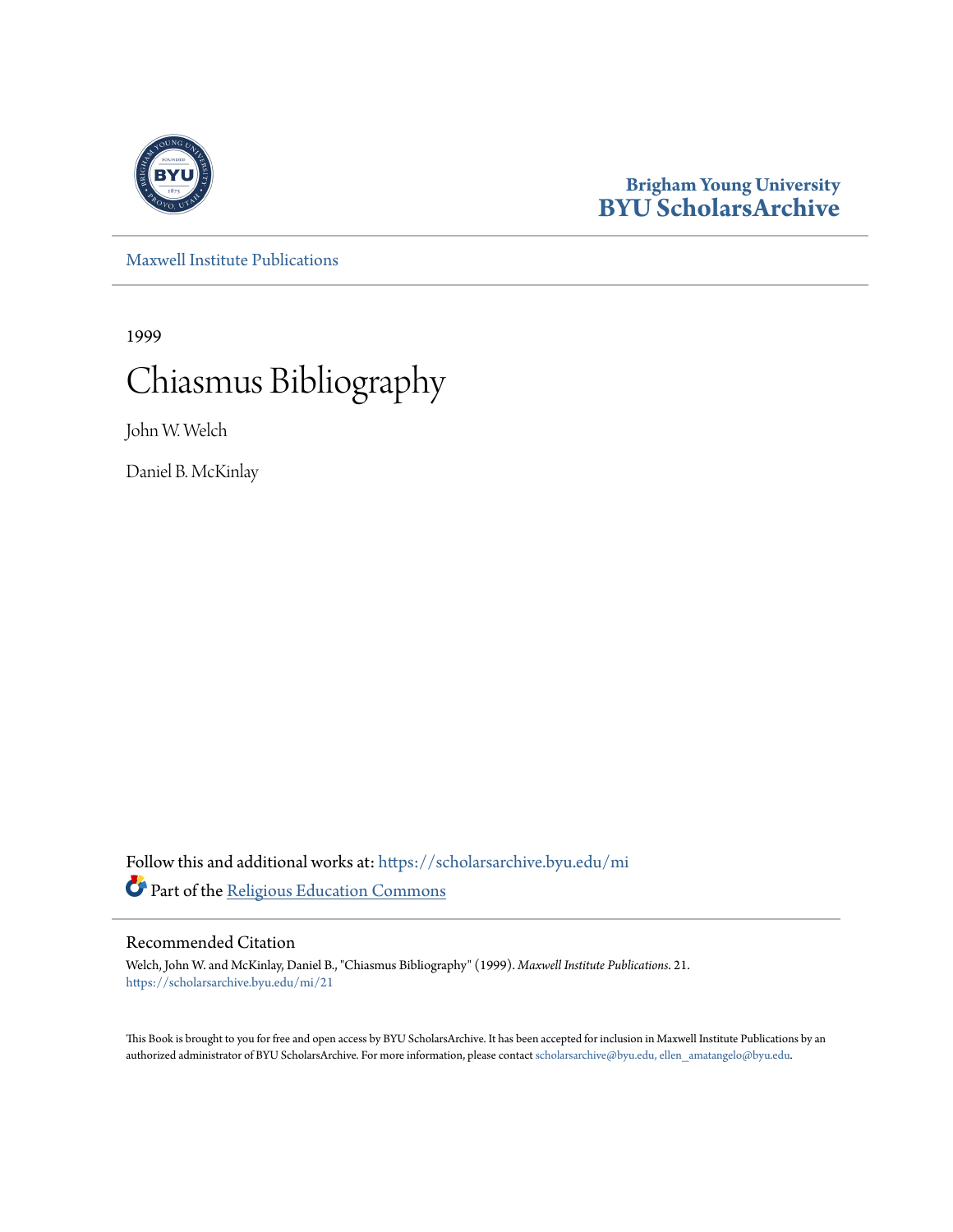### Introduction

#### John W. Welch

In 1978, my colleagues and I completed our work on *Chiasmusin Antiquity*, which was published in 1981 by Gerstenberg Verlag in Hildesheim, Germany. That volume contained a bibliography generated mainly by Robert F. Smith.

Overthe past two decades, I have continued to collect bibliographical information on numerous books and articles that either speak about or make use of chiasmus. Those additional sources have been included here, expanding the earlier bibliography, in an effort to be as comprehensive as possible. These items are presented alphabetically by author, and again in four main categories. Brief annotations and a citation index have also been supplied.

No bibliography of this kind, however, is ever going to achieve anything even approaching perfection or completeness. Titles, indices, and abstracts of most publications do not usually indicate the presence of chiastic analysis or commentary in those works. Accordingly, running across such sources is often a matter of happenstance. Readers are invited to send further entries to the Foundation for Ancient Research and Mormon Studies. Additional items will gladly be included in future updates of this bibliography.

I am grateful especially to Daniel McKinlay who has worked together with me in gathering this information. For carefully processing the submissions under Mel Thorne's direction, Alison Coutts, Claire Foley, and Wendy Thompson receive our deepest gratitude.

Over the years, the phenomenon of inverted word orders has intrigued many students of biblical and other literatures, as this sizeable bibliography amply demonstrates. Research into the presence and significance of chiasmus has borne good fruit in the past. Aided now by the many works listed below, this area of study promises even further yields of interesting insights.

John W. Welch Provo, Utah January 1999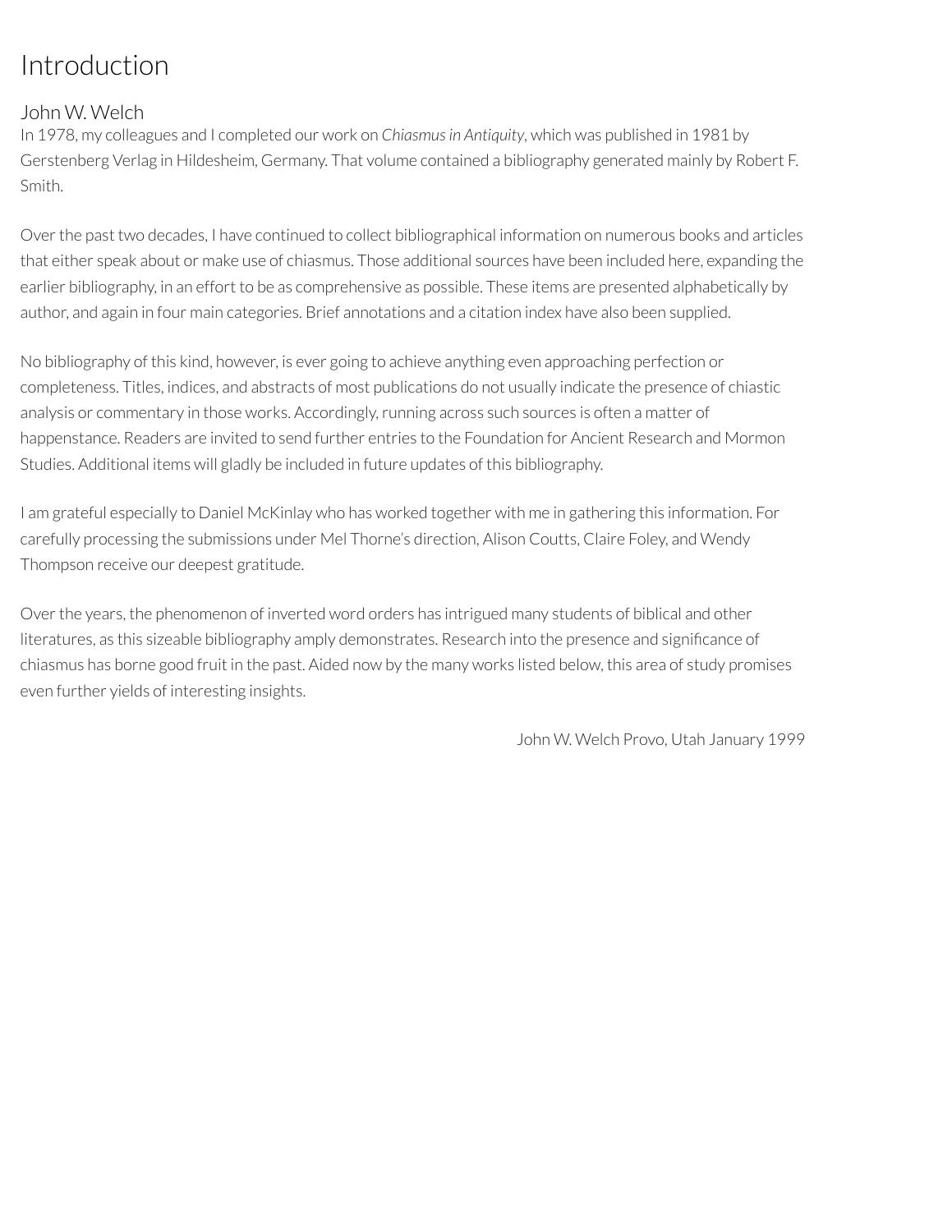### Alphabetical by Author

Abbott, Edwin A. *Johannine Grammar.* London: Black, 1905.

Abbott, Thomas K. *A Critical and Exegetical Commentary on the Epistlesto the Ephesians and to the Colossians.* Edinburgh: ICC, 1897.

Albright, William F., and Christopher S. Mann. *Matthew.* Anchor Bible, vol. 26. Garden City, N.Y.: Doubleday, 1971.

Alden, Robert L. "Chiastic

Psalms: A Study in the Mechanics of Semitic Poetry in

Psalms 1–50." *JEvTS* 17 (1974): 11–28 [

Ps. 42–43, ABCBAABCBA].

———."Chiastic Psalms (2): A Study in the Mechanics of Semitic Poetry in

Psalms 51–100." *JEvTS* 19 (1976): 191–200.

———. "Chiastic Psalms (3): A Study in the Mechanics of Semitic Poetry in

Psalms 101–50, *JEvTS* 21 (1978): 199–210.

Aletti, Jean N. "L'Argumentation paulinienne en Rm 9." *Biblica* 68/1 (1987): 41–56 [Rom. 9:6–29, ABCCBA;

9:14–24, ABCCBA; 9:24, ABBA].

———. "Rm 1,18–3,20: Incohérence ou cohérence de l'argumentation paulinienne?" *Biblica* 69 (1988): 47–62 [Rom. 2:14–26, ABBA (p. 49, citing Bassler)].

Allen, Ward, ed. and trans. Translating for King James, Being a True Copy of the Only Notes Made by a Translator of King *James's Bible, [etc.] Taken by the Reverend John Bois, [etc.].* Nashville: Vanderbilt University Press, 1969 [Philem. 1:5; see also *Novi Testamenti libri omnes recens nunc editi, etc.* Isaaci Casauboni in *Novi Test. libros notae.* Geneva: Vignon, 1587].

Alonso-Schökel, König di L. *Estudios de Poética Hebrea.* Barcelona: Flors, 1963.

———. "The Poetic Structure of Psalm 42–43." *JSOT* 1 (1976): 4–11.

Alter, Robert. *The Art of Biblical Poetry.* New York: Basic, 1985 [Ps. 36:7; 90].

Alter, Robert, and Frank Kermode, eds. *The Literary Guide to the Bible*. Cambridge: Harvard University Press, 1987 [Gen. 22:3–14, ABBA; 27:1–28:5, ABCCBA; 32:22a–31b, ABX(axa)BA; 33:9–11, ABCDXDCBA; 1– 2 Kgs., ABCDCBA; Jer. 1–52, ABCDEFEDCBA; 20–40, ABCDEFGHGFEDCBA; Mark 1:1–11, ABBA].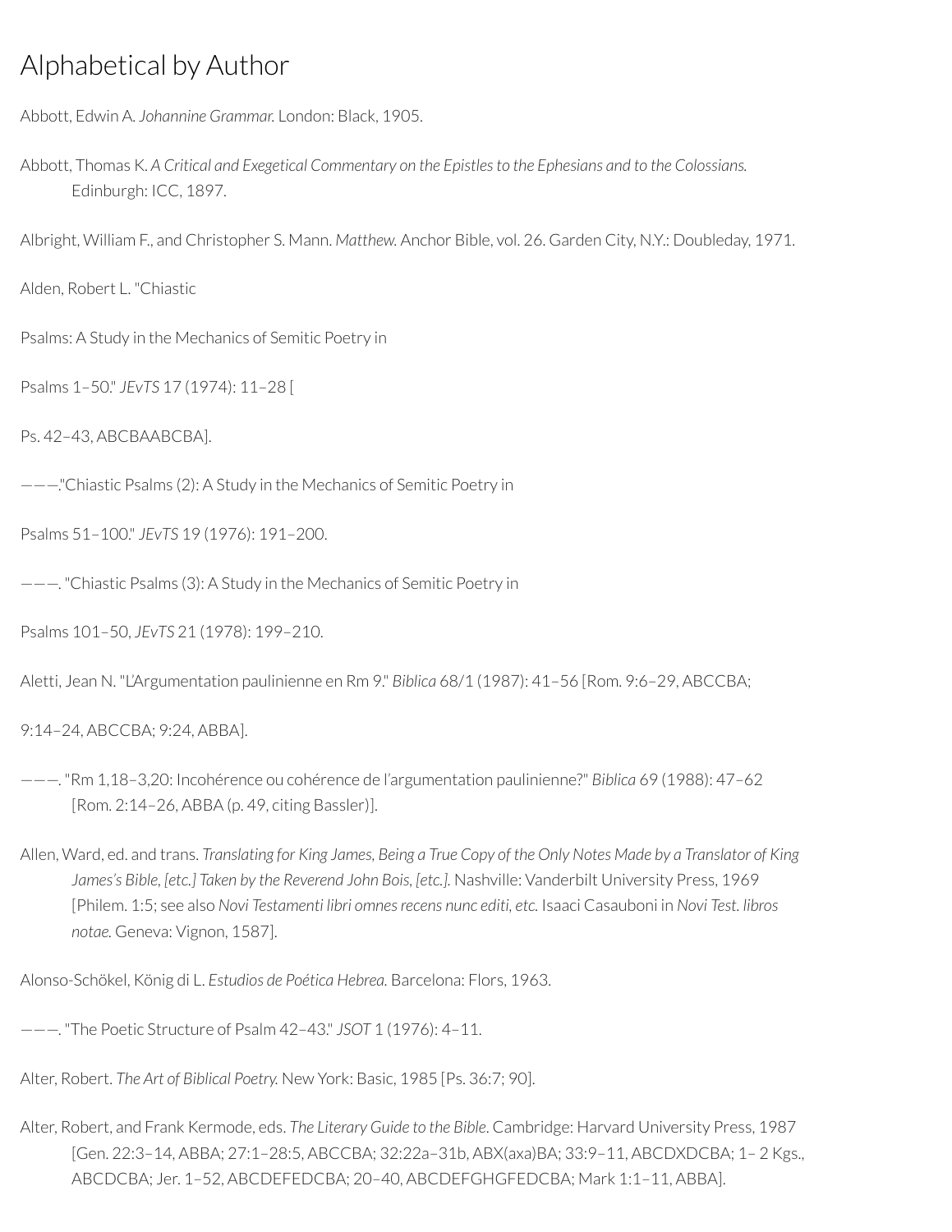Anbar, Moshe. "Changement des noms des tribus nomades dans la relation d'un même événement." *Biblica* 49/2 (1968): 221–32 [Gen. 36–37, ABA].

Andersen, Francis I. *Job.* London: Inter-Varsity Press, 1976 [Job 4:2–5:27, ABCDCBA].

———. *The Sentence in Biblical Hebrew.* The Hague: Mouton, 1974.

- Auffret, Pierre. "'Aie confiance en lui, et lui, il agira': Étude structurelle du Psaume 37." *Scandinavian Journal of the Old Testament* 4/2 (1990): 13–43 [Ps. 37:1–8, ABBA; 37:10–20, ABCCCBA; 37:21–32, ABCDEFEDCBA; 37:34–40, ABCDCBA].
- ———. "C'est pourquoirejouit mon cœur: Étude structurelle du Psaume 16." *BZ* 40 (1996): 73–83 [Ps. 16:9–11, ABCCBA].
- ———. "'Dans ta force se réjouit le roi': Étude structurelle du Psaume 21." *VT* 40 (1990): 385–407 [Ps. 21:4, ABCCBA; 21:5, ABBA; 21:2–5, ABCDDCBA; 21:2–7, ABCBAC; 21:3–8, AB(A)/(A)BA; 21:5b–7a, ABCBA; 21:9–13, ABCDDCBA; 21:2–14, ABCDEFGGFEDCBA; 21:6–14, ABCDEFFEDCBA].
- ———. "'Dieu sauvera Sion': Étude structurelle du Psaume 69." *VT* 46 (1996): 1–29 [Ps. 69:2a–6, ABCCBA; 69:2– 37, ABCDCBA].
- ———. "Le Droit du très-haut: Étude structurelle du Psaume 77." *Scandinavian Journal of the Old Testament* 6/1 (1992): 92–122 [Ps. 77:9–21, ABCBCA (citing J. S. Kselman); 77:2–13, ABCDDCBA; 77:3b–5a, ABCDCBA; 77:12–13, ABCCBA; 77:11–16, ABCCBA; 77:17–20, ABCCBA].
- ———. "Essai surla structure littéraire de discours d'Athènes (AC XVII 23–31)." *NT* 20 (1978): 185–202 [Acts 17:30, ABabaBA].
- ———. "Essai surla structure littéraire de Gn 12,1–4aa." *BZ* 26 (1982): 243–48 [Gen. 12:1–4, ABCDDCBA; 12:3a, ABCCBA; 12:1b–3b, ABCCBA].
- ———. "Essai surla structure littéraire d'Ex 14." *Estudios Biblicos* 41 (1983): 53–82.
- ———. "Essai surla structure littéraire du Psaume 8." *VT* 34 (1984): 257–69 [Ps. 8:2–10, TCCT].
- ———. "Essai surla structure littéraire du Psaume 11." *ZAW* 93 (1981): 401–17 [Ps. 11:1–7, ABCDDCBA].
- ———. "Essai surla structure littéraire du Psaume 15." *VT* 31 (1981): 385–99 [Ps. 15:2b–3b, ABCDCBA].
- ———. "Essai surla structure littéraire du Psaume 86." *VT* 29 (1979): 385–402 [Ps. 86:1–16, ABCDXDCBA].
- ———. "Essai surla structure littéraire du Psaume 90." *Biblica* 61/2 (1980): 262–76 [Ps. 90:1–10, ABCDEEDCBA].
- ———. "Essai surla structure littéraire du Psaume 137." *ZAW* 92 (1980): 346–77 [Ps. 137, ABAABCAB].
- ———. "The Literary Structure of Exodus 6:2–8." *JSOT* 27 (1983): 46–54 [Ex. 6:2–8, ABAA].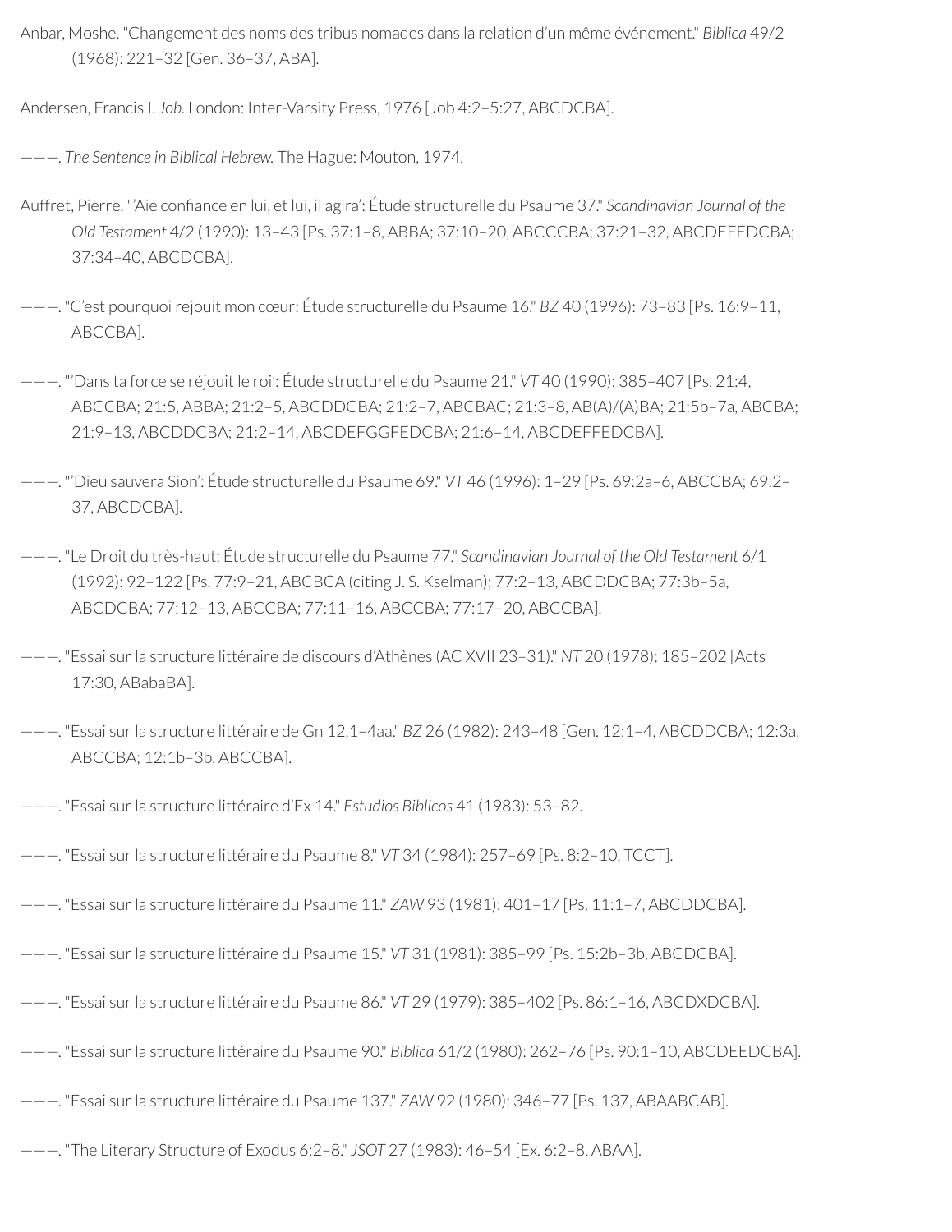- ———. "Et moi sans cesse avec toi: Études structurelle du Psaume 73." *Scandinavian Journal of the Old Testament* 9/2 (1995): 241–76 [Ps. 73:4b–12b, ABCDEEDCBA; 73:15a–17b, ABCDEFEDCBA; 73:15a–28c, ABCDEFGFEDCBA; 73:1–28, ABCDCBA].
- ———. "Notes complémentaires surla structure littéraire des Psaumes 3 et 29." *ZAW* 99 (1987): 90–93 [Ps. 3 and 29, ABCBA].
- ———. "Note surla structure littéraire de Lc I. 68–79." *NTS* 24 (1978): 248–58 [Luke 1:68–77, ABCDEFGFEDCBA; 1:71–79, ABCDECBA].
- ———. "Note surla structure littéraire du Psaume 3." *ZAW* 91 (1979): 93–106 [Ps. 3, ABA].
- ———. "Note surla structure littéraire du Psaume 136." *VT* 27 (1977): 1–12 [Ps. 136:1–25, ABAABA].
- ———. "O Dieu, connais mon coeur: Étude structurelle du Psaume 139." *VT* 47 (1997): 1–22 [Ps. 139:7, ABBA; 139:19, xyyx; 139:3a–5a, ABYBA; 139:14–15, ABCDDCBA; 139:4a–5b, 16a–16d, ABCCBA].
- ———. "Cartoi, tu as agi: Étude structurelle du Psaume 39." *Bijdragen* 51 (1990): 118–38.
- ———. "Quand Dieu se lève pourle jugement: Étude structurelle du Psaume 76." *Biblische Notizen* 84 (1996): 5–10 [Ps. 76:8–12, ABCCBA].
- ———. "Qu'elles sont aimables, tes demeures!: Étude structurelle du Psaume 84." *BZ* 38 (1994): 29–43 [Ps. 84:6– 13, ABCDDCBA].
- ———. "'Qui donnera depuis Sion le Salut d'Israel?': Étude structurelle des Psaumes 14 et 53." *BZ* 35 (1991): 217– 30 [Ps. 53:6c–6e, ABBA; 53:2–7, ABCCBA].
- ———. *Voyez de vos yeux: Étude structurelle de vingt Psaumes dont le Psaume 119.* Supplements to *VT* 48. Leiden: Brill, 1993 [various systems, including chiastic ones, in Ps. 52, 54, 55, 56, 57, 58, 59, 60, 62, 64, 65, 66, 78, 79, 80, 85, 91, 92, 108, 119].
- ———. "Yahve Regne: Étude structurelle du Psaume 93." *ZAW* 103 (1991): 101–9 [Ps.93:3a–4c (AB+B)(A+B)(B)  $(A)-(B)(B)(B)(A)(A+B)(B)(A+AB)$ ].

#### B

- Baarlink, Heinrich. "Die zyklische Struktur von Lukas 9.43b–19.28." *NTS* 38 (1992): 481–506 [Luke 9:43–18:34, A..O..A].
- Bailey, Kenneth E. "'Inverted Parallelisms' and 'Encased Parables' in Isaiah and Their Significance for OT and NT Translation and Interpretation." In *Literary Structure and Rhetorical Strategies in the Hebrew Bible*, ed. Lénart J. de Regt, Jan de Waard, and Jan P. Fokkelman, 14–30. Assen: Van Gorcum, 1996 [Isa. 55:8–9, ABCBA; 28:14–20, ABCDCBA; 1 Cor. 3:10–17, ABCBA; Isa. 45:22–25; Philip. 2:5–11, ABCCBA; Isa. 42:1–9, ABCBA; Isa. 53:3–4, ABCBA; 53:5–6, ABA; 53:7–8a, ABCCBA].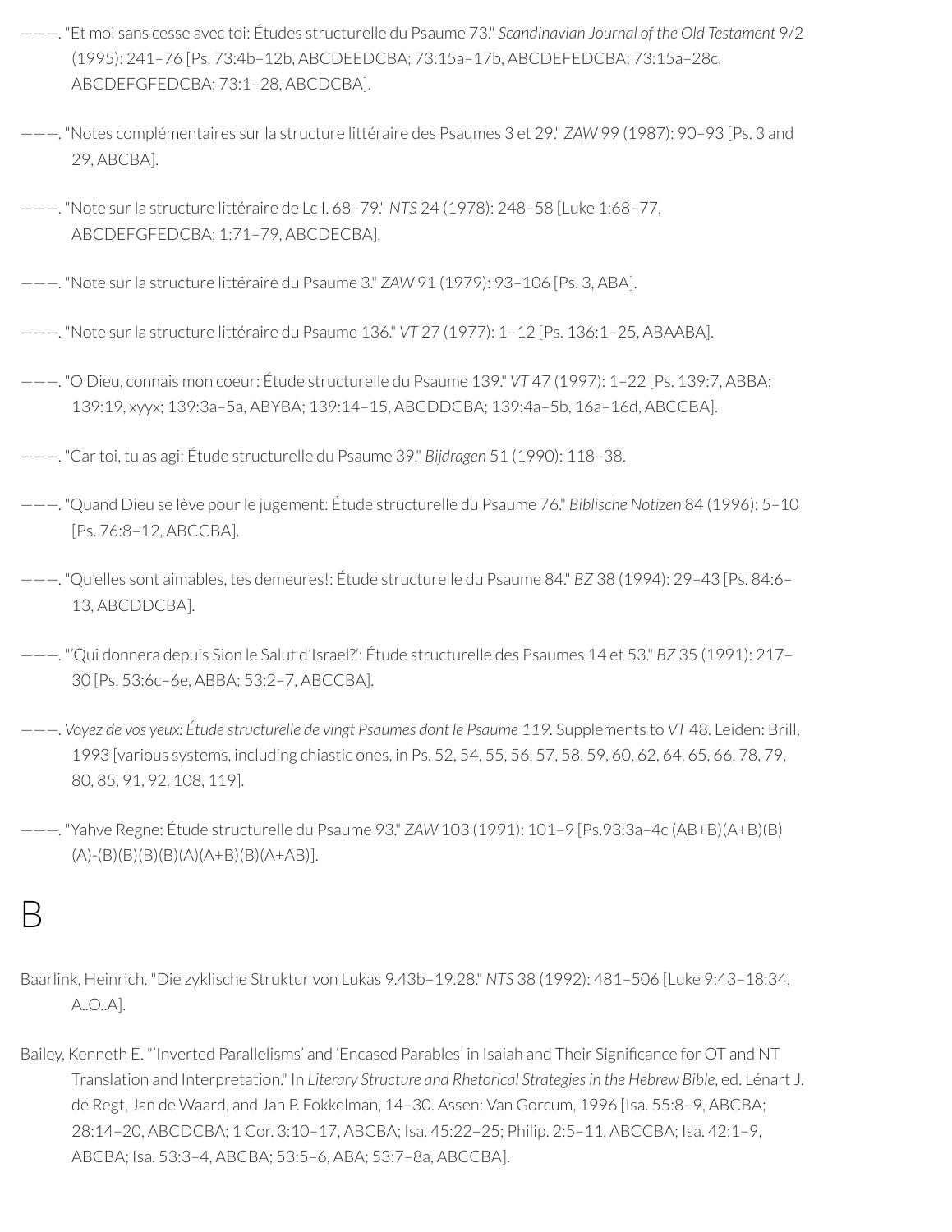- ———. "Parallelism in the New Testament; Needed: A New Bishop Lowth." *BTrans* 26 (1975): 333–38 [Luke 6:20– 26, 27–31; 12:33–34; John 5:24–29, ABCCBA, ABCBA].
- ———. *Poet and Peasant, and Through Peasant Eyes: A Literary-Cultural Approach to the Parables of Luke.* Grand Rapids, Mich.: Eerdmans, 1983 [Eph. 2:11–22, A..II..A; Amos 5:4–6, ABCDCBA; Dan. 3:13–30, ABCDEFFEDCBA; Luke 18:18–30, ABCDEFEDCBA; 2 Pet. 3:8–18, ABCDEDCBA; Gal. 3:5–14, ABCDEDCBA; others].
- ———. "Recovering the Poetic Structure of 1 Cor. 1:17–2:2." *NT* 17 (1975) [1 Cor. 1:17–2:2, ABCDFGFEDCBA, and numerous subunits].
- ———. "The Structure of 1 Corinthians and Paul's Theological Method with Special Reference to 4:17." *NT* 25 (1983): 152–81 [1 Cor. 1:5–15:58, ABCBA; 3:1–23, ABBA; each of ve essays (1:4–4:16; 4:17–7:40; 8:1– 11:1; 11:2–14; 15:1–58) ABCBA; 9:19–23, ABCCBA; 10:14–22, ABCCBA; 11:2–14:40, ABCDCBA; 15:12–20, ABCDCBA; but see Terry (1996) at p. 15].
- ———. "A Study of Some Lucan Parables in Light of Oriental Life and Poetic Style." Ph.D. diss., Concordia Theological Seminary, 1972.
- Baldwin, Joyce G. *Haggai, Zechariah, Malachi.* London: Tyndale House, 1972 [Zech. 9:1–14:21; 1:7–6:15; 7:1–8:19; 9:1–11:17; 12:1–14:2, ABCDCBCBDBCA, ABBCCBBA, ABCBA, ABCDCB, CBDBC].
- Ballerini, Teodorico. *Introduzione alla Bibbia.* Vol. 2. Turin: Marietti, 1971 [Gen. 6:5–7:22, AabcdeDCEfDCdcgaA].

Bammel, Ernst. "Versuch Col 1,15–20," *ZNW* 52 (1961): 88–95 [Col. 1:15–20, ABBABAAB, ABBA].

- Barbiero, Gianni. "Il testo massoretico di Prov 3,34." *Biblica* 62 (1981): 370–79 [Prov. 3:32, ABBA; 2:33, ABBA].
- ———. "Die 'Wagen meines edlen Volkes' (Hld 6,12): Eine strukturelle Analyse." *Biblica* 78/2 (1997): 174–81 [Song. 5:4–7:10, ABCBCA].
- Bar-Efrat, Shimon. "Some Observations on the Analysis of Structure in Biblical Narrative." *VT* 30 (1980): 154–73 [Ruth, 1 Sam. 29:1–11, Gen. 7:10–24, ABCCBA, ABCXCBADEXED].
- Barnouin, M. "Recherches numériques surla généalogie de Genesis 5." *RB* 77 (1970): 347–65 [Gen. 5].
- Bar-On, Shimon. "Zurliterarkritischen Analyse von Ex 12,21–27." *ZAW* 107 (1995): 18–30 [Ex. 12:3–6a, ABCCBA; 12:6b–11, ABCDDCBA].

Barre, Lloyd M. "Recovering the Literary Structure of Psalm 15." *VT* 34 (1984): 207–11 [Ps. 15, ABCDCBA].

Barrett, Charles K. "The Allegory of Abraham, Sarah, and Hagarin the Argument of Galatians." In *Rechtfertigung: Festschrift für E. Käsemann zum 70. Geburstag,* ed. J. Friedrich et al., 1–16. Tübingen: Mohr, 1976 [Gal. 2:11– 3:4, ABCDEFGGFEDCBA].

Barth, Markus. "Traditions in Ephesians." *NTS* 30 (1984): 3–25 [ABBA].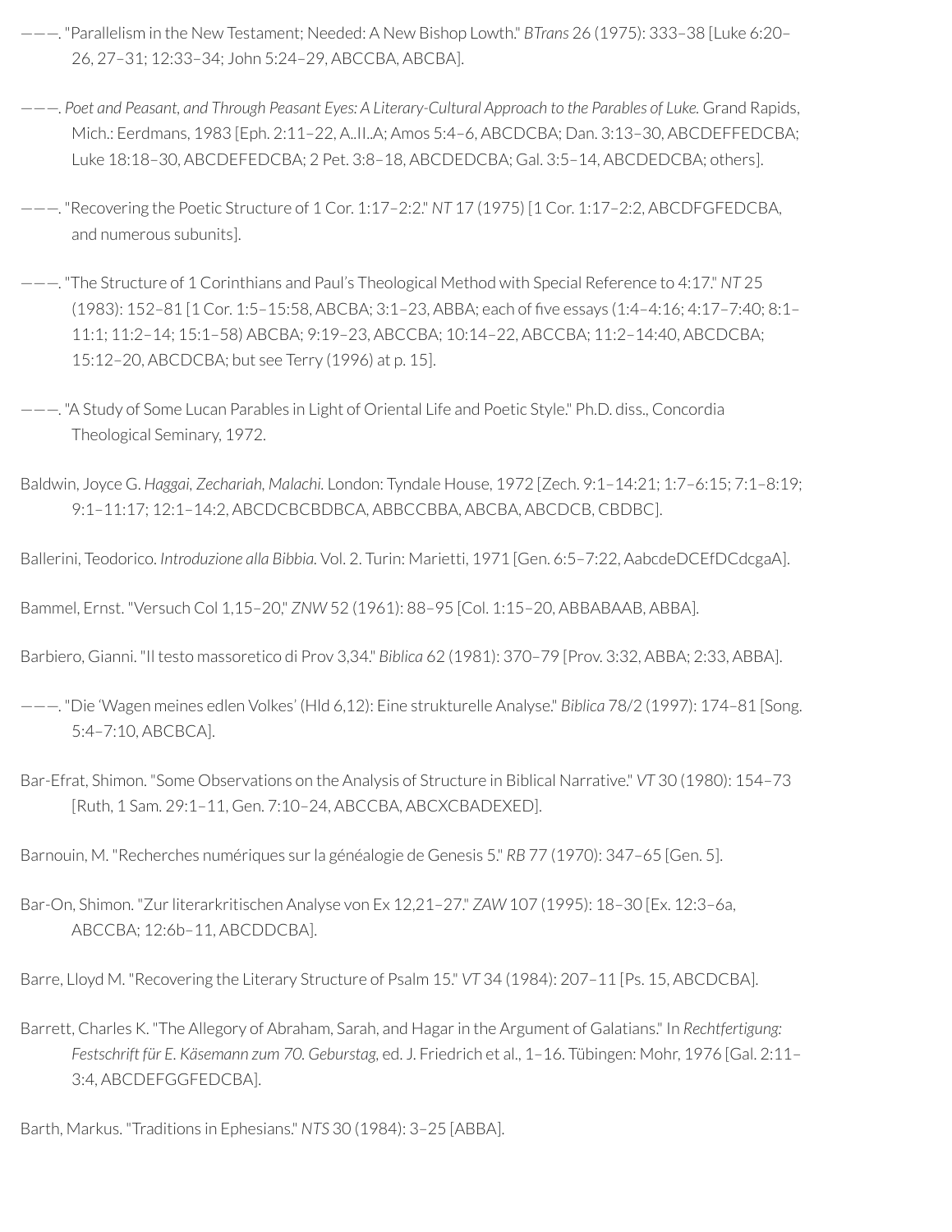Bartina, Sebastian. "La vida como historia, en el prologo al cuarto evangelio." *Biblica* 49/1 (1968): 91–96 [John 1:1–18].

Bassett, Samuel E. "Hysteron Proteron Homerikos." *Harvard Studies in Classical Philology* 31 (1920): 39–57.

———. *The Poetry of Homer.* Berkeley: University of California Press, 1938.

Bassler, Jouette M. "Divine Impartiality in Paul's Letterto the Romans." *NT* 26 (1984): 43–58 [Rom. 1:16–2:10, ABBA and ABCDEEBDCA; 2:12–29, ABCCBA].

Bauernfeind, Otto. *Die Apostelgeschichte.* Leipzig: Deichert, 1939 [Acts].

Baugh, Steven M. "The Poetic Form of Col 1:15–20." *Westminster Theological Journal* 47 (fall 1985): 227–44 [Col. 1:15–20; Isa. 28:15–18].

Bazak, Jacob. "The Geometric-Figurative Structure of Psalm 136." *VT* 35 (1985): 129–38 [Ps. 136:1–26, triangles].

———. "Structural Geometric Patterns in Biblical Poetry." *Poetics Today* 6/3 (1985): 475–502 [Ps. 145:1–21; Ps. 34:2–8; Ps. 25:1–15; Ps. 37:1–40, triangles].

- ———. *Structures and Contentsin the Psalms.* Jerusalem: Dvir, 1984.
- Becking, Bob. "Divine Wrath and the Conceptual Coherence of the Book of Nahum." *Scandinavian Journal of the Old Testament* 9/2 (1995): 277–96 [Nahum 1:2–8, ABA and ABBA; 1:9–14, ABBA; 2:4–3:19, ABA].
- Bee, Ronald E. "Statistical Methods in the Study of the Masoretic Text of the Old Testament." *Journal of Royal Statistical Society* A, vol. 134, pt. 4 (1971): 611–22 [general, tables].
- Beentjes, Pancratius C. "Inverted Quotations in the Bible: A Neglected Stylistic Pattern." *Biblica* 63/4 (1982): 506– 23 [1 Kgs. 19:10; Rom. 9:25, ABBA, ABAB].

Begrich, Joachim. *Gesammelte Studien zum Alten Testament.* Munich: Kaiser, 1964.

Bencze, Dom Anselm. "An Analysis of Romans 13:8–10." *NTS* 20 (1983): 90–92 [Rom. 13:8–10, ABBAA/BBAAB].

- Bengel, Johann A. "Chiasmus," "Epanodos," and "Hysteron Proteron." In *Gnomon Novi Testamenti.* Tübingen: Williams and Norgate, 1742. Reprint, 1862 [Heb. 3:12–14, 16–18, ABA].
- Benoit, Pierre. "Review of Jacques Dupont's 'Les Béatitudes: Le Probléme littéraire, le message doctrinal.'" *RB* 62 (1955): 420–24.
- Bergey, Ronald. "The Rhetorical Role of Reiteration in the Suffering Servant Poem (Isa. 52:13–53:12)." *JEvTS* 40 (1997): 177–88 [Isa. 52:13–53:12, ABBBBA; 52:14–15, ABCBA; 52:13–15, ABCCBA; 53:1–6, ABCCBA; 53:3, ABBA].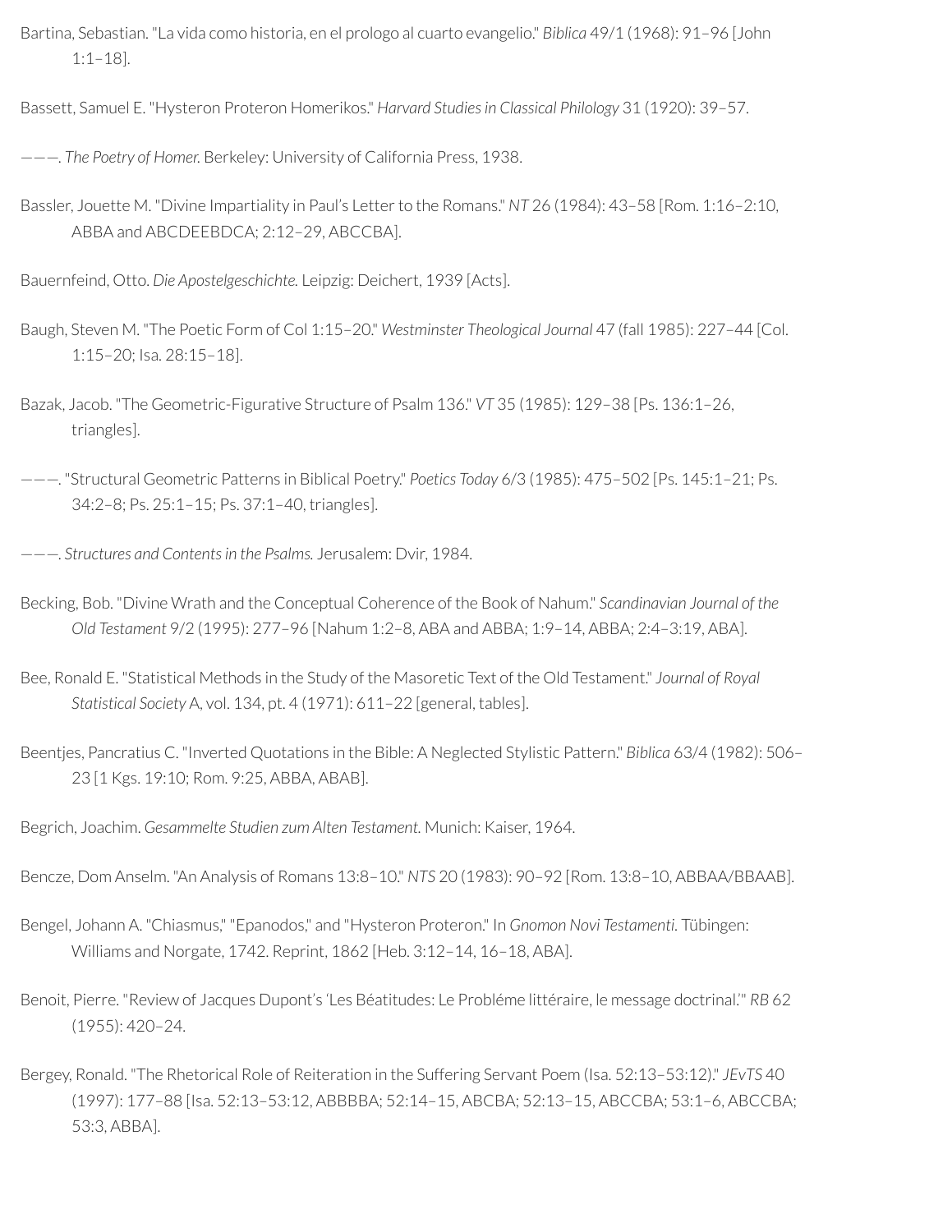- Berlin, Adele. *The Dynamics of Biblical Parallelism.* Bloomington: Indiana University Press, 1985 [Ps. 46:10; Jer. 17:7; Ps. 132:13–14, ABBA].
- Bertman, Stephen. "Symmetrical Design in the Book of Ruth." *JBL* 84 (June 1965): 165–68 [Ruth 1–4, ABCCBA].

Bettenzoli, Giuseppe. "Gli 'anziani di Israele." *Biblica* 64/1 (1983): 47–73.

- Betz, Hans D. *Galatians: A Commentary on Paul's Letter to the Churchesin Galatia.* Philadelphia: Hermeneia, 1979 [Gal. 5:17].
- Beyerlin, Walter. *Im Licht der Traditionen: Psalm 67 und 115: Ein Entwicklungszusammenhang.* Leiden: Brill, 1992 [Ps. 67:2–8, ABCBA; 115:2–8, ABCBA].

Biays, Paul. *Parallelism in Romans*. Fort Hays Studies, no. 5. Hays: Kansas State College, 1967.

- Black, David A. "The Discourse Structure of Philippians: A Study in Textlinguistics." *NT* 37 (1995): 16–49 [Philip. 2:2, ABBA; 2:5–11, ABCBA].
- ———. "A Note on the Structure of Hebrews 12:1–2." *Biblica* 68/4 (1987): 543–51 [Heb. 12:1–2, ABCDEDCBA].
- Blass, Friedrich, and Albert Debrunner. *Grammatik des neutestamentlischen Griechisch.* 9th ed. Göttingen: Vandenhoeck and Ruprecht, 1954 [1 Cor. 4:10, ABBA].

Blenkinsopp, Joseph. "Structure and Style in Judges 13–16." *JBL* 82 (Mar. 1963): 65–76.

- Bliese, Loren F. "Chiastic Structures, Peaks, and Cohesion in Nehemiah 9:6–37." *BTrans* 39 (1988): 208–15 [Neh. 9:6–37, ABCDEEDCBA, ABCCBA].
- ———. "A Cryptic Chiastic Acrostic: Finding Meaning from Structure in the Poetry of Nahum." *Journal of Translation and Text Linguistics* 7/3 (1995): 48–81 [Nahum 1:2–11, A..I..A; 1:12–13, ABA; 1:14, ABA; 1:15, ABA; 2:3– 13, A..L..A; 3:1–7, ABCDEFGHHGFEDCBA; 3:8–13, ABCDEFGGFEDCBA; 3:14–17, ABCDEEDCBA; 1:6, ABCCBA; 2:2, ABBA].
- ———. "Metrical Sequences and Climax in the Poetry of Joel." *Occasional Papers in Translation and Textlinguistics* 2 (1988): 52–84 [Discrete chiasms throughout Joel].
- ———. "Psalm 34, an Acrostic, Chiastic Poem." Paper presented at the United Bible Societies Translation Workshop, Stuttgart, May 1984 [Ps. 25, 33, 34, and 145].
- ———. "Relationships between Hebrew Narrative and Poetry: A Discourse Analysis of Isaiah 20." Paper presented at the United Bible Societies Translation Workshop, Stuttgart, May 1984 [Isa. 20, ABCDEFEDCBA].
- ———. "Structurally Marked Peak in Psalms 1–24." *Occasional Papers in Translation and Textlinguistics* 4 (1990): 265– 321.
- Bligh, John. Review of *Carmen Christi, Philippians 2:5–11 in Recent Interpretation and in the Setting of Early Christian Worship,* by R. P. Martin. *Biblica* 49 (1968): 127–29.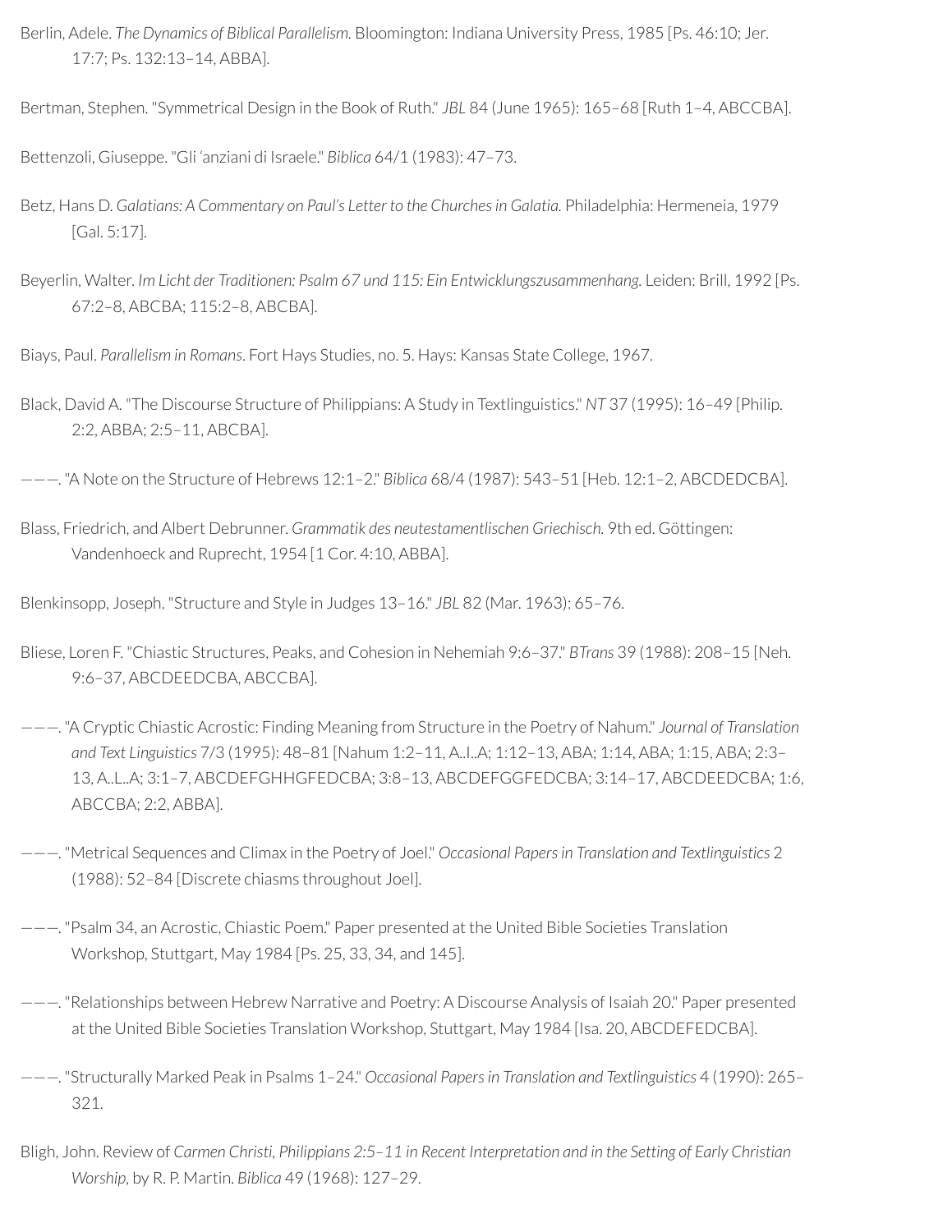- ———. *Galatians: A Discussion of St. Paul's Epistle.* London: St. Paul, 1969 [36 patterns in Galatians; 15 patterns in Acts; 1 Cor. 9:19–22, ABCCBA; Didaché, ABCDEFGFEDCBA].
- ———. *Galatiansin Greek: A Structural Analysis of Paul's Epistle to the Galatians.* Detroit: University of Detroit Press, 1966 [gives 48 chiasmic patterns in Galatians].
- ———. "The Structure of Hebrews." *Heythrop Journal* 5 (1964): 170–77 [Hebrews, ABABCAB].
- Blomberg, Craig L. "Midrash, Chiasmus, and the Outline of Luke's Central Section." In *Gospel Perspectives: Studiesin Midrash and Historiography, ed. Richard France and David Wendham, 3:217-61. Sheffield: JSOT Press,* 1983 [Luke 5:27–19:10; 10:25–18:18, 21–18:17; 9:51–19:48; 10:25–18:14, ABCDEEDCBA, ABCDEFGGFEDCBA, A..KK..A, A..J..A].
- ———. "The Structure of 2 Corinthians 1–7." *Criswell Theological Review* 4 (fall 1989): 3–20 [2 Cor. 1–7].
- Boadt, Lawrence. "The A:B:B:A Chiasm of Identical Roots in Ezekiel." *VT* 25 (1975): 693–99 [Ezek. 15:4a, ABBA; 17:24, ABBA; 19:2b–3a, ABBA; 32:7–8a, ABBA; 36:26, ABBA; 21:27, ABBA; Nahum 2:12b–13a, ABBA].
- ———. "The Poetry of Prophetic Persuasion: Preserving the Prophet's Persona." *CBQ* 59 (1997): 1–21 [Ezek. 15– 24, ABCDEFEDCBA].
- Boccaccio, Petrus, and Guido Berardi. *Bereshit–Gn 1–11.* Rome: Fano, 1960 [Gen. 1–11].
- Boda, M. J. "Chiasmus in Ubiquity: Symmetrical Mirages in Nehemiah 9." *JSOT* 71 (1996): 55–69 [discusses criteria to test the most frequent errors ofrhetorical analysts who have claimed chiastic structures in Hebrew compositions].
- Boismard, Marie E. *Le Prologue de Saint Jean.* Paris: Éditions du Cerf, 1953 [John 1].
- Boling, Robert G. *Judges.* Anchor Bible, vol. 6A. Garden City, N.Y.: Doubleday, 1975 [Judges, ABCBA].
- Boogaart, Thomas A. "Stone for Stone: Retribution in the Story of Abimelech and Shechem." *JSOT* 32 (1985): 45– 56 [Judg. 9:56–57, ABBA].
- Borgen, Peder. "Observations on the Targumic Character of the Prologue of John." *NTS* 16 (1979): 288–95 [Gen. 1:1–5; John 1:1–5, ABCCBA].
- Borig, Ranier. *Der wahre Weinstock: Untersuchungen zu Johannes 15:1–10.* Munich: Kösel, 1967 [John 15:9, ABCBA].
- Boring, M. Eugene. "The Unforgivable Sin Logion Mark 3:28–29/Matt 12:31–32/Luke 12:10: Formal Analysis and History of the Tradition." *NT* 18 (1976): 258–79 [Mark 3:29; Matt. 12:32, ABBA].
- Bourke, J. "Le Jour de Yahve dans Joel." *RB* 66 (1959): 5–31, 191–212 [Joel 3–4, ABCBA; 2 Sam. 21–24, ABCCBA].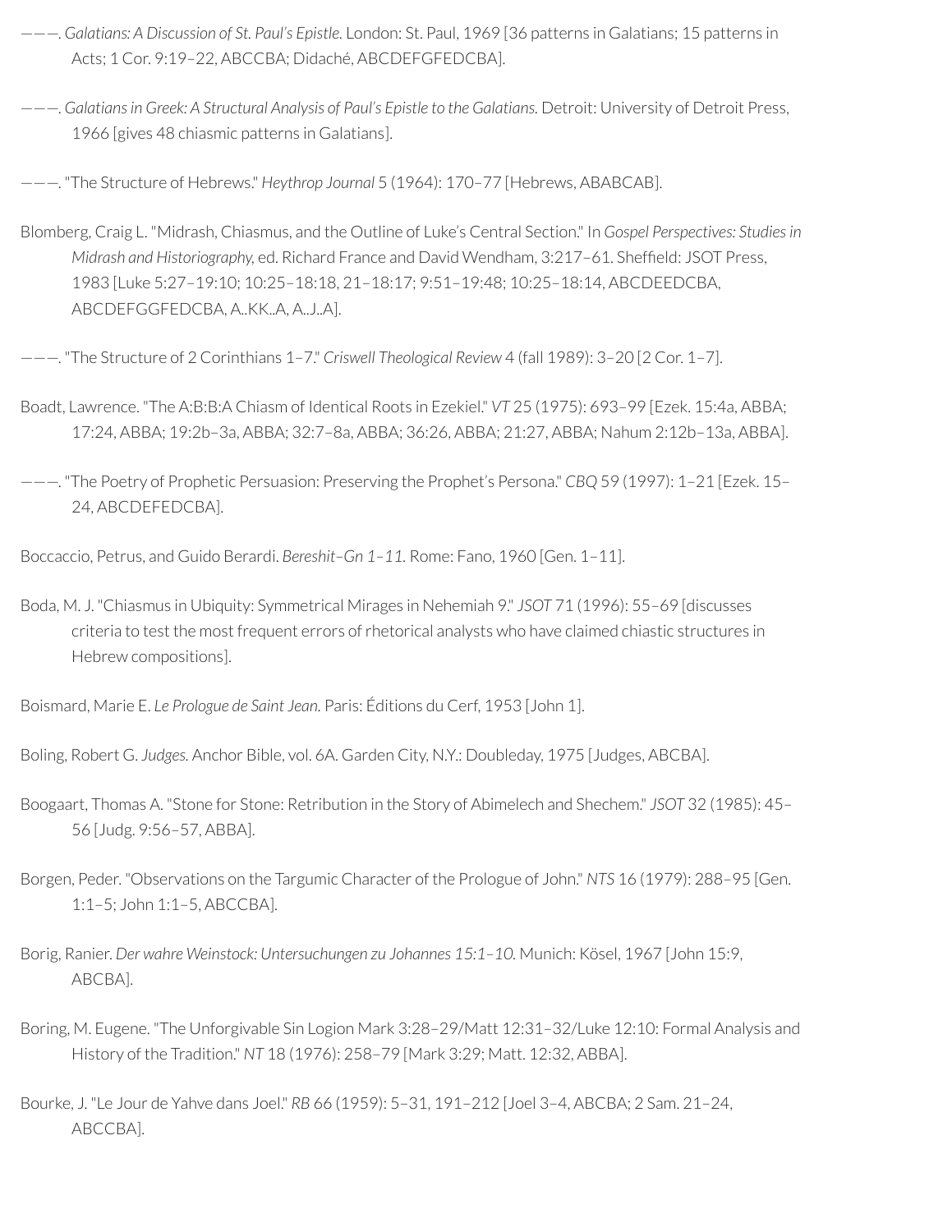Bouttier, M. "La Vie du chrétien en tant que service de la justice pourla sainteté: Romains 6:15–23." In *Battesimo e Giustizia in Rm 6 e 8,* ed. Lorenzo De Lorenzi, 127–54. Rome: Abbazia S. Paolo fuori le Mura, 1974.

Bouwman, G. "Noch einmal Römer, 1, 21–32." *Biblica* 54 (1973): 411–16 [Rom. 1:21–32, ABCXCBA].

Boys, Thomas. *Key to the Book of Psalms.* London: Seeley, 1825 [several examples].

———. *Tactica Sacra.* London: Hamilton, 1824 [several examples].

- Bratcher, Robert G., Albertus J. Klijne, and William A. Smalley, eds. *Understanding and Translating the Bible: Papers in Honor of Eugene A. Nida.* New York: American Bible Society, 1974.
- Breck, John. "Biblical Chiasmus: Exploring Structure for Meaning." *Biblical Theology Bulletin* 17 (Apr. 1987): 70–75 [Rom. 8:9–11, ABCBA].
- ———. *The Shape of Biblical Language: Chiasmus in the Scriptures and Beyond.* Crestwood, N.Y.: St. Vladimir's Seminary Press, 1994 [Isa. 42:1–4; 49:1–6; 50:4–11; 52:13–53:12; Matthew; Mark; Luke; John; Rom. 8:1–17, 9– 11; 10:9–10; 1 Corinthians; Eph. 5:21–33; Philip. 2:5–11; Rev. 3:7; 9:17d–18; 14:9b–11; 21:1–4; 1QS 3:13–4:26; *3 Maccabees*; *Pistis Sophia* 61].
- Brett, Laurence F. X. "Suggestions for an Analysis of Mark's Arrangement." In *Mark: A New Translation with Introduction and Commentary,* ed. C. S. Mann, 174–90. New York: Doubleday, 1986 [Mark 1:16–3:19, ABCBA; 3:20–6:6, ABCBA; 6:7–7:37, ABA; 11:12–14:50, ABBA; 13:5–23, ABCDCBA].
- Brown, Raymond E. *The Gospel according to John.* Anchor Bible, vols. 29 and 29A. Garden City, N.Y.: Doubleday, 1966, 1970 [John 6:36–40, ABCBA; 15:7–17, ABCDEFGHGFEDCBA; 16:28, ABBA; 16:28, ABCBA; 18:28–19:16, ABCBA; 19:16–42, ABCDEDCBA].
- Brownlee, William H. *Meaning of the Qumran Scrollsfor the Bible.* New York: Oxford University Press, 1964 [Isa. 41:1, ABBA].
- Bruce, Frederick F. "The Structure and Argument of Hebrews." *Southwestern Journal of Theology* 28 (fall 1985): 6– 12 [Heb. 1:1–2:18; 3:1–4:13; 4:14–6:20; 7:1–28; 8:1–10:18; 10:19–12:29; 13:1–21; 13:22–29].
- Bruegemann, Walter. "On Coping with Curse: A Study of 2 Samuel 16:5–14." *CBQ* 36 (1974): 175–92 [2 Sam. 16:5–14, ABBA].

Buchanan, George W. *To the Hebrews.* Garden City, N.Y.: Doubleday, 1972 [Matt. 19:30;

Heb. 4:16b;

#### 12:6, ABBA].

Bühlmann, Walter, and Karl Scherer. *Stilguren der Bibel: Ein kleines Nachschlagewerk.* Fribourg: Schweizerisches Katholisches Bibelwerk, 1973.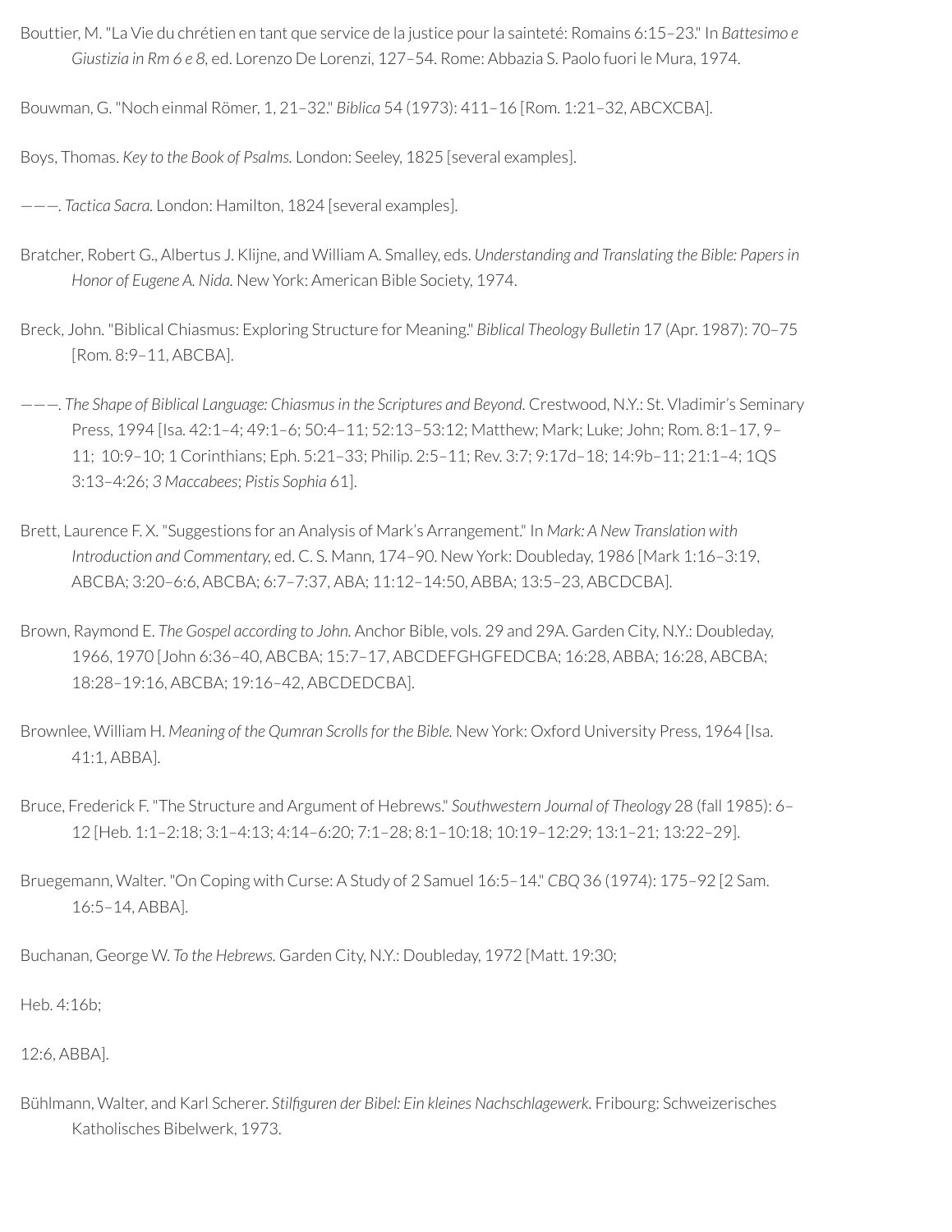Bullinger, Ethelbert W. *Figures of Speech Used in the Bible.* London: Eyre and Spottiswoode, 1898 [85 patterns throughout the Bible, especially from

Psalms and

Isaiah].

———. *Figures of Speech Used in the Bible: Explained and Illustrated*, 349–93. Grand Rapids, Mich.: Baker, 1968 [Gen. 3:19, ABBA; 43:3–5, ABBA;

Ex. 9:31, ABBA;

Lev. 14:51–52, ABCDDCBA;

Num. 15:35–36, ABCDDCBA;

Deut. 32:1–43, ABCDEEDCBA;

32:16, ABBA;

1 Sam. 1–2, ABBA;

2 Sam. 3:1, ABBA;

1 Kgs. 16:22, ABBA; 2

Chron. 32:7–8, ABBA;

Ps. 23, ABBA;

53, ABCDEEDCBA;

76:1, ABBA;

115:4–8, ABCDEFEDCBA;

135:15–18, ABCDDCBA;

Prov. 2:26–27, ABBA;

3:16, ABBA;

Isa. 5:7, ABBA;

6:10, ABCCBA;

11:4, ABBA;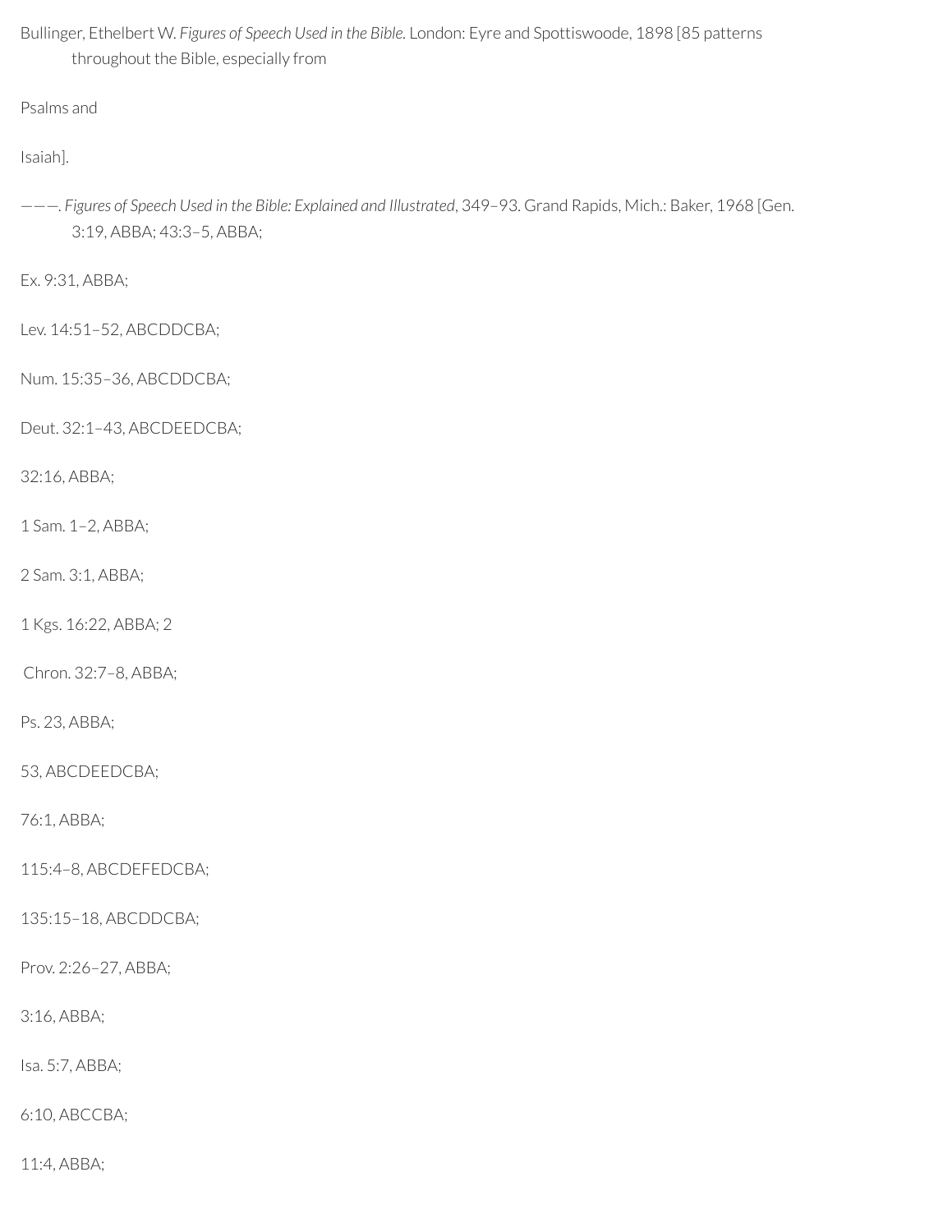50:1, ABBA;

51:8–9, ABBA;

60:1–3, ABCDDCBA;

Dan. 5:19, ABBA;

Zech. 1:1–6:15, ABCDDCBA;

Matt. 3:10–12, ABCCBA;

6:24, ABCCBA;

7:6, ABBA;

Mark 5:2–6, ABCDEEDCBA;

John 5:8–11, ABCDDCBA;

5:21–29, ABBA;

Rom. 1:1–16:27, ABCCBA (complex);

11:21–23, ABCDDCBA;

1 Cor. 1:24–25, ABBA;

2 Cor. 1:3, ABBA;

8:14, ABBA; Gal. 2:7–8, ABBA;

2:16, ABCCBA;

Philip. 1:1-25, A..II..A, ABCDDCBA (complex);

Col. 1:1–4:10, ABCDDCBA (complex);

1 Thessalonians ABBA (complex);

2 Thessalonians ABBA (complex);

1 Peter

1:1–5:14, ABCCBA (complex);

2 Peter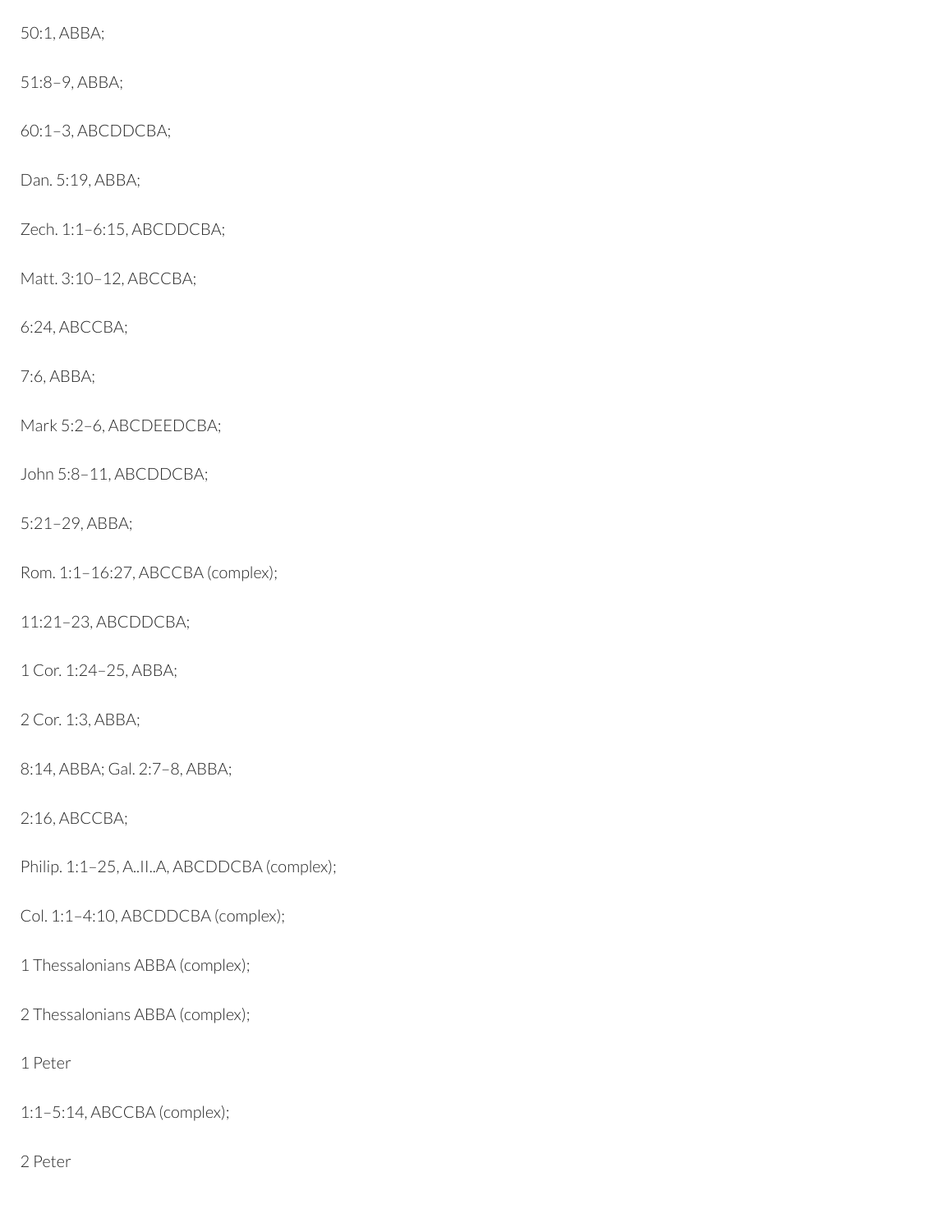1:1–3:18, ABCCBA (complex)].

———, ed. *Key to the Psalms.* London: Boys, 1890 [several examples].

Buscemi, A. Marcello. "Liberti e Huiothesia: Studio esegetico di Gal 4, 1–7." In *Studium Biblicum Franciscanum,* ed. Virginio Ravanelli and Frederic Manns, 93–136. Jerusalem: Franciscan Printing Press, 1980 [Gal. 4:1–7].

Butler, Basil C. *The Originality of St. Matthew.* Cambridge: Cambridge University Press, 1951.

Byargeon, Rick W. "The Structure and Significance of Prov. 9:7-12." *JEvTS* 40 (1997): 367-75 [Prov. 9:7-12, ABCBA].

# $\mathsf{C}$

Cadbury, Henry J. "Review of Lund's 'Chiasmus in the New Testament.'" *Journal of Religion* 23 (Jan. 1943): 62–63.

Camden, Bill. "Two Instances of Chiasmus Rephrased, from *Basebol long Bislama* of Vanuatu, South Pacic." *BTrans* 46 (1995): 240–42 [Gen. 28:1–3, ABBA;

Isa. 56:3–7, ABBA].

Cameron, Ron. "Matthew's Parable of the Two Sons." *Foundations and Facets Forum* 8/3–4 (Sept.–Dec. 1992): 191– 209 [Matt. 21:28–31, ABCBA, citing also Tolbert, *Perspectives on the Parables*, 76–77].

Campbell, Douglas A. "Unravelling Colossians 3.11b." *NTS* 42 (1996): 120–32 [Col. 3:11a, ABBA;

3:11b, ABBA].

Carr, Wesley. *Angels and Principalities.* Cambridge: Cambridge University Press, 1981 [Col. 2:6–19].

Carrière, J.-M. "Le Ps 72 est-il un psaume messianique?" *Biblica* 72 (1991): 49–69 [Ps. 72:1–14, ABBA].

Carroll R., and M. Daniel. "The Prophetic Text and the Literature of Dissent in Latin America: Amos, García Márquez, and Cabrera Infante Dismantle Militarism." *Biblical Interpretation* 4/1 (Feb. 1996): 76–100 [Amos 6:1–14, ABCCBA;

9:1–10, ABA?].

- Casanowicz, Immanuel M. "Parallelism in Hebrew Poetry." In *Jewish Encyclopedia,* ed. Isidore Singer, 9:520–22. New York: Funk and Wagnalls, 1905.
- Casetti, Pierre. *Gibt es ein Leben vor dem Tod? Eine Auslegung von Psalm 49.* Orbis biblicus et orientalis, 44. Göttingen: Vandenhoeck and Ruprecht, 1982 [Ps. 49:6-20, ABCDCBA, reviewed by Jerry A. Gladson in *CBQ* 46 (1984): 114–16].
- Ceresko, Anthony R. "The A:B: :B:A Word Pattern in Hebrew and Northwest Semitic with Special Reference to the Book of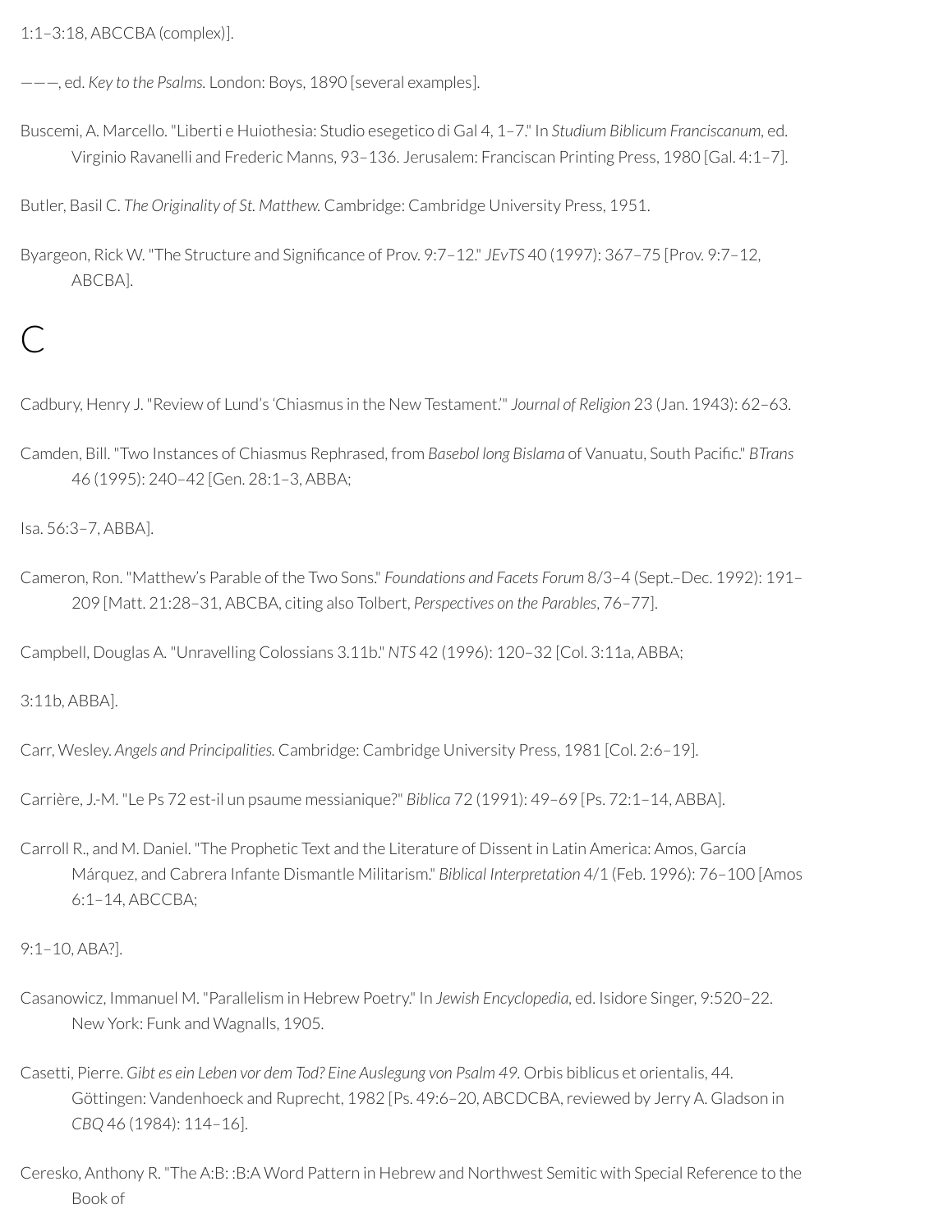Job." *Ugarit-Forschungen* 7 (1975): 73–88 [ABBA].

———. "The Chiastic Word Pattern in Hebrew." *CBQ* 38 (1976): 303–11 [Isa. 32:6;

Judg. 5:6;

Jer. 2:27;

22:30;

Job 1:16b–8;

40:10–12, ABBA].

———. "The Function of Chiasmus in Hebrew Poetry." *CBQ* 40 (1978): 1–10 [Ps. 105:1–6,

7–11; Hos. 8:9–13;

2 Sam. 1:19–27; ABBA].

———. "A Poetic Analysis of Psalm 105, With Attention to Its Use of Irony." *Biblica* 64/1 (1983): 20–46 [Ps. 105:24– 30, ABCBA].

———. "A Rhetorical Analysis of David's 'Boast' (1 Samuel 17:34–37): Some Reections on Method." *CBQ* 47 (1985): 58–74 [1 Sam. 17:36–37, ABCBA].

Chadwick, H. Munro, and N. Kershaw Chadwick. *The Growth of Literature.* Cambridge: Cambridge University Press, 1986.

Charlesworth, James H., with Pat Dykers. *Pseudepigrapha and Modern Research.* Missoula, Mont.: Scholars Press, 1976.

Chaufins, Timothy L. "Women and Angels ... When They Speak, It's Time to Listen! A Study of the Structure of Luke 23:50–24:12." *Ashland Theological Journal* 22 (1990): 11–17 [Luke 23:52–24:3, ABCDEDCBA;

24:4–12, ABCDEDCBA].

Chirichigno, G. C. "The Narrative Structure of Exod 19–24." *Biblica* 68 (1987): 457–79 [Ex. 24:1–9, ABCDXDCBA;

19:10b–15b, ABCDXDCBA;

19:16b–19, ABCDXDCBA].

Chisholm, Robert B., Jr. "Structure, Style, and the Prophetic Message: An Analysis of Isaiah 5:8–30." *Bibliotheca Sacra* 143/569 (Jan.–Mar. 1986): 46–60 [Isa. 5:8–30, ABCCBA;

5:11–13b, ABBA;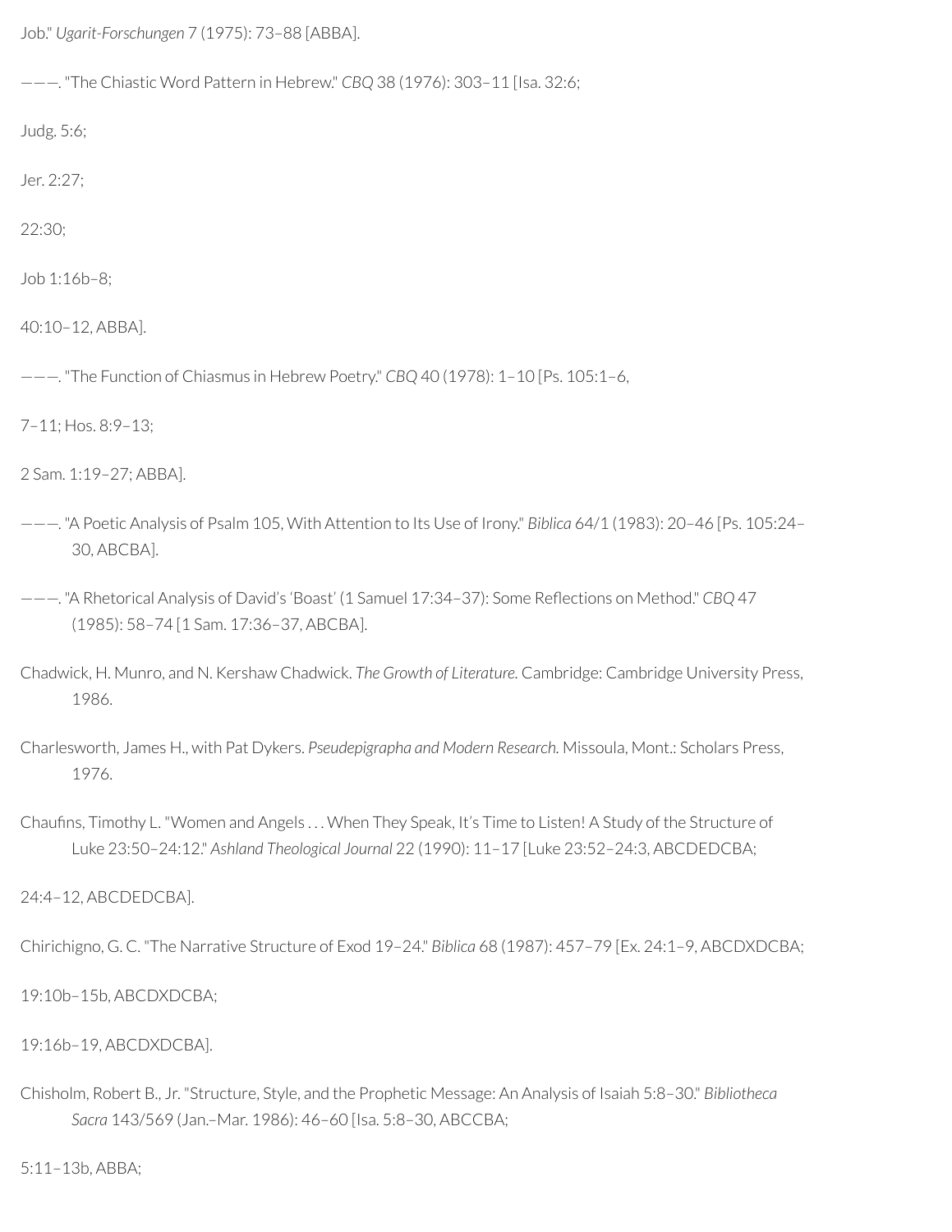5:14–17, ABBA].

Christensen, Duane L. "Andrzej Panufnik and the Structure of the Book of Jonah: Icons, Music, and Literary Art." *JEvTS* 28 (1985): 133–40.

———. "Anticipatory Paronomasia in Jonah 3:7–8 and Genesis 37:2." *RB* 90 (1983): 261–63 [Jonah 3:7–8, ABCBA;

Gen. 37:2, ABCCBA].

 $---<sup>1</sup>$ 

Deuteronomy in Modern Research: Approaches and Issues." In *A Song of Power and the Power of Song: Essays on the Book of Deuteronomy,* ed. Duane L. Christensen, 3–17. Winona Lake, Ind.: Eisenbrauns, 1993 [Deuteronomy, ABCBA].

———. "Form and Structure in Deuteronomy 1–11." *Bibliotheca Ephemeridum Theologicarum Lovanien* 68 (1985): 135–44 [Deut. 1:19–3:11;

4:1–11:25, ABCDEDCBA, ABCDEFEDCBA, ABCDEFGFEDCBA].

———. "Huldah and the Men of Anathoth: Women in Leadership in the Deuteronomic History." *SBL Seminar Papers* 14 (1984): 400–404 [1 Kgs. 13,

18,

19,

22;

Judg. 4–5; 1 Kgs. 13, ABCCBA].

- ———. "Josephus and the Twenty-Two-Book Canon of Sacred Scripture." *JEvTS* 29 (1986): 37–46.
- ———. "The Pentateuchal Principle within the Canonical Process." *JEvTS* 39 (1996): 537–48 [Genesis– Deuteronomy, ABXBA;

Deut. 1–34, ABXBA;

Gen. 1–11, ABXBA;

- 1–50, ABXBA; entire Old Testament, ABXBA;
- Dan. 1:1–12:13, ABCDEXEDCBA and ABXBAABXBA].
- ———. "Poetry and Prose in the Composition and Performance of the Book of Haggai." In *Verse in Ancient Near Eastern Prose,* ed. Johannes C. de Moor and Wilfred G. E. Watson, 17–30. Kevelaer: Butzon and Bercker, 1993 [Hag. 1:1–14;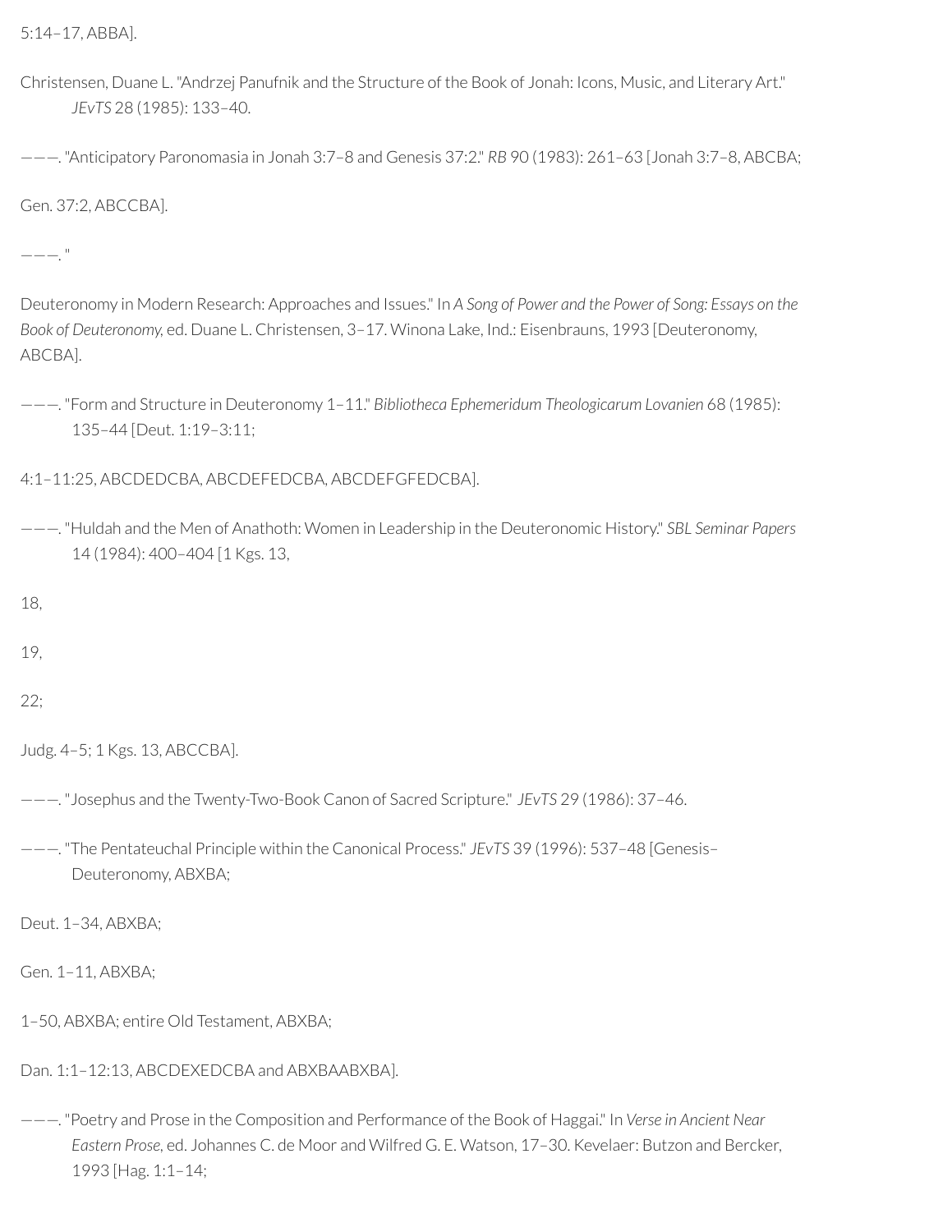2:10–23;

1:15–2:9, ABCBA, ABCCBA].

———. "Prose and Poetry in the Bible." *ZAW* 97 (1985): 179–89 [Deut. 1:1–3:29, ABCDEDCBA;

1:16–18, ABCCBA].

———. "Reading the Bible as an Icon." *Theological Students Fellowship Bulletin* (Jan.–Feb. 1985): 4–6.

———. "The Song of Jonah: A Metrical Analysis." *JBL* 104 (June 1985): 217–31 [Jonah 2:1–11;

3:5–10, ABCDCBA].

———. "Two Stanzas of a Hymn in Deuteronomy 33." *Biblica* 65/3 (1984): 382–89 [Deut. 33:2–5,

26–29;

33:2–29, ABCCBA].

 $---$ ."

Zephaniah 2:4–15: A Theological Basis for Josiah's Program of Political Expansion." *CBQ* 46 (1984): 669–82 [Zeph. 2:4–15, ABCBA].

- Christenson, Allen J. "The Use of Chiasmus by the Ancient Maya-Quiche." *Latin American Literature Journal* 42 (fall 1988): 125–50.
- ———. *The Use of Chiasmusin Ancient Mesoamerica.* Provo, Utah: FARMS, 1988 [many citations from the *Popul Vuh, Título C'oyoi, Título Tamub,* and many other sources].
- *Christian Century, The.* Review of *Chiasmus in the New Testament: A Study in Formgeschichte,* by Nils W. Lund. *The Christian Century* 59 (20 May 1942): 664–65.

Clark, David J. "Analytical Outline of

Mark: Paper Prepared for the Workshop on Discourse Analysis at Banglamung, February 1974." Unpublished.

———. "Criteria for Identifying Chiasm." *Linguistica Biblica* 35 (Sept. 1975): 63–72.

———. "In Search of Wisdom: Notes on Job 28." *BTrans* 33 (1982): 349–405 [Job 28:1–11, ABCACBA].

Clendenen, E. Ray. "Discourse Strategies in Jeremiah 10:1–16." *JBL* 106 (Sept. 1987): 401–8 [Jer. 10:1–16, ABCDEDCB].

Clifford, Richard J. "Psalm 89: A Lament overthe Davidic Ruler's Continued Failure." *Harvard Theological Review* 73 (Jan.–Apr. 1980): 35–48 [Ps. 89:29–38, ABCBA].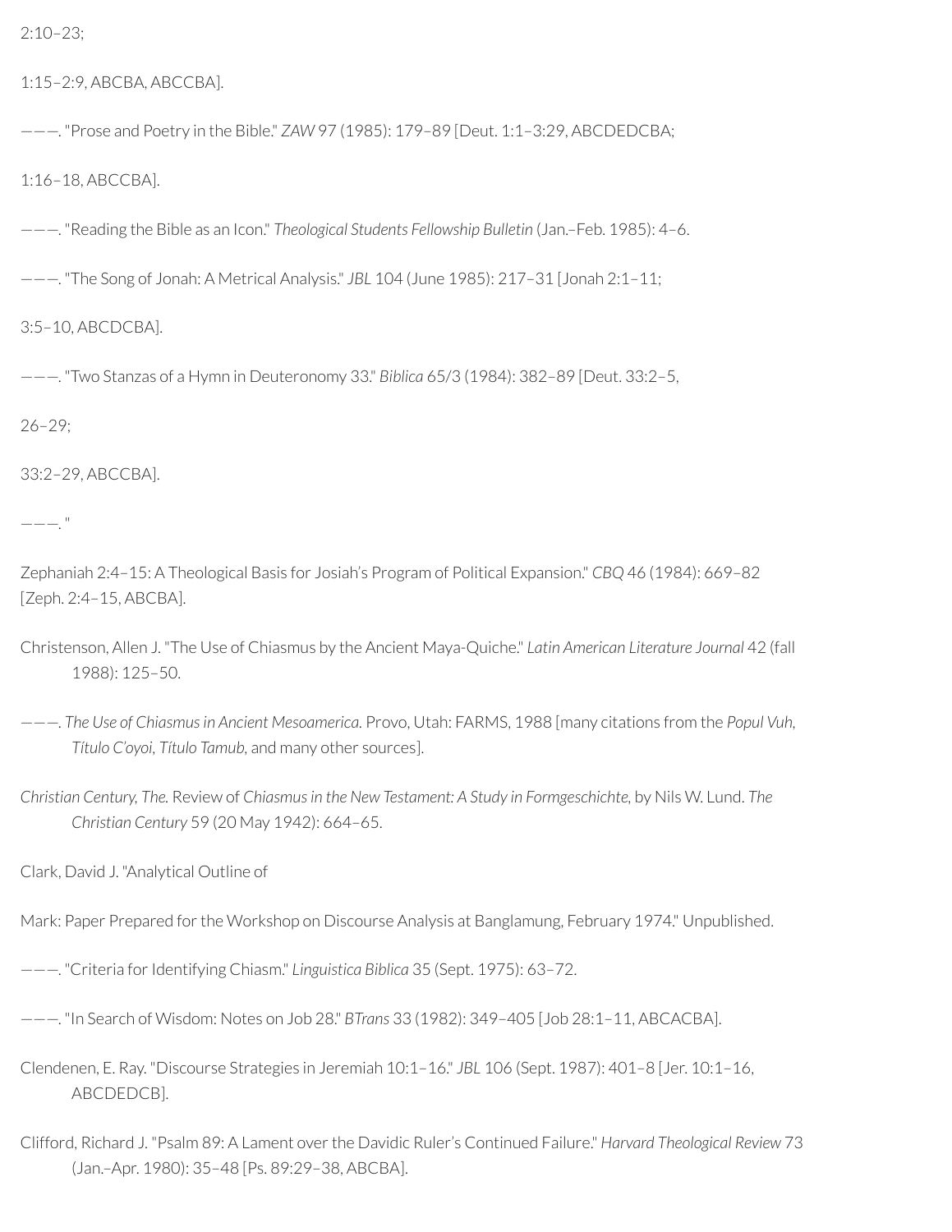Cohn, Gabriel H. *Das Buch Jona im Lichte der biblischen Erzählkunst.* Assen: Van Gorcum, 1969.

Cohn, Robert L. "Convention and Creativity in the Book of Kings: The Case of the Dying Monarch." *CBQ* 47 (1985): 603–16 [1 Kgs. 14;

2 Kgs. 1;

8;

20; ABCXCBA].

- ———. "Form and Perspective in 2 Kings 5." *VT* 33 (1983): 171–84 [2 Kgs. 5, ABCXCBA].
- ———. "The Literary Logic of
- 1 Kings 17–19." *JBL* 101 (Sept. 1982): 333–50 [1 Kgs. 17:18–24, ABCDEDCBA].
- ———. "Literary Technique in the Jeroboam Narrative." *ZAW* 97 (1985): 23–35 [1 Kgs. 11:26–14:20, ABBCDCBBA].
- Collins, Adela Y. *The Combat Myth in the Book of Revelation.* Missoula, Mont.: Scholars Press, 1976 [possibly Rev. 12:3–17, listed as ABCDEGHIF].
- Collins, John J. "Chiasmus, the 'ABA' Pattern and the Text of Paul." In *Studiorum Paulinorum Congressus Internationalis Catholicus,* 2:575–83. Rome: Pontical Biblical Institute, 1963.
- Comber, Joseph A. "The Composition and Literary Characteristics of Matthew 11:20–24." *CBQ* 39 (1977): 497– 504.

Condamin, Albert. *Le Livre de Jeremie.* 3rd ed. Paris: Lecoffre, 1936 [Jer. 51:38–58, ABCCBA].

- ———. *Poèmes de la Bible avec une introduction sur la strophe hébraïque.* 2nd ed. Paris: Duchesne, 1933 [Micah 6–7, ABBA].
- Coogan, Michael D. "A Structural and Literary Analysis of the Song of Deborah." *CBQ* 40 (1978): 143–66 [Judg. 5:2–30, AACA].
- Coote, Robert. "The Meaning of the Name 'Israel.'" *Harvard Theological Review* 65 (Jan. 1972): 137–42 [Gen. 32:29b].
- Corbin, M. "Jésus devant Hérode. Lecture de Luc 23,6–12." *Christus* 25 (1978): 190–97 [Luke 23:6–12, ABCBA].
- Cosby, Michael R. "Paul's Persuasive Language in Romans 5." In *Persuasive Artistry: Studies in New Testament Rhetoric in Honor of George A. Kennedy,* ed. D. F. Watson, 209–26. Journal forthe Study of the New Testament, supplement 50. Sheffield: JSOT Press, 1991 [Rom. 5:12-21].

Cowen, Gerald. "Preaching from Paul's Letters." *Faith and Mission* 12 (fall 1994): 53–66 [1 Cor. 11:7–10, ABBA].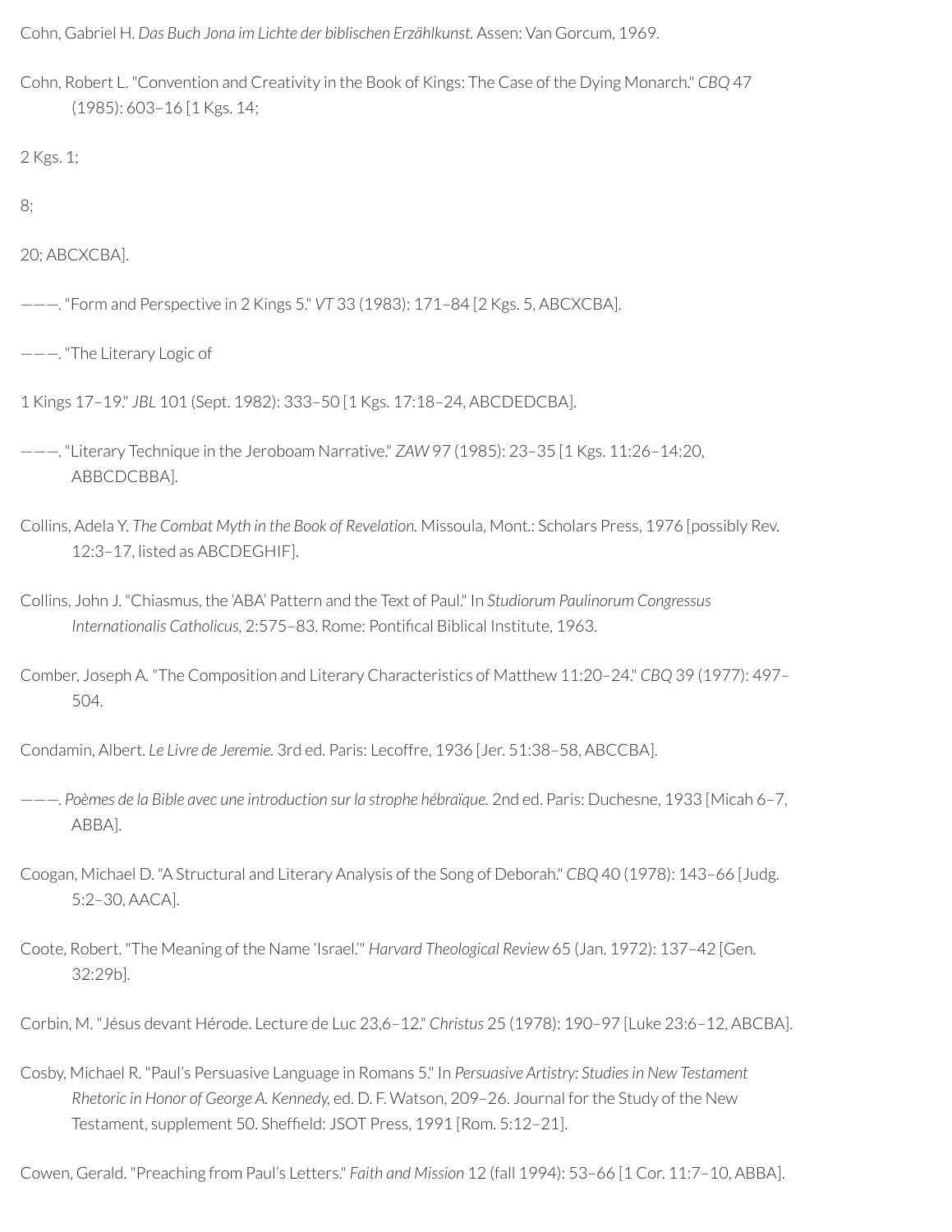- Criswell, W. A. *Believer's Study Bible*, electronic edition, Logos Library System. Nashville: Nelson, 1997 [Ruth 1:1– 4:17, ABCCBA].
- Cross, Frank M. *Canaanite Myth and Hebrew Epic.* Cambridge: Harvard University Press, 1973.
- Crotty, Robert B. "The Literary Structure of the Letter of James." *Australian Biblical Review* 40 (1992): 45–57 [James 2:1–26, ABCBA; 4:11–5:11, ABCBA; 1:1–5:20, ABCDEFEDCBA].
- Crowell, Angela M. "Hebrew Poetry Update." *Zarahemla Record* 68 (July–Aug. 1993): 1–4 [1 Cor. 12:12, ABCBA; 3 Ne. 11:1–3, ABCCBA].
- Culpepper, R. Alan. "The Pivot of John's Prologue." *NTS* 27 (1980): 1–31 [John 1:1–18, ABCCBA, ABCDEDCBA, ABCDEFEDCBA, ABCDEEDCBA, ABCDEFGHGFEDCBA].

## $\Box$

- Dahood, Mitchell J. "Chiasmus." In *Interpreter's Dictionary of the Bible,* supplementary volume, ed. George A. Buttrick, 145. Nashville: Abingdon, 1976 [Jer. 50:22–23, ABBA; Isa. 6:10, ABCCBA].
- ———. "Chiasmus in Job: A Text Critical and Philological Criterion." In *A Light unto My Path: Old Testament Studiesin Honor of Jacob M. Myers,* ed. Howard N. Bream, Ralph D. Heim, and Carey A. Moore, 119–30. Philadelphia: Temple University Press, 1974 [Job 11:14,

17:7,

19:14,

20:6,

```
32:14, ABCCBA].
```
- ———. "Chiastic Breakup in Isaiah 58:7." *Biblica* 57/1 (1976): 105 [Isa. 58:7, ABBA].
- ———. "Hebrew-Ugaritic Lexicography 1." *Biblica* 44/3 (1963): 289–303.
- ———. "Hebrew-Ugaritic Lexicography 2." *Biblica* 45/3 (1964): 393–412.
- ———. "Hebrew-Ugaritic Lexicography 3." *Biblica* 46/3 (1965): 311–32.
- ———. "Hebrew-Ugaritic Lexicography 4." *Biblica* 47/3 (1966): 403–19.
- ———. "Hebrew-Ugaritic Lexicography 5." *Biblica* 48/3 (1967): 421–38.
- ———. "Hebrew-Ugaritic Lexicography 6." *Biblica* 49/3 (1968): 355–69.
- ———. "Hebrew-Ugaritic Lexicography 7." *Biblica* 52/3 (1971): 337–56.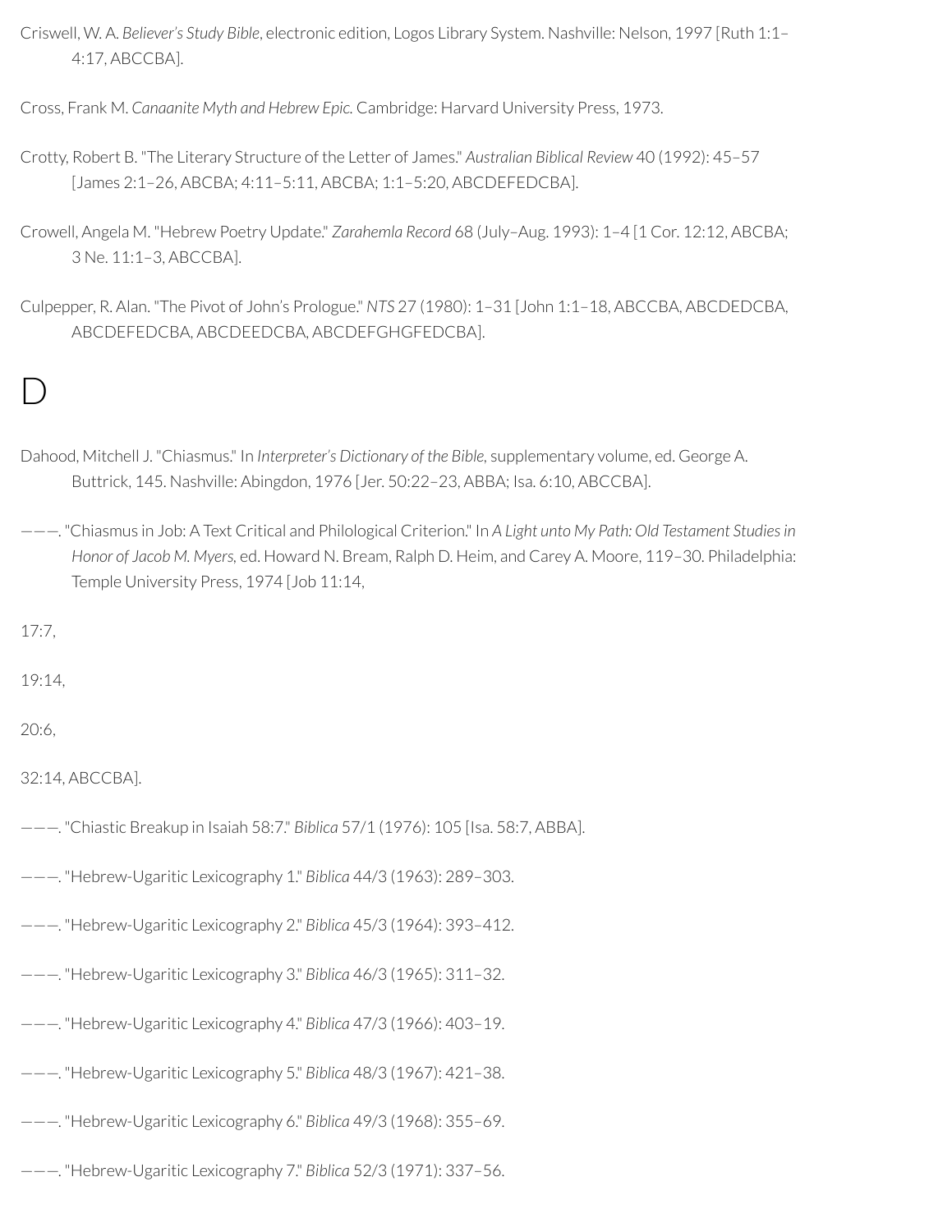———. "Northwest Semitic Philology and Job." In *The Bible in Current Catholic Thought,* ed. John L. McKenzie, 55– 74. New York: Herder and Herder, 1962.

 $---$ ."

- Proverbs 8:22–31." *CBQ* 30 (1981): 512–21 [Prov. 8:23, ABCABC].
- ———. *Psalms.* Anchor Bible, vols. 16, 17, 17A. Garden City, N.Y.: Doubleday, 1965–70. Coauthor of vol. 1: Penar Tadeusz.
- ———. "Ugarit-Hebrew Parallel Pairs." In *The Ras Shamra Parallels: Textsfrom Ugarit and the Hebrew Bible,* ed. Loren R. Fisher, 1:71-382, 2:1-39. 3 vols. Rome: Pontifical Biblical Institute, 1972, 1975 [Job 17:7, ABCCBA;

Prov. 10:12, ABCCBA;

Nahum, ABA].

———. "

Ugaritic-Hebrew Syntax and Style." *Ugarit-Forschungen* 1 (1968): 15–36.

- ———. "Vocative Lamedh in Psalm 74:14." *Biblica* 59/2 (1978): 262–63 [Ps. 74:14].
- ———. "Vocative Lamedh in the Psalter." *VT* 16 (1966): 299–311 [Ps. 3:8–9].
- Da Linguaglossa (Di Marco), Angelico. "Il Prologo della lettera ai Romani (Rm 1, 1-7): Struttura e significato." *Laurentianum (Roma)* 8 (1968): 73–84.
- Dalton, William J. *Christ's Proclamation to the Spirits: Study of 1 Peter 3:18–4:6.* Rome: Pontical Biblical Institute, 1965.
- De Boer, Martinus C. *The Defeat of Death: Apocalyptic Eschatology in 1 Corinthians 15 and Romans 5.* Journal forthe Study of the New Testament, supplement 22. Sheffield: JSOT Press, 1988 [Rom. 5:12-21, ABCDEEDCBA].

Deeks, David. "The Structure of the Fourth Gospel." *NTS* 15 (1968): 107–28.

Deimel, Anton. *' Enuma Elis' und Hexaemeron.* Rome: Pontical Biblical Institute, 1934.

De la Potterie, Ignace. *Exegeseos Synopticorum*. Rome: Pontifical Biblical Institute, 1965-66.

- ———. "Genèse de la foi pascale d'après Jn. 20." *NTS* 30 (1984): 26–49 [John 20:1–29, ABBA].
- ———. "'Nous adorons, nous, ce que nous connaissons, carle salut vient des Juifs': Histoire de l'exégèse et interprétation de Jn 4,22." *Biblica* 64 (1983): 74–115 [John 4:21–23, ABBA].
- ———."Le Témoin qui demeure: Le Disciple que Jésus aimait." *Biblica* 64 (1983): 343–59 [John 20:30–21:25, ABBA;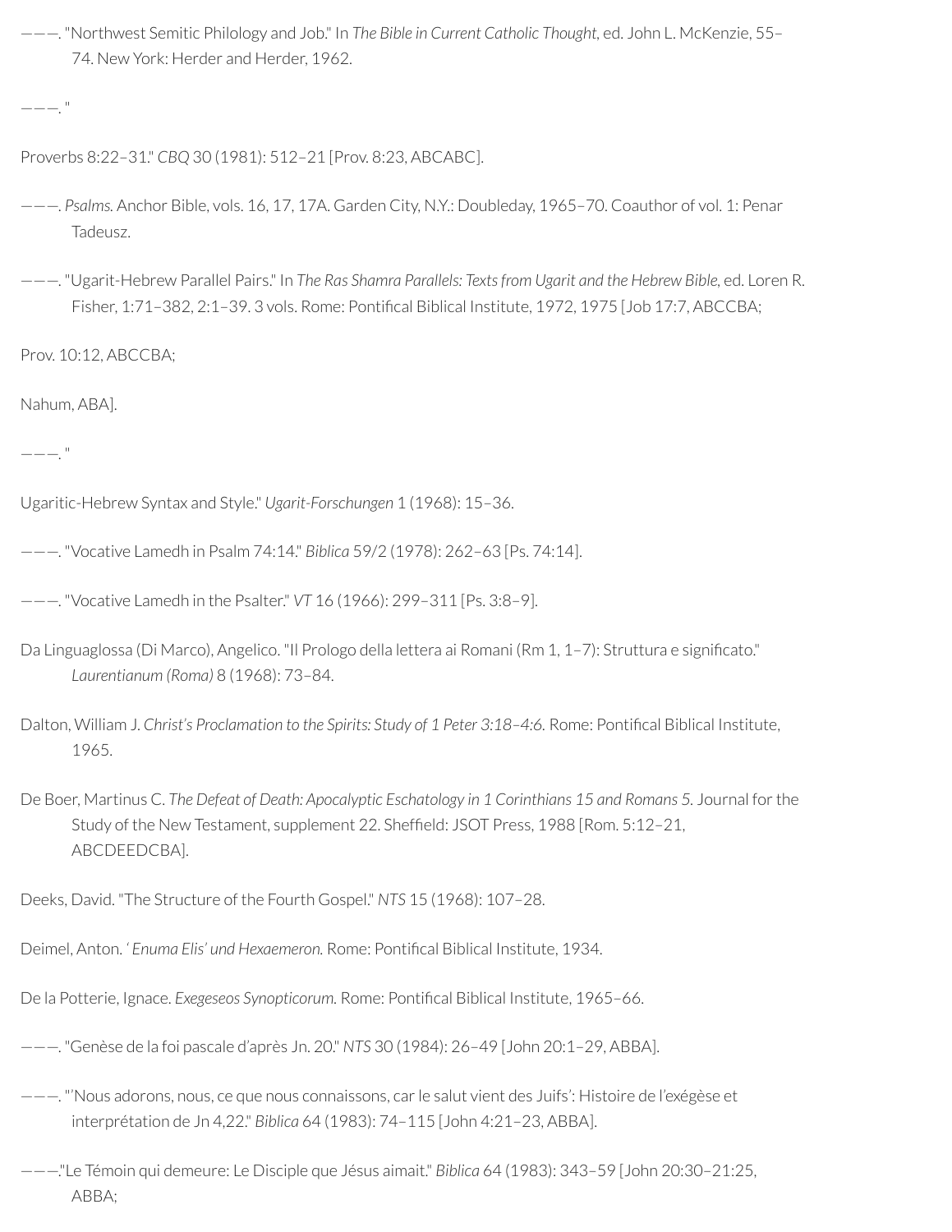21:22–23, ABA].

———, ed. *De Jésus aux Evangiles: Tradition et rédaction dansles Évangilessynoptiques.* Bibliotheca ephemeridum theologicarum Lovaniensium, 25. Gembloux: Ducolot, 1967.

DeLong, Richard A. "Chiasmus in Mesoamerican Writing." Collection: Unpublished.

- Deppe, Dean. Review of *Chiasmusin the New Testament: A Study in the Form and Function,* by Nils W. Lund. *Calvin Theological Review* 28 (Apr. 1993): 229.
- De Roche, Michael. "Structure, Rhetoric, and Meaning in Hosea 4:4–10." *VT* 33 (1983): 185–98 [Hosea 4:7–10, ABCBA].

Des Places, Edouard. "Actes 17, 27." *Biblica* 48 (1967): 1–6 [Acts 17:23–31, ABCDEDCBA].

De Varebeke, Albert J. "La Structure des scènes du rècit de la passion en Joh., XVIII–XIX." *ETL* 38 (1962): 504–22.

De Vaux, Roland. "Les Hurrites de l'histoire et les Horites de la Bible." *RB* 74 (1967): 481–503.

De Virgilio, Giuseppe. "Ispirazione ed efficacia della Scrittura in 2 Tm 3:14-17." *Rivista Biblica* 38 (Oct.-Dec. 1990): 485–94.

De Waard, Jan. "The Chiastic Structure of Amos 5:1–17." *VT* 27 (1977): 170–77 [Amos 5:1–17, ABCDEDCBA].

———. "Hebrew Rhetoric and the Translator." In *Literary Structure and Rhetorical Srategies in the Hebrew Bible*, ed. Lénart J. de Regt, Jan de Waard, and Jan P. Fokkelman, 242–51. Assen: Van Gorcum, 1996 [Amos 5:1–17, ABCDEDCBA; Luke 9:57–62].

Dewey, Joanna. "Die Dreiβig Helden Davids." *Linguistica Biblica* 35 (1935): 27–75.

- ———. "The Literary Structure of the Controversy Stories in Mark 2:1–3:6." *JBL* 92 (Sept. 1973): 394–401 [Mark 2:1–3:6, ABCBA].
- ———. *Markan Public Debate: Literary Technique, Concentric Structures, and Theology in Mark 2:1–3:6.* Chico, Calif.: Scholars Press, 1980 [Joel 2:28–29;

Mark 2:1–12, ABA;

2:1–3:6, ABCBA;

1:1–8, ABCBA;

2:1–2, ABCBA;

4:2–20, ABCBA;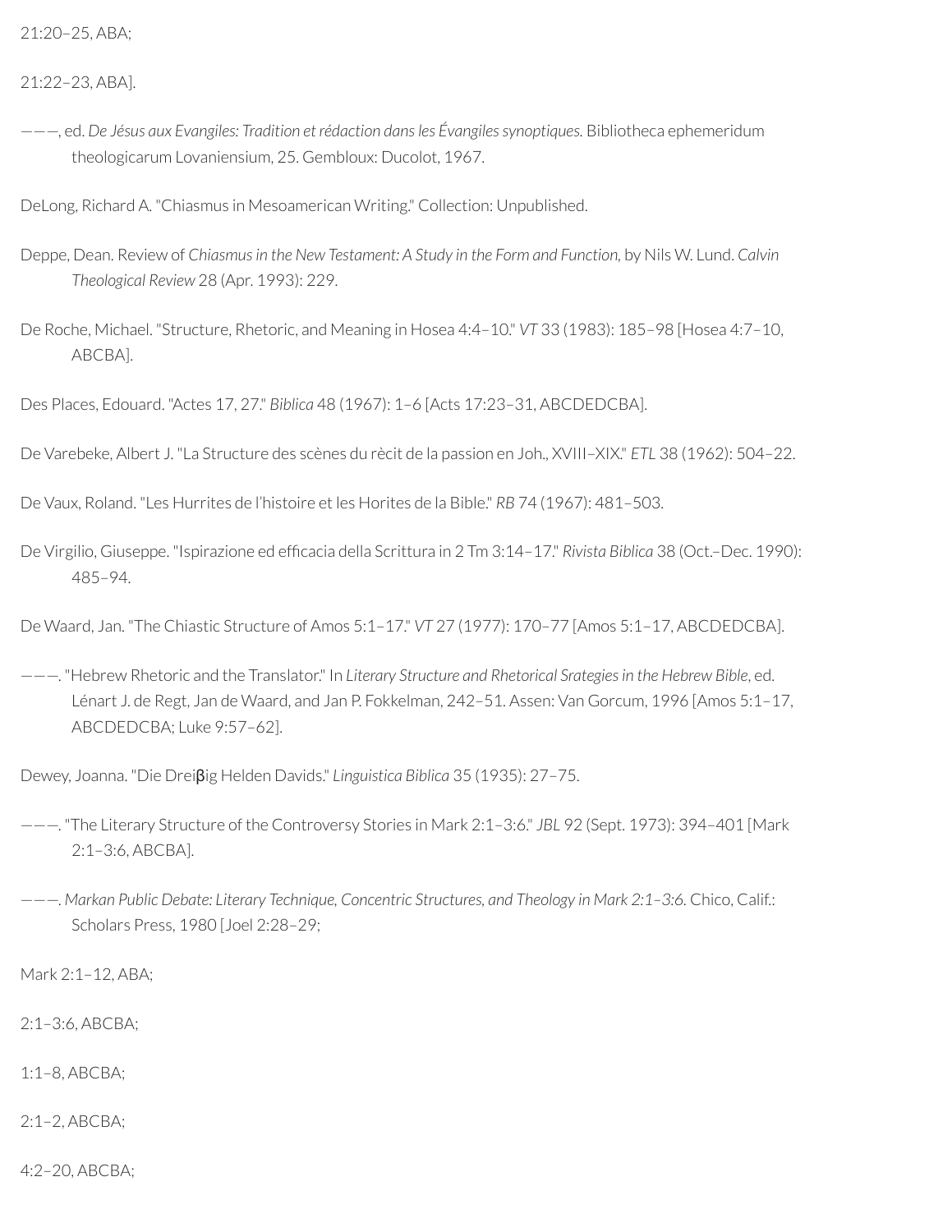12:1–40, ABCDCBA;

1:21–2:12, ABCDCBA].

Dibelius, Martin. "Vier Worte des Römerbriefs, 5,5; 5,12; 8,10; 11,30." *Symbolae biblicae upsalienses* 3 (1944): 3– 17 [Rom. 5:12 ABCDBDACB].

Dillard, Raymond B. "The Chronicler's Solomon." *Westminster Theological Journal* 43 (spring 1981): 289–300 [2 Chron. 1:1–9:28, ABCDEDCBA].

———. "The Literary Structure of the

Chronicler's Solomon Narrative." *JSOT* 30 (1984): 85–93 [1 Chron. 1–9, ABCDCBA].

Di Marco, Angelico. *Il chiasmo nella Bibbia: Contributi di stilistica strutturale.* Turin: Marietti, 1980 [Gen. 1:27;

3:19;

4:23–24, ABBA;

Gen. 17, ABCDEFGFEDCBA;

Ex. 32:1–24, ABCDXDCBA; many others]

- ———. "Der Chiasmus in der Bibel 1: Ein Beitrag zur strukturellen Stilistik." *Linguistica Biblica* 36 (Dec. 1975): 21– 97.
- ———. "Der Chiasmus in der Bibel 2: Ein Beitrag zur strukturellen Stilistik." *Linguistica Biblica* 37 (May 1976): 49– 68.
- ———. "Der Chiasmus in der Bibel 3: Ein Beitrag zur strukturellen Stilistik." *Linguistica Biblica* 39 (Dec. 1976): 37– 85.
- ———. "Der Chiasmus in der Bibel 4: Ein Beitrag zur strukturellen Stilistik." *Linguistica Biblica* 44 (Jan. 1979): 3–70 [many biblical passages, ABCDEDCBA].
- ———. "Koinonia Pneymatos (2 Cor. 13, 13, Flp 2, 1): Pneyma Koinonias." *Filologica Neotestamentaria* 1 (1988): 63– 75 [2 Cor. 13:13;

Philip. 2:1].

Dinkler, Erich, ed. *Zeit und Geschichte: Dankesgabe an Rodolf Bultmann zum 80. Geburtstag.* Tübingen: Mohr, 1964.

Dommershausen, Werner. *Die Estherrolle: Stil und Ziel einer alttestamentlichen Schrift.* Stuttgart: Katholisches Bibelwerk, 1968 [Esth. 1:1–9, ABCDEEDCBA].

Doran, Robert. *Temple Propaganda: The Purpose and Character of 2 Maccabees.* Washington, D.C.: Catholic Biblical Association of America, 1981.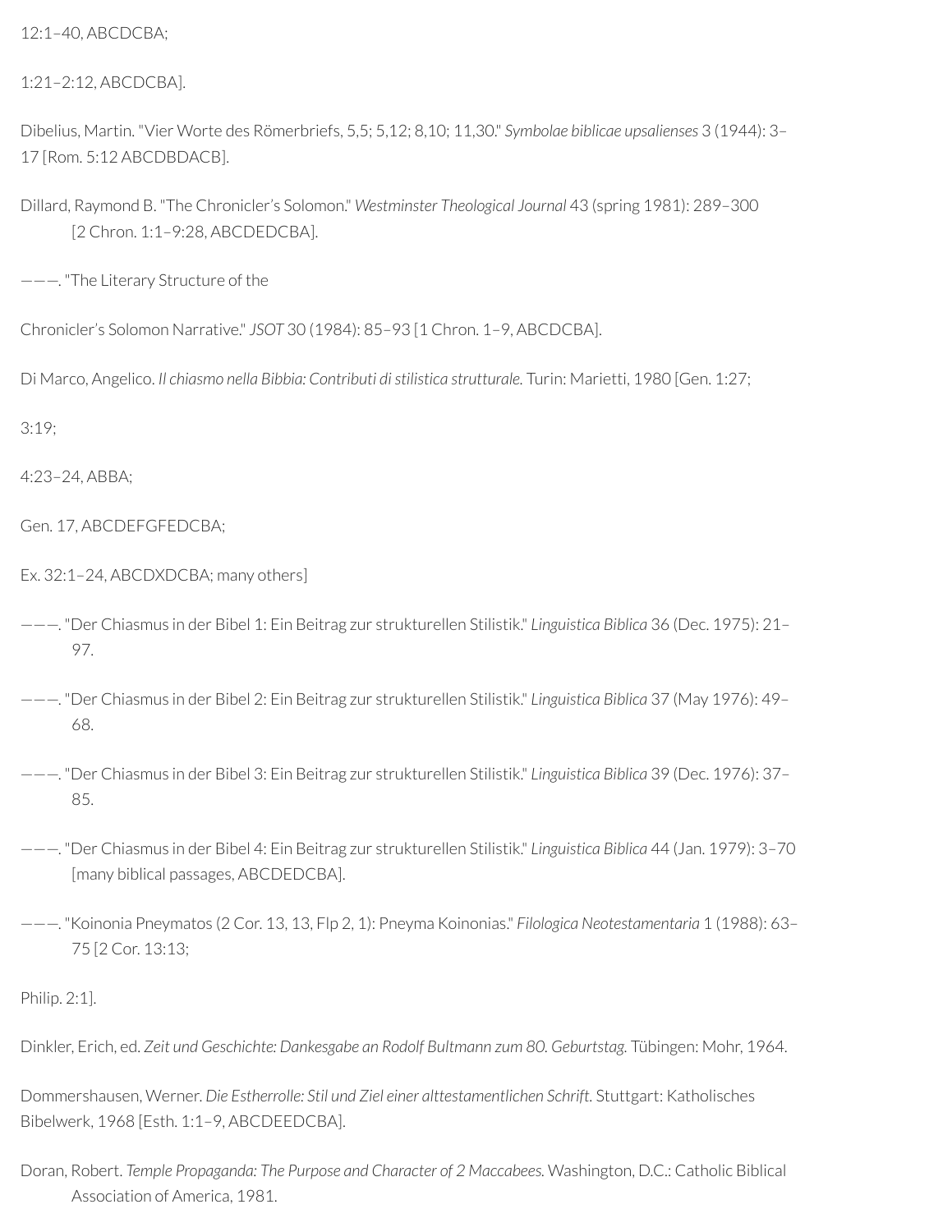Dorsey, David A. "Literary Architecture and Aural Structuring Techniques in Amos." *Biblica* 73 (1992): 305–30 [Amos 3:1–15, ABCDCBA;

5:1–17, ABCDCBA;

5:18–6:14, ABCDCBA;

8:4f–9:15, ABCDCBA;

1:1–9:15, ABCDCBA].

- Douglas, Mary. "Poetic Structure in Leviticus." In *Pomegranates and Golden Bells: Studiesin Biblical, Jewish, and Near Eastern Ritual, Law, and Literature in Honor of Jacob Milgrom,* ed. David P. Wright, David Noel Freedman, and Avi Hurvitz, 239–56. Winona Lake, Ind.: Eisenbrauns, 1995 [Lev. 1–27 as a ring].
- Doukhan, Jacques. "The Center of the Aqedah: A Study of the Literary Structure of Genesis 22:1–19." *AUSS* 31 (1993): 17–28 [Gen. 22:1–19; ABBA; ABCBA].
- ———. "Radioscopy of a Resurrection: The Meaning of *niqqepûzø<t* in Job 19:26." *AUSS* 34 (1996): 187–93 [Job 19:25–26, ABBA].

———. "The Seventy Weeks of Daniel 9: An Exegetical Study." *AUSS* 17 (1979): 1–22 [Dan. 9, ABBA].

- Doyle, B. Rod. "A Concern of the Evangelist: Pharisees in Matthew 12." *Australian Biblical Review* 34 (Oct. 1986): 17–34 [Matt. 12:31–37, ABCDEDCBA].
- ———. "The Place of the Parable of the Labourers in the Vineyard in Matthew 20:1–16." *Australian Biblical Review* 42 (1994): 39–58 [Mark 10:1b–52, ABCDEEDCBA;

Matt. 19:1–21;

1, ABCDEFGFEDCBA].

Drake, Alfred E. "The Riddle of Colossians: *Quaerendo Invenietis*." *NTS* 41 (1995): 123–44 [Col. 1:4–4:12, ABCDCBA;

1:16–2:15, ABCCBA;

1:6–10, ABCBA;

- 1:7–4:9, ABCDEEDCBA; 1:7–4:9, ABCDEFGHIJKLAMEB].
- Dunn, James D. G. *Romans.* Word Biblical Commentary, vols. 38A, 38B. Dallas: Word, 1988.

Dupont, Jacques. *Les Béatitudes.* 2nd. ed. 3 vols. Paris: Gabalda, 1969.

---. "La Parabole du figuier qui bourgeonne." *RB* 75 (1968): 526-48 [Mark 13:28-29].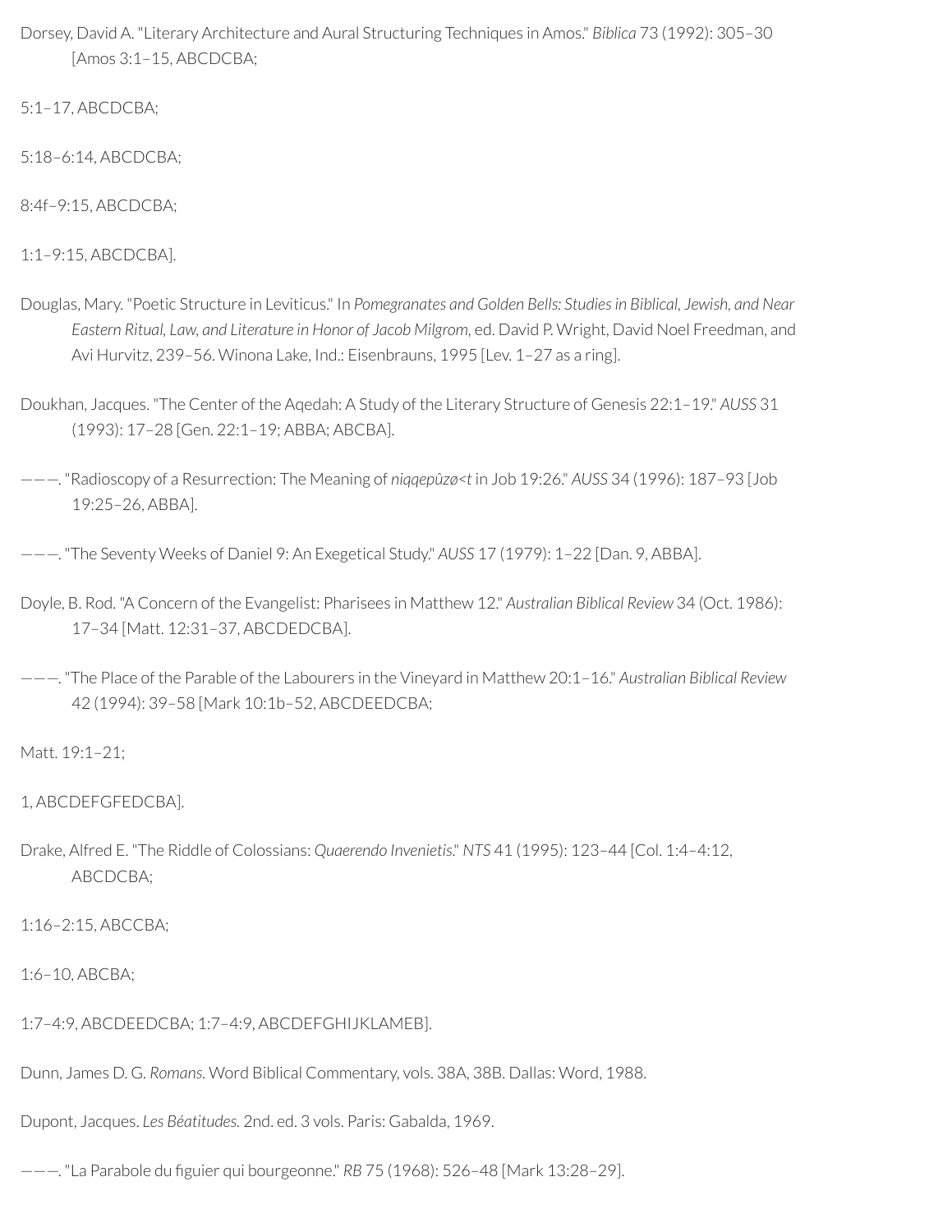———. "Le Problème de la structure littéraire de l'Épître aux Romains." *RB* 62 (1955): 365–97.

Durlesser, James A. "A Rhetorical Critical Study of Psalms 19, 42, and 43." *Studia Biblica et Theologica* 10/4 (1980): 179–97 [Ps. 19:2, ABCCBA].

Easton, Burton S. Review of *Chiasmus in the New Testament: A Study in Formgeschichte,* by Nils W. Lund. *The Churchman* 156 (1 September 1942): 17.

Ebert, Daniel J., IV. "The Chiastic Structure of the Prologue to Hebrews." *Trinity Journal* 13 (fall 1992): 163–79 [Heb. 1:1–4].

Ehrman, Bart D. The Orthodox Corruption of Scripture: The Effect of Early Christological Controversies on the Text of the *New Testament*, 187–94. Oxford: Oxford University Press, 1993. [

Luke 22:40–42,

E

45a–46, arguing (1) that vv. 43–44 constitute a second-century, anti-Docetic corruption (inconsistent with the author's reading of Luke and

Mark and with what he perceives to be the view of Jesus that Luke and Mark intend to portray), (2) that the verses are literarily intrusive (being non-Lucan), and (3) that by their inclusion "the chiasmus that focuses the passage on Jesus' prayer is absolutely destroyed," asserting in the course of such argument (4) that "despite the exorbitant claims of some scholars [citing Lund], [chiasmus] is a relatively rare phenomenon within the pages of the New Testament"].

Eissfeldt, Otto. *Einleitung in das Alte Testament.* 3rd ed. Tübingen: Mohr, 1964.

Ellis, Peter F. *The Genius of John: A Composition-Critical Commentary on the Fourth Gospel.* Collegeville: Liturgical Press, 1984 [

John 2:1–12, ABCBA;

1:19–4:3, ABCBA;

1:1–18, ABCBA;

1:19–51, ABCBA;

2:1–12, ABCBA;

2:13–25, ABCBA;

3:1–21, ABCBA;

3:22–4:3, ABCBA; many others with ABCBA].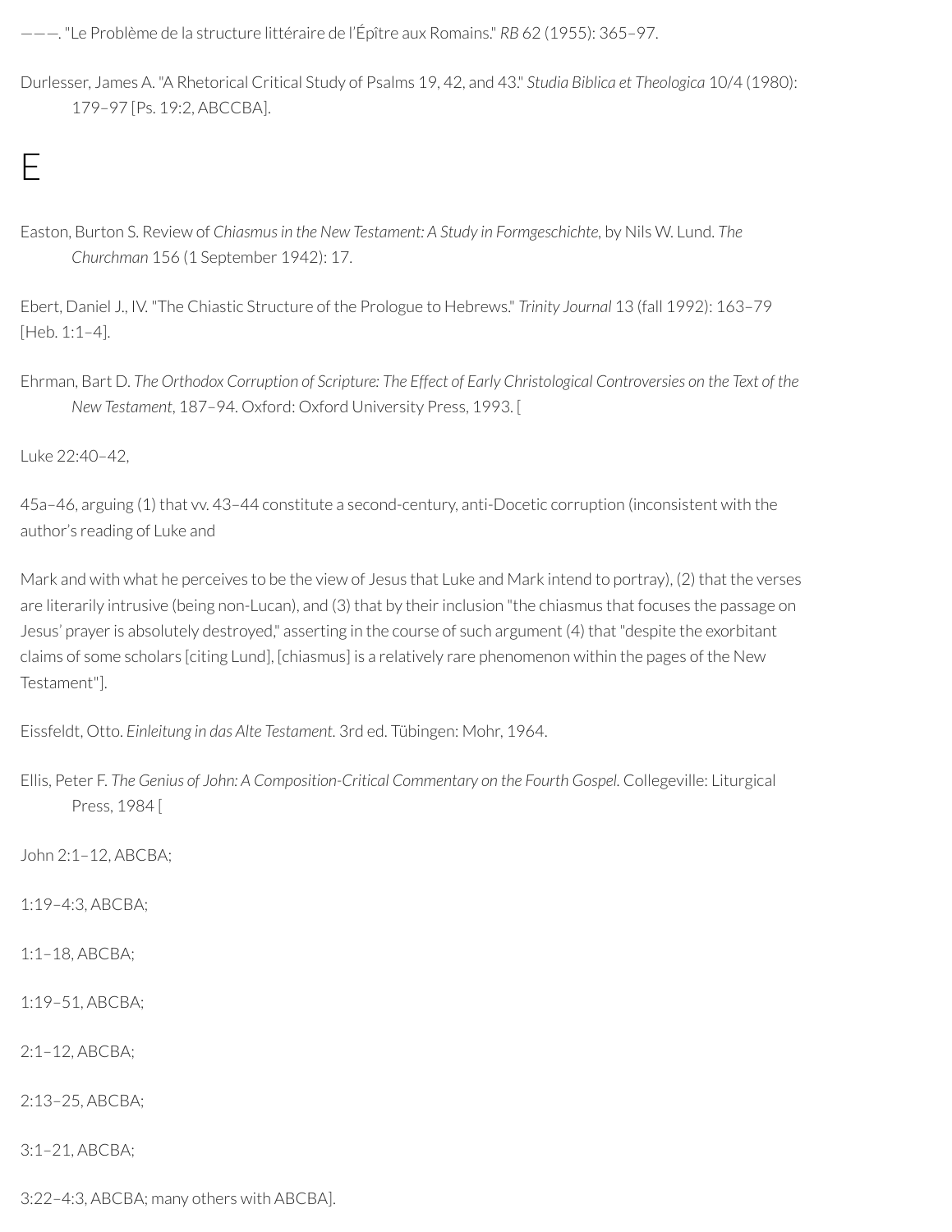Emerton, John A. "An Examination of Some Attempts to Defend the Unity of the Flood Narrative in Genesis, part 2." *VT* 38 (1988): 1–21 [

Gen. 7:6–17;

Gen. 6:11, ABBA;

Gen. 6:10-9:19, A., P.A;

```
6:3–9:16, ABCDEFGFEDCBA].
```
Enslin, Morton S. Review of *Chiasmusin the New Testament: A Study in Formgeschichte,* by Nils W. Lund. *The Crozer Quarterly* 19 (1942): 328–30.

Eslinger, Lyle M. "The Education of Amos." *Hebrew Annual Review* 11 (1987): 35–57 [

Amos 7:9–17, ABCBAC or ABBACC or ABCCBBA;

7:4b–8:14, ABCDCBA].

———. "Hosea 12:5a and Genesis 32:29: A Study in Inner Biblical Exegesis." *JSOT* 18 (1980): 91–99 [

Hosea 12:5a;

Gen. 32:29; ABCDDCBA].

———. "More Drafting Techniques in Deuteronomic Laws." *VT* 34 (1984): 221–26 [

Deut. 24:4–12, ABCDEFEDCBA].

Exum, J. Cheryl. "A Literary and Structural Analysis of the Song of Songs." *ZAW* 85 (1973): 47–79 [

Song. 2:8–17].

### F

Faris, Wendy B. "The Return of the Past: Chiasmus in the Texts of Carlos Fuentes." *World Literature Today* 57 (autumn 1983): 578–84 [Literature].

Farrell, Hobert K. "The Structure and Theology of Luke's Central Section." *Trinity Journal* 7 (fall 1986): 33–54 [

Luke 9:51–19:44].

Farrer, Austin. *St. Matthew and St. Mark.* London: Black, 1954 [Rev. 1:13–2:18, ABCDDCBA;

Luke 4:1–5:11, ABCCBA].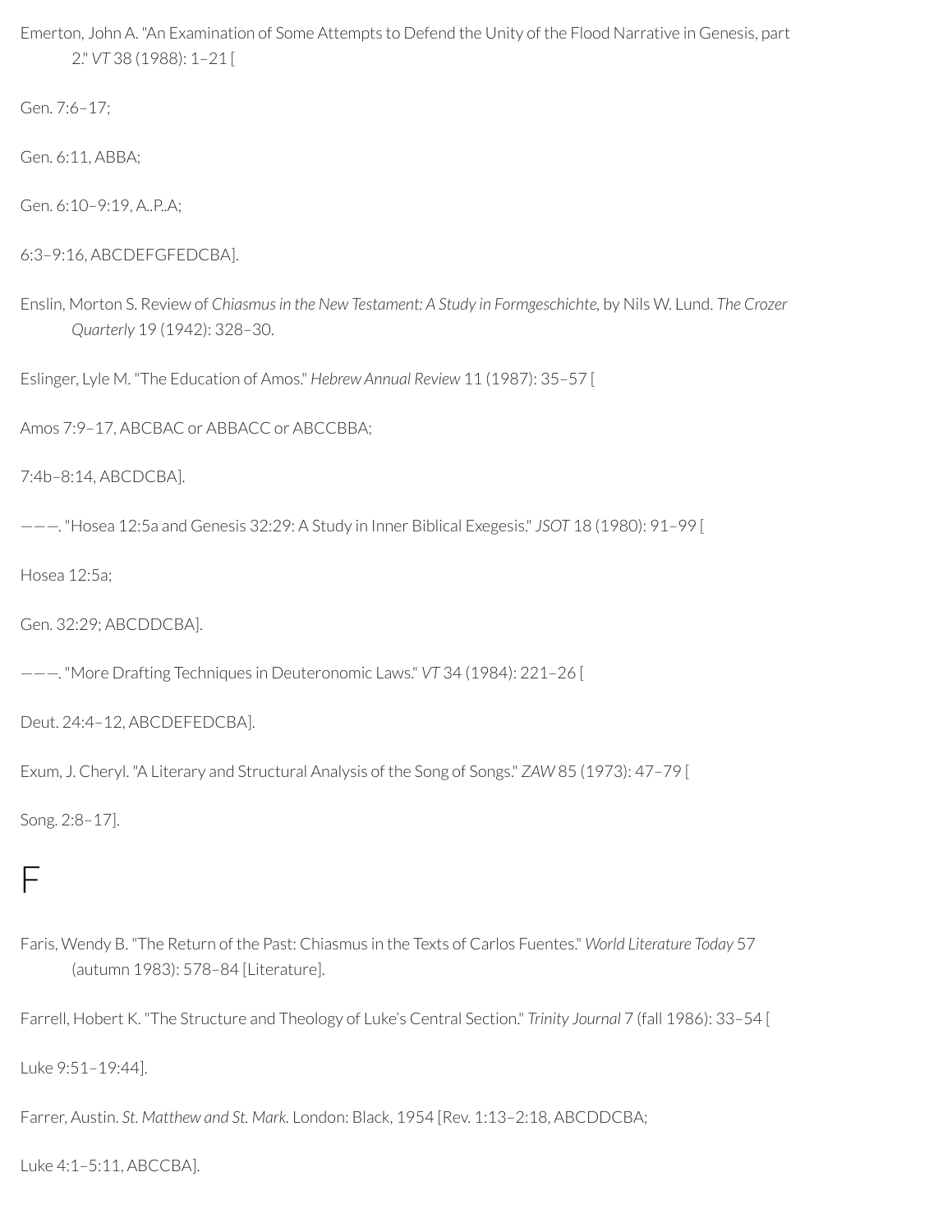Fay, Greg. "Introduction to Incomprehension: The Literary Structure of Mark 4:1–34." *CBQ* 51 (1989): 65–81 [

Mark 4:1–34, ABCBA;

4:1–34, ABCDCBA;

4:10–13, ABCBA;

4:21–29, ABCDDCBA].

Fearghail, Fearghus Ó. The Introduction to Luke-Acts: A Study in the Role of Lk 1,1-4, 44 in the Composition of Luke's *Two-Volume Work*. Rome: Pontifical Biblical Institute, 1991 [

Luke 5:1–9:50, ABCDEDCBA;

9:51–18:48, ABCDCBA;

6:17–49, ABBA].

Fee, Gordon D. *The First Epistle to the Corinthians*. The New International Commentary on the New Testament, 299. Grand Rapids, Mich.: Eerdmans, 1987 [

1 Cor. 7:12–14, ABCDDCBA].

Fenton, John C. "Inclusio and Chiasmus in Matthew." In *Studia Evangelica: Papers Presented to the International Congress Held at Christ Church, Oxford,* ed. Kurt Aland and F. L. Cross, 174–79. Berlin: Akademie, 1959 [

Matt. 23:16–22, ABBA;

13:37–50, ABBA;

15:30–31, ABBA].

———. "The Order of the Miracles Performed by Peter and Paul in Acts." *Expository Times* 77 (1965–66): 381–83 [

Acts, ABBA].

- Feuillet, Andre. "La Citation d'Habacue 2:4 et les huit premiers chapitres de l'Épître aux Romains." *NTS* 6 (1959): 52–80.
- Filson, Floyd V. Review of *Chiasmus in the New Testament: A Study in Formgeschichte,* by Nils W. Lund. *Journal of Near Eastern Studies* 2 (1943): 92–94.

Fiorenza, Elisabeth. "The Eschatology and Composition of the Apocalypse." *CBQ* 30 (1968): 537–69.

Fischer, Alexander. "David und Batseba." *ZAW* 101 (1989): 50–59 [

2 Sam. 11:1–27, ABCBA or ABCDCBA].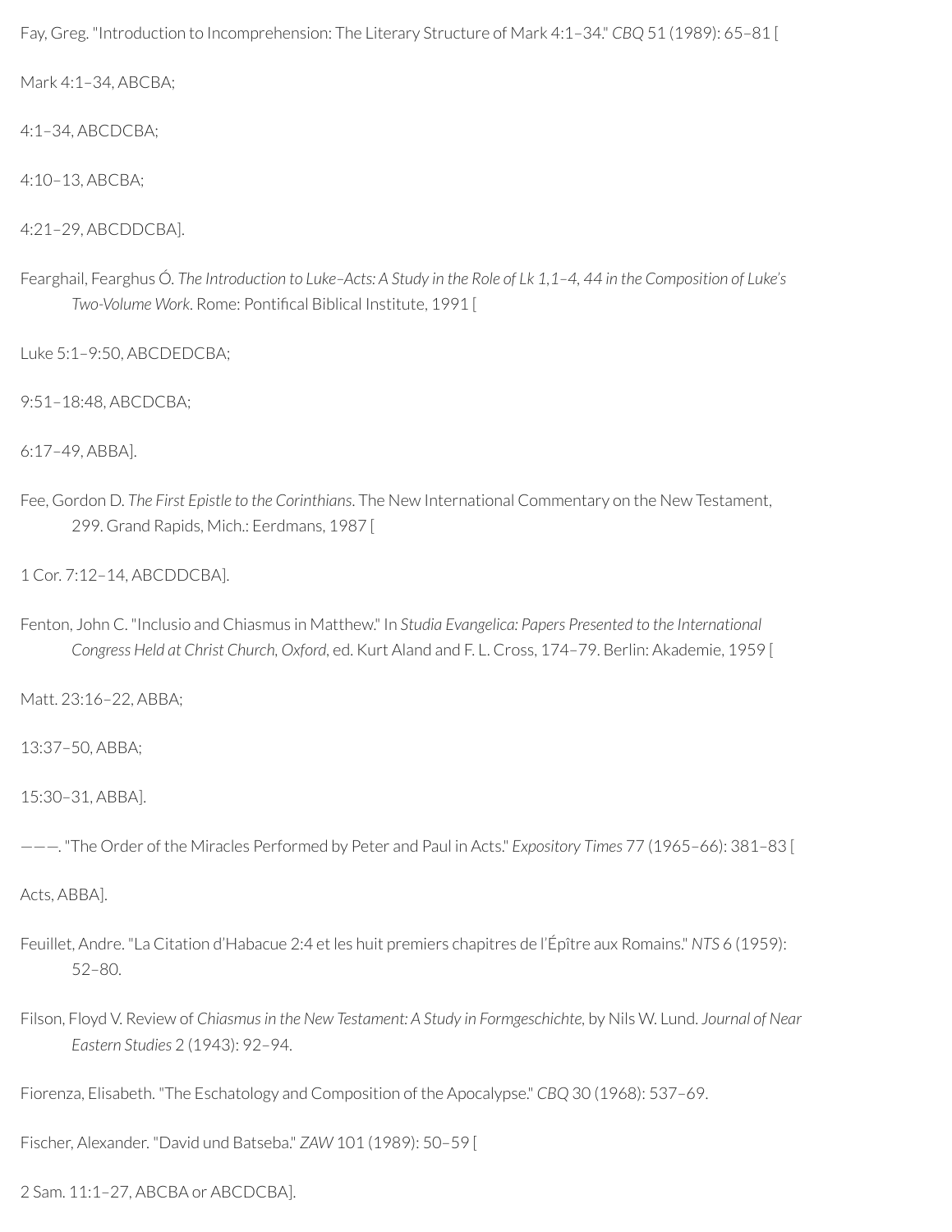- Fisher, Loren R., ed. *The Ras Shamra Parallels: The Texts from Ugarit and the Hebrew Bible.* Vols. 1 and 2. Rome: Pontifical Biblical Institute, 1972, 1975.
- Fokkelman, J. P. "Genesis 37 and 38 at the Interface of Structural Analysis and Hermenutics." In *Literary Structure and Rhetorical Strategiesin the Hebrew Bible*, ed. Lénart J. de Regt, Jan de Waard, and Jan P. Fokkelman, 152– 87. Assen: Van Gorcum, 1996 [

Gen. 37:18–33, ABCDXDCBA;

37:34–35, ABCDEEDCBA;

38:1–30, ABCDEXEDCBA;

38:14, 19, ABCCBA].

———. *Narrative Art in Genesis,* p. 22. Assen: Van Gorcum, 1975 [Gen. 11:1–9, ABCDEFXFEDCBA].

Forbes, John. *Analytical Commentary on the Epistle to the Romans.* Edinburgh: Clark, 1868.

———. *Symmetrical Structure of Scripture.* Edinburgh: Clark, 1854 [

2 Cor. 11:22–27, ABBA and others].

Ford, Josephine M. *Revelation.* Garden City, N.Y.: Doubleday, 1975 [

Rev. 10:9–10, ABBA].

Fortna, Robert T. "Reading Jesus' Parable of the Talents through Underclass Eyes." *Foundations and Facets Forum* 8/3–4 (Sept.–Dec. 1992): 211–27 [treating a fragment of the parable in the so-called Gospel of the Nazoreans preserved by Eusebius (*Theophania* 22), coinciding with

Matt. 25:14–40, ABCCBA, translating Eusebius to use the term "inversion"].

- Fowden, Garth. "Bishops and Temples in the Eastern Roman Empire A.D. 320–435." *Journal of Theological Studies* 29 (Apr. 1978): 53–78.
- Fowler, Robert M. *Loaves and Fishes: The Function of the Feeding Storiesin the Gospel of Mark.* Chico, Calif.: Scholars Press, 1981 [

Mark 3:7–6:56, ABCDCBA].

- Foyard, Jean. "Les Structures de la phrase oratoire et la résolution des tensions chez Bossuet." In *Journées Bossuet:* La Prédication au XVIIe siècle. Actes du colloque tenu à Dijon les 2, 3 et 4 décembre 1977, ed. Thérèse Goyet and Jean Pierre Collinet, 291–306. Paris: Nizet, 1980 [ABBA].
- Fraenkel, Jonah. "Chiasmus in Talmudic-Aggadic Narrative." In *Chiasmusin Antiquity: Structures, Analyses, Exegesis,* ed. John W. Welch, 183-97. Hildesheim: Gerstenberg, 1981; reprint, Provo, Utah: Research Press, 1998 [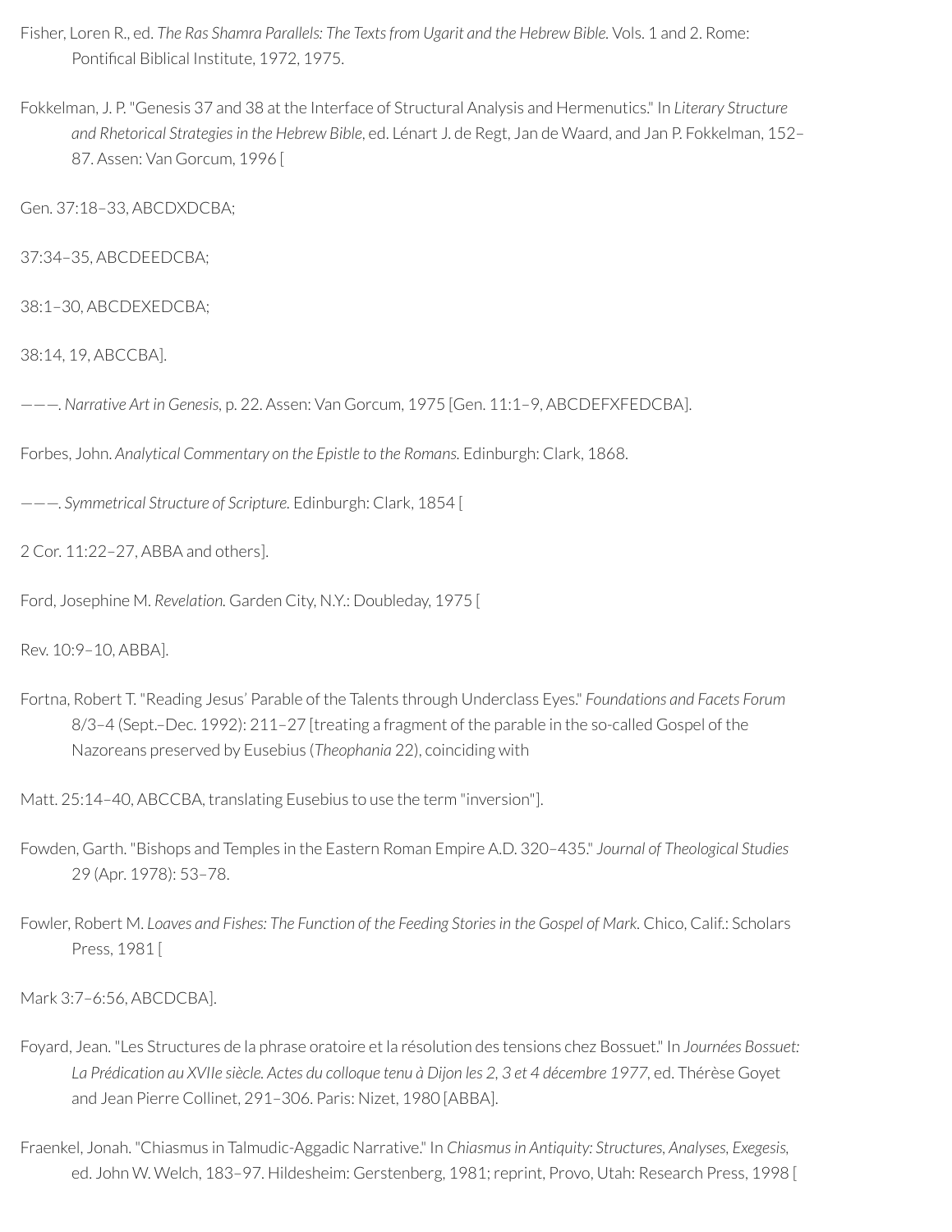TB, Shabbat 119a, ABCDCBA;

TB, *Moʿed Katan* 28a, ABCBA;

- TB, *Taʾanit* 23b, ABCDCBA; many others].
- Franke, Chris. *Isaiah 46, 47, and 48: A New Literary-Critical Reading*. Winona Lake, Indiana: Eisenbrauns, 1994, 181– 82 [Isa. 48:3a,

5a, ABBA].

Franzmann, Majella. "The City as Woman: The Case of Babylon in Isaiah 47." *Australian Biblical Review* 43 (1995): 1–19 [Isa. 47:1–5, ABA;

47:8a–10, ABA].

Fredericks, Daniel C. "Chiasm and Parallel Structure in

Qoheleth 5:9–6:9." *JBL* 108 (spring 1989): 17–35 [

Eccl. 5:9–6:9, ABCCBA].

———. "Life's Storms and Structural Unity in Qoheleth 11:1–12:8" *JSOT* 52 (1991): 95–114 [

Eccl. 11:1–12:8, ABCDEFEDCBA;

12:2–3, ABBA].

Freedman, David Noel. "Prolegomenon." In *The Forms of Hebrew Poetry,* ed. G. Buchanan Gray, vii–lvi. 2nd ed. New York: Ktav, 1972 [ABA, no specific scriptures].

———. "The Structure of

Job 3." *Biblica* 49/4 (1968): 503–9.

- ———. "The Structure of Psalm 137." In *Near Eastern Studiesin Honor of William Foxwell Albright,* ed. H. Goedicke, 187–205. Baltimore: Johns Hopkins Press, 1971.
- Freedman, David Noel, and C. Franke Hyland. "Psalm 29: A Structural Analysis." *Harvard Theological Review* 66 (Apr. 1973): 237–56 [

Ps. 29:6, ABBA].

Frevel, Christian. "Vom Schreiben Gottes: Literarkritik, Komposition und Auslegung von 2 Kön 17,34–40." *Biblica* 72 (1991): 23–48 [

2 Kgs. 17:34–41, ABCDEDCBA].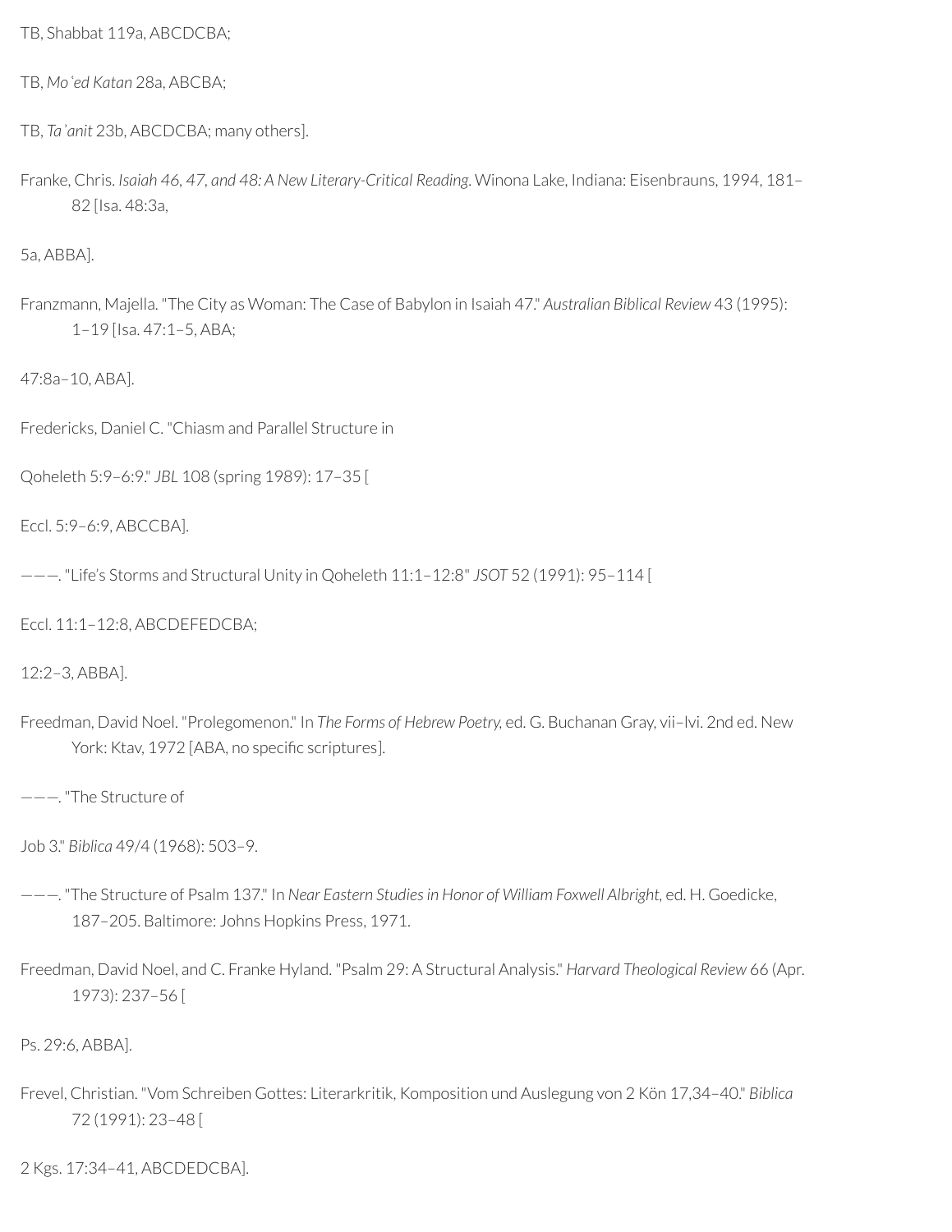Furnish, Victor P. *II Corinthians.* Anchor Bible, vol. 32A. New York: Doubleday, 1984.

### $\overline{C}$

Gaechter, Paul. *Die literarische Kunst im Matthäus-Evangelium.* Stuttgart: Verlag Katholisches Bibelwerk, 1965 [Matt. 12:22–45, ABCBA;

13:13–18, ABCDEFEDCBA;

16:13–17:27, ABCCCCBA;

18:10–14, ABCDEDCBA;

20:17–21:27, ABCDCBA;

26:1–28:20, ABCCBA;

- 27:11–31, ABCDEDCBA; and others].
- ———. *Das Matthäus Evangelium: Ein Kommentar.* Innsbruck: Tyrolia, 1963.
- ———. "Semitic Literary Forms in the Apocalypse and TheirImport." *Theological Studies* 8 (1947): 547–73 [Rev. 12:1–20:10, ABCDDCBA].

Gaeta, Giancarlo. *Il dialogo con Nicodemo.* Brescis: Paideia, 1974 [John 3:11–19, ABCDEDCBA].

- Gaisser, Julia H. "Structural Analysis of the Digressions in the Iliad and the Odyssey." *Harvard Studies in Classical Philology* 73/1 (1969): 1–44.
- Galbiati, Enrico. *La struttura letteraria dell'Esodo: Contributo allo studio dei criteri stilistici dell'A.T.* Rome: Edizioni Paoline, 1956.
- Garrett, Duane A. "The Documentary Hypothesis." *Bible and Spade* 6/2 (spring 1993): 34–49 [Gen. 7:21–22, ABBA; 6:10–9:19, A..P..A, citing Wenham].

———. "The Structure of

Amos as a Testimony to Its Integrity." *Journal of Evangelistic Theological Studies* 27 (Sept. 1984): 275–76.

Geller, Stephen A. "The Dynamics of Parallel Verse: A Poetic Analysis of Deut. 32:6–12." *Harvard Theological Review* 75/1 (Jan. 1982): 35–56 [Deut. 32:9–11].

Giavini, Giovanni. "La Structure littéraire d'Eph. 2.11–22." *NTS* 16 (1970): 209–11 [Eph. 2:11–22].

———. "La struttura letteraria dell'inno crisologico di Col.1." *Revista Biblica Italiana* 15 (1967): 317–20 [Col. 1].

———. "La struttura letteraria del Salmo 86." *Revista Biblica Italiana* 14 (1966): 455–58.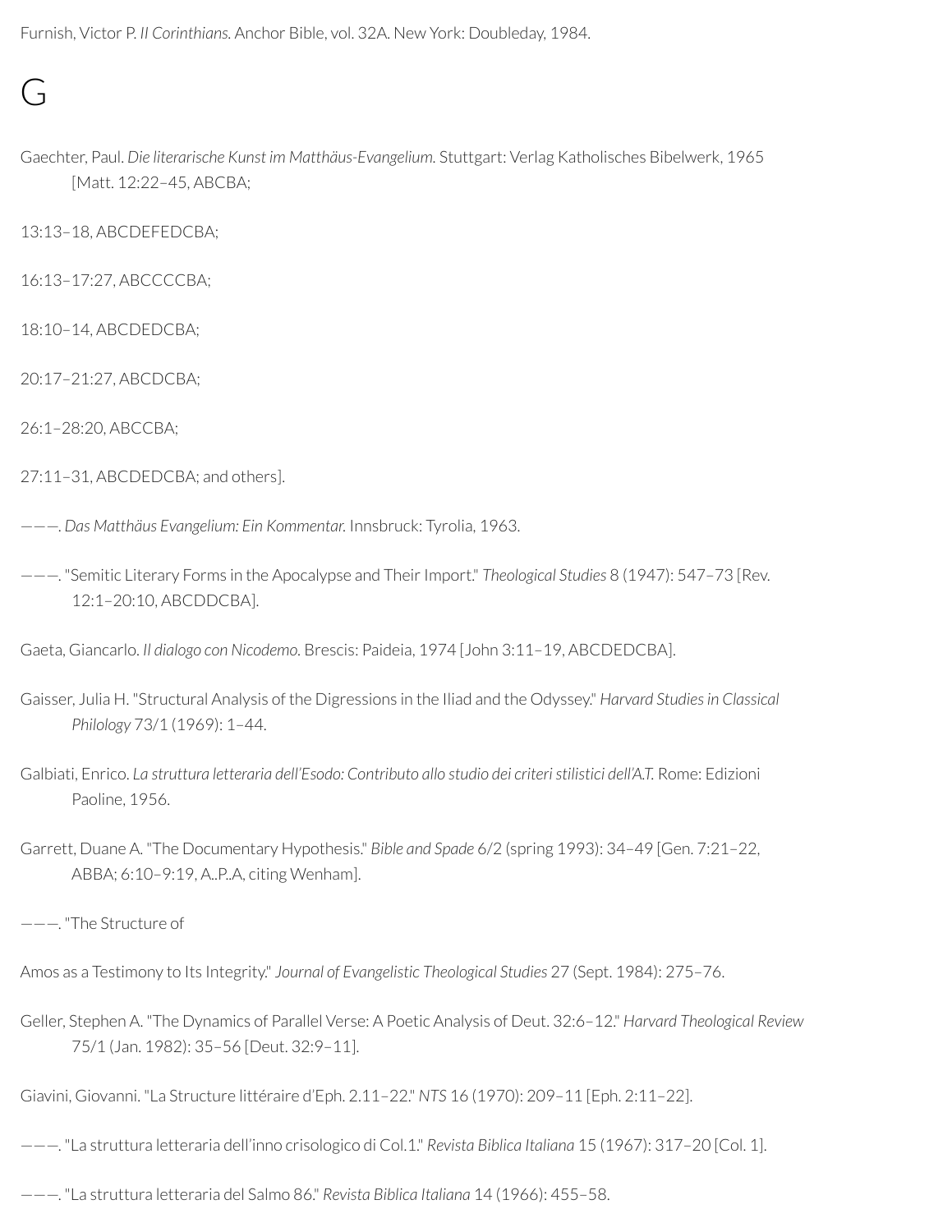Giblin, Charles H. "John's Narration of the Hearing Before Pilate (John 18,28–19,16a)." *Biblica* 67 (1986): 221–39 [John 18:29–40, ABA;

```
19:4–14, ABA].
```
- ———. "Recapitulation and the Literary Coherence of John's Apocalypse." *CBQ* 56 (1994): 81–95 [Rev. 11:15b– 15:8, ABCDCBA].
- ———. "Revelation 11:1–13: Its Form, Function, and Contextual Integration." *NTS* 30 (1984): 433–59 [

Rev. 11:1–11, ABBA;

11:15–15:8, ABCCBA].

Gibson, Richard J. "The Literary Coherence of 1 Timothy." *Reformed Theological Review* 55/2 (May–Aug. 1996): 53– 66 [1 Timothy, A..KLK..A].

Gileadi, Avraham. *The Literary Message of Isaiah.* New York: Hebraeus, 1994 [Isa. 15,

21,

48,

- 60,
- 136,

143].

Gillman, John. "Signals of Transformation in 1 Thessalonians 4:13–18." *CBQ* 47 (1985): 263–81 [1 Thes. 4:13–18, ABabBabA, with a comparison to

1 Cor. 15:1–49].

———. "Transformation in 1 Cor 15,50–53." *ETL* 58 (1982): 309–33 [1 Cor. 15:50a–53b, ABA;

15:51b–52d, ABBA;

15:54a–57, ABA].

Gilson, Étienne. *Linguistique et Philosophie.* Paris: Vrin, 1969.

Girard, Marc. "The Literary Structure of Psalm 95." *Theology Digest* 30 (spring 1982): 55–58 [Ps. 95:1–11, ABCDCBA].

———. *Les Psaumes: Analyse structurelle et interprétation 1–50*, pp. 338–51. Montreal: Éditions Bellarmin, 1984 [Ps. 42:2–11, ABCBA;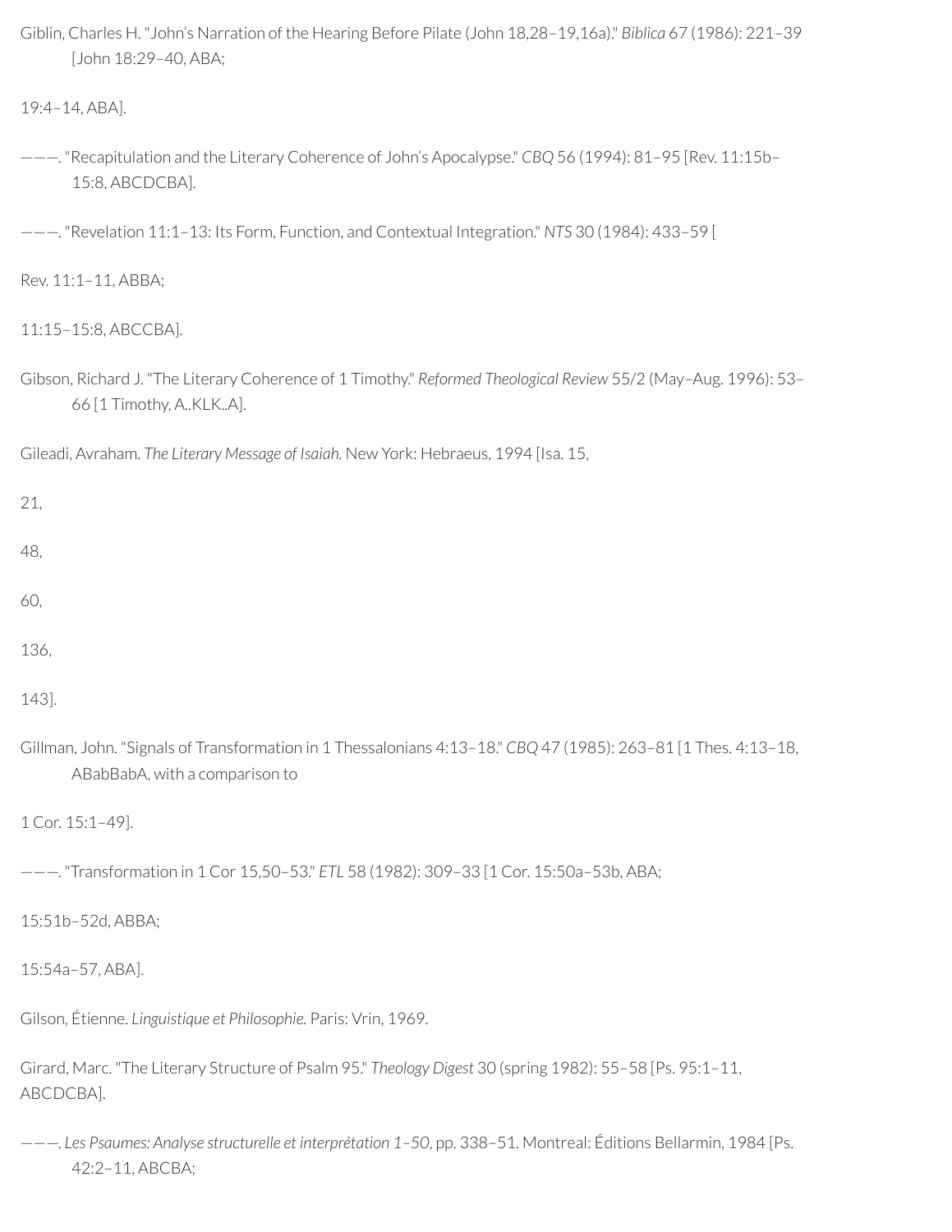42:6–43:5, CDEFEDC;

46, ABCDCDCBA, ABCBA;

56:2–10, ABCBAC;

56:8–10, ABA].

Glasser, Étienne. *Le Procès du bonheur par Qohelet.* Paris: Éditions du Cerf, 1970.

Glendinning, Robert J. "Eros, Agape, and Rhetoric around 1200: Gervase of Melkley's *Ars Poetica* and Gottfried von Strassburg's *Tristan,*" *Speculum* 67 (Oct. 1992): 892–925 [ABBA].

Goedicke, Hans, ed. *Near Eastern Studiesin Honor of William Foxwell Albright.* Baltimore: Johns Hopkins Press, 1971.

Goldingay, John. "Isaiah 42.18–25." *JSOT* 67 (1995): 43–65 [Isa. 42:18–25, ABCCBA;

18:23, ABBA;

18:20–25 (A)BCDEDCB].

Good, Edwin M. *Irony in the Old Testament.* Philadelphia: Westminster University Press, 1964–65 [Isa. 2:6–22].

Gooding, D. W. "The Composition of the Book of Judges." *Eretz-Israel* 16 (1982): 70–79 [Judg. 1:1–21:25, ABCDEF-EDCBA].

Gordon, Cyrus H. "Higher Critics and Forbidden Fruit." *Christianity Today* 4 (Nov. 1959): 131–34 [ABA].

———. *Ugaritic Literature: A Comprehensive Translation of the Poetic and Prose Texts.* Rome: Pontical Biblical Institute, 1949.

Gorton, H. Clay. *Language of the Lord.* Bountiful, Utah: Horizon, 1993 [many patterns from the

Doctrine and Covenants].

———. *A New Witnessfor Christ: Chiastic Structuresin the Book of Mormon*. Bountiful, Utah: Horizon, 1997.

- Gose, Elliott B., Jr. "Destruction and Creation in *A Portrait of the Artist as a Young Man.*" *James Joyce Quarterly* 22 (spring 1985): 259-70 [Literature; an essay on chiasmus but no specific pattern demonstrated].
- Gottwald, Norman K. "Hebrew Poetry." In *Interpreter's Dictionary of the Bible,* ed. George A. Buttrick, 3:829–38. Nashville: Abingdon, 1962 [

Isa. 11:13b,

59a].

———. "Samuel, Book of." In *Encyclopaedia Judaica,* 14:788–97. Jerusalem: Keter, 1972 [2 Sam. 21:24, ABCCBA].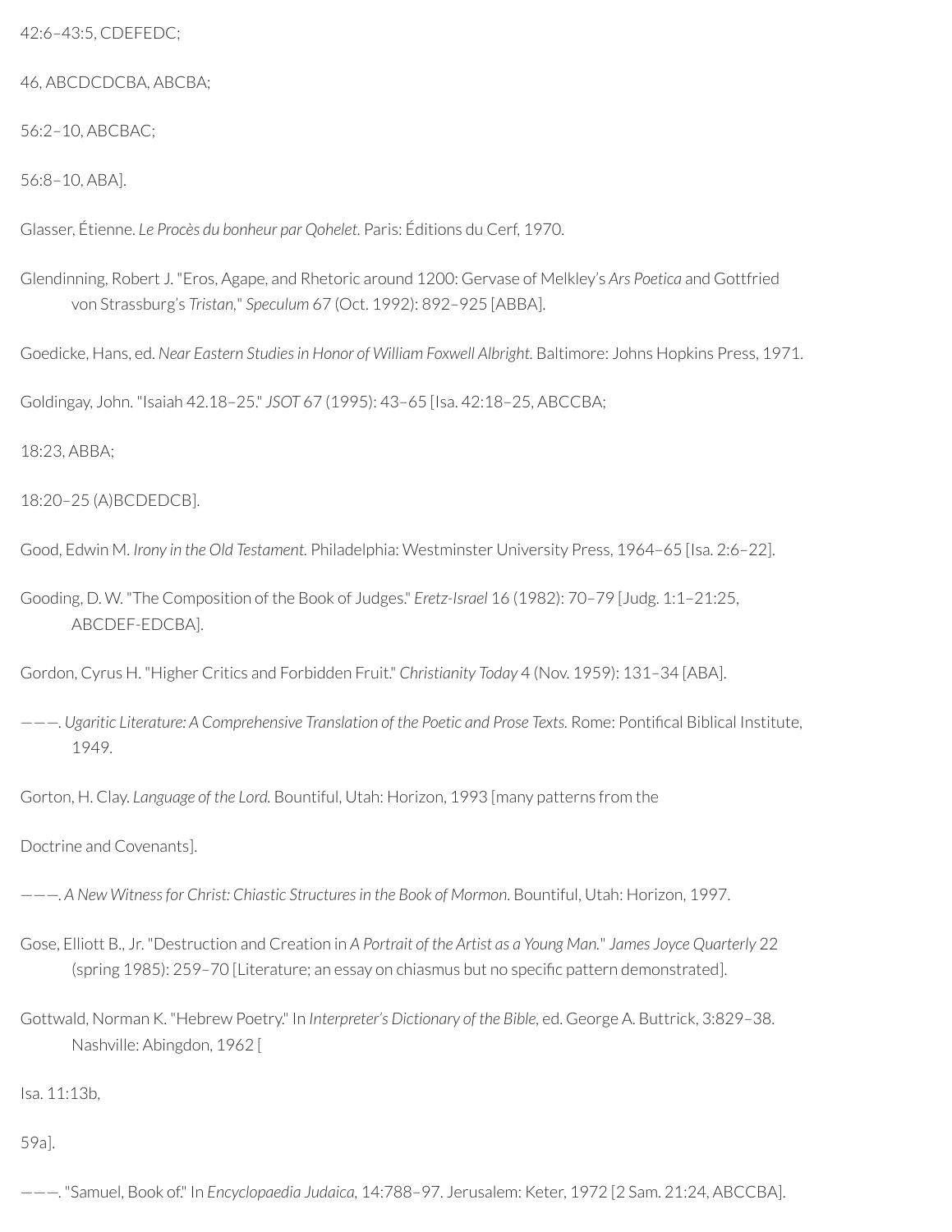Goulder, Michael D. "The Chiastic Structure of the Lucan Journey." *Studia Evangelica: Papers Presented to the Second International Congress on New Testament Studies Held at Christ Church, Oxford, 1961,* ed. F. L. Cross, 195– 202. Berlin: Akademie, 1964.

———. *Type and History in Acts.* London: SPCK, 1964.

Gow, Murray D. "The Significance of Literary Structure for the Translation of the Book of Ruth." *BTrans* 35 (1984): 309–20 [Ruth, ABCDEDCBA; ABCDEFGHGFEDCBA].

Grassi, Joseph. "The Role of Jesus's Motherin John's Gospel." *CBQ* 48 (1986): 67–80 [John 2–19, ABCDCBA].

Gray, George B. *The Forms of Hebrew Poetry.* London: Hodder and Stoughton, 1915 [Isa. 40:12,

26–27;

Ps. 3:8;

Prov. 3:10;

```
Amos 5:7; ABBa, ABCCBA].
```
Green, Joel B. *The Gospel of Luke*. The New International Commentary on the New Testament. Grand Rapids, Mich.: Eerdmans, 1997 [Luke 1:52a–53b, ABBA;

7:29–35, ABBA;

7:29,

35, ABBA;

24:14–35, ABCDEFEDCBA].

- Gros Louis, Kenneth R. R., James S. Ackerman, and Thayer S. Warshaw, eds. *Literary Interpretations of Biblical Narratives.* Nashville: Abingdon, 1974.
- Grosholz, Emily. "Angels, Language, and the Imagination: A Reconsideration of Rilke's Poetry." *Hudson Review* 35/3 (autumn 1982): 419–38.
- Grossberg, Daniel. *Centripetal and Centrifugal Structure in Biblical Poetry.* Atlanta: Scholars Press, 1989 [Ps. 123, ABBA;

124:1–8, ABCDDCBA;

Song. 1:1–8, ABCCBA].

Gundry, Robert H. "Style and Substance in 'The Myth of God Incarnate' according to Philippians 2:6–11." In *Crossing the Boundaries: Essaysin Biblical Interpretation in Honour of Michael D. Goulder*, ed. Stanley E. Porter, Paul L. Joyce, and David E. Orton, 271–89. Leiden: Brill, 1994 [Philip. 2:6–11, ABCBA].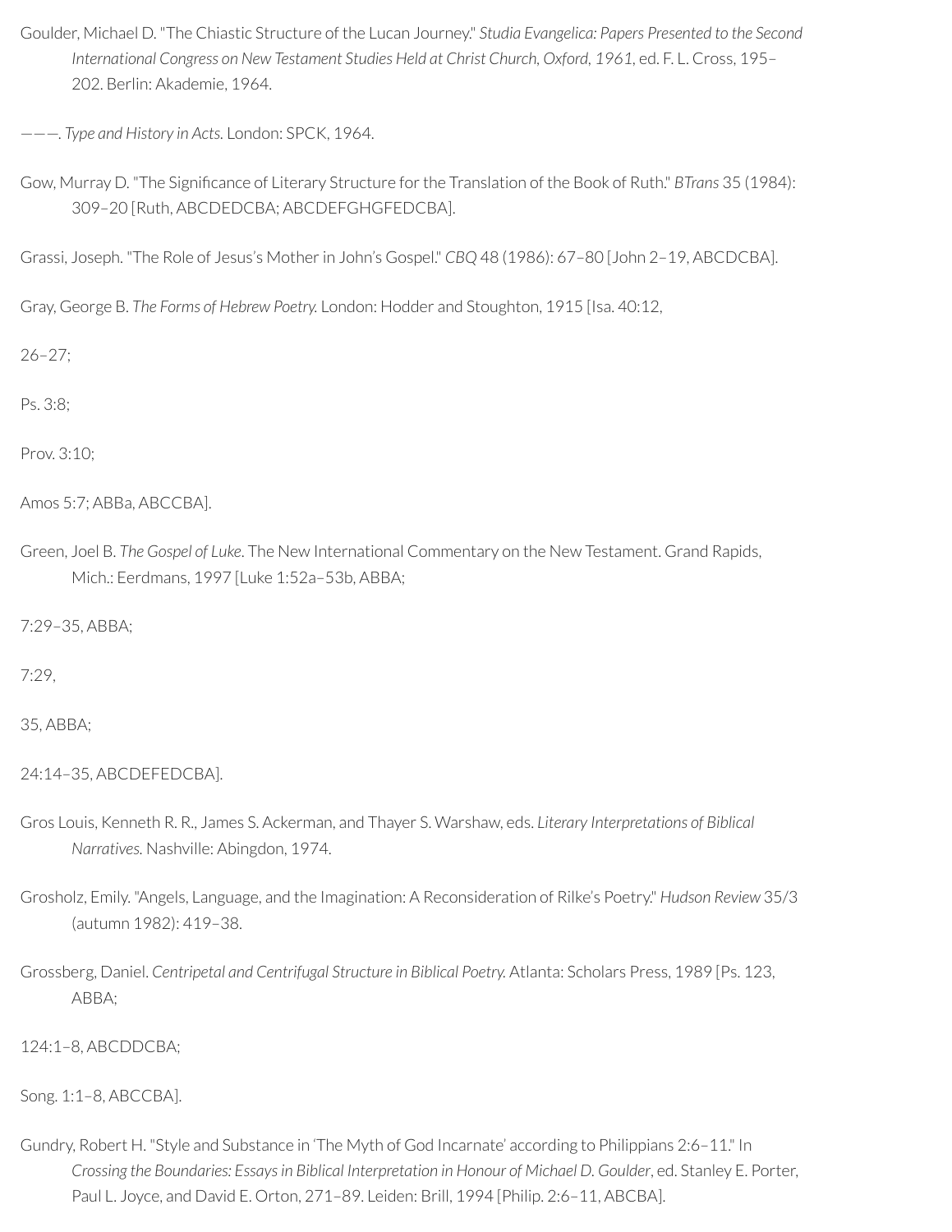Guthrie, Donald. *Galatians.* Rev. ed. Grand Rapids, Mich.: Eerdmans, 1974.

## $\mathsf{H}$

Habel, Norman C. *Literary Criticism of the Old Testament.* Philadelphia: Fortress Press, 1971.

Haefeli, Leo. *Stilmittel bei Afrahat dem persischen Weisen.* Leipzig: Zentralantiquariat der DDR, 1968.

Halbe, Jörn. "Die Reihe derInzestverbote Lev 18:7–18." *ZAW* 92 (1980): 60–88 [Lev. 18:7, ABCBA; 18:8, ABA; 18:10, ABA; 18:11, ABCBA; 18:12, ABA; 18:13, ABA; 18:15, ABCBA; 18:16, ABA].

Halpern, Baruch. "The Ritual Background of Zechariah's Temple Song." *CBQ* 40 (1978): 167–90 [Zech. 1:7–6:15].

Hamm, Dennis. "Sight to the Blind: Vision as Metaphorin Luke." *Biblica* 64 (1983): 257–477 [Luke 4:16–20, ABCDEFGFEDCBA, following Maynet and Lund].

Handy, Lowell K. "Sounds, Words, and Meanings in Psalm 82." *JSOT* 47 (1990): 51–66 [Ps. 82, ABCBA].

Hartmann, Lars. *Prophecy Interpreted: The Formation of Some Jewish Apocalyptic Texts and of the Eschatological Discourse Mark 13 Par.* Coniectanea biblica. New Testament series, 1. Gleerup: Lund, 1966.

———. Review of *Die Redaktion der Markus-Apokalypse,* by Jan Lambrecht*. Biblica* 49 (1968): 130–33.

Hatton, Howard A., and David J. Clark. "From the Harp to the Sitar." *BTrans* 26 (1975): 132–38 [ABCDEDCBA].

Havers, Wilhelm. *Handbuch der erklärenden Syntax.* Heidelberg: Winters, 1931.

Heidel, Alexander. *The Gilgamesh Epic and Old Testament Parallels.* 2nd ed. Chicago: University of Chicago Press, 1963.

Heil, John P. "The Progressive Narrative Pattern of Mark 14,53–16,8." *Biblica* 72 (1991): 331–58 [Mark 14:53– 72, ABA;

15:1–32, BAB;

- 15:33–16:8, ABA; seven "sandwiches" (ABA patterns) from 14:53 to 16:8].
- Heil, Uta. "Theologische Interpretation von 1 Kor 15,23–28." *ZNW* 84 (1993): 27–35 [1 Cor. 15:24a–28c, ABCDCBA].

Helfgott, Benjamin W. *The Doctrine of Election in Tannaitic Literature.* New York: Columbia University Press, 1954.

Hendrix, Ralph E. "A Literary Structural Analysis of the Golden-Calf Episode in Exodus 32:1–33:6." *AUSS* 28 (1990): 211–17 [ABCDEFEFDCBA].

Henry, Matthew, and Thomas Scott. "General Remarks on the Poetical Books." In *Commentary on the Holy Bible,* ed. Matthew Henry and Thomas Scott, 2:iii–iv. Grand Rapids, Mich.: Baker, 1973 [Ps. 135:15–18,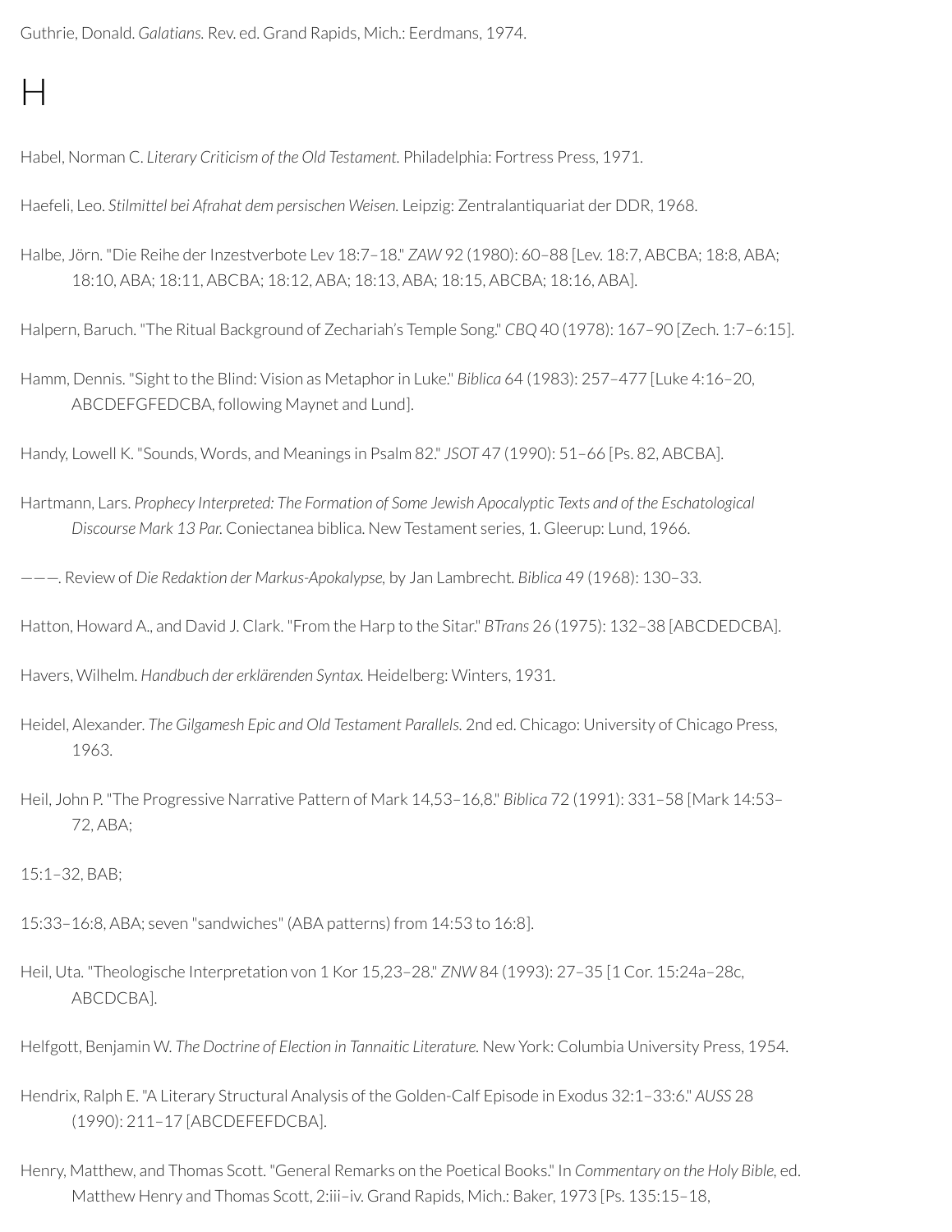ABCDDCBA].

Hibbard, F. G. *The Psalms Chronologically Arranged with Historical Introduction, etc.* 2 parts in 1 vol. New York: Carton and Porter, 1856.

Hilber, John W. "Theology of Worship in Exodus 24." *JEvTS* 39 (1996): 177–89 [Ex. 24:1–11, ABCDCBA].

Hill, Charles E. "Paul's Understanding of Christ's Kingdom in I Corinthians 15:20–28." *NT* 30 (1988): 297–320 [1 Cor. 15:24–28, ABCDCBA].

Hillers, Delbert R. *Lamentations.* Anchor Bible, vol. 7A. Garden City, N.Y.: Doubleday, 1972.

Holladay, William L. "Chiasmus, the Key to Hosea XII 3–6." *VT* 16 (1966): 53–64 [Hosea 12:3–6, ABCDEEDCBA].

———. "The Covenant with the Patriarchs Overturned: Jeremiah's Intention in Terror on Every Side." *JBL* 91 (Sept. 1972): 305–20 [Jer. 20:1–6].

———. "The Recovery of Poetic Passages of Jeremiah." *JBL* 85 (Dec. 1966): 401–35 [Jer. 5:25;

23:25–32, ABA].

Holmgren, Frederick. "Chiastic Structure in Isaiah 51:1–11." *VT* 19 (1969): 196–201 [Isa. 51:1–11, ABCDDCBA].

Hongisto, Leif. "Literary Structure and Theology in the Book of Ruth." *AUSS* 23 (1985): 19–28 [Ruth 1, ABCDEFGFEDCBA;

1:16–17, ABCCBA;

Ruth, A..J..A].

Horne, Thomas H. A Compendious Introduction to the Study of the Bible: Being an Analysis of "An Introduction to the *Critical Study of the Holy Scriptures."* Rev. ed. New York: Arthur, 1833/1835/1850.

———. *An Introduction to the Critical Study and Knowledge of the Holy Scriptures,* Philadelphia: Desilver Thomas, 1836 [Ps. 135:15–18, ABCDDCBA].

Horning, Estella B. "Chiasmus, Creedal Structure, and Christology in Hebrews 12:1–2." *Biblical Research* 23 (1978): 37–48 [Heb. 12:1–2, ABCDDCBA].

Howard, George. "Stylistic Inversion and the Synoptic Tradition." *JBL* 97 (Sept. 1978): 375–89 [Ps. 59:2;

84:9, ABBA;

Luke 2:14, ABBA;

Matt. 10:39;

11:27;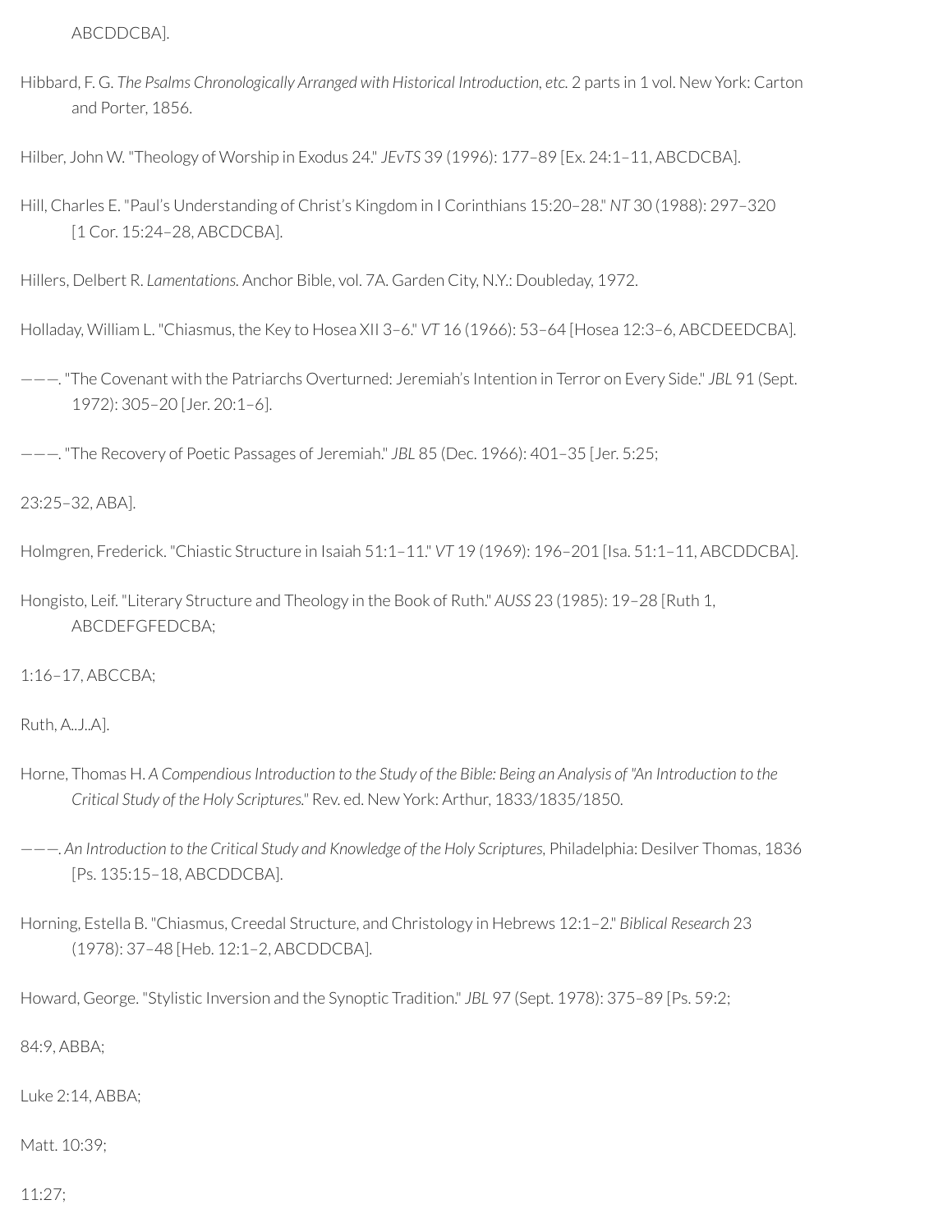Luke 6:43, ABBA; many other examples from the Synoptic Gospels].

Howell, Maribeth. "Exodus 15,1b–18: A Poetic Analysis." *ETL* 65 (1989): 35–42 [Ex. 15:13–16f, ABCDDCBA].

Hrushovski, Benjamin. *Encyclopaedia Judaica,* s.v. "Prosody." Vol. 13, cols. 1195–203. 1971 [Deut. 32:1–4, ABBA].

- Hultgren, Arland J. *Paul's Gospel and Mission: The Outlook from His Letter to the Romans,* 60–63. Philadelphia: Fortress, 1985 [Rom. 3:23–26, ABCDEEDCBA].
- Hunter, A. M. Review of *Chiasmusin the New Testament: A Study in Formgeschichte,* by Nils W. Lund. *The Expository Times* 54 (1942–43): 316–17.
- Hurvitz, Avi. "'Diachronic Chiasm' in Biblical Hebrew" (in Hebrew). In *Studiesin Bible and Jewish History Dedicated to the Memory of J. Liver,* ed. Binyamin Uffenheimer, 248–55. Tel-Aviv: Tel-Aviv University Press, 1971.

## I

Illman, Karl-Johan. "Psalm 88: A Lamentation Without Answer." *Scandinavian Journal of the Old Testament* 5/1 (1991): 112–20 [Ps. 88:1–19, ABCBA].

Irvin, William H. "Syntax and Style in Isaiah 26." *CBQ* 41 (1979): 240–61 [Isa. 26:9–10, ABCDEFGFEDCBA].

Isaak, Mary Anne. "Literary Structure and Theology of the Patriarchal Narratives: The Three-fold Blessing." *Direction* 24/2 (fall 1995): 65–74 [Gen. 12:1–21:8, ABCDEFEDCBA; compares Radday].

## J

Jackson, Jared J. "Style in Isaiah 28 and a Drinking Bout of the Gods." In *Rhetorical Criticism: Essaysin Honor of James Muilenburg,* ed. Jared J. Jackson and Martin Kessler, 85–98. Pittsburgh: Pickwick, 1974 [Isa. 28:7– 22, ABCDEFGHHGFEDCBA].

Jacob, Benno. *Das erste Buch der Tora: Genesis.* Berlin: Schocken, 1934 [Gen. 30, ABBAB].

Jacobson, Bernard S. "Analogical Argument in Early Jewish Law." In *Jewish Law Annual* 11 (1994): 144 [Ex. 21:2– 27, ABCDCBA].

Jebb, John. *Sacred Literature.* London: Cadell and Davies, 1820 [Ezek. 1:27;

Isa. 27:12–13;

Ps. 84:5–7;

135:15–18, ABCCBA, ABCDDCBA].

Jeremias, Joachim. "Chiasmus in den Paulusbriefen." *ZNW* 49 (1958): 145–56 [Rom. 10:9–10;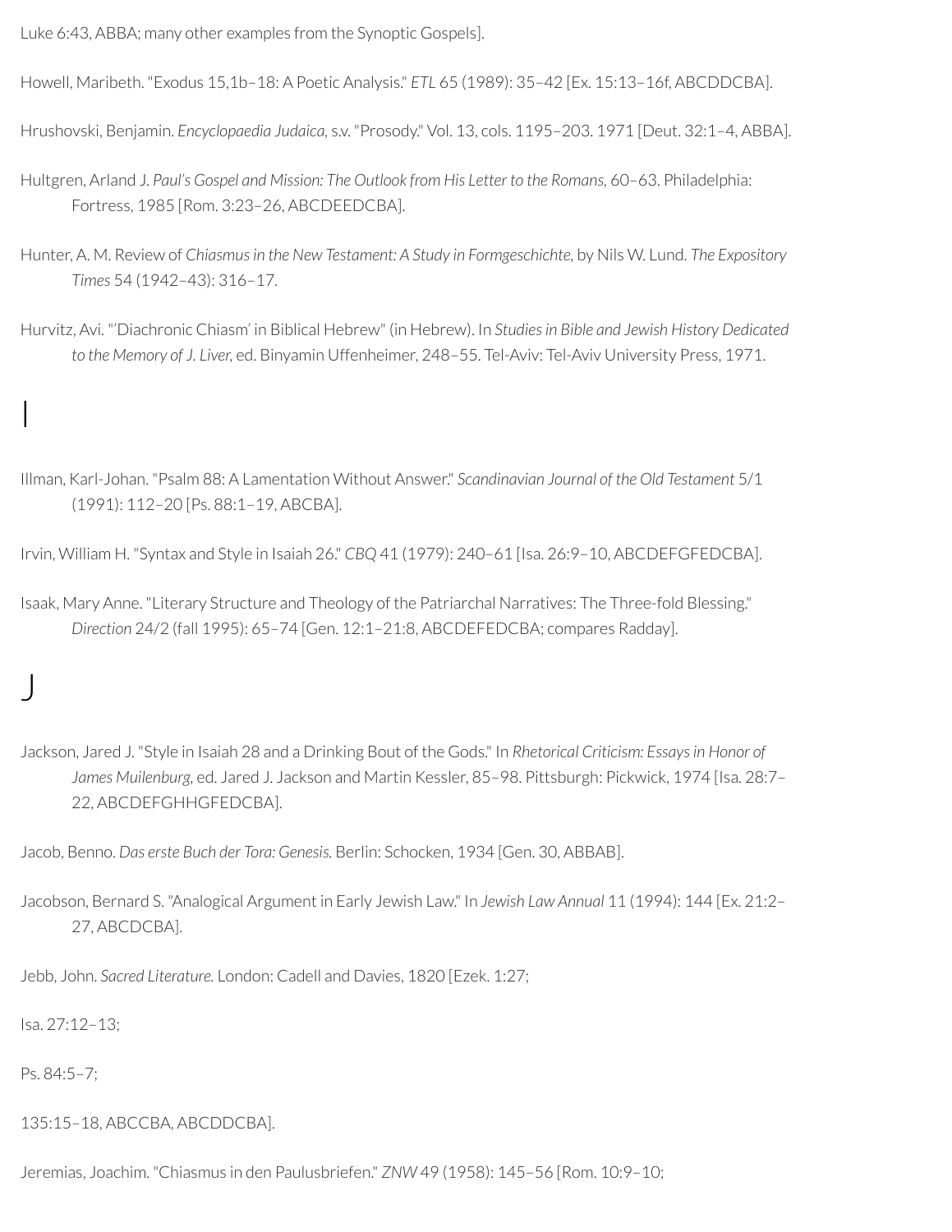2:7–10;

1 Cor. 1:12–13,

7:2–4; ABBA, ABABBA].

Johnson, D. Lynn. "Hidden Treasures in the Word of Wisdom." *This People* 16 (spring 1995): 48–53 [

Isa. 40:28–31, ABCDEEDCBA].

Jüngel, Ed. "Ein paulinischer Chiasmus." In *Unterwegs zur Sache.* Beiträge zur Evangelischen Theologie, 61. Munich: Kaiser, 1972.

# $\mathsf{K}$

Käsemann, Ernst. *An die Römer.* Tübingen: Mohr, 1973.

Kempf, Stephen. "Introducing the Garden of Eden: The Structure and Function of Genesis 2:4B–7." *Journal of Translation and Textlinguistics* 7/4 (1996): 33–53 [Gen. 1:1–2:4a, ABBA;

2:4a–4b, ABCCBA].

- Kennedy, George A. *New Testament Interpretation through Rhetorical Criticism.* Chapel Hill: University of North Carolina Press, 1984.
- Kidder, S. Joseph. "'This Generation' in Matthew 24:34." *AUSS* 21 (1983): 203–9 [Matt. 24:34, A..II..A; ABCDEFGFEDCBA].

Kidner, Derek. *Psalms 1–72.* London: Intervarsity Press, 1973.

Kieffer, Rene. *Essais de méthodologie néotestamentaire.* Gleerup: Lund, 1972.

- Kikawada, Isaac M. "The Shape of Genesis 11:1–9." *Rhetorical Criticism: Essaysin Honor of James Muilenburg,* ed. Jared J. Jackson and Martin Kessler, 18–32. Pittsburgh: Pickwick, 1974 [Gen. 11:1–9, ABBA].
- Kilgallen, John J. "Paul's Speech to the Ephesian Elders: Its Structure." *ETL* 70 (1994): 112–21 [Acts 20:25–31, ACDACB;

20:18b–35, ABCGCBGCFEBCD].

- Kilroy, James. "The Chiastic Structure of In Memoriam, A. H. H." *Philological Quarterly* 56 (summer 1977): 358–73 [Literature, ABBA].
- Kirby, John C. Ephesians, Baptism, and Pentecost: An Inquiry into the Structure and Purpose of the Epistle to the *Ephesians.* London: SPCK, 1968 [Eph. 2:11–22, A..KK..A].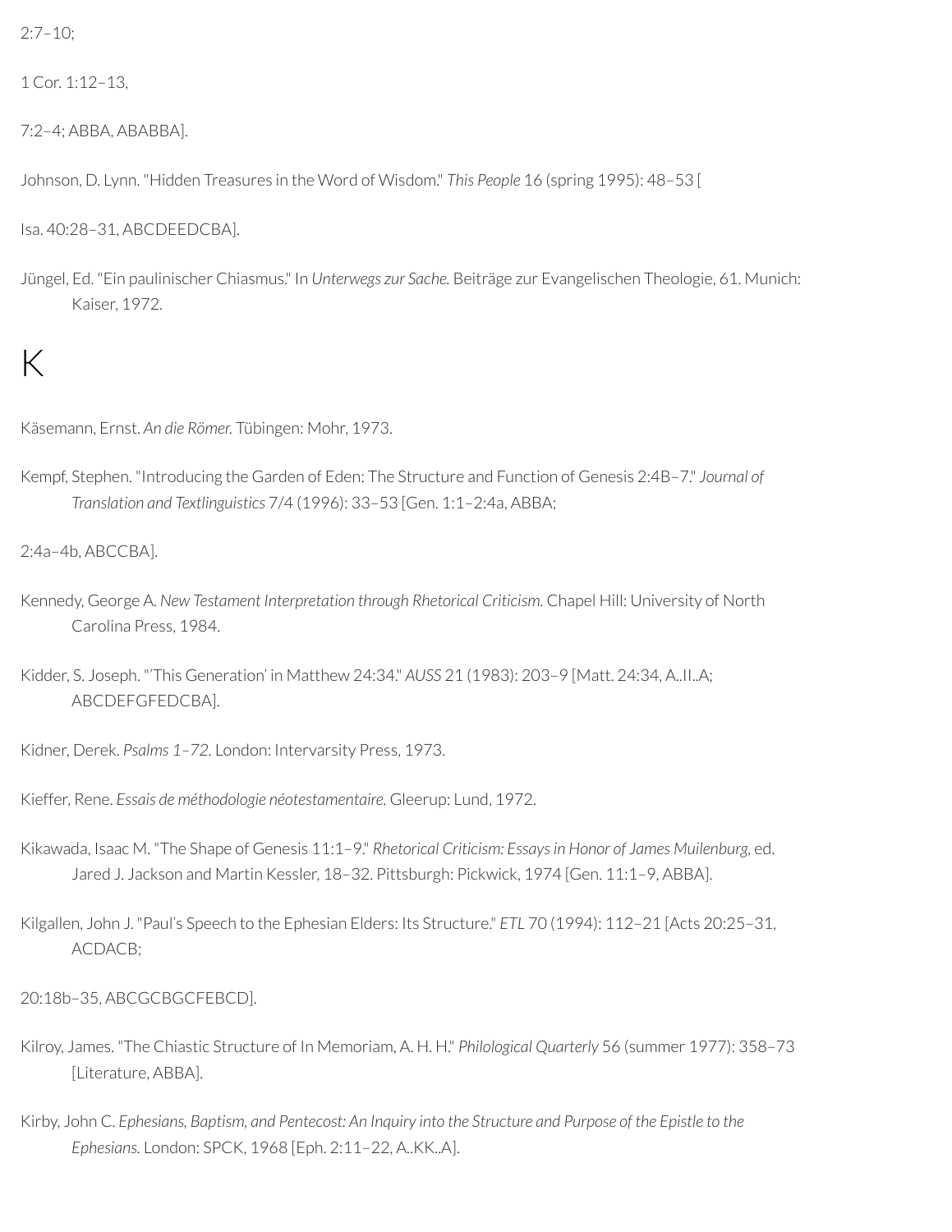Klaus, N. Pivot Patterns in the Former Prophets. Sheffield: Sheffield Academic Press, 1999 (forthcoming) [Lev. 24:13–23; Judg. 7:17; 9:56–57; 18:16–17; 1 Sam. 3:17; 8:7–9; 17:51–54; 23:14–15; 31:9–10; 2 Sam. 3:24–25, 36; 6:20–22; 12:16–20; 13:32–33; 17:7–14; 18:10–11; 1 Kgs. 1:2, 24–35; 2:31–34; 4:20–5:5; 13:8–9, 16–17, 22;

17:2–7;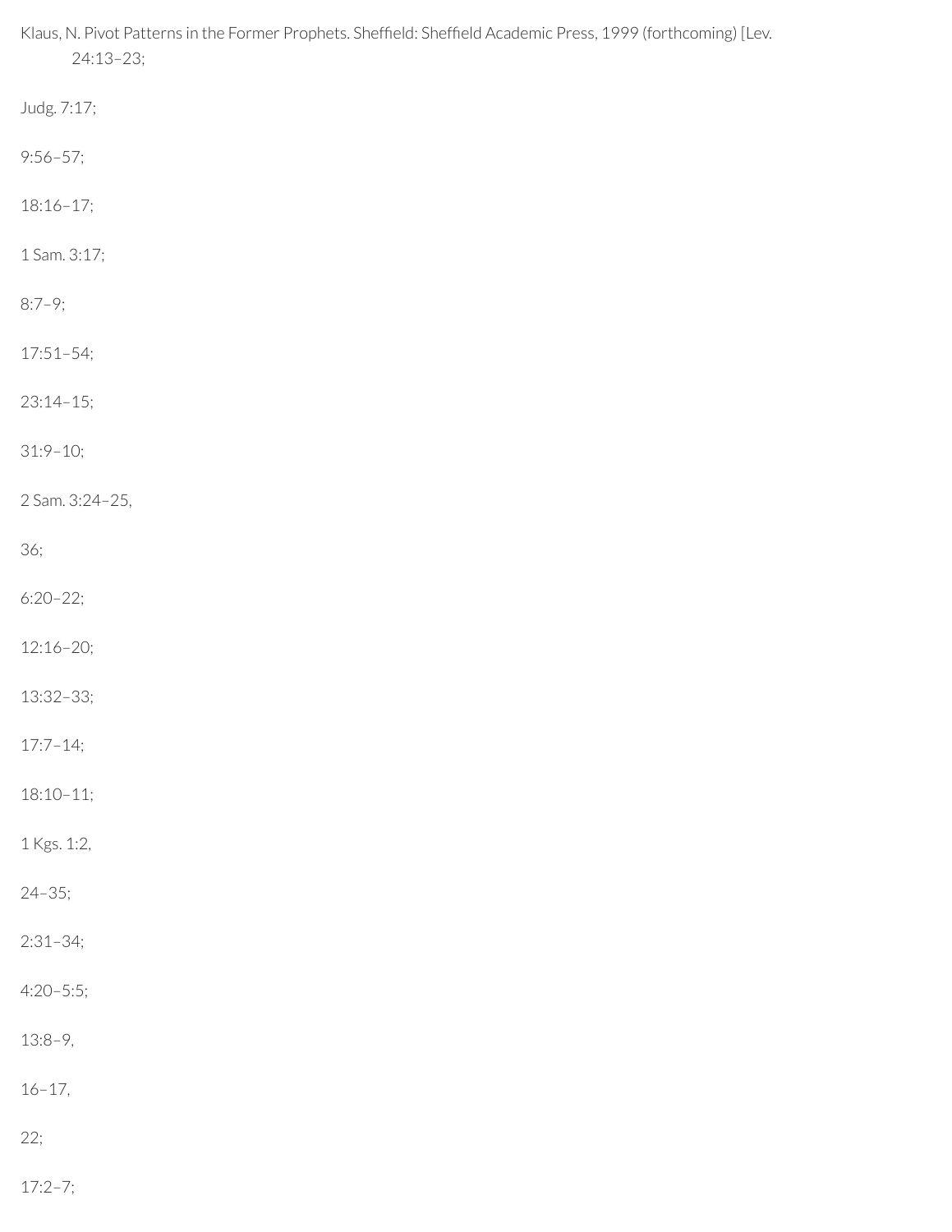2 Kgs. 5:8–15,

18;

15:18–21;

19:15–19;

1 Chron. 5:1–3;

Ps. 12:4–5;

Amos 5:4–6].

Knoppers, Gary N. "Reform and Regression: The Chronicler's Presentation of Jehoshaphat." *Biblica* 72 (1991): 500–524 [2 Chron. 17:1–19, ABCDDCBA].

Knox, Alexander, and John Jebb. *Thirty Years of Correspondence between John Jebb and Alexander Knox,* ed. C. Forster, 258–63. Philadelphia: Esquire, 1835.

Knutson, F. Brent. "Literary Genres in

PRU IV." In *The Ras Shamra Parallels: The Text from Ugarit and the Hebrew Bible,* ed. Loren R. Fisher, 2:153–214. Rome: Pontifical Biblical Institute, 1972, 1975.

———. "Literary Parallels between the Texts of Le Palais Royal d'Ugarit IV and the Hebrew Bible." Ph.D. diss., Claremont Graduate School, 1970.

Koch, Klaus. *Wasist Formgeschichte?* Neukirchen: Neukirchener Verlag, 1961. Reprint. *The Growth of the Biblical Tradition: The Form-Critical Method.* Trans. S. M. Cupitt. New York: Scribner's Sons, 1969 [Prov. 13:3, ABBA].

Koenig, Eduard. "Poetry—Biblical." In *Jewish Encyclopedia,* ed. Isidore Singer, 10:93–98. New York: Funk and Wagnalls, 1905.

———. *Stilistik, Rhetoric, Poetik in Bezug auf die biblische Literatur komparativisch.* Leipzig: Weicher, 1900.

Kogut, Simah. "On Chiasm and Its Role in Exegesis" (in Hebrew). *Shnaton* 2 (1977): 196–204.

Kosmala, Hans. "Form and Structure in Ancient Hebrew Poetry." *VT* 14 (1964): 423–45; *VT* 16 (1966): 152–80 [Isa. 40:3–5, ABCCBA;

30:29–31, ABCDCBA].

- Krinetzki, Leo. *Das Hohe Lied: Kommentar zu Gestalt und Kerygma eines alttestamentlichen Liebesliedes.* Düsseldorf: Patmos, 1964 [Song of Solomon].
- Kselman, John S. Review of *Chiasmusin Antiquity: Structures, Analyses, Exegesis,* ed. John W. Welch. *Dialogue* 17 (winter 1984): 146–48.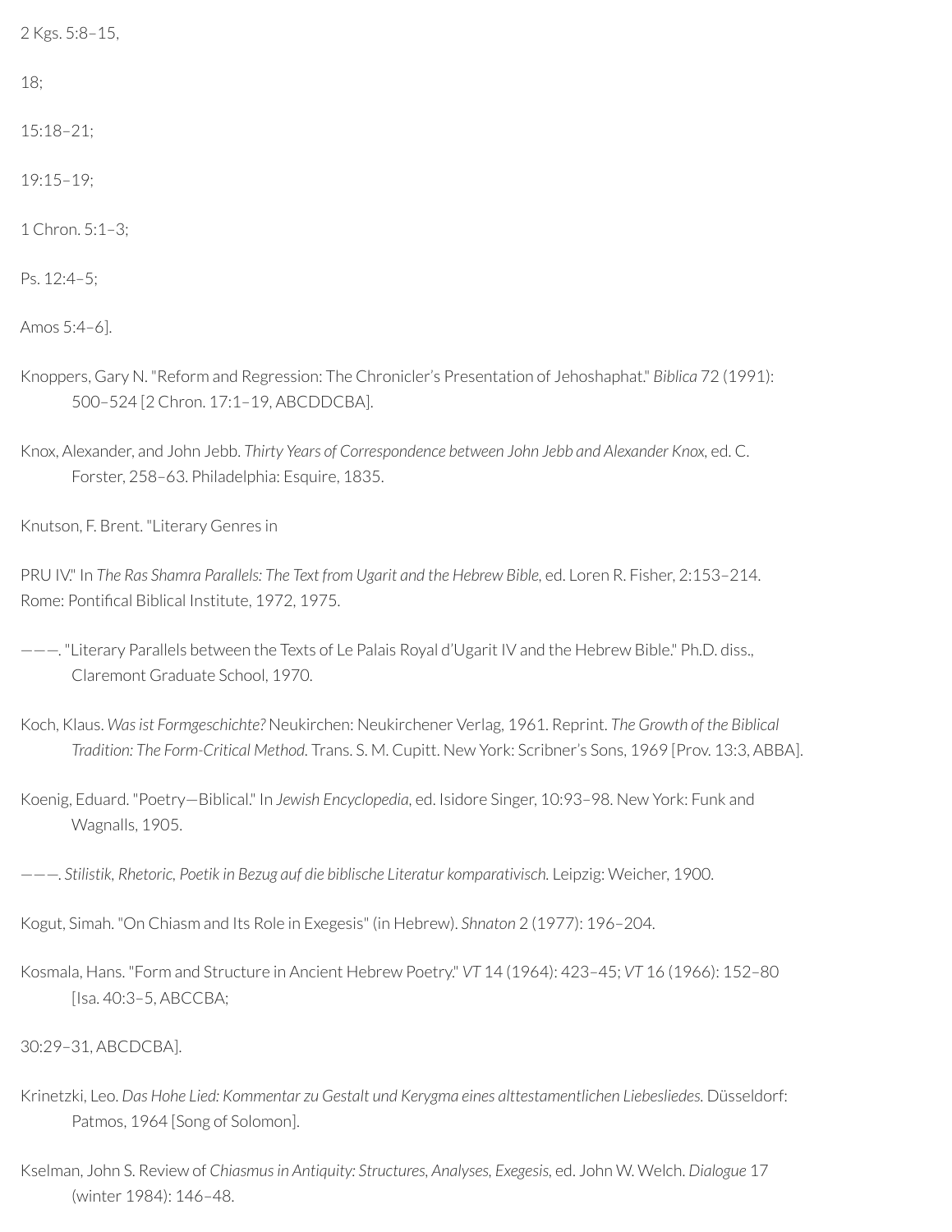———. "Design and Structure in Hebrew Poetry." *SBL Seminar Papers* 5 (1980): 1–16 [Hosea 8:8–14;

9:34;

Zeph. 3:14–20;

Lam. 2:1–4, ABCCBA, ABCDCBA].

```
———. "Note on Isaiah 2:2." VT 25 (1975): 225–27 [Isa. 2:2, ABBA].
```
———. "Psalm 72: Some Observations on Structure." *Bulletin of the American Schools of Oriental Research* 220 (Dec. 1975): 77–81 [Ps. 72:1–2, ABCCBA].

———. "Semantic-Sonant Chiasmus in Biblical Poetry." *Biblica* 58/2 (1977): 219–23 [Gen. 27:36;

2 Sam 1:21;

Ezek. 22:2;

Eccl. 7:1;

Lam. 3:22;

Ps. 37:6;

51:19;

78:33;

147:15;

Jer. 2:7;

Prov. 14:4, ABBA].

Kugel, James E. *The Idea of Biblical Poetry: Parallelism and Its History.* New Haven: Yale University Press, 1981 [Ps. 91:13;

Ezek. 15:4;

36:26;

Ps. 102:20;

147:16].

L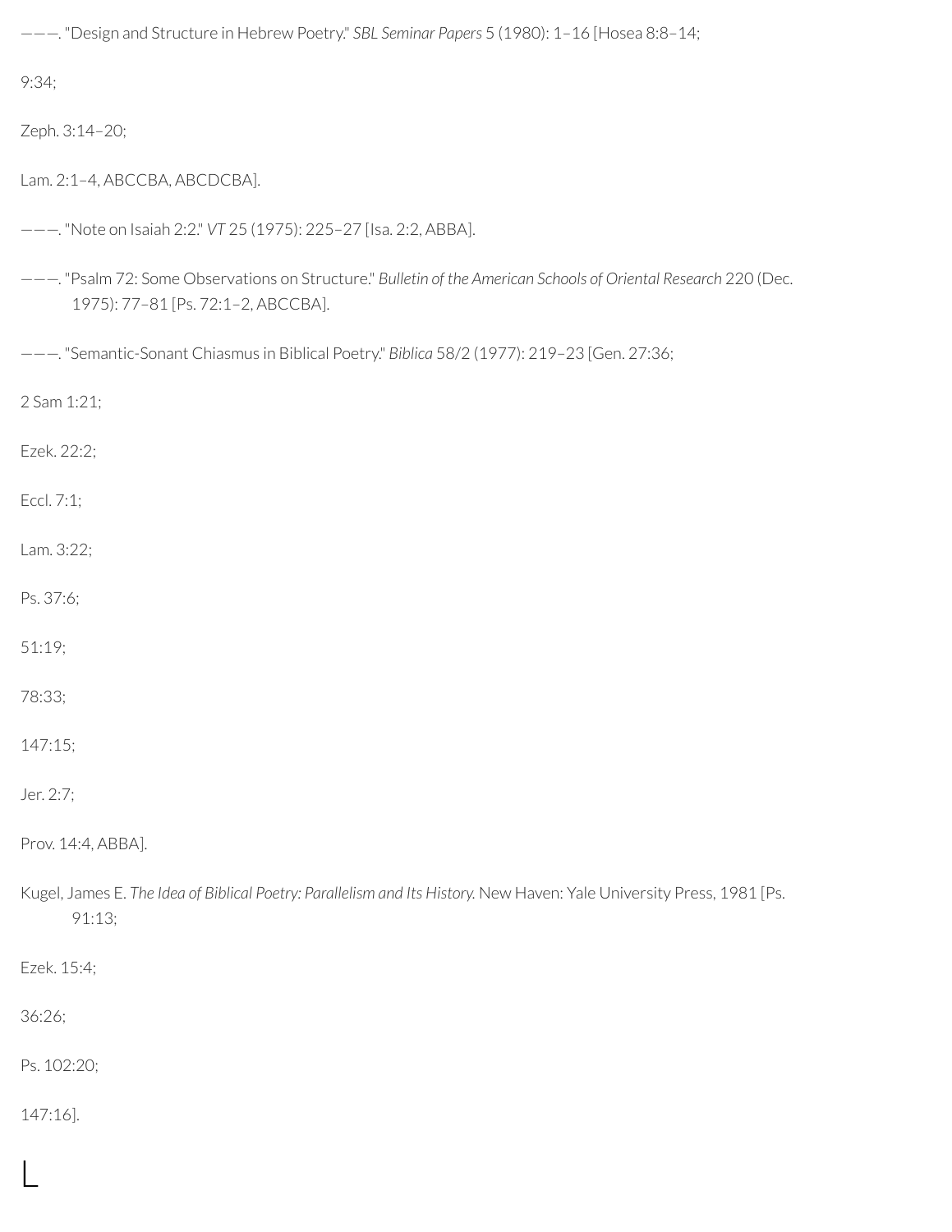Laato, Antti. "The Composition of Isaiah, 40–55." *JBL* 109 (summer 1990): 207–28 [Dan. 2–7, ABCCBA;

Isa. 40:3–42:17, ABCDEFEDCBA;

44:21–45:13, ABCCBA;

48:20–52:12, ABCDEFGFEDCBA].

Lagrange, Marie-Joseph. *Évangile selon Matthieu.* Paris: Lecoffre, 1923 [Matt. 13:14–15, ABCCBA].

Lamarche, Paul. "Le Prologue de Jean." *Recherches de sciencesreligieuses* 52 (1964): 497–537.

———. *Zacharie IX–XIV: Structure littéraire et Messianisme.* Paris: Gabalda, 1961.

- Lambrecht, Jan. "John the Baptist and Jesus in Mark 1.1–15: Markan Redaction of Q?" *NTS* 38 (1992): 357–84 [Q3:16b–e, ABBA].
- ———. *Die Redaktion der Markus-Apokalypse: Literarische Analyse und Strukturuntersuchung.* Rome: Pontical Biblical Institute, 1967.

———. "The Relatives of Jesus in Mark." *NT* 16 (1974): 241–58 [Mark 3:23–26, ABBA;

3:28–29, ABBA;

3:20–35, ABCabaBA].

- ———. "Structure and Line of Thought in 1 Corinthians 15:23–28." *NT* 32 (1990): 143–51 [1 Cor. 15:23–28, ABCDCBA (citing E. E. Hill); ABCABCABABCABC].
- ———. "Structure and Line of Thought in 2 Corinthians 2:14–4:6." *Biblica* 64/3 (1983): 344–80 [2 Cor. 2:14–4:6, ABA].

Landy, Francis. "The Song of Songs in the Garden of Eden." *JBL* 98 (Dec. 1979): 513–28 [Song. 6:2–11, ABCCBA].

Langlamet, F. "Les Récits de l'institution de la royauté (1 Sam. 7–12)." *RB* 77 (1970): 161–200.

Lausberg, Heinrich. *Elemente der literarischen Rhetorik.* Munich: Hüber, 1990.

———. *Handbuch der literarischen Rhetorik.* Munich: Hüber, 1960.

Lenglet, Ad. "La Structure littéraire de Daniel 2–7." *Biblica* 53/2 (1972): 169–90 [Dan. 2–7, ABXBA].

Leon-Dufour, Pere X. "Trois chiasmes johanniques." *NTS* 7 (1961): 249–55 [John 12:24–32, ABCDCBA;

6:36–40, ABCBA;

5:19–30, ABCDEDCBA].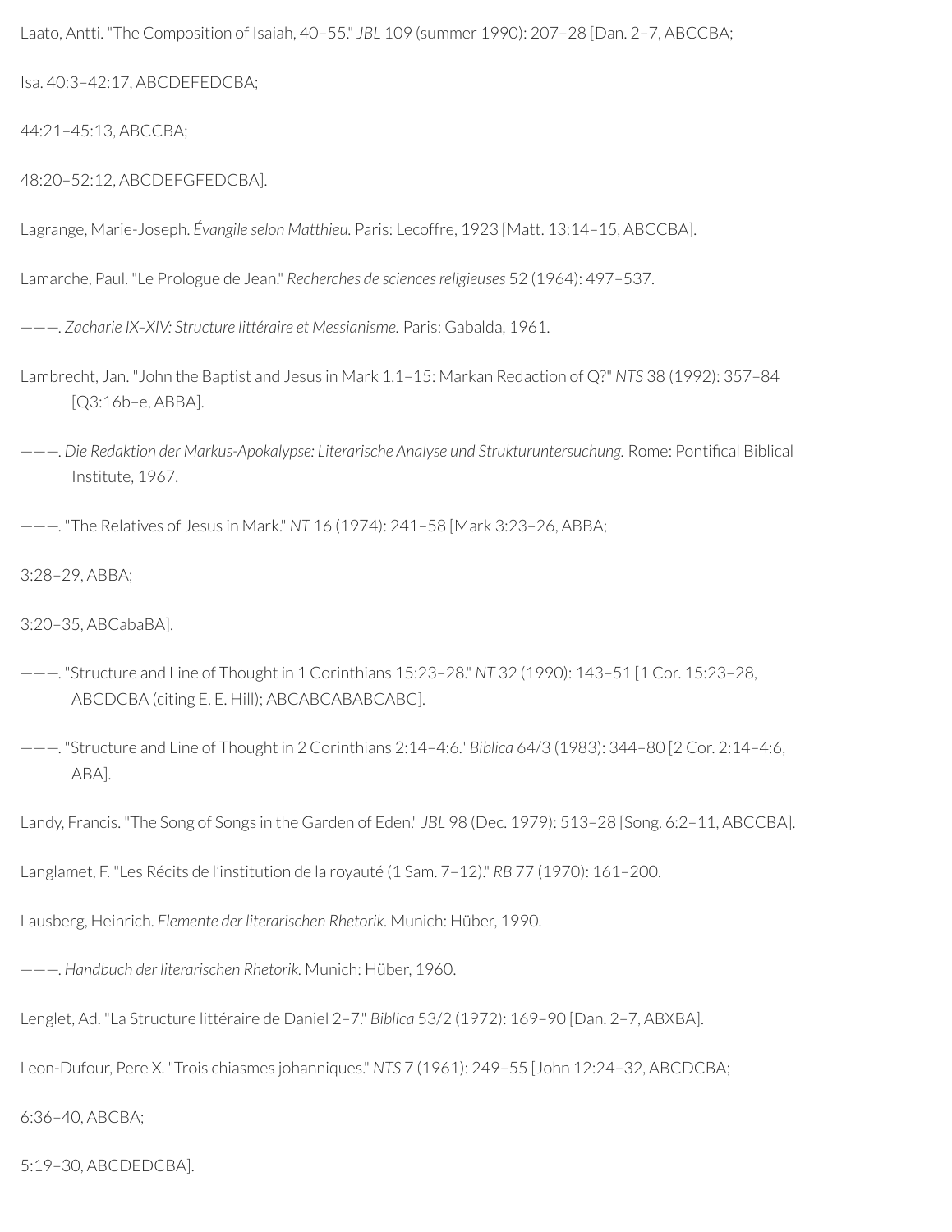Leroux, N. R. "Repetition, Progression, and Persuasion in Scripture." *Neotestamentica* 29/1 (1995): 1–25 [general discussion of functional aspects of chiasmus in rhetorical criticism and perception of texts].

Lestienne, Michel. "Les Dix 'Paroles' et le Décalogue." *RB* 79 (1972): 484–510.

- Lete, G. del Olmo. "David's Farewell Oracle (2 Samuel 23:1–7): A Literary Analysis." *VT* 34 (1984): 414–37 [2 Sam. 23:1–7, ABCDCBA].
- Levie, J. Review of *Chiasmusin the New Testament: A Study in Formgeschichte,* by Nils W. Lund. *Nouvelle Revue Theologique* 69 (1947): 541–42.
- Levinson, Bernard M. *Deuteronomy and the Hermeneutics of Legal Innovation*. New York: Oxford University Press, 1997 [

Ex. 6:14–25, ABCDXDCBA;

20:24, ABBA;

Ex. 23:15–17,

Deut. 16:16–17, ABCCXBA;

Lev. 23:2, ABCXCBA;

Deut. 12:2–7,

29–31, ABCCBA;

12:13–19, ABCCBA;

12:14, ABBA;

Deut 17:1, ABBA;

13:10–11a,

17:5b–7, ABBXA].

———. "The Right Chorale: From the Poetics to the Hermeneutics of the Hebrew Bible." In *"Not in Heaven": Coherence and Complexity in Biblical Narrative,* ed. Jason P. Rosenblatt and Joseph C. Sitterson Jr., 129–53. Bloomington: Indiana University Press, 1991 [Gen. 1:24–26, ABC;

Gen. 6:7, CBA].

Lewis, Theodore J. "Death Cult Imagery in Isaiah 57?" *Hebrew Annual Review* 11 (1987): 267–79 [Isa. 57:5b, ABBA].

Licht, Jacob. "An Analysis of the Treatise on the Two Spirits in DSD." *Scripta Hierosolymitana* 4 (1965): 88–100.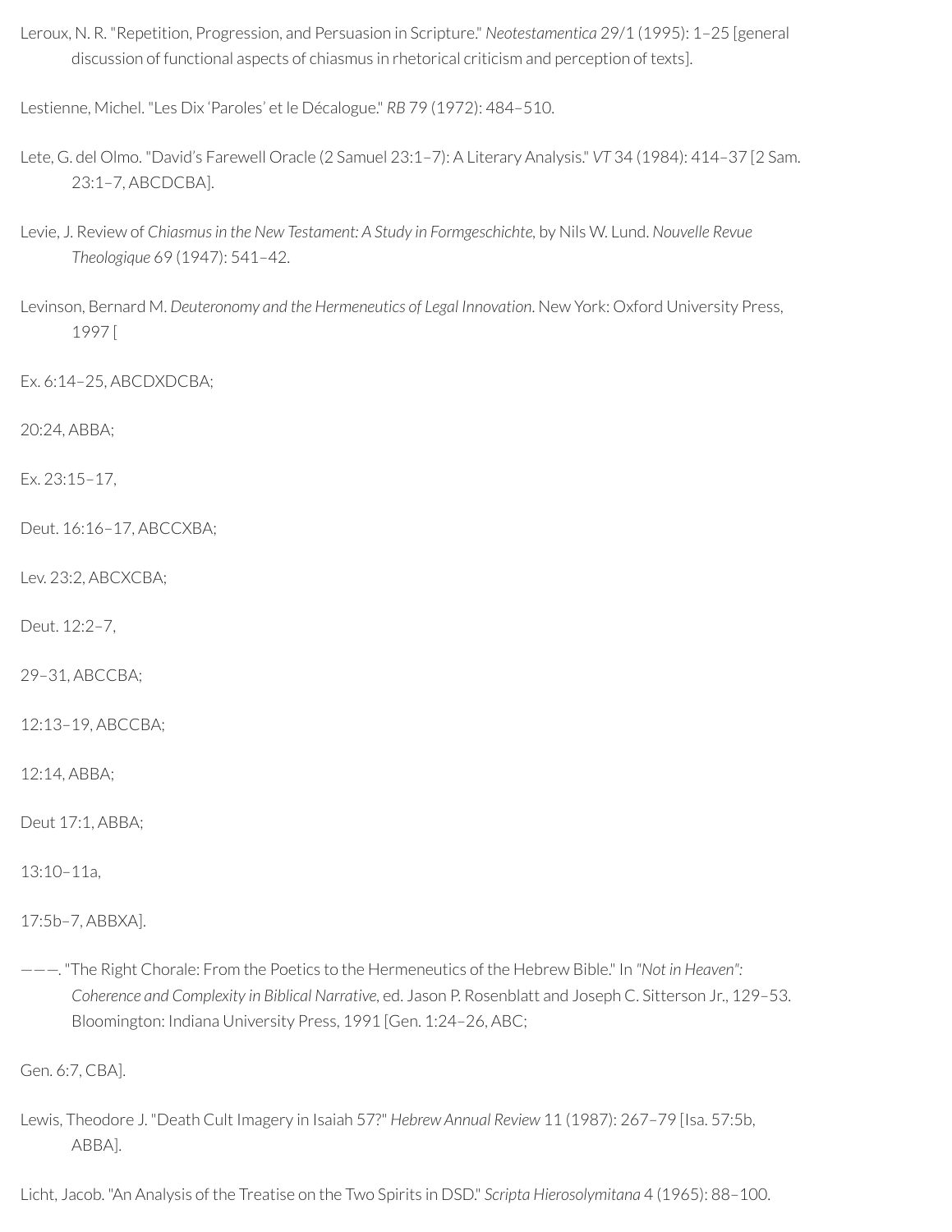———. "Time and Eschatology in Apocalyptic Literature in

Qumran." Journal of Jewish Studies 16 (1965): 177-82 [4QEnoch<sup>g</sup>]

1 Enoch 91:12–17;

93, ABCDEXEDCBA].

Lichtenstein, Murray H. "Chiasm and Symmetry in Proverbs 31." *CBQ* 44 (1982): 202–11 [Prov. 31, ABCCBA].

Liebreich, Leon J. "The Compilation of the Book of

Isaiah." *Jewish Quarterly Review* 46 (Jan. 1956): 259–77; *Jewish Quarterly Review* 47 (Oct. 1956): 114–38.

 $---$ ."

Psalms 34 and

145 in the Light of Their Key Words." *Hebrew Union College Annual* 27 (1956): 181–92.

Lincoln, Andrew T. *Ephesians.* Word Biblical Commentary, vol. 42. Dallas: Word, 1990 [Eph. 2:11–22].

Lindars, Barnabas. "The Structure of Psalm CXLV." *VT* 39 (1977): 23–30.

Lipinski, Edward. Review of *Chiasmusin Antiquity: Structures, Analyses, Exegesis,* ed. John W. Welch*. Bibliotheca Orientalis* 44 (Jan.–Mar. 1987): 294–96.

———. *Essaissur la Revelation et la Bible.* Paris: Éditions du Cerf, 1970.

- ———. "Macarismes et psaumes de congratulation." *RB* 75 (1968): 321–67.
- Lodge, John G. "James and Paul at Cross-Purposes: James 2:22." *Biblica* 62/2 (1981): 195–213 [James 2:22, ABCDDCBA].
- Lohfink, Norbert. "Darstellungskunst und Theologie in Dtn 1, 6-3, 29." Biblica 41 (Oct. 1960): 105-34 [Deut. 1:6-3:29, ABCDCBAACA].
- ———. *Das Hauptgebot: Eine Untersuchung literarischer Einleitungsregeln zu Dtn 5–11.* Rome: Pontical Biblical Institute, 1963 [Deut. 5:27–6:3, ABCDCBA;
- 7:6–14, ABCDEFGHHGFEDCBA;
- 7:2–26, ABCCBA;

8:1–20, ABCDCBA].

———. *Höre Israel: Auslegung von Texten aus dem Buch Deuteronomium.* Düsseldorf: Patmos-Verlag, 1965 [Revised treatment of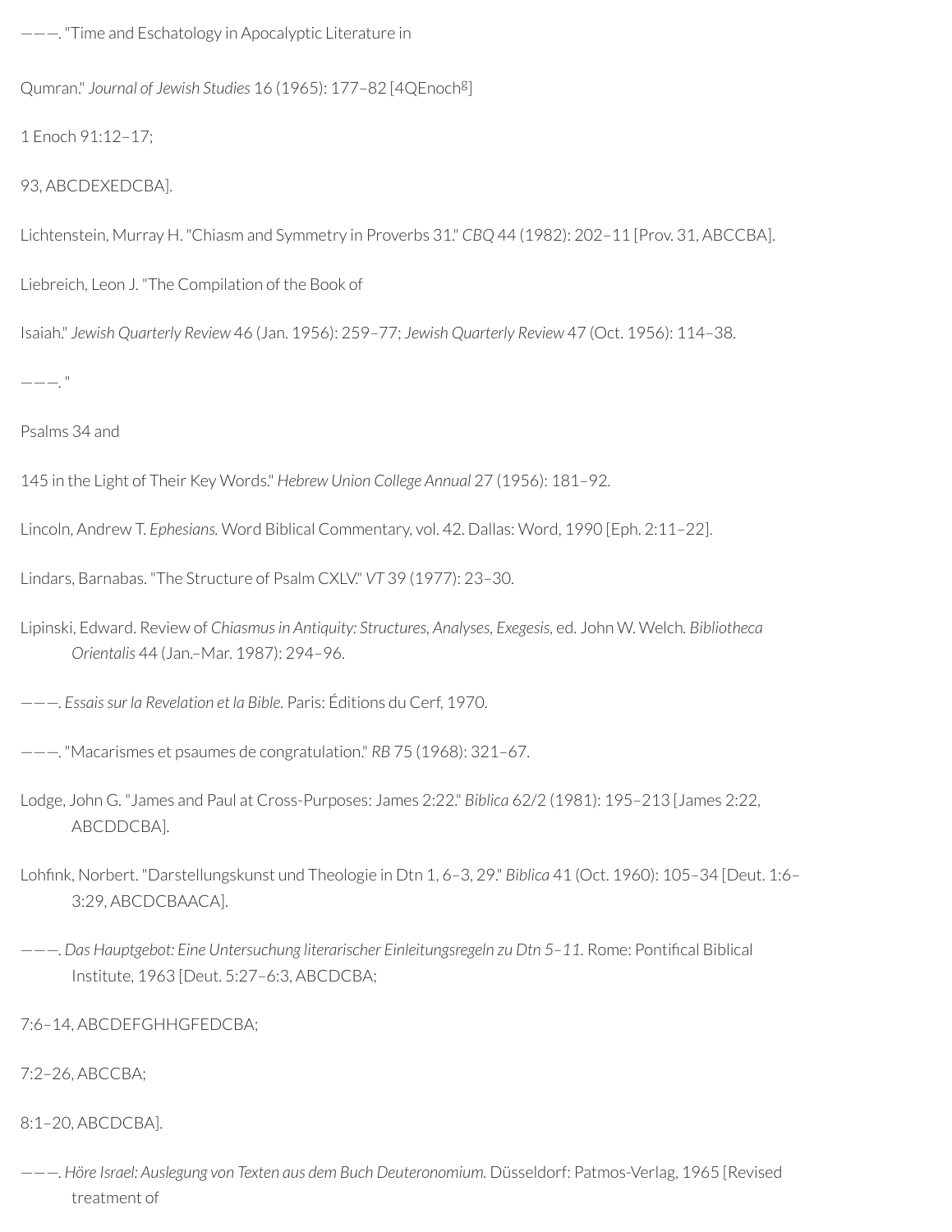Deut. 8:1–20, ABCDCBA].

 $---$ . *Lectures in Deuteronomy.* Rome: Pontifical Biblical Institute, 1968.

Lohmeyer, Ernst. *Das Evangelium des Matthäus.* 3rd ed. Göttingen: Vandenhoeck and Ruprecht, 1962.

Lohr, Charles. "Oral Techniques in the Gospel of Matthew." *CBQ* 23 (1961): 403–35 [Matt. 1–28, ABCCBA;

19–22, ABCDEEDCBA].

Long, Burke O. "Historical Narrative and the Fictionalizing Imagination." *VT* 35 (1985): 405–16 [1 Kgs. 20:1–34, ABCBA].

Longacre, Robert E. "Towards an Exegesis of

1 Jn. Based on the Discourse Analysis of the Greek Text." In *Linguistics and New Testament Interpretation: Essays on Discourse Analysis*, ed. David A. Black, 271–86. Nashville: Broadman, 1993 [1 Jn. 3:19–24, ABCDECBA].

Longenecker, Richard N. *Galatians.* Word Biblical Commentary, vol. 41. Dallas: Word, 1990 [Gal. 5:17].

López, Félix García. "Yahvé, fuente última de vida: análsis de Dt 8." *Biblica* 62 (1981): 21–54 [Deut. 8:2–6b, ABCBA].

Lund, Nils W. *Chiasmusin the New Testament: A Study in Formgeschichte.* Chapel Hill: University of North Carolina Press, 1942 [displays 49 extended chiasms in Old Testament texts, especially from

Genesis, Leviticus,

Isaiah, and

Psalms, and 93 similar patterns in the New Testament, mainly from

Matthew,

Galatians,

Ephesians,

Colossians,

1 Corinthians, and

Revelation].

———. *Chiasmusin the New Testament: A Study in the Form and Function of Chiastic Structures.* Boston: Hendrickson, 1992.

———. "Chiasmus in the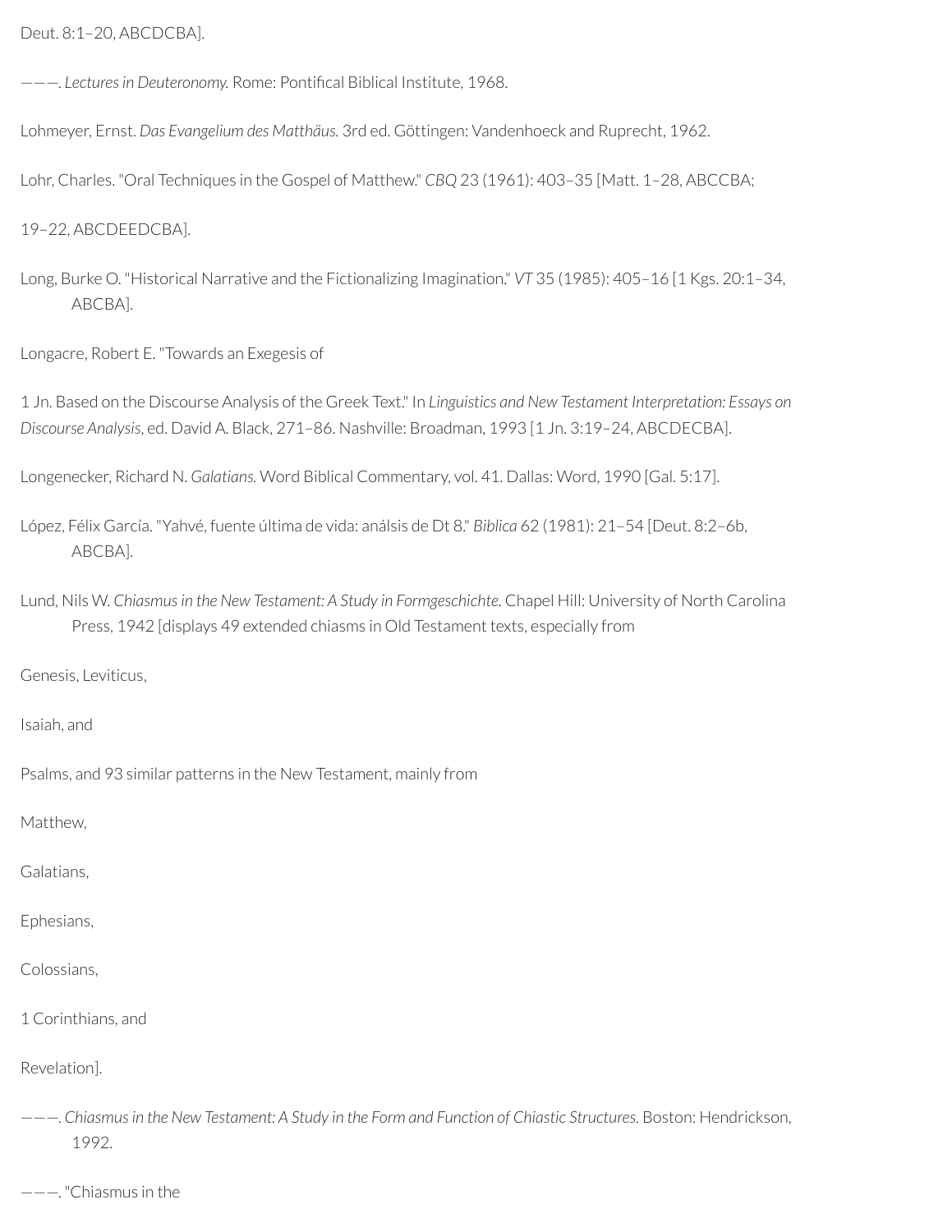Psalms." *American Journal of Semitic Languages and Literature* 49 (July 1933): 281–312 [many psalms, ABCBA; ABCDEFEDCBA].

---. "The Influence of Chiasmus upon the Structure of the Gospel according to

```
Matthew." Anglican Theological Review 13 (Jan. 1931): 405–33.
```
———. "The Presence of Chiasmus in the New Testament." *Journal of Religion* 10 (Jan. 1930): 74–93 [Matt. 7:6;

13:15;

Col. 3:3–4;

Eph. 4:9–10;

1 Cor. 12:12–13;

2 Cor. 1:1–3;

```
1 Cor. 14:1–5, ABCBA].
```
———. "The Presence of Chiasmus in the Old Testament." *American Journal of Semitic Languages and Literature* 46 (Jan. 1930): 104–26 [Zech. 9:5;

Ps. 135:15–18;

Gen. 12:16;

Num. 15:35–36, ABCBA, ABCDEDCBA].

———. "Reviews of 'Chiasmus in the New Testament.'" Collection: Unpublished.

———. "The Signicance of Chiasmus forInterpretation." *Crozer Quarterly* 20 (Apr. 1943): 105–23 [Rom. 11:33–36;

Matt. 23:12;

1 Cor. 12:12;

Matt. 5:23–24; Rev. 10:9–10;

Matt. 5:10–12;

Eph. 2:11–22;

1 Cor. 3:11–5:17, ABCCBA].

———. *Studiesin the Book of Revelation.* Chicago: Covenant, 1955.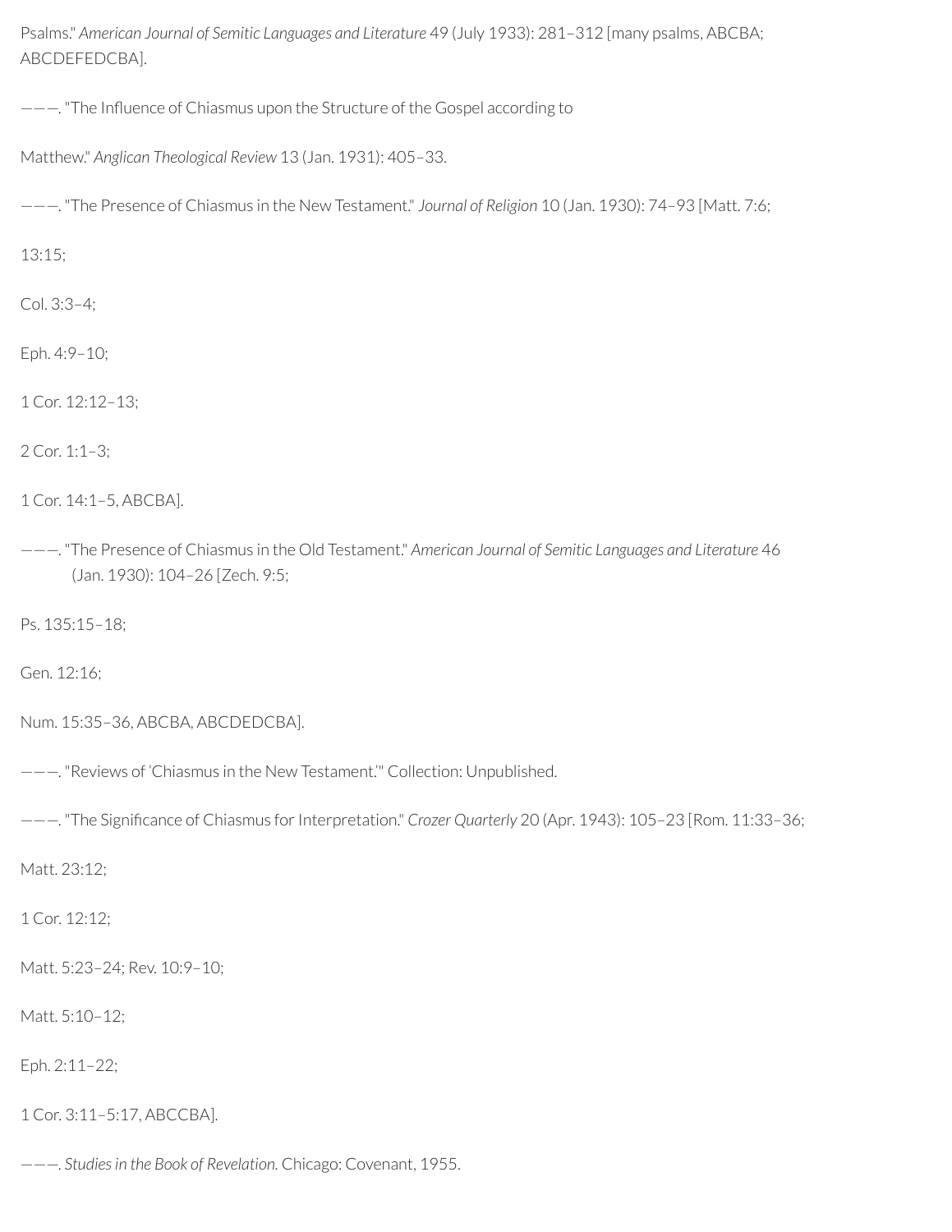- Lundbom, Jack R. "Elijah's Chariot Ride." *Journal of Jewish Studies* 24 (spring 1973): 39–50 [2 Kgs. 1–2, ABCDEFGFEDCBA].
- ———. "The Inclusio and Other Framing Devices in Deuteronomy 1–28." *VT* 46 (1996): 296–315 [Deut. 1:1–5, ABCCBA;
- 8:7–10, ABCDCBA;
- 12:1–13:1(12:32), ABCCBA;
- 14:22–15:23, ABBA;
- 13:2(13:1)–18:22, ABCDCBA].
- ———. *Jeremiah: A Study in Ancient Hebrew Rhetoric.* Missoula, Mont.: Scholars Press, 1975.
- Lundgren, Alice. "'In the Learning of the Jews': A Testimony." *Zarahemla Record* 27/28 (winter/spring 1985): 14–15 [1 Ne.
- 1:1–2, ABCDCBA].
- Luter, A. Boyd. "Partnership in the Gospel: The Role of Women in the Church at Philippi." *JEvTS* 39 (1996): 411–20 [Philip. 1:1–4:20, ABCDEDCBA].
- Luter, A. Boyd, and Michelle V. Lee. "Philippians as Chiasmus: Key to the Structure, Unity and Theme Questions." *NTS* 41 (1995): 89–101 [Philip. 1:1–4:23, ABCDEDCBA; also sets forth seven criteria for extended chiasmus].
- Luter, A. Boyd, and Richard O. Rigsby. "An Adjusted Symmetrical Structuring of Ruth." *JEvTS* 39 (1996): 15–28 [Ruth 1:1–4:22, ABCD-CBA;
- 1:6–22, ABCDCBA;
- 4:1–12, ABCDEDCBA;
- 2:1–23, ABCDDCBA;
- 3:1–18, ABCDDCBA].

Luz, Ulrich. *Das Evangelium nach Matthäus.* Neukirchen: Neukirchener Verlag, 1985 [

Matt. 5–7].

### M

MacLeod, David J. "The Literary Structure of the Book of Hebrews." *Bibliotheca Sacra* 146 (Apr.–June 1989): 185– 97 [Heb. 8:1–9:28, ABCCBA;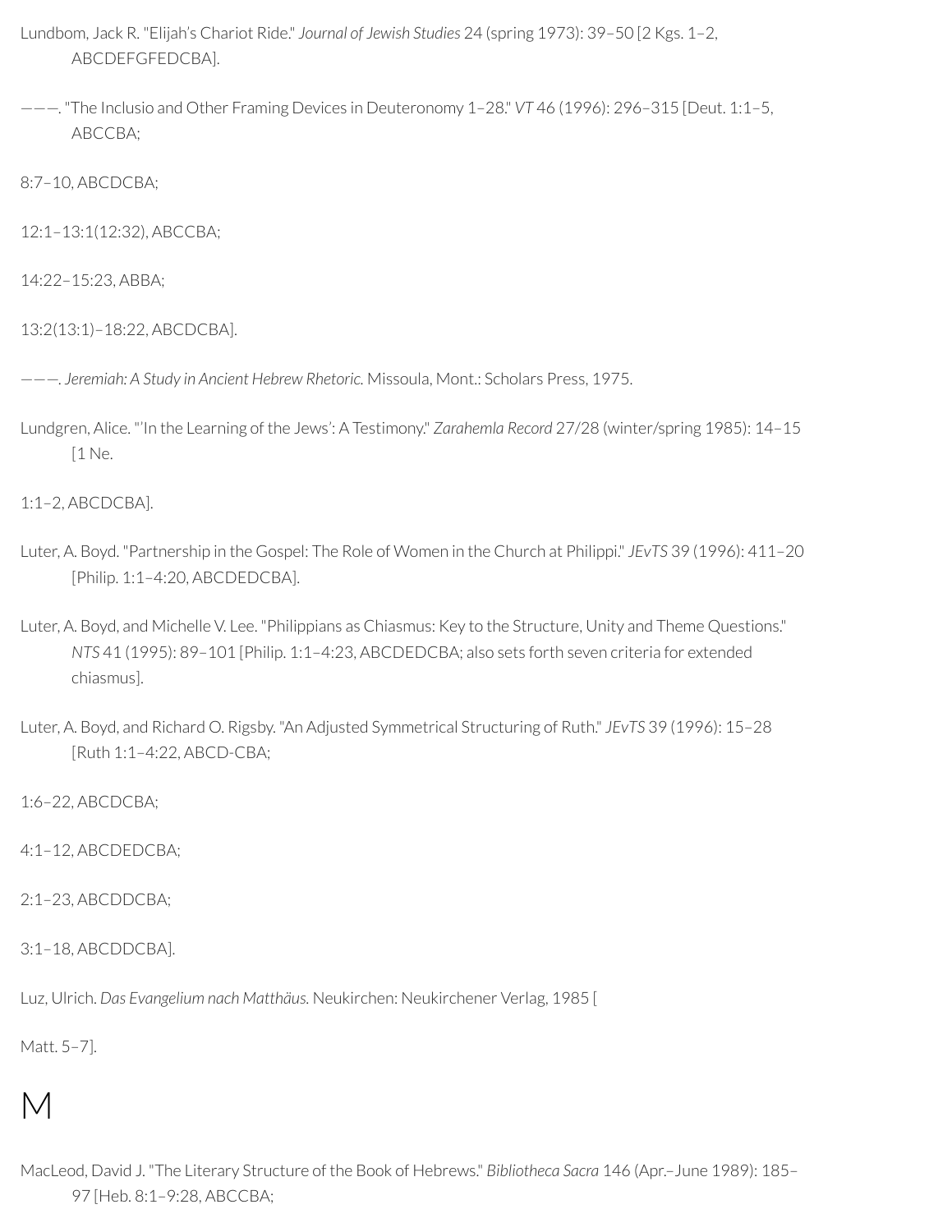Hebrews, ABCDDCBA].

Magonet, Jonathan. "The Rhetoric of God: Exodus 6:2–8." *JSOT* 27 (1983): 56–67. Reply by Pierre Auffret, *JSOT* 27 (1983): 69–71 [Ex. 6:2–8, ABCDXDCBA, ABCDEFEDCBA].

———. "Some Concentric Structures in Psalms." *Heythrop Journal* 23 (Oct. 1982): 365–76 [Ps. 145;

92;

137, ABCBA].

Malatesta, Edward. *The Epistles of St. John: Greek Text and English Translation Schematically Arranged.* Rome: Pontifical Gregorian University Press, 1973 [1 Jn. 1:1-4, ABBA;

5:14–15, ABCDEDCBA].

———. "The Literary Structure of John 17." *Biblica* 52/2 (1971): 190–214 [John 17, ABCBA, ABAABBAABA].

Man, Ronald E. *Chiasm in the New Testament.* Th.M. thesis, Dallas Theological Seminary, 1982.

———. "The Value of Chiasm for New Testament Interpretation." *Bibliotheca Sacra* 141 (Apr.–June 1984): 146–57 [Heb. 12:1–2;

Luke 1:6–25;

John 17:1–5;

1:1–18, ABCDEDCBA, ABCDEFGHGFEDCBA, ABCDEFEDCBA, ABCDCBA].

Mann, Christopher S. *Mark: A New Translation with Introduction and Commentary.* Anchor Bible, vol. 27. Garden City, N.Y.: Doubleday, 1986 [Mark 8: 10–13;

3:31–35;

13:24–27, ABBA; 176, 186, 380].

Mannati, Marina, and Elisabeth de Solms. *Les Psaumes.* Vol. 1. Paris: Desclée, 1966–67.

- Manns, Frederic. "Philippians 2:6–11: A Judeo-Christian Hymn." *Theology Digest* 26 (spring 1978): 4–12 [Philip. 2:6–11, ABCBA, ABCDCBA].
- Manson, Thomas W. Review of *Chiasmus in the New Testament: A Study in Formgeschichte,* by Nils W. Lund. *Journal of Theological Studies* 45 (1944): 81–84.
- Marcus, Joel. "'Let God Arise and End the Reign of Sin!' A Contribution to the Study of Pauline Parenesis." *Biblica* 69 (1988): 386–95 [Rom. 6:12–14a, ABBA].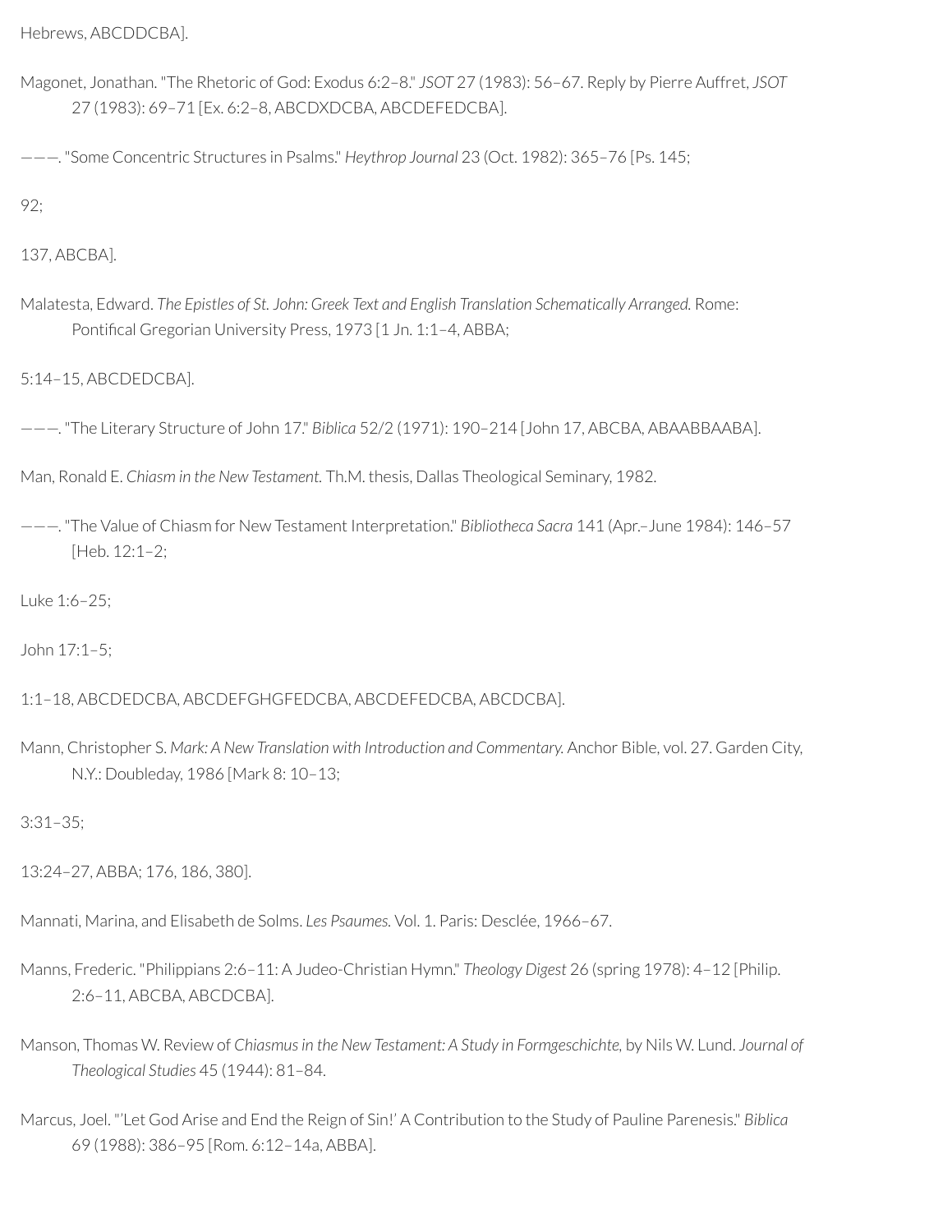———. *The Mystery of the Kingdom of God.* Society of Biblical Literature Dissertation Series, 90. Atlanta: Scholars Press, 1986 [Mark 4:1–34].

Mariès, Louis. "Remarques surla forme poètique du livre de la Sagesse (1:1–9:17)." *RB* 5 (1908): 251–57.

Martin, Ralph P. *1, 2 Corinthians.* Word Biblical Commentary, vol. 40. Waco: Word, 1988.

- Matheus, Frank. "Jesaja 44:9–20: Das Spottgedicht gegen die Götzen und seine Stellung im Kontext." *VT* 37 (1987): 312–26 [Isa. 40:18–46:8, ABCDCBA].
- Mathews, Kenneth A. "Literary Criticism of the Old Testament." In *Foundationsfor Biblical Interpretation: A Complete Library of Tools and Resources*, ed. David S. Dockery, Kenneth A. Mathews, and Robert B. Sloan, 205–31. Nashville: Broadman and Holman, 1994 [Gen. 6:9–9:19, ABCDEFEDCBA; 7:4–8:12, ABCDDCBA].

Mays, James L. *Amos: A Commentary.* Philadelphia: Westminster Press, 1969.

McCann, J. Clinton, Jr. "The Book of Psalms: Introduction, Commentary, and Reflections." In *The New Interpreter's Bible* 4, 639–77, 686, 721, 724, 740, 767–69, 782, 939–40, 1020, 1023, 1041, 1050, 1082, 1227. Nashville: Abingdon, 1996 [Ps. 1:1–5, ABCBA;

 $1:5-6$ ;

 $3:1-2$ ;

3:7; 5; 6:10; 11:1–7, ABCBA; 12:1–8, ABCBA; 17:4–12, ABCDCBA; 25:9; 26:1–8, ABCBA; 36:6–7; 36:10–11; 56:3–4; 67:1–7, ABCBA; 72:1–2; 83:1; 86:1–16, ABCDEDCBA; 87:3–7, ABCBA; 90:1–2, ABCBA; 90:5–6, ABBA; 92:1–8, ABCBA; 97:6–7; 100:3; 101:3–7, ABCDCBA; 137:5–6, ABBA; 142:2].

McCarthy, Dennis J. "Moses' Dealings with Pharaoh: Exodus 7:8–10:27." *CBQ* 27 (1965): 336–47 [Ex. 7:8–10:27, ABCDEEDCBA].

———. "Plagues and Sea of Reeds: Exodus 5–14." *JBL* 85 (June 1966): 137–58.

- McClister, David. "'Where Two or Three Are Gathered Together': Literary Structure as a Key to Meaning in Matt. 17:22–20:19." *Journal of the Evangelical Theological Society* 39/4 (Dec. 1996): 549–58 [Matt. 17:24–20:16, ABCDEFEDCBA].
- McConville, J. G. *Law and Theology in Deuteronomy.* JSOT Supplement Series 33. Shefeld: JSOT Press, 1986 [Deut. 12; 18:1–8, ABBA; 15:3].

McCreesh, Thomas P. "Wisdom as Wife: Proverbs 31:10–31." *RB* 92 (1985): 25–46 [Prov. 31:10–31, ABBA].

McEvenue, Sean E. The Narrative Style of the Priestly Writer. Rome: Pontifical Biblical Institute, 1971 [Gen. 8:11-13, ABCCBA; 9:12–17, ABCBA; 17:1–8, ABCDCBA; 28:11–19, ABCCBA; 28:13–15, ABCBA].

<sup>———.</sup> "A Return to Sources in Genesis 28:10–22?" *ZAW* 106 (1994): 375–89 [Gen. 28:11–19, ABCDCBA; 28:12– 17, ABCCBA].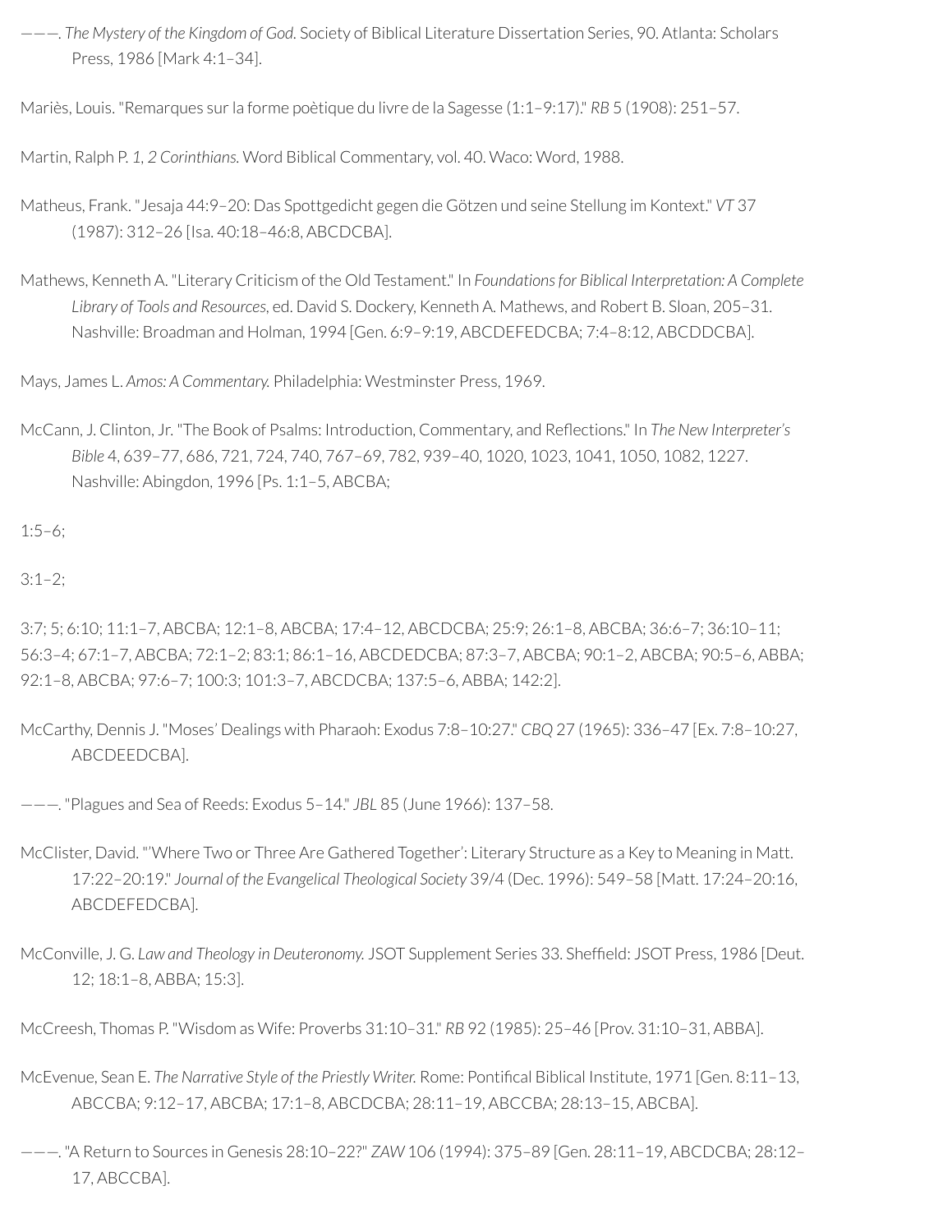- McGinley, Laurence J. Review of *Chiasmus in the New Testament: A Study in Formgeschichte*, by Nils W. Lund. *Theological Studies* 3 (1942): 542–54.
- McGonical, Terence P. "'Every Scripture Is Inspired': An Exegesis of 2 Timothy 3:16–17." *Studia Biblica et Theologica* 8/3 (1978): 53–64 [2 Tim. 3:16–17, ABBA].

McKenzie, John L. *Second Isaiah.* Anchor Bible, vol. 20. Garden City, N.Y.: Doubleday, 1968.

McKenzie, Steve. "You Have Prevailed: The Function of Jacob's Encounter at Peniel in the Jacob Cycle." *Restoration Quarterly* 23 (1980): 225–31.

Meek, T. James. "The Structure of Hebrew Poetry." *Journal of Religion* 9 (1929): 523–50 [Ps. 19:1–2, ABCCBA].

Menken, M. J. J. *Numerical Literary Techniquesin John.* Leiden: Brill, 1985 [John 1:29–34, ABBAba; 2:1–11, ABCBA; 5:19b–30, ABCDDCBA; 5:31–32, ABCBA; 6:60–65, ABCDCBA; 6:35–51, ABCBA; 9:1–39, ABCDCA; 9:28–29, ABBA; 10:17–18, ABBBA;reviewed by F. Neirynck in Recensiones, *ETL* 61 (1985): 397–400].

Merendino, P. *Corso esegetico-teologico su Isaia 40.* Rome: Pontical Biblical Institute, 1970.

- Messer, Ronald K. "Why Chiasmus in the Book of Mormon, Essay One." Collection: Unpublished [Isa. 14:9–19; 2 Ne. 28, ABCCBA, ABCDEFGGFDCBA].
- ———. "Why Chiasmus in the Book of Mormon, Essay Two." Collection: Unpublished [2 Ne. 28:18–32, ABCCBA, ABCDEFGGFDCBA].

———. "Why Chiasmus in the Book of Mormon, Essay Three." Collection: Unpublished [2 Ne. 28, ABCDEFGHGFEDCBA].

Metzger, Bruce M. *An Introduction to the Apocrypha.* Oxford: Oxford University Press, 1969.

- Meynet, Roland. "Comment établir un chiasme. A propos des 'Pelerins d'Emmaus.'" *Nouvelle Revue Théologique* 100 (1978): 233–49 [Luke 24, A..L..A].
- ———. "Dieu donne son nom à Jésus: Analyse rhétorique de Lc 1,26–56 et de 1 Sam 2,1–10." *Biblica* 66 (1985): 39–72 [Luke 1:52–53, ABBA; 1:28–38, ABCBA; 1:39–45, ABCBA; 1:50–55, ABCBA; 2:1–10, ABCDEDCBA; 1:26–56, ABCDEDCBA].
- Miesner, Donald R. "Chiasm and the Composition and Message of Paul's Missionary Sermons." Th.D. thesis, Concordia Seminary in Exile in Cooperation with Lutheran School of Theology at Chicago, 1974.
- ———. "The Circumferential Speeches of Luke–Acts: Patterns and Purpose." *SBL Seminar Papers* 2 (1978): 223–37 [Luke 4:1–13; 4:28–5:11, ABCCBA; 4:14–16, ABCBA; 4:16–20, ABCDEFGHGFEDCBA; 4:28–30, ABCDCBA; Acts 28:17–20, ABCDEDCBA; 28:25–29, A..NN..A].
- ———. "The Missionary Journeys Narrative: Patterns and Implications." In *Perspectives on Luke–Acts,* ed. Charles H. Talbert, 199–214. Danville, Va.: Association of Baptist Professors of Religion, 1978 [Luke 9:51–19:48, A..J..A; Acts 12:25–21:16, ABCDEFGFEDCBA].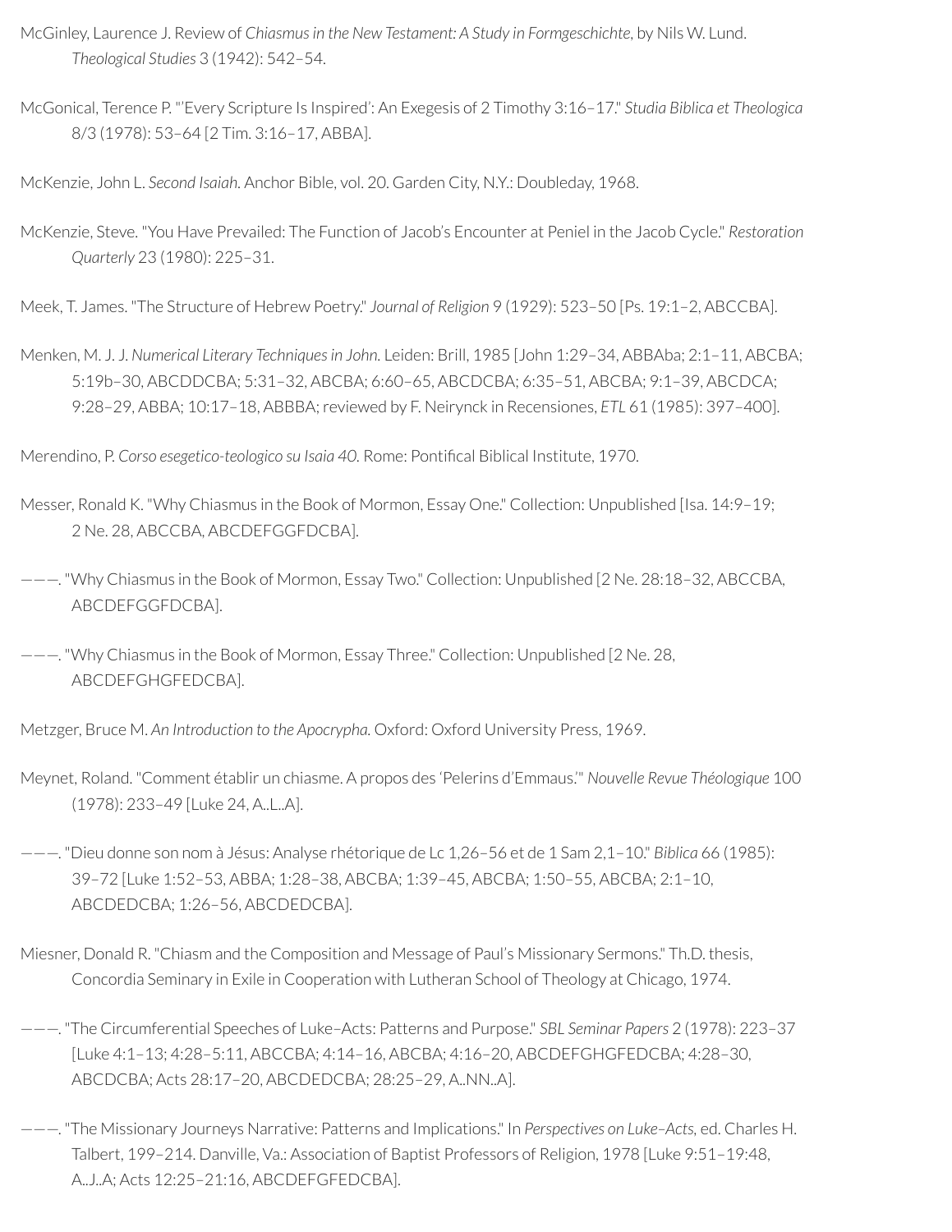- Milgrom, Jacob. *Leviticus 1–16.* Anchor Bible, vol. 3. New York: Doubleday, 1991 [Lev. 8:4–36, ABBA; 8:1–36, ABXBA, 11:24–28, ABBA; 14:11–20, ABCDEFEDCBA, 14:21–32, ABCDEFGFEDCBA; 14:51–52, ABCDXDCBA, 15:1–33, ABCCBA; 15:2–25, ABXBA; 16:29–31, ABCXCBA].
- ———. *Numbers.* Philadelphia: Jewish Publication Society, 1990 [Num. 14:2, ABBA; 30:15, ABBA; 32:16, 24, ABBA].

Miller, James E. "The Redaction of Daniel." *JSOT* 52 (1991): 115–24 [Dan. 2, 7].

- ———. "Structure and Meaning of the Animal Discourse in the Theophany of Job." *ZAW* 103 (1991): 418–21 [Job 38:39–39:30, AABCCBAA].
- Mlakuzhyil, George. *The Christocentric Literary Structure of the Fourth Gospel.* Rome: Pontical Biblical Institute, 1987 [general discussion of criteria for structure of the fourth gospel, including general explication of chiasmus as a structural pattern (125–29), differentiating chiasmus from concentric structure; giving anecdotal examples of chiasmus in sentences and pericopes (John 3:31b, ABBA; 3:32d–33a, ABCCBA; 18:36b–36c, ABCCBA; 5:19–30, ABCDDCBA; 2:1–11, ABCCBA) and anecdotal examples of concentric structures in sentences and pericopes (John 3:13, ABCDCBA; 6:35–42, ABCDCBA), together with descriptions of chiastic constructs for four of the five entire sections of the gospel (John 2:1-4:54, ABCCBA; 5:1–10:42, BCDDCB; 13:1–17:26, CDEEDC; and 18:1–20:29, CDEEDC)].
- Moloney, Francis J. "The Structure and Message of John 15.1–16.3." *Australian Biblical Review* 35 (1987): 35–49 [John 15:12–17b, ABCDCBA].

Montagnini, Felice. *Libro di Isaia 1–39.* Brescia: Paideia, 1966.

- Moore, Stephen D. *Mark and Luke in Poststructuralist Perspectives*. New Haven: Yale University Press, 1992 [Luke 4:16b–-20a, ABCDEFGFEDCBA (p. 112)].
- Morgenthaler, Robert. *Die Lukanische Geschichtsschreibung als Zeugnis.* Vol. 1. Zürich: Zwingli, 1948.
- Morisette, Randolphe. "Un Midrash surla mort: 1 Cor. 15:54–57." *RB* 79 (1972): 161–88.
- Mosca, Paul G. "Psalm 26: Poetic Structure and the Form-Critical Task." *CBQ* 47 (1985): 212–37 [Ps. 26:1–12].
- Moulton, James H., Wilbert F. Howard, and Nigel Turner. *A Grammar of New Testament Greek.* 4th ed. Vol. 3. Edinburgh: Clark, 1963. [Matt. 9:17, ABCCBA; 1 Cor. 7:3, ABBA].

Moulton, Richard G. *The Literary Study of the Bible.* Boston: Heath, 1899.

———. "Reading Ephesians Ethically: Criteria Towards a Renewed Identity Awareness?" *Neotestamentica* 28/2 (1994): 359–77 [Eph. 1:3–3:21, ABCBA].

Muilenburg, James. "Form Criticism and Beyond." *JBL* 88 (Mar. 1969): 1–18 [Judg. 5:19–21].

———. "The Literary Character of Isaiah 34." *JBL* 59 (Sept. 1940): 339–65.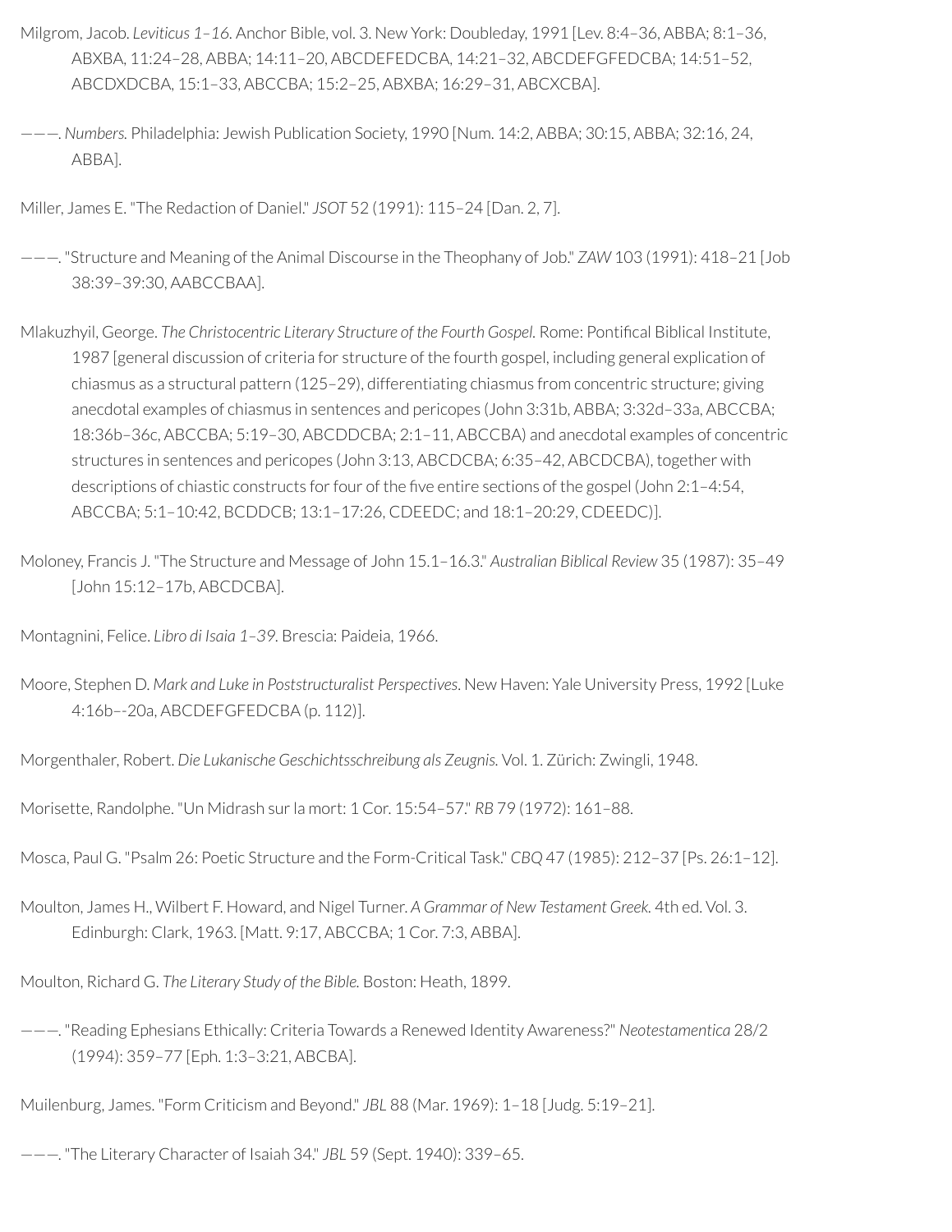- ———. "A Study in Hebrew Rhetoric: Repetition and Style." *VT,* supplement 1 (1953): 97–111.
- ———. *Translating and Understanding the Old Testament: Essaysin Honor of Herbert Gordon May.* Nashville: Abingdon, 1970.
- Müller, Ekkehardt. *Microstructural Analysis of Revelation 4–11*. Andrews University Seminary Doctoral Dissertation Series, vol. 21. Berren Springs, Mich.: Andrews University Press, 1997 [Rev. 8:2–6, ABCDCBA; 8:3–5, ABCDCBA; 8:2–6, ABCBA; 9:17b–18, ABCBA; 9:17b–19, ABCBA; 11:11c–12c, ABCCBA; 8:2–11:18, ABCBA].
- Murphy-O'Connor, Jérome. Review of *Galatians: A Discussion of St Paul's Epistle,* by John Bligh*. RB* 78 (1971): 93– 96.
- Myers, Charles D. "Chiastic Inversion in the Argument of Romans 3–8." *NT* 35 (1993): 30–47 [Rom. 3:31a–4:16, 3:24–5:9, 5:1–8:39, ABCCBA; 5:20–7:25, ABBCDDCA; 3:9–5:19, ACDDEECAB].

## N

Nagelsbach, Karl Friedrich von, and Iwan Muller. *Lateinische Stilistik für Deutsche.* 9th ed. Nuremberg: Geiger, 1905.

Naidoff, Bruce D. "The Two-Fold Structure of Isaiah 45:9–13." *VT* 31 (1981): 180–85 [Isa. 45:9–13, ABBA].

Natopoulos, I. A. "Continuity and Interconnexion in Homeric Oral Composition." *Transactions of the American Philosophical Association* 82 (1951): 99.

Naveh, Joseph. "Old Hebrew Inscriptions in a Burial Cave." *Israel Exploration Journal* 13 (1963): 74–92.

Nelson, Peter K. "The Unitary Character of Luke 22.24–30." *NTS* 40 (1994): 609–19 [Luke 22:24–30, ABBA].

Newing, Edward G. "A Rhetorical and Theological Analysis of the Hexateuch." *South East Asia Graduate School of Theology* 22/2 (1981): 1–15 [General discussion at p. 5, with n. 10 listing some examples; specific examples given: whole Hexateuch (Gen. 1:1–Josh. 24:33), ABCDEFGXGFEDCBA; Ex. 32:11–13, ABCDDCBA; Gen. 11:1–9, ABCDEFFEDCBA; Ex. 32–34, ABCDEXEDC BXA].

———. "The Rhetoric of Hope: The Theological Structure of Genesis–2 Kings." *Colloquium* 17 (May 1985): 1–15.

- ———. "Up and Down—In and Out: Moses on Mount Sinai: The Literary Unity of Exodus 32–34." *Australian Biblical Review* 41 (1993): 18–34 [Gen. 1–Josh. 24, ABCDEFGHXHGFEXDCBH; Ex. 32–34, ABCXCBXA; 31:12– 17, ABXBAX; 33:7–11, ABCXCBXA].
- Newman, Barclay M. "Some Observations regarding the Argument, Structure, and Literary Characteristics of the Gospel of John." *BTrans* 26 (1975): 234–39 [John 18:18–19:12, ABCDCBA].
- Neyrey, Jerome H. "Jesus the Judge: Forensic Process in John 8,21–59." *Biblica* 68 (1987): 509–42 [John 8:21– 28, ABCCBA; 8:32a–37c, ABCDDCBA; 8:41a–44, ABBA].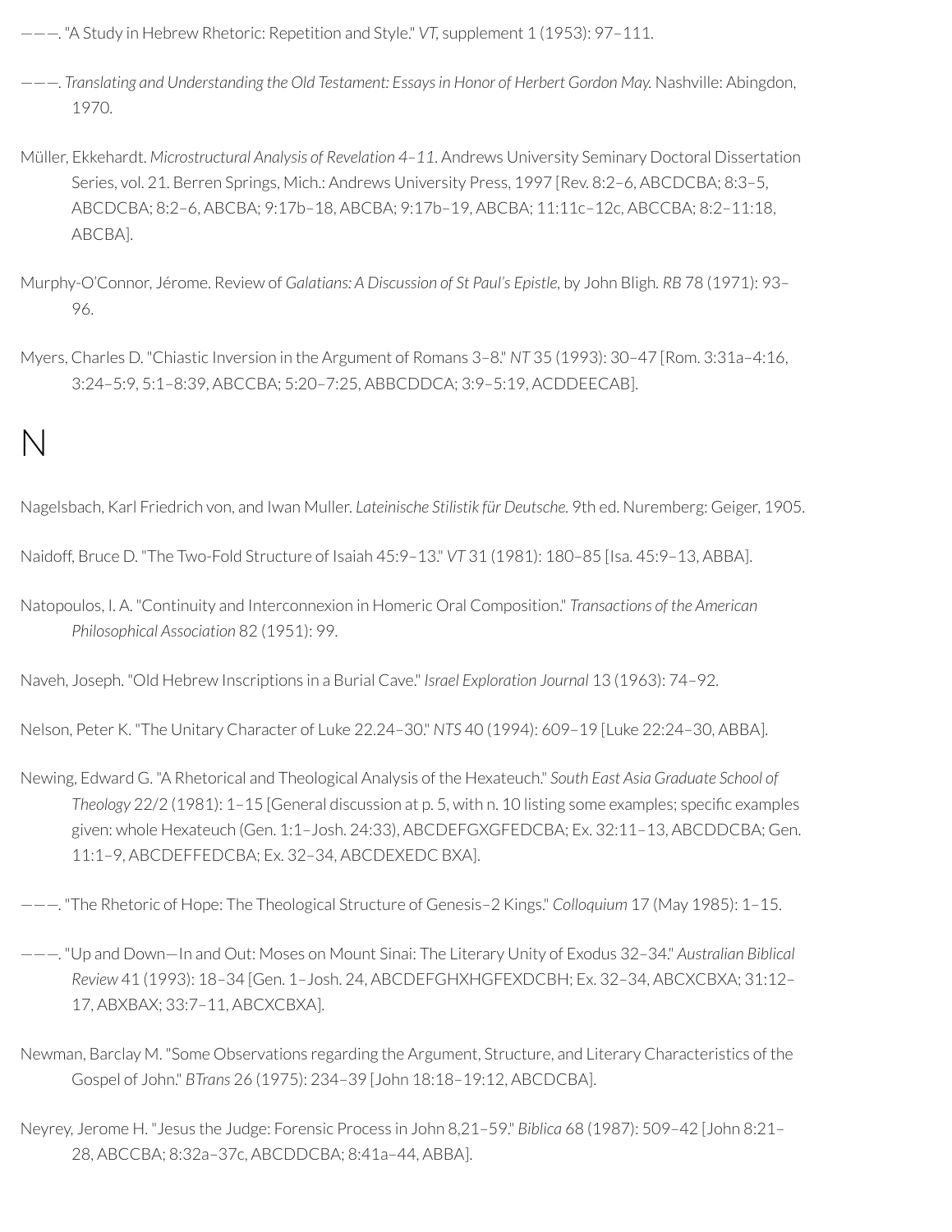- Nicoll, W. Robertson, ed. *The Expositor's Greek Testament,* 4:212–13. Grand Rapids, Mich.: Eerdmans, 1970 [Philem. 1:5, ABBA].
- Nida, Eugene. "Rhetoric and the Translator: With Special Reference to John 1." *BTrans* 33 (1982): 324–28 [John 1].
- Nielsen, Eduard. *Oral Tradition: A Modern Problem in Old Testament Introduction.* London: SCM, 1954.
- Niles, John D. "Ring Composition and the Structure of *Beowulf.*" *Publications of the Modern Language Association of America* 94 (Oct. 1979): 924–35 [Literature; ABCDCBA, A..I..A, ABCDEFGFEDCBA].
- Noble, Paul R. "The Literary Structure of Amos: A Thematic Analysis," *JBL* 114 (1995): 209–26 [Amos 3:9–6:14, ABCDEFGHGFEDCBA].
- Norrman, Ralf. *Samuel Butler and the Meaning of Chiasmus.* London: Macmillan, 1986 [a study of chiasmus in general].

### O

O'Brien, Peter T. *Colossians, Philemon.* Word Biblical Commentary, vol. 44. Waco: Word, 1982.

- O'Connell, Robert H. "Deuteronomy 7:1–26: Asymmetrical Concentricity and the Rhetoric of Conquest." *VT* 42 (1992) 248–65 [Deut. 7:6–14, ABCDEFGHHGFEDCBA; 7:2–26, ABCCBA; 7:1–26, ABCDEFDGHIJGKLMMLJHGFEHDFIKABCBA; 7:6–14b, DFDGHGHGFHDF; 7:8a–5b, HIJKLLJHIK].
- ———. "Deuteronomy 8:1–20: Asymmetrical Concentricity and the Rhetoric of Providence." *VT* 40 (1990): 437– 52 [Deut. 8:1–20, ABCDEFGHIJKLLKJIGEHFDC(1A)(1B)(1B)(1A); 4:1–11:32, ABABAXXABA].
- ———. "Isaiah 14:4B–23: Ironic Reversal through Concentric Structure and Mythic Allusion." *VT* 38 (1988): 407– 18 [Isa. 14:4b–23, ABCDEFGXX GFEDCBA; 13–39 (AA)(AA)(BB)(BB)(BB)(inset)(AA)].
- ———. "Telescoping N + 1 Patterns in the Book of Amos." *VT* 46 (1996): 56–73 [Amos 5:18–27, ABBA; 9:1–10, ABBA].
- O'Conner, Michael P. *Hebrew Verse Structure.* Winona Lake, Ind.: Eisenbrauns, 1980 [Judg. 5:19; Ps. 78:20; Num. 23:24; Deut. 33:11].

O'Day, Gail R. "John 7:53–8:11: A Study in Misreading," *JBL* 111 (1992): 631–40 [John 8:7, 11, ABBA].

Oliva, Manuel. "Interpretacion teologica del culto en la pericopa del sinai de la historia sacerdotal." *Biblica* 49/3 (1968): 345–54 [Ex. 24:15–18, ABACBC].

Olson, Daniel C. "Jeremiah 4.5–31 and Apocalyptic Myth." *JSOT* 73 (1997): 81–107 [Jer. 5:5–31, A..KXK..A].

Osburn, Carroll D. "Discourse Analysis and Jewish Apocalyptic in the Epistle of Jude." In *Linguistics and New Testament Interpretation: Essays on Discourse Analysis*, ed. David A. Black, 287–309. Nashville: Broadman, 1993 [Jude 1–25, ABA].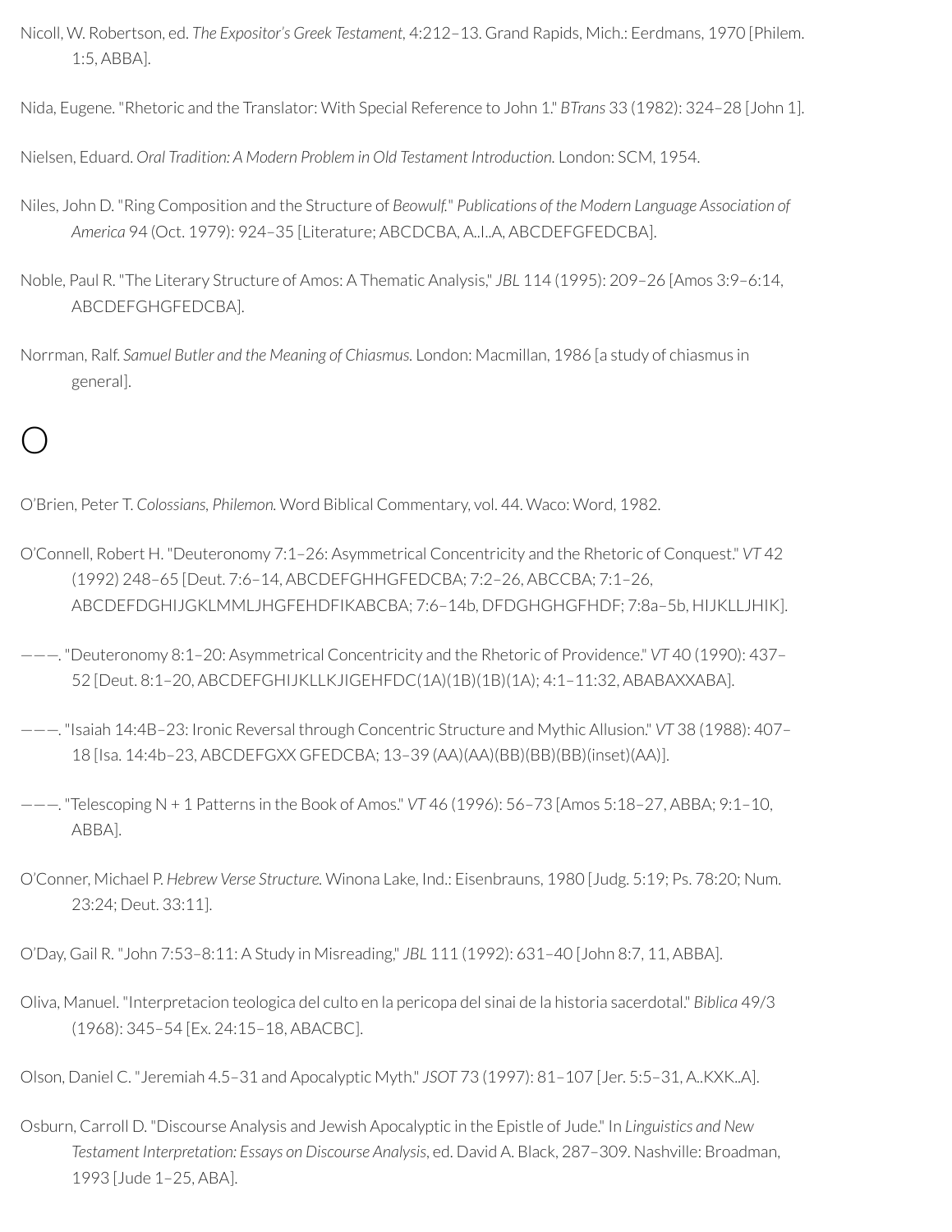- ———. "That Which is Perfect." In *Freedom in Christ*, ed. Carl Brecheen, 150–52. Abilene: Abilene Christian College Bookstore, 1976 [1 Cor. 12:31–14:1, ABCBA].
- Østenstad, Gunnar. "The Structure of the Fourth Gospel: Can It Be Dened Objectively?" *Studia Theologica* 45 (1991): 33–55 [John 12:44–50, ABCBA; 8:12–19, ABCDCBA; 10:24–39, ABCBA, ABCBA; 8:12–12:50, ABCDBCA; 21:20–24, ABCBA; 1:19–25, ABCDCBA; 20:1–21:24, ABCDCBA; the seven signs of 2:1–11, 4:46–54, 5:1–9, 6:1–15, 6:16–21, 9:1–7, and 11:1–44, ABCDCBA; and the seven references to light and life 1:1–18, 3:11–21, 5:19–47, 8:12–19, 10:22–39, 12:44–50, 17:1–26, ABCDCBA; John, ABCDCBA].
- O'Toole, Robert F. "Does Luke Also Portray Jesus as the Christ in Luke 4,16–30?" *Biblica* 76/4 (1995): 498–522 [Luke 4:16–20, ABCDEDCBA, citing Siker and Tiede].
- ———. "Philip and the Ethiopian Eunuch (Acts 8:25–40)." *Journal for the Study of the New Testament* 17 (Feb. 1983): 25–34 [Acts 8:25–40, ABCDEFGHHGFEDCBA].
- Otto, Eckhart. "Rechtsreformen in Deuteronomium XII–XXVI und im mittelassyrischen Kodex der Tafel A (KAV 1)." In *Congress Volume: Paris, 1992.* Supplements to Vetus Testamentum, v. 61 0083-5889, ed. John A. Emerton, 239–73. Leiden: Brill, 1995 [Ex. 21:12–22:19, ABCBA; 23:1–8, ABA; Deut. 22:28–29, ABCCBA; 19:2–25:12, ABCDCBA].
- ———. "Techniken der Rechtssatzredaktion israelitischer Rechtsbücherin der Redaktion des Prophetenbuches Micha." *Scandinavian Journal of the Old Testament* 5/2 (1991): 119–50 [Ex. 21:2–22:26, ABCDCBA; 22:28– 23:12, ABCBA; Micah 4:1–5:14, ABCDEDCBA; 4:6–5:6, ABCBA].

#### $\mathsf{D}$

- Painchaud, Louis. "La Composition de l'*êvangile selon Philippe* (NH 2,3): Une Analyse rhétorique." *SBL Seminar Papers* 35 (1996): 35–66 [Gospel of Philip 56:15–18, ABCBA; 65:21–22, ABCCBA; 68:17–22, ABCCBACDDC; 84:14–20, ABBA; 52:25–55:23, zABCCBAz].
- Pardee, Dennis. *Ugaritic and Hebrew Poetic Parallelism: A Trial Cut (ʿnt I and Proverbs 2).* Supplements to *VT* 39. Leiden: Brill, 1988 [Prov. 2:1, ABCCDA; 2:4, ABBA; 2:7, ABCDB; 2:10, 20, ABCBCD; 2:15, ABCCB; 2:17, ABCDEA; 2:22, ABCCBA].
- Parker, James I., Merrill C. Tenny, and William White Jr., eds. *Nelson'sIllustrated Manners and Customs of the Bible*, electronic edition, Logos Library System. Nashville: Nelson, 1997 [Isa. 55:8, ABBA; 11:13b, ABBA; Acts 17:24–25, ABCCBA; Mark 5:1–20, ABCDEDCBA].
- Parry, Donald W. *The Book of Mormon Text Reformatted according to Parallelistic Patterns*. Provo, Utah: FARMS, 1992 [many Bible and Book of Mormon passages with several different patterns].
- ———. "Powerthrough Repetition: The Dynamics of Book of Mormon Parallelism." In *Book of Mormon Authorship Revisited: The Evidence for Ancient Origins,* ed. Noel B. Reynolds, 295–309. Provo, Utah: FARMS, 1997.
- Parsons, Mikeal C. "Landmarks Along the Way: The Function of the 'L' Parables in the Lukan Travel Narrative." *Southwestern Journal of Theology* 40/1 (fall 1997): 33–47 [Luke 10:30–18:14, ABCDEFEDCBA].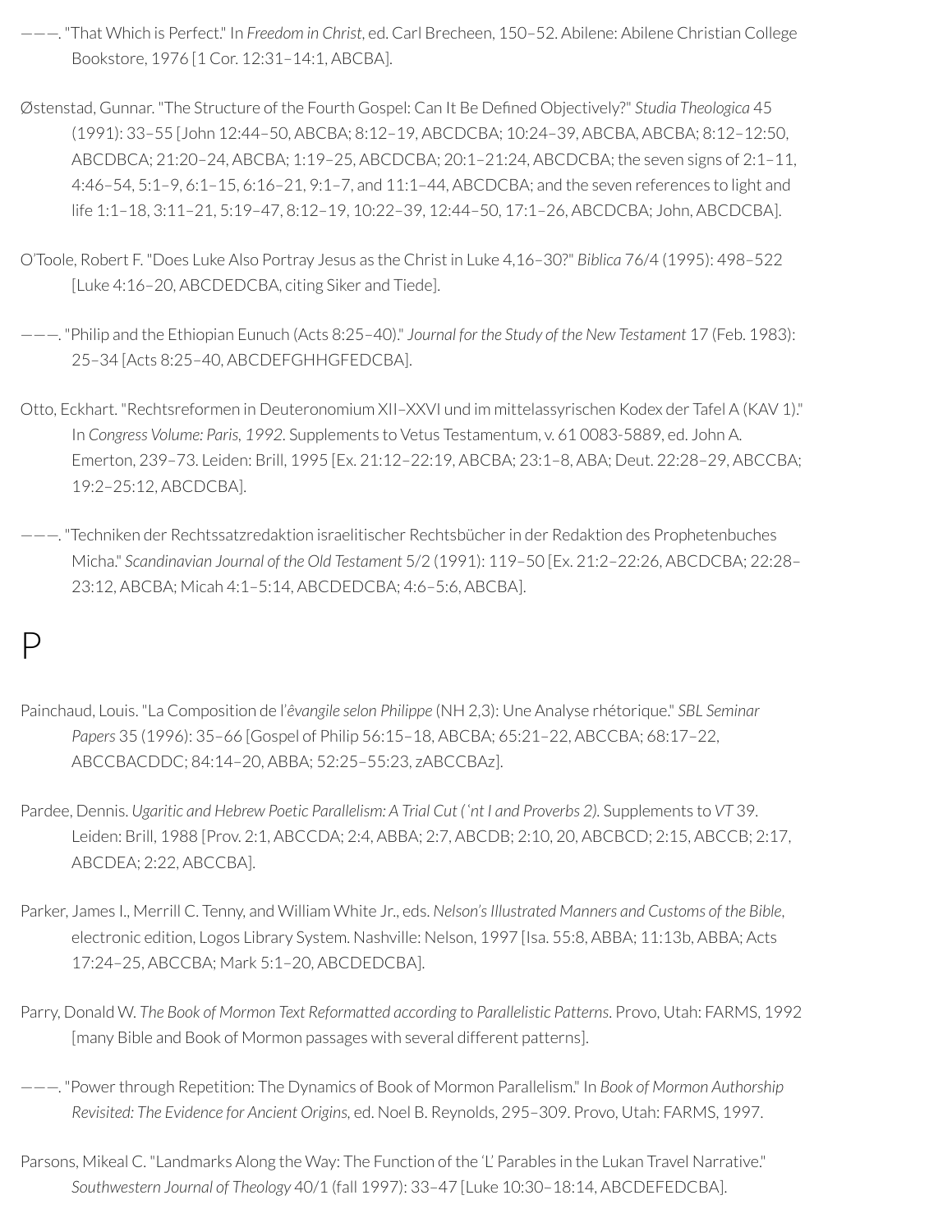- Parunak, Henry V. Review of *Chiasmusin the New Testament: A Study in the Form and Function,* by Nils W. Lund. *CBQ* 55 (1993): 383–84.
- ———. "Dimensions of Discourse Structure: A Multidimensional Analysis of the Components and Transitions of Paul's Epistle to the Galatians." In *Linguistics and New Testament Interpretation: Essays on Discourse Analysis*, ed. David A. Black, 207–39. Nashville: Broadman, 1993 [Gal. 2:15–16, ABCDCDA; 2:15–21, ABBCA].
- ———. "Oral Typesetting: Some Uses of Biblical Structure." *Biblica* 62/2 (1981): 153–68 [Ex. 26:15–18, ABCDEDCBA].
- ———. "Transitional Techniques in the Bible." *JBL* 102 (Dec. 1983): 525–48.
- Patte, Daniel. *The Gospel according to Matthew: A Structural Commentary on Matthew's Faith.* Philadelphia: Fortress, 1987 [Matt. 5–7, ABCDED.DEDCBA].
- Patterson, Richard D., and Michael E. Travers. "Literary Analysis and the Unity of Nahum." *Grace Theological Journal* 9 (spring 1988): 45–58 [Nahum 1:2–10].
- Paul, Anthony. *The Torture of the Mind: Macbeth, Tragedy, and Chiasmus.* Amsterdam: Thesis Publishers, 1992.
- Payne, Philip. "Chiastic Structure in the Book of Zechariah." In *Interpreting the Book of Revelation: Hermeneutical Guidelines with Brief Introduction to Literary Analysis*, ed Kenneth A. Strand, 81–85. Worthington, Ohio: Ann Arbor, 1976 [Zech. 1:1–14:21, ABCDCBCBDCBAABCDCBCBDBCA].
- Penna, A. *Isaia.* Rome: Marietti, 1957.
- Penna, Romano. "La funzione strutturale di 3,1–8 nella lettera ai Romani." *Biblica* 69 (1988): 507–42 [Rom. 3:5–7, ABBA; 1:16–11:36, ABCDBADC].
- Peque, M. Martínez. "Unidad de forma y contenido en Gal 5.16–26." *Estudios Biblicos* 45 (1987): 105–24 [Gal. 5:16–26, ABCDEDCBA].
- Perrot, Ch. "Essai surle discours eschatologique." *Recherches de sciencesreligieuses* 47 (1959): 488–500.
- Pesch, Rudolf. *Das Markusevangelium, Teil I.* Freiburg: Herder, 1976 [Jonah, ABCDEFGFEDCBA].
- Petersen, David L., and Kent H. Richards. *Interpreting Hebrew Poetry,* 95–96. Minneapolis: Fortress, 1992 [Ps. 1:1– 5, ABCBA].
- Peterson, David O. "Chiasmus, the Hebrews, and the Pearl of Great Price." *New Era* (August 1972): 40–43 [Ps. 59, ABCDEFGGFEDCBA; Moses 7:48, ABCCBA; Abr. 1:3, ABCDDCBA].
- Popper, William. *Studiesin Biblical Parallelism.* Berkeley: University of California Press, 1918–1923.
- Porten, Bezalel. "Structure and Chiasm in Aramaic Contracts and Letters." In *Chiasmusin Antiquity: Structures, Analyses, Exegesis,* ed. John W. Welch, 169–82. Hildesheim: Gerstenberg, 1981;reprint, Provo, Utah: Research Press, 1988 [ABCDCBA].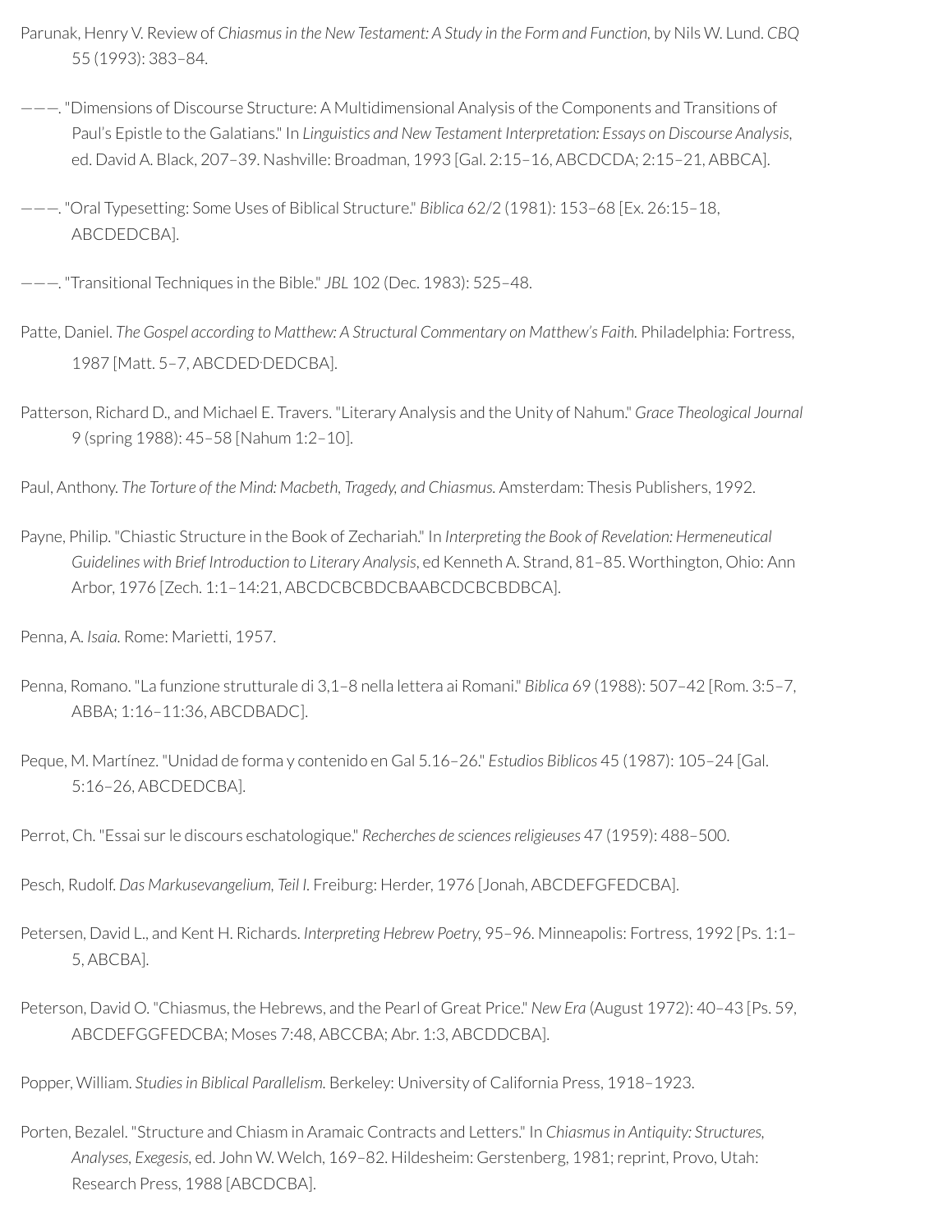———. "The Structure and Theme of the Solomon Narrative: 1 Kings 3–11." *Hebrew Union College Annual* 38 (1967): 93–128.

Porten, Bezalel, and Uriel Rapport. "Poetic Structure in Genesis 9:7." *VT* 21 (1971): 363–69 [Isa. 45:5–7, ABCB].

- Porter, Stanley E. "**ἴστε γιυώσκουτεζ** in Ephesians 5,5: Does Chiasm Solve a Problem?" *ZNW* 81 (1990): 270-76 [Eph. 5:5].
- Powell, Charles E. "The Identity of the 'Restrainer' in 2 Thessalonians 2:6–7." *Bibliotheca Sacra* 154/615 (July– Sept. 1997): 320–32 [2 Thes. 2:1–15, ABCDCBA].
- Prewitt, Terry J. "Story Structure and Social Structure in Genesis: Circles and Cycles." In *Semiotics,* ed. J. N. Deely, 529–43. New York: Plenum Press, 1983 [Gen. 11–50, ABCDEFGFEDCBA].
- Prinsloo, Willem S. "Psalm 82: Once Again, Gods or Men?" *Biblica* 76 (1995): 219–28 [Ps. 82:1b, ABBA; 82:2–4b, ABBA; 82:3, ABBA; 82:4, ABBA; 82:5, BAAB].

———. "The Theology of the Book of Ruth." *VT* 30 (1980): 330–41 [Ruth 2:1–22, ABCBA; 3:1–18, ABA].

## Q

Quanbeck, Warren A. "The Letterto the Hebrews." In *The Interpreter's One-Volume Commentary on the Bible,* ed. Charles M. Laymon, 904–5. Nashville: Abingdon, 1971 [Heb. 5:8–10].

Quintens, Werner. "La Vie du roi dans le Psaume 21." *Biblica* 59 (1978): 516–41 [Ps. 21:2, ABCBA].

# R

- Raabe, Paul R. Psalm Structures: A Study of Psalms with Refrains. Sheffield: Sheffield Academic Press, 1990 [Ps. 42:2-11, ABCBA; 42–43, ABBA; 42–43, CDEFEDC; 46, ABCDCDCBA, ABCBA; 57:2–4, ABCABCB; 59:2, ABCBA; 59:3, ABBA; 59:2–3, ABA; 59:2–18, ABCCBA; 59:4–18, ABCDBACD].
- Radday, Yahuda T. "Chiasm in Joshua, Judges, and Others." *Linguistica Biblica* 27–28 (Sept. 1973): 6–13 [Jonah 1– 4; Ruth, ABCDCBA].
- ———. "Chiasm in Kings." *Linguistica Biblica* 31 (May 1974): 52–67.
- ———. "Chiasm in Samuel." *Linguistica Biblica* 9–10/3 (1973): 21–31 [2 Samuel, A..L..A, ABCDEFGHGFEDCBA].
- ———. "Chiasm in Tora." *Linguistica Biblica* 19 (Sept. 1972): 12–23.
- ———. "On Chiasmus in Biblical Narrative." *Beth Mikra* 20–21 (1964): 48–72.
- ———. "Chiasmus in the Old Testament." In *Chiasmusin Antiquity: Structures, Analyses, Exegesis,* ed. John W. Welch, 50–117. Hildesheim: Gerstenberg, 1981; reprint, Provo, Utah: Research Press, 1998 [Dan. 2:1–7:28,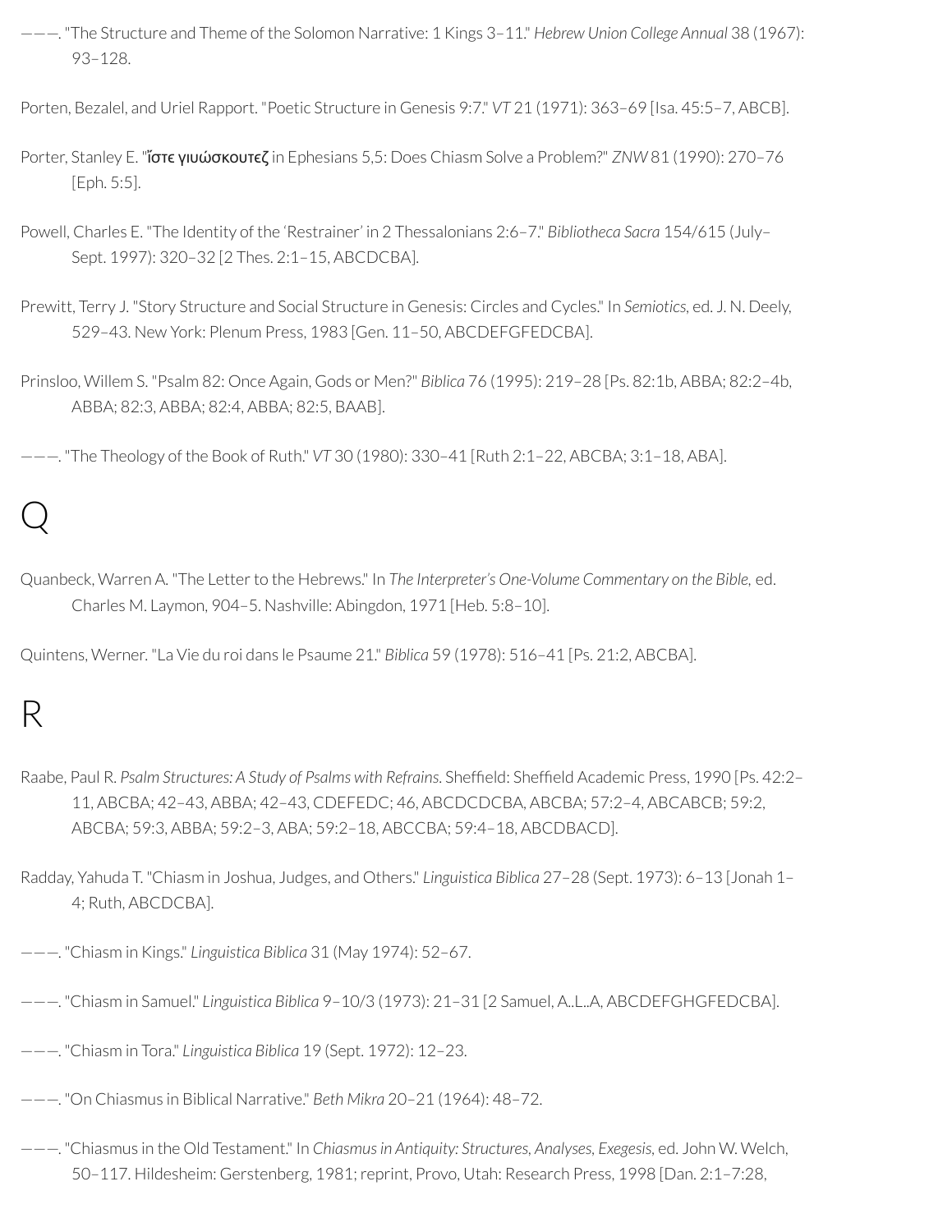ABCDDCBA; Esther, ABCDEFGHGFEDCBA; Jonah 1:4–16, ABCDEFGFEDCBA].

———. "Studies in the Poetic Sections of Samuel." *Israel Bible Society* 19 (1967): 355–66.

Radday, Yahuda T., and John W. Welch. "Chiasmus in the Scroll of Ruth" (in Hebrew). *Beth Mikra* 77 (1979): 180– 87 [ Ruth, ABCDCBA].

Redford, Donald B. *A Study of the Biblical Story of Joseph.* Leiden: Brill, 1970.

Reese, James M. "Literary Style of John 13:31–14:31; 16:5–6, 16–33." *CBQ* 34 (1972): 321–31.

———. "Plan and Structure in the Book of Wisdom." *CBQ* 27 (1965): 391–99 [Wisdom 1–6, ABCBA].

Renaud, Bernard. *Structure et attacheslittéraires de Michée IV–V.* Cahiers de la Revue Biblique, no. 2. Paris: Gabalda, 1964.

Rendtorff, Rolf. "Genesis 8,21 und die Urgeschichte des Jahvisten." *Kerygma und Dogma* 7 (1961): 69–78.

Reumann, John. "Philippians 3:20–21: A Hymnic Fragment?" *NTS* 30 (1984): 593–609 [Philip. 3:20–21, ABCCBA].

Revell, E. John. "Pausal Forms and the Structure of Biblical Poetry." *VT* 31 (1981): 186–99.

Reynet, Roland. "Analyse rhétorique du Psaume 51: Hommage critique à Marc Girard." *Rivista Biblica* 45/2 (Apr.– June 1997): 187–226 [Ps. 51:5–8, ABCCBA; 51:10–14, ABBA; 51:10–14, ABCBA; 51:11–13, ABBA; 51:18, ABCBA; 51:18–20, ABBA; 51:19, ABCCBA].

Reynolds, Noel B. "Nephi's Outline." In *Book of Mormon Authorship: New Light on Ancient Origins,* ed. Noel B. Reynolds and Charles D. Tate Jr., 53–74. Provo, Utah: Religious Studies Center, 1982 [1 Ne. 1–9, ABCDEDCBA; 10–22, ABCDEFEDCBA; 3:3–5:19, ABCDEFGHGFEDCBA; 17:8–18:4, ABCDEFEDCBA].

Rice, George E. "The Chiastic Structure of the Central Section of the Epistle to the Hebrews." *AUSS* 19 (1981): 243–46 [Heb. 6:19–10:39, ABCCBA].

Richter, Wolfgang. *Exegese als Literaturwissenschaft.* Göttingen: Vandenhoeck and Ruprecht, 1971.

Rickenbacher, Otto. *Weisheitsperikopen bei Ben Sira.* Göttingen: Vandenhoeck and Ruprecht, 1973.

Ricks, Stephen D. "The Treaty-Covenant Pattern in King Benjamin's Address (Mosiah 1–6)." *BYU Studies* 24 (spring 1984): 151–62 [Mosiah 2:9–5:15, ABCDCBA].

Ridderbos, Nicolaas H. *Die Psalmen, stilistische Verfahren, und Aufbau mit besonderer Berücksichtigung von Ps. 1–41.* Berlin: de Gruyter, 1972.

Riding, Charles B. "Psalm 95:1–7c as a Large Chiasm." *ZAW* 88 (1976): 418 [Ps. 95:1–7c, ABBA].

Ridout, George P. "Prose Compositional Techniques in the Succession Narrative." Ph.D. diss., Graduate Theological Union, 1971.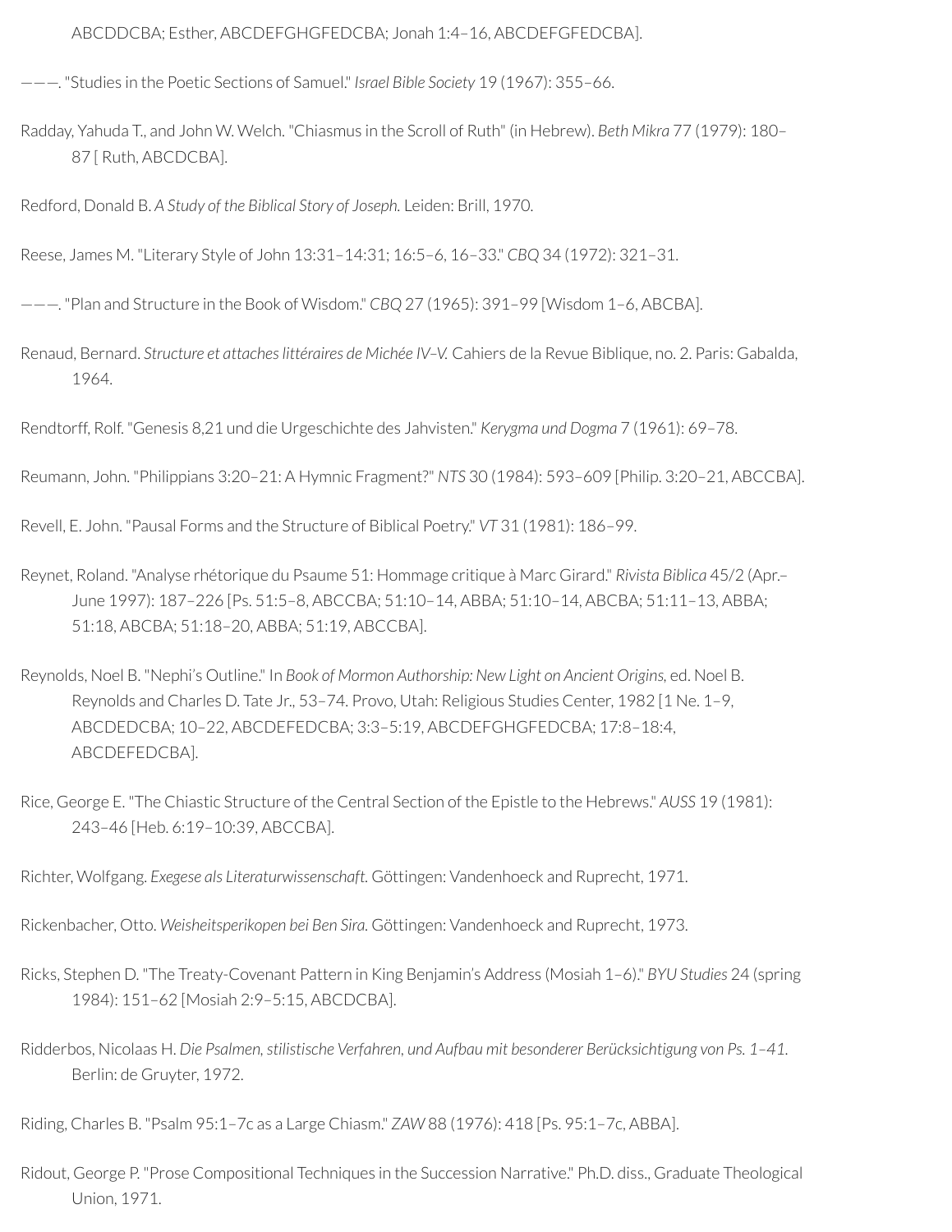- ———. "The Rape of Tamar." *Rhetorical Criticism: Essays in Honor of James Muilenburg,* ed. Jared J. Jackson and Martin Kessler, 75–84. Pittsburgh: Pickwick, 1974 [2 Sam. 13:1–22, ABCDEDCBA].
- Rigaux, Beda. *Les Épîtres aux Thessaloniciens.* Paris: Gabalda, 1956.
- Robinson, Bernard P. "Israel and Amalek: The Context of Exodus 17:8–16." *JSOT* 32 (1985): 15–22 [Ex. 17:8–16, ABCDEEDCBA].
- Robinson, Joseph A. *St. Paul's Epistle to the Ephesians, a Revised Text and Translation: With Exposition and Notes.* 2nd ed. London: Macmillan, 1909.
- Roddy, Nicolae. "The Form and Function of the Protoevangelium of James." *Coptic Church Review* 14 (summer 1993): 35–45.
- Rodriguez, Angel M. "Leviticus 16: Its Literary Structure." *AUSS* 34 (1996): 269–86 [Lev. 16:6–10, ABCDEDECBA; 16:11–22, ABCCBA (complex); 16:29–34, ABCDCBADEEDADA; 16:14, ABCCBA; 16:18–19, ABCCBA; 16:1–34, ABCDEFGGFEDCBA].
- Rohrbaugh, Richard L. "A Peasant Reading of the Parable of the Talents /Pounds: A Text of Terror?" *Biblical Theology Bulletin* 23/1 (spring 1993): 32–39 [treating a fragment of the parable in the so-called Gospel of the Nazoreans preserved by Eusebius (*Theophania* 22), coinciding with Matt. 25:14–40, ABCCBA, translating Eusebius as using the term "epanalepsis"].
- Rolland, Philippe. *Epître aux Romains: Texte grec structuré*. Rome: Pontical Biblical Institute, 1980 [Rom 12:1– 15:33, ABBA; 5:2–8:30, A..ZZ..A, cited by Rolland in "L'antithèse de Rm 5–8." *Biblica* 69 (1988): 397; 5:1– 8:39, ABCCBA].
- ———. "La Structure littéraire de la deuxième Épître aux Corinthiens." *Biblica* 71 (1990): 73–84 [2 Cor. 10–13, ABBA; 8–9, ABCCBA; 1–7, ABBA; 1–7, ABCBA; 8–9, ABCCBA; 10–13, ABCBA].
- Rousseau, François. "Les Structures du benedictus (Luc 1.68–79)." *NTS* 32 (1986): 268–82 [Luke 1:68–79, A..II..A, following Vanhoye and Auffret].
- Rupert, Lothar. "'Mein Knecht, der Gerechte, macht die Vielen gerecht, und ihre Verschuldungen-er trägt sie' (Jes 53,11)." *BZ* 40 (1996): 1–17 [Isa. 52:13–53:12, ABabcbaA].

### S

- Sampley, J. Paul. *'And the Two Shall Become One Flesh': A Study of Traditionsin Ephesians 5:21–33.* Cambridge: Cambridge University Press, 1971 [Eph. 5:21–33; 5:23–24].
- Sanders, Jack T. "Hymnic Elements in Ephesians 1–3." *ZNW* 56 (1965): 214–32 [Eph. 1–3].
- Sanders, James A. *The Dead Sea Psalms Scroll.* Ithaca, N.Y.: Cornell University Press, 1967.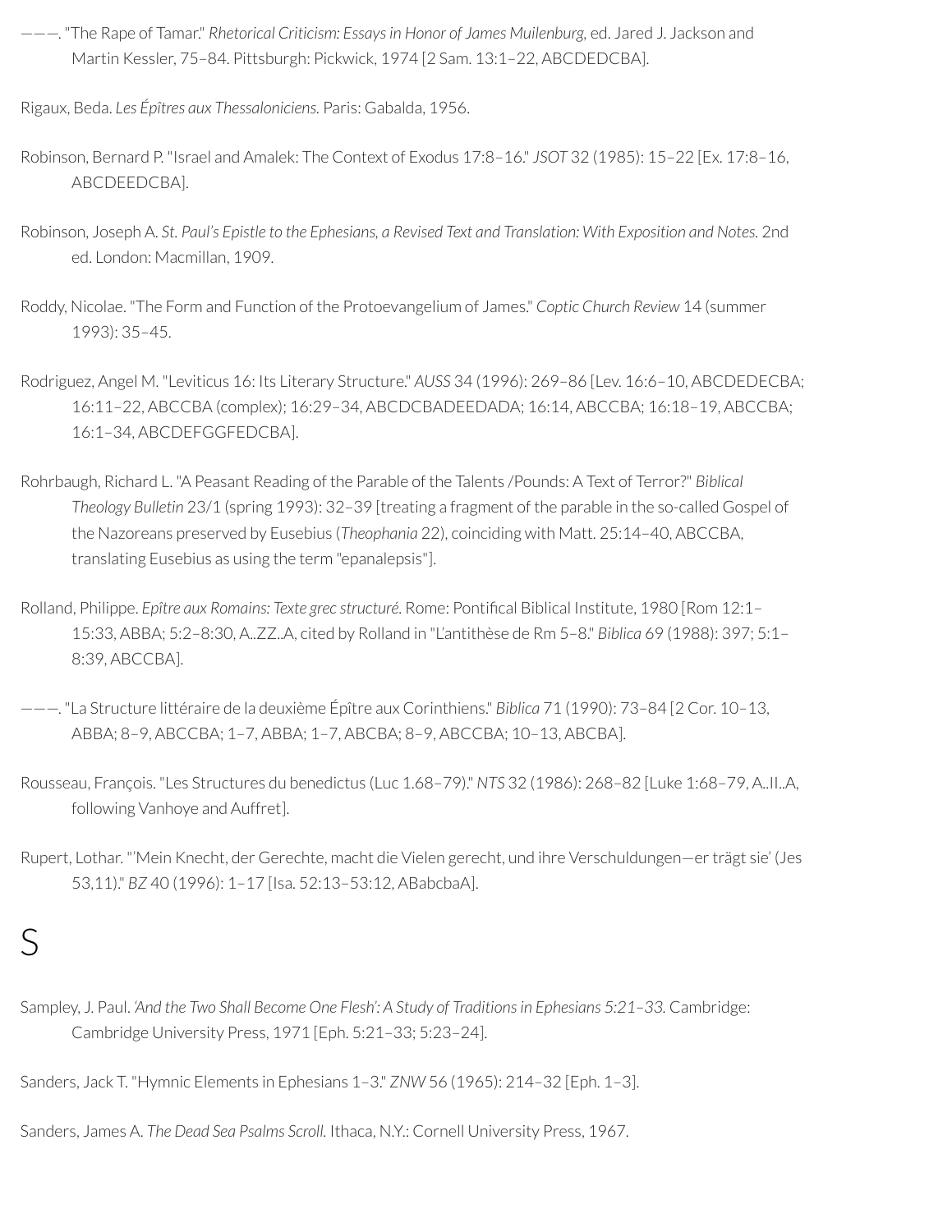———, ed. *Essaysin Honor of Nelson Glueck: Near Eastern Archaeology in the Twentieth Century.* Garden City, N.Y.: Doubleday, 1970.

Sarna, Nahum. *Understanding Genesis: The Heritage of Biblical Israel.* New York: Schocken, 1970.

- Schart, A. *Mose und Israel im Konikt: Eine redaktionsgeschichtliche Studie zu den Wüstenerzählungen.* Orbis biblicus et orientalis, 52. Göttingen: Vandenhoeck and Ruprecht, 1990 [Ex. 15:22–19:2, Num. 10:11–21:18, ABCDEFFEDCBA].
- Schenk, Wolfgang. "Gefangenschaft und Tod des Täufers: Erwägungen zur Chronologie und ihren Konsequenzen." *NTS* 29 (1983) 453–83 [Josephus, *Antiquities* 18.115–20, ABCDCBA; 18:109–14, ABCBA; 18:106–8, ABA].
- ———. "Textlinguistische Aspekte der Strukturanalyse, Dargestellt am Beispiel von 1 Kor 15:1–11." *NTS* 23 (1977): 469–77 [1 Cor. 15:1–3, ABCDCBA; 15:5–7, ABCBA; 15:8–10, ABCDDCBA].

Schlier, Heinrich. *Der Brief an die Epheser: Ein Kommentar.* 7th ed. Düsseldorf: Patmos, 1971 [Ephesians].

Schmiel, Robert. "Moschus' Europa." *Classical Philology* 76/4 (Oct. 1981): 261–72 [Europa, ABCCCDEEEBA].

Schmitt, Armin. "Die Totenerweckung in 1 Kön. 17:17–24." *VT* 27 (1977): 454–74 [1 Kgs. 17:18–24, ABCCBA].

- Schmitt, Rudolf. "1st Philo, Vita Moysis (Mos) 2:251 ein Peristasenkatalog?" *NT* 29/2 (1987): 177–82 [Philo, Mos. 2:251, ABBA].
- Schoors, Antoon. "Literary Phrases." In *The Ras Shamra Parallels: The Textsfrom Ugarit and the Hebrew Bible,* ed. Loren R. Fisher, 1:1-70. Rome: Pontifical Biblical Institute, 1972, 1975.

Schreiner, Stefan. "Erwägungen zum Text von Hab. 2:4–5." *ZAW* 86 (1974): 538–42.

Schurfranz, Barbara D. "Strophic Structure versus Alternative Divisions in the *Prise d'Orange*." *Romance Philology* 33/2 (Nov. 1979): 247-64 [Literature; ring composition, ABCDEFEDCBA].

Schwartz, Daniel R. "Viewing the Holy Utensils." *NTS* 32 (1986): 153–59 [Temples of Jerusalem].

- Scoralick, Ruth. "Psalm 111: Bauplan und Gedankengang." *Biblica* 78/2 (1997): 190–205 [Ps. 111:3b–10b, ABCBA, ABCDEDCBA].
- Scott, M. Philip. "Chiastic Structure: A Key to the Interpretation of Mark's Gospel." *Biblical Theology Bulletin* 15/1 (Jan. 1985): 17–26 [Mark, A..K..A].
- Sedlmeier, Franz. "Psalm 102,13–23: Aufbau und Funktion." *BZ* 40 (1996): 219–35 [Ps. 102:16–23, ABCBA; 13– 23, ABCABCBA].

Segal, M. Z. "The Refrain in Biblical Poetry." *Tarbiz* 6 (1935) [Ps. 42–43, ABAB].

Segal, Moses H. *Introduction to the Bible* (in Hebrew*).* Vol. 1. Jerusalem: Kiryat Sefer, 1945–46/55–56/1967.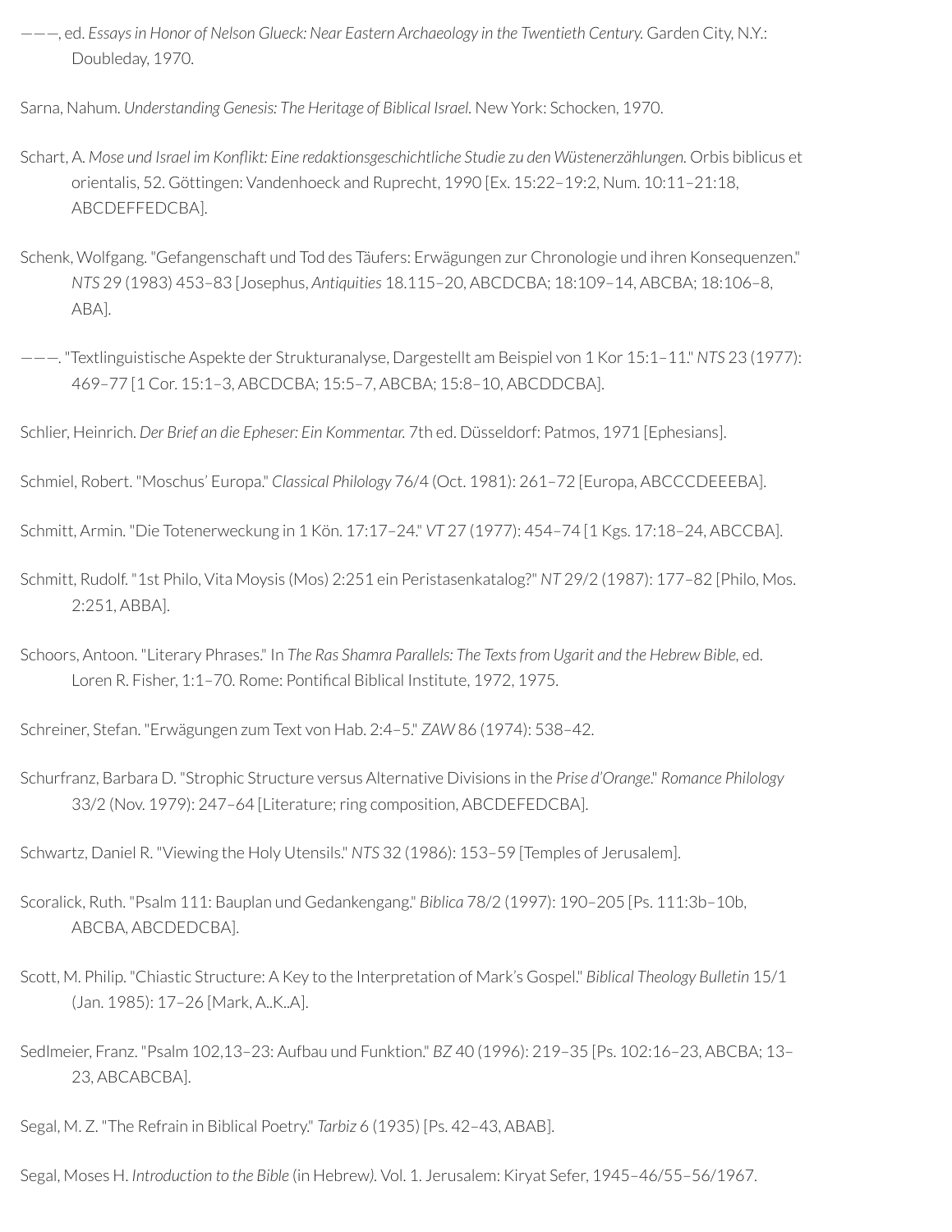Segbroeck, Franz van. "Jesus rejeté par sa patrie." *Biblica* 49/2 (1968): 167–97 [Matt. 13:54–57, ABCDEEDCBA].

- Segert, Stanislav. Review of *Chiasmusin Antiquity: Structures, Analyses, Exegesis,* ed. John W. Welch. *CBQ* 46 (1984): 336–38.
- Sellin, Gerhard. "Komposition, Quellen und Funktion des lukanischen Reiseberichtes (Luke 9:51–19:28)." *NT* 20 (1978): 100–35 [Luke 9:51–19:28, ABCD…DCBA(?)].

Sharrock, Graeme E. "Psalm 74: A Literary-Structural Analysis." *AUSS* 21 (1983): 211–23.

- Shea, William H. "Chiasm in Theme and by Form in Revelation 18." *AUSS* 20 (1982): 249–56 [Rev. 18, ABCDDCBA].
- ———. "Chiasmus and the Structure of David's Lament." *JBL* 105 (Mar. 1986): 13–25 [2 Sam. 1:19–27, ABCDDCCBA].
- ———. "The Chiastic Structure of the Song of Songs." *ZAW* 92 (1980): 378–96 [Song ABCCBA].
- ———. "David's Lament." *Bulletin of the American Schools of Oriental Research* 221 (Feb. 1976): 141–44 [2 Sam. 1:19–27, ABCBA].
- ———. "Further Literary Structures in Daniel 2–7: An Analysis of Daniel 4." *AUSS* 23 (1985): 193–202 [Dan. 4, ABCCBA, AXBY*BZ* A].

———. "Further Literary Structures in Daniel 2–7: An Analysis of Daniel 5, and the Broader Relationships within Chapters 2–7." *AUSS* 23 (1985): 277–95 [Dan. 5, AXBYBZ A, ABBA, ABXCZBA].

- ———. "Revelation 5 and 19 as Literary Reciprocals." *AUSS* 22 (1984): 249–57 [Rev. 5; 19, ABACCBA].
- Shipp, Richard C. *Conceptual Patterns of Repetition in the Doctrine and Covenants and Their Implications.* Master's thesis, Brigham Young University, 1975 [many passages and patterns].
- Shirock, Robert J. "The Growth of the Kingdom in Light of Israel's Rejection of Jesus: Structure and Theology in Luke 13:1–35." *NT* 35 (1993): 15–29 [Luke 13:1–35, ABCCBA].
- Siker, Jeffrey S. "'First to the Gentiles': A Literary Analysis of Luke 4:16–30." *JBL* 111/1 (1992): 73–90 [Luke 4:16– 21, ABCDEDCBA; 4:18–27; 7:1–22, ABCDEDCBAE].

Silberman, Lou H. "Language and Structure in the *Hodayot* (1QH3)." *JBL* 75 (June 1956): 96–106.

Silva, Moisés. *God, Language and Scripture: Reading the Bible in the Light of General Linguistics*. In *Foundations of Contemporary Interpretation, Six Volumesin One*, ed. Moisés Silva, 226. Grand Rapids, Mich.: Zondervan, 1996 [commenting on J. B. Lightfoot's treatment of Gal. 4:4–5, ABBA, in *The Epistle to the Galatians* (London: Macmillan, 1865), 168; Raymond B. Dillard's treatment of 2 Chron. 1:1–9:28, ABCDDCBA, in *2 Chronicles*(Word Biblical Commentary, vol. 15; Waco: Word, 1987), 5–6; and John Bligh's treatment of many chiasms, subchiasms, and sub-subchiasms in the Epistle to the Galatians in *Galatians in Greek: A*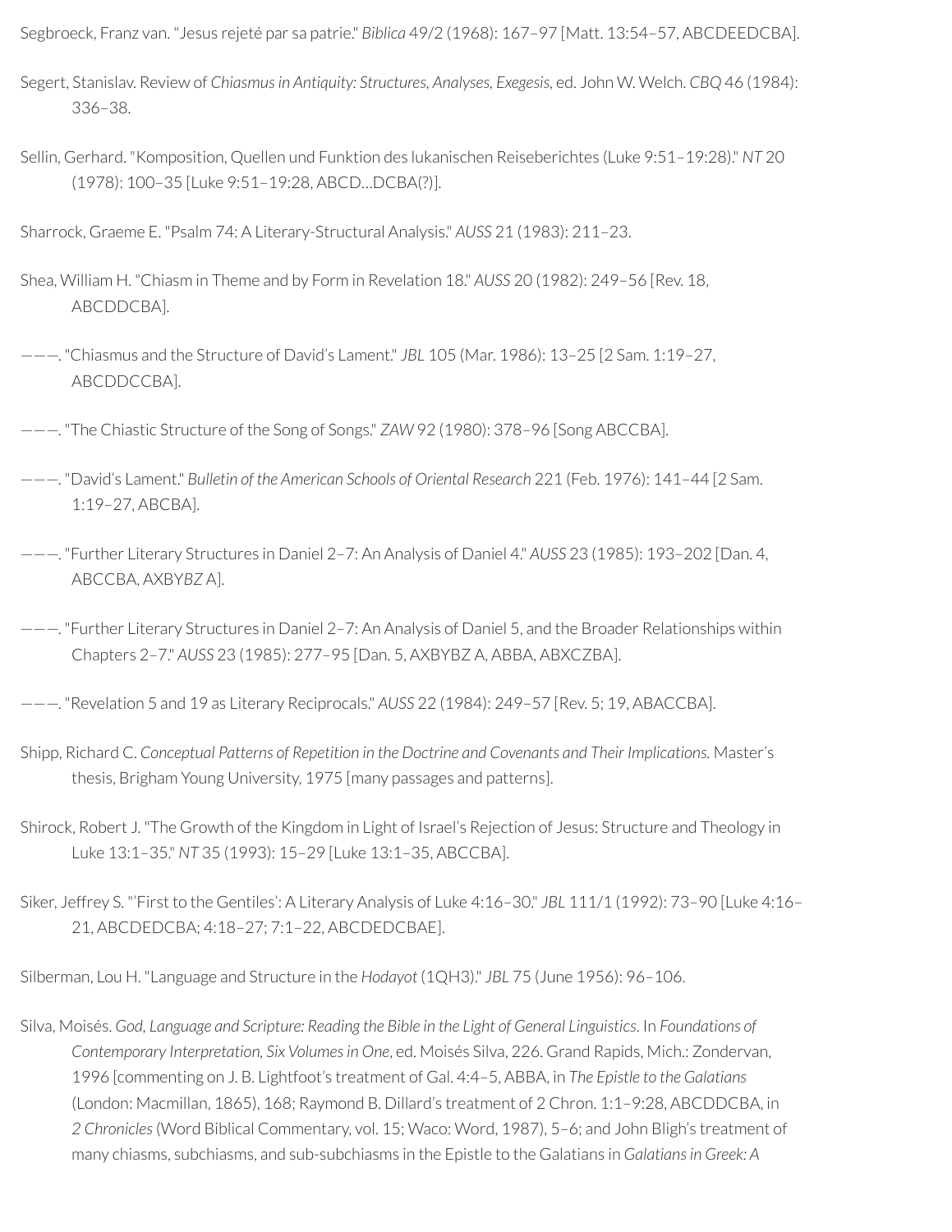*Structural Analysis of St. Paul's Epistle to the Galatians, with Notes on the Greek* (Detroit: University of Detriot Press, 1966)].

Ska, Jean L. "Gn 22,1–19. Essai surles niveaux de lecture." *Biblica* 69 (1988): 324–39 [Gen. 22:1a–19, ABCDDCBA].

Smith, George A. *The Early Poetry of Israel.* London: Oxford University Press, 1912.

- Smith, Jerome H., ed. *The New Treasury of Scripture Knowledge*, Electronic Edition of the Revised Edition of *The Treasury of Scripture Knowledge*, Logos Library System. Nashville: Nelson, 1997 [Gen. 43:3–5, ABCDEEDCBA, in the note to which Smith informs us that "this figure has been noted by various authorities in the following passages:" Lev. 14:51, 52; Num. 15:35, 36; Deut. 32:1–43; Ps. 3:7; 6:3; 7:16; 23; 58:6; 89:30–34; 103; Isa. 55:8, 9; 60:1–3; Matt. 3:10–12; 7:6; 9:17; 12:22; Mark 5:2–6; John 5:8–11; 5:21–29; 6:36–40; 10:14, 15; 12:23–32; Rom. 1:22; 2:6–11; 10:9, 10; 14:7; 1 Cor. 4:10; 5:2–6; 7:3; 7:1–7; 9:19–22; 11:8–12; Gal. 1:1; 2:16; 3:2; 4:4, 5, 6; Eph. 2:11–22; Philip. 1:15; 3:10; 4:11–13; Col. 1:13–20; 3:3; 3:11; 1 Thes. 1:2–5; 5:5, 6; Philip. 5; 3 Jn. 11; Rev. 2:13; he further asserts that "even whole books of scripture are based upon this structure" (mentioning the books of Galatians and James), and commends to the reader Lund's *Chiasmusin the New Testament*; and Gal. 4:4–5, ABBA; in the note to which Smith refers also to Gen. 43:3; Isa. 9:6, 7; Micah 5:2; Zech. 6:12; Luke 2:10, 11; John 1:14; 8:58; Rom. 1:3; 8:3; 9:5; Philip. 2:6–8; 1 Tim. 3:16; Heb. 2:14; 10:5–7; and 1 Jn. 4:2 "as instances of this gure"].
- Smith, Mark S. "The Literary Arrangement of the Priestly Redaction of Exodus: A Preliminary Investigation." *CBQ* 58 (1996): 25–50 [Ex. 15:22–19:2 and Num. 10:11–21:18, ABCDEFFEDCBA].

———. "The Structure of Psalm 87." *VT* 38 (1988): 357–58 [Ps. 87:3–7, ABCBA; 48:5–15, ABCBA].

Smith, Robert F. "Another View of the New English Bible." *Dialogue* 6 (spring 1971): 101–3.

- ———. "Chiasm in Sumero-Akkadian." In *Chiasmusin Antiquity: Structures, Analyses, Exegesis,* ed. John W. Welch, 17– 35. Hildesheim: Gerstenberg, 1981; reprint, Provo, Utah: Research Press, 1998 [several patterns from Sumerian and Akkadian texts].
- Smith, Stephen H. "The Literary Structure of Mark 11:1–12:40." *NT* 31 (1989): 104–24 [Mark 12:13–40, ABCBA; 12:37b–13:2, ABCCBA].
- Snyman, A. H., and J. v. W. Cronje. "Toward a New Classification of the Figures (SCHMATA) in the Greek New Testament." *NTS* 32 (1986): 113–21 [Mark 2:27, ABCCBA].
- Snyman, S. D. "Antitheses in Malachi 1,2–5." *ZAW* 98 (1986): 436–38 [Mal. 1:2–5, ABBA three ways].

- Sondrup, Steven P. *The Psalm of Nephi: A Lyric Reading.* Provo, Utah: FARMS, 1992 [2 Ne. 2:28–30, ABCCBA].
- Southerland, Dixon. "The Organization of the Abraham Promise Narratives." *ZAW* 95 (1983): 337–43 [Gen. 11:27–22:24, ABCDEFGGFEDCBA].

<sup>———.</sup> "Cohesion in the Book of Obadiah." *ZAW* 101 (1989): 59–71 [Obad. 1:15–18, ABBA].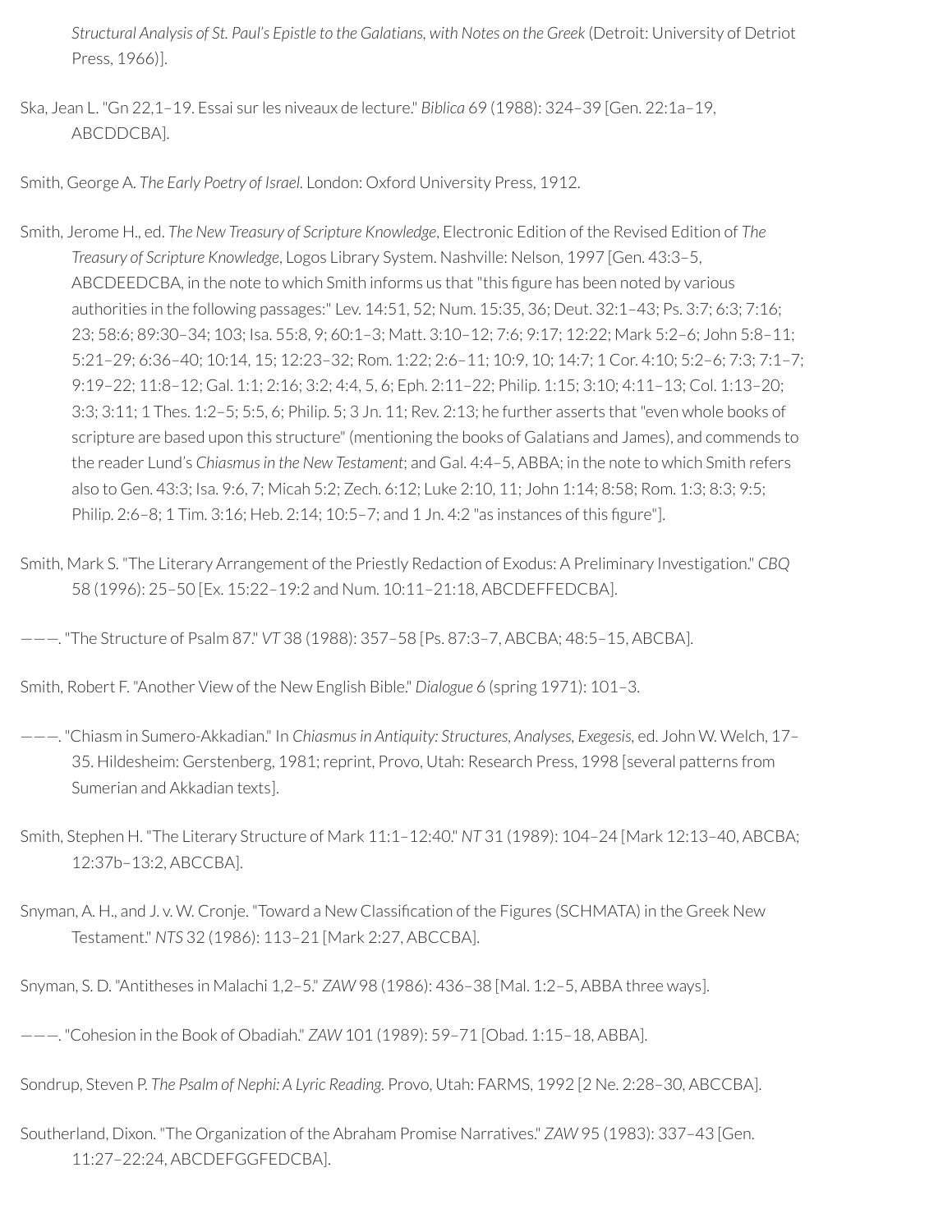- Sowell, Madison. "*Paradiso* XIV." *Lecutral Dantis* 16–17 (spring–fall 1995): 198–212 [*Paradiso* 14:1, ABBA; *Paradiso* 14:28–29, ABCDEDCBA; *Paradiso* 14:40–51, ABCDEFEDCBA].
- Sprinkle, Joe M. *"The Book of the Covenant:" A Literary Approach.* Shefeld: JSOT Press, 1994 [Ex. 20: 21–24:3, ABCDEFGHHGFEDCBA; 19–24, ABCBA].
- Staley, Jeff. "The Structure of John's Prologue: Its Implications forthe Gospel's Narrative Structure." *CBQ* 48 (1984): 23–27 [John 1:1–18, ABCDCBA].
- Standaert, B. "La Rhétorique ancienne dans Saint Paul." In *L'Apôtre Paul: Personnalité, style, et conception du ministère,* ed. Albert Vanhoye, 78–92. Leuven: Peeters, 1986.

Stander, Hendrik F. "Is Justin Really a Bad Stylist?" *Second Century* 5 (winter 1985–86): 226–32.

Steele, Robert B. "Anaphora and Chiasmus in Livy." *Transactions and Proceedings of the American Philological Association* 32 (1901): 154–85.

———. *Chiasmusin Sallust, Caesar, Tacitus, and Justinus.* Northeld, Minn.: Independent Publishing, 1891.

- ———. "Chiasmus in the Epistles of Cicero, Seneca, Pliny, and Fronto." In *Studiesin Honor of Basil L. Gildersleeve,* 339–52. Baltimore: Johns Hopkins, 1902.
- Sternberg, Meir. *The Poetics of Biblical Narrative: Ideological Literature and the Drama of Reading*. 40–45, 469–70. Bloomington: Indiana University Press, 1985 [2 Sam. 21–24, ABCCBA; Gen. 34:1–24; 34:1–31].
- Stock, Augustine. "Chiastic Awareness and Education in Antiquity." *Biblical Theology Bulletin* 14/1 (Jan. 1984): 23– 27 [Mark 2:1–3:6; 3:20–35, ABCDCBA].
- ———. "Hinge Transitions in Mark's Gospel." *Biblical Theology Bulletin* 15 (Jan. 1985): 27–31 [Mark 1:14–15; 8:22– 26; 10:46–52; 15:40–41].
- ———. *The Message and Method of Mark.* Wilmington: Glazier, 1989 [Mark 3:27–38].
- Storfjell, J. Bjørnar. "The Chiastic Structure of Psalm 151." *AUSS* 25 (1987): 97–106.
- Strand, Kenneth A. "Chiastic Structure and Some Motifs in the Book of Revelation." *AUSS* 16 (1978): 401–8 [Revelation, ABCCBA; 12:3–20, ABCDDCBA].
- ———. "The Eight Basic Visions in the Book of Revelation." *AUSS* 25 (1987): 107–21 [ABCDCDBA].
- ———. *Interpreting the Book of Revelation: Hermeneutical Guidelines with Brief Introduction to Literary Analysis*. Worthington, Ohio: Ann Arbor, 1976 [Rev. 1:1–22:21, PABC(a)C(b)C(a)C(b)BAE].
- ———. "Overcomer: A Study in the Macrodynamic of Theme Development in the Book of Revelation." *AUSS* 28 (1990): 237–54 [Rev. 12:3–20:2, ABCDDCBA].
- ———. "Some Modalities of Symbolic Usage in Revelation 18." *AUSS* 24 (1986): 37–46 [Rev. 18, ABCBA].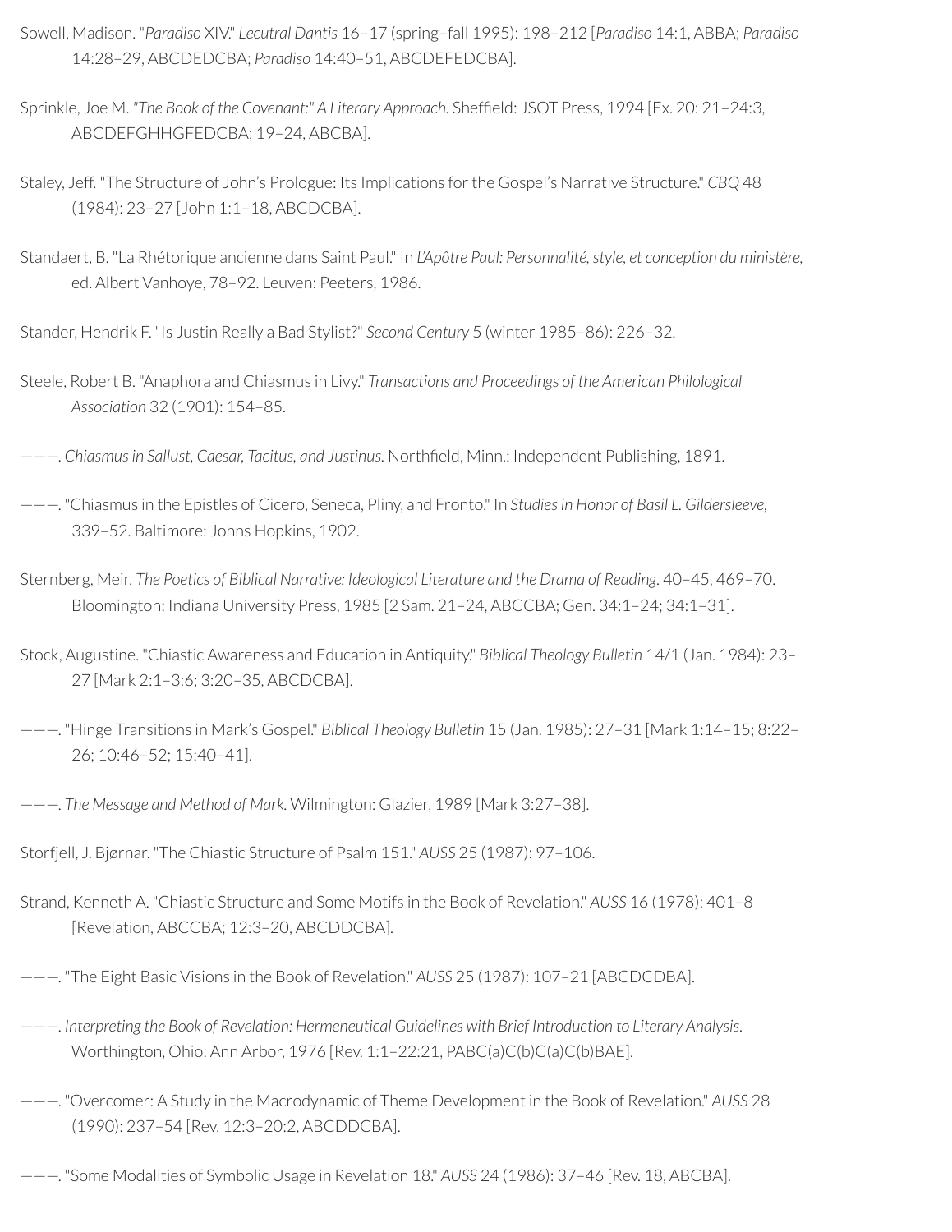Suhl, Alfred. "Der Beginn der selbständigen Mission des Paulus." *NTS* 38 (1992): 430–47 [Gal. 2:15–16, ABBA].

- Suter, David W. "Tradition and Composition in the Parables of Enoch." Ph.D. diss., University of Chicago Divinity School, 1977.
- Talbert, Charles H. "Artistry and Theology: An Analysis of the Architecture of John 1:19–5:47." *CBQ* 32 (1970): 341–66 [John 1:19–5:47, ABCDDCBA].

 $\top$ 

- ———. *Literary Patterns: Theological Themes and the Genre of Luke–Acts.* Missoula, Mont.: Scholars Press, 1974 [Jonah 1:4–16, ABCDEFGHGFEDCBA].
- ———. *Reading Luke: A Literary and Theological Commentary on the Third Gospel.* New York: Crossroad, 1982 [Luke 4:16–30, ABCDCBA; 9:51–19:11, A..JJ..A].
- Talbert, Charles H., and Cheryl Exum. "The Structure of Paul's Speech to the Ephesian Elders (Acts 20:18–35)." *CBQ* 29 (1967): 233–36 [Acts 20:18–35, ABCBA; 20:31–35, ABBA].
- Tanner, J. Paul. "The Gideon Narrative as the Focal Point of Judges." *Bibliotheca Sacra* 149 (Apr.– June 1992): 146– 61 [Judg. 1–21, ABCDEFEDCBA; 6:1–8:32, ABCBA; 6:33–7:18, ABCCBA].
- Tate, George S. "Chiasmus as Metaphor: The 'Figura Crucis' Tradition and 'The Dream of the Rood.'" *Neuphilologische Mitteilungen* 79/2 (1978): 122–23.
- Tate, Marvin E. *Psalms 51–100*. Word Biblical Commentary, 20:377–78, 464. Dallas: Word, 1990. [Ps. 96:16, ABCDEDCBA; 92:1–9, ABCBA].
- Terry, Ralph B. "Patterns of Discourse Structure in 1 Corinthians." *Journal of Translation and Textlinguistics* 7/4 (1996): 1–32 [1 Cor. 1:10–3:4, ABA; 3:5–4:17, CDC; 3:16–17, ABCCBA; 3:21–4:7, ABCBA; 5:1–6:20, ABA; 6:13a, ABBA; 6:13b–14, ABBA; 7:1–40, ABA; 7:2–5, ABCCBA; 8:1–11:1, ABA; 9:16, 9:19–22, ABCCBA (following Lund, Bailey, Youngman, and Fee); ABCBA; 10:16–21, ABCCBA (following Bailey and Youngman); 11:8–12, ABCBA (following Lund); 12:1–14:40, ABA; 11:17–34, ABA; 12:1–14:36, ABA; 12:3, ABBA; 12:4–30, ABA; 12:12, ABBA (following Lund); 12:31–14:1, ABCBA (following Lund and Osburn); 13:8–13, ABCDCBA (following Lund and Osburn); 14:5b–13, ABCCBA (following Lund "with minor variations to improve the correspondences"); 14:33b–36, ABCCBA; 15:1–58, ABA; 15:12–13, ABBA].

Testa, P. E. *Genesi 1–11.* Turin: Marietti, 1969 [Gen. 6:9–9:19, ABXBA].

Thackeray, Henry St. John. *The Septuagint and Jewish Worship.* London: Milford, 1923.

Thiering, Barbara. "The Poetic Forms of the Hodayot." *Journal of Semitic Studies* 8 (fall 1963): 189–209 [Hodayot, ABBA, ABCDDCBA, ABCDEFGGFEDCBA].

Thomas, Kenneth J. "The Old Testament Citations in Hebrews." *NTS* 11 (1965): 303–25.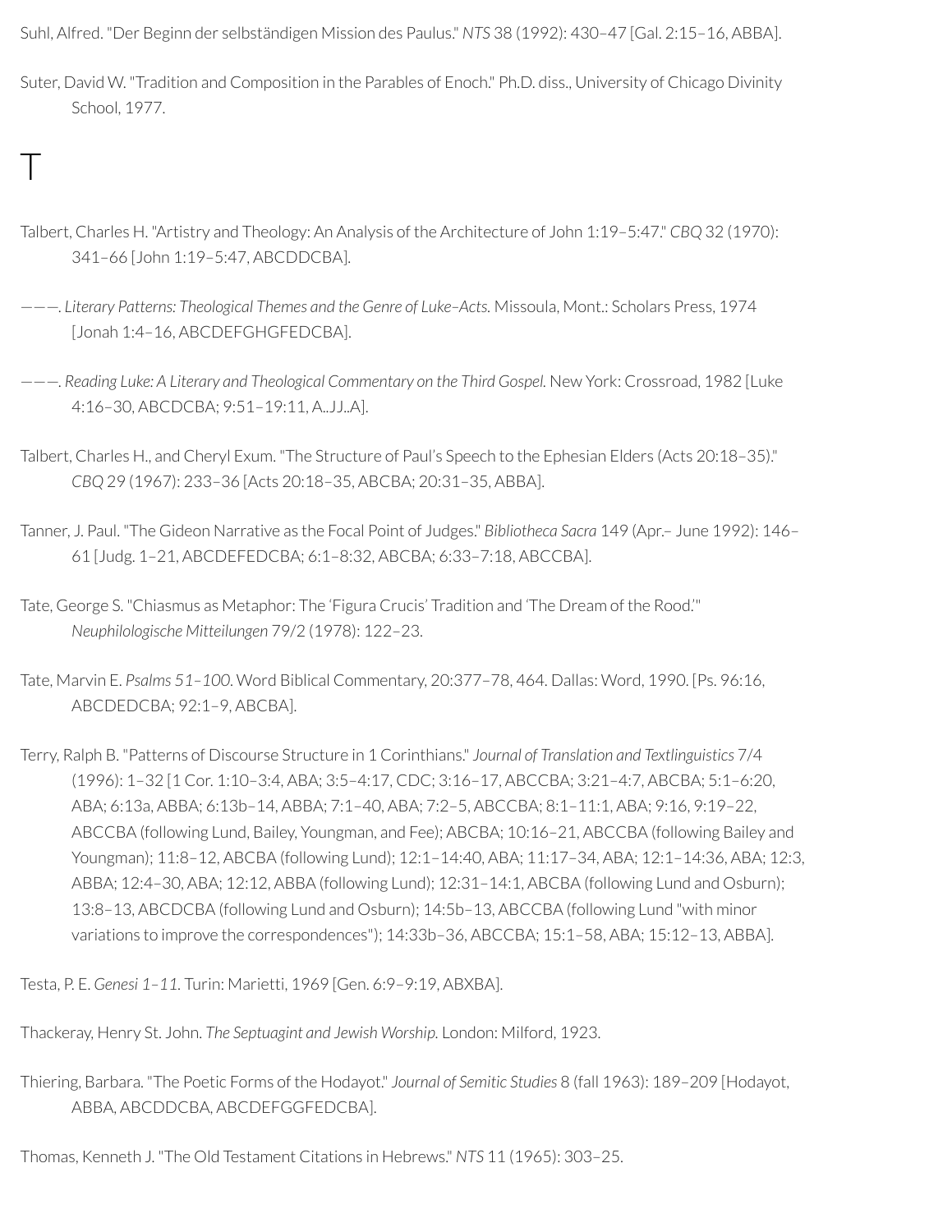- Thompson, Michael B. *Clothed with Christ: The Example and Teaching of Jesusin Rom. 12.1–15.13.* Journal forthe Study of the New Testament, supplement 59. Sheffield: Sheffield Academic Press, 1991.
- Thompson, William G. *Matthew's Advice to a Divided Community, Mt 17, 22–28, 35.* Rome: Pontical Biblical Institute, 1970 [Matt. 4:12–16; Isa. 8:23–9:1, ABCCBA; 8:1–4, ABBABA; Luke 9:46–48, ABBA].

Thomson, Ian H. "Chiasmus in the Pauline Corpus." Ph.D. diss., Glasgow University, 1992.

- ———. *Chiasmusin the Pauline Letters.* Journal forthe Study of the New Testament, supplement 111. Shefeld: Shefeld Academic Press, 1995 [Oxyryncus Papyrus 1086, ABCDEFGGFEDCBA; Philem. 1:5, ABBA; Matt. 7:6, ABBA; Eph. 1:3–10, ABCDCBA; 1:4–10, ABCDCBA; 2:11–13, ABCDDCBA; 2:13–17, ABCDEFGGFEDCBA; 2:18–22, ABCDEFFEDCBA; 2:14–16, ABCDEABCD; 2:11–18, A..K..A; 2:11–22, ABCDEFGFEDCBA; 2:11–22, A..II..A; Gal. 5:13–6:2, ABCDEFGFEDCBA; Col. 2:6–19, ABCDEFFEDCBA; Rom. 5:12–21, ABCDEFEDCBA].
- Tita, Hubert. "Ist die thematische Einheit Koh 4, 17–5, 6 eine Anspielung auf die Solomoerzählung?" *Biblische Notizen* 84 (1996): 87–102 [1 Kgs. 8:1–66, ABCDCBA].
- Tobin, Thomas H. "What Shall We Say That Abraham Found? The Controversy behind Romans 4." *Harvard Theological Review* 88/4 (Oct. 1995): 437–52 [Rom. 4:11–12, ABBA].
- Tournay, Raymond J. "Un Cylindre babylonien découvert en Transjordanie." *RB* 74 (1967): 248–54.
- ———. "Notes surles Psaumes." *RB* 79 (1972): 39–58.
- ———. Review of *The So-Called "Servant of the Lord" and "Suffering Servant" in Second Isaiah,* by M. Orlinski. *RB* 75 (1968): 589–93.
- Tov, Emanuel. "Pap. Giessen 13, 19, 22, 26: A Revision of LXX (Planches X–XI)." *RB* 78 (1971): 355–83.
- Traill, David A. "Catullus 63: Rings around the Sun." *Classical Philology* 76 (July 1981): 211–14 [ABCCBA, ABCDCBA].
- ———. "Ring-Composition in Catullus 64." *Classical Journal* 76 (Feb.–Mar. 1981): 232–41 [ABCDEFGHGFEDCBA].
- Treat, Raymond C. "Chiasmus Help Prove." *Restoration Voice* (Jan.–Feb. 1983): 12–13 [Mosiah, ABCDEFFEDCBA, A..NN..A].
- Trible, Phyllis. "A Human Comedy: The Book of Ruth." In *Literary Interpretations of Biblical Narratives* 2, ed. Kenneth R. R*.* Gros Louis, with James S. Ackerman, and Thayer S. Warshaw, 161–90. Nashville: Abingdon, 1982 [Ruth 1:8–21, ABBA; 1:20c–21, ABBA; 3:18, ABBA; 4:3, ABBA; 4:5, ABBA; 4:9–10, ABBA; 4:11–12, ABCCBA].
- Tsumura, David T. "The Literary Structure of Psalm 46:2–8." *Annual of the Japanese Biblical Institute* 6 (1980): 29– 55 [Ps. 46:2–8, ABCDEEDCBA].
- Tuckett, Christopher. *Reading the New Testament: Methods of Interpretation.* London: SPCK, 1987.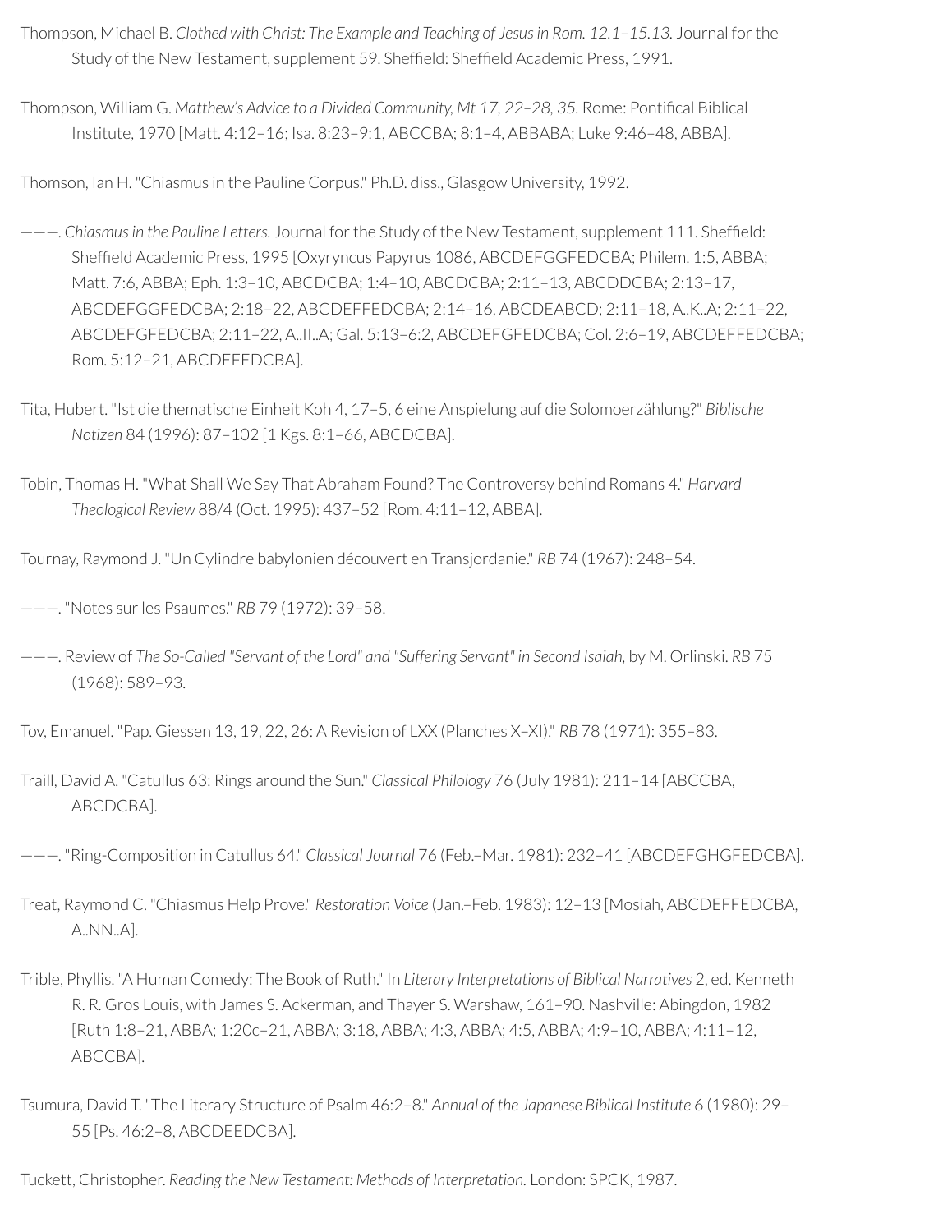- Tuell, Steven S. *The Law of the Temple in Ezekiel 40–48.* Harvard Semitic Monographs, 49. Atlanta: Scholars Press, 1992 [Ezek. 40:1–48:35, ABCDCBA and ABCDCBA,reviewed by J. Lust in Recensiones, *ETL* 70 (1994): 147–48].
- Turner, Nigel. *Style.* Vol. 4 of *A Grammar of New Testament Greek,* by J. H. Moulton. Edinburgh: Clark, 1976 [Eph. 2:11–13, ABCDDCBA; 2:13–17, ABCDEFGGFEDCBA; 2:18–22, ABCDEFFEDCBA].

## U

Uehlinger, Christoph. "Leviathan und die Schiffe in Ps 104,25–26." *Biblica* 68 (1987): 499–526 [Ps. 104:25–26, ABCBA].

## V

Vaganay, Leon. *Le Problème synoptique: Une Hypothèse de travail.* Tournai: Desclée, 1954.

- Van Grol, Hermanus W. M. "Paired Tricola in the Psalms, Isaiah, and Jeremiah." *JSOT* 25 (1983): 55–73 [Jer. 2:13– 18].
- Vanhoye, Albert. *A Structured Translation of the Epistle to the Hebrews.* Trans. James Swetnam. Rome: Pontical Biblical Institute, 1964.

———. "Structure du 'Benedictus.'" *NTS* 12 (1966): 382–88 [Luke 1:68–79, ABCDEFEDCBA, ABCDCBA].

- ———. *La Structure littéraire de l'Épître aux Hebreux.* 2nd ed. Paris: Desclée, 1976.
- Van Iersel, B. M. F. "Concentric Structures in Mark 1:14–3:35 (4:1)." *Biblical Interpretation* 3/1 (Mar. 1995): 75–97 [Mark 1:14–45, ABCXCBA; 3:7–4:1, ABXBA; compares W. Stenger].
- Van Leuwen, Raymond C. "What Comes out of God's Mouth: Theological Wordplay in Deuteronomy 8." *CBQ* 47 (1985): 55–57 [Deut. 8:2–16, ABBA].
- Vanni, Ugo. *La struttura lettaria dell'Apocalisse.* Rome: Herder, 1971.
- Van Segbroeck, Frans. "Jésus rejeté par sa patrie (Mt. 13,54–58)." *Biblica* 49 (1968): 167–98 [Matt. 13:54b–56, ABCCBA; 13:54–57, ABCDEEDCBA; 13:54–57, ABCDDCBA].
- Van Stempvoort, Pieter A. "Eine stilistische Lösung einer alten Schwierigkeit in 1 Thess V. 23." *NTS* 7 (1960–61): 262–65 [1 Thes. 5:23].
- Vogels, Walter. "Égypte mon peuple: L'Universalisme d'Is 19:16–25." *Biblica* 57/4 (1976): 494–514 [Isa. 19:16–25, ABCCBA].
- ———. "A Structural Analysis of Psalm 1." *Biblica* 60/3 (1979): 410–16 [Ps. 1:1–6, ABCCBA].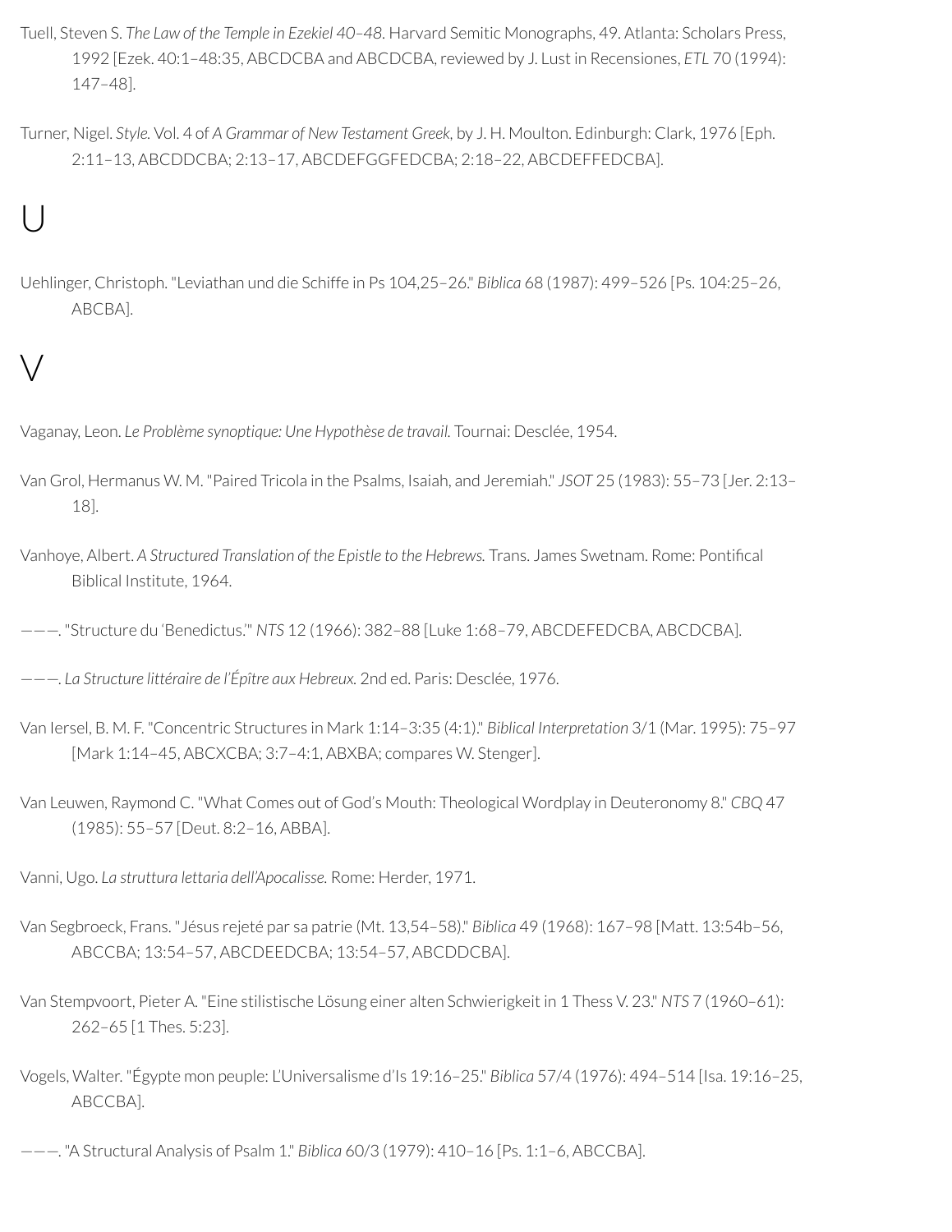Von Rad, Gerhard. *Genesis: A Commentary.* Rev. ed. Philadelphia: Westminster, 1973.

- Von Wahlde, Urban C. "Acts 4,24–31: The Prayer of the Apostles in Response to the Persecution of Peter and John—and Its Consequences." *Biblica* 77/2 (1996): 237–44 (corrected printing of earlier article) [Acts 4:24b–28, ABCDDCBA; 4:29–31, BCDDCB].
- ———. "The Problem of Acts 4:25a: A New Proposal." *ZNW* 86 (1995): 265–67 [Acts 2:25a, ABCCBA].
- ———. "Strophic Chiasmus in Ugaritic Poetry." Ugarit-Forschungen 15 (1983): 259–70
- ———. "The Theological Assessment of the First Christian Persecution: The Apostles' Prayer and Its Consequences in Acts 4,24–31." *Biblica* 76/4 (1995): 523–31 [Acts 4:24b–28, ABCDDCBA; 4:29–31, BCDDCB].
- Voslo, W. "Balance Structures in the Old Testament: A Brief Survey." *Theologica Evangelica* 12 (1979): 48.

#### W

- Walker, Henry H., and Nils W. Lund. "The Literary Structure of the Book of Habakkuk." *JBL* 53 (Dec. 1934): 355– 70 [Habbakuk, ABCBA].
- Walker, William O., Jr. "Translation and Interpretation of ἐὰν μή in Galatians 2:16." *JBL* 116/3 (fall 1997): 515–20 [Gal. 2:16, ABCBA].
- Walsh, Jerome T. "Summons to Judgement: A Close Reading of Isaiah XLI 1–20." *VT* 43 (1993): 351–71 [Isa. 41:1– 20, ABC1C2C3DC2C3C1 BA; 41:1–4b, ABCBA; 41:8–16, ABCDBCA; 41:1–20, ABCDCBA].

Wanke, Gunther. "Bundesbuch." In *Theologische Realenzyklopädie,* 7:413. Berlin: de Gruyter, 1981.

- Washburn, David L. "Perspective and Purpose: Understanding the Josiah Story." *Trinity Journal* 12 (spring 1991): 59–78 [2 Chron. 34:4–7; 2 Kgs. 23:4–14].
- Watson, Wilfred G. E. "Chiasmus in Biblical Hebrew Poetry." In *Chiasmusin Antiquity: Structures, Analyses, Exegesis,* ed. John W. Welch, 118-68. Hildesheim: Gerstenberg, 1981; reprint, Provo, Utah: Research Press, 1998 [Amos, ABA; Jer. 2:13, ABBA; Isa. 28:12, ABCBA; Ps. 12:4–5, ABCDCBA; Isa. 1:21–26, ABCDEDCBA; Hos. 12:3–6, ABCDEEDCBA; others].
- ———. *Classical Hebrew Poetry: A Guide to Its Techniques.* Shefeld: JSOT Press, 1984. Enlarged [many passages and patterns cited].
- ———. "Further Examples of Semantic-Sonant Chiasmus." *CBQ* 46 (1984): 31–33 [Micah 4:6; Isa. 51:11].
- ———. "Gender-Matched Synonymous Parallelism in the Old Testament." *JBL* 99 (Sept. 1980): 321–41 [Job 6:4, ABA].
- ———. "Strophic Chiasmus in Ugaritic Poetry." *Ugarit-Forschungen* 15 (1983): 259–70.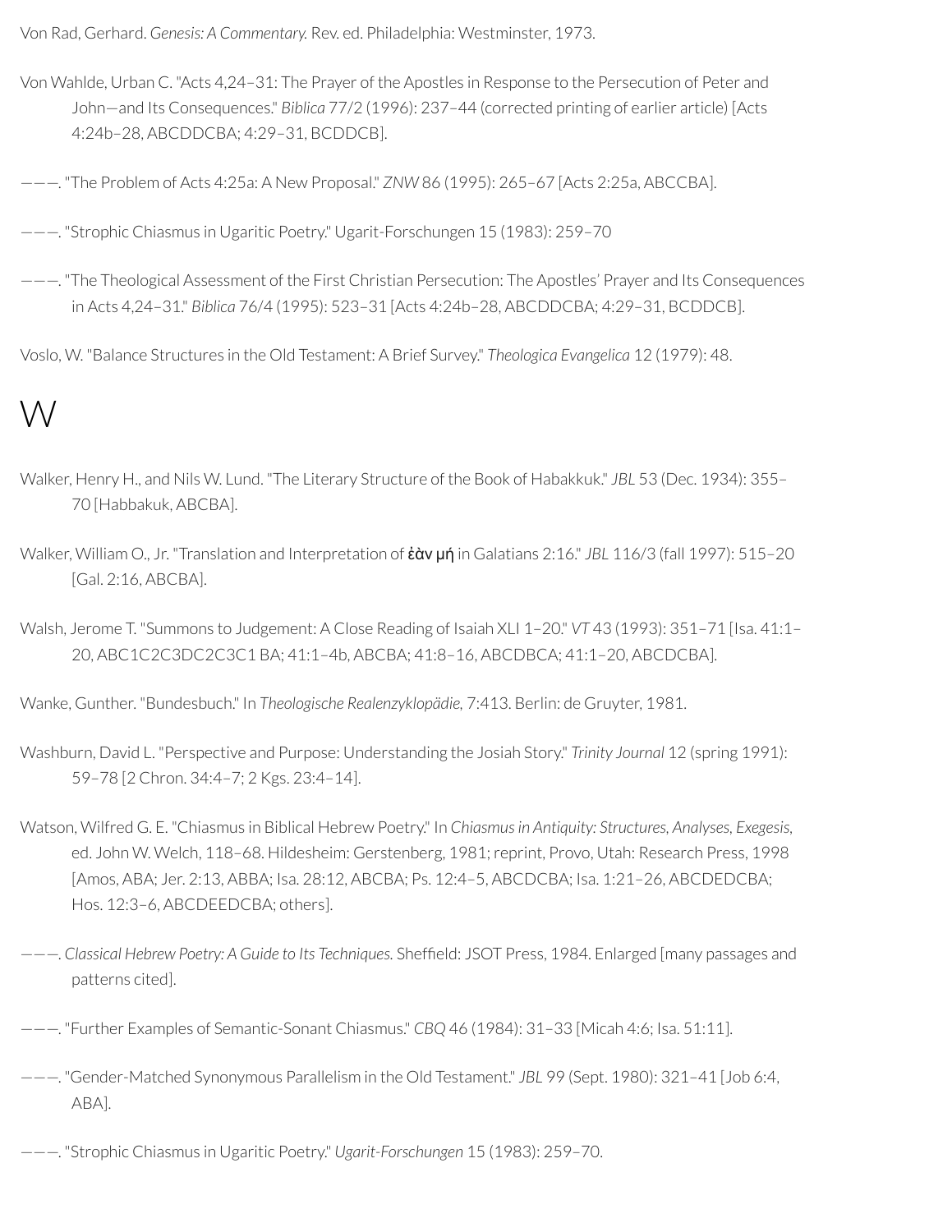———. *Traditional Techniquesin Classical Hebrew Verse.* Supplement 170. Shefeld: Shefeld Academic Press, 1994 [many passages and patterns cited].

Webster, Edwin C. "Pattern in the Song of Songs." *JSOT* 22 (1982): 73–93 [Song of Solomon ABCBA].

———. "Strophic Patterns in Job 29–42." *JSOT* 30 (1984): 95–109 [Job 29, ABCCAB].

- Weimar, Peter. "Jonaspsalm und Jonaerzählung." *Biblische Zeitschrift* 28 (1984): 43–68 [Jonah 2:1–11, ABCDCBA].
- Weippert, Helga. "Die Ätiologie des Nordreiches und seines Königshauses (I Reg 11 29–40)." *ZAW* 95 (1983): 344–75 [1 Kgs. 11:30–31, ABCCBA and ABCDCBADEE].

Weise, Manfred. "Jesaja 57:5f." *ZAW* 72 (1960): 25–32 [Isa. 57:5–6, ABBA].

Weiser, Artur. *The Psalms: A Commentary.* Philadelphia: Westminster Press, 1962.

Weiss, Meir. "Wege der neuen Dichtungswissenschaft in Ihrer Anwendung auf die Psalmenforschung." *Biblica* 42/3 (1961): 255–302 [ABCCBA].

Weiss, Raphael. "Chiasm in the Bible" (in Hebrew). *Stud. Text and Lang. Bible* (1981): 259–73.

———. "De Chiasmo in Scriptura." *Beth Mikra* 13 (1962): 46–57 [1 Kgs. 17–2 Kgs. 2; Esth. 1–10; Ex. 2–22; 2 Sam. 1–24, ABCDEFEDCBA, ABCDCBA].

Welch, John W. "A Book You Can Respect." *Ensign* 7 (Sept. 1977): 45–48 [Mosiah 5:10–12].

———. *Chiasmusim Buch Mormon.* Munich: South German Mission, 1970 [Ps. 3:8–9; Moses 7:21–23; Matt. 13:13– 18; Ps. 58; Amos 5:4b–6a; 2 Ne. 29:13; Mosiah 3:18–19; 1 Ne. 15:9–11; 17:36–39; 2 Ne. 27:1–5; Alma 41:13–15; Mosiah; Alma 36].

———. *Chiasmusin Alma 36.* Provo, Utah: FARMS, 1989.

- ———. "Chiasmus in Ancient Greek and Latin Literatures." In *Chiasmusin Antiquity: Structures, Analyses, Exegesis,* ed. John W. Welch, 250-68. Hildesheim: Gerstenberg, 1981; reprint, Provo, Utah: Research Press, 1998 [Od. 2:170ff, ABCDEFGGFEDCBA; Od. bks. 17–23, ABCDEFGHGFEDCBA; Georgics 4.453–527, ABCDEFEDCBA].
- ———. "Chiasmus in Biblical Law: An Approach to the Structure of Legal Texts in the Hebrew Bible." In *Jewish Law Association StudiesIV: The Boston Conference Volume,* ed. Bernard S. Jackson, 5–22. Atlanta: Scholars Press, 1990 [Ex. 21:15–17, 18–21, 22–27, 28–32, 33–36, 22:18–20, ABA; 21:2–6, 12–14, 22:1–4, 7–13, 14– 15, 23:8–13, ABBA; 23:1–7, ABCCBA; Lev. 24:13–23, ABCDEFGHGFEDCBA].
- ———. "Chiasmus in Helaman 6:7–13." In *Reexploring the Book of Mormon,* ed. John W. Welch, 230–32. Salt Lake City: Deseret Book and FARMS, 1992 [Hel. 6:7–13, ABCDEDCBA; 6:10, ABCDDCBA].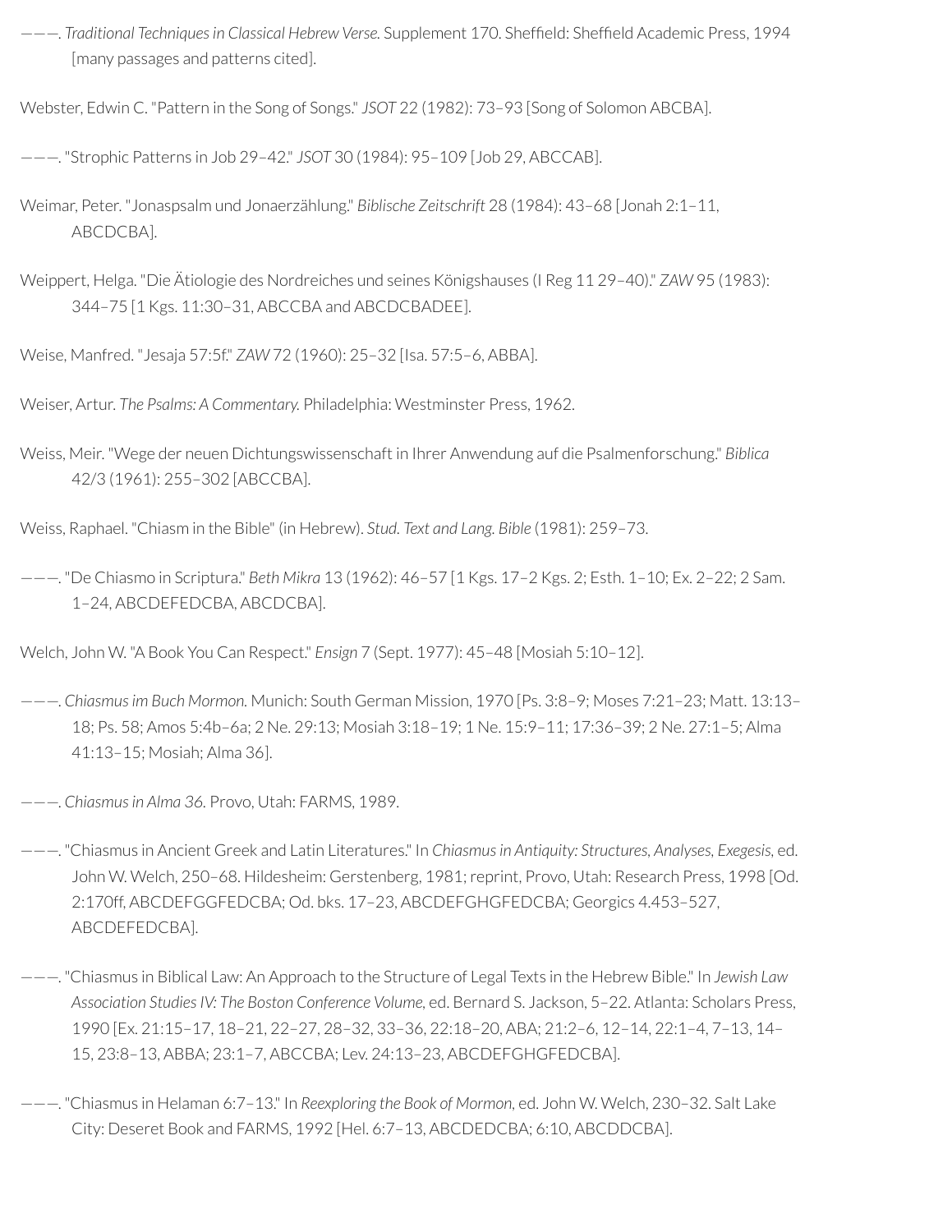- ———. "Chiasmus in the Book of Mormon." *BYU Studies* 10/1 (autumn 1969): 69–84 [Ps. 3:7–8; Isa. 60:1–3; Matt. 13:13–18; Mosiah 3:18–19 ABCDEFFEDCBA; 5:10–12, ABCDEFFEDCBA; 1 Ne. 15:9–11; 2 Ne. 27:1–5; Alma 41:13–15; Mosiah, A..NN..A; Alma 36, A..LL..A]. Reprinted in *Book of Mormon Authorship: New Light on Ancient Origins,* ed. Noel B. Reynolds and Charles D. Tate Jr., 33–52. Provo, Utah: BYU Religious Studies Center, 1982.
- ———. "Chiasmus in the Book of Mormon." In *Chiasmusin Antiquity: Structures, Analyses, Exegesis,* ed. John W. Welch, 198–210. Hildesheim: Gerstenberg, 1981;reprint, Provo, Utah: Research Press, 1998 [1 Ne. 1–22, A..JJ..A; Mosiah 2:9–5:15, ABCDCBA; Alma 36, A..N..A; others].
- ———. "Chiasmus in the Book of Mormon." *New Era* 2 (Feb. 1972): 6–11 [Mosiah 3:18–19; 5:10–12; Alma 36].
- ———. "Chiasmus in the New Testament." In *Chiasmusin Antiquity: Structures, Analyses, Exegesis,* ed. John W. Welch, 211–49. Hildesheim: Gerstenberg, 1981;reprint, Provo, Utah: Research Press, 1998 [Gal. 1:1–6:18, ABCDEDCBA; 4:1–7, ABCDDCBA; Eph. 1:1–6:16, AB(abcba)CB(abba)A; Col. 1:1–29, ABCDCBA; others].
- ———. "Chiasmus in Ugaritic." In *Chiasmusin Antiquity: Structures, Analyses, Exegesis,* ed. John W. Welch, 36–49. Hildesheim: Gerstenberg, 1981; reprint, Provo, Utah: Research Press, 1998 [UT 68:7b-11b, ABCBA; Tablets 1–3, ABCDDCBA; Text 52, ABCDEFGFEDCBA].
- ———. "Chiasmus in Ugaritic." *Ugarit-Forschungen* 6 (1974): 421–36 [68:1–4, ABCCBA; 137:1–47, ABCDEFFEDCBA; 77:1–50, ABCBA; 77:1–17, ABCDCBA; 52:1–72, ABCDEFEDCBA; and index].
- ———. "Criteria forIdentifying the Presence of Chiasmus." *Journal of Book of Mormon Studies* 4/2 (1995): 1–14.
- ———. "A Masterpiece: Alma 36." In *Rediscovering the Book of Mormon,* ed. John L. Sorenson and Melvin J. Thorne, 114–31. Salt Lake City: Deseret Book and FARMS, 1991 [Alma 36].
- ———. "Parallelism and Chiasmus in Benjamin's Speech." In *King Benjamin's Speech: "That Ye May Learn Wisdom,"* ed. John W. Welch and Stephen D. Ricks, 315–410. Provo, Utah: FARMS, 1998 [Mosiah 1–6].
- ———. *The Sermon at the Temple and the Sermon on the Mount.* Salt Lake City: Deseret Book and FARMS, 1990 [3 Ne. 17:6–7, ABCDEEDCBA].
- ———. "A Study Relating Chiasmus in the Book of Mormon to Chiasmus in the Old Testament, Ugaritic Epics, Homer, and Selected Greek and Latin Authors." Master's thesis, Brigham Young University, 1970.
- ———. "What Does Chiasmus in the Book of Mormon Prove?" In *Book of Mormon Authorship Revisited: The Evidence for Ancient Origins,* ed. Noel B. Reynolds, 199–224. Provo, Utah: FARMS, 1997.
- ———, ed. *Chiasmusin Antiquity: Structures, Analyses, Exegesis.* Hildesheim: Gerstenberg, 1981;reprint, Provo, Utah: Research Press, 1998 [numerous texts in biblical, classical, and other literatures].
- Welch, John W., and Yehuda Radday. "Structure in the Scroll of Ruth." *Beth Mikra* 77 (1979): 180–87 [Ruth 1–4, ABCBA; 1:1–7, ABCDCBA; 1:14–18, ABCDCBA; 2:7–17, ABCDEFGFEDCBA; 3:1–5, ABCDCBA; 3:6– 14, ABCCBA].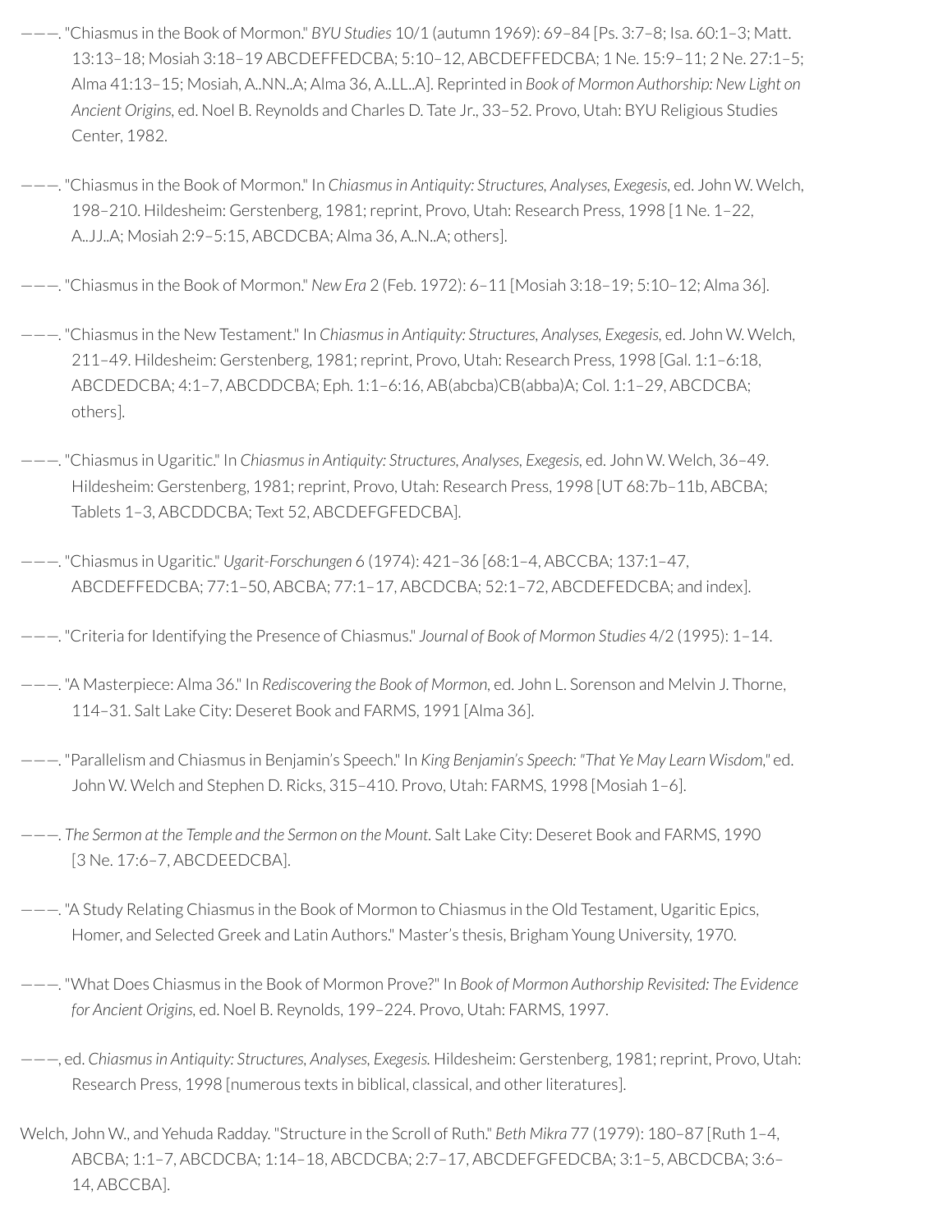- Wendland, Ernst R. "A Comparative Study of 'Rhetorical Criticism', Ancient and Modern: With Special Reference to the Larger Structure and Function of the Epistle of Jude." *Neotestamentica* 28/1 (1994): 193–228 [Jude, A..I..A].
- ———. "Linear and Concentric Patterns in Malachi." *BTrans* 36 (1985): 108–21 [Mal. 1:2, ABBA; 3:11, ABCBA; 1:2– 5, ABCBA; 1:2a, 6a, 6b, 7b, 7c–11, 12–14, 2:14a, 17b, 17c–3:5, 3:6–7a, 8b, 13a, ABCCBA; 1:6–2:9, ABCCBA; 2:10–16, ABCCBA; 2:17–3:5, ABBA; 3:6–12, ABCDCBA; 3:13–4:3, ABBA; 4:1–3, XYX].
- ———. "Seeking the Path through a Forest of Symbols: A Figurative and Structural Survey of the Song of Songs." *Journal of Translation and Textlinguistics* 7/2 (1995): 13–59 [Song. 2:14, ABBA; 6:8–9, ABCDDCBA].
- ———. "A Tale of Two Debtors: On the Interaction of Text, Cotext, and Context in a New Testament Dramatic Narrative (Luke 7:36–50)." In *Linguistics and New Testament Interpretation: Essays on Discourse Analysis*, ed. David A. Black, 101–43. Nashville: Broadman, 1993 [Luke 7:36–50, ABCDCBA; 7:37–38, ABCCBA; 7:40, ABCCBA].
- ———. "Text Analysis and the Genre of Jonah (Part 1)." *JEvTS* 39 (1996): 191–206 [Jonah 1:3, ABCDCBA; presents seven criteria for evaluating the relative strength of any given chiastic proposal and for determining what constitutes a valid or credible structure].
- ———. "Text Analysis and the Genre of Jonah (Part 2)." *JEvTS* 39 (1996): 373–95 [Jonah 1:4–16, ABCDEFGHHGFEDCBA; 1:16–2:10, ABCDEEDCBA; 3:4–10, ABCBA; 4:1–11, ABCCBA; 4:2–11, ABBA].
- ———. "What is Truth? Semantic Density and the Language of the Johannine Epistles (With Special Reference to 2 Jn.)." *Neotestamentica* 24/2 (1990): 301–33 [2 Jn. 1–13, ABCDEDCBA; 4–6, ABCCBA; 10–11, ABCDDCBA].

Wenham, David. "A Note on Matthew 24:10–12." *Tyndale Bulletin* 31 (1980): 155–62.

- ———. "The Structure of Matthew 13." *NTS* 25 (1979): 516–22 [Matt. 13:10–18, ABBA].
- Wenham, Gordon J. "The Coherence of the Flood Narrative." *VT* 28 (1978): 336–48 [Gen. 6:19–9:19, A..P..A; 6:8– 9, ABCDEEDCBA].

———. "Method in Pentateuchal Source Criticism." *VT* 41 (1991): 84–109 [Gen. 18:16–19:29, ABCDEFEDCBA].

Whitekettle, Richard. "Leviticus 15.18 Reconsidered: Chiasm, Spatial Structure, and the Body." *JSOT* 49 (1991): 31–45 [Lev. 15:2–30, ABBA; 15:2–25, ABBA; 15:2–30, ABCBA].

Wicke, Donald W. "The Literary Structure of Exodus 1:2–2:10." *JSOT* 24 (1982): 99–107 [Ex. 1:15–22, ABCBA].

Wilcke, Claus. "Formale Gesichtspunkte in der Sumerischen Literatur." In *Sumerological Studies in Honor of Thorkild Jacobsen on His Seventieth Birthday, June 7, 1974,* ed. Stephen J. Lieberman, 205–316. Oriental Institute of Assyriological Studies, 20. Chicago: University of Chicago Press, 1976 [patterns shown are not strictly chiastic].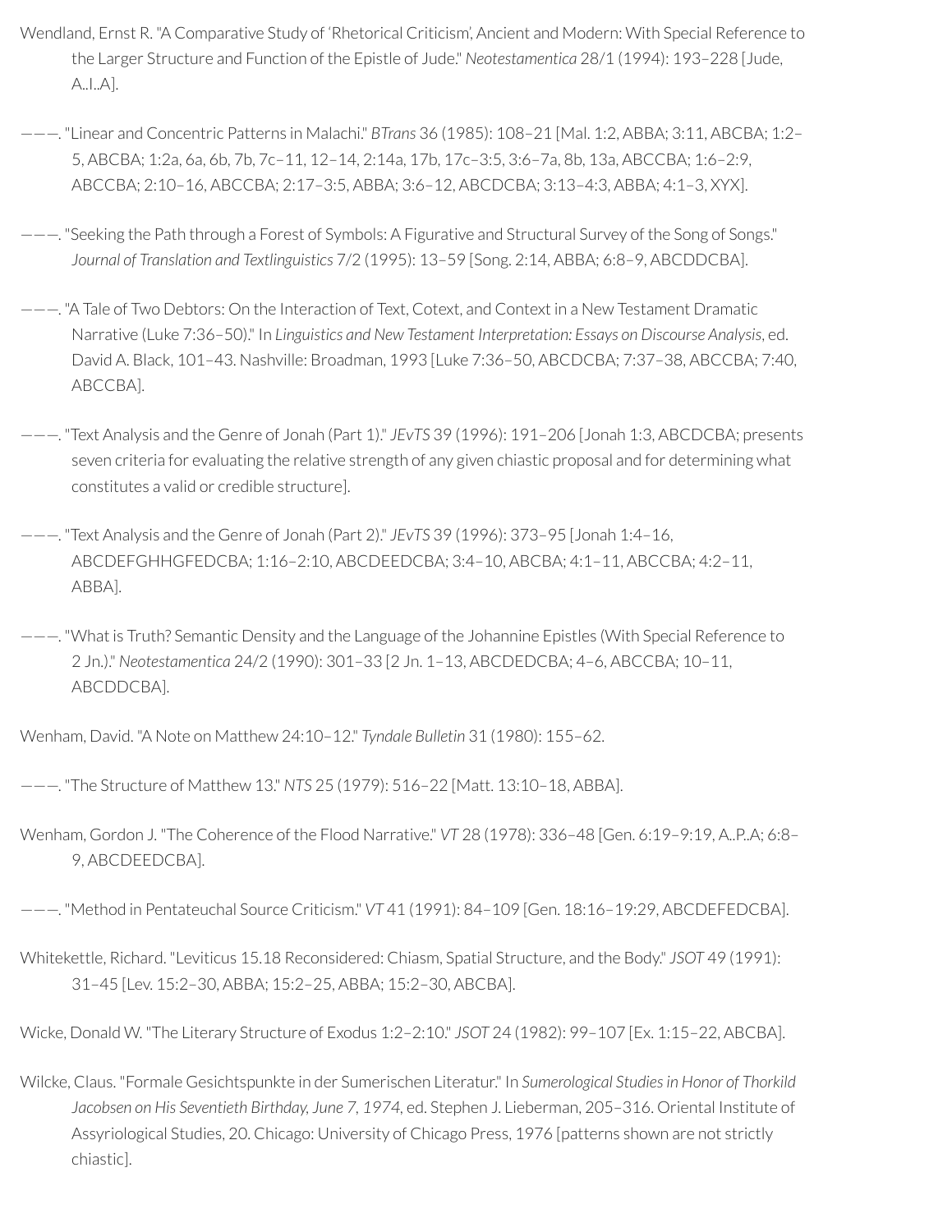- Williams, James G. "The Power of Form: A Study of Biblical Proverbs." *Semeia* 17 (1980): 35–58 [Prov. 22:14, ABBA].
- Willis, John T. "The Juxtaposition of Synonymous and Chiastic Parallelism in Tricola in Old Testament Hebrew Psalm Poetry." *VT* 29 (1979): 465–80 [Ps. 1:1; 77:19 (77:20); 6:9b–10; 7:6; 7:15; 17:1; 18:48–49a; 35:8; 62:11; 66:4; 78:55; 100:1b–2; 106:5; 143:5; 147:8].
- ———. "Psalm 1: An Entity." *ZAW* 91 (1979): 381–400 [Ps. 1:1–6, ABAB].
- ———. "The Song of Hannah and Psalm 113." *CBQ* 35 (1973): 139–54 [1 Sam. 2:2, ABA].
- ———. "The Structure of Micah 3–5 and the Function of Micah 5:9–14 in the Book." *ZAW* 81 (1969): 191–214 [Micah 4:1–5:14, ABCCBA].
- Wolfe, Kenneth R. "The Chiastic Structure of Luke–Acts and Some Implications for Worship." *Southwestern Journal of Theology* 22 (1980): 60–67 [Luke 4:14–Acts 28:3, ABCDCBA].
- Wright, Addison G. "The Structure of the Book of Wisdom." *Biblica* 48/2 (1967): 165–84 [Wisdom 13:10–15:17, ABCDCBA].
- Wright, Nicholas T. "Poetry and Theology in Colossians 1.15–20." *NTS* 36 (1990): 444–68 [ABBA].
- Wyller, Egil A. "In Solomon's Porch: A Henological Analysis of the Architectonic of the Fourth Gospel." *Studia Theologica* 42 (1988): 151–67 [John ABCBA; 10:22–39, ABA].

## Y

- Yee, Gale A. "An Analysis of Proverbs 8:22–31 according to Style and Structure." *ZAW* 94 (1982): 58–65 [Prov. 8:22–31, A(BB)(CC)A].
- Younger, K. Lawson, Jr. "The Configuring of Judicial Preliminaries: Judges 1.1-2.5 and its Dependence on the Book of Joshua." *JSOT* 68 (1985): 75–92 [Judg. 1:1–2:5, ABBA; 1:2–1:21, ABXBA; 1:22–1:36, ABXBA].
- ———. "The 'Conquest' of the South (Jos 10,28–39." *BZ* 39 (1995): 255–64 [Josh. 10:28–39, ABCCBA and ABCXCBA].
- Youngman, Scott. "Stratificational Analysis of a Hortatory Text: I Corinthians 8.1-11.1." Master's thesis, University of Texas at Arlington, 1987 [p. 189: 1 Cor. 9:4–12, ABCBA; 202: 10:7–10, ABBA].

#### $\overline{ }$

Zapf, David L. "How Are the Mighty Fallen: A Study of 2 Samuel 1:17–27." *Grace Theological Journal* 5 (spring 1984): 95–126.

Zerwick, Max. *Untersuchungen zum Markus-Stil.* Rome: Pontical Biblical Institute, 1937.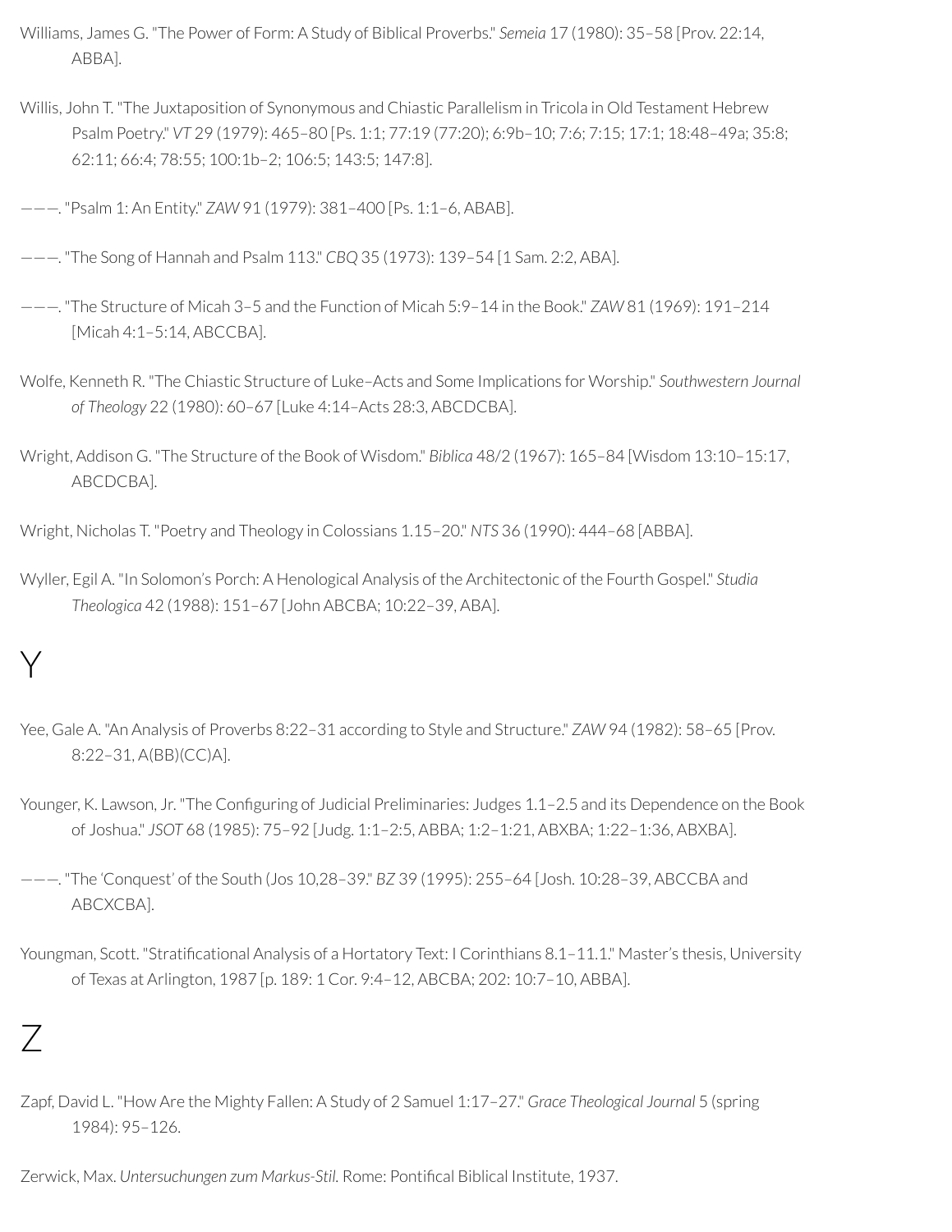- Zipor, Moshe A. "The Deuteronomic Account of the Golden Calf and its Reverberation in Other Parts of the Book of Deuteronomy." *ZAW* 108 (1996): 20–33 [Deut. 9:12–21, ABCCBA].
- ———. "Restriction on Marriage for Priests (Lev. 21,7.13–14)." *Biblica* 68 (1987): 259–67 [Lev. 21:13–14b, ABBA (p. 265)].
- Zorilla, Hugo. "A Service of Sacrificial Love." *Direction* 24/1 (spring 1995): 74-85 [John 13:1-17:26, ABCDCBA; 13:1–38, ABCDCBA; 13:1–3, ABBA].
- Zuck, Roy B. *Basic Bible Interpretation*. Wheaton, Ill.: Victor, 1991 [Gen. 6:11–9:17; 7:10–24; Ps. 137:5–6; Matt. 7:6; 13:15 (This author limits chiasm to four elements and defines systems with more than four elements as "inversion patterns")].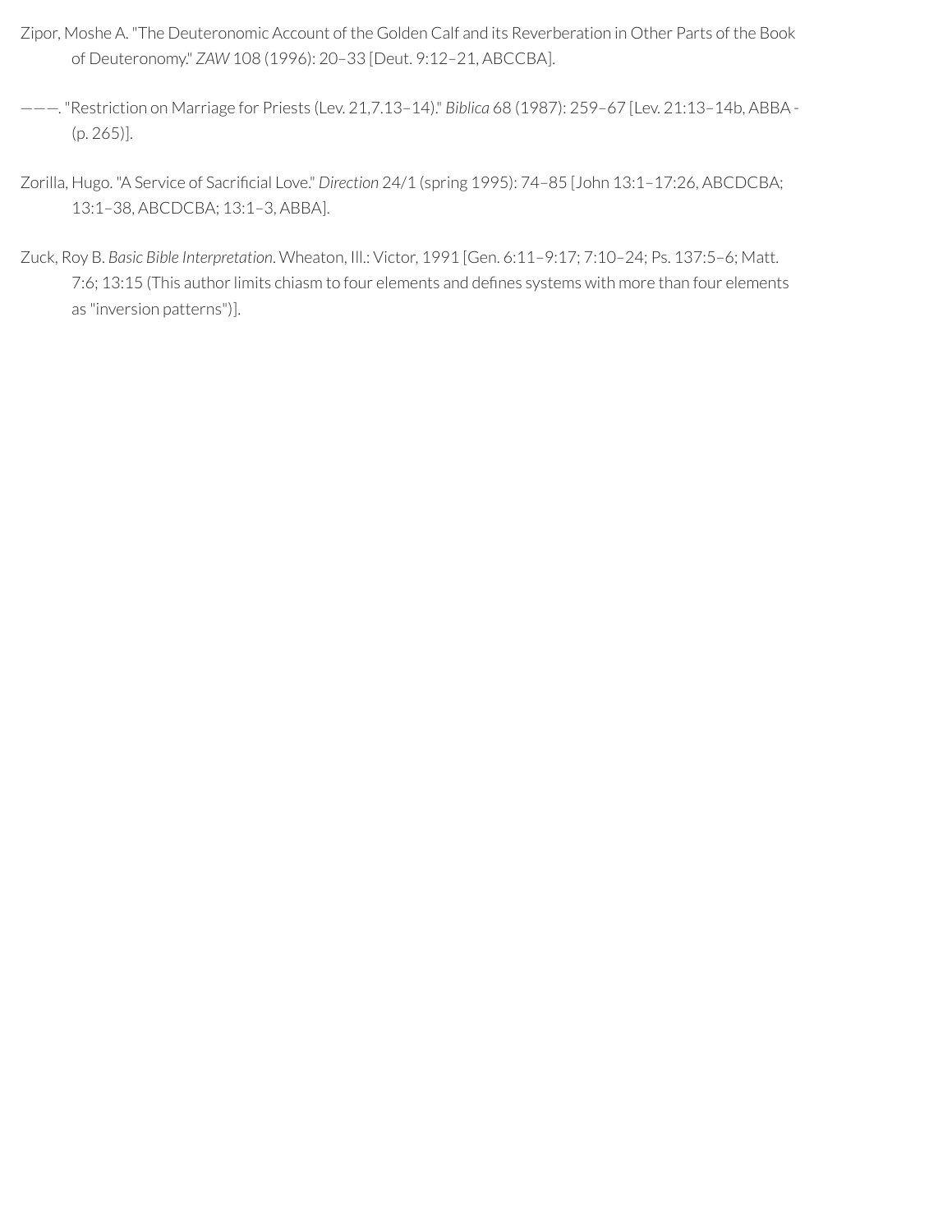#### Alphabetical by Category

#### Old Testament

- Alden, Robert L. "Chiastic Psalms: A Study in the Mechanics of Semitic Poetry in Psalms 1–50." *JEvTS* 17 (1974): 11–28 [Ps. 42–43, ABCBAABCBA].
- ———. "Chiastic Psalms (2): A Study in the Mechanics of Semitic Poetry in Psalms 51–100." *JEvTS* 19 (1976): 191– 200.
- ———. "Chiastic Psalms (3): A Study in the Mechanics of Semitic Poetry in Psalms 101–50, *JEvTS* 21 (1978): 199– 210.

Alonso-Schökel, König di L. *Estudios de Poética Hebrea.* Barcelona: Flors, 1963.

———. "The Poetic Structure of Psalm 42–43." *JSOT* 1 (1976): 4–11.

Alter, Robert. *The Art of Biblical Poetry.* New York: Basic, 1985 [Ps. 36:7; 90].

- Alter, Robert, and Frank Kermode, eds. *The Literary Guide to the Bible*. Cambridge: Harvard University Press, 1987 [Gen. 22:3–14, ABBA; 27:1–28:5, ABCCBA; 32:22a–31b, ABX(axa)BA; 33:9–11, ABCDXDCBA; 1–2 Kgs., ABCDCBA; Jer. 1–52, ABCDEFEDCBA; 20–40, ABCDEFGHGFEDCBA; Mark 1:1–11, ABBA].
- Anbar, Moshe. "Changement des noms des tribus nomades dans la relation d'un même événement." *Biblica* 49/2 (1968): 221–32 [Gen. 36–37, ABA].

Andersen, Francis I. *Job.* London: Inter-Varsity Press, 1976 [Job 4:2–5:27, ABCDCBA].

- ———. *The Sentence in Biblical Hebrew.* The Hague: Mouton, 1974.
- Auffret, Pierre. "'Aie confiance en lui, et lui, il agira': Étude structurelle du Psaume 37." Scandinavian Journal of the *Old Testament* 4/2 (1990): 13–43 [Ps. 37:1–8, ABBA; 37:10–20, ABCCCBA; 37:21–32, ABCDEFEDCBA; 37:34–40,- ABCDCBA].
- ———. "Cartoi, tu as agi: Étude structurelle du Psaume 39." *Bijdragen* 51 (1990): 118–38.
- ———. "C'est pourquoirejouit mon cœur: Étude structurelle du Psaume 16." *BZ* 40 (1996): 73–83 [Ps. 16:9–11, ABCCBA].
- ———. "'Dans ta force se réjouit le roi': Étude structurelle du Psaume 21." *VT* 40 (1990): 385–407 [Ps. 21:4, ABCCBA; 21:5, ABBA; 21:2–5, ABCDDCBA; 21:2–7, ABCBAC; 21:3–8, AB(A)/(A)BA; 21:5b–7a, ABCBA; 21:9–13, ABCDDCBA; 21:2–14, ABCDEFGGFEDCBA; 21:6–14, ABCDEFFEDCBA].
- ———. "'Dieu sauvera Sion': Étude structurelle du Psaume 69." *VT* 46 (1996): 1–29 [Ps. 69:2a–6, ABCCBA; 69:2– 37, ABCDCBA].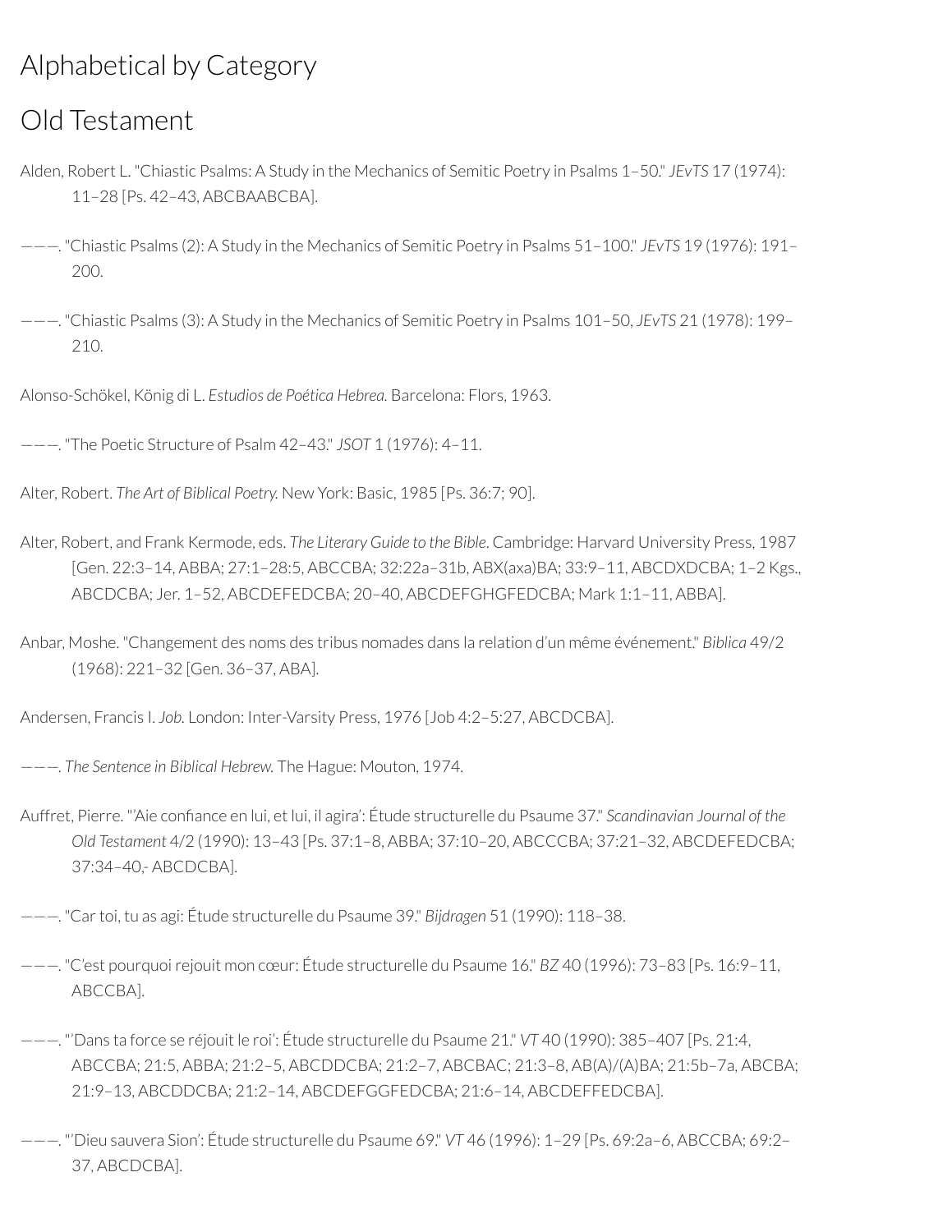- ———. "Le Droit du très-haut: Étude structurelle du Psaume 77." *Scandinavian Journal of the Old Testament* 6/1 (1992): 92–122 [Ps. 77:9–21, ABCBCA (citing J. S. Kselman); 77:2–13, ABCDDCBA; 77:3b–5a, ABCDCBA; 77:12–13, ABCCBA; 77:11–16, ABCCBA; 77:17–20, ABCCBA].
- ———. "Essai surla structure littéraire de Gn 12,1–4aa." *BZ* 26 (1982): 243–48 [Gen. 12:1–4, ABCDDCBA; 12:3a, ABCCBA; 12:1b–3b, ABCCBA].
- ———. "Essai surla structure littéraire d' Ex 14." *Estudios Biblicos* 41 (1983): 53–82.
- ———. "Essai surla structure littéraire du Psaume 8." *VT* 34 (1984): 257–69 [Ps. 8:2–10, TCCT].
- ———. "Essai surla structure littéraire du Psaume 11." *ZAW* 93 (1981): 401–17 [Ps. 11:1–7, ABCDDCBA].
- ———. "Essai surla structure littéraire du Psaume 15." *VT* 31 (1981): 385–99 [Ps. 15:2b–3b, ABCDCBA].
- ———. "Essai surla structure littéraire du Psaume 86." *VT* 29 (1979): 385–402 [Ps. 86:1–16, ABCDXDCBA].
- ———. "Essai surla structure littéraire du Psaume 90." *Biblica* 61/2 (1980): 262–76 [Ps. 90:1–10, ABCDEEDCBA].
- ———. "Essai surla structure littéraire du Psaume 137." *ZAW* 92 (1980): 346–77 [Ps. 137, ABAABCAB].
- ———. "The Literary Structure of Exodus 6:2–8." *JSOT* 27 (1983): 46–54 [Ex. 6:2–8, ABAA].
- ———. "Et moi sans cesse avec toi: Études structurelle du Psaume 73." *Scandinavian Journal of the Old Testament* 9/2 (1995): 241–76 [Ps. 73:4b–12b, ABCDEEDCBA; 73:15a–17b, ABCDEFEDCBA; 73:15a–28c, ABCDEFGFEDCBA; 73:1–28, ABCDCBA].
- ———. "Notes complémentaires surla structure littéraire des Psaumes 3 et 29." *ZAW* 99 (1987): 90–93 [Ps. 3 and 29, ABCBA].
- ———. "Note surla structure littéraire du Psaume 3." *ZAW* 91 (1979): 93–106 [Ps. 3, ABA].
- ———. "Note surla structure littéraire du Psaume 136." *VT* 27 (1977): 1–12 [Ps. 136:1–25, ABAABA].
- ———. "O Dieu, connais mon coeur: Étude structurelle du Psaume 139." *VT* 47 (1997): 1–22 [Ps. 139:7, ABBA; 139:19, xyyx; 139:3a–5a, ABYBA; 139:14–15, ABCDDCBA; 139:4a–5b, 16a–16d, ABCCBA].
- ———. "Quand Dieu se lève pourle jugement: Étude structurelle du Psaume 76." *Biblische Notizen* 84 (1996): 5–10 [Ps. 76:8–12, ABCCBA].
- ———. "Qu'elles sont aimables, tes demeures! Étude structurelle du Psaume 84." *BZ* 38 (1994): 29–43 [Ps. 84:6– 13, ABCDDCBA].
- ———. "'Qui donnera depuis Sion le Salut d'Israel?': Étude structurelle des Psaumes 14 et 53." *BZ* 35 (1991): 217– 30 [Ps. 53:6c–6e, ABBA; 53:2–7, ABCCBA].
- ———. *Voyez de vos yeux: Étude structurelle de vingt Psaumes dont le Psaume 119.* Supplements to *VT* 48. Leiden: Brill, 1993 [various systems, including chiastic ones, in Ps. 52, 54, 55, 56, 57, 58, 59, 60, 62, 64, 65, 66, 78, 79,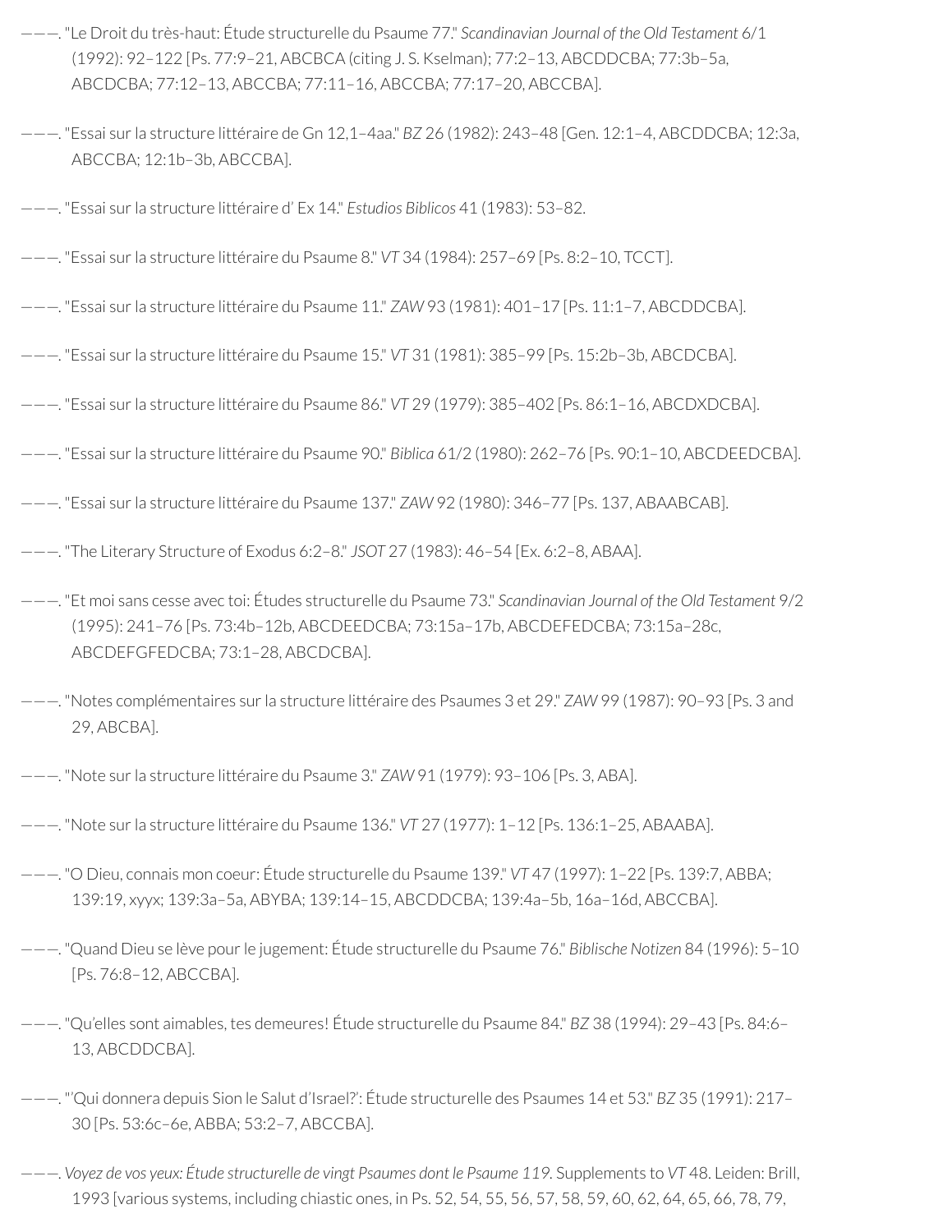80, 85, 91, 92, 108, 119].

- ———. "Yahve Regne: Étude structurelle du Psaume 93." *ZAW* 103 (1991): 101–9 [Ps.93:3a–4c (AB+B)(A+B)(B)(A) (B)(B)(B)(B)(A)(A+B)(B)(A+AB)].
- Bailey, Kenneth E. "'Inverted Parallelisms' and 'Encased Parables' in Isaiah and Their Significance for OT and NT Translation and Interpretation." In *Literary Structure and Rhetorical Strategies in the Hebrew Bible*, ed. Lénart J. de Regt, Jan de Waard, and Jan P. Fokkelman, 14–30. Assen: Van Gorcum, 1996 [Isa. 55:8–9, ABCBA; 28:14–20, ABCDCBA; 1 Cor. 3:10–17, ABCBA; Isa. 45:22–25; Philip. 2:5–11, ABCCBA; Isa. 42:1–9, ABCBA; Isa. 53:3–4, ABCBA; 53:5–6, ABA; 53:7–8a, ABCCBA].
- Baldwin, Joyce G. *Haggai, Zechariah, Malachi.* London: Tyndale House, 1972 [Zech. 9:1–14:21; 1:7–6:15; 7:1–8:19; 9:1–11:17; 12:1–14:2, ABCDCBCBDBCA, ABBCCBBA, ABCBA, ABCDCB, CBDBC].

Ballerini, Teodorico. *Introduzione alla Bibbia.* Vol. 2. Turin: Marietti, 1971 [Gen. 6:5–7:22, AabcdeDCEfDCdcgaA].

Barbiero, Gianni. "Il testo massoretico di Prov 3,34." *Biblica* 62 (1981): 370–79 [Prov. 3:32, ABBA; 2:33, ABBA].

———. "Die 'Wagen meines edlen Volkes' (Hld 6,12): Eine strukturelle Analyse." *Biblica* 78/2 (1997): 174–81 [Song. 5:4–7:10, ABCBCA].

Bar-Efrat, Shimon. "Some Observations on the Analysis of Structure in Biblical Narrative." *VT* 30 (1980): 154–73 [Ruth, 1 Sam. 29:1–11, Gen. 7:10–24, ABCCBA, ABCXCBADEXED].

Barnouin, M. "Recherches numériques surla généalogie de Genesis 5." *RB* 77 (1970): 347–65 [Gen. 5].

Bar-On, Shimon. "Zurliterarkritischen Analyse von Ex 12,21–27." *ZAW* 107 (1995): 18–30 [Ex. 12:3–6a, ABCCBA; 12:6b–11, ABCDDCBA].

Barre, Lloyd M. "Recovering the Literary Structure of Psalm 15." *VT* 34 (1984): 207–11 [Ps. 15, ABCDCBA].

- Bazak, Jacob. "The Geometric-Figurative Structure of Psalm 136." *VT* 35 (1985): 129–38 [Ps. 136:1–26, triangles].
- ———. "Structural Geometric Patterns in Biblical Poetry." *Poetics Today* 6/3 (1985): 475–502 [Ps. 145:1–21; Ps. 34:2–8; Ps. 25:1–15; Ps. 37:1–40, triangles].
- ———. *Structures and Contentsin the Psalms.* Jerusalem: Dvir, 1984.
- Becking, Bob. "Divine Wrath and the Conceptual Coherence of the Book of Nahum." *Scandinavian Journal of the Old Testament* 9/2 (1995): 277–96 [Nahum 1:2–8, ABA and ABBA; 1:9–14, ABBA; 2:4–3:19, ABA].
- Bee, Ronald E. "Statistical Methods in the Study of the Masoretic Text of the Old Testament." *Journal of Royal Statistical Society* A, vol. 134, pt. 4 (1971): 611–22 [general, tables].
- Beentjes, Pancratius C. "Inverted Quotations in the Bible: A Neglected Stylistic Pattern." *Biblica* 63/4 (1982): 506– 23 [1 Kgs. 19:10; Rom. 9:25, ABBA, ABAB].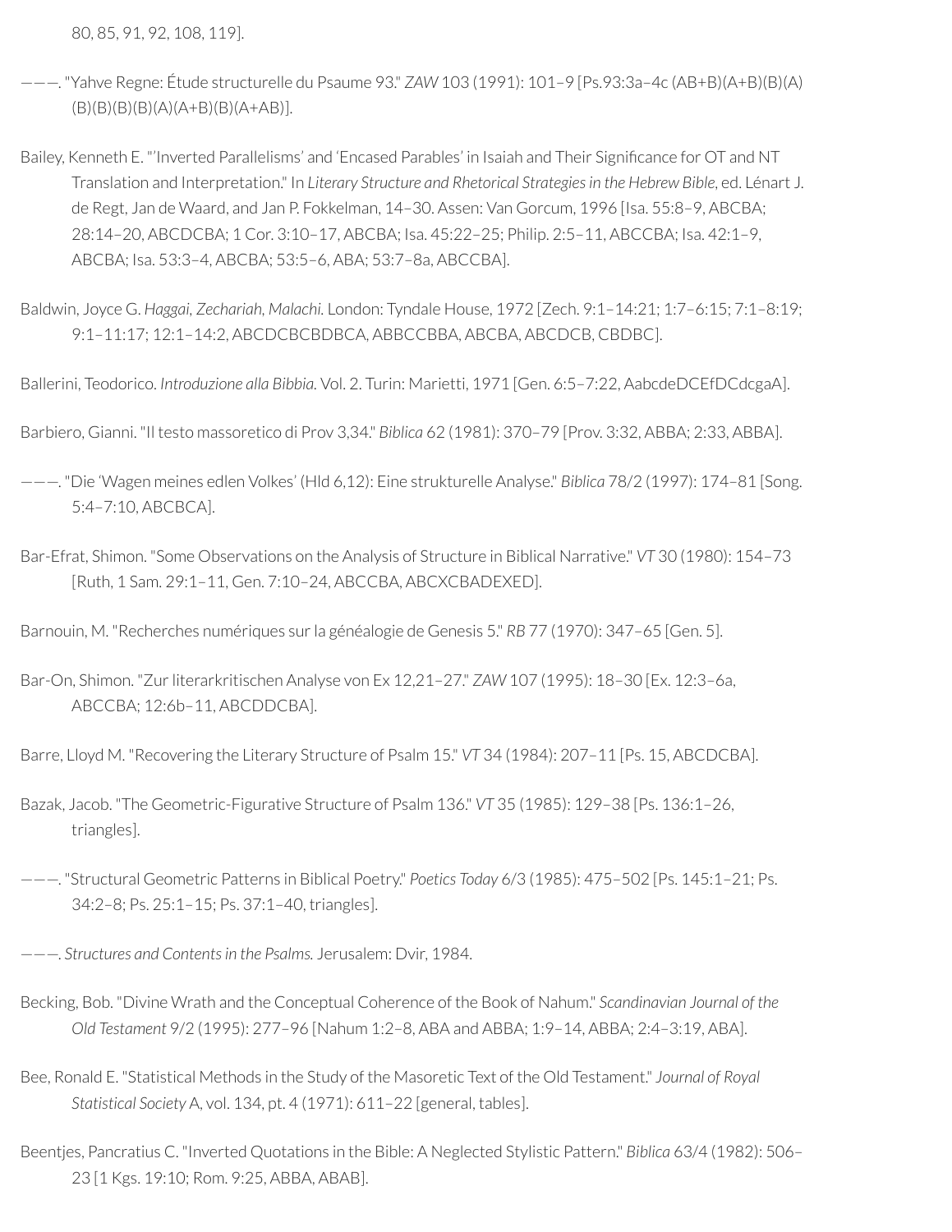Begrich, Joachim. *Gesammelte Studien zum Alten Testament.* Munich: Kaiser, 1964.

- Bergey, Ronald. "The Rhetorical Role of Reiteration in the Suffering Servant Poem (Isa. 52:13–53:12)." *JEvTS* 40 (1997): 177–88 [ Isa. 52:13–53:12, ABBBBA; 52:14–15, ABCBA; 52:13–15, ABCCBA; 53:1–6, ABCCBA; 53:3, ABBA].
- Berlin, Adele. *The Dynamics of Biblical Parallelism.* Bloomington: Indiana University Press, 1985 [Ps. 46:10; Jer. 17:7; Ps. 132:13–14, ABBA].

Bertman, Stephen. "Symmetrical Design in the Book of Ruth." *JBL* 84 (June 1965): 165–68 [Ruth 1–4, ABCCBA].

Bettenzoli, Giuseppe. "Gli 'anziani di Israele." *Biblica* 64/1 (1983): 47–73.

Beyerlin, Walter. *Im Licht der Traditionen: Psalm 67 und 115: Ein Entwicklungszusammenhang.* Leiden: Brill, 1992 [Ps. 67:2–8, ABCBA; 115:2–8, ABCBA].

Blenkinsopp, Joseph. "Structure and Style in Judges 13–16." *JBL* 82 (Mar. 1963): 65–76.

- Bliese, Loren F. "Chiastic Structures, Peaks, and Cohesion in Nehemiah 9:6–37." *BTrans* 39 (1988): 208–15 [Neh. 9:6–37, ABCDEEDCBA, ABCCBA].
- ———. "A Cryptic Chiastic Acrostic: Finding Meaning from Structure in the Poetry of Nahum." *Journal of Translation and Text Linguistics* 7/3 (1995): 48–81 [Nahum 1:2–11, A..I..A; 1:12–13, ABA; 1:14, ABA; 1:15, ABA; 2:3– 13, A..L..A; 3:1–7, ABCDEFGHHGFEDCBA; 3:8–13, ABCDEFGGFEDCBA; 3:14–17, ABCDEEDCBA; 1:6, ABCCBA; 2:2, ABBA].
- ———. "Metrical Sequences and Climax in the Poetry of Joel." *Occasional Papers in Translation and Textlinguistics* 2 (1988): 52–84 [Discrete chiasms throughout Joel].
- ———. "Psalm 34, an Acrostic, Chiastic Poem." Paper presented at the United Bible Societies Translation Workshop, Stuttgart, May 1984 [Ps. 25, 33, 34, and 145].
- ———. "Relationships between Hebrew Narrative and Poetry: A Discourse Analysis of Isaiah 20." Paper presented at the United Bible Societies Translation Workshop, Stuttgart, May 1984 [Isa. 20, ABCDEFEDCBA].
- ———. "Structurally Marked Peak in Psalms 1–24." *Occasional Papers in Translation and Textlinguistics* 4 (1990): 265– 321.
- Boadt, Lawrence. "The A:B:B:A Chiasm of Identical Roots in Ezekiel." *VT* 25 (1975): 693–99 [Ezek. 15:4a, ABBA; 17:24, ABBA; 19:2b–3a, ABBA; 32:7–8a, ABBA; 36:26, ABBA; 21:27, ABBA; Nahum 2:12b–13a, ABBA].
- ———. "The Poetry of Prophetic Persuasion: Preserving the Prophet's Persona." *CBQ* 59 (1997): 1–21 [Ezek. 15– 24, ABCDEFEDCBA].

Boccaccio, Petrus, and Guido Berardi. *Bereshit–Gn 1–11.* Rome: Fano, 1960 [Gen. 1–11].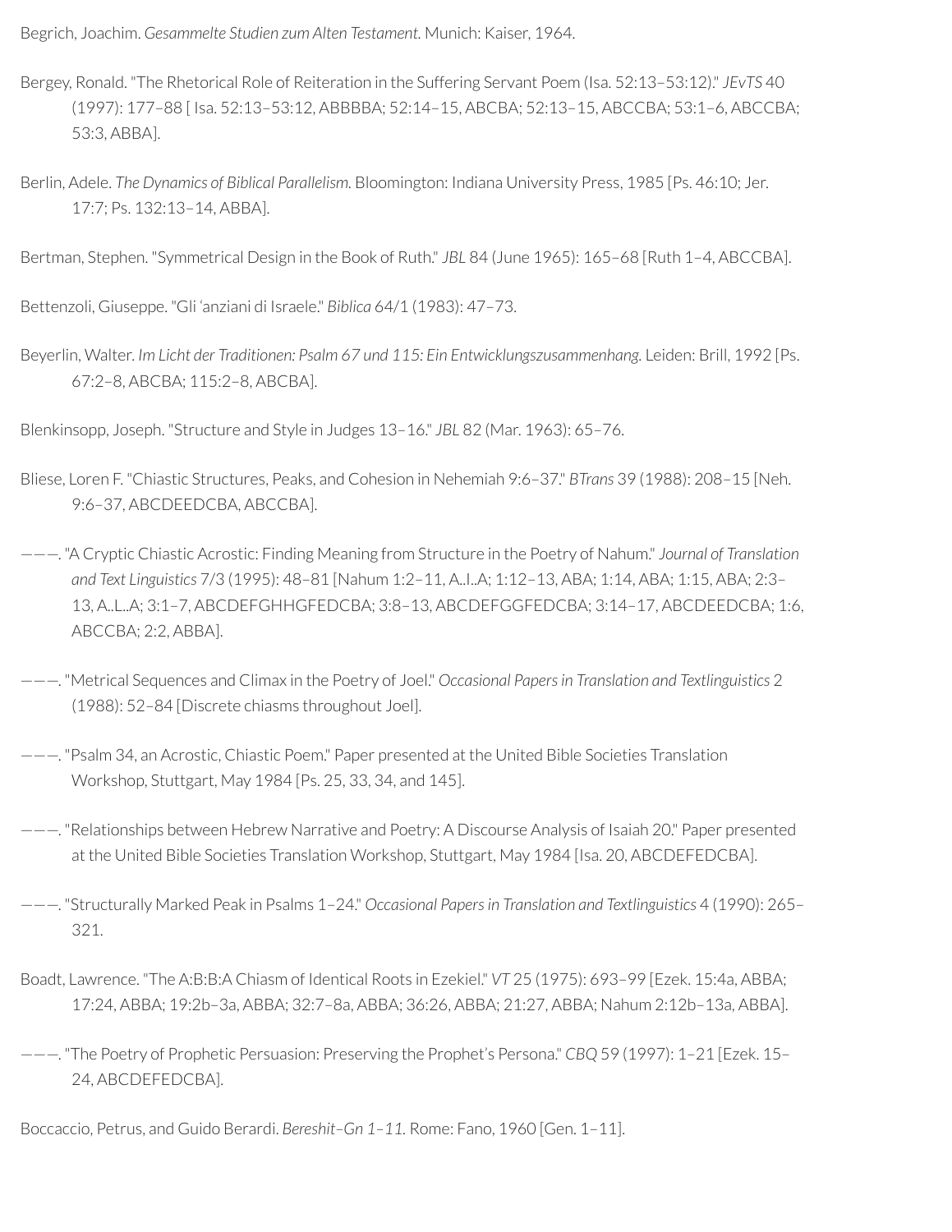Boda, M. J. "Chiasmus in Ubiquity: Symmetrical Mirages in Nehemiah 9." *JSOT* 71 (1996): 55–69 [discusses criteria to test the most frequent errors ofrhetorical analysts who have claimed chiastic structures in Hebrew compositions].

Boling, Robert G. *Judges.* Anchor Bible, vol. 6A. Garden City, N.Y.: Doubleday, 1975 [Judges, ABCBA].

- Boogaart, Thomas A. "Stone for Stone: Retribution in the Story of Abimelech and Shechem." *JSOT* 32 (1985): 45– 56 [Judg. 9:56–57, ABBA].
- Bourke, J. "Le Jour de Yahve dans Joel." *RB* 66 (1959): 5–31, 191–212 [Joel 3–4, ABCBA; 2 Sam. 21–24, ABCCBA].

Boys, Thomas. *Key to the Book of Psalms.* London: Seeley, 1825 [several examples].

———. *Tactica Sacra.* London: Hamilton, 1824 [several examples].

- Bratcher, Robert G., Albertus J. Klijne, and William A. Smalley, eds. *Understanding and Translating the Bible: Papers in Honor of Eugene A. Nida.* New York: American Bible Society, 1974.
- Breck, John. *The Shape of Biblical Language: Chiasmusin the Scriptures and Beyond.* Crestwood, N.Y.: St. Vladimir's Seminary Press, 1994 [Isa. 42:1–4; 49:1–6; 50:4–11; 52:13–53:12; Matthew; Mark; Luke; John; Rom. 8:1–17, 9–11; 10:9–10; 1 Corinthians; Eph. 5:21–33; Philip. 2:5–11; Rev. 3:7; 9:17d–18; 14:9b–11; 21:1– 4; 1QS 3:13–4:26; *3 Maccabees*; *Pistis Sophia* 61].
- Brownlee, William H. *Meaning of the Qumran Scrollsfor the Bible.* New York: Oxford University Press, 1964 [Isa. 41:1, ABBA].
- Bruegemann, Walter. "On Coping with Curse: A Study of 2 Samuel 16:5–14." *CBQ* 36 (1974): 175–92 [2 Sam. 16:5–14, ABBA].
- Bühlmann, Walter, and Karl Scherer. *Stilguren der Bibel: Ein kleines Nachschlagewerk.* Fribourg: Schweizerisches Katholisches Bibelwerk, 1973.
- Bullinger, Ethelbert W. *Figures of Speech Used in the Bible.* London: Eyre and Spottiswoode, 1898 [85 patterns throughout the Bible, especially from Psalms and Isaiah].
- ———. *Figures of Speech Used in the Bible: Explained and Illustrated*, 349–93. Grand Rapids, Mich.: Baker, 1968 [Gen. 3:19, ABBA; 43:3–5, ABBA; Ex. 9:31, ABBA; Lev. 14:51–52, ABCDDCBA; Num. 15:35–36, ABCDDCBA; Deut. 32:1–43, ABCDEEDCBA; 32:16, ABBA; 1 Sam. 1–2, ABBA; 2 Sam. 3:1, ABBA; 1 Kgs. 16:22, ABBA; 2 Chron. 32:7–8, ABBA; Ps. 23, ABBA; 53, ABCDEEDCBA; 76:1, ABBA; 115:4–8, ABCDEFEDCBA; 135:15–18, ABCDDCBA; Prov. 2:26–27, ABBA; 3:16, ABBA; Isa. 5:7, ABBA; 6:10, ABCCBA; 11:4, ABBA; 50:1, ABBA; 51:8–9, ABBA; 60:1–3, ABCDDCBA; Dan. 5:19, ABBA; Zech. 1:1–6:15, ABCDDCBA; Matt. 3:10–12, ABCCBA; 6:24, ABCCBA; 7:6, ABBA; Mark 5:2–6, ABCDEEDCBA; John 5:8–11, ABCDDCBA; 5:21–29, ABBA; Rom. 1:1–16:27, ABCCBA (complex); 11:21–23, ABCDDCBA; 1 Cor. 1:24–25, ABBA; 2 Cor. 1:3, ABBA; 8:14, ABBA; Gal. 2:7–8, ABBA; 2:16, ABCCBA; Philip. 1:1–25, A..II..A, ABCDDCBA (complex); Col. 1:1–4:10, ABCDDCBA (complex); 1 Thessalonians. ABBA (complex); 2 Thessalonians ABBA (complex); 1 Peter 1:1–5:14, ABCCBA (complex); 2 Peter 1:1–3:18, ABCCBA (complex)].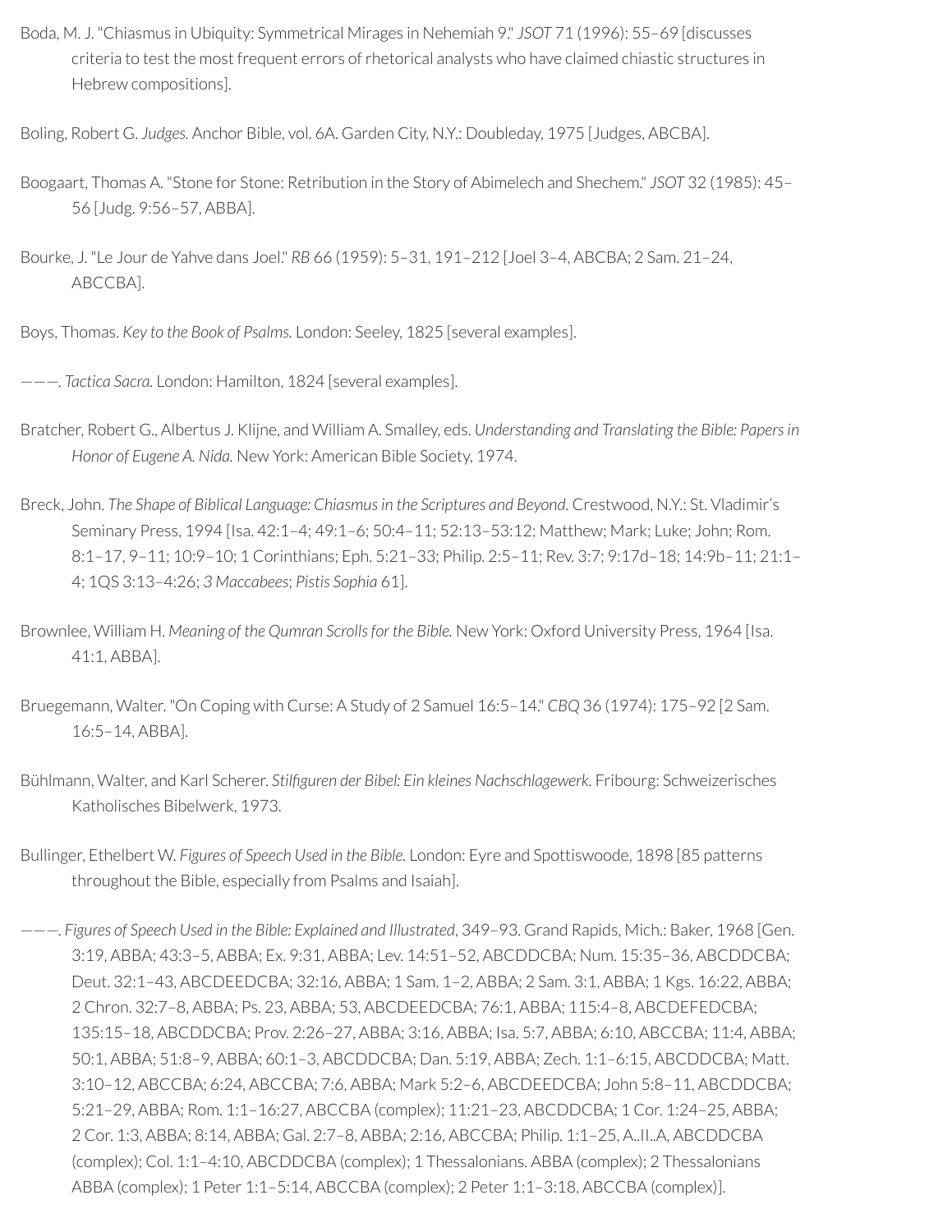———, ed. *Key to the Psalms.* London: Boys, 1890 [several examples].

- Byargeon, Rick W. "The Structure and Significance of Prov. 9:7-12." *JEvTS* 40 (1997): 367-75 [Prov. 9:7-12, ABCBA].
- Camden, Bill. "Two Instances of Chiasmus Rephrased, from *Basebol long Bislama* of Vanuatu, South Pacic." *BTrans* 46 (1995): 240–42 [Gen. 28:1–3, ABBA; Isa. 56:3–7, ABBA].

Carrière, J.-M. "Le Ps 72 est-il un psaume messianique?" *Biblica* 72 (1991): 49–69 [Ps. 72:1–14, ABBA].

- Carroll R., and M. Daniel. "The Prophetic Text and the Literature of Dissent in Latin America: Amos, García Márquez, and Cabrera Infante Dismantle Militarism." *Biblical Interpretation* 4/1 (Feb. 1996): 76–100 [Amos 6:1–14, ABCCBA; 9:1–10, ABA?].
- Casanowicz, Immanuel M. "Parallelism in Hebrew Poetry." In *Jewish Encyclopedia,* ed. Isidore Singer, 9:520–22. New York: Funk and Wagnalls, 1905.
- Casetti, Pierre. *Gibt es ein Leben vor dem Tod? Eine Auslegung von Psalm 49.* Orbis biblicus et orientalis, 44. Göttingen: Vandenhoeck and Ruprecht, 1982 [Ps. 49:6-20, ABCDCBA, reviewed by Jerry A. Gladson in *CBQ* 46 (1984): 114–16].
- Ceresko, Anthony R. "The A:B: :B:A Word Pattern in Hebrew and Northwest Semitic with Special Reference to the Book of Job." *Ugarit-Forschungen* 7 (1975): 73–88 [ABBA].
- ———. "The Chiastic Word Pattern in Hebrew." *CBQ* 38 (1976): 303–11 [Isa. 32:6; Judg. 5:6; Jer. 2:27; 22:30; Job 1:16b–8; 40:10–12, ABBA].
- ———. "The Function of Chiasmus in Hebrew Poetry." *CBQ* 40 (1978): 1–10 [Ps. 105:1–6, 7–11; Hos. 8:9–13; 2 Sam. 1:19–27; ABBA].
- ———. "A Poetic Analysis of Psalm 105, With Attention to Its Use of Irony." *Biblica* 64/1 (1983): 20–46 [Ps. 105:24– 30, ABCBA].
- ———. "A Rhetorical Analysis of David's 'Boast' (1 Samuel 17:34–37): Some Reections on Method." *CBQ* 47 (1985): 58–74 [1 Sam. 17:36–37, ABCBA].
- Chirichigno, G. C. "The Narrative Structure of Exod 19–24." *Biblica* 68 (1987): 457–79 [Ex. 24:1–9, ABCDXDCBA; 19:10b–15b, ABCDXDCBA; 19:16b–19, ABCDXDCBA].
- Chisholm, Robert B., Jr. "Structure, Style, and the Prophetic Message: An Analysis of Isaiah 5:8–30." *Bibliotheca Sacra* 143/569 (Jan.–Mar. 1986): 46–60 [Isa. 5:8–30, ABCCBA; 5:11–13b, ABBA; 5:14–17, ABBA].
- Christensen, Duane L. "Andrzej Panufnik and the Structure of the Book of Jonah: Icons, Music, and Literary Art." *JEvTS* 28 (1985): 133–40.
- ———. "Anticipatory Paronomasia in Jonah 3:7–8 and Genesis 37:2." *RB* 90 (1983): 261–63 [Jonah 3:7–8, ABCBA; Gen. 37:2, ABCCBA].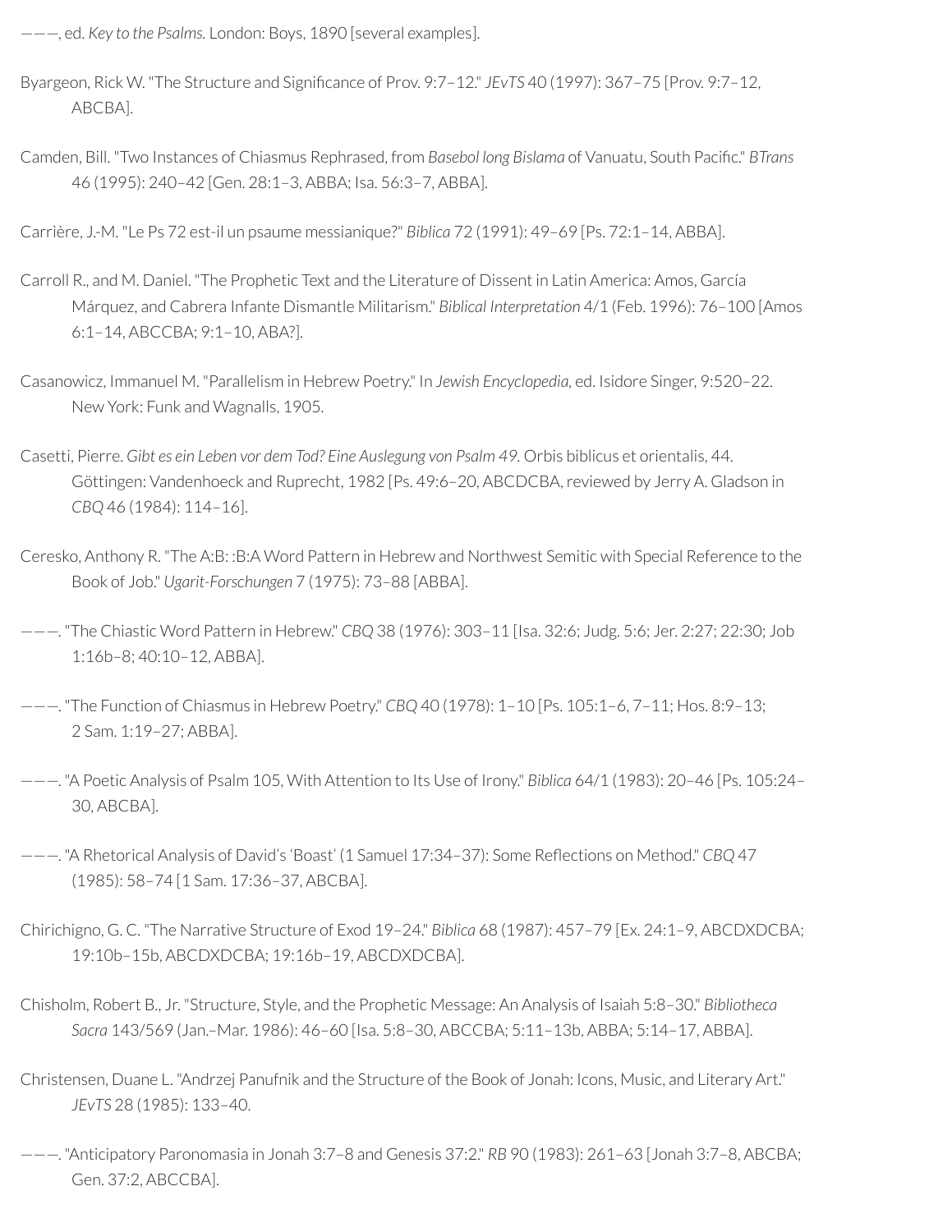- ———. " Deuteronomy in Modern Research: Approaches and Issues." In *A Song of Power and the Power of Song: Essays on the Book of Deuter-on-omy,* ed. Duane L. Christensen, 3–17. Winona Lake, Ind.: Eisenbrauns, 1993 [Deuteronomy, ABCBA].
- ———. "Form and Structure in Deuteronomy 1–11." *Bibliotheca Ephemeridum Theologicarum Lovanien* 68 (1985): 135–44 [Deut. 1:19–3:11; 4:1–11:25, ABCDEDCBA, ABCDEFEDCBA, ABCDEFGFEDCBA].
- ———. "Huldah and the Men of Anathoth: Women in Leadership in the Deuteronomic History." *SBL Seminar Papers* 14 (1984): 400–404 [1 Kgs. 13, 18, 19, 22; Judg. 4–5; 1 Kgs. 13, ABCCBA].
- ———. "Josephus and the Twenty-Two-Book Canon of Sacred Scripture." *JEvTS* 29 (1986): 37–46.
- ———. "The Pentateuchal Principle within the Canonical Process." *JEvTS* 39 (1996): 537–48 [Genesis– Deuteronomy, ABXBA; Deut. 1–34, ABXBA; Gen. 1–11, ABXBA; 1–50, ABXBA; entire Old Testament, ABXBA; Dan. 1:1–12:13, ABCDEXEDCBA and ABXBAABXBA].
- ———. "Poetry and Prose in the Composition and Performance of the Book of Haggai." In *Verse in Ancient Near Eastern Prose,* ed. Johannes C. de Moor and Wilfred G. E. Watson, 17–30. Kevelaer: Butzon and Bercker, 1993 [Hag. 1:1–14; 2:10–23; 1:15–2:9, ABCBA, ABCCBA].
- ———. "Prose and Poetry in the Bible." *ZAW* 97 (1985): 179–89 [Deut. 1:1–3:29, ABCDEDCBA; 1:16–18, ABCCBA].
- ———. "Reading the Bible as an Icon." *Theological Students Fellowship Bulletin* (Jan.–Feb. 1985): 4–6.
- ———. "The Song of Jonah: A Metrical Analysis." *JBL* 104 (June 1985): 217–31 [Jonah 2:1–11; 3:5–10, ABCDCBA].
- ———. "Two Stanzas of a Hymn in Deuteronomy 33." *Biblica* 65/3 (1984): 382–89 [Deut. 33:2–5, 26–29; 33:2–29, ABCCBA].
- ———. "Zephaniah 2:4–15: A Theological Basis for Josiah's Program of Political Expansion." *CBQ* 46 (1984): 669– 82 [Zeph. 2:4–15, ABCBA].
- Clark, David J. "In Search of Wisdom: Notes on Job 28." *BTrans* 33 (1982): 349–405 [Job 28:1–11, ABCACBA].
- Clendenen, E. Ray. "Discourse Strategies in Jeremiah 10:1–16." *JBL* 106 (Sept. 1987): 401–8 [Jer. 10:1–16, ABCDEDCB].
- Clifford, Richard J. "Psalm 89: A Lament overthe Davidic Ruler's Continued Failure." *Harvard Theological Review* 73 (Jan.–Apr. 1980): 35–48 [Ps. 89:29–38, ABCBA].
- Cohn, Gabriel H. *Das Buch Jona im Lichte der biblischen Erzählkunst.* Assen: Van Gorcum, 1969.
- Cohn, Robert L. "Convention and Creativity in the Book of Kings: The Case of the Dying Monarch." *CBQ* 47 (1985): 603–16 [1 Kgs. 14; 2 Kgs. 1; 8; 20; ABCXCBA].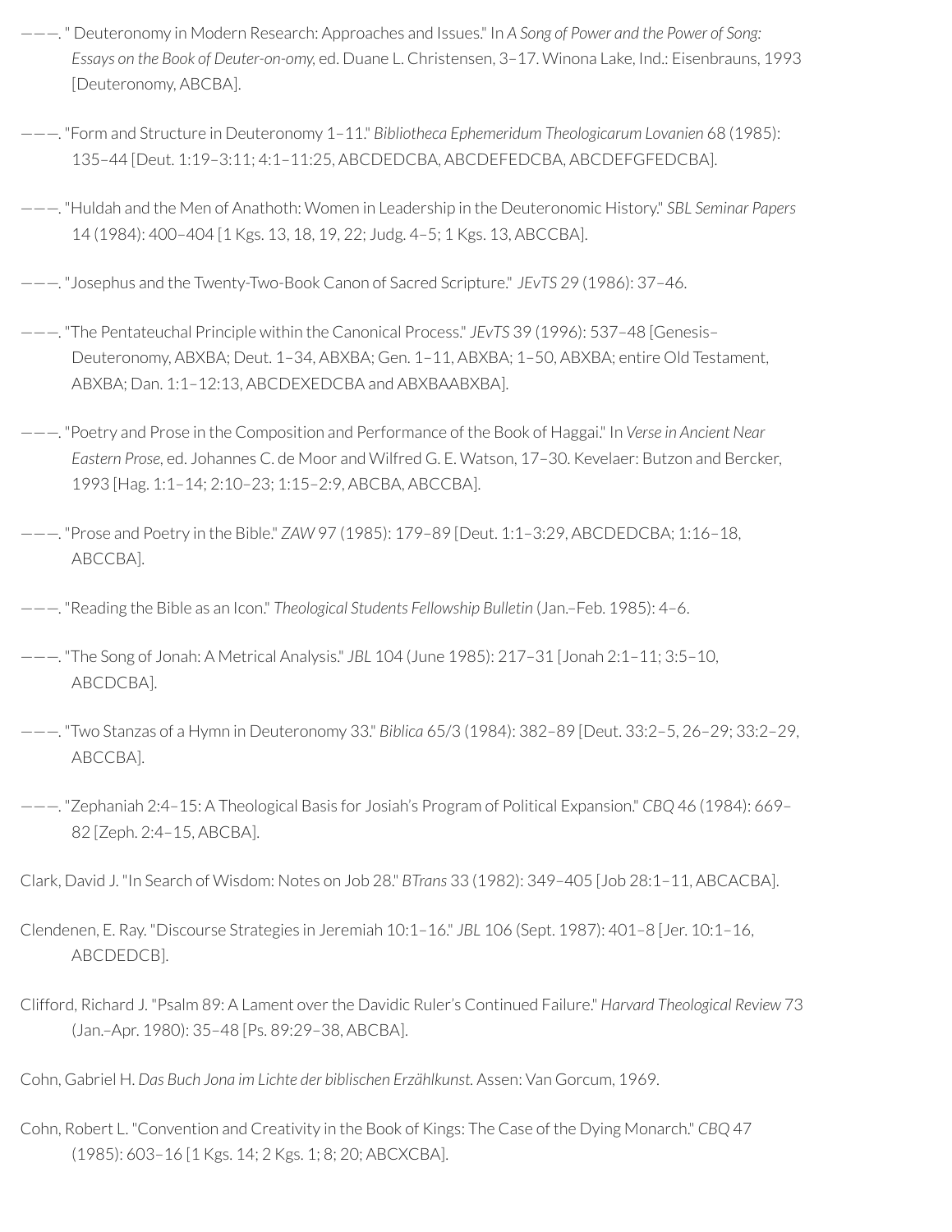- ———. "Form and Perspective in 2 Kings 5." *VT* 33 (1983): 171–84 [2 Kgs. 5, ABCXCBA].
- ———. "The Literary Logic of 1 Kings 17–19." *JBL* 101 (Sept. 1982): 333–50 [1 Kgs. 17:18–24, ABCDEDCBA].
- ———. "Literary Technique in the Jeroboam Narrative." *ZAW* 97 (1985): 23–35 [1 Kgs. 11:26–14:20, ABBCDCBBA].

Condamin, Albert. *Le Livre de Jeremie.* 3rd ed. Paris: Lecoffre, 1936 [Jer. 51:38–58, ABCCBA].

- ———. *Poèmes de la Bible avec une introduction sur la strophe hébraïque.* 2nd ed. Paris: Duchesne, 1933 [Micah 6–7, ABBA].
- Coogan, Michael D. "A Structural and Literary Analysis of the Song of Deborah." *CBQ* 40 (1978): 143–66 [Judg. 5:2–30, AACA].
- Coote, Robert. "The Meaning of the Name 'Israel.'" *Harvard Theological Review* 65 (Jan. 1972): 137–42 [Gen. 32:29b].
- Criswell, W. A. *Believer's Study Bible*, electronic edition, Logos Library System. Nashville: Nelson, 1997 [Ruth 1:1– 4:17, ABCCBA].
- Dahood, Mitchell J. "Chiasmus." In *Interpreter's Dictionary of the Bible,* supplementary volume, ed. George A. Buttrick, 145. Nashville: Abingdon, 1976 [Jer. 50:22–23, ABBA; Isa. 6:10, ABCCBA].
- ———. "Chiasmus in Job: A Text Critical and Philological Criterion." In *A Light unto My Path: Old Testament Studiesin Honor of Jacob M. Myers,* ed. Howard N. Bream, Ralph D. Heim, and Carey A. Moore, 119–30. Philadelphia: Temple University Press, 1974 [Job 11:14, 17:7, 19:14, 20:6, 32:14, ABCCBA].
- ———. "Chiastic Breakup in Isaiah 58:7." *Biblica* 57/1 (1976): 105 [Isa. 58:7, ABBA].
- ———. "Hebrew-Ugaritic Lexicography 1." *Biblica* 44/3 (1963): 289–303.
- ———. "Hebrew-Ugaritic Lexicography 2." *Biblica* 45/3 (1964): 393–412.
- ———. "Hebrew-Ugaritic Lexicography 3." *Biblica* 46/3 (1965): 311–32.
- ———. "Hebrew-Ugaritic Lexicography 4." *Biblica* 47/3 (1966): 403–19.
- ———. "Hebrew-Ugaritic Lexicography 5." *Biblica* 48/3 (1967): 421–38.
- ———. "Hebrew-Ugaritic Lexicography 6." *Biblica* 49/3 (1968): 355–69.
- ———. "Hebrew-Ugaritic Lexicography 7." *Biblica* 52/3 (1971): 337–56.
- ———. "Northwest Semitic Philology and Job." In *The Bible in Current Catholic Thought,* ed. John L. McKenzie, 55– 74. New York: Herder and Herder, 1962.
- ———. "Proverbs 8:22–31." *CBQ* 30 (1981): 512–21 [Prov. 8:23, ABCABC].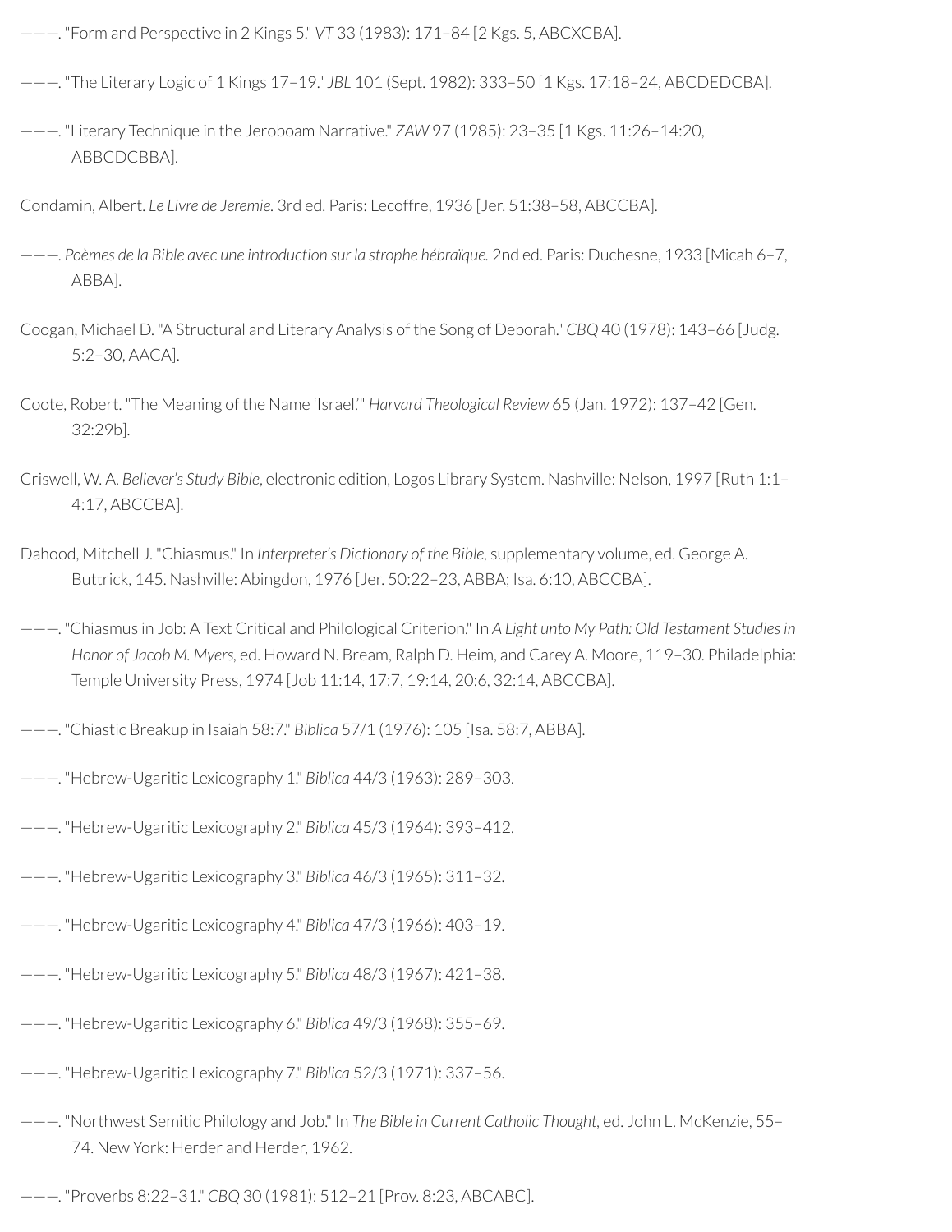- ———. *Psalms.* Anchor Bible, vols. 16, 17, 17A. Garden City, N.Y.: Doubleday, 1965–70. Coauthor of vol. 1: Penar Tadeusz.
- ———. " Ugarit-Hebrew Parallel Pairs." In *The Ras Shamra Parallels: Textsfrom Ugarit and the Hebrew Bible,* ed. Loren R. Fisher, 1:71-382, 2:1-39. 3 vols. Rome: Pontifical Biblical Institute, 1972, 1975 [Job 17:7, ABCCBA; Prov. 10:12, ABCCBA; Nahum, ABA].
- ———. "Ugaritic-Hebrew Syntax and Style." *Ugarit-Forschungen* 1 (1968): 15–36.
- ———. "Vocative Lamedh in Psalm 74:14." *Biblica* 59/2 (1978): 262–63 [Ps. 74:14].
- ———. "Vocative Lamedh in the Psalter." *VT* 16 (1966): 299–311 [Ps. 3:8–9].
- De Roche, Michael. "Structure, Rhetoric, and Meaning in Hosea 4:4–10." *VT* 33 (1983): 185–98 [Hosea 4:7–10, ABCBA].
- De Vaux, Roland. "Les Hurrites de l'histoire et les Horites de la Bible." *RB* 74 (1967): 481–503.
- De Waard, Jan. "The Chiastic Structure of Amos 5:1–17." *VT* 27 (1977): 170–77 [Amos 5:1–17, ABCDEDCBA].
- ———. "Hebrew Rhetoric and the Translator." In *Literary Structure and Rhetorical Srategies in the Hebrew Bible*, ed. Lénart J. de Regt, Jan de Waard, and Jan P. Fokkelman, 242–51. Assen: Van Gorcum, 1996 [Amos 5:1–17, ABCDEDCBA; Luke 9:57–62].
- Dewey, Joanna. "Die Dreiβig Helden Davids." *Linguistica Biblica* 35 (1935): 27–75.
- Dillard, Raymond B. "The Chronicler's Solomon." *Westminster Theological Journal* 43 (spring 1981): 289–300 [2 Chron. 1:1–9:28, ABCDEDCBA].
- ———. "The Literary Structure of the Chronicler's Solomon Narrative." *JSOT* 30 (1984): 85–93 [1 Chron. 1–9, ABCDCBA].
- Di Marco, Angelico. *Il chiasmo nella Bibbia: Contributi di stilistica strutturale.* Turin: Marietti, 1980 [Gen. 1:27; 3:19; 4:23–24, ABBA; Gen. 17, ABCDEFGFEDCBA; Ex. 32:1–24, ABCDXDCBA; many others].
- ———. "Der Chiasmus in der Bibel 1: Ein Beitrag zur strukturellen Stilistik." *Linguistica Biblica* 36 (Dec. 1975): 21– 97.
- ———. "Der Chiasmus in der Bibel 2: Ein Beitrag zur strukturellen Stilistik." *Linguistica Biblica* 37 (May 1976): 49– 68.
- ———. "Der Chiasmus in der Bibel 3: Ein Beitrag zur strukturellen Stilistik." *Linguistica Biblica* 39 (Dec. 1976): 37– 85.
- ———. "Der Chiasmus in der Bibel 4: Ein Beitrag zur strukturellen Stilistik." *Linguistica Biblica* 44 (Jan. 1979): 3–70 [many biblical passages, ABCDEDCBA].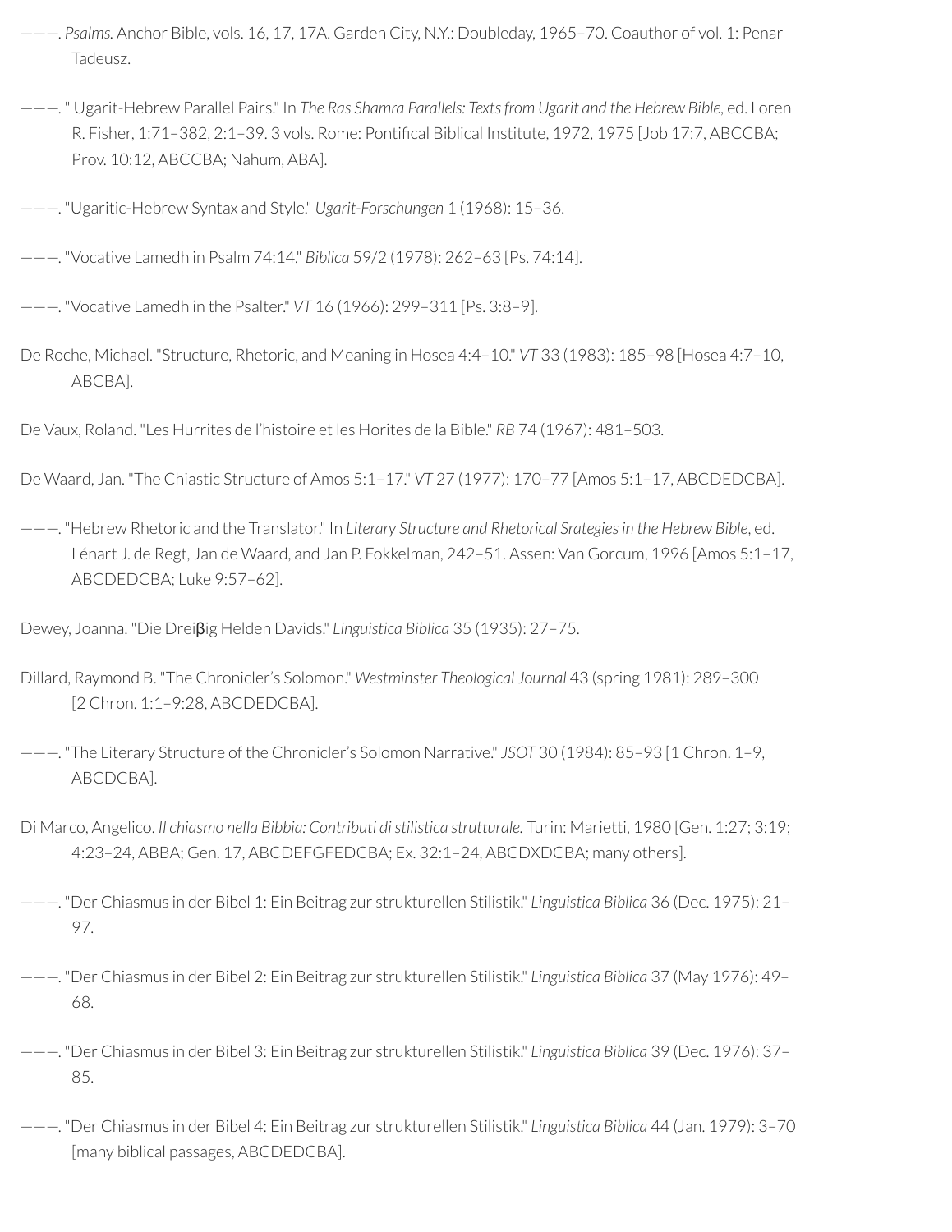- Dommershausen, Werner. *Die Estherrolle: Stil und Ziel einer alttestamentlichen Schrift.* Stuttgart: Katholisches Bibelwerk, 1968 [Esth. 1:1–9, ABCDEEDCBA].
- Dorsey, David A. "Literary Architecture and Aural Structuring Techniques in Amos." *Biblica* 73 (1992): 305–30 [Amos 3:1–15, ABCDCBA; 5:1–17, ABCDCBA; 5:18–6:14, ABCDCBA; 8:4f–9:15, ABCDCBA; 1:1–9:15, ABCDCBA].
- Douglas, Mary. "Poetic Structure in Leviticus." In *Pomegranates and Golden Bells,* ed. David P. Wright, David Noel Freedman, and Avi Hurvitz, 239–56. Winona Lake, Ind.: Eisenbrauns, 1995 [Lev. 1–27 as a ring].
- Doukhan, Jacques. "The Center of the Aqedah: A Study of the Literary Structure of Genesis 22:1–19." *AUSS* 31 (1993): 17–28 [Gen. 22:1–19; ABBA; ABCBA].
- ———. "Radioscopy of a Resurrection: The Meaning of *niqqepûzø<t* in Job 19:26." *AUSS* 34 (1996): 187–93 [Job 19:25–26, ABBA].
- ———. "The Seventy Weeks of Daniel 9: An Exegetical Study." *AUSS* 17 (1979): 1–22 [Dan. 9, ABBA].
- Doyle, B. Rod. "A Concern of the Evangelist: Pharisees in Matthew 12." *Australian Biblical Review* 34 (Oct. 1986): 17–34 [Matt. 12:31–37, ABCDEDCBA].
- ———. "The Place of the Parable of the Labourers in the Vineyard in Matthew 20:1–16." *Australian Biblical Review* 42 (1994): 39–58 [Mark 10:1b–52, ABCDEEDCBA; Matt. 19:1–21; 1, ABCDEFGFEDCBA].
- Durlesser, James A. "A Rhetorical Critical Study of Psalms 19, 42, and 43." *Studia Biblica et Theologica* 10/4 (1980): 179–97 [Ps. 19:2, ABCCBA].
- Eissfeldt, Otto. *Einleitung in das Alte Testament.* 3rd ed. Tübingen: Mohr, 1964.
- Emerton, John A. "An Examination of Some Attempts to Defend the Unity of the Flood Narrative in Genesis, part 2." *VT* 38 (1988): 1–21 [Gen. 7:6–17; Gen. 6:11, ABBA; Gen. 6:10–9:19, A..P..A; 6:3–9:16, ABCDEFGFEDCBA].
- Eslinger, Lyle M. "The Education of Amos." *Hebrew Annual Review* 11 (1987): 35–57 [Amos 7:9–17, ABCBAC or ABBACC or ABCCBBA; 7:4b–8:14, ABCDCBA].
- ———. "Hosea 12:5a and Genesis 32:29: A Study in Inner Biblical Exegesis." *JSOT* 18 (1980): 91–99 [Hosea 12:5a; Gen. 32:29; ABCDDCBA].
- ———. "More Drafting Techniques in Deuteronomic Laws." *VT* 34 (1984): 221–26 [Deut. 24:4–12, ABCDEFEDCBA].
- Exum, J. Cheryl. "A Literary and Structural Analysis of the Song of Songs." *ZAW* 85 (1973): 47–79 [Song. 2:8–17].
- Feuillet, Andre. "La Citation d'Habacue 2:4 et les huit premiers chapitres de l'Épître aux Romains." *NTS* 6 (1959): 52–80.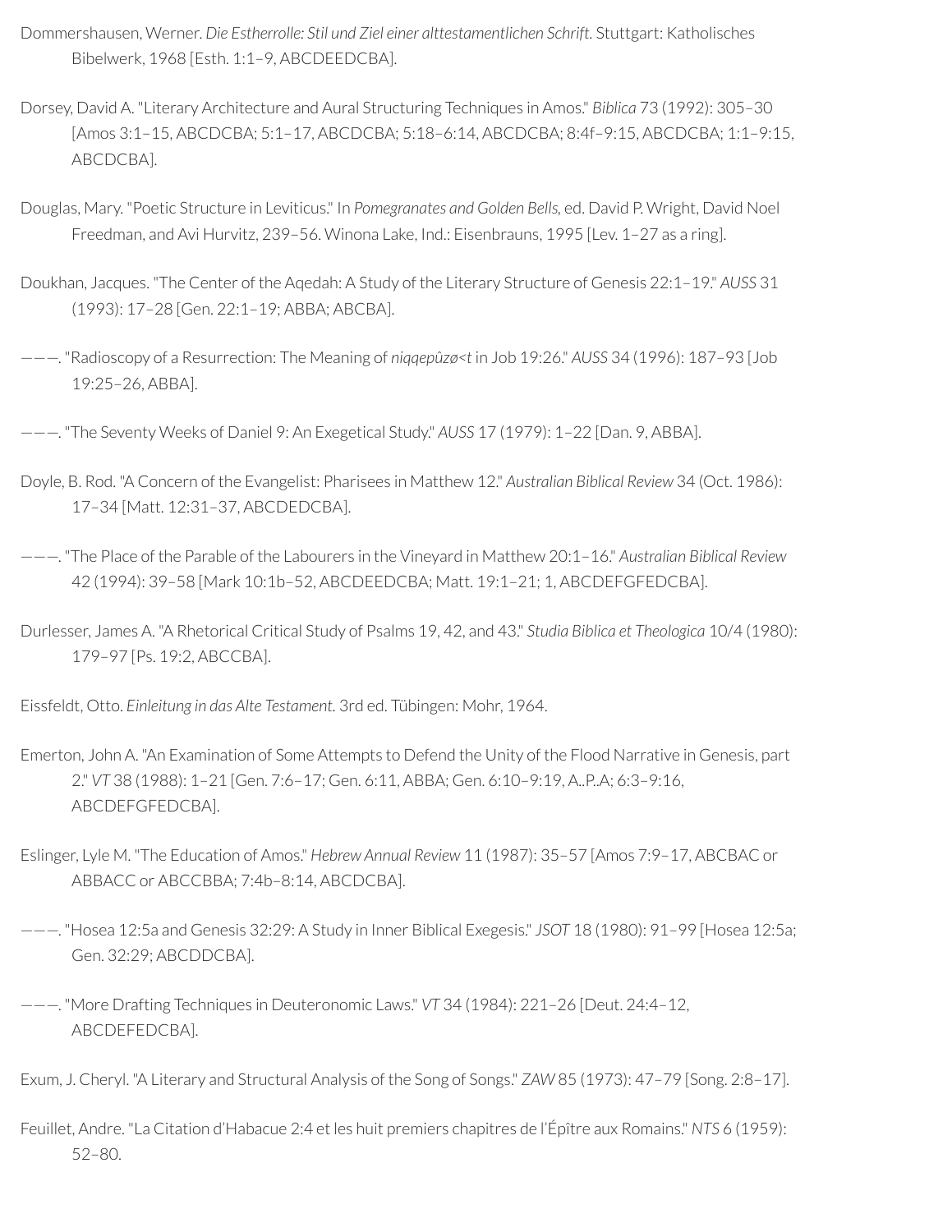Fischer, Alexander. "David und Batseba." *ZAW* 101 (1989): 50–59 [2 Sam. 11:1–27, ABCBA or ABCDCBA].

- Fisher, Loren R., ed. *The Ras Shamra Parallels: The Texts from Ugarit and the Hebrew Bible.* Vols. 1 and 2. Rome: Pontifical Biblical Institute, 1972, 1975.
- Fokkelman, J. P. "Genesis 37 and 38 at the Interface of Structural Analysis and Hermenutics." In *Literary Structure and Rhetorical Strategiesin the Hebrew Bible*, ed. Lénart J. de Regt, Jan de Waard, and Jan P. Fokkelman, 152– 87. Assen: Van Gorcum, 1996 [ Gen. 37:18–33, ABCDXDCBA; 37:34–35, ABCDEEDCBA; 38:1–30, ABCDEXEDCBA; 38:14, 19, ABCCBA].

———. *Narrative Art in Genesis,* p. 22. Assen: Van Gorcum, 1975 [ Gen. 11:1–9, ABCDEFXFEDCBA].

Forbes, John. *Symmetrical Structure of Scripture.* Edinburgh: Clark, 1854 [2 Cor. 11:22–27, ABBA and others].

Franke, Chris. *Isaiah 46, 47, and 48: A New Literary-Critical Reading*. Winona Lake, Indiana: Eisenbrauns, 1994, 181– 82 [Isa. 48:3a, 5a, ABBA].

Franzmann, Majella. "The City as Woman: The Case of Babylon in Isaiah 47." *Australian Biblical Review* 43 (1995): 1–19 [Isa. 47:1–5, ABA; 47:8a–10, ABA].

Fredericks, Daniel C. "Chiasm and Parallel Structure in Qoheleth 5:9–6:9." *JBL* 108 (spring 1989): 17–35 [Eccl. 5:9–6:9, ABCCBA].

———. "Life's Storms and Structural Unity in Qoheleth 11:1–12:8" *JSOT* 52 (1991): 95–114 [Eccl. 11:1–12:8, ABCDEFEDCBA; 12:2–3, ABBA].

Freedman, David Noel. "Prolegomenon." In *The Forms of Hebrew Poetry,* ed. G. Buchanan Gray, vii–lvi. 2nd ed. New York: Ktav, 1972 [ABA, no specific scriptures].

———. "The Structure of Job 3." *Biblica* 49/4 (1968): 503–9.

- ———. "The Structure of Psalm 137." In *Near Eastern Studiesin Honor of William Foxwell Albright,* ed. H. Goedicke, 187–205. Baltimore: Johns Hopkins Press, 1971.
- Freedman, David Noel, and C. Franke Hyland. "Psalm 29: A Structural Analysis." *Harvard Theological Review* 66 (Apr. 1973): 237–56 [Ps. 29:6, ABBA].
- Frevel, Christian. "Vom Schreiben Gottes: Literarkritik, Komposition und Auslegung von 2 Kön 17,34–40." *Biblica* 72 (1991): 23–48 [2 Kgs. 17:34–41, ABCDEDCBA].
- Garrett, Duane A. "The Documentary Hypothesis." *Bible and Spade* 6/2 (spring 1993): 34–49 [Gen. 7:21–22, ABBA; 6:10–9:19, A..P..A, citing Wenham].
- ———. "The Structure of Amos as a Testimony to Its Integrity." *Journal of Evangelistic Theological Studies* 27 (Sept. 1984): 275–76.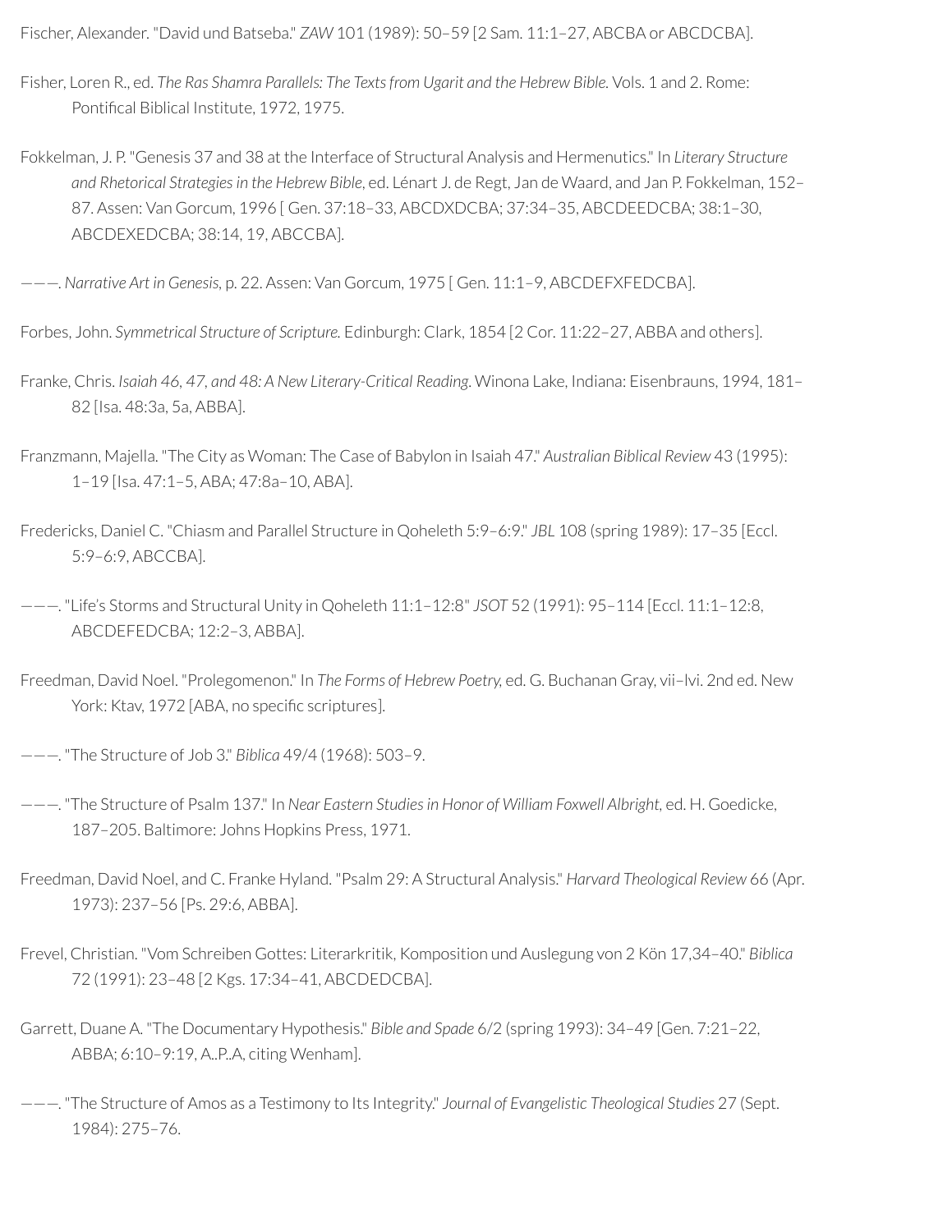Geller, Stephen A. "The Dynamics of Parallel Verse: A Poetic Analysis of Deut. 32:6–12." *Harvard Theological Review* 75/1 (Jan. 1982): 35–56 [Deut. 32:9–11].

Giavini, Giovanni. "La struttura letteraria del Salmo 86." *Revista Biblica Italiana* 14 (1966): 455–58.

Gileadi, Avraham. *The Literary Message of Isaiah.* New York: Hebraeus Press, 1994 [Isa. 15, 21, 48, 60, 136, 143].

Girard, Marc. "The Literary Structure of Psalm 95." *Theology Digest* 30 (spring 1982): 55–58 [Ps. 95:1–11, ABCDCBA].

———. *Les Psaumes: Analyse structurelle et interprétation 1–50,* pp. 338–51. Montreal: Éditions Bellarmin, 1984 [Ps. 42:2–11, ABCBA; 42:6–43:5, CDEFEDC; 46, ABCDCDCBA, ABCBA; 56:2–10, ABCBAC; 56:8–10, ABA].

Glasser, Étienne. *Le Procès du bonheur par Qohelet.* Paris: Éditions du Cerf, 1970.

Goedicke, Hans, ed. *Near Eastern Studiesin Honor of William Foxwell Albright.* Baltimore: Johns Hopkins Press, 1971.

Goldingay, John. "Isaiah 42.18–25." *JSOT* 67 (1995): 43–65 [Isa. 42:18–25, ABCCBA; 18:23, ABBA; 18:20–25 (A)BCDEDCB].

Good, Edwin M. *Irony in the Old Testament.* Philadelphia: Westminster University Press, 1964–65 [Isa. 2:6–22].

Gooding, D. W. "The Composition of the Book of Judges." *Eretz-Israel* 16 (1982): 70–79 [Judg. 1:1–21:25, ABCDEFEDCBA].

Gottwald, Norman K. "Hebrew Poetry." In *Interpreter's Dictionary of the Bible,* ed. George A. Buttrick, 3:829–38. Nashville: Abingdon, 1962 [Isa. 11:13b, 59a].

———. "Samuel, Book of." In *Encyclopaedia Judaica,* 14:788–97. Jerusalem: Keter, 1972 [2 Sam. 21:24, ABCCBA].

Gow, Murray D. "The Significance of Literary Structure for the Translation of the Book of Ruth." *BTrans* 35 (1984): 309–20 [Ruth, ABCDEDCBA; ABCDEFGHGFEDCBA].

Gray, George B. *The Forms of Hebrew Poetry.* London: Hodder and Stoughton, 1915 [Isa. 40:12, 26–27; Ps. 3:8; Prov. 3:10; Amos 5:7; ABBa, ABCCBA].

- Gros Louis, Kenneth R. R., James S. Ackerman, and Thayer S. Warshaw, eds. *Literary Interpretations of Biblical Narratives.* Nashville: Abingdon, 1974.
- Grossberg, Daniel. *Centripetal and Centrifugal Structure in Biblical Poetry.* Atlanta: Scholars Press, 1989 [Ps. 123, ABBA; 124:1–8, ABCDDCBA; Song. 1:1–8, ABCCBA].

Habel, Norman C. *Literary Criticism of the Old Testament.* Philadelphia: Fortress Press, 1971.

Halbe, Jörn. "Die Reihe der Inzestverbote Lev 18:7-18." *ZAW* 92 (1980): 60-88 [Lev. 18:7, ABCBA; 18:8, ABA; 18:10, ABA; 18:11, ABCBA; 18:12, ABA; 18:13, ABA; 18:15, ABCBA; 18:16, ABA].

Halpern, Baruch. "The Ritual Background of Zechariah's Temple Song." *CBQ* 40 (1978): 167–90 [Zech. 1:7–6:15].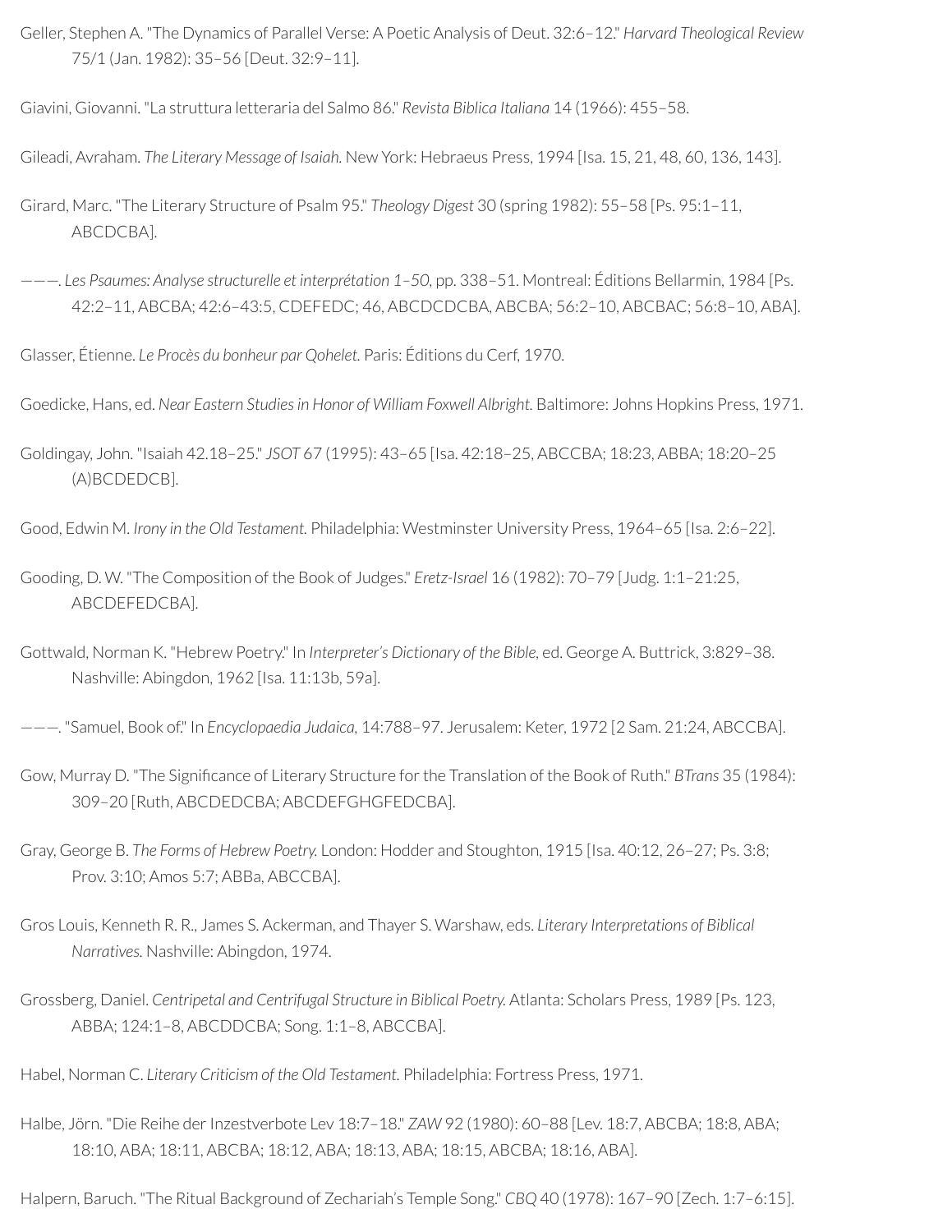Handy, Lowell K. "Sounds, Words, and Meanings in Psalm 82." *JSOT* 47 (1990): 51–66 [Ps. 82, ABCBA].

Hatton, Howard A., and David J. Clark. "From the Harp to the Sitar." *BTrans* 26 (1975): 132–38 [ABCDEDCBA].

Heidel, Alexander. *The Gilgamesh Epic and Old Testament Parallels.* 2nd ed. Chicago: University of Chicago Press, 1963.

- Hendrix, Ralph E. "A Literary Structural Analysis of the Golden-Calf Episode in Exodus 32:1–33:6." *AUSS* 28 (1990): 211–17 [ABCDEFEFDCBA].
- Henry, Matthew, and Thomas Scott. "General Remarks on the Poetical Books." In *Commentary on the Holy Bible,* ed. Matthew Henry and Thomas Scott, 2:iii–iv. Grand Rapids, Mich.: Baker, 1973 [Ps. 135:15–18, ABCDDCBA].
- Hibbard, F. G. *The Psalms Chronologically Arranged with Historical Introduction, etc.* 2 parts in 1 vol. New York: Carton and Porter, 1856.

Hilber, John W. "Theology of Worship in Exodus 24." *JEvTS* 39 (1996): 177–89 [Ex. 24:1–11, ABCDCBA].

Hillers, Delbert R. *Lamentations.* Anchor Bible, vol. 7A. Garden City, N.Y.: Doubleday, 1972.

Holladay, William L. "Chiasmus, the Key to Hosea XII 3–6." *VT* 16 (1966): 53–64 [Hosea 12:3–6, ABCDEEDCBA].

———. "The Covenant with the Patriarchs Overturned: Jeremiah's Intention in Terror on Every Side." *JBL* 91 (Sept. 1972): 305–20 [Jer. 20:1–6].

———. "The Recovery of Poetic Passages of Jeremiah." *JBL* 85 (Dec. 1966): 401–35 [Jer. 5:25; 23:25–32, ABA].

Holmgren, Frederick. "Chiastic Structure in Isaiah 51:1–11." *VT* 19 (1969): 196–201 [Isa. 51:1–11, ABCDDCBA].

- Hongisto, Leif. "Literary Structure and Theology in the Book of Ruth." *AUSS* 23 (1985): 19–28 [Ruth 1, ABCDEFGFEDCBA; 1:16–17, ABCCBA; Ruth, A..J..A].
- Horne, Thomas H. A Compendious Introduction to the Study of the Bible: Being an Analysis of "An Introduction to the *Critical Study of the Holy Scriptures."* Rev. ed. New York: Arthur, 1833/1835/1850.
- ———. *An Introduction to the Critical Study and Knowledge of the Holy Scriptures,* Philadelphia: Desilver Thomas, 1836 [Ps. 135:15–18, ABCDDCBA].

Howell, Maribeth. "Exodus 15,1b–18: A Poetic Analysis." *ETL* 65 (1989): 35–42 [Ex. 15:13–16f, ABCDDCBA].

Hrushovski, Benjamin. *Encyclopaedia Judaica,* s.v. "Prosody." Vol. 13, cols. 1195–203. 1971 [Deut. 32:1–4, ABBA].

Hurvitz, Avi. "'Diachronic Chiasm' in Biblical Hebrew" (in Hebrew). In *Studiesin Bible and Jewish History Dedicated to the Memory of J. Liver,* ed. Binyamin Uffenheimer, 248–55. Tel-Aviv: Tel-Aviv University Press, 1971.

Illman, Karl-Johan. "Psalm 88: A Lamentation Without Answer." *Scandinavian Journal of the Old Testament* 5/1 (1991): 112–20 [Ps. 88:1–19, ABCBA].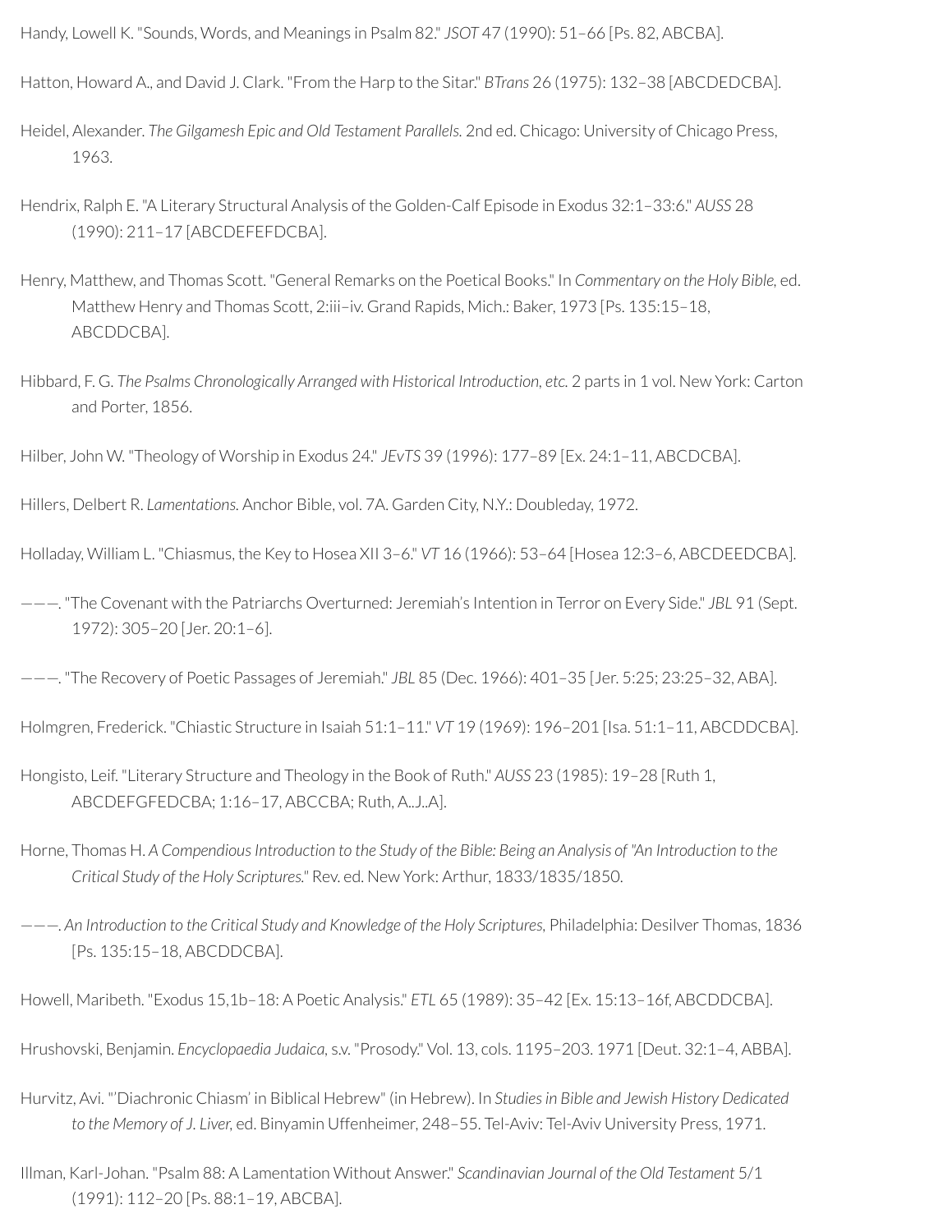Irvin, William H. "Syntax and Style in Isaiah 26." *CBQ* 41 (1979): 240–61 [Isa. 26:9–10, ABCDEFGFEDCBA].

- Isaak, Mary Anne. "Literary Structure and Theology of the Patriarchal Narratives: The Three-fold Blessing." *Direction* 24/2 (fall 1995): 65–74 [Gen. 12:1–21:8, ABCDEFEDCBA; compares Radday].
- Jackson, Jared J. "Style in Isaiah 28 and a Drinking Bout of the Gods." In *Rhetorical Criticism: Essaysin Honor of James Muilenburg,* ed. Jared J. Jackson and Martin Kessler, 85–98. Pittsburgh: Pickwick, 1974 [Isa. 28:7– 22, ABCDEFGHHGFEDCBA].

Jacob, Benno. *Das erste Buch der Tora: Genesis.* Berlin: Schocken, 1934 [Gen. 30, ABBAB].

Jacobson, Bernard S. "Analogical Argument in Early Jewish Law." In *Jewish Law Annual* 11 (1994): 144 [Ex. 21:2– 27, ABCDCBA].

Jebb, John. *Sacred Literature.* London: Cadell and Davies, 1820 [Ezek. 1:27; Isa. 27:12–13; Ps. 84:5–7; 135:15–18, ABCCBA, ABCDDCBA].

- Johnson, D. Lynn. "Hidden Treasures in the Word of Wisdom." *This People* 16 (spring 1995): 48–53 [Isa. 40:28–31, ABCDEEDCBA].
- Kempf, Stephen. "Introducing the Garden of Eden: The Structure and Function of Genesis 2:4B–7." *Journal of Translation and Textlinguistics* 7/4 (1996): 33–53 [Gen. 1:1–2:4a, ABBA; 2:4a–4b, ABCCBA].

Kidner, Derek. *Psalms 1–72.* London: Intervarsity Press, 1973.

- Kikawada, Isaac M. "The Shape of Genesis 11:1–9." *Rhetorical Criticism: Essaysin Honor of James Muilenburg,* ed. Jared J. Jackson and Martin Kessler, 18–32. Pittsburgh: Pickwick, 1974 [Gen. 11:1–9, ABBA].
- Klaus, N. Pivot Patterns in the Former Prophets. Sheffield: Sheffield Academic Press, 1999 (forthcoming) [Lev. 24:13–23; Judg. 7:17; 9:56–57; 18:16–17; 1 Sam. 3:17; 8:7–9; 17:51–54; 23:14–15; 31:9–10; 2 Sam. 3:24–25, 36; 6:20–22; 12:16–20; 13:32–33; 17:7–14; 18:10–11; 1 Kgs. 1:2, 24–35; 2:31–34; 4:20–5:5; 13:8–9, 16–17, 22; 17:2–7; 2 Kgs. 5:8–15, 18; 15:18–21; 19:15–19; 1 Chron. 5:1–3; Ps. 12:4–5; Amos 5:4–6].
- Knox, Alexander, and John Jebb. *Thirty Years of Correspondence between John Jebb and Alexander Knox,* ed. C. Forster, 258–63. Philadelphia: Esquire, 1835.
- Knutson, F. Brent. "Literary Genres in PRU IV." In *The Ras Shamra Parallels: The Text from Ugarit and the Hebrew Bible,* ed. Loren R. Fisher, 2:153-214. Rome: Pontifical Biblical Institute, 1972, 1975.
- ———. "Literary Parallels between the Texts of Le Palais Royal d' Ugarit IV and the Hebrew Bible." Ph.D. diss., Claremont Graduate School, 1970.
- Koch, Klaus. *Wasist Formgeschichte?* Neukirchen: Neukirchener Verlag, 1961. Reprint. *The Growth of the Biblical Tradition: The Form-Critical Method.* Trans. S. M. Cupitt. New York: Scribner's Sons, 1969 [Prov. 13:3, ABBA].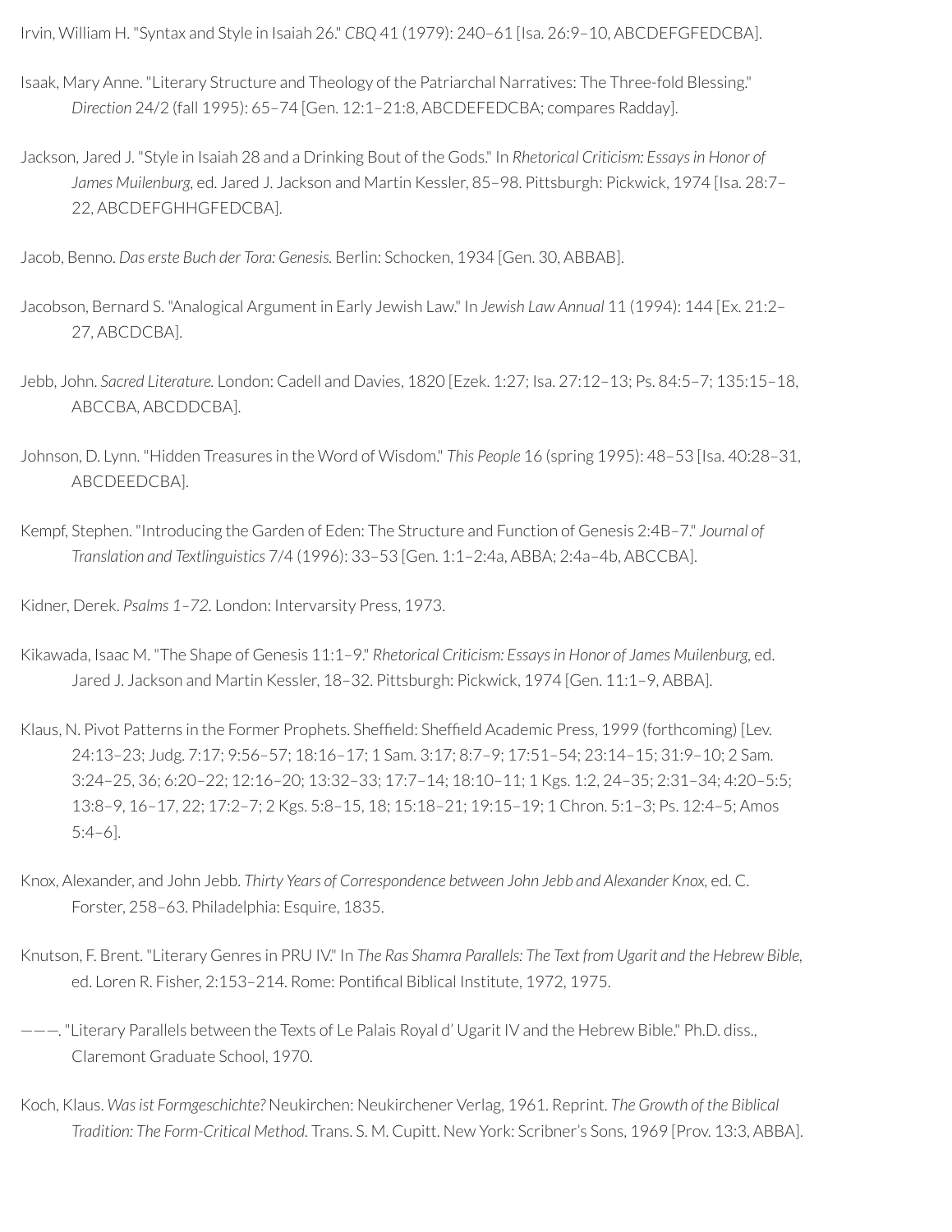- Koenig, Eduard. "Poetry—Biblical." In *Jewish Encyclopedia,* ed. Isidore Singer, 10:93–98. New York: Funk and Wagnalls, 1905.
- ———. *Stilistik, Rhetoric, Poetik in Bezug auf die biblische Literatur komparativisch.* Leipzig: Weicher, 1900.
- Kogut, Simah. "On Chiasm and Its Role in Exegesis" (in Hebrew). *Shnaton* 2 (1977): 196–204.
- Kosmala, Hans. "Form and Structure in Ancient Hebrew Poetry." *VT* 14 (1964): 423–45; *VT* 16 (1966): 152–80 [Isa. 40:3–5, ABCCBA; 30:29–31, ABCDCBA].
- Krinetzki, Leo. *Das Hohe Lied: Kommentar zu Gestalt und Kerygma eines alttestamentlichen Liebesliedes.* Düsseldorf: Patmos, 1964 [Song of Solomon].
- Kselman, John S. Review of *Chiasmusin Antiquity: Structures, Analyses, Exegesis,* ed. John W. Welch. *Dialogue* 17 (winter 1984): 146–48.
- ———."Design and Structure in Hebrew Poetry." *SBL Seminar Papers* 5 (1980): 1–16 [Hosea 8:8–14; 9:34; Zeph. 3:14–20; Lam. 2:1–4, ABCCBA, ABCDCBA].
- ———. "Note on Isaiah 2:2." *VT* 25 (1975): 225–27 [Isa. 2:2, ABBA].
- ———. "Psalm 72: Some Observations on Structure." *Bulletin of the American Schools of Oriental Research* 220 (Dec. 1975): 77–81 [Ps. 72:1–2, ABCCBA].
- ———. "Semantic-Sonant Chiasmus in Biblical Poetry." *Biblica* 58/2 (1977): 219–23 [Gen. 27:36; 2 Sam 1:21; Ezek. 22:2; Eccl. 7:1; Lam. 3:22; Ps. 37:6; 51:19; 78:33; 147:15; Jer. 2:7; Prov. 14:4, ABBA].
- Kugel, James E. *The Idea of Biblical Poetry: Parallelism and Its History.* New Haven: Yale University Press, 1981 [Ps. 91:13; Ezek. 15:4; 36:26; Ps. 102:20; 147:16].
- Laato, Antti. "The Composition of Isaiah, 40–55." *JBL* 109 (summer 1990): 207–28 [Dan. 2–7, ABCCBA; Isa. 40:3– 42:17, ABCDEFEDCBA; 44:21–45:13, ABCCBA; 48:20–52:12, ABCDEFGFEDCBA].
- Lamarche, Paul. *Zacharie IX–XIV: Structure littéraire et Messianisme.* Paris: Gabalda, 1961.
- Landy, Francis. "The Song of Songs in the Garden of Eden." *JBL* 98 (Dec. 1979): 513–28 [Song. 6:2–11, ABCCBA].
- Langlamet, F. "Les Récits de l'institution de la royauté (1 Sam. 7–12)." *RB* 77 (1970): 161–200.
- Lenglet, Ad. "La Structure littéraire de Daniel 2–7." *Biblica* 53/2 (1972): 169–90 [Dan. 2–7, ABXBA].
- Leroux, N. R. "Repetition, Progression, and Persuasion in Scripture." *Neotestamentica* 29/1 (1995): 1–25 [general discussion of functional aspects of chiasmus in rhetorical criticism and perception of texts].
- Lestienne, Michel. "Les Dix 'Paroles' et le Décalogue." *RB* 79 (1972): 484–510.
- Lete, G. del Olmo. "David's Farewell Oracle (2 Samuel 23:1–7): A Literary Analysis." *VT* 34 (1984): 414–37 [2 Sam. 23:1–7, ABCDCBA].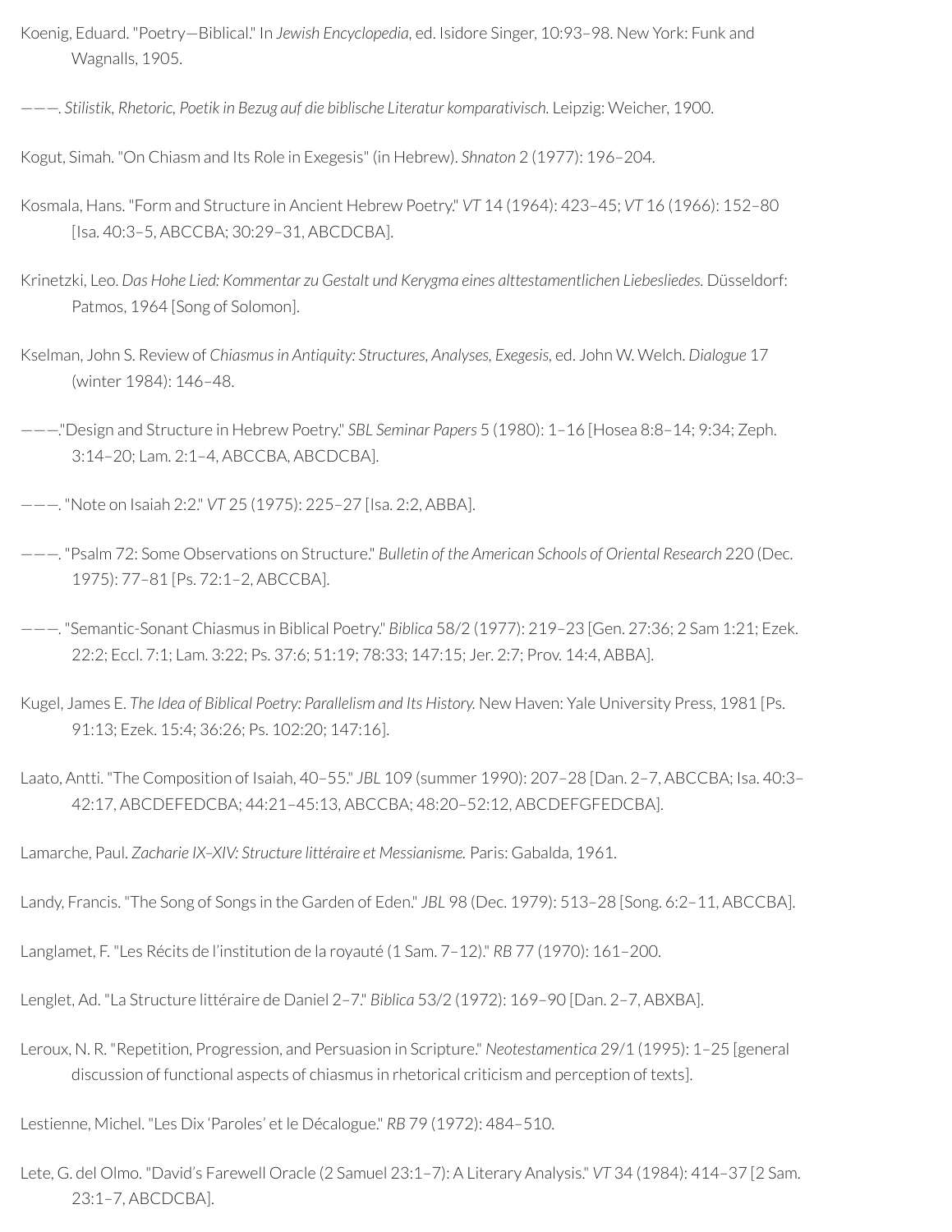- Levinson, Bernard M. *Deuteronomy and the Hermeneutics of Legal Innovation*. New York: Oxford University Press, 1997 [Ex. 6:14–25, ABCDXDCBA; 20:24, ABBA; Ex. 23:15–17, Deut. 16:16–17, ABCCXBA; Lev. 23:2, ABCXCBA; Deut. 12:2–7, 29–31, ABCCBA; 12:13–19, ABCCBA; 12:14, ABBA; Deut 17:1, ABBA; 13:10– 11a, 17:5b–7, ABBXA].
- ———. "The Right Chorale: From the Poetics to the Hermeneutics of the Hebrew Bible." In *"Not in Heaven": Coherence and Complexity in Biblical Narrative,* ed. Jason P. Rosenblatt and Joseph C. Sitterson Jr., 129–53. Bloomington: Indiana University Press, 1991 [Gen. 1:24–26, ABC; Gen. 6:7, CBA].
- Lewis, Theodore J. "Death Cult Imagery in Isaiah 57?" *Hebrew Annual Review* 11 (1987): 267–79 [Isa. 57:5b, ABBA].

Lichtenstein, Murray H. "Chiasm and Symmetry in Proverbs 31." *CBQ* 44 (1982): 202–11 [Prov. 31, ABCCBA].

Liebreich, Leon J. "The Compilation of the Book of Isaiah." *Jewish Quarterly Review* 46 (Jan. 1956): 259–77; *Jewish Quarterly Review* 47 (Oct. 1956): 114–38.

———. " Psalms 34 and 145 in the Light of Their Key Words." *Hebrew Union College Annual* 27 (1956): 181–92.

Lindars, Barnabas. "The Structure of Psalm CXLV." *VT* 39 (1977): 23–30.

- Lipinski, Edward. Review of *Chiasmusin Antiquity: Structures, Analyses, Exegesis,* ed. John W. Welch. *Bibliotheca Orientalis* 44 (Jan.–Mar. 1987): 294–96.
- ———. *Essaissur la Revelation et la Bible.* Paris: Éditions du Cerf, 1970.
- ———. "Macarismes et psaumes de congratulation." *RB* 75 (1968): 321–67.
- Lohnk, Norbert. "Darstellungskunst und Theologie in Dtn 1, 6–3, 29." *Biblica* 41 (Oct. 1960): 105–34 [Deut. 1:6– 3:29, ABCDCBAACA].
- ———. *Das Hauptgebot: Eine Untersuchung literarischer Einleitungsregeln zu Dtn 5–11.* Rome: Pontical Biblical Institute, 1963 [Deut. 5:27–6:3, ABCDCBA; 7:6–14, ABCDEFGHHGFEDCBA; 7:2–26, ABCCBA; 8:1–20, ABCDCBA].
- ———. *Höre Israel: Auslegung von Texten aus dem Buch Deuteronomium.* Düsseldorf: Patmos-Verlag, 1965 [Revised treatment of Deut. 8:1–20, ABCDCBA].

 $---$  *Lectures in Deuteronomy.* Rome: Pontifical Biblical Institute, 1968.

- Long, Burke O. "Historical Narrative and the Fictionalizing Imagination." *VT* 35 (1985): 405–16 [1 Kgs. 20:1–34, ABCBA].
- López, Félix García. "Yahvé, fuente última de vida: análsis de Dt 8." *Biblica* 62 (1981): 21–54 [Deut. 8:2–6b, ABCBA].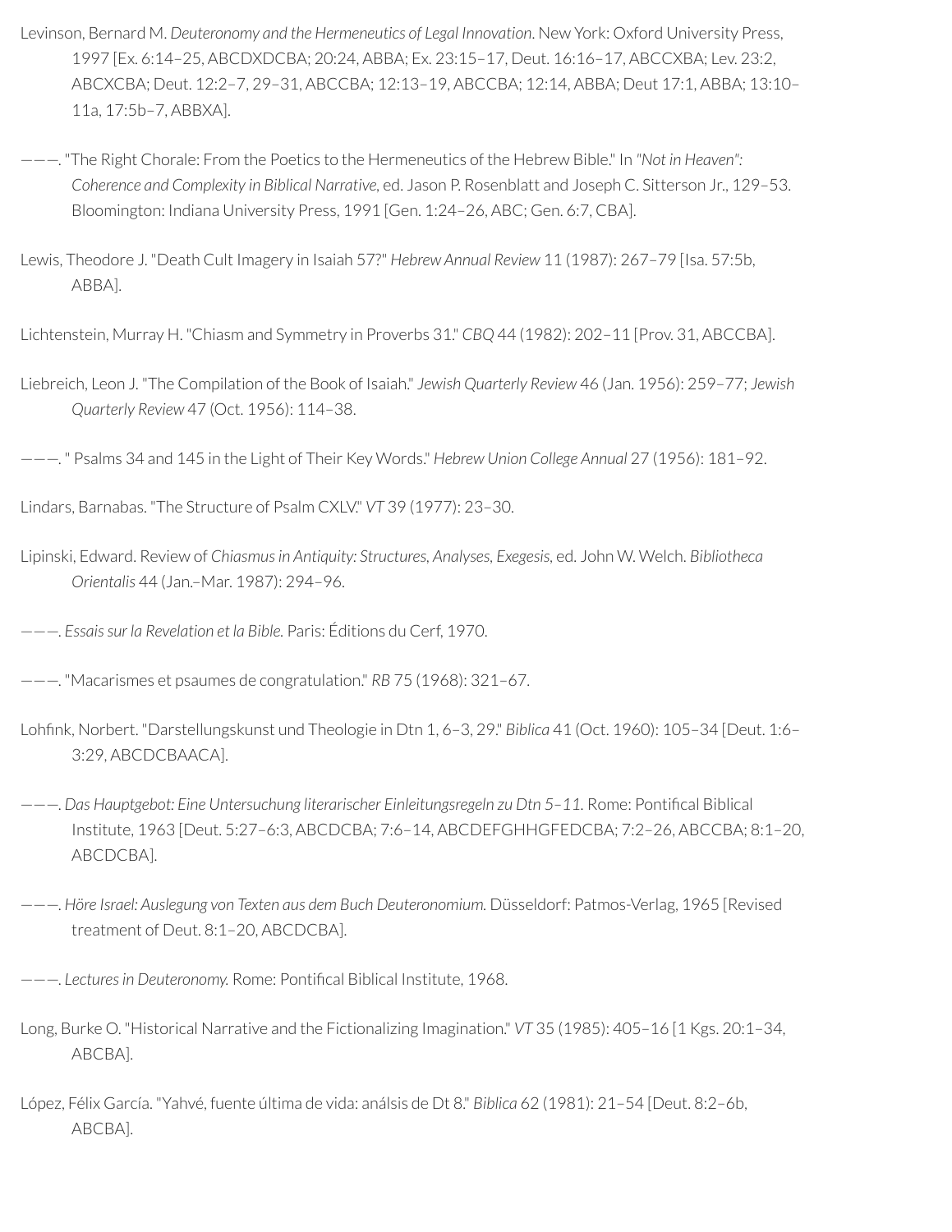- Lund, Nils W. *Chiasmusin the New Testament: A Study in Formgeschichte.* Chapel Hill: University of North Carolina Press, 1942 [displays 49 extended chiasms in Old Testament texts, especially from Genesis, Leviticus, Isaiah, and Psalms, and 93 similar patterns in the New Testament, mainly from Matthew, Galatians, Ephesians, Colossians, 1 Corinthians, and Revelation].
- ———. *Chiasmusin the New Testament: A Study in the Form and Function of Chiastic Structures.* Boston: Hendrickson, 1992.
- ———. "Chiasmus in the Psalms." *American Journal of Semitic Languages and Literature* 49 (July 1933): 281–312 [many psalms, ABCBA; ABCDEFEDCBA].
- ———. "The Presence of Chiasmus in the Old Testament." *American Journal of Semitic Languages and Literature* 46 (Jan. 1930): 104–26 [Zech. 9:5; Ps. 135:15–18; Gen. 12:16; Num. 15:35–36, ABCBA, ABCDEDCBA].
- Lundbom, Jack R. "Elijah's Chariot Ride." *Journal of Jewish Studies* 24 (spring 1973): 39–50 [2 Kgs. 1–2, ABCDEFGFEDCBA].
- ———. "The Inclusio and Other Framing Devices in Deuteronomy 1–28." *VT* 46 (1996): 296–315 [Deut. 1:1–5, ABCCBA; 8:7–10, ABCDCBA; 12:1–13:1(12:32), ABCCBA; 14:22–15:23, ABBA; 13:2(13:1)–18:22, ABCDCBA].
- ———. *Jeremiah: A Study in Ancient Hebrew Rhetoric.* Missoula, Mont.: Scholars Press, 1975.
- Luter, A. Boyd, and Richard O. Rigsby. "An Adjusted Symmetrical Structuring of Ruth." *JEvTS* 39 (1996): 15–28 [ Ruth 1:1–4:22, ABCDCBA; 1:6–22, ABCDCBA; 4:1–12, ABCDEDCBA; 2:1–23, ABCDDCBA; 3:1–18, ABCDDCBA].
- Magonet, Jonathan. "The Rhetoric of God: Exodus 6:2–8." *JSOT* 27 (1983): 56–67. Reply by Pierre Auffret, *JSOT* 27 (1983): 69–71 [Ex. 6:2–8, ABCDXDCBA, ABCDEFEDCBA].
- ———. "Some Concentric Structures in Psalms." *Heythrop Journal* 23 (Oct. 1982): 365–76 [Ps. 145; 92; 137, ABCBA].
- Mannati, Marina, and Elisabeth de Solms. *Les Psaumes.* Vol. 1. Paris: Desclée, 1966–67.
- Mariès, Louis. "Remarques surla forme poètique du livre de la Sagesse (1:1–9:17)." *RB* 5 (1908): 251–57.
- Matheus, Frank. "Jesaja 44:9–20: Das Spottgedicht gegen die Götzen und seine Stellung im Kontext." *VT* 37 (1987): 312–26 [Isa. 40:18–46:8, ABCDCBA].
- Mathews, Kenneth A. "Literary Criticism of the Old Testament." In *Foundationsfor Biblical Interpretation: A Complete Library of Tools and Resources*, ed. David S. Dockery, Kenneth A. Mathews, and Robert B. Sloan, 205–31. Nashville: Broadman and Holman, 1994 [Gen. 6:9–9:19, ABCDEFEDCBA; 7:4–8:12, ABCDDCBA].
- Mays, James L. *Amos: A Commentary.* Philadelphia: Westminster Press, 1969.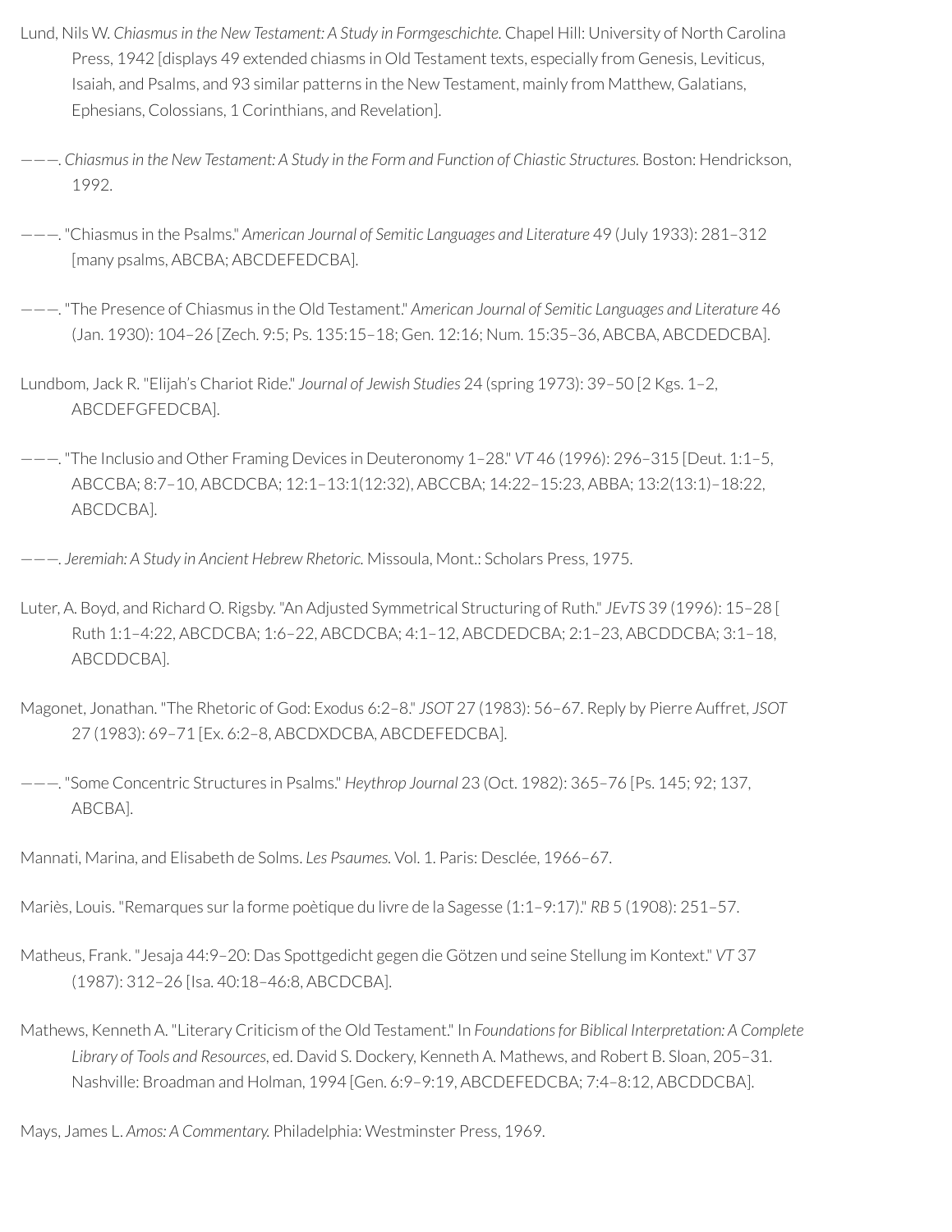- McCann, J. Clinton, Jr. "The Book of Psalms: Introduction, Commentary, and Reflections." In *The New Interpreter's Bible* 4, 639–77, 686, 721, 724, 740, 767–69, 782, 939–40, 1020, 1023, 1041, 1050, 1082, 1227. Nashville: Abingdon, 1996 [Ps. 1:1–5, ABCBA; 1:5–6; 3:1–2; 3:7; 5; 6:10; 11:1–7, ABCBA; 12:1–8, ABCBA; 17:4–12, ABCDCBA; 25:9; 26:1–8, ABCBA; 36:6–7; 36:10–11; 56:3–4; 67:1–7, ABCBA; 72:1–2; 83:1; 86:1–16, ABCDEDCBA; 87:3–7, ABCBA; 90:1–2, ABCBA; 90:5–6, ABBA; 92:1–8, ABCBA; 97:6–7; 100:3; 101:3–7, ABCDCBA; 137:5–6, ABBA; 142:2].
- McCarthy, Dennis J. "Moses' Dealings with Pharaoh: Exodus 7:8–10:27." *CBQ* 27 (1965): 336–47 [Ex. 7:8–10:27, ABCDEEDCBA].

———. "Plagues and Sea of Reeds: Exodus 5–14." *JBL* 85 (June 1966): 137–58.

McConville, J. G. *Law and Theology in Deuteronomy.* JSOT Supplement Series 33. Shefeld: JSOT Press, 1986 [Deut. 12; 18:1–8, ABBA; 15:3].

McCreesh, Thomas P. "Wisdom as Wife: Proverbs 31:10–31." *RB* 92 (1985): 25–46 [Prov. 31:10–31, ABBA].

- McEvenue, Sean E. The Narrative Style of the Priestly Writer. Rome: Pontifical Biblical Institute, 1971 [Gen. 8:11-13, ABCCBA; 9:12–17, ABCBA; 17:1–8, ABCDCBA; 28:11–19, ABCCBA; 28:13–15, ABCBA].
- ———. "A Return to Sources in Genesis 28:10–22?" *ZAW* 106 (1994): 375–89 [Gen. 28:11–19, ABCDCBA; 28:12– 17, ABCCBA].

McKenzie, John L. *Second Isaiah.* Anchor Bible, vol. 20. Garden City, N.Y.: Doubleday, 1968.

McKenzie, Steve. "You Have Prevailed: The Function of Jacob's Encounter at Peniel in the Jacob Cycle." *Restoration Quarterly* 23 (1980): 225–31.

Meek, T. James. "The Structure of Hebrew Poetry." *Journal of Religion* 9 (1929): 523–50 [Ps. 19:1–2, ABCCBA].

Merendino, P. *Corso esegetico-teologico su Isaia 40.* Rome: Pontical Biblical Institute, 1970.

- Meynet, Roland. "Dieu donne son nom à Jésus: Analyse rhétorique de Lc 1,26–56 et de 1 Sam 2,1–10." *Biblica* 66 (1985): 39–72 [Luke 1:52–53, ABBA; 1:28–38, ABCBA; 1:39–45, ABCBA; 1:50–55, ABCBA; 2:1–10, ABCDEDCBA; 1:26–56, ABCDEDCBA].
- Milgrom, Jacob. *Leviticus 1–16.* Anchor Bible, vol. 3. New York: Doubleday, 1991 [Lev. 8:4–36, ABBA; 8:1–36, ABXBA, 11:24–28, ABBA; 14:11–20, ABCDEFEDCBA, 14:21–32, ABCDEFGFEDCBA; 14:51–52, ABCDXDCBA, 15:1–33, ABCCBA; 15:2–25, ABXBA; 16:29–31, ABCXCBA].
- ———. *Numbers.* Philadelphia: Jewish Publication Society, 1990 [Num. 14:2, ABBA; 30:15, ABBA; 32:16, 24, ABBA].

Miller, James E. "The Redaction of Daniel." *JSOT* 52 (1991): 115–24 [Daniel 2, 7].

———. "Structure and Meaning of the Animal Discourse in the Theophany of Job." *ZAW* 103 (1991): 418–21 [Job 38:39–39:30, AABCCBAA].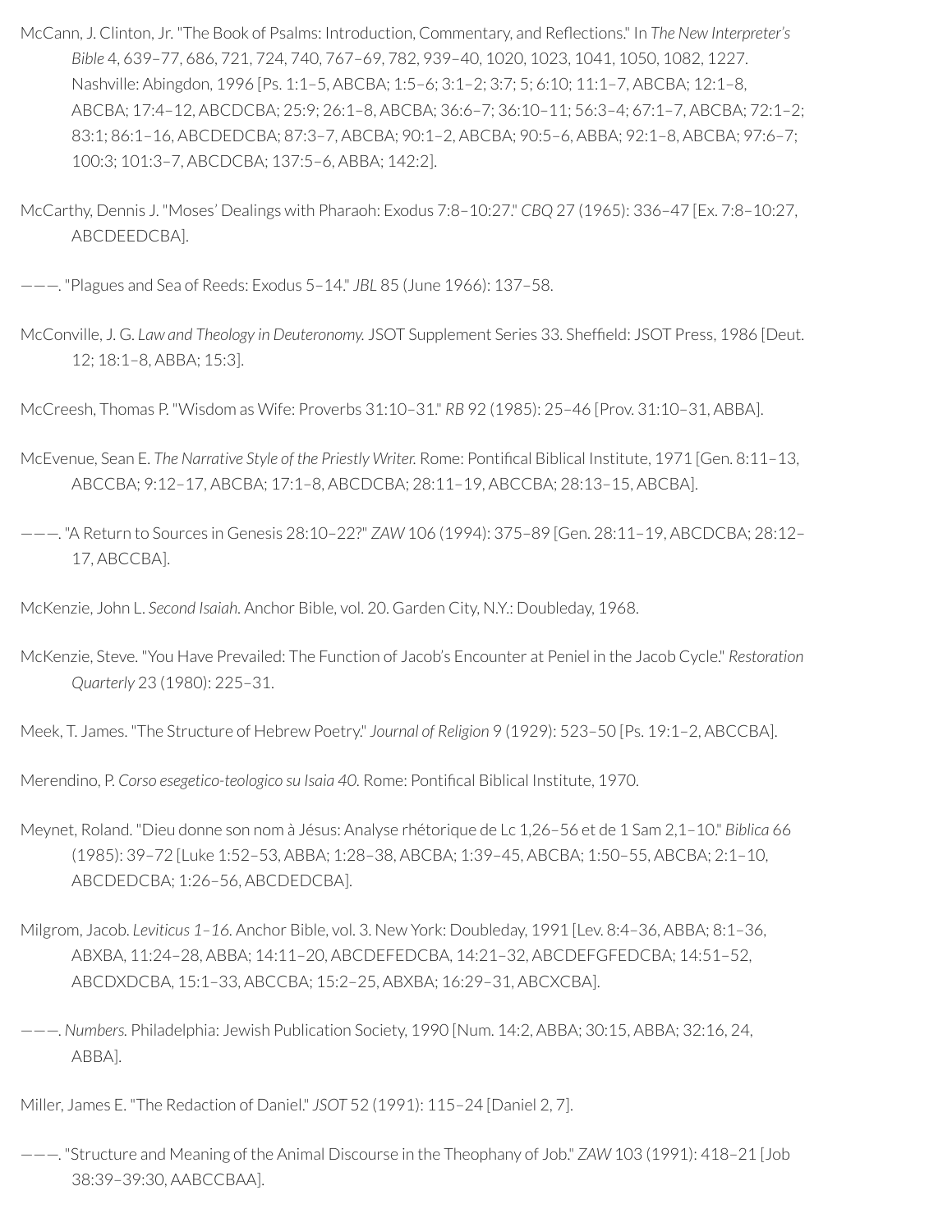Montagnini, Felice. *Libro di Isaia 1–39.* Brescia: Paideia, 1966.

Mosca, Paul G. "Psalm 26: Poetic Structure and the Form-Critical Task." *CBQ* 47 (1985): 212–37 [Ps. 26:1–12].

Moulton, Richard G. *The Literary Study of the Bible.* Boston: Heath, 1899.

Muilenburg, James. "Form Criticism and Beyond." *JBL* 88 (Mar. 1969): 1–18 [Judg. 5:19–21].

———. "The Literary Character of Isaiah 34." *JBL* 59 (Sept. 1940): 339–65.

———. "A Study in Hebrew Rhetoric: Repetition and Style." *VT,* supplement 1 (1953): 97–111.

———. *Translating and Understanding the Old Testament: Essaysin Honor of Herbert Gordon May.* Nashville: Abingdon, 1970.

Naidoff, Bruce D. "The Two-Fold Structure of Isaiah 45:9–13." *VT* 31 (1981): 180–85 [Isa. 45:9–13, ABBA].

Newing, Edward G. "A Rhetorical and Theological Analysis of the Hexateuch." *South East Asia Graduate School of Theology* 22/2 (1981): 1–15 [General discussion at p. 5, with n. 10 listing some examples; specific examples given: whole Hexateuch (Gen. 1:1–Josh. 24:33), ABCDEFGXGFEDCBA; Ex. 32:11–13, ABCDDCBA; Gen. 11:1–9, ABCDEFFEDCBA; Ex. 32–34, ABCDEXEDC BXA].

———. "The Rhetoric of Hope: The Theological Structure of Genesis–2 Kings." *Colloquium* 17 (May 1985): 1–15.

———. "Up and Down—In and Out: Moses on Mount Sinai: The Literary Unity of Exodus 32–34." *Australian Biblical Review* 41 (1993): 18–34 [Gen. 1–Josh. 24, ABCDEFGHXHGFEXDCBH; Ex. 32–34, ABCXCBXA; 31:12– 17, ABXBAX; 33:7–11, ABCXCBXA].

Nielsen, Eduard. *Oral Tradition: A Modern Problem in Old Testament Introduction.* London: SCM, 1954.

Noble, Paul R. "The Literary Structure of Amos: A Thematic Analysis," *JBL* 114 (1995): 209–26 [Amos 3:9–6:14, ABCDEFGHGFEDCBA].

O'Connell, Robert H. "Deuteronomy 7:1–26: Asymmetrical Concentricity and the Rhetoric of Conquest." *VT* 42 (1992) 248–65 [Deut. 7:6–14, ABCDEFGHHGFEDCBA; 7:2–26, ABCCBA; 7:1–26, ABCDEFDGHIJGKLMMLJHGFEHDFIKABCBA; 7:6–14b, DFDGHGHGFHDF; 7:8a–5b, HIJKLLJHIK].

———. "Deuteronomy 8:1–20: Asymmetrical Concentricity and the Rhetoric of Providence." *VT* 40 (1990): 437– 52 [Deut. 8:1–20, ABCDEFGHIJKLLKJIGEHFDC(1A)(1B)(1B)(1A); 4:1–11:32, ABABAXXABA].

———. "Isaiah 14:4B–23: Ironic Reversal through Concentric Structure and Mythic Allusion." *VT* 38 (1988): 407– 18 [Isa. 14:4b–23, ABCDEFGXX GFEDCBA; 13–39 (AA)(AA)(BB)(BB)(BB)(inset)(AA)].

———. "Telescoping N + 1 Patterns in the Book of Amos." *VT* 46 (1996): 56–73 [Amos 5:18–27, ABBA; 9:1–10, ABBA].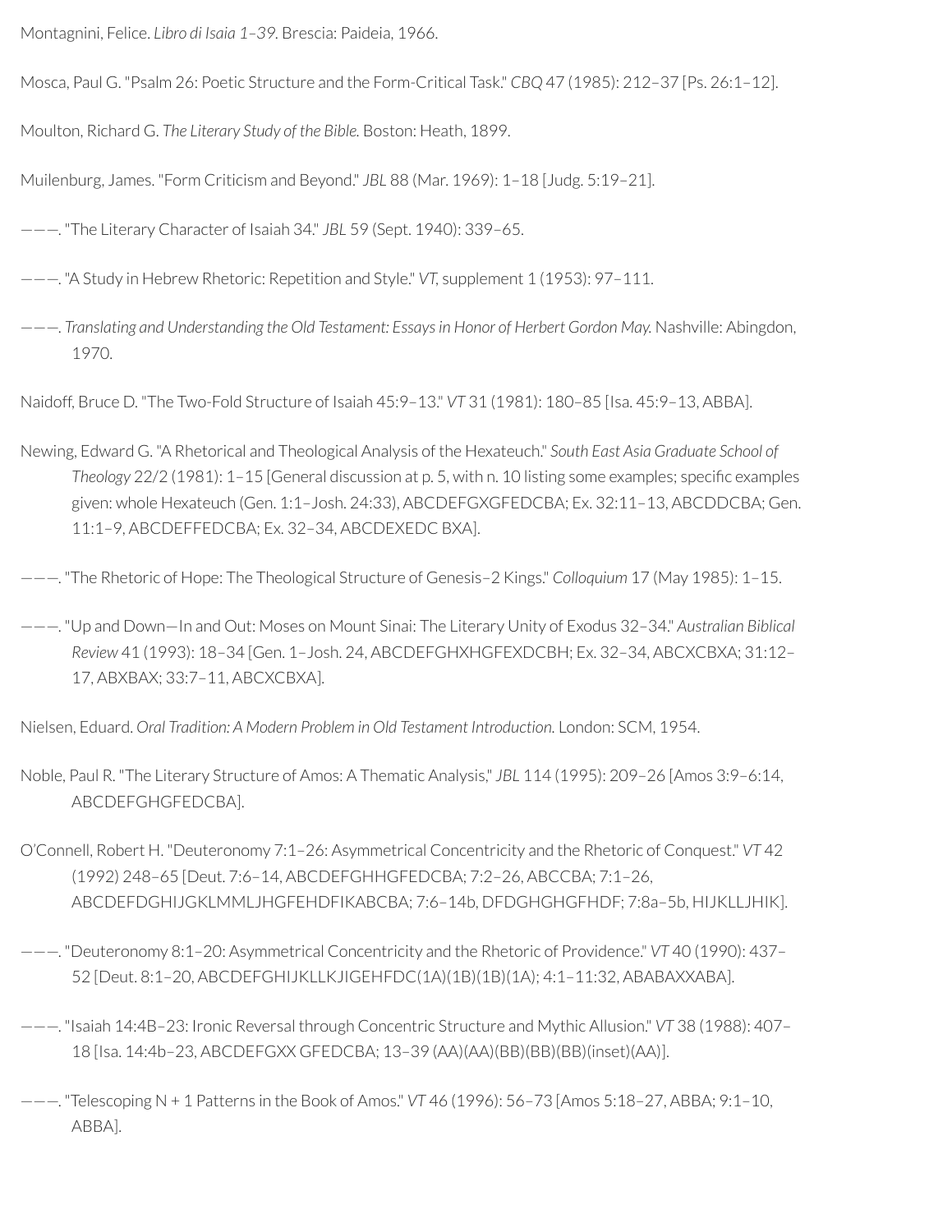- O'Conner, Michael P. *Hebrew Verse Structure.* Winona Lake, Ind.: Eisenbrauns, 1980 [Judg. 5:19; Ps. 78:20; Num. 23:24; Deut. 33:11].
- Oliva, Manuel. "Interpretacion teologica del culto en la pericopa del sinai de la historia sacerdotal." *Biblica* 49/3 (1968): 345–54 [Ex. 24:15–18, ABACBC].

Olson, Daniel C. "Jeremiah 4.5–31 and Apocalyptic Myth." *JSOT* 73 (1997): 81–107 [Jer. 5:5–31, A..KXK..A].

- Otto, Eckhart. "Rechtsreformen in Deuteronomium XII–XXVI und im mittelassyrischen Kodex der Tafel A (KAV 1)." In *Congress Volume: Paris, 1992.* Supplements to Vetus Testamentum, v. 61 0083-5889, ed. John A. Emerton, 239–73. Leiden: Brill, 1995 [Ex. 21:12–22:19, ABCBA; 23:1–8, ABA; Deut. 22:28–29, ABCCBA; 19:2–25:12, ABCDCBA].
- ———. "Techniken der Rechtssatzredaktion israelitischer Rechtsbücherin der Redaktion des Prophetenbuches Micha." *Scandinavian Journal of the Old Testament* 5/2 (1991): 119–50 [Ex. 21:2–22:26, ABCDCBA; 22:28– 23:12, ABCBA; Micah 4:1–5:14, ABCDEDCBA; 4:6–5:6, ABCBA].
- Pardee, Dennis. *Ugaritic and Hebrew Poetic Parallelism: A Trial Cut (ʿnt I and Proverbs 2).* Supplements to *VT* 39. Leiden: Brill, 1988 [Prov. 2:1, ABCCDA; 2:4, ABBA; 2:7, ABCDB; 2:10, 20, ABCBCD; 2:15, ABCCB; 2:17, ABCDEA; 2:22, ABCCBA].
- Parker, James I., Merrill C. Tenny, and William White Jr., eds. *Nelson'sIllustrated Manners and Customs of the Bible*, electronic edition, Logos Library System. Nashville: Nelson, 1997 [Isa. 55:8, ABBA; 11:13b, ABBA; Acts 17:24–25, ABCCBA; Mark 5:1–20, ABCDEDCBA].
- Parunak, Henry V. "Oral Typesetting: Some Uses of Biblical Structure." *Biblica* 62/2 (1981): 153–68 [Ex. 26:15–18, ABCDEDCBA].

———. "Transitional Techniques in the Bible." *JBL* 102 (Dec. 1983): 525–48.

- Patterson, Richard D., and Michael E. Travers. "Literary Analysis and the Unity of Nahum." *Grace Theological Journal* 9 (spring 1988): 45–58 [Nahum 1:2–10].
- Payne, Philip. "Chiastic Structure in the Book of Zechariah." In *Interpreting the Book of Revelation: Hermeneutical Guidelines with Brief Introduction to Literary Analysis*, ed Kenneth A. Strand, 81–85. Worthington, Ohio: Ann Arbor, 1976 [Zech. 1:1–14:21, ABCDCBCBDCBAABCDCBCBDBCA].

Penna, A. *Isaia.* Rome: Marietti, 1957.

Petersen, David L., and Kent H. Richards. *Interpreting Hebrew Poetry*, 95–96. Minneapolis: Fortress, 1992 [Ps. 1:1– 5, ABCBA].

Popper, William. *Studiesin Biblical Parallelism.* Berkeley: University of California Press, 1918–1923.

Porten, Bezalel. "The Structure and Theme of the Solomon Narrative: 1 Kings 3–11." *Hebrew Union College Annual* 38 (1967): 93–128.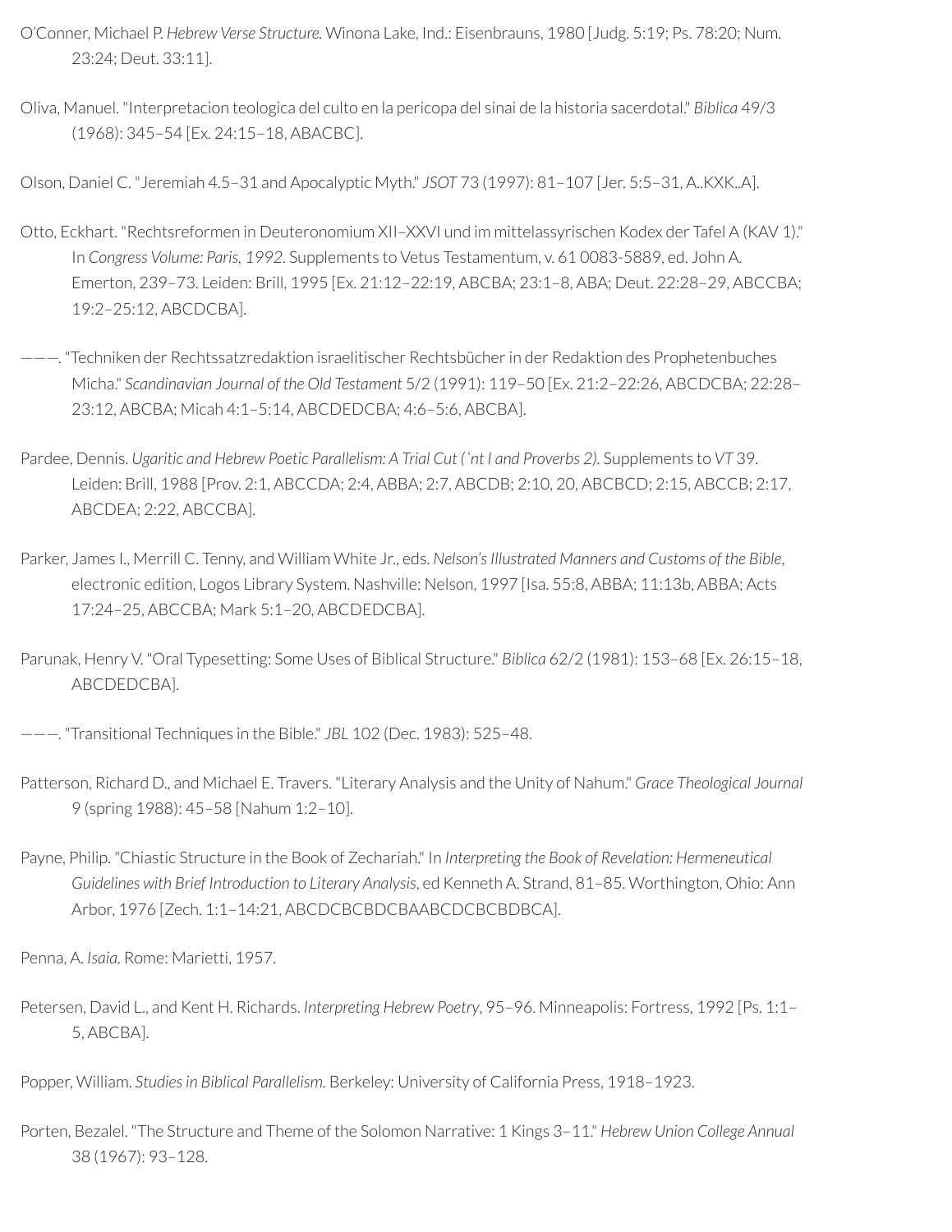Porten, Bezalel, and Uriel Rapport. "Poetic Structure in Genesis 9:7." *VT* 21 (1971): 363–69 [Isa. 45:5–7, ABCB].

- Prewitt, Terry J. "Story Structure and Social Structure in Genesis: Circles and Cycles." In *Semiotics,* ed. J. N. Deely, 529–43. New York: Plenum Press, 1983 [Gen. 11–50, ABCDEFGFEDCBA].
- Prinsloo, Willem S. "Psalm 82: Once Again, Gods or Men?" *Biblica* 76 (1995): 219–28 [Ps. 82:1b, ABBA; 82:2–4b, ABBA; 82:3, ABBA; 82:4, ABBA; 82:5, BAAB].

———. "The Theology of the Book of Ruth." *VT* 30 (1980): 330–41 [Ruth 2:1–22, ABCBA; 3:1–18, ABA].

Quintens, Werner. "La Vie du roi dans le Psaume 21." *Biblica* 59 (1978): 516–41 [Ps. 21:2, ABCBA].

Raabe, Paul R. Psalm Structures: A Study of Psalms with Refrains. Sheffield: Sheffield Academic Press, 1990 [Ps. 42:2– 11, ABCBA; 42–43, ABBA; 42–43, CDEFEDC; 46, ABCDCDCBA, ABCBA; 57:2–4, ABCABCB; 59:2, ABCBA; 59:3, ABBA; 59:2–3, ABA; 59:2–18, ABCCBA; 59:4–18, ABCDBACD].

Radday, Yahuda T. "Chiasm in Joshua, Judges, and Others." *Linguistica Biblica* 27–28 (Sept. 1973): 6–13 [Jonah 1– 4; Ruth, ABCDCBA].

———. "Chiasm in Kings." *Linguistica Biblica* 31 (May 1974): 52–67.

———. "Chiasm in Samuel." *Linguistica Biblica* 9–10/3 (1973): 21–31 [2 Samuel, A..L..A, ABCDEFGHGFEDCBA].

———. "Chiasm in Tora." *Linguistica Biblica* 19 (Sept. 1972): 12–23.

———. "On Chiasmus in Biblical Narrative." *Beth Mikra* 20–21 (1964): 48–72.

———. "Chiasmus in the Old Testament." In *Chiasmusin Antiquity: Structures, Analyses, Exegesis,* ed. John W. Welch, 50–117. Hildesheim: Gerstenberg, 1981; reprint, Provo, Utah: Research Press, 1998 [Dan. 2:1–7:28, ABCDDCBA; Esther, ABCDEFGHGFEDCBA; Jonah 1:4–16, ABCDEFGFEDCBA].

———. "Studies in the Poetic Sections of Samuel." *Israel Bible Society* 19 (1967): 355–66.

Radday, Yahuda T., and John W. Welch. "Chiasmus in the Scroll of Ruth" (in Hebrew). *Beth Mikra* 77 (1979): 180– 87 [Ruth, ABCDCBA].

Redford, Donald B. *A Study of the Biblical Story of Joseph.* Leiden: Brill, 1970.

Renaud, Bernard. *Structure et attacheslittéraires de Michee IV–V.* Cahiers de la Revue Biblique, no. 2. Paris: Gabalda, 1964.

Rendtorff, Rolf. "Genesis 8,21 und die Urgeschichte des Jahvisten." *Kerygma und Dogma* 7 (1961): 69–78.

Revell, E. John. "Pausal Forms and the Structure of Biblical Poetry." *VT* 31 (1981): 186–99.

Reynet, Roland. "Analyse rhétorique du Psaume 51: Hommage critique à Marc Girard." *Rivista Biblica* 45/2 (Apr.– June 1997): 187–226 [Ps. 51:5–8, ABCCBA; 51:10–14, ABBA; 51:10–14, ABCBA; 51:11–13, ABBA; 51:18, ABCBA; 51:18–20, ABBA; 51:19, ABCCBA].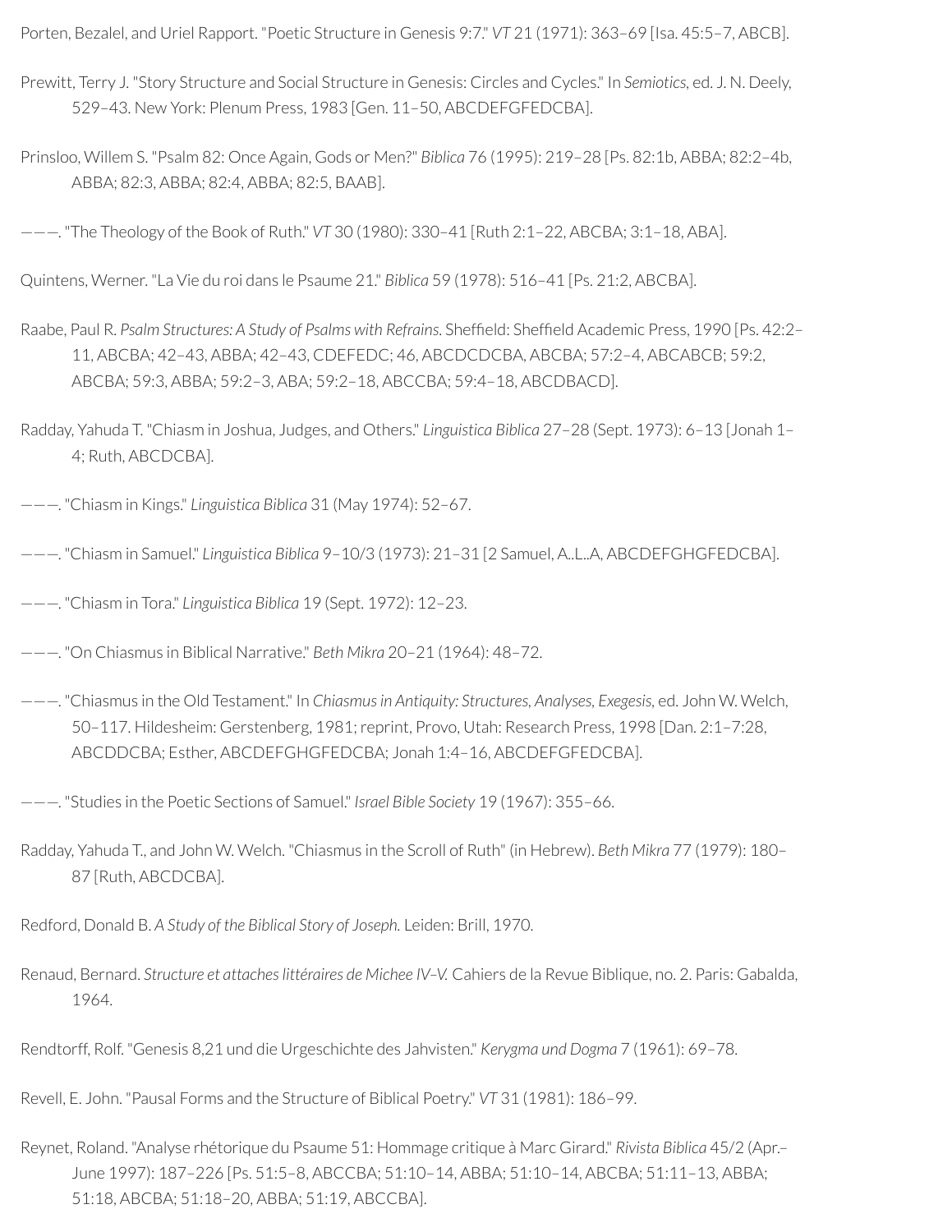Ridderbos, Nicolaas H. *Die Psalmen, stilistische Verfahren, und Aufbau mit besonderer Berücksichtigung von Ps. 1–41.* Berlin: de Gruyter, 1972.

Riding, Charles B. "Psalm 95:1–7c as a Large Chiasm." *ZAW* 88 (1976): 418 [Ps. 95:1–7c, ABBA].

- Ridout, George P. "Prose Compositional Techniques in the Succession Narrative." Ph.D. diss., Graduate Theological Union, 1971.
- ———. "The Rape of Tamar." *Rhetorical Criticism: Essays in Honor of James Muilenburg,* ed. Jared J. Jackson and Martin Kessler, 75–84. Pittsburgh: Pickwick, 1974 [2 Sam. 13:1–22, ABCDEDCBA].
- Robinson, Bernard P. "Israel and Amalek: The Context of Exodus 17:8–16." *JSOT* 32 (1985): 15–22 [Ex. 17:8–16, ABCDEEDCBA].
- Rodriguez, Angel M. "Leviticus 16: Its Literary Structure." *AUSS* 34 (1996): 269–86 [Lev. 16:6–10, ABCDEDECBA; 16:11–22, ABCCBA (complex); 16:29–34, ABCDCBADEEDADA; 16:14, ABCCBA; 16:18–19, ABCCBA; 16:1–34, ABCDEFGGFEDCBA].
- Rupert, Lothar. "'Mein Knecht, der Gerechte, macht die Vielen gerecht, und ihre Verschuldungen-er trägt sie' (Jes 53,11)." *BZ* 40 (1996): 1–17 [Isa. 52:13–53:12, ABabcbaA].
- Sanders, James A., ed. *Essaysin Honor of Nelson Glueck: Near Eastern Archaeology in the Twentieth Century.* Garden City, N.Y.: Doubleday, 1970.

Sarna, Nahum. *Understanding Genesis: The Heritage of Biblical Israel.* New York: Schocken, 1970.

Schart, A. *Mose und Israel im Konikt: Eine redaktionsgeschichtliche Studie zu den Wüstenerzählungen.* Orbis biblicus et orientalis, 52. Göttingen: Vandenhoeck and Ruprecht, 1990 [Ex. 15:22–19:2, Num. 10:11–21:18, ABCDEFFEDCBA].

Schmitt, Armin. "Die Totenerweckung in 1 Kön. 17:17–24." *VT* 27 (1977): 454–74 [1 Kgs. 17:18–24, ABCCBA].

Schmitt, Rudolf. "1st Philo, Vita Moysis (Mos) 2:251 ein Peristasenkatalog?" *NT* 29/2 (1987): 177–82 [Philo, Mos. 2:251, ABBA].

Schoors, Antoon. "Literary Phrases." In *The Ras Shamra Parallels: The Textsfrom Ugarit and the Hebrew Bible,* ed. Loren R. Fisher, 1:1-70. Rome: Pontifical Biblical Institute, 1972, 1975.

Schreiner, Stefan. "Erwägungen zum Text von Hab. 2:4–5." *ZAW* 86 (1974): 538–42.

Scoralick, Ruth. "Psalm 111: Bauplan und Gedankengang." *Biblica* 78/2 (1997): 190–205 [Ps. 111:3b–10b, ABCBA, ABCDEDCBA].

Sedlmeier, Franz. "Psalm 102,13–23: Aufbau und Funktion." *BZ* 40 (1996): 219–35 [Ps. 102:16–23, ABCBA; 13– 23, ABCABCBA].

Segal, Moses H. *Introduction to the Bible* (in Hebrew*).* Vol. 1. Jerusalem: Kiryat Sefer, 1945–46/55–56/1967.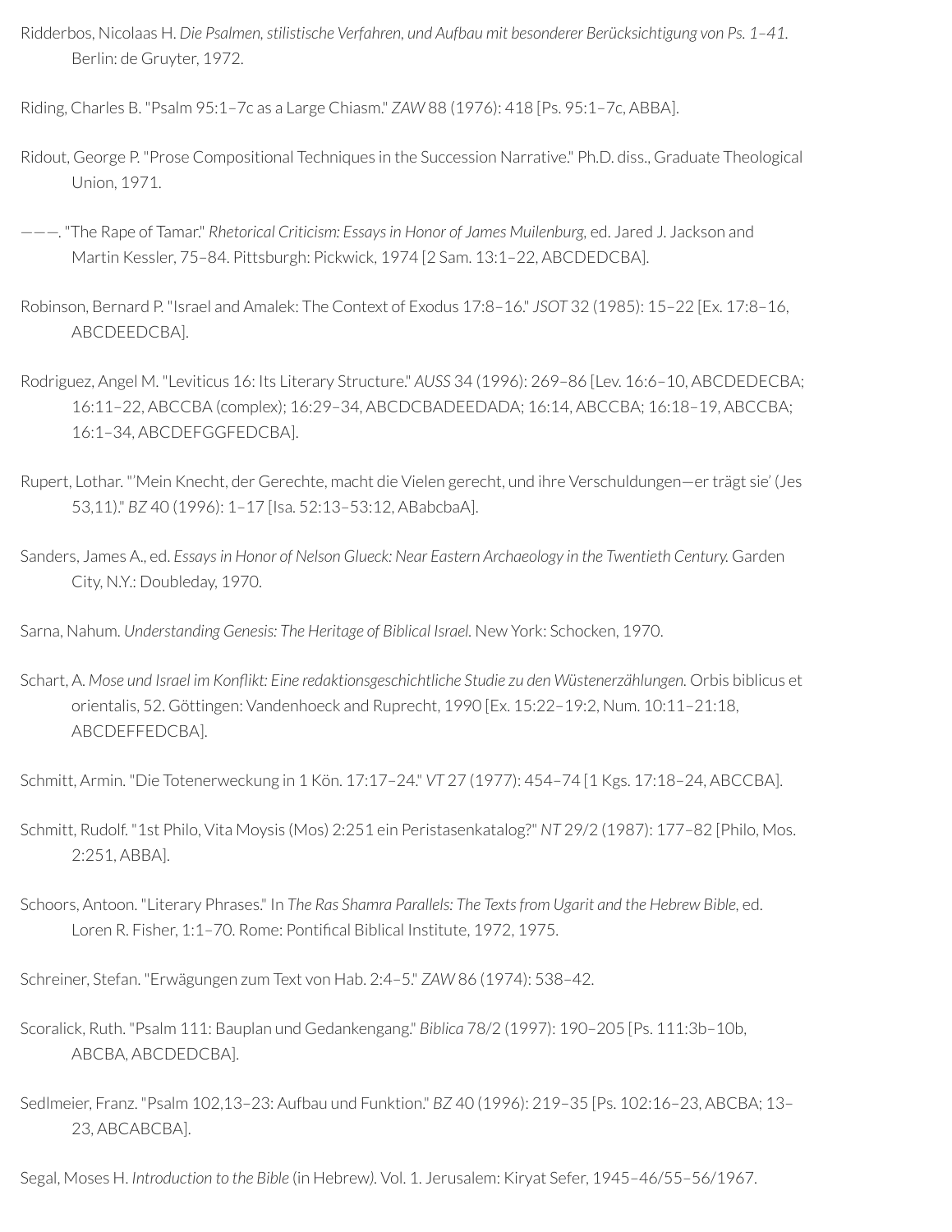Segal, M. Z. "The Refrain in Biblical Poetry." *Tarbiz* 6 (1935) [Ps. 42–43, ABAB].

Segert, Stanislav. Review of *Chiasmusin Antiquity: Structures, Analyses, Exegesis,* ed. John W. Welch. *CBQ* 46 (1984): 336–38.

Sharrock, Graeme E. "Psalm 74: A Literary-Structural Analysis." *AUSS* 21 (1983): 211–23.

- Shea, William H. "Chiasmus and the Structure of David's Lament." *JBL* 105 (Mar. 1986): 13–25 [2 Sam. 1:19–27, ABCDDCCBA].
- ———. "The Chiastic Structure of the Song of Songs." *ZAW* 92 (1980): 378–96 [Song. ABCCBA].
- ———. "David's Lament." *Bulletin of the American Schools of Oriental Research* 221 (Feb. 1976): 141–44 [2 Sam. 1:19–27, ABCBA].
- ———. "Further Literary Structures in Daniel 2–7: An Analysis of Daniel 4." *AUSS* 23 (1985): 193–202 [Dan. 4, ABCCBA, AXBY*BZ* A].
- ———. "Further Literary Structures in Daniel 2–7: An Analysis of Daniel 5, and the Broader Relationships within Chapters 2–7." *AUSS* 23 (1985): 277–95 [Dan. 5, AXBYBZ A, ABBA, ABXCZBA].
- Silva, Moisés. *God, Language and Scripture: Reading the Bible in the Light of General Linguistics*. In *Foundations of Contemporary Interpretation, Six Volumesin One*, ed. Moisés Silva, 226. Grand Rapids, Mich.: Zondervan, 1996 [commenting on J. B. Lightfoot's treatment of Gal. 4:4–5, ABBA, in *The Epistle to the Galatians* (London: Macmillan, 1865), 168; Raymond B. Dillard's treatment of 2 Chron. 1:1–9:28, ABCDDCBA, in *2 Chronicles*(Word Biblical Commentary, vol. 15; Waco: Word, 1987), 5–6; and John Bligh's treatment of many chiasms, subchiasms, and sub-subchiasms in the Epistle to the Galatians in *Galatians in Greek: A Structural Analysis of St. Paul's Epistle to the Galatians, with Notes on the Greek* (Detroit: University of Detriot Press, 1966)].
- Ska, Jean L. "Gn 22,1–19. Essai surles niveaux de lecture." *Biblica* 69 (1988): 324–39 [Gen. 22:1a–19, ABCDDCBA].

Smith, George A. *The Early Poetry of Israel.* London: Oxford University Press, 1912.

Smith, Jerome H., ed. *The New Treasury of Scripture Knowledge*, Electronic Edition of the Revised Edition of *The Treasury of Scripture Knowledge*, Logos Library System. Nashville: Nelson, 1997 [Gen. 43:3–5, ABCDEEDCBA, in the note to which Smith informs us that "this figure has been noted by various authorities in the following passages:" Lev. 14:51, 52; Num. 15:35, 36; Deut. 32:1–43; Ps. 3:7; 6:3; 7:16; 23; 58:6; 89:30–34; 103; Isa. 55:8, 9; 60:1–3; Matt. 3:10–12; 7:6; 9:17; 12:22; Mark 5:2–6; John 5:8–11; 5:21–29; 6:36–40; 10:14, 15; 12:23–32; Rom. 1:22; 2:6–11; 10:9, 10; 14:7; 1 Cor. 4:10; 5:2–6; 7:3; 7:1–7; 9:19–22; 11:8–12; Gal. 1:1; 2:16; 3:2; 4:4, 5, 6; Eph. 2:11–22; Philip. 1:15; 3:10; 4:11–13; Col. 1:13–20; 3:3; 3:11; 1 Thes. 1:2–5; 5:5, 6; Philip. 5; 3 Jn. 11; Rev. 2:13; he further asserts that "even whole books of scripture are based upon this structure" (mentioning the books of Galatians and James), and commends to the reader Lund's *Chiasmusin the New Testament*; and Gal. 4:4–5, ABBA; in the note to which Smith refers also to Gen. 43:3; Isa. 9:6, 7; Micah 5:2; Zech. 6:12; Luke 2:10, 11; John 1:14; 8:58; Rom. 1:3; 8:3; 9:5; Philip. 2:6–8; 1 Tim. 3:16; Heb. 2:14; 10:5–7; and 1 Jn. 4:2 "as instances of this figure"].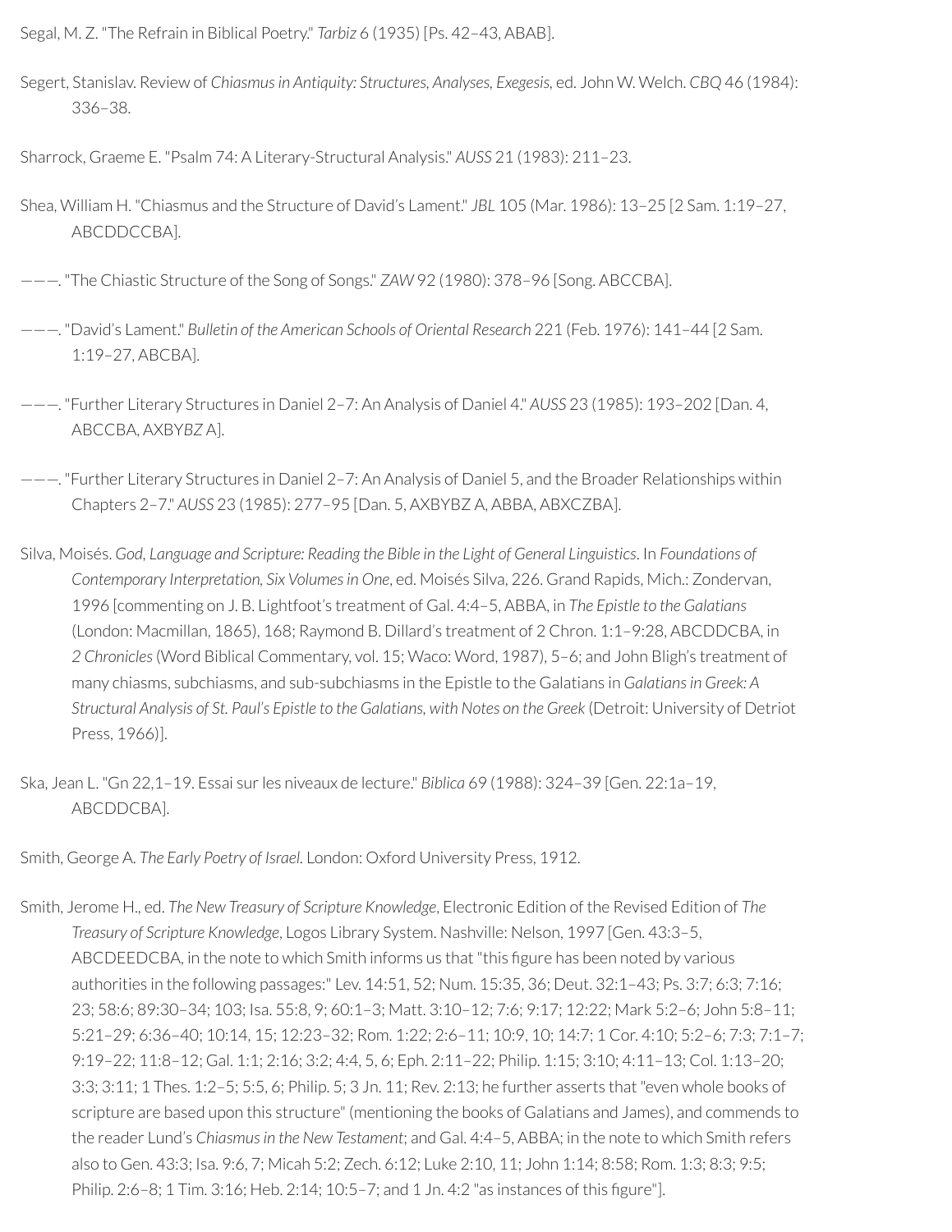- Smith, Mark S. "The Literary Arrangement of the Priestly Redaction of Exodus: A Preliminary Investigation." *CBQ* 58 (1996): 25–50 [Ex. 15:22–19:2 and Num. 10:11–21:18, ABCDEFFEDCBA].
- ———. "The Structure of Psalm 87." *VT* 38 (1988): 357–58 [Ps. 87:3–7, ABCBA; 48:5–15, ABCBA].

Smith, Robert F. "Another View of the New English Bible." *Dialogue* 6 (spring 1971): 101–3.

Snyman, S. D. "Antitheses in Malachi 1,2–5." *ZAW* 98 (1986): 436–38 [Mal. 1:2–5, ABBA three ways].

———. "Cohesion in the Book of Obadiah." *ZAW* 101 (1989): 59–71 [Obad. 1:15–18, ABBA].

- Southerland, Dixon. "The Organization of the Abraham Promise Narratives." *ZAW* 95 (1983): 337–43 [Gen. 11:27–22:24, ABCDEFGGFEDCBA].
- Sprinkle, Joe M. *"The Book of the Covenant": A Literary Approach.* Shefeld: JSOT Press, 1994 [Ex. 20: 21–24:3, ABCDEFGHHGFEDCBA; 19–24, ABCBA].

Sternberg, Meir. *The Poetics of Biblical Narrative: Ideological Literature and the Drama of Reading*. 40–45, 469–70. Bloomington: Indiana University Press, 1985 [2 Sam. 21–24, ABCCBA; Gen. 34:1–24; 34:1–31].

Storfjell, J. Bjørnar. "The Chiastic Structure of Psalm 151." *AUSS* 25 (1987): 97–106.

- Tanner, J. Paul. "The Gideon Narrative as the Focal Point of Judges." *Bibliotheca Sacra* 149 (Apr.–June 1992): 146– 61 [Judg. 1–21, ABCDEFEDCBA; 6:1–8:32, ABCBA; 6:33–7:18, ABCCBA].
- Tate, Marvin E. *Psalms 51–100*. Word Biblical Commentary, 20:377–78, 464. Dallas: Word, 1990. [Ps. 96:16, ABCDEDCBA; 92:1–9, ABCBA].

Testa, P. E. *Genesi 1–11.* Turin: Marietti, 1969 [Gen. 6:9–9:19, ABXBA].

Thackeray, Henry St. John. *The Septuagint and Jewish Worship.* London: Milford, 1923.

Thomas, Kenneth J. "The Old Testament Citations in Hebrews." *NTS* 11 (1965): 303–25.

Tita, Hubert. "Ist die thematische Einheit Koh 4, 17–5, 6 eine Anspielung auf die Solomoerzählung?" *Biblische Notizen* 84 (1996): 87–102 [1 Kgs. 8:1–66, ABCDCBA].

Tournay, Raymond J. "Notes surles Psaumes." *RB* 79 (1972): 39–58.

———. Review of *The So-Called "Servant of the Lord" and "Suffering Servant" in Second Isaiah,* by M. Orlinski. *RB* 75 (1968): 589–93.

Tov, Emanuel. "Pap. Giessen 13, 19, 22, 26: A Revision of LXX (Planches X–XI)." *RB* 78 (1971): 355–83.

Trible, Phyllis. "A Human Comedy: The Book of Ruth." In *Literary Interpretations of Biblical Narratives* 2, ed. Kenneth R. R*.* Gros Louis, with James S. Ackerman, and Thayer S. Warshaw, 161–90. Nashville: Abingdon, 1982 [Ruth 1:8–21, ABBA; 1:20c–21, ABBA; 3:18, ABBA; 4:3, ABBA; 4:5, ABBA; 4:9–10, ABBA; 4:11–12, ABCCBA].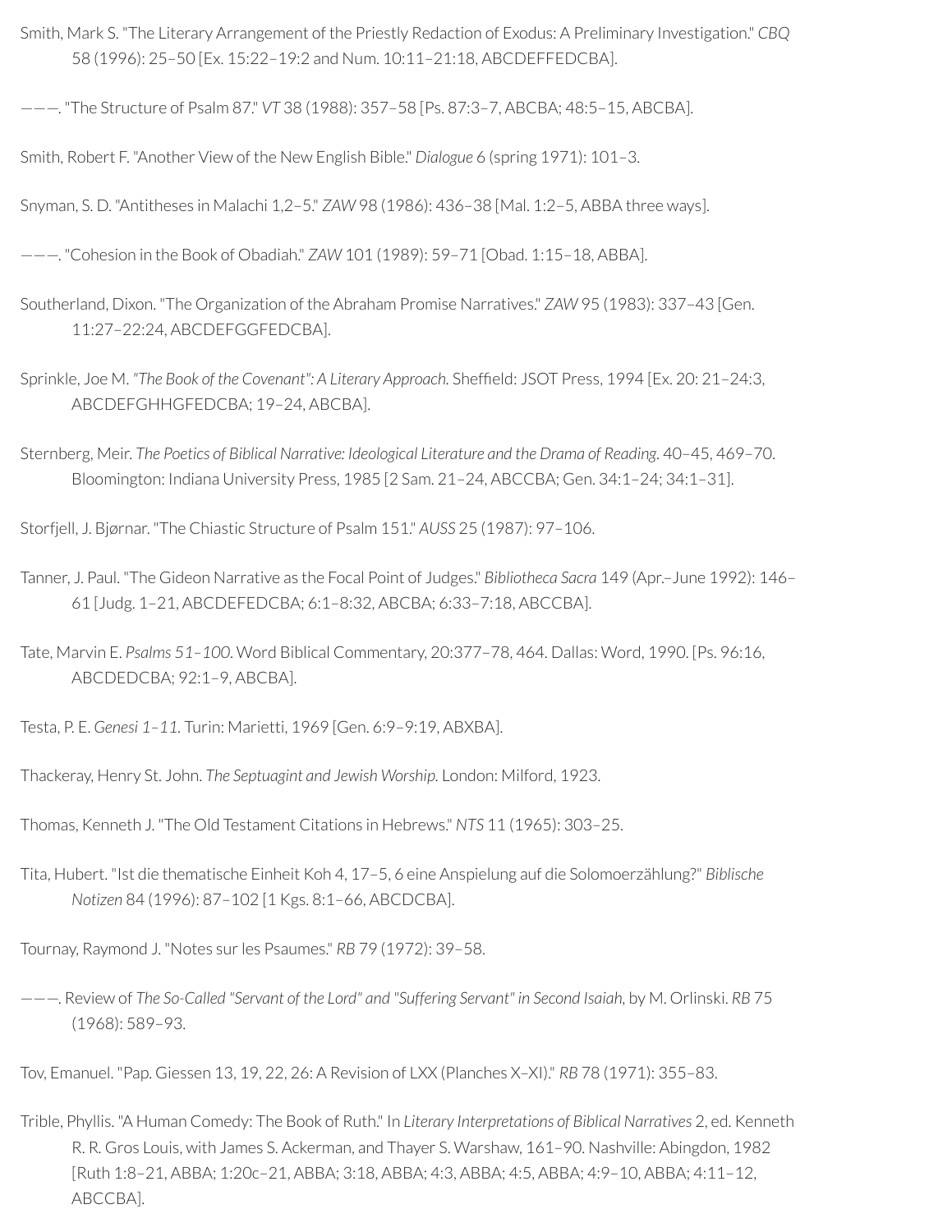- Tsumura, David T. "The Literary Structure of Psalm 46:2–8." *Annual of the Japanese Biblical Institute* 6 (1980): 29– 55 [Ps. 46:2–8, ABCDEEDCBA].
- Tuell, Steven S. *The Law of the Temple in Ezekiel 40–48.* Harvard Semitic Monographs, 49. Atlanta: Scholars Press, 1992 [Ezek. 40:1–48:35, ABCDCBA and ABCDCBA,reviewed by J. Lust in Recensiones, *ETL* 70 (1994): 147–48].
- Uehlinger, Christoph. "Leviathan und die Schiffe in Ps 104,25–26." *Biblica* 68 (1987): 499–526 [Ps. 104:25–26, ABCBA].
- Vaganay, Leon. *Le Problème synoptique: Une Hypothèse de travail.* Tournai: Desclée, 1954.
- Van Grol, Hermanus W. M. "Paired Tricola in the Psalms, Isaiah, and Jeremiah." *JSOT* 25 (1983): 55–73 [Jer. 2:13– 18].
- Van Leuwen, Raymond C. "What Comes out of God's Mouth: Theological Wordplay in Deuteronomy 8." *CBQ* 47 (1985): 55–57 [Deut. 8:2–16, ABBA].
- Vogels, Walter. "Égypte mon peuple: L'Universalisme d'Is 19:16–25." *Biblica* 57/4 (1976): 494–514 [Isa. 19:16–25, ABCCBA].
- ———. "A Structural Analysis of Psalm 1." *Biblica* 60/3 (1979): 410–16 [Ps. 1:1–6, ABCCBA].
- Von Rad, Gerhard. *Genesis: A Commentary.* Rev. ed. Philadelphia: Westminster, 1973.
- Voslo, W. "Balance Structures in the Old Testament: A Brief Survey." *Theologica Evangelica* 12 (1979): 48.
- Walker, Henry H., and Nils W. Lund. "The Literary Structure of the Book of Habakkuk." *JBL* 53 (Dec. 1934): 355– 70 [Habbakuk, ABCBA].
- Walsh, Jerome T. "Summons to Judgement: A Close Reading of Isaiah XLI 1–20." *VT* 43 (1993): 351–71 [Isa. 41:1– 20, ABC1C2C3DC2C3C1 BA; 41:1–4b, ABCBA; 41:8–16, ABCDBCA; 41:1–20, ABCDCBA].

Wanke, Gunther. "Bundesbuch." In *Theologische Realenzyklopädie,* 7:413. Berlin: de Gruyter, 1981.

- Washburn, David L. "Perspective and Purpose: Understanding the Josiah Story." *Trinity Journal* 12 (spring 1991): 59–78 [2 Chron. 34:4–7; 2 Kgs. 23:4–14].
- Watson, Wilfred G. E. "Chiasmus in Biblical Hebrew Poetry." In *Chiasmusin Antiquity: Structures, Analyses, Exegesis,* ed. John W. Welch, 118-68. Hildesheim: Gerstenberg, 1981; reprint, Provo, Utah: Research Press, 1998 [Amos, ABA; Jer. 2:13, ABBA; Isa. 28:12, ABCBA; Ps. 12:4–5, ABCDCBA; Isa. 1:21–26, ABCDEDCBA; Hos. 12:3–6, ABCDEEDCBA; others].
- ———. *Classical Hebrew Poetry: A Guide to Its Techniques.* Shefeld: JSOT Press, 1984. Enlarged [many passages and patterns cited].
- ———. "Further Examples of Semantic-Sonant Chiasmus." *CBQ* 46 (1984): 31–33 [Micah 4:6; Isa. 51:11].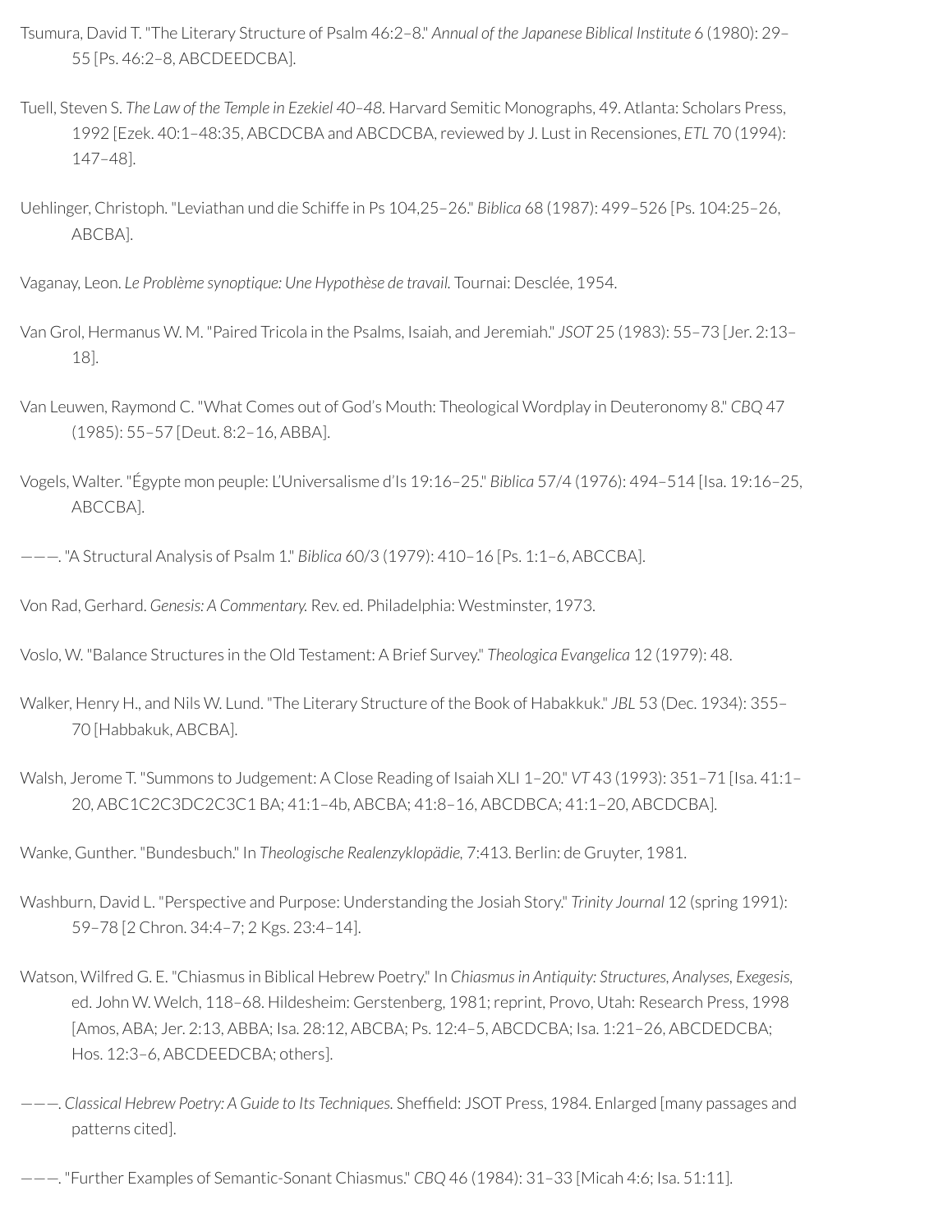- ———. "Gender-Matched Synonymous Parallelism in the Old Testament." *JBL* 99 (Sept. 1980): 321–41 [Job 6:4, ABA].
- ———. *Traditional Techniquesin Classical Hebrew Verse.* Supplement 170. Shefeld: Shefeld Academic Press, 1994 [many passages and patterns cited].
- Webster, Edwin C. "Pattern in the Song of Songs." *JSOT* 22 (1982): 73–93 [Song. ABCBA].
- ———. "Strophic Patterns in Job 29–42." *JSOT* 30 (1984): 95–109 [Job 29, ABCCAB].
- Weimar, Peter. "Jonaspsalm und Jonaerzählung." *Biblische Zeitschrift* 28 (1984): 43–68 [Jonah 2:1–11, ABCDCBA].
- Weippert, Helga. "Die Ätiologie des Nordreiches und seines Königshauses (I Reg 11 29–40)." *ZAW* 95 (1983): 344–75 [1 Kgs. 11:30–31, ABCCBA and ABCDCBADEE].

Weise, Manfred. "Jesaja 57:5f." *ZAW* 72 (1960): 25–32 [Isa. 57:5–6, ABBA].

- Weiser, Artur. *The Psalms: A Commentary.* Philadelphia: Westminster Press, 1962.
- Weiss, Meir. "Wege der neuen Dichtungswissenschaft in Ihrer Anwendung auf die Psalmenforschung." *Biblica* 42/3 (1961): 255–302 [ABCCBA].

Weiss, Raphael. "Chiasm in the Bible" (in Hebrew). *Stud. Text and Lang. Bible* (1981): 259–73.

———. "De Chiasmo in Scriptura." *Beth Mikra* 13 (1962): 46–57 [1 Kgs. 17–2 Kgs. 2; Esth. 1–10; Ex. 2–22; 2 Sam. 1–24, ABCDEFEDCBA, ABCDCBA].

- Welch, John W. "Chiasmus in Biblical Law: An Approach to the Structure of Legal Texts in the Hebrew Bible." In *Jewish Law Association StudiesIV: The Boston Conference Volume,* ed. Bernard S. Jackson, 5–22. Atlanta: Scholars Press, 1990 [Ex. 21:15–17, 18–21, 22–27, 28–32, 33–36, 22:18–20, ABA; 21:2–6, 12–14, 22:1– 4, 7–13, 14–15, 23:8–13, ABBA; 23:1–7, ABCCBA; Lev. 24:13–23, ABCDEFGHGFEDCBA].
- ———. "A Study Relating Chiasmus in the Book of Mormon to Chiasmus in the Old Testament, Ugaritic Epics, Homer, and Selected Greek and Latin Authors." Master's thesis, Brigham Young University, 1970.
- Welch, John W., and Yehuda Radday. "Structure in the Scroll of Ruth." *Beth Mikra* 77 (1979): 180–87 [Ruth 1–4, ABCBA; 1:1–7, ABCDCBA; 1:14–18, ABCDCBA; 2:7–17, ABCDEFGFEDCBA; 3:1–5, ABCDCBA; 3:6– 14, ABCCBA].
- ———, ed. *Chiasmusin Antiquity: Structures, Analyses, Exegesis.* Hildesheim: Gerstenberg, 1981;reprint, Provo, Utah: Research Press, 1998 [numerous texts in biblical, classical, and other literatures].
- Wendland, Ernst R. "A Comparative Study of 'Rhetorical Criticism', Ancient and Modern: With Special Reference to the Larger Structure and Function of the Epistle of Jude." *Neotestamentica* 28/1 (1994): 193–228 [Jude, A..I..A].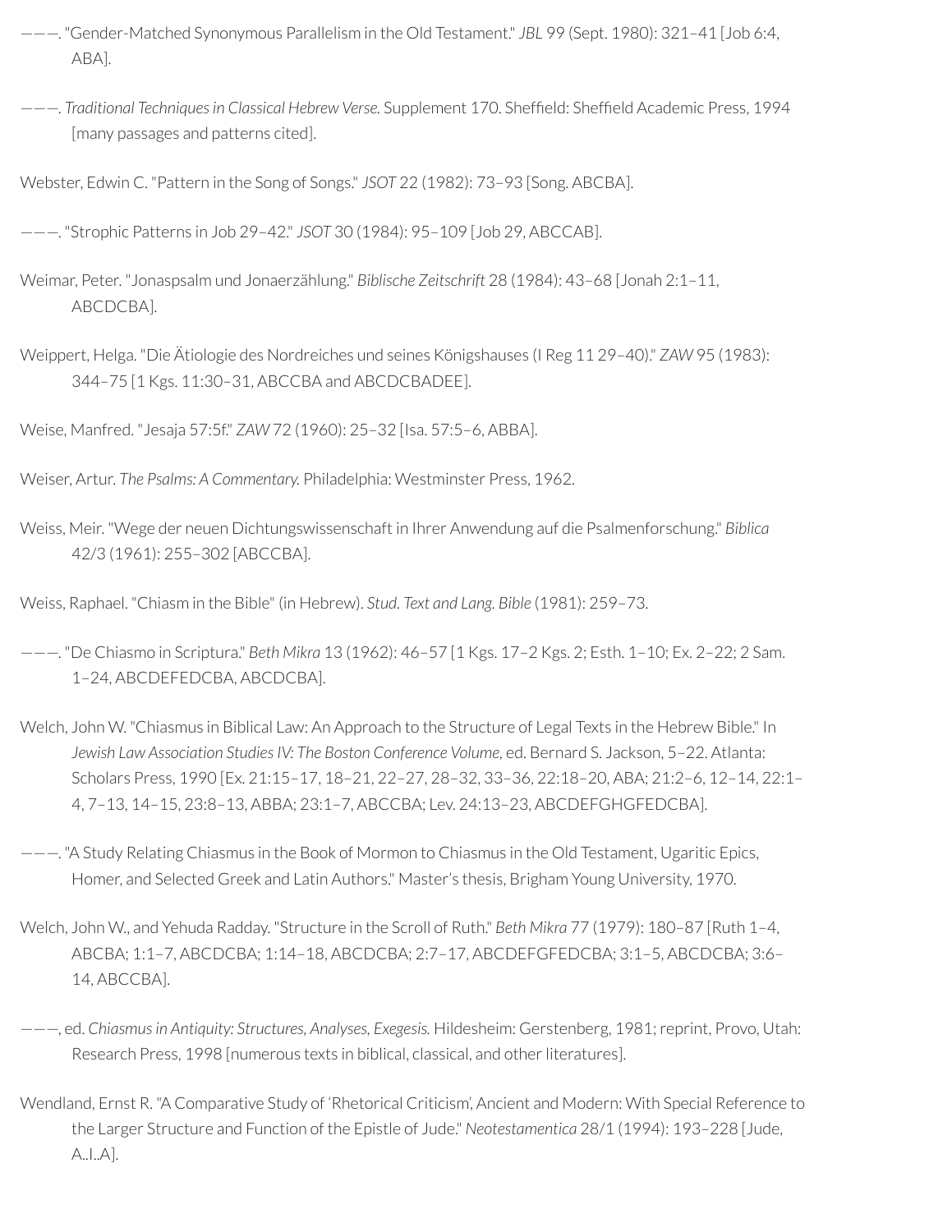- ———. "Linear and Concentric Patterns in Malachi." *BTrans* 36 (1985): 108–21 [Mal. 1:2, ABBA; 3:11, ABCBA; 1:2– 5, ABCBA; 1:2a, 6a, 6b, 7b, 7c–11, 12–14, 2:14a, 17b, 17c–3:5, 3:6–7a, 8b, 13a, ABCCBA; 1:6–2:9, ABCCBA; 2:10–16, ABCCBA; 2:17–3:5, ABBA; 3:6–12, ABCDCBA; 3:13–4:3, ABBA; 4:1–3, XYX].
- ———. "Seeking the Path through a Forest of Symbols: A Figurative and Structural Survey of the Song of Songs." *Journal of Translation and Textlinguistics* 7/2 (1995): 13–59 [Song. 2:14, ABBA; 6:8–9, ABCDDCBA].
- ———. "Text Analysis and the Genre of Jonah (Part 1)." *JEvTS* 39 (1996): 191–206 [Jonah 1:3, ABCDCBA; presents seven criteria for evaluating the relative strength of any given chiastic proposal and for determining what constitutes a valid or credible structure].
- ———. "Text Analysis and the Genre of Jonah (Part 2)." *JEvTS* 39 (1996): 373–95 [Jonah 1:4–16, ABCDEFGHHGFEDCBA; 1:16–2:10, ABCDEEDCBA; 3:4–10, ABCBA; 4:1–11, ABCCBA; 4:2–11, ABBA].
- Wenham, Gordon J. "The Coherence of the Flood Narrative." *VT* 28 (1978): 336–48 [Gen. 6:19–9:19, A..P..A; 6:8– 9, ABCDEEDCBA].
- ———. "Method in Pentateuchal Source Criticism." *VT* 41 (1991): 84–109 [Gen. 18:16–19:29, ABCDEFEDCBA].
- Whitekettle, Richard. "Leviticus 15.18 Reconsidered: Chiasm, Spatial Structure, and the Body." *JSOT* 49 (1991): 31–45 [Lev. 15:2–30, ABBA; 15:2–25, ABBA; 15:2–30, ABCBA].
- Wicke, Donald W. "The Literary Structure of Exodus 1:2–2:10." *JSOT* 24 (1982): 99–107 [Ex. 1:15–22, ABCBA].
- Williams, James G. "The Power of Form: A Study of Biblical Proverbs." *Semeia* 17 (1980): 35–58 [Prov. 22:14, ABBA].
- Willis, John T. "The Juxtaposition of Synonymous and Chiastic Parallelism in Tricola in Old Testament Hebrew Psalm Poetry." *VT* 29 (1979): 465–80 [Ps. 1:1; 77:19 (77:20); 6:9b–10; 7:6; 7:15; 17:1; 18:48–49a; 35:8; 62:11; 66:4; 78:55; 100:1b–2; 106:5; 143:5; 147:8].
- ———. "Psalm 1: An Entity." *ZAW* 91 (1979): 381–400 [Ps. 1:1–6, ABAB].
- ———. "The Song of Hannah and Psalm 113." *CBQ* 35 (1973): 139–54 [1 Sam. 2:2, ABA].
- ———. "The Structure of Micah 3–5 and the Function of Micah 5:9–14 in the Book." *ZAW* 81 (1969): 191–214 [Micah 4:1–5:14, ABCCBA].
- Wyller, Egil A. "In Solomon's Porch: A Henological Analysis of the Architectonic of the Fourth Gospel." *Studia Theologica* 42 (1988): 151–67 [John ABCBA; 10:22–39, ABA].
- Yee, Gale A. "An Analysis of Proverbs 8:22–31 according to Style and Structure." *ZAW* 94 (1982): 58–65 [Prov. 8:22–31, A(BB)(CC)A].
- Younger, K. Lawson, Jr. "The Configuring of Judicial Preliminaries: Judges 1.1-2.5 and its Dependence on the Book of Joshua." *JSOT* 68 (1985): 75–92 [Judg. 1:1–2:5, ABBA; 1:2–1:21, ABXBA; 1:22–1:36, ABXBA].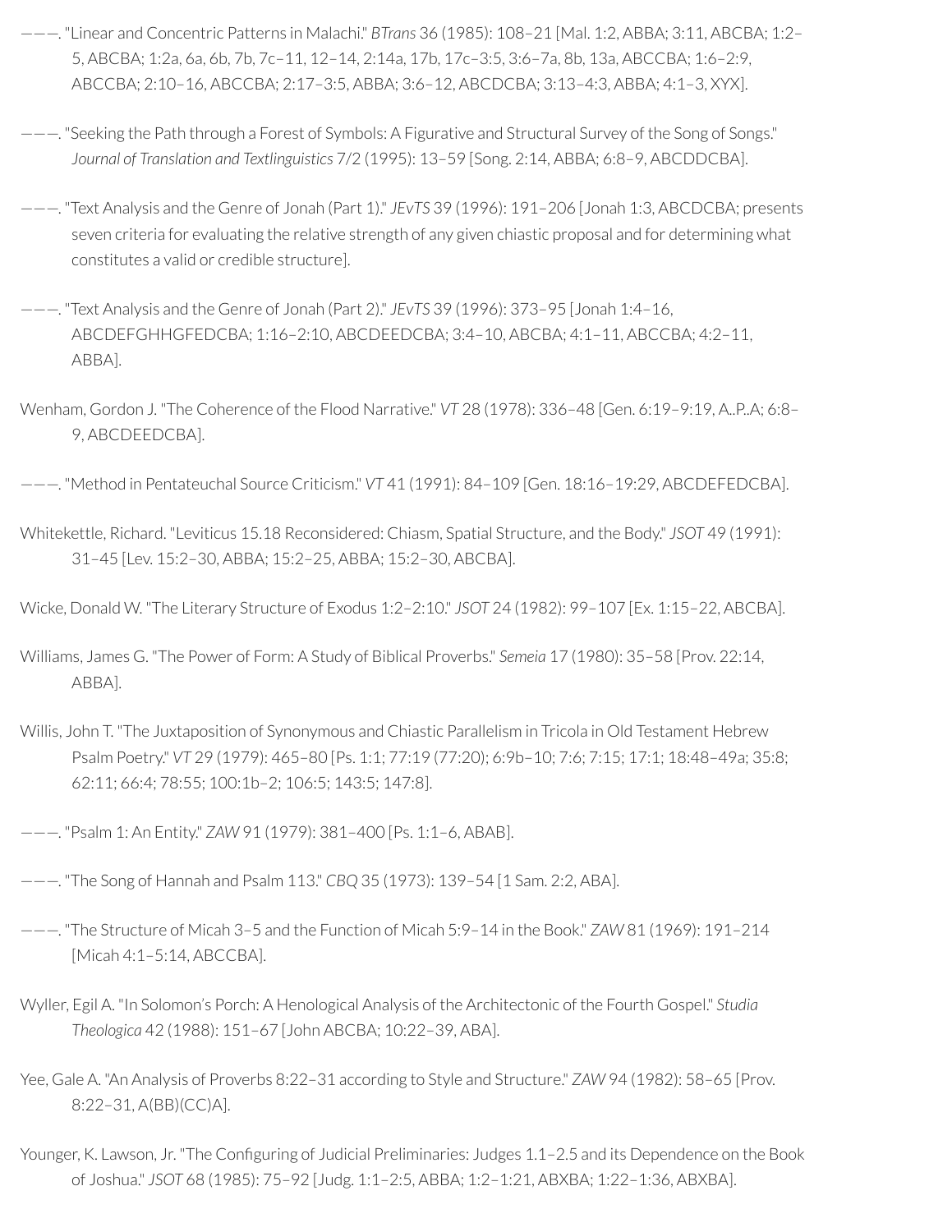- ———. "The 'Conquest' of the South (Jos 10,28–39." *BZ* 39 (1995): 255–64 [Josh. 10:28–39, ABCCBA and ABCXCBA].
- Zapf, David L. "How Are the Mighty Fallen: A Study of 2 Samuel 1:17–27." *Grace Theological Journal* 5 (spring 1984): 95–126.
- Zerwick, Max. *Untersuchungen zum Markus-Stil.* Rome: Pontical Biblical Institute, 1937.
- Zipor, Moshe A. "The Deuteronomic Account of the Golden Calf and its Reverberation in Other Parts of the Book of Deuteronomy." *ZAW* 108 (1996): 20–33 [Deut. 9:12–21, ABCCBA].
- ———. "Restriction on Marriage for Priests (Lev. 21,7.13–14)." *Biblica* 68 (1987): 259–67 [Lev. 21:13–14b, ABBA (p. 265)].
- Zorilla, Hugo. "A Service of Sacrificial Love." *Direction* 24/1 (spring 1995): 74-85 [John 13:1-17:26, ABCDCBA; 13:1–38, ABCDCBA; 13:1–3, ABBA].
- Zuck, Roy B. *Basic Bible Interpretation*. Wheaton, Ill.: Victor, 1991 [Gen. 6:11–9:17; 7:10–24; Ps. 137:5–6; Matt. 7:6; 13:15 (This author limits chiasm to four elements and defines systems with more than four elements as "inversion patterns")].

## New Testament

- Abbott, Edwin A. *Johannine Grammar.* London: Black, 1905.
- Abbott, Thomas K. *A Critical and Exegetical Commentary on the Epistlesto the Ephesians and to the Colossians.* Edinburgh: ICC, 1897.
- Albright, William F., and Christopher S. Mann. *Matthew.* Anchor Bible, vol. 26. Garden City, N.Y.: Doubleday, 1971.
- Aletti, Jean N. "L'Argumentation paulinienne en Rm 9." *Biblica* 68/1 (1987): 41–56 [Rom. 9:6–29, ABCCBA; 9:14– 24, ABCCBA; 9:24, ABBA].
- ———. "Rm 1,18–3,20: Incohérence ou cohérence de l'argumentation paulinienne?" *Biblica* 69 (1988): 47–62 [Rom. 2:14–26, ABBA (p. 49, citing Bassler)].
- Allen, Ward, ed. and trans. Translating for King James, Being a True Copy of the Only Notes Made by a Translator of King *James's Bible, [etc.] Taken by the Reverend John Bois, [etc.].* Nashville: Vanderbilt University Press, 1969 [Philem. 1:5; see also *Novi Testamenti libri omnes recens nunc editi, etc.* Isaaci Casauboni in *Novi Test. libros notae.* Geneva: Vignon, 1587].
- Alter, Robert, and Frank Kermode, eds. *The Literary Guide to the Bible*. Cambridge: Harvard University Press, 1987 [Gen. 22:3–14, ABBA; 27:1–28:5, ABCCBA; 32:22a–31b, ABX(axa)BA; 33:9–11, ABCDXDCBA; 1– 2 Kgs., ABCDCBA; Jer. 1–52, ABCDEFEDCBA; 20–40, ABCDEFGHGFEDCBA; Mark 1:1–11, ABBA].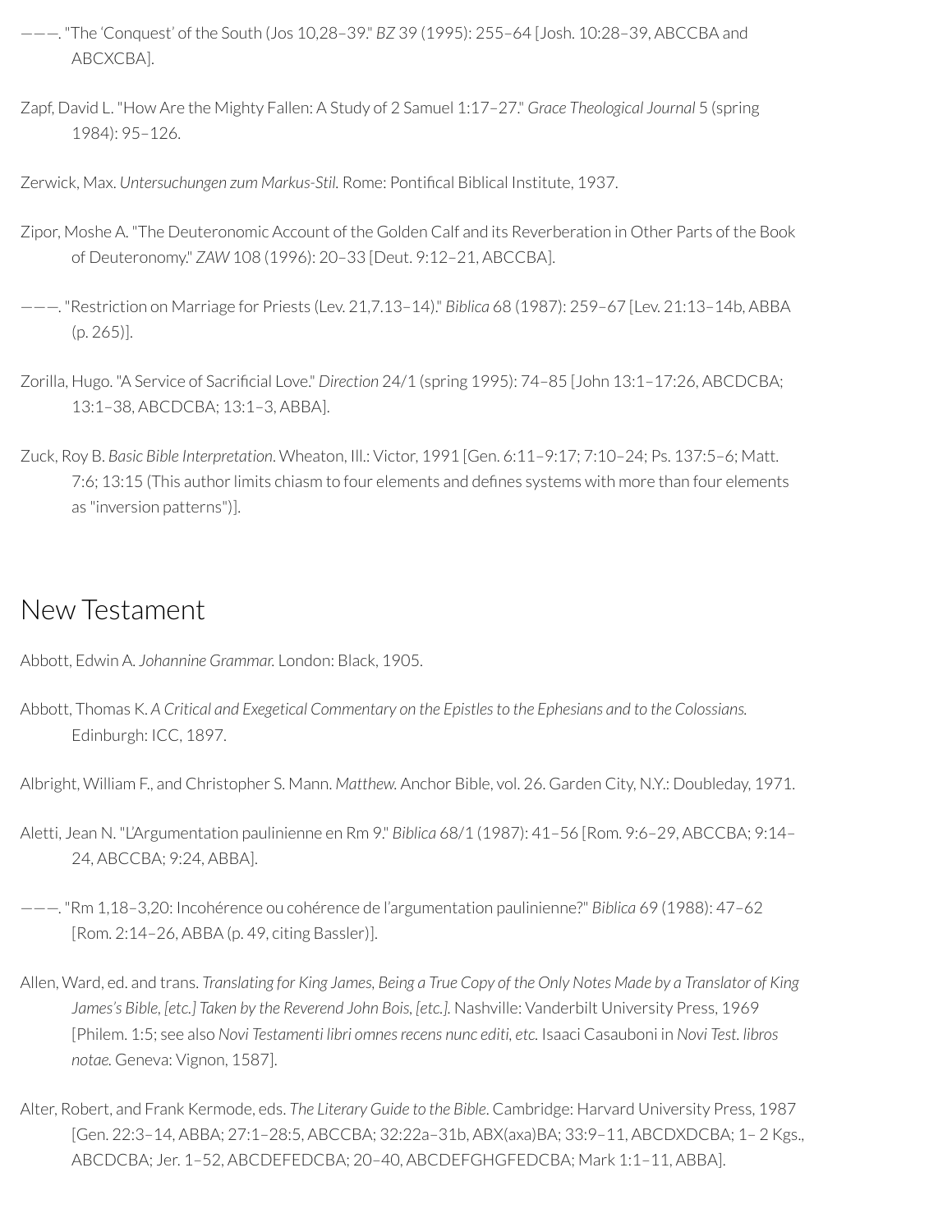- Auffret, Pierre. "Essai surla structure littéraire de discours d'Athènes (AC XVII 23–31)." *NT* 20 (1978): 185–202 [Acts 17:30, ABabaBA].
- ———. "Note surla structure littéraire de Lc I. 68–79." *NTS* 24 (1978): 248–58 [Luke 1:68–77, ABCDEFGFEDCBA; 1:71–79, ABCDEDCBA].
- Baarlink, Heinrich. "Die zyklische Struktur von Lukas 9.43b–19.28." *NTS* 38 (1992): 481–506 [Luke 9:43–18:34, A..O..A].
- Bailey, Kenneth E. "'Inverted Parallelisms' and 'Encased Parables' in Isaiah and Their Significance for OT and NT Translation and Interpretation." In *Literary Structure and Rhetorical Strategiesin the Hebrew Bible*, ed. Lénart J. de Regt, Jan de Waard, and Jan P. Fokkelman, 14–30. Assen: Van Gorcum, 1996 [Isa. 55:8–9, ABCBA; 28:14–20, ABCDCBA; 1 Cor. 3:10–17, ABCBA; Isa. 45:22–25; Philip. 2:5–11, ABCCBA; Isa. 42:1–9, ABCBA; Isa. 53:3–4, ABCBA; 53:5–6, ABA; 53:7–8a, ABCCBA].
- ———. "Parallelism in the New Testament; Needed: A New Bishop Lowth." *BTrans* 26 (1975): 333–38 [Luke 6:20– 26; 6:27–31; 12:33–34; John 5:24–29, ABCCBA, ABCBA].
- ———. *Poet and Peasant, and Through Peasant Eyes: A Literary-Cultural Approach to the Parables of Luke.* Grand Rapids, Mich.: Eerdmans, 1983 [Eph. 2:11–22, A..II..A; Amos 5:4–6, ABCDCBA; Dan. 3:13–30, ABCDEFFEDCBA; Luke 18:18–30, ABCDEFEDCBA; 2 Pet. 3:8–18, ABCDEDCBA; Gal. 3:5–14, ABCDEDCBA; others].
- ———. "Recovering the Poetic Structure of 1 Cor. 1:17–2:2." *NT* 17 (1975) [1 Cor. 1:17–2:2, ABCDEFGFEDCBA, and numerous subunits].
- ———. "The Structure of 1 Corinthians and Paul's Theological Method with Special Reference to 4:17." *NT* 25 (1983): 152–81 [1 Cor. 1:5–15:58, ABCBA; 1 Cor. 3:1–23, ABBA; each of ve essays (1:4–4:16; 4:17– 7:40; 8:1–11:1; 11:2–14; 15:1–58) ABCBA; 9:19–23, ABCCBA; 10:14–22, ABCCBA; 11:2–14:40, ABCDCBA; 15:12–20, ABCDCBA; but see Terry (1996) at p. 15].
- ———. "A Study of Some Lucan Parables in Light of Oriental Life and Poetic Style." Ph.D. diss., Concordia Theological Seminary, 1972.

Bammel, Ernst. "Versuch Col 1,15–20," *ZNW* 52 (1961): 88–95 [Col. 1:15–20, ABBABAAB, ABBA].

Barrett, Charles K. "The Allegory of Abraham, Sarah, and Hagarin the Argument of Galatians." In *Rechtfertigung: Festschrift für E. Käsemann zum 70. Geburstag,* ed. J. Friedrich et al., 1–16. Tübingen: Mohr, 1976 [Gal. 2:11– 3:4, ABCDEFGGFEDCBA].

Barth, Markus. "Traditions in Ephesians." *NTS* 30 (1984): 3–25 [ABBA].

- Bartina, Sebastian. "La vida como historia, en el prologo al cuarto evangelio." *Biblica* 49/1 (1968): 91–96 [John 1:1–18].
- Bassler, Jouette M. "Divine Impartiality in Paul's Letter to the Romans." *NT* 26 (1984): 43-58 [Rom. 1:16-2:10, ABBA and ABCDEEBDCA; 2:12–29, ABCCBA].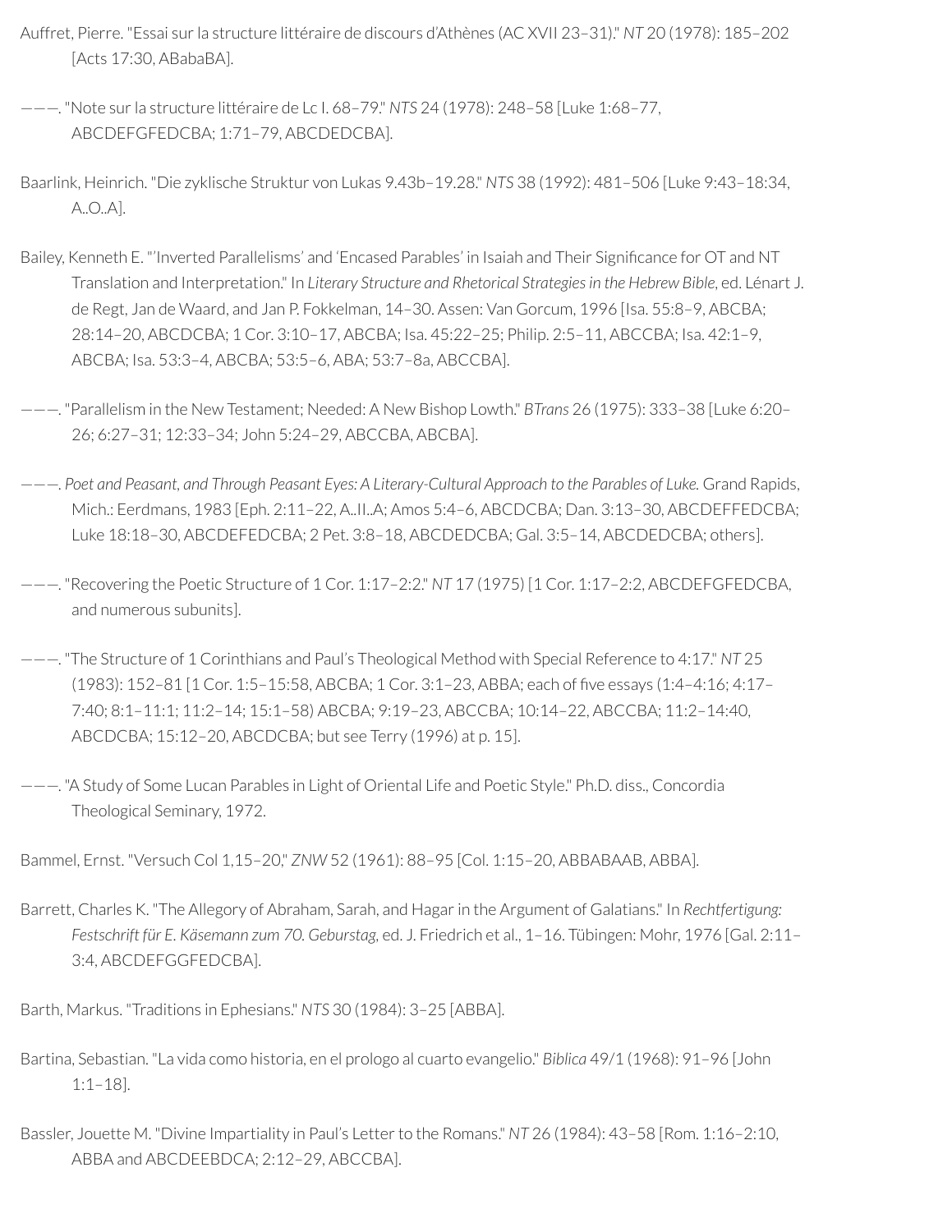Bauernfeind, Otto. *Die Apostelgeschichte.* Leipzig: Deichert, 1939 [Acts].

- Baugh, Steven M. "The Poetic Form of Col 1:15–20." *Westminster Theological Journal* 47 (fall 1985): 227–44 [Col. 1:15–20; Isa. 28:15–18].
- Beentjes, Pancratius C. "Inverted Quotations in the Bible: A Neglected Stylistic Pattern." *Biblica* 63/4 (1982): 506– 23 [1 Kgs. 19:10; Rom. 9:25, ABBA, ABAB].

Bencze, Dom Anselm. "An Analysis of Romans 13:8–10." *NTS* 20 (1983): 90–92 [Rom. 13:8–10, ABBAA/BBAAB].

- Bengel, Johann A. "Chiasmus," "Epanodos," and "Hysteron Proteron." In *Gnomon Novi Testamenti.* Tübingen: Williams and Norgate, 1742. Reprint, 1862 [Heb. 3:12–14, 16–18, ABA].
- Benoit, Pierre. "Review of Jacques Dupont's 'Les Béatitudes: Le Probléme littéraire, le message doctrinal.'" *RB* 62 (1955): 420–24.
- Betz, Hans D. *Galatians: A Commentary on Paul's Letter to the Churchesin Galatia.* Philadelphia: Hermeneia, 1979 [Gal. 5:17].

Biays, Paul. *Parallelism in Romans*. Fort Hays Studies, no. 5. Hays: Kansas State College, 1967.

Black, David A. "The Discourse Structure of Philippians: A Study in Textlinguistics." *NT* 37 (1995): 16–49 [Philip. 2:2, ABBA; 2:5–11, ABCBA].

———. "A Note on the Structure of Hebrews 12:1–2." *Biblica* 68/4 (1987): 543–51 [Heb. 12:1–2, ABCDEDCBA].

- Blass, Friedrich, and Albert Debrunner. *Grammatik des neutestamentlischen Griechisch.* 9th ed. Göttingen: Vandenhoeck and Ruprecht, 1954 [1 Cor. 4:10, ABBA].
- Bligh, John. Review of *Carmen Christi, Philippians 2:5–11 in Recent Interpretation and in the Setting of Early Christian Worship,* by R. P. Martin. *Biblica* 49 (1968): 127–29.
- ———. *Galatians: A Discussion of St. Paul's Epistle.* London: St. Paul, 1969 [36 patterns in Galatians; 15 patterns in Acts; 1 Cor. 9:19–22, ABCCBA; Didaché, ABCDEFGFEDCBA].
- ———. *Galatiansin Greek: A Structural Analysis of Paul's Epistle to the Galatians.* Detroit: University of Detroit Press, 1966 [gives 48 chiasmic patterns in Galatians].
- ———. "The Structure of Hebrews." *Heythrop Journal* 5 (1964): 170–77 [Hebrews, ABABCAB].
- Blomberg, Craig L. "Midrash, Chiasmus, and the Outline of Luke's Central Section." In *Gospel Perspectives: Studiesin Midrash and Historiography, ed. Richard France and David Wendham, 3:217-61. Sheffield: JSOT Press,* 1983 [Luke 5:27–19:10; 10:25–18:18; 10:21–18:17; 9:51–19:48; 10:25–18:14, ABCDEEDCBA, ABCDEFGGFEDCBA, A..KK..A, A..J..A].
- ———. "The Structure of 2 Corinthians 1–7." *Criswell Theological Review* 4 (fall 1989): 3–20 [2 Cor. 1–7].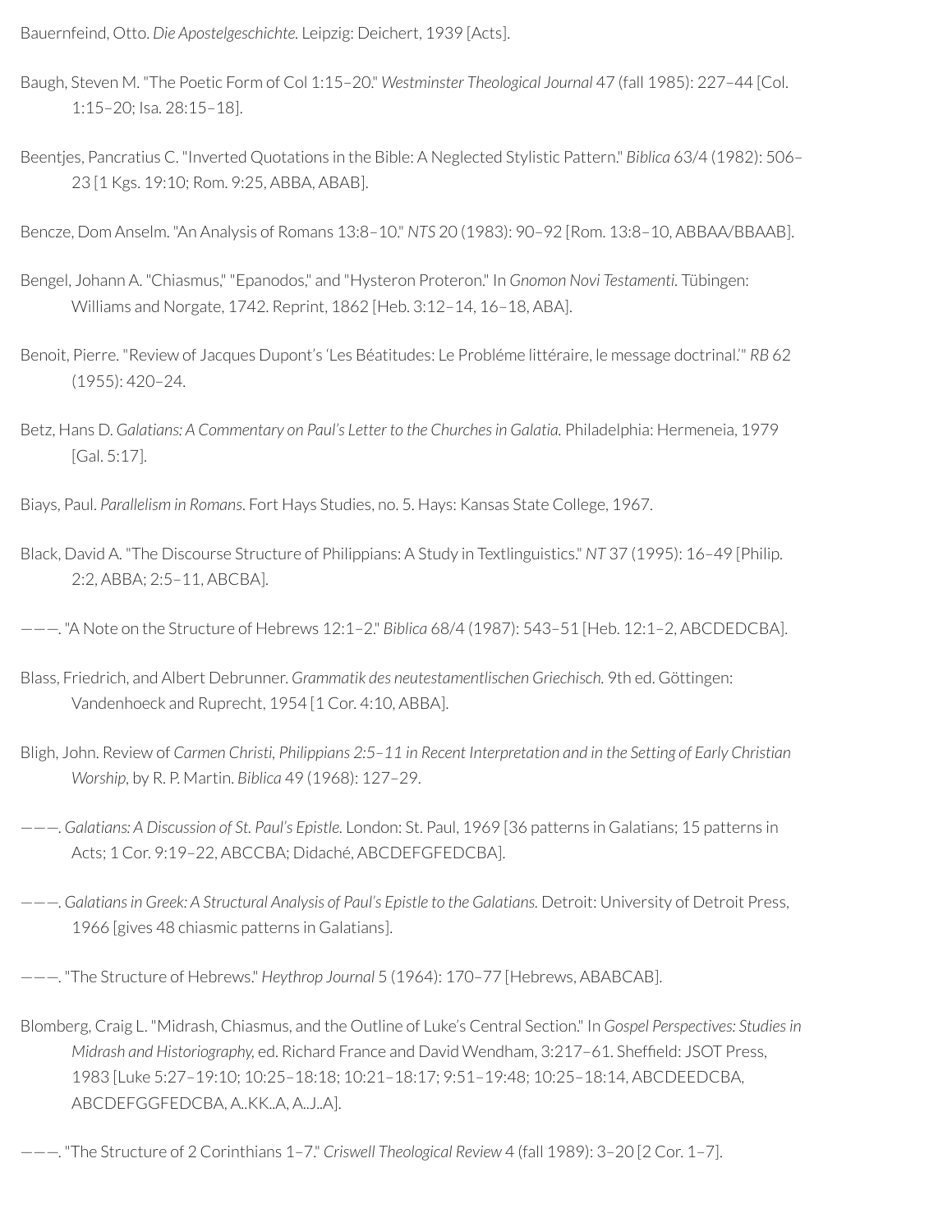Boismard, Marie E. *Le Prologue de Saint Jean.* Paris: Éditions du Cerf, 1953 [John 1].

- Borgen, Peder. "Observations on the Targumic Character of the Prologue of John." *NTS* 16 (1979): 288–95 [Gen. 1:1–5; John 1:1–5, ABCCBA].
- Borig, Ranier. *Der wahre Weinstock: Untersuchungen zu Johannes 15:1–10.* Munich: Kösel, 1967 [John 15:9, ABCBA].
- Boring, M. Eugene. "The Unforgivable Sin Logion Mark 3:28–29/Matt 12:31–32/Luke 12:10: Formal Analysis and History of the Tradition." *NT* 18 (1976): 258–79 [Mark 3:29; Matt. 12:32, ABBA].
- Bouttier, M. "La vie du chrétien en tant que service de la justice pourla sainteté: Romains 6:15–23." In *Battesimo e Giustizia in Rm 6 e 8,* ed. Lorenzo De Lorenzi, 127–54. Rome: Abbazia S. Paolo fuori le Mura, 1974.

Bouwman, G. "Noch einmal Römer, 1, 21–32." *Biblica* 54 (1973): 411–16 [Rom. 1:21–32, ABCXCBA].

- Breck, John. "Biblical Chiasmus: Exploring Structure for Meaning." *Biblical Theology Bulletin* 17 (Apr. 1987): 70–75 [Rom. 8:9–11, ABCBA].
- ———. *The Shape of Biblical Language: Chiasmus in the Scriptures and Beyond.* Crestwood, N.Y.: St. Vladimir's Seminary Press, 1994[Isa. 42:1–4; 49:1–6; 50:4–11; 52:13–53:12; Matthew; Mark; Luke; John; Rom. 8:1–17, 9–11; 10:9–10; 1 Corinthians; Eph. 5:21–33; Philip. 2:5–11; Rev. 3:7; 9:17d–18; 14:9b–11; 21:1–4; 1QS 3:13– 4:26; *3 Maccabees*; *Pistis Sophia* 61].
- Brett, Laurence F. X. "Suggestions for an Analysis of Mark's Arrangement." In *Mark: A New Translation with Introduction and Commentary,* ed. C. S. Mann, 174–90. New York: Doubleday, 1986 [Mark 1:16–3:19, ABCBA; 3:20–6:6, ABCBA; 6:7–7:37, ABA; 11:12–14:50, ABBA; 13:5–23, ABCDCBA].
- Brown, Raymond E. *The Gospel according to John.* Anchor Bible, vols. 29 and 29A. Garden City, N.Y.: Doubleday, 1966, 1970 [John 6:36–40, ABCBA; 15:7–17, ABCDEFGHGFEDCBA; 16:28, ABBA; 16:28, ABCBA; 18:28–19:16, ABCBA; 19:16–42, ABCDEDCBA].
- Bruce, Frederick F. "The Structure and Argument of Hebrews." *Southwestern Journal of Theology* 28 (fall 1985): 6– 12 [Heb. 1:1–2:18; 3:1–4:13; 4:14–6:20; 7:1–28; 8:1–10:18; 10:19–12:29; 13:1–21; 13:22–29].

Buchanan, George W. *To the Hebrews.* Garden City, N.Y.: Doubleday, 1972 [Matt. 19:30; Heb. 4:16b; 12:6, ABBA].

- Bullinger, Ethelbert W. *Figures of Speech Used in the Bible.* London: Eyre and Spottiswoode, 1898 [85 patterns throughout the Bible, especially from Psalms and Isaiah].
- ———. *Figures of Speech Used in the Bible: Explained and Illustrated*, 349–93. Grand Rapids, Mich.: Baker, 1968 [Gen. 3:19, ABBA; 43:3–5, ABBA; Ex. 9:31, ABBA; Lev. 14:51–52, ABCDDCBA; Num. 15:35–36, ABCDDCBA; Deut. 32:1–43, ABCDEEDCBA; 32:16, ABBA; 1 Sam. 1–2, ABBA; 2 Sam. 3:1, ABBA; 1 Kgs. 16:22, ABBA; 2 Chron. 32:7–8, ABBA; Ps. 23, ABBA; 53, ABCDEEDCBA; 76:1, ABBA; 115:4–8, ABCDEFEDCBA; 135:15–18, ABCDDCBA; Prov. 2:26–27, ABBA; 3:16, ABBA; Isa. 5:7, ABBA; 6:10, ABCCBA; 11:4, ABBA; 50:1, ABBA; 51:8–9, ABBA; 60:1–3, ABCDDCBA; Dan. 5:19, ABBA; Zech. 1:1–6:15, ABCDDCBA; Matt. 3:10–12, ABCCBA; 6:24, ABCCBA; 7:6, ABBA; Mark 5:2–6, ABCDEEDCBA; John 5:8–11, ABCDDCBA;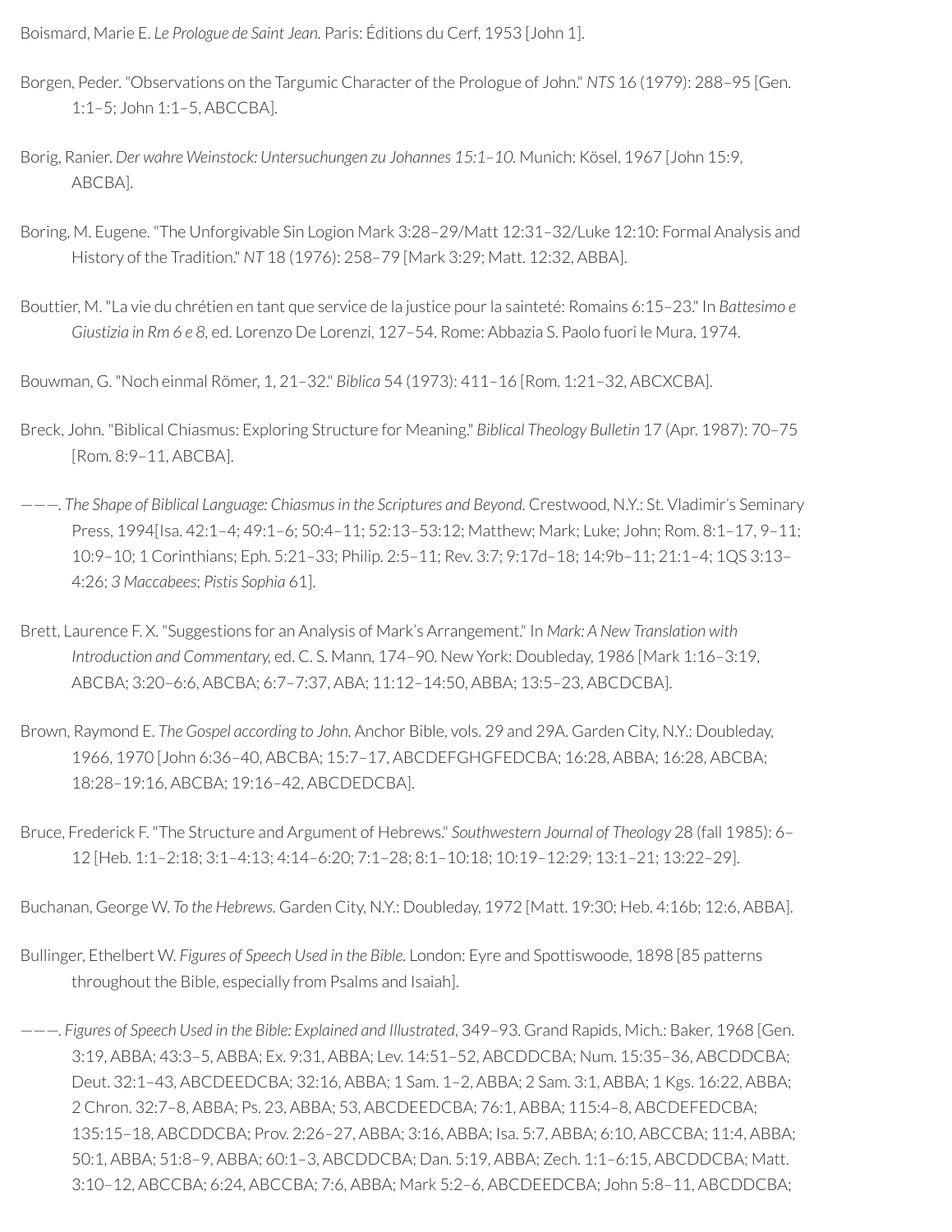5:21–29, ABBA; Rom. 1:1–16:27, ABCCBA (complex); 11:21–23, ABCDDCBA; 1 Cor. 1:24–25, ABBA; 2 Cor. 1:3, ABBA; 8:14, ABBA; Gal. 2:7–8, ABBA; 2:16, ABCCBA; Philip. 1:1–25, A..II..A, ABCDDCBA (complex); Col. 1:1–4:10, ABCDDCBA (complex); 1 Thessalonians ABBA (complex); 2 Thessalonians ABBA (complex); 1 Peter 1:1–5:14, ABCCBA (complex); 2 Peter 1:1–3:18, ABCCBA (complex)].

Buscemi, A. Marcello. "Liberti e Huiothesia: Studio esegetico di Gal 4, 1–7." In *Studium Biblicum Franciscanum,* ed. Virginio Ravanelli and Frederic Manns, 93–136. Jerusalem: Franciscan Printing Press, 1980 [Gal. 4:1–7].

Butler, Basil C. *The Originality of St. Matthew.* Cambridge: Cambridge University Press, 1951.

Cadbury, Henry J. "Review of Lund's 'Chiasmus in the New Testament.'" *Journal of Religion* 23 (Jan. 1943): 62–63.

Cameron, Ron. "Matthew's Parable of the Two Sons." *Foundations and Facets Forum* 8, nos. 3/4 (Sept.–Dec. 1992): 191–209 [Matt. 21:28–31, ABCBA, citing also Tolbert, *Perspectives on the Parables*, 76–77].

Campbell, Douglas A. "Unravelling Colossians 3.11b." *NTS* 42 (1996): 120–32 [Col. 3:11a, ABBA; 3:11b, ABBA].

Carr, Wesley. *Angels and Principalities.* Cambridge: Cambridge University Press, 1981 [Col. 2:6–19].

- Chaufins, Timothy L. "Women and Angels ... When They Speak, It's Time to Listen! A Study of the Structure of Luke 23:50–24:12." *Ashland Theological Journal* 22 (1990): 11–17 [Luke 23:52–24:3, ABCDEDCBA; 24:4– 12, ABCDEDCBA].
- *Christian Century, The.* Review of *Chiasmusin the New Testament: A Study in Formgeschichte,* by Nils W. Lund. *The Christian Century* 59 (20 May 1942): 664–65.
- Clark, David J. "Analytical Outline of Mark: Paper Prepared forthe Workshop on Discourse Analysis at Banglamung, February 1974." Unpublished.
- Collins, Adela Y. *The Combat Myth in the Book of Revelation.* Missoula, Mont.: Scholars Press, 1976 [possibly Rev. 12:3–17, listed as ABCDEGHIF].
- Collins, John J. "Chiasmus, the 'ABA' Pattern and the Text of Paul." In *Studiorum Paulinorum Congressus Internationalis Catholicus, 2:575-83. Rome: Pontifical Biblical Institute, 1963.*
- Comber, Joseph A. "The Composition and Literary Characteristics of Matthew 11:20–24." *CBQ* 39 (1977): 497– 504.

Corbin, M. "Jésus devant Hérode. Lecture de Luc 23,6–12." *Christus* 25 (1978): 190–97 [Luke 23:6–12, ABCBA].

Cosby, Michael R. "Paul's Persuasive Language in Romans 5." In *Persuasive Artistry: Studies in New Testament Rhetoric in Honor of George A. Kennedy,* ed. D. F. Watson, 209–26. Journal forthe Study of the New Testament, supplement 50. Sheffield: JSOT Press, 1991 [Rom. 5:12-21].

Cowen, Gerald. "Preaching from Paul's Letters." *Faith and Mission* 12 (fall 1994): 53–66 [1 Cor. 11:7–10, ABBA].

Cross, Frank M. *Canaanite Myth and Hebrew Epic.* Cambridge: Harvard University Press, 1973.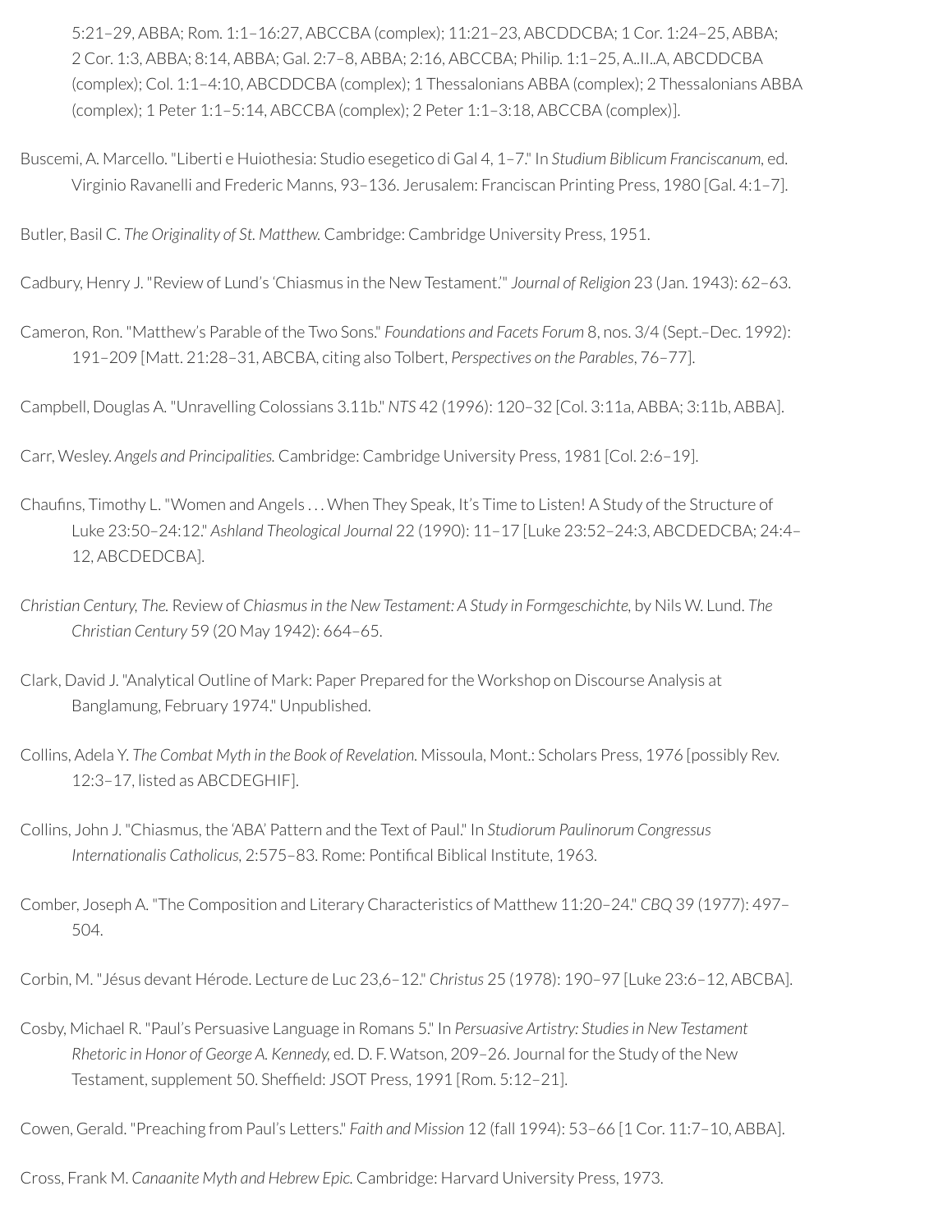- Crotty, Robert B. "The Literary Structure of the Letter of James." *Australian Biblical Review* 40 (1992): 45–57 [James 2:1–26, ABCBA; 4:11–5:11, ABCBA; 1:1–5:20, ABCDEFEDCBA].
- Crowell, Angela M. "Hebrew Poetry Update." *Zarahemla Record* 68 (July–Aug. 1993): 1–4 [1 Cor. 12:12, ABCBA; 3 Ne. 11:1–3, ABCCBA].
- Culpepper, R. Alan. "The Pivot of John's Prologue." *NTS* 27 (1980): 1–31 [John 1:1–18, ABCCBA, ABCDEDCBA, ABCDEFEDCBA, ABCDEEDCBA, ABCDEFGHGFEDCBA].
- Da Linguaglossa (Di Marco), Angelico. "Il Prologo della lettera ai Romani (Rm 1, 1-7): Struttura e significato." *Laurentianum (Roma)* 8 (1968): 73–84.
- Dalton, William J. *Christ's Proclamation to the Spirits: Study of 1 Peter 3:18–4:6.* Rome: Pontical Biblical Institute, 1965.
- De Boer, Martinus C. *The Defeat of Death: Apocalyptic Eschatology in 1 Corinthians 15 and Romans 5.* Journal forthe Study of the New Testament, supplement 22. Sheffield: JSOT Press, 1988 [Rom. 5:12-21, ABCDEEDCBA].
- De la Potterie, Ignace. *Exegeseos Synopticorum.* Rome: Pontical Biblical Institute, 1965–66.
- ———. "Genèse de la foi pascale d'après Jn. 20." *NTS* 30 (1984): 26–49 [John 20:1–29, ABBA].
- ———. "'Nous adorons, nous, ce que nous connaissons, carle salut vient des Juifs': Histoire de l'exégèse et interprétation de Jn 4,22." *Biblica* 64 (1983): 74–115 [John 4:21–23, ABBA].
- ———. "Le Témoin qui demeure: Le Disciple que Jésus aimait." *Biblica* 64 (1983): 343–59 [John 20:30–21:25, ABBA; 21:20–25, ABA; 21:22–23, ABA].
- ———, ed. *De Jésus aux Evangiles: Tradition et rédaction dansles Évangilessynoptiques.* Bibliotheca ephemeridum theologicarum Lovaniensium, 25. Gembloux: Ducolot, 1967.
- De Varebeke, Albert J. "La Structure des scènes du récit de la passion en Joh., XVIII–XIX." *ETL* 38 (1962): 504–22.
- De Virgilio, Giuseppe. "Ispirazione ed efcacia della Scrittura in 2 Tm 3:14–17." *Rivista Biblica* 38 (Oct.–Dec. 1990): 485–94.
- De Waard, Jan. "Hebrew Rhetoric and the Translator." In *Literary Structure and Rhetorical Srategies in the Hebrew Bible*, ed. Lénart J. de Regt, Jan de Waard, and Jan P. Fokkelman, 242–51. Assen: Van Gorcum, 1996 [Amos 5:1–17, ABCDEDCBA; Luke 9:57–62].
- Deeks, David. "The Structure of the Fourth Gospel." *NTS* 15 (1968): 107–28.
- Deppe, Dean. Review of *Chiasmusin the New Testament: A Study in the Form and Function,* by Nils W. Lund. *Calvin Theological Review* 28 (Apr. 1993): 229.
- Des Places, Edouard. "Actes 17, 27." *Biblica* 48 (1967): 1–6 [Acts 17:23–31, ABCDEDCBA].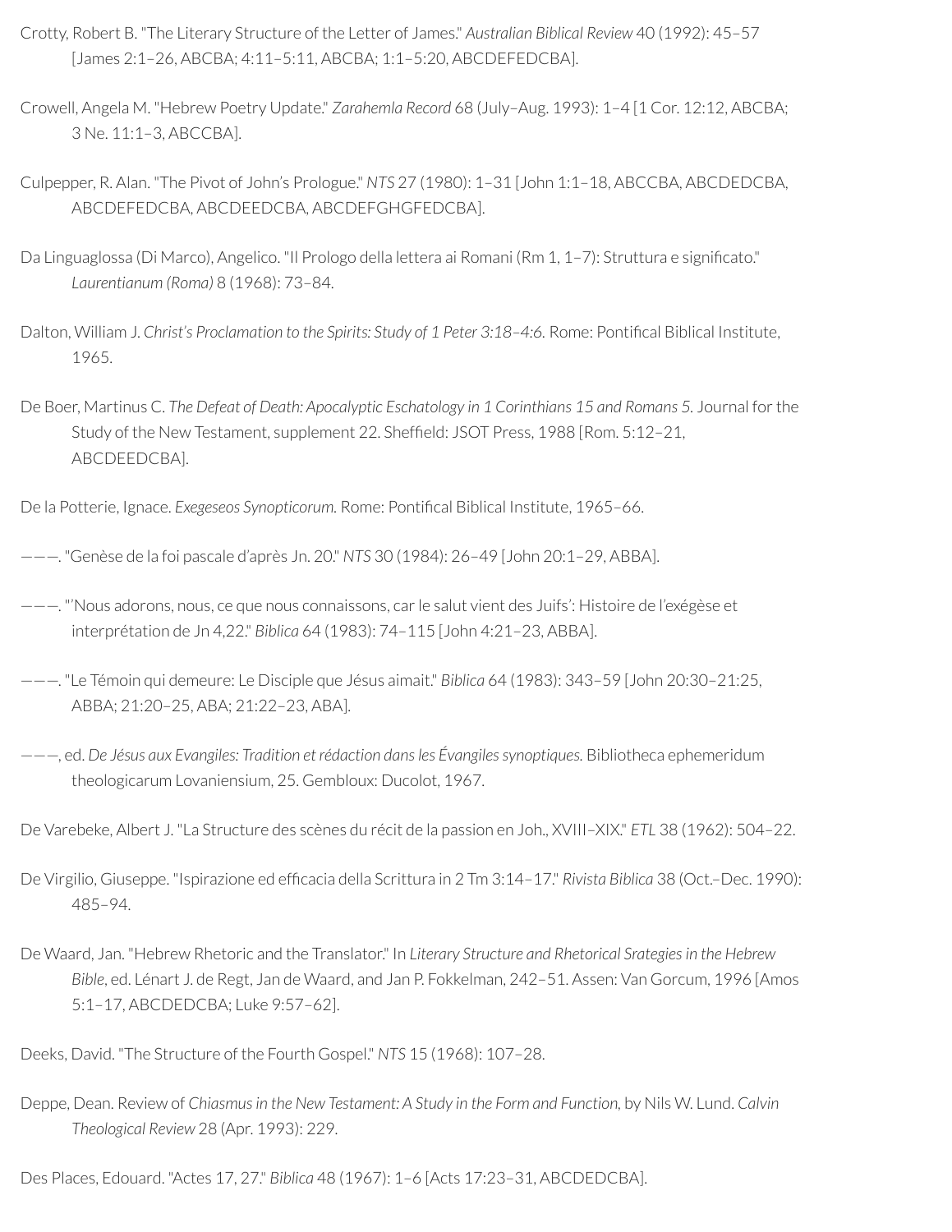- Dewey, Joanna. "The Literary Structure of the Controversy Stories in Mark 2:1–3:6." *JBL* 92 (Sept. 1973): 394– 401 [Mark 2:1–3:6, ABCBA].
- ———. *Markan Public Debate: Literary Technique, Concentric Structures, and Theology in Mark 2:1–3:6.* Chico, Calif.: Scholars Press, 1980 [Joel 2:28–29; Mark 2:1–12, ABA; 2:1–3:6, ABCBA; 1:1–8, ABCBA; 2:1–2, ABCBA; 4:2–20, ABCBA; 12:1–40, ABCDCBA; 1:21–2:12, ABCDCBA].
- Dibelius, Martin. "Vier Worte des Römerbriefs, 5,5; 5,12; 8,10; 11,30." *Symbolae biblicae upsalienses* 3 (1944): 3– 17 [Rom. 5:12 ABCDBDACB].
- Di Marco, Angelico. *Il chiasmo nella Bibbia: Contributi di stilistica strutturale.* Turin: Marietti, 1980 [Gen. 1:27; 3:19; 4:23–24, ABBA; ABCDEFGFEDCBA; Ex. 32:1–24, ABCDXDCBA; many others].
- ———. "Der Chiasmus in der Bibel 4: Ein Beitrag zur strukturellen Stilistik." *Linguistica Biblica* 44 (Jan. 1979): 3–70 [many biblical passages, ABCDEDCBA].
- ———. "Koinonia Pneymatos (2 Cor. 13, 13, Flp 2, 1): Pneyma Koinonias." *Filologica Neotestamentaria* 1 (1988): 63– 75 [2 Cor. 13:13; Philip. 2:1].

Dinkler, Erich, ed. *Zeit und Geschichte: Dankesgabe an Rodolf Bultmann zum 80. Geburtstag.* Tübingen: Mohr, 1964.

Drake, Alfred E. "The Riddle of Colossians: *Quaerendo Invenietis*." *NTS* 41 (1995): 123–44 [Col. 1:4–4:12, ABCDCBA; 1:16–2:15, ABCCBA; 1:6–10, ABCBA; 1:7–4:9, ABCDEEDCBA; 1:7–4:9, ABCDEFGHIJKLAMEB].

Dupont, Jacques. *Les Béatitudes.* 2nd. ed. 3 vols. Paris: Gabalda, 1969.

- ---. "La Parabole du figuier qui bourgeonne." *RB* 75 (1968): 526-48 [Mark 13:28-29].
- ———. "Le Problème de la structure littéraire de l'Épître aux Romains." *RB* 62 (1955): 365–97.
- Easton, Burton S. Review of *Chiasmus in the New Testament: A Study in Formgeschichte,* by Nils W. Lund. *The Churchman* 156 (1 September 1942): 17.
- Ebert, Daniel J., IV. "The Chiastic Structure of the Prologue to Hebrews." *Trinity Journal* 13 (fall 1992): 163–79 [Heb. 1:1–4].
- Ehrman, Bart D. The Orthodox Corruption of Scripture: The Effect of Early Christological Controversies on the Text of the *New Testament*, 187–94. Oxford: Oxford University Press, 1993. [Luke 22:40–42, 45a–46, arguing (1) that vv. 43–44 constitute a second-century, anti-Docetic corruption (inconsistent with the author's reading of Luke and Mark and with what he perceives to be the view of Jesus that Luke and Mark intend to portray), (2) that the verses are literarily intrusive (being non-Lucan), and (3) that by theirinclusion "the chiasmus that focuses the passage on Jesus' prayer is absolutely destroyed," asserting in the course of such argument (4) that "despite the exorbitant claims of some scholars [citing Lund], [chiasmus] is a relatively rare phenomenon within the pages of the New Testament"].

Dunn, James D. G. *Romans.* Word Biblical Commentary, vols. 38A, 38B. Dallas: Word, 1988.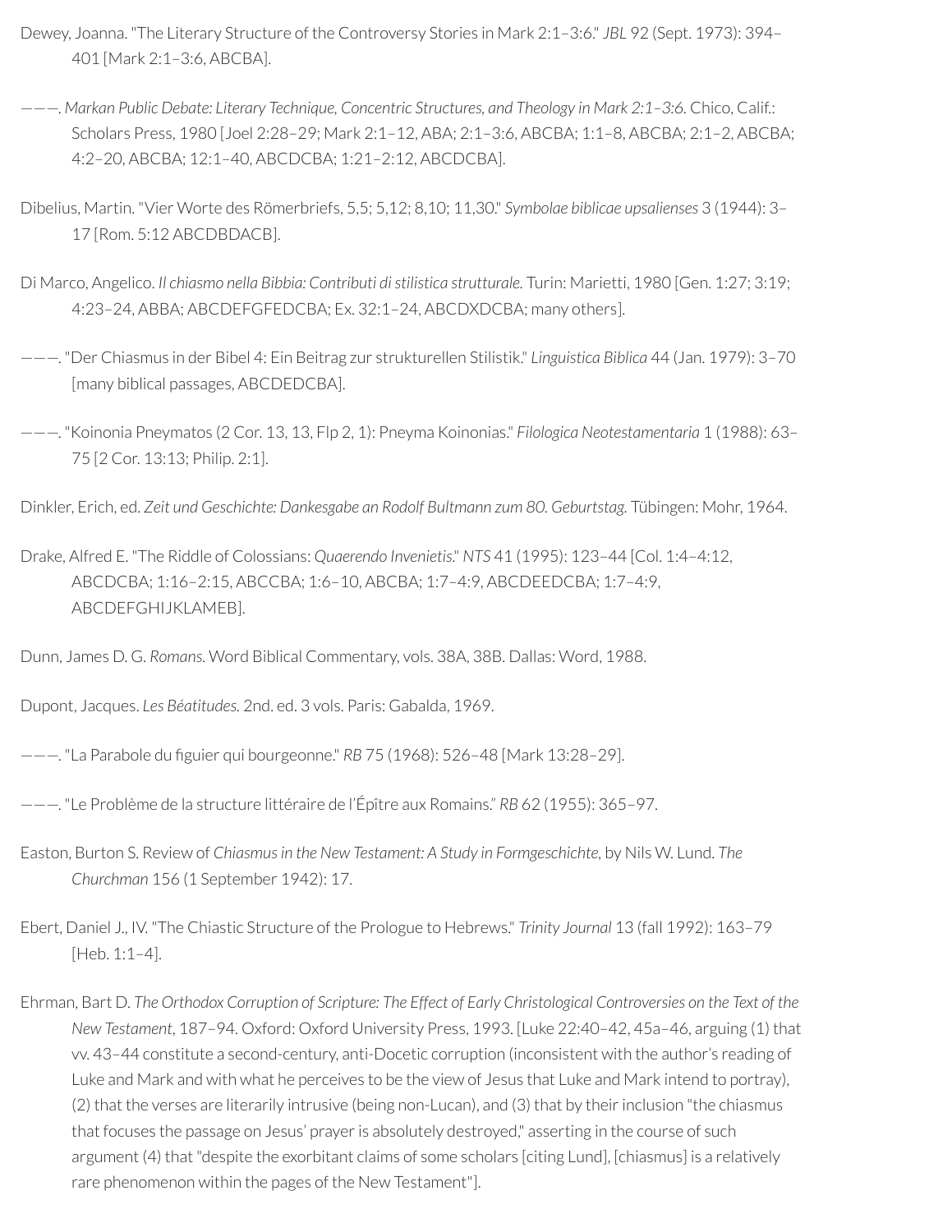- Ellis, Peter F. *The Genius of John: A Composition-Critical Commentary on the Fourth Gospel.* Collegeville: Liturgical Press, 1984 [John 2:1–12, ABCBA; 1:19–4:3, ABCBA; 1:1–18, ABCBA; 1:19–51, ABCBA; 2:1–12, ABCBA; 2:13–25, ABCBA; 3:1–21, ABCBA; 3:22–4:3, ABCBA; many others with ABCBA].
- Enslin, Morton S. Review of *Chiasmusin the New Testament: A Study in Formgeschichte,* by Nils W. Lund. *The Crozer Quarterly* 19 (1942): 328–30.
- Farrell, Hobert K. "The Structure and Theology of Luke's Central Section." *Trinity Journal* 7 (fall 1986): 33–54 [Luke 9:51–19:44].
- Farrer, Austin. *St. Matthew and St. Mark.* London: Black, 1954 [Rev. 1:13–2:18, ABCDDCBA; Luke 4:1–5:11, ABCCBA].
- Fay, Greg. "Introduction to Incomprehension: The Literary Structure of Mark 4:1–34." *CBQ* 51 (1989): 65–81 [Mark 4:1–34, ABCBA; 4:1–34, ABCDCBA; 4:10–13, ABCBA; 4:21–29, ABCDDCBA].
- Fearghail, Fearghus Ó. The Introduction to Luke-Acts: A Study in the Role of Lk 1,1-4, 44 in the Composition of Luke's *Two-Volume Work*. Rome: Pontifical Biblical Institute, 1991 [Luke 5:1-9:50, ABCDEDCBA; 9:51-18:48, ABCDCBA; 6:17–49, ABBA].
- Fee, Gordon D. *The First Epistle to the Corinthians*. The New International Commentary on the New Testament, 299. Grand Rapids, Mich.: Eerdmans, 1987 [1 Cor. 7:12–14, ABCDDCBA].
- Fenton, John C. "Inclusio and Chiasmus in Matthew." In *Studia Evangelica: Papers Presented to the International Congress Held at Christ Church, Oxford,* ed. Kurt Aland and F. L. Cross, 174–79. Berlin: Akademie, 1959 [Matt. 23:16–22, ABBA; 13:37–50, ABBA; 15:30–31, ABBA].
- ———. "The Order of the Miracles Performed by Peter and Paul in Acts." *Expository Times* 77 (1965–66): 381–83 [Acts, ABBA].
- Filson, Floyd V. Review of *Chiasmus in the New Testament: A Study in Formgeschichte,* by Nils W. Lund. *Journal of Near Eastern Studies* 2 (1943): 92–94.
- Fiorenza, Elisabeth. "The Eschatology and Composition of the Apocalypse." *CBQ* 30 (1968): 537–69.
- Forbes, John. *Analytical Commentary on the Epistle to the Romans.* Edinburgh: Clark, 1868.
- Ford, Josephine M. *Revelation.* Garden City, N.Y.: Doubleday, 1975 [Rev. 10:9–10, ABBA].
- Fortna, Robert T. "Reading Jesus' Parable of the Talents through Underclass Eyes." *Foundations and Facets Forum* 8/3–4 (Sept.–Dec. 1992): 211–27 [treating a fragment of the parable in the so-called Gospel of the Nazoreans preserved by Eusebius (*Theophania* 22), coinciding with Matt. 25:14–40, ABCCBA, translating Eusebius to use the term "inversion"].
- Fowler, Robert M. *Loaves and Fishes: The Function of the Feeding Storiesin the Gospel of Mark.* Chico, Calif.: Scholars Press, 1981 [Mark 3:7–6:56, ABCDCBA].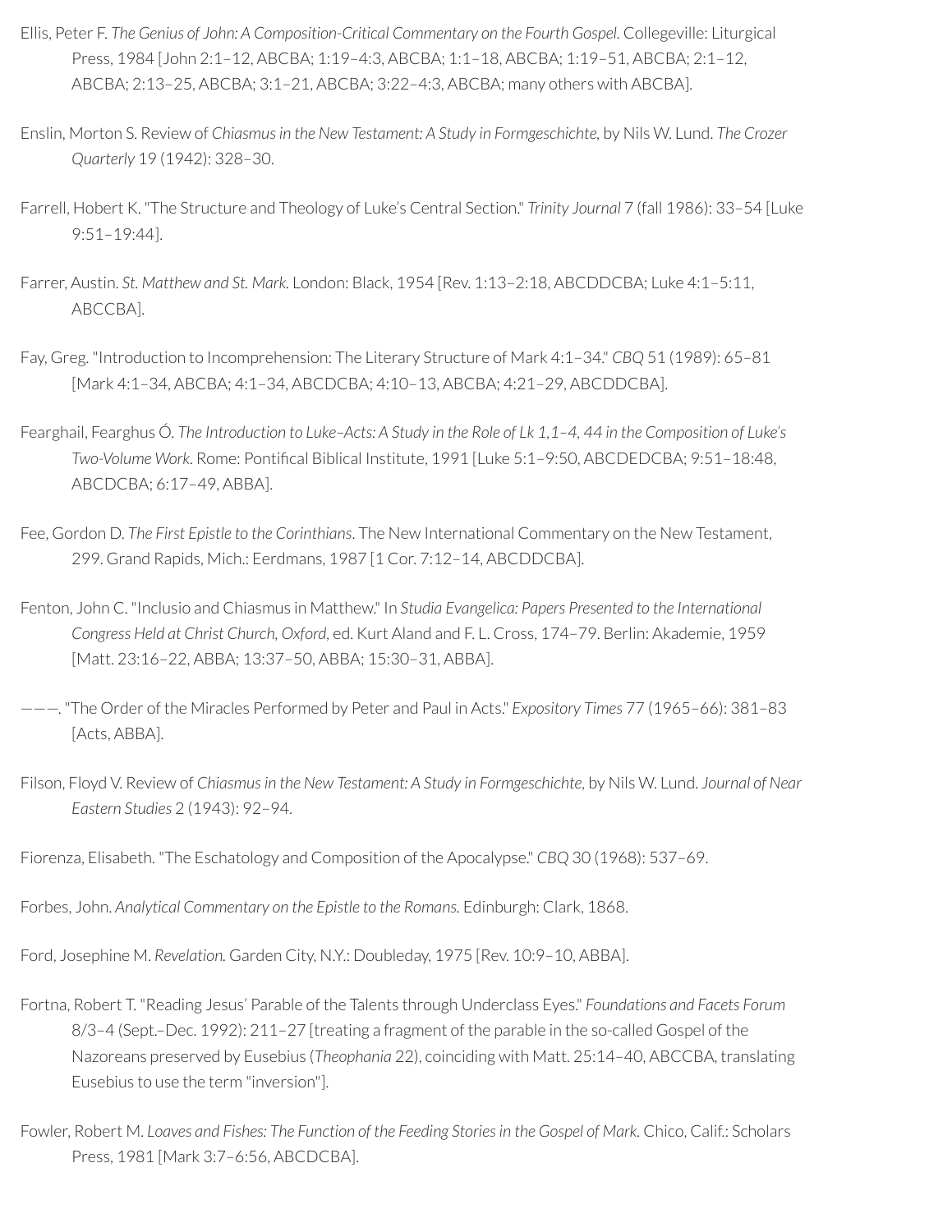Furnish, Victor P. *II Corinthians.* Anchor Bible, vol. 32A. New York: Doubleday, 1984.

- Gaechter, Paul. *Die literarische Kunst im Matthäus-Evangelium.* Stuttgart: Verlag Katholisches Bibelwerk, 1965 [Matt. 12:22–45, ABCBA; 13:13–18, ABCDEFEDCBA; 16:13–17:27, ABCCCCBA; 18:10–14, ABCDEDCBA; 20:17–21:27, ABCDCBA; 26:1–28:20, ABCCBA; 27:11–31, ABCDEDCBA; and others].
- *———.Das Matthäus Evangelium: Ein Kommentar.* Innsbruck: Tyrolia, 1963.
- ———. "Semitic Literary Forms in the Apocalypse and TheirImport." *Theological Studies* 8 (1947): 547–73 [Rev. 12:1–20:10, ABCDDCBA].
- Gaeta, Giancarlo. *Il dialogo con Nicodemo.* Brescis: Paideia, 1974 [John 3:11–19, ABCDEDCBA].
- Giavini, Giovanni. "La Structure littéraire d'Eph. 2.11–22." *NTS* 16 (1970): 209–11 [Eph. 2:11–22].
- ———. "La struttura letteraria dell'inno crisologico di Col.1." *Revista Biblica Italiana* 15 (1967): 317–20 [Col. 1].
- Giblin, Charles H. "John's Narration of the Hearing Before Pilate (John 18,28–19,16a)." *Biblica* 67 (1986): 221–39 [John 18:29–40, ABA; 19:4–14, ABA].
- ———. "Recapitulation and the Literary Coherence of John's Apocalypse." *CBQ* 56 (1994): 81–95 [Rev. 11:15b– 15:8, ABCDCBA].

———. "Revelation 11:1–13: Its Form, Function, and Contextual Integration." *NTS* 30 (1984): 433–59 [Rev. 11:1– 11, ABBA; 11:15–15:8, ABCCBA].

- Gibson, Richard J. "The Literary Coherence of 1 Timothy." *Reformed Theological Review* 55/2 (May–Aug. 1996): 53– 66 [1 Timothy, A..KLK..A].
- Gillman, John. "Signals of Transformation in 1 Thessalonians 4:13–18." *CBQ* 47 (1985): 263–81 [1 Thes. 4:13–18, ABabBabA, with a comparison to 1 Cor. 15:1–49].
- ———. "Transformation in 1 Cor 15,50–53." *ETL* 58 (1982): 309–33 [1 Cor. 15:50a–53b, ABA; 15:51b–52d, ABBA; 15:54a–57, ABA].
- Gilson, Étienne. *Linguistique et Philosophie.* Paris: Vrin, 1969.
- Gordon, Cyrus H. "Higher Critics and Forbidden Fruit." *Christianity Today* 4 (Nov. 1959): 131–34 [ABA].
- Goulder, Michael D. "The Chiastic Structure of the Lucan Journey." *Studia Evangelica: Papers Presented to the Second International Congress on New Testament Studies Held at Christ Church, Oxford, 1961,* ed. F. L. Cross, 195– 202. Berlin: Akademie, 1964.

———. *Type and History in Acts.* London: SPCK, 1964.

Grassi, Joseph. "The Role of Jesus's Motherin John's Gospel." *CBQ* 48 (1986): 67–80 [John 2–19, ABCDCBA].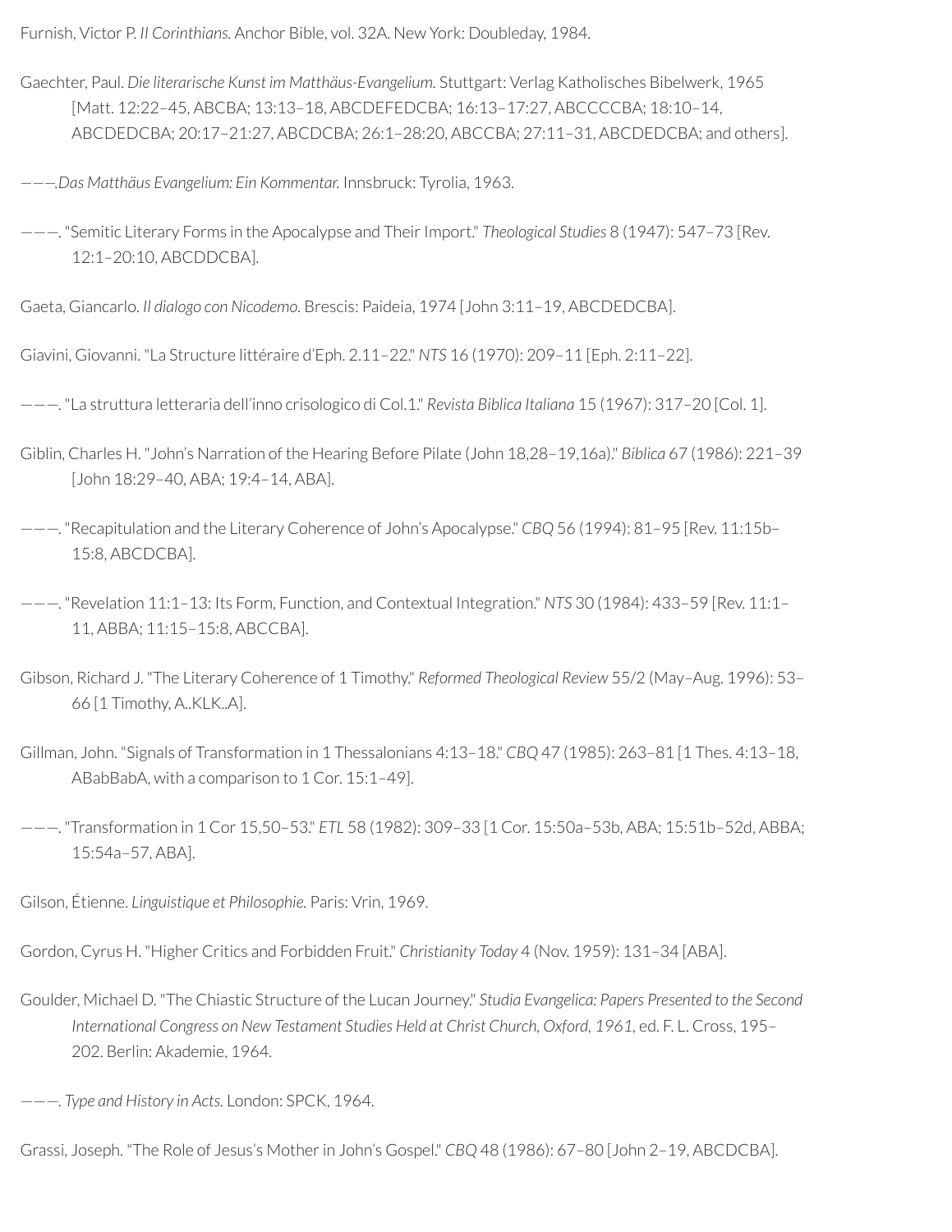- Green, Joel B. *The Gospel of Luke*. The New International Commentary on the New Testament. Grand Rapids, Mich.: Eerdmans, 1997 [Luke 1:52a–53b, ABBA; 7:29–35, ABBA; 7:29, 35, ABBA; 24:14–35, ABCDEFEDCBA].
- Gros Louis, Kenneth R. R., James S. Ackerman, and Thayer S. Warshaw, eds. *Literary Interpretations of Biblical Narratives.* Nashville: Abingdon, 1974.
- Gundry, Robert H. "Style and Substance in 'The Myth of God Incarnate' according to Philippians 2:6–11." In *Crossing the Boundaries: Essaysin Biblical Interpretation in Honour of Michael D. Goulder*, ed. Stanley E. Porter, Paul L. Joyce, and David E. Orton, 271–89. Leiden: Brill, 1994 [Philip. 2:6–11, ABCBA].

Guthrie, Donald. *Galatians.* Rev. ed. Grand Rapids, Mich.: Eerdmans, 1974.

- Hamm, Dennis. "Sight to the Blind: Vision as Metaphorin Luke." *Biblica* 64 (1983): 257–477 [Luke 4:16–20, ABCDEFGFEDCBA, following Maynet and Lund].
- Hartmann, Lars. *Prophecy Interpreted: The Formation of Some Jewish Apocalyptic Texts and of the Eschatological Discourse Mark 13 Par.* Coniectanea biblica. New Testament series, 1. Gleerup: Lund, 1966.

———. Review of *Die Redaktion der Markus-Apokalypse,* by Jan Lambrecht. *Biblica* 49 (1968): 130–33.

- Heil, John P. "The Progressive Narrative Pattern of Mark 14,53–16,8." *Biblica* 72 (1991): 331–58 [Mark 14:53– 72, ABA; 15:1–32, BAB; 15:33–16:8, ABA; seven "sandwiches" (ABA patterns) from 14:53 to 16:8].
- Heil, Uta. "Theologische Interpretation von 1 Kor 15,23–28." *ZNW* 84 (1993): 27–35 [1 Cor. 15:24a–28c, ABCDCBA].
- Hill, Charles E. "Paul's Understanding of Christ's Kingdom in I Corinthians 15:20–28." *NT* 30 (1988): 297–320 [1 Cor. 15:24–28, ABCDCBA].
- Horne, Thomas H. A Compendious Introduction to the Study of the Bible: Being an Analysis of "An Introduction to the *Critical Study of the Holy Scriptures."* Rev. ed. New York: Arthur, 1833/1835/1850.
- Horning, Estella B. "Chiasmus, Creedal Structure, and Christology in Hebrews 12:1–2." *Biblical Research* 23 (1978): 37–48 [Heb. 12:1–2, ABCDDCBA].
- Howard, George. "Stylistic Inversion and the Synoptic Tradition." *JBL* 97 (Sept. 1978): 375–89 [Ps. 59:2; 84:9, ABBA; Luke 2:14, ABBA; Matt. 10:39; 11:27; Luke 6:43, ABBA; many other examples from the Synoptic Gospels].
- Hultgren, Arland J. *Paul's Gospel and Mission: The Outlook from His Letter to the Romans,* 60–63. Philadelphia: Fortress, 1985 [Rom. 3:23–26, ABCDEEDCBA].
- Hunter, A. M. Review of *Chiasmusin the New Testament: A Study in Formgeschichte,* by Nils W. Lund. *The Expository Times* 54 (1942–43): 316–17.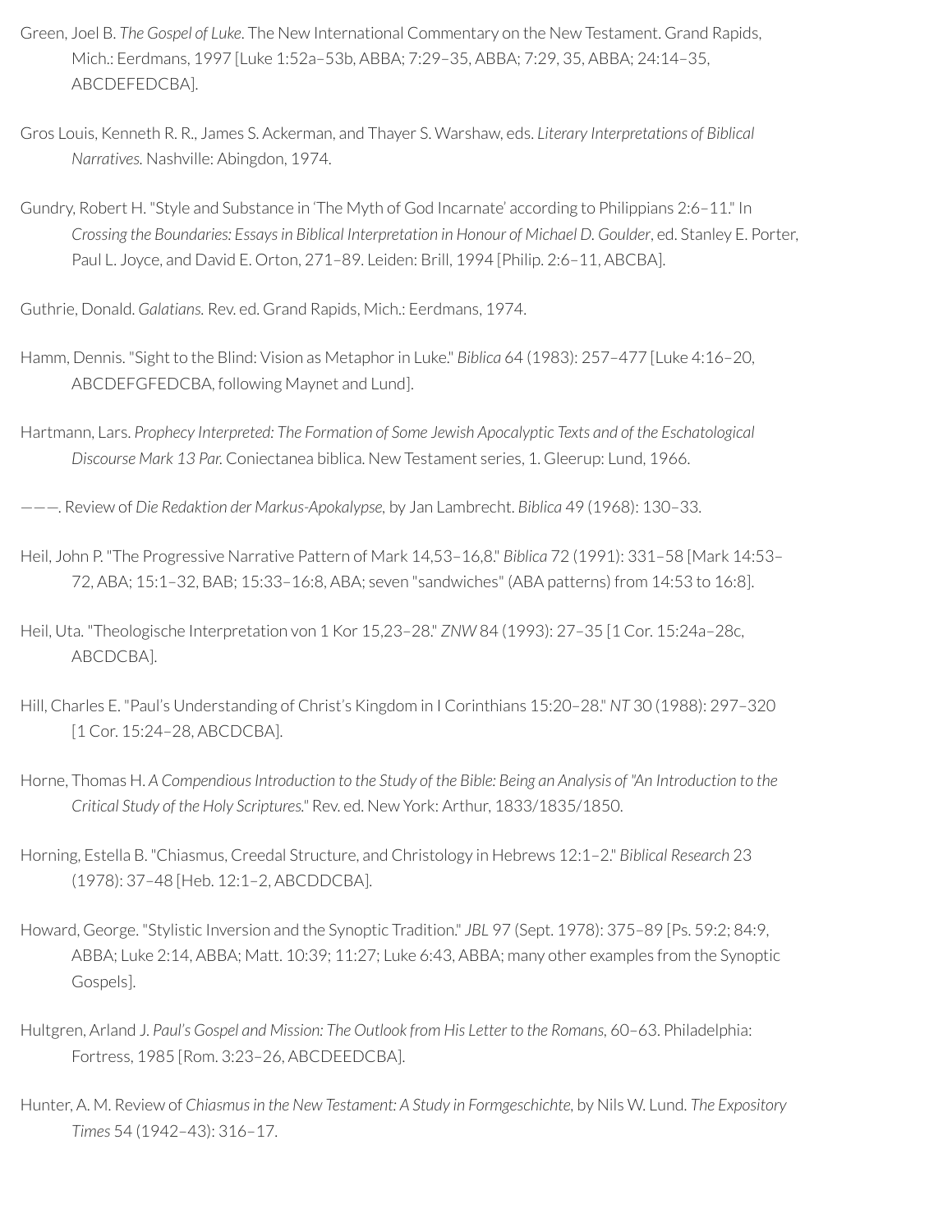- Jeremias, Joachim. "Chiasmus in den Paulusbriefen." *ZNW* 49 (1958): 145–56 [Rom. 10:9–10; 2:7–10; 1 Cor. 1:12–13, 7:2–4; ABBA, ABABBA].
- Jüngel, Ed. "Ein paulinischer Chiasmus." In *Unterwegs zur Sache.* Beiträge zur Evangelischen Theologie, 61. Munich: Kaiser, 1972.
- Käsemann, Ernst. *An die Römer.* Tübingen: Mohr, 1973.
- Kennedy, George A. *New Testament Interpretation through Rhetorical Criticism.* Chapel Hill: University of North Carolina Press, 1984.
- Kidder, S. Joseph. "'This Generation' in Matthew 24:34." *AUSS* 21 (1983): 203–9 [Matt. 24:34, A..II..A; ABCDEFGFEDCBA].

Kieffer, Rene. *Essais de méthodologie néotestamentaire.* Gleerup: Lund, 1972.

- Kilgallen, John J. "Paul's Speech to the Ephesian Elders: Its Structure." *ETL* 70 (1994): 112–21 [Acts 20:25–31, ACDACB; 20:18b–35, ABCGCBGCFEBCD].
- Kirby, John C. Ephesians, Baptism, and Pentecost: An Inquiry into the Structure and Purpose of the Epistle to the *Ephesians.* London: SPCK, 1968 [Eph. 2:11–22, A..KK..A].

Knoppers, Gary N. "Reform and Regression: The Chronicler's Presentation of Jehoshaphat." *Biblica* 72 (1991): 500–524 [2 Chron. 17:1–19, ABCDDCBA].

Lagrange, Marie-Joseph. *Évangile selon Matthieu.* Paris: Lecoffre, 1923 [Matt. 13:14–15, ABCCBA].

Lamarche, Paul. "Le Prologue de Jean." *Recherches de sciencesreligieuses* 52 (1964): 497–537.

Lambrecht, Jan. "John the Baptist and Jesus in Mark 1.1–15: Markan Redaction of Q?" *NTS* 38 (1992): 357–84 [Q3:16b–e, ABBA].

- ———. *Die Redaktion der Markus-Apokalypse: Literarische Analyse und Strukturuntersuchung.* Rome: Pontical Biblical Institute, 1967.
- ———. "The Relatives of Jesus in Mark." *NT* 16 (1974): 241–58 [Mark 3:23–26, ABBA; 3:28–29, ABBA; 3:20–35, ABCabaBA].
- ———. "Structure and Line of Thought in 1 Corinthians 15:23–28." *NT* 32 (1990): 143–51 [1 Cor. 15:23–28, ABCDCBA (citing E. E. Hill); ABCABCABABCABC].
- ———. "Structure and Line of Thought in 2 Corinthians 2:14–4:6." *Biblica* 64/3 (1983): 344–80 [2 Cor. 2:14–4:6, ABA].
- Leon-Dufour, Pere X. "Trois chiasmes johanniques." *NTS* 7 (1961): 249–55 [John 12:24–32, ABCDCBA; 6:36–40, ABCBA; 5:19–30, ABCDEDCBA].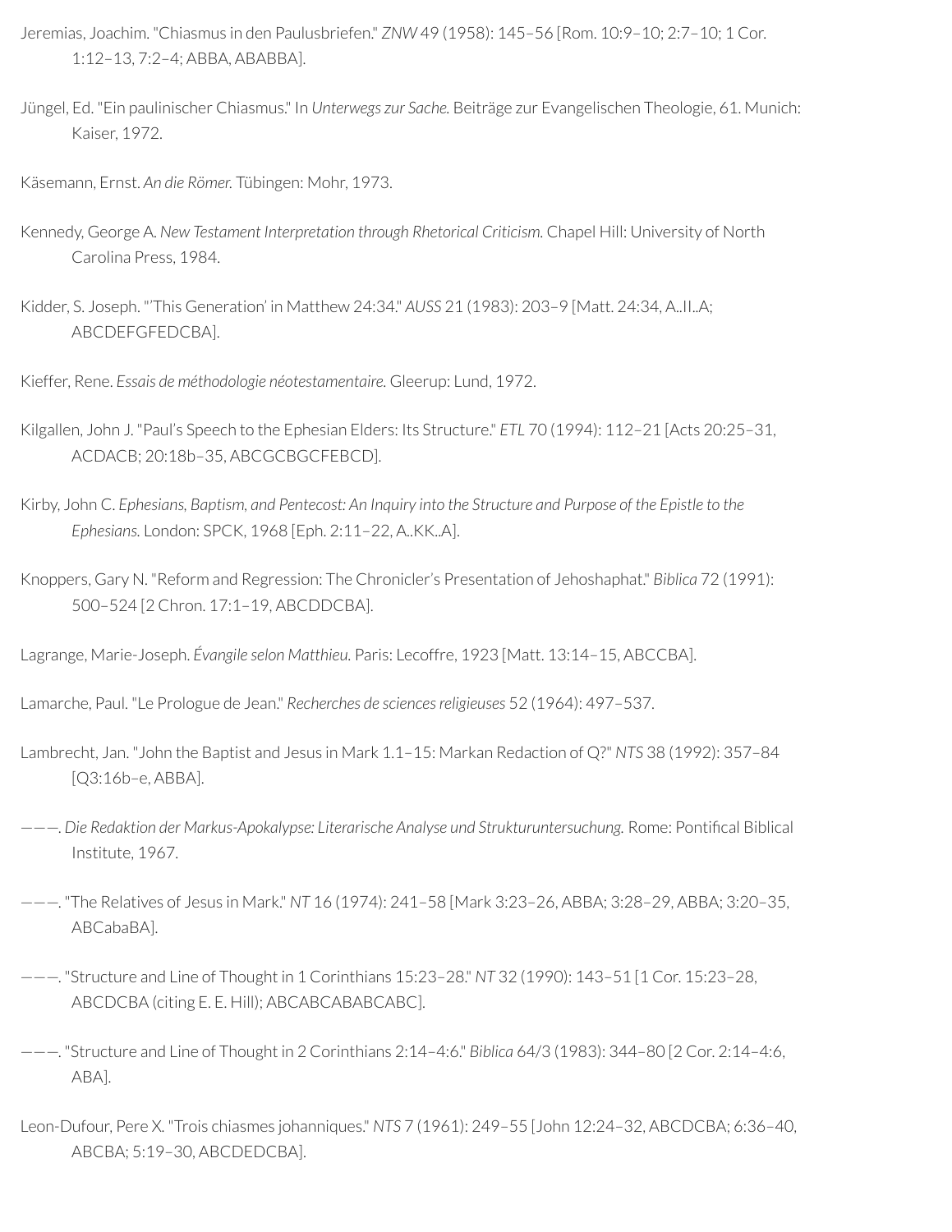- Leroux, N. R. "Repetition, Progression, and Persuasion in Scripture." *Neotestamentica* 29/1 (1995): 1–25 [general discussion of functional aspects of chiasmus in rhetorical criticism and perception of texts].
- Levie, J. Review of *Chiasmusin the New Testament: A Study in Formgeschichte,* by Nils W. Lund. *Nouvelle Revue Theologique* 69 (1947): 541–42.
- Lincoln, Andrew T. *Ephesians.* Word Biblical Commentary, vol. 42. Dallas: Word, 1990 [Eph. 2:11–22].

Lipinski, Edward. *Essaissur la Revelation et la Bible.* Paris: Éditions du Cerf, 1970.

Lodge, John G. "James and Paul at Cross-Purposes: James 2:22." *Biblica* 62/2 (1981): 195–213 [James 2:22, ABCDDCBA].

Lohmeyer, Ernst. *Das Evangelium des Matthäus.* 3rd ed. Göttingen: Vandenhoeck and Ruprecht, 1962.

- Lohr, Charles. "Oral Techniques in the Gospel of Matthew." *CBQ* 23 (1961): 403–35 [Matt. 1–28, ABCCBA; 19– 22, ABCDEEDCBA].
- Longacre, Robert E. "Towards an Exegesis of 1 Jn. Based on the Discourse Analysis of the Greek Text." In *Linguistics and New Testament Interpretation: Essays on Discourse Analysis*, ed. David A. Black, 271–86. Nashville: Broadman, 1993 [1 Jn. 3:19–24, ABCDECBA].

Longenecker, Richard N. *Galatians.* Word Biblical Commentary, vol. 41. Dallas: Word, 1990 [Gal. 5:17].

- Lund, Nils W. *Chiasmusin the New Testament: A Study in Formgeschichte.* Chapel Hill: University of North Carolina Press, 1942 [displays 49 extended chiasms in Old Testament texts, especially from Genesis, Leviticus, Isaiah, and Psalms, and 93 similar patterns in the New Testament, mainly from Matthew, Galatians, Ephesians, Colossians, 1 Corinthians, and Revelation].
- ———. *Chiasmusin the New Testament: A Study in the Form and Function of Chiastic Structures.* Boston: Hendrickson, 1992.
- ———. "The Inuence of Chiasmus upon the Structure of the Gospel according to Matthew." *Anglican Theological Review* 13 (Jan. 1931): 405–33.
- ———. "Partnership in the Gospel: The Role of Women in the Church at Philippi." *JEvTS* 39 (1996): 411–20 [Philip. 1:1–4:20, ABCDEDCBA].
- ———. "The Presence of Chiasmus in the New Testament." *Journal of Religion* 10 (Jan. 1930): 74–93 [Matt. 7:6; 13:15; Col. 3:3–4; Eph. 4:9–10; 1 Cor. 12:12–13; 2 Cor. 1:1–3; 1 Cor. 14:1–5, ABCBA].
- ———. "Reviews of 'Chiasmus in the New Testament.'" Collection: Unpublished.
- ———. "The Signicance of Chiasmus forInterpretation." *Crozer Quarterly* 20 (Apr. 1943): 105–23 [Rom. 11:33–36; Matt. 23:12; 1 Cor. 12:12; Matt. 5:23–24; Rev. 10:9–10; Matt. 5:10–12; Eph. 2:11–22; 1 Cor. 3:11–5:17, ABCCBA].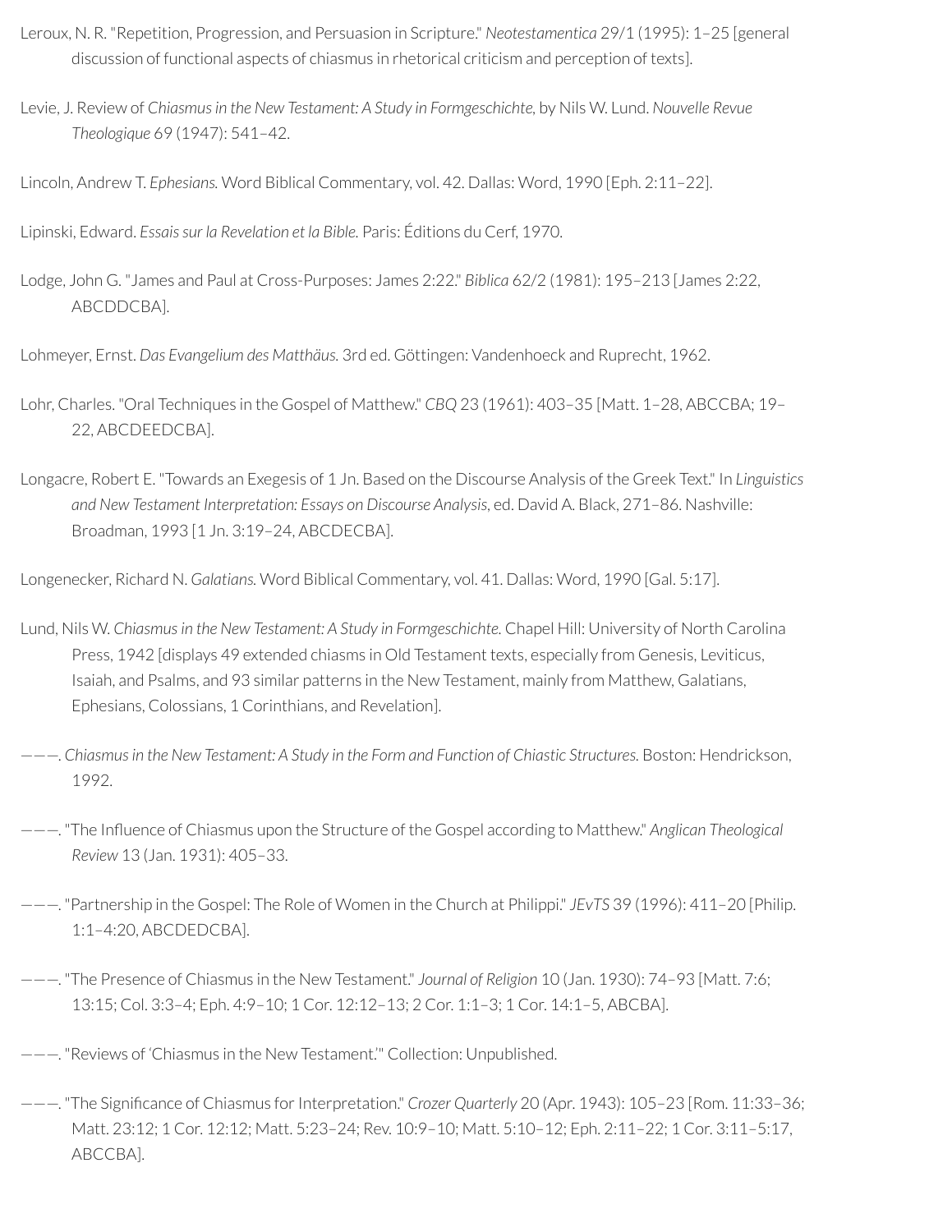———. *Studiesin the Book of Revelation.* Chicago: Covenant, 1955.

Luter, A. Boyd, and Michelle V. Lee. "Philippians as Chiasmus: Key to the Structure, Unity and Theme Questions." *NTS* 41 (1995): 89–101 [Philip. 1:1–4:23, ABCDEDCBA; also sets forth seven criteria for extended chiasmus].

Luz, Ulrich. *Das Evangelium nach Matthäus.* Neukirchen: Neukirchener Verlag, 1985 [Matt. 5–7].

- MacLeod, David J. "The Literary Structure of the Book of Hebrews." *Bibliotheca Sacra* 146 (Apr.–June 1989): 185– 97 [Heb. 8:1–9:28, ABCCBA; Hebrews, ABCDDCBA].
- Malatesta, Edward. *The Epistles of St. John: Greek Text and English Translation Schematically Arranged.* Rome: Pontifical Gregorian University Press, 1973 [1 Jn. 1:1-4, ABBA; 5:14-15, ABCDEDCBA].

———. "The Literary Structure of John 17." *Biblica* 52/2 (1971): 190–214 [John 17, ABCBA, ABAABBAABA].

Man, Ronald E. *Chiasm in the New Testament.* Th.M. thesis, Dallas Theological Seminary, 1982.

- ———. "The Value of Chiasm for New Testament Interpretation." *Bibliotheca Sacra* 141 (Apr.–June 1984): 146–57 [Heb. 12:1–2; Luke 1:6–25; John 17:1–5; 1:1–18, ABCDEDCBA, ABCDEFGHGFEDCBA, ABCDEFEDCBA, ABCDCBA].
- Mann, Christopher S. *Mark: A New Translation with Introduction and Commentary.* Anchor Bible, vol. 27. Garden City, N.Y.: Doubleday, 1986 [Mark 8: 10–13; 3:31–35; 13:24–27, ABBA; 176, 186, 380.].

Manns, Frederic. "Philippians 2:6–11: A Judeo-Christian Hymn." *Theology Digest* 26 (spring 1978): 4–12 [Philip. 2:6–11, ABCBA, ABCDCBA].

- Manson, Thomas W. Review of *Chiasmus in the New Testament: A Study in Formgeschichte,* by Nils W. Lund. *Journal of Theological Studies* 45 (1944): 81–84.
- Marcus, Joel. "'Let God Arise and End the Reign of Sin!': A Contribution to the Study of Pauline Parenesis." *Biblica* 69 (1988): 386–95 [Rom. 6:12–14a, ABBA].
- ———. *The Mystery of the Kingdom of God.* Society of Biblical Literature Dissertation Series, 90. Atlanta: Scholars Press, 1986 [Mark 4:1–34].

Martin, Ralph P. *1, 2 Corinthians.* Word Biblical Commentary, vol. 40. Waco: Word, 1988.

- McClister, David. "'Where Two or Three Are Gathered Together': Literary Structure as a Key to Meaning in Matt. 17:22–20:19." *Journal of the Evangelical Theological Society* 39/4 (Dec. 1996): 549–58 [Matt. 17:24–20:16, ABCDEFEDCBA].
- McGinley, Laurence J. Review of *Chiasmus in the New Testament: A Study in Formgeschichte,* by Nils W. Lund. *Theological Studies* 3 (1942): 542–54.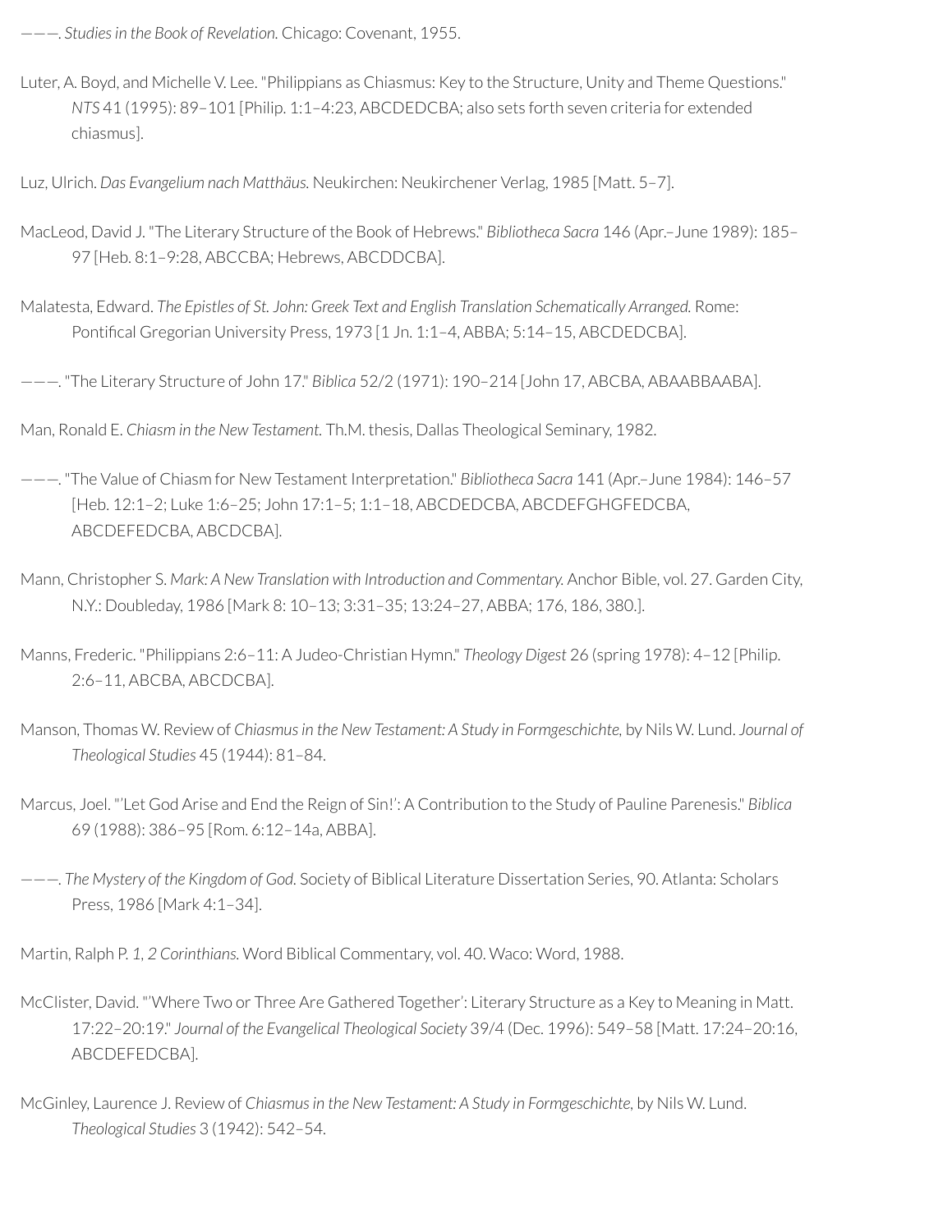- McGonical, Terence P. "'Every Scripture Is Inspired': An Exegesis of 2 Timothy 3:16–17." *Studia Biblica et Theologica* 8/3 (1978): 53–64 [2 Tim. 3:16–17, ABBA].
- Menken, M. J. J. *Numerical Literary Techniquesin John.* Leiden: Brill, 1985 [John 1:29–34, ABBAba; 2:1–11, ABCBA; 5:19b–30, ABCDDCBA; 5:31–32, ABCBA; 6:60–65, ABCDCBA; 6:35–51, ABCBA; 9:1–39, ABCDCA; 9:28–29, ABBA; 10:17–18, ABBBA;reviewed by F. Neirynck in Recensiones, *ETL* 61 (1985): 397–400].
- Meynet, Roland. "Comment établir un chiasme. A propos des 'Pelerins d'Emmaus.'" *Nouvelle Revue Théologique* 100 (1978): 233–49 [Luke 24, A..L..A].
- ———. "Dieu donne son nom à Jésus: Analyse rhétorique de Lc 1,26–56 et de 1 Sam 2,1–10." *Biblica* 66 (1985): 39–72 [Luke 1:52–53, ABBA; 1:28–38, ABCBA; 1:39–45, ABCBA; 1:50–55, ABCBA; 2:1–10, ABCDEDCBA; 1:26–56, ABCDEDCBA].
- Miesner, Donald R. "Chiasm and the Composition and Message of Paul's Missionary Sermons." Th.D. thesis, Concordia Seminary in Exile in Cooperation with Lutheran School of Theology at Chicago, 1974.
- ———. "The Circumferential Speeches of Luke–Acts: Patterns and Purpose." *SBL Seminar Papers* 2 (1978): 223–37 [Luke 4:1–13; 4:28–5:11, ABCCBA; 4:14–16, ABCBA; 4:16–20, ABCDEFGHGFEDCBA; 4:28–30, ABCDCBA; Acts 28:17–20, ABCDEDCBA; 28:25–29, A..NN..A].
- ———. "The Missionary Journeys Narrative: Patterns and Implications." In *Perspectives on Luke–Acts,* ed. Charles H. Talbert, 199–214. Danville, Va.: Association of Baptist Professors of Religion, 1978 [Luke 9:51–19:48, A..J..A; Acts 12:25–21:16, ABCDEFGFEDCBA].
- Mlakuzhyil, George. *The Christocentric Literary Structure of the Fourth Gospel.* Rome: Pontical Biblical Institute, 1987 [general discussion of criteria for structure of the fourth gospel, including general explication of chiasmus as a structural pattern (125–29), differentiating chiasmus from concentric structure; giving anecdotal examples of chiasmus in sentences and pericopes (John 3:31b, ABBA; 3:32d–33a, ABCCBA; 18:36b–36c, ABCCBA; 5:19–30, ABCDDCBA; 2:1–11, ABCCBA) and anecdotal examples of concentric structures in sentences and pericopes (John 3:13, ABCDCBA; 6:35–42, ABCDCBA), together with descriptions of chiastic constructs for four of the five entire sections of the gospel (John 2:1-4:54, ABCCBA; 5:1–10:42, BCDDCB; 13:1–17:26, CDEEDC; and 18:1–20:29, CDEEDC)].
- Moloney, Francis J. "The Structure and Message of John 15.1–16.3." *Australian Biblical Review* 35 (1987): 35–49 [John 15:12–17b, ABCDCBA].
- Moore, Stephen D. *Mark and Luke in Poststructuralist Perspectives*. New Haven: Yale University Press, 1992 [Luke 4:16b–20a, ABCDEFGFEDCBA (p. 112)].

Morgenthaler, Robert. *Die Lukanische Geschichtsschreibung als Zeugnis.* Vol. 1. Zürich: Zwingli, 1948.

Morisette, Randolphe. "Un Midrash surla mort: 1 Cor. 15:54–57." *RB* 79 (1972): 161–88.

Moulton, James H., Wilbert F. Howard, and Nigel Turner, *A Grammar of New Testament Greek.* 4th ed. Vol. 3. Edinburgh: Clark, 1963. [Matt. 9:17, ABCCBA; 1 Cor. 7:3, ABBA].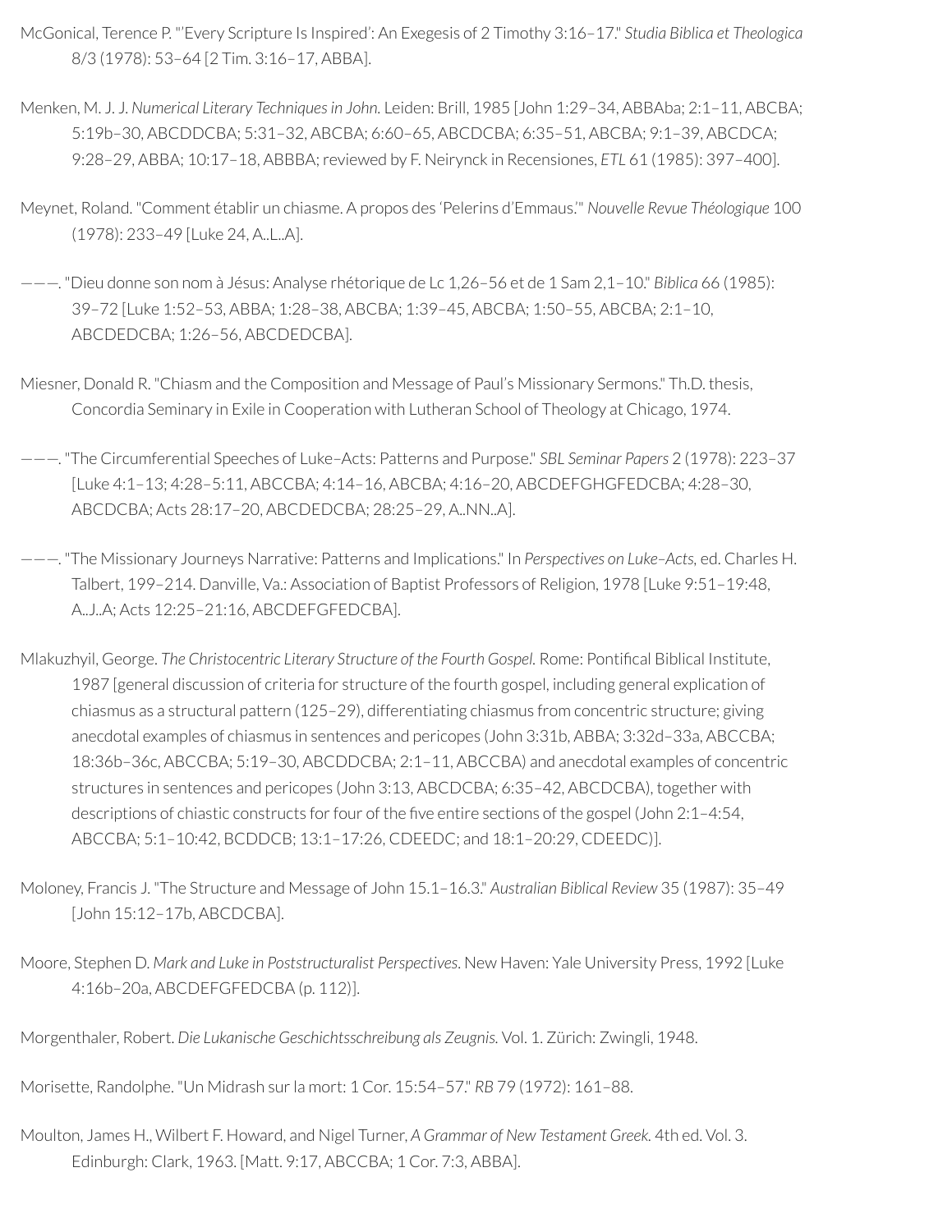- Moulton, Richard G. "Reading Ephesians Ethically: Criteria Towards a Renewed Identity Awareness?" *Neotestamentica* 28/2 (1994): 359–77 [Eph. 1:3–3:21, ABCBA].
- Müller, Ekkehardt. *Microstructural Analysis of Revelation 4–11*. Andrews University Seminary Doctoral Dissertation Series, vol. 21. Berren Springs, Mich.: Andrews University Press, 1997 [Rev. 8:2–6, ABCDCBA; 8:3–5, ABCDCBA; 8:2–6, ABCBA; 9:17b–18, ABCBA; 9:17b–19, ABCBA; 11:11c–12c, ABCCBA; 8:2–11:18, ABCBA].
- Murphy-O'Connor, Jérome. Review of *Galatians: A Discussion of St Paul's Epistle,* by John Bligh. *RB* 78 (1971): 93– 96.
- Myers, Charles D. "Chiastic Inversion in the Argument of Romans 3–8." *NT* 35 (1993): 30–47 [Rom. 3:31a–4:16, 3:24–5:9, 5:1–8:39, ABCCBA; 5:20–7:25, ABBCDDCA; 3:9–5:19, ACDDEECAB].
- Nelson, Peter K. "The Unitary Character of Luke 22.24–30." *NTS* 40 (1994): 609–19 [Luke 22:24–30, ABBA].
- Newman, Barclay M. "Some Observations regarding the Argument, Structure, and Literary Characteristics of the Gospel of John." *BTrans* 26 (1975): 234–39 [John 18:18–19:12, ABCDCBA].
- Neyrey, Jerome H. "Jesus the Judge: Forensic Process in John 8,21–59." *Biblica* 68 (1987): 509–42 [John 8:21– 28, ABCCBA; 8:32a–37c, ABCDDCBA; 8:41a–44, ABBA].
- Nicoll, W. Robertson, ed. *The Expositor's Greek Testament,* 4:212–13. Grand Rapids, Mich.: Eerdmans, 1970, [Philem. 1:5, ABBA].

Nida, Eugene. "Rhetoric and the Translator: With Special Reference to John 1." *BTrans* 33 (1982): 324–28 [John 1].

O'Brien, Peter T. *Colossians, Philemon.* Word Biblical Commentary, vol. 44. Waco: Word, 1982.

O'Day, Gail R. "John 7:53–8:11: A Study in Misreading," *JBL* 111 (1992): 631–40 [John 8:7, 11, ABBA].

- Osburn, Carroll D. "Discourse Analysis and Jewish Apocalyptic in the Epistle of Jude." In *Linguistics and New Testament Interpretation: Essays on Discourse Analysis*, ed. David A. Black, 287–309. Nashville: Broadman, 1993 [Jude 1–25, ABA].
- ———. "That Which is Perfect." In *Freedom in Christ*, ed. Carl Brecheen, 150–52. Abilene: Abilene Christian College Bookstore, 1976 [1 Cor. 12:31–14:1, ABCBA].
- Østenstad, Gunnar. "The Structure of the Fourth Gospel: Can It Be Dened Objectively?" *Studia Theologica* 45 (1991): 33–55 [John 12:44–50, ABCBA; 8:12–19, ABCDCBA; 10:24–39, ABCBA, ABCBA; 8:12–12:50, ABCDBCA; 21:20–24, ABCBA; 1:19–25, ABCDCBA; 20:1–21:24, ABCDCBA; the seven signs of 2:1–11, 4:46–54, 5:1–9, 6:1–15, 6:16–21, 9:1–7, and 11:1–44, ABCDCBA; and the seven references to light and life 1:1–18, 3:11–21, 5:19–47, 8:12–19, 10:22–39, 12:44–50, 17:1–26, ABCDCBA; John, ABCDCBA].
- O'Toole, Robert F. "Does Luke Also Portray Jesus as the Christ in Luke 4,16–30?" *Biblica* 76/4 (1995): 498–522 [Luke 4:16–20, ABCDEDCBA, citing Siker and Tiede].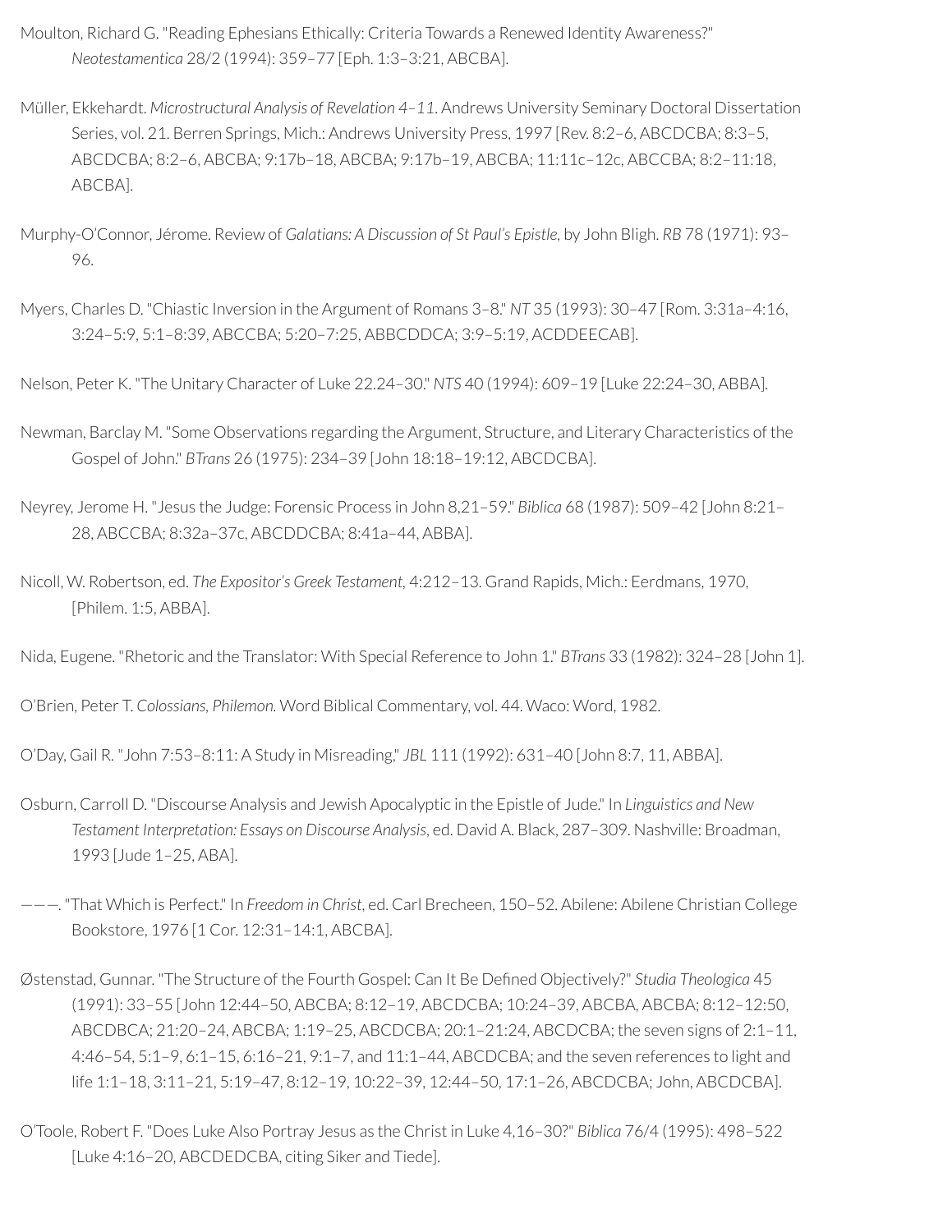- ———. "Philip and the Ethiopian Eunuch (Acts 8:25–40)." *Journal for the Study of the New Testament* 17 (Feb. 1983): 25–34 [Acts 8:25–40, ABCDEFGHHGFEDCBA].
- Painchaud, Louis. "La Composition de l'*êvangile selon Philippe* (NH 2,3): Une Analyse rhétorique." *SBL Seminar Papers* 35 (1996): 35–66 [Gospel of Philip 56:15–18, ABCBA; 65:21–22, ABCCBA; 68:17–22, ABCCBACDDC; 84:14–20, ABBA; 52:25–55:23, zABCCBAz].
- Parker, James I., Merrill C. Tenny, and William White Jr., eds. *Nelson'sIllustrated Manners and Customs of the Bible*, electronic edition, Logos Library System. Nashville: Nelson, 1997 [Isa. 55:8, ABBA; 11:13b, ABBA; Acts 17:24–25, ABCCBA; Mark 5:1–20, ABCDEDCBA].
- Parsons, Mikeal C. "Landmarks Along the Way: The Function of the 'L' Parables in the Lukan Travel Narrative." *Southwestern Journal of Theology* 40/1 (fall 1997): 33–47 [Luke 10:30–18:14, ABCDEFEDCBA].
- Parunak, Henry V. Review of *Chiasmusin the New Testament: A Study in the Form and Function,* by Nils W. Lund. *CBQ* 55 (1993): 383–84.
- ———. "Dimensions of Discourse Structure: A Multidimensional Analysis of the Components and Transitions of Paul's Epistle to the Galatians." In *Linguistics and New Testament Interpretation: Essays on Discourse Analysis*, ed. David A. Black, 207–39. Nashville: Broadman, 1993 [Gal. 2:15–16, ABCDCDA; 2:15–21, ABBCA].
- Patte, Daniel. *The Gospel according to Matthew: A Structural Commentary on Matthew's Faith.* Philadelphia: Fortress, 1987 [Matt. 5–7, ABCDED.DEDCBA].
- Payne, Philip. "Chiastic Structure in the Book of Zechariah." In *Interpreting the Book of Revelation: Hermeneutical Guidelines with Brief Introduction to Literary Analysis*, ed Kenneth A. Strand, 81–85. Worthington, Ohio: Ann Arbor, 1976 [Zech. 1:1–14:21, ABCDCBCBDCBAABCDCBCBDBCA].
- Penna, Romano. "La funzione strutturale di 3,1–8 nella lettera ai Romani." *Biblica* 69 (1988): 507–42 [Rom. 3:5–7, ABBA; 1:16–11:36, ABCDBADC].
- Peque, M. Martínez. "Unidad de forma y contenido en Gal 5.16–26." *Estudios Biblicos* 45 (1987): 105–24 [Gal. 5:16–26, ABCDEDCBA].
- Pesch, Rudolf. *Das Markusevangelium, Teil I.* Freiburg: Herder, 1976 [Jonah, ABCDEFGFEDCBA].
- Porter, Stanley E. "ἴστϵ γιυώσκουτϵζ in Ephesians 5,5: Does Chiasm Solve a Problem?" *ZNW* 81 (1990): 270– 76[Ep. 5:5].
- Powell, Charles E. "The Identity of the 'Restrainer' in 2 Thessalonians 2:6–7." *Bibliotheca Sacra* 154/615 (July– Sept. 1997): 320–32 [2 Thes. 2:1–15, ABCDCBA].
- Quanbeck, Warren A. "The Letterto the Hebrews." In *The Interpreter's One-Volume Commentary on the Bible,* ed. Charles M. Laymon, 904–5. Nashville: Abingdon, 1971 [Heb. 5:8–10].
- Reese, James M. "Literary Style of John 13:31–14:31; 16:5–6, 16–33." *CBQ* 34 (1972): 321–31.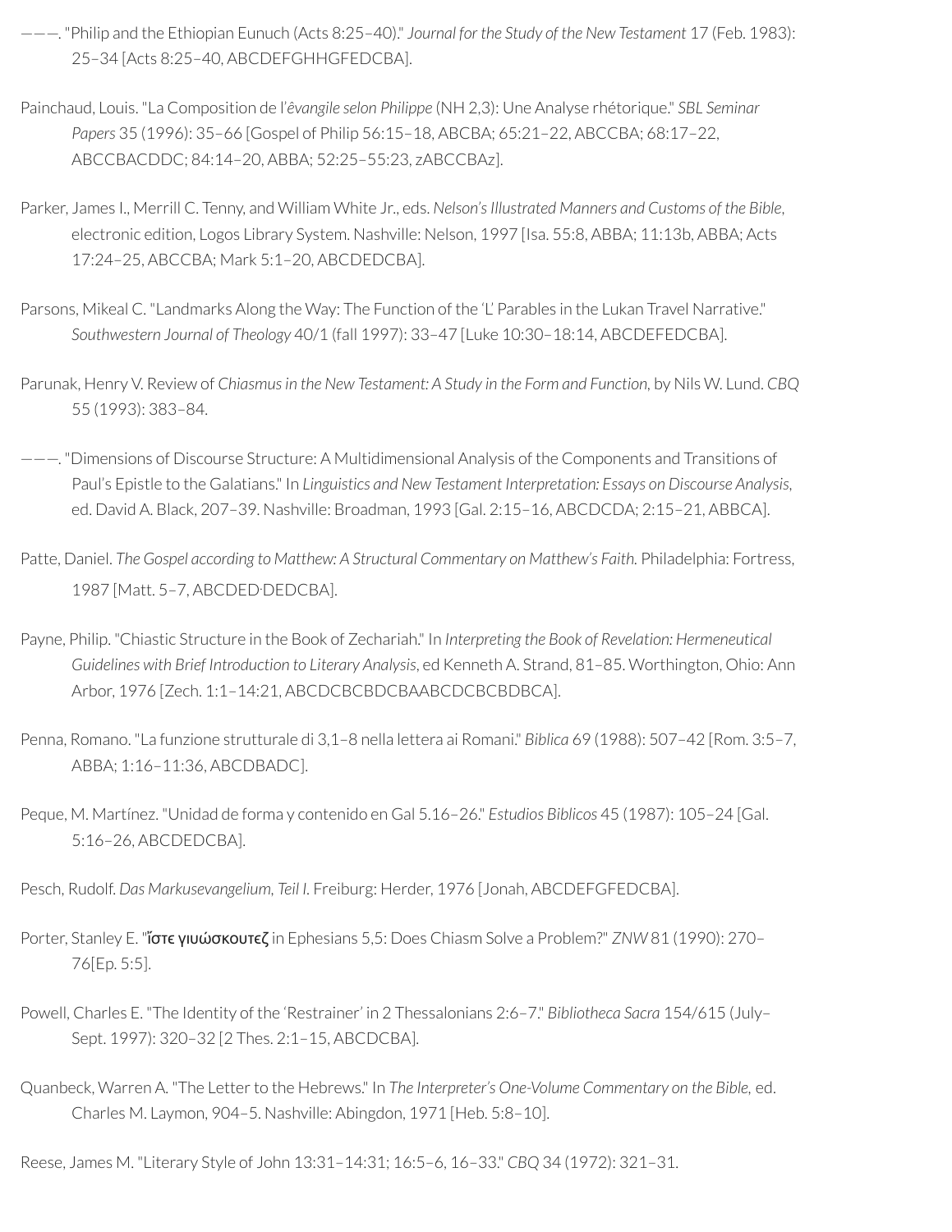Reumann, John. "Philippians 3:20–21: A Hymnic Fragment?" *NTS* 30 (1984): 593–609 [Philip. 3:20–21, ABCCBA].

Rice, George E. "The Chiastic Structure of the Central Section of the Epistle to the Hebrews." *AUSS* 19 (1981): 243–46 [Heb. 6:19–10:39, ABCCBA].

Rigaux, Beda. *Les Épîtres aux Thessaloniciens.* Paris: Gabalda, 1956.

- Robinson, Joseph A. *St. Paul's Epistle to the Ephesians, a Revised Text and Translation: With Exposition and Notes.* 2nd ed. London: Macmillan, 1909.
- Roddy, Nicolae. "The Form and Function of the Protoevangelium of James." *Coptic Church Review* 14 (summer 1993): 35–45.
- Rohrbaugh, Richard L. "A Peasant Reading of the Parable of the Talents/Pounds: A Text of Terror?" *Biblical Theology Bulletin* 23/1 (spring 1993): 32–39 [treating a fragment of the parable in the so-called Gospel of the Nazoreans preserved by Eusebius (*Theophania* 22), coinciding with Matt. 25:14–40, ABCCBA, translating Eusebius as using the term "epanalepsis"].
- Rolland, Philippe. *Epître aux Romains: Texte grec structuré*. Rome: Pontical Biblical Institute, 1980 [Rom 12:1– 15:33, ABBA; 5:2–8:30, A..ZZ..A, cited by Rolland in "L'antithèse de Rm 5–8." *Biblica* 69 (1988): 397; 5:1– 8:39, ABCCBA].

———. "La Structure littéraire de la deuxième Épître aux Corinthiens." *Biblica* 71 (1990): 73–84 [2 Cor. 10–13, ABBA; 8–9, ABCCBA; 1–7, ABBA; 1–7, ABCBA; 8–9, ABCCBA; 10–13, ABCBA].

- Rousseau, François. "Les Structures du benedictus (Luc 1.68–79)." *NTS* 32 (1986): 268–82 [Luke 1:68–79, A..II..A, following Vanhoye and Auffret].
- Sampley, J. Paul. *'And the Two Shall Become One Flesh': A Study of Traditionsin Ephesians 5:21–33.* Cambridge: Cambridge University Press, 1971 [Eph. 5:21–33; 5:23–24].

Sanders, Jack T. "Hymnic Elements in Ephesians 1–3." *ZNW* 56 (1965): 214–32[Eph. 1–3].

- Schenk, Wolfgang. "Gefangenschaft und Tod des Täufers: Erwägungen zur Chronologie und ihren Konsequenzen." *NTS* 29 (1983) 453–83 [Josephus, *Antiquities* 18.115–20, ABCDCBA; 18:109–14, ABCBA; 18:106–8, ABA].
- ———. "Textlinguistische Aspekte der Strukturanalyse, Dargestellt am Beispiel von 1 Kor 15:1–11." *NTS* 23 (1977): 469–77 [1 Cor. 15:1–3, ABCDCBA; 15:5–7, ABCBA; 15:8–10, ABCDDCBA].

Schlier, Heinrich. *Der Brief an die Epheser: Ein Kommentar.* 7th ed. Düsseldorf: Patmos, 1971 [Ephesians].

Schwartz, Daniel R. "Viewing the Holy Utensils." *NTS* 32 (1986): 153–59 [Temples of Jerusalem].

Scott, M. Philip. "Chiastic Structure: A Key to the Interpretation of Mark's Gospel." *Biblical Theology Bulletin* 15/1 (Jan. 1985): 17–26 [Mark, A..K..A].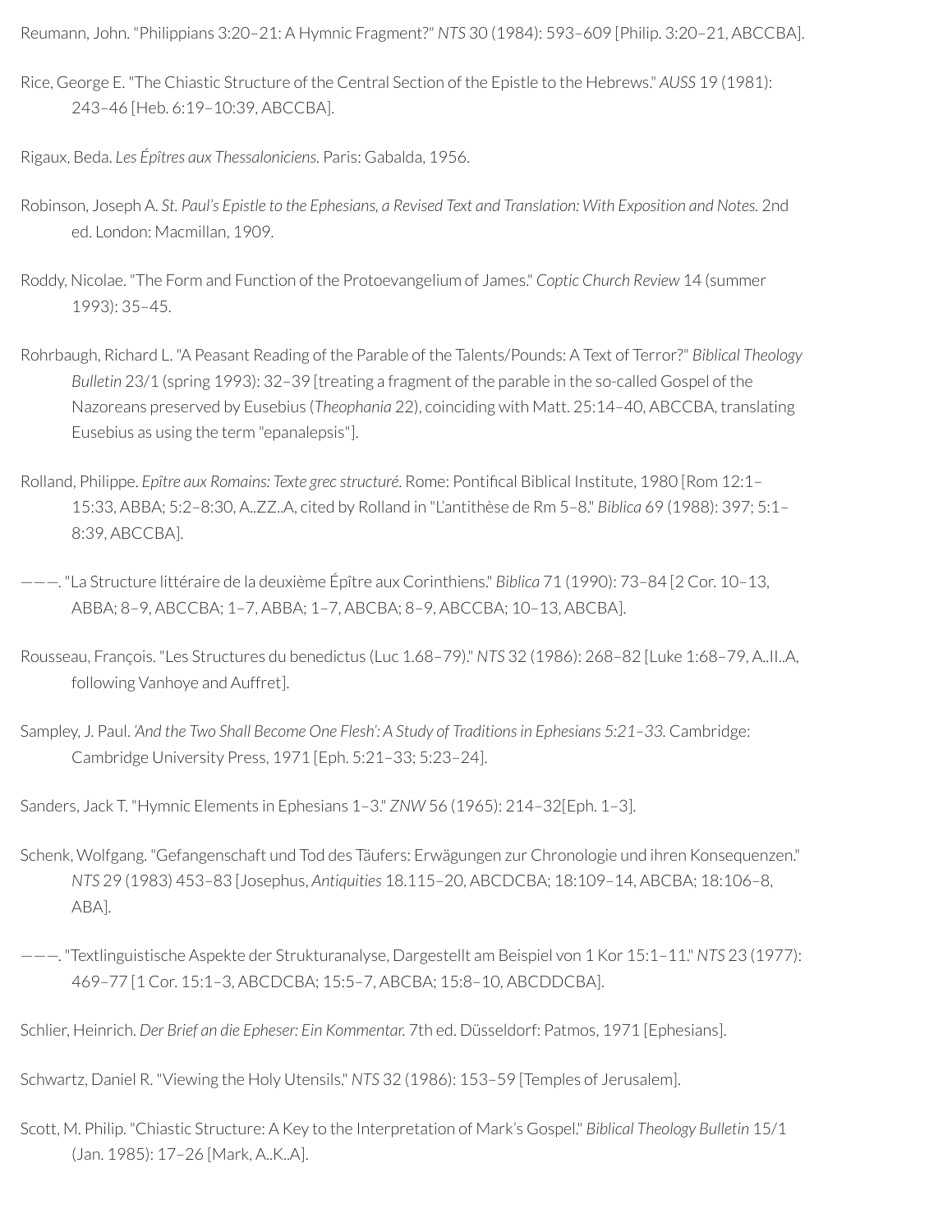Segbroeck, Franz van. "Jesus rejeté par sa patrie." *Biblica* 49/2 (1968): 167–97 [Matt. 13:54–57, ABCDEEDCBA].

- Sellin, Gerhard. "Komposition, Quellen und Funktion des lukanischen Reiseberichtes (Luke 9:51–19:28)." *NT* 20 (1978): 100–35 [Luke 9:51–19:28, ABCD…DCBA(?)].
- Shea, William H. "Chiasm in Theme and by Form in Revelation 18." *AUSS* 20 (1982): 249–56 [Rev. 18, ABCDDCBA].

———. "Revelation 5 and 19 as Literary Reciprocals." *AUSS* 22 (1984): 249–57 [Rev. 5; 19, ABACCBA].

- Shirock, Robert J. "The Growth of the Kingdom in Light of Israel's Rejection of Jesus: Structure and Theology in Luke 13:1–35." *NT* 35 (1993): 15–29 [Luke 13:1–35, ABCCBA].
- Siker, Jeffrey S. "'First to the Gentiles': A Literary Analysis of Luke 4:16–30." *JBL* 111 (1992): 73–90 [Luke 4:16– 21, ABCDEDCBA; 4:18–27; 7:1–22, ABCDEDCBAE].
- Silva, Moisés. *God, Language and Scripture: Reading the Bible in the Light of General Linguistics*. In *Foundations of Contemporary Interpretation, Six Volumesin One*, ed. Moisés Silva, 226. Grand Rapids, Mich.: Zondervan, 1996 [commenting on J. B. Lightfoot's treatment of Gal. 4:4–5, ABBA, in *The Epistle to the Galatians* (London: Macmillan, 1865), 168; Raymond B. Dillard's treatment of 2 Chron. 1:1–9:28, ABCDDCBA, in *2 Chronicles*(Word Biblical Commentary, vol. 15; Waco: Word, 1987), 5–6; and John Bligh's treatment of many chiasms, subchiasms, and sub-subchiasms in the Epistle to the Galatians in *Galatians in Greek: A Structural Analysis of St. Paul's Epistle to the Galatians, with Notes on the Greek* (Detroit: University of Detroit Press, 1966)].
- Smith, Jerome H., ed. *The New Treasury of Scripture Knowledge*, Electronic Edition of the Revised Edition of *The Treasury of Scripture Knowledge*, Logos Library System. Nashville: Nelson, 1997 [Gen. 43:3–5, ABCDEEDCBA, in the note to which Smith informs us that "this figure has been noted by various authorities in the following passages:" Lev. 14:51, 52; Num. 15:35, 36; Deut. 32:1–43; Ps. 3:7; 6:3; 7:16; 23; 58:6; 89:30–34; 103; Isa. 55:8, 9; 60:1–3; Matt. 3:10–12; 7:6; 9:17; 12:22; Mark 5:2–6; John 5:8–11; 5:21–29; 6:36–40; 10:14, 15; 12:23–32; Rom. 1:22; 2:6–11; 10:9, 10; 14:7; 1 Cor. 4:10; 5:2–6; 7:3; 7:1–7; 9:19–22; 11:8–12; Gal. 1:1; 2:16; 3:2; 4:4, 5, 6; Eph. 2:11–22; Philip. 1:15; 3:10; 4:11–13; Col. 1:13–20; 3:3; 3:11; 1 Thes. 1:2–5; 5:5 6; Philip. 5; 3 Jn. 11; Rev. 2:13; he further asserts that "even whole books of scripture are based upon this structure" (mentioning the books of Galatians and James), and commends to the reader Lund's *Chiasmusin the New Testament*; and Gal. 4:4–5, ABBA; in the note to which Smith refers also to Gen. 43:3; Isa. 9:6, 7; Micah 5:2; Zech. 6:12; Luke 2:10, 11; John 1:14; 8:58; Rom. 1:3; 8:3; 9:5; Philip. 2:6-8; 1 Tim. 3:16; Heb. 2:14; 10:5-7; and 1 Jn. 4:2 "as instances of this figure"].
- Smith, Stephen H. "The Literary Structure of Mark 11:1–12:40." *NT* 31 (1989): 104–24 [Mark 12:13–40, ABCBA; 12:37b–13:2, ABCCBA].
- Snyman, A. H., and J. v. W. Cronje. "Toward a New Classification of the Figures (SCHMATA) in the Greek New Testament." *NTS* 32 (1986): 113–21 [Mark 2:27, ABCCBA].
- Staley, Jeff. "The Structure of John's Prologue: Its Implications forthe Gospel's Narrative Structure." *CBQ* 48 (1984): 23–27 [John 1:1–18, ABCDCBA].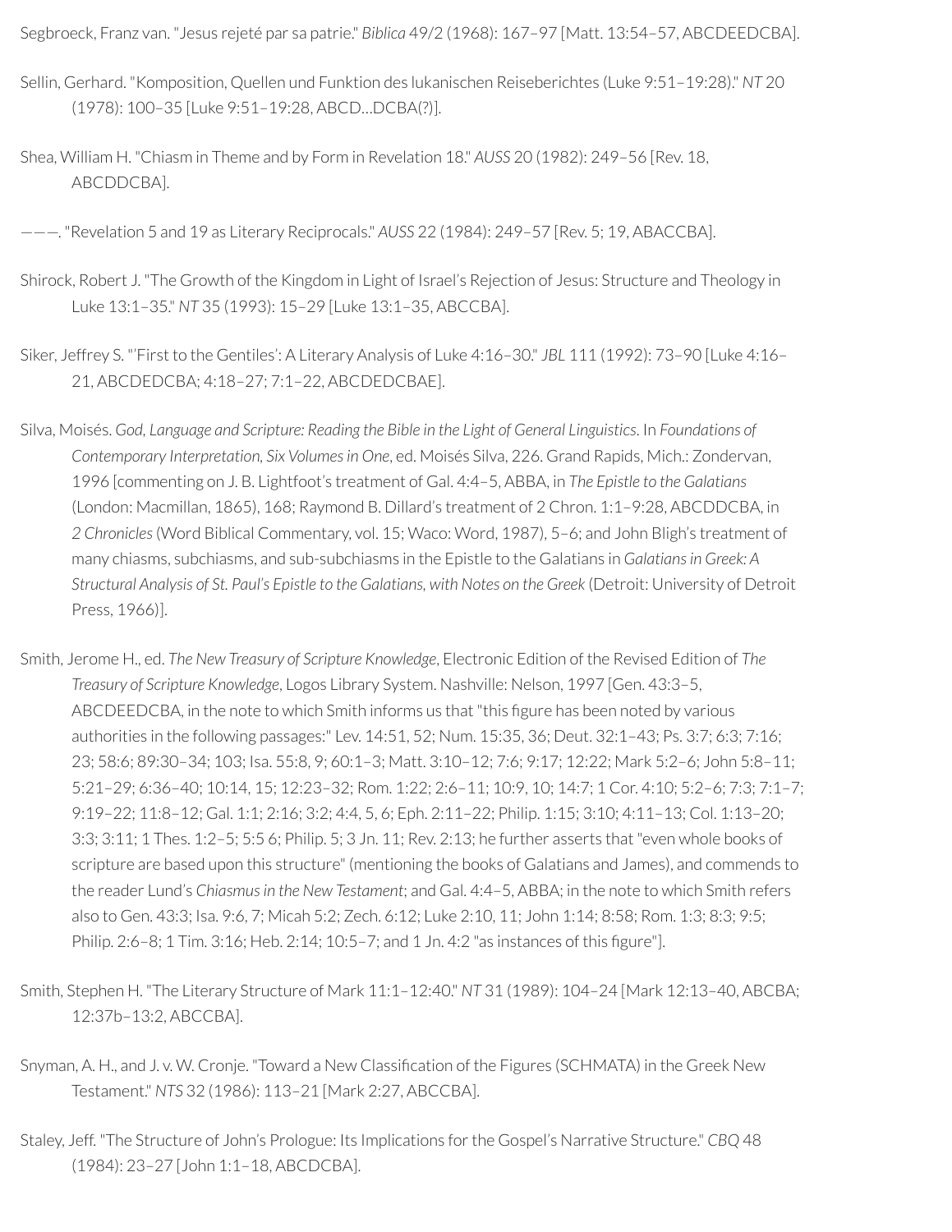- Standaert, B. "La Rhétorique ancienne dans Saint Paul." In *L'Apôtre Paul: Personnalité, style, et conception du ministère,* ed. Albert Vanhoye, 78–92. Leuven: Peeters, 1986.
- Stock, Augustine. "Chiastic Awareness and Education in Antiquity." *Biblical Theology Bulletin* 14/1 (Jan. 1984): 23– 27 [Mark 2:1–3:6; 3:20–35, ABCDCBA].
- ———. "Hinge Transitions in Mark's Gospel." *Biblical Theology Bulletin* 15 (Jan. 1985): 27–31 [Mark 1:14–15; 8:22– 26; 10:46–52; 15:40–41].
- ———. *The Message and Method of Mark.* Wilmington: Glazier, 1989 [Mark 3:27–38].
- Strand, Kenneth A. "Chiastic Structure and Some Motifs in the Book of Revelation." *AUSS* 16 (1978): 401–8 [Revelation, ABCCBA; 12:3–20, ABCDDCBA].
- ———. "The Eight Basic Visions in the Book of Revelation." *AUSS* 25 (1987): 107–21 [ABCDCDBA].
- ———. *Interpreting the Book of Revelation: Hermeneutical Guidelines with Brief Introduction to Literary Analysis*. Worthington, Ohio: Ann Arbor, 1976 [Rev. 1:1–22:21, PABC(a)-C(b)C(a)C(b)BAE].
- ———. "Overcomer: A Study in the Macrodynamic of Theme Development in the Book of Revelation." *AUSS* 28 (1990): 237–54 [Rev. 12:3–20:2, ABCDDCBA].
- ———. "Some Modalities of Symbolic Usage in Revelation 18." *AUSS* 24 (1986): 37–46 [Rev. 18, ABCBA].
- Suhl, Alfred. "Der Beginn der selbständigen Mission des Paulus." *NTS* 38 (1992): 430–47 [Gal. 2:15–16, ABBA].
- Talbert, Charles H. "Artistry and Theology: An Analysis of the Architecture of John 1:19–5:47." *CBQ* 32 (1970): 341–66 [John 1:19–5:47, ABCDDCBA].
- ———. *Literary Patterns: Theological Themes and the Genre of Luke–Acts.* Missoula, Mont.: Scholars Press, 1974 [Jonah 1:4–16, ABCDEFGHGFEDCBA].
- ———. *Reading Luke: A Literary and Theological Commentary on the Third Gospel.* New York: Crossroad, 1982 [Luke 4:16–30, ABCDCBA; 9:51–19:11, A..JJ..A].
- Talbert, Charles H., and Cheryl Exum. "The Structure of Paul's Speech to the Ephesian Elders (Acts 20:18–35)." *CBQ* 29 (1967): 233–36 [Acts 20:18–35, ABCBA; 20:31–35, ABBA].
- Terry, Ralph B. "Patterns of Discourse Structure in 1 Corinthians." *Journal of Translation and Textlinguistics* 7/4 (1996): 1–32 [1 Cor. 1:10–3:4, ABA; 3:5–4:17, CDC; 3:16–17, ABCCBA; 3:21–4:7, ABCBA; 5:1–6:20, ABA; 6:13a, ABBA; 6:13b–14, ABBA; 7:1–40, ABA; 7:2–5, ABCCBA; 8:1–11:1, ABA; 9:16, 19–22, ABCCBA (following Lund, Bailey, Youngman, and Fee); ABCBA; 10:16–21, ABCCBA (following Bailey and Youngman); 11:8–12, ABCBA (following Lund); 12:1–14:40, ABA; 11:17–34, ABA; 12:1–14:36, ABA; 12:3, ABBA; 12:4–30, ABA; 12:12, ABBA (following Lund); 12:31–14:1, ABCBA (following Lund and Osburn); 13:8–13, ABCDCBA (following Lund and Osburn); 14:5b–13, ABCCBA (following Lund "with minor variations to improve the correspondences"); 14:33b–36, ABCCBA; 15:1–58, ABA; 15:12–13, ABBA].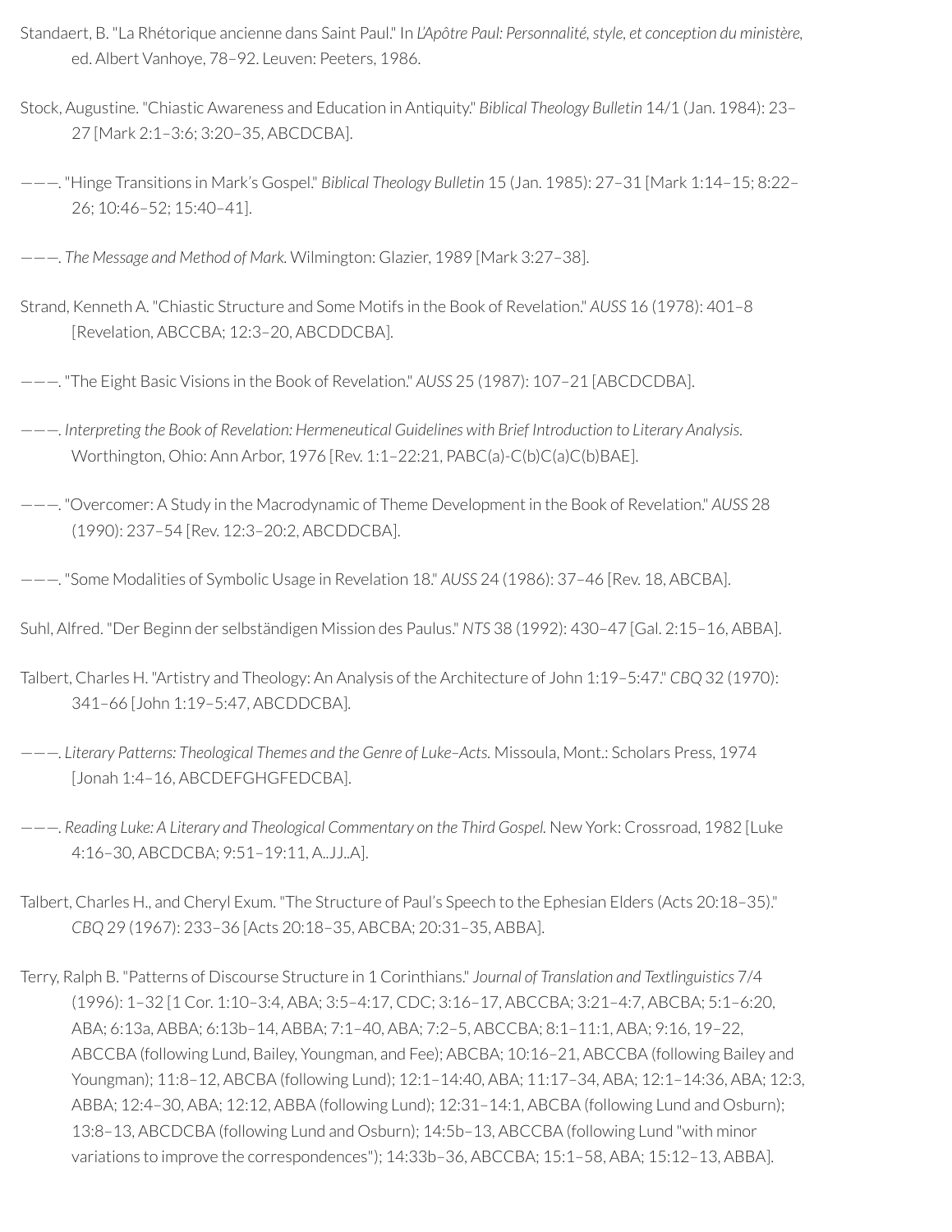Thomas, Kenneth J. "The Old Testament Citations in Hebrews." *NTS* 11 (1965): 303–25.

- Thompson, Michael B. *Clothed with Christ: The Example and Teaching of Jesusin Rom. 12.1–15.13.* Journal forthe Study of the New Testament, supplement 59. Sheffield: Sheffield Academic Press, 1991.
- Thompson, William G. *Matthew's Advice to a Divided Community, Mt 17, 22–28, 35.* Rome: Pontical Biblical Institute, 1970 [Matt. 4:12–16; Isa. 8:23–9:1, ABCCBA; 8:1–4, ABBABA; Luke 9:46–48, ABBA].

Thomson, Ian H. "Chiasmus in the Pauline Corpus." Ph.D. diss., Glasgow University, 1992.

- ———. *Chiasmusin the Pauline Letters.* Journal forthe Study of the New Testament, supplement 111. Shefeld: Sheffield Academic Press, 1995 [Oxyryncus Papyrus 1086, ABCDEFGGFEDCBA; Philem. 1:5, ABBA; Matt. 7:6, ABBA; Eph. 1:3–10, ABCDCBA; 1:4–10, ABCDCBA; 2:11–13, ABCDDCBA; 2:13–17, ABCDEFGGFEDCBA; 2:18–22, ABCDEFFEDCBA; 2:14–16, ABCDEABCD; 2:11–18, A..K..A; 2:11–22, ABCDEFGFEDCBA; 2:11–22, A..II..A; Gal. 5:13–6:2, ABCDEFGFEDCBA; Col. 2:6–19, ABCDEFFEDCBA; Rom. 5:12–21, ABCDEFEDCBA].
- Tobin, Thomas H. "What Shall We Say That Abraham Found? The Controversy behind Romans 4." *Harvard Theological Review* 88/4 (Oct. 1995): 437–52 [Rom. 4:11–12, ABBA].
- Tuckett, Christopher. *Reading the New Testament: Methods of Interpretation.* London: SPCK, 1987.
- Turner, Nigel. *Style.* Vol. 4 of *A Grammar of New Testament Greek,* by J. H. Moulton. Edinburgh: Clark, 1976 [Eph. 2:11–13, ABCDDCBA; 2:13–17, ABCDEFGGFEDCBA; 2:18–22, ABCDEFFEDCBA].

Vaganay, Leon. *Le Problème synoptique: Une Hypothèse de travail.* Tournai: Desclée, 1954.

- Vanhoye, Albert. *A Structured Translation of the Epistle to the Hebrews.* Trans. James Swetnam. Rome: Pontical Biblical Institute, 1964.
- ———. "Structure du 'Benedictus.'" *NTS* 12 (1966): 382–88 [Luke 1:68–79, ABCDEFEDCBA, ABCDCBA].
- ———. *La Structure littéraire de l'Épître aux Hebreux.* 2nd ed. Paris: Desclée, 1976.
- Van Iersel, B. M. F. "Concentric Structures in Mark 1:14–3:35 (4:1)." *Biblical Interpretation* 3/1 (Mar. 1995): 75–97 [Mark 1:14–45, ABCXCBA; 3:7–4:1, ABXBA; compares W. Stenger].

Vanni, Ugo. *La struttura lettaria dell'Apocalisse.* Rome: Herder, 1971.

- Van Segbroeck, Frans. "Jésus rejeté par sa patrie (Mt. 13,54–58)." *Biblica* 49 (1968): 167–98 [Matt. 13:54b–56, ABCCBA; 13:54–57, ABCDEEDCBA; 13:54–57, ABCDDCBA].
- Van Stempvoort, Pieter A. "Eine stilistiche Lösung einer alten Schwierigkeit in 1 Thess V. 23." *NTS* 7 (1960–61): 262–65 [1 Thes. 5:23].
- Von Wahlde, Urban C. "Acts 4,24–31: The Prayer of the Apostles in Response to the Persecution of Peter and John—and Its Consequences." *Biblica* 77/2 (1996): 237–44 (corrected printing of earlier article) [Acts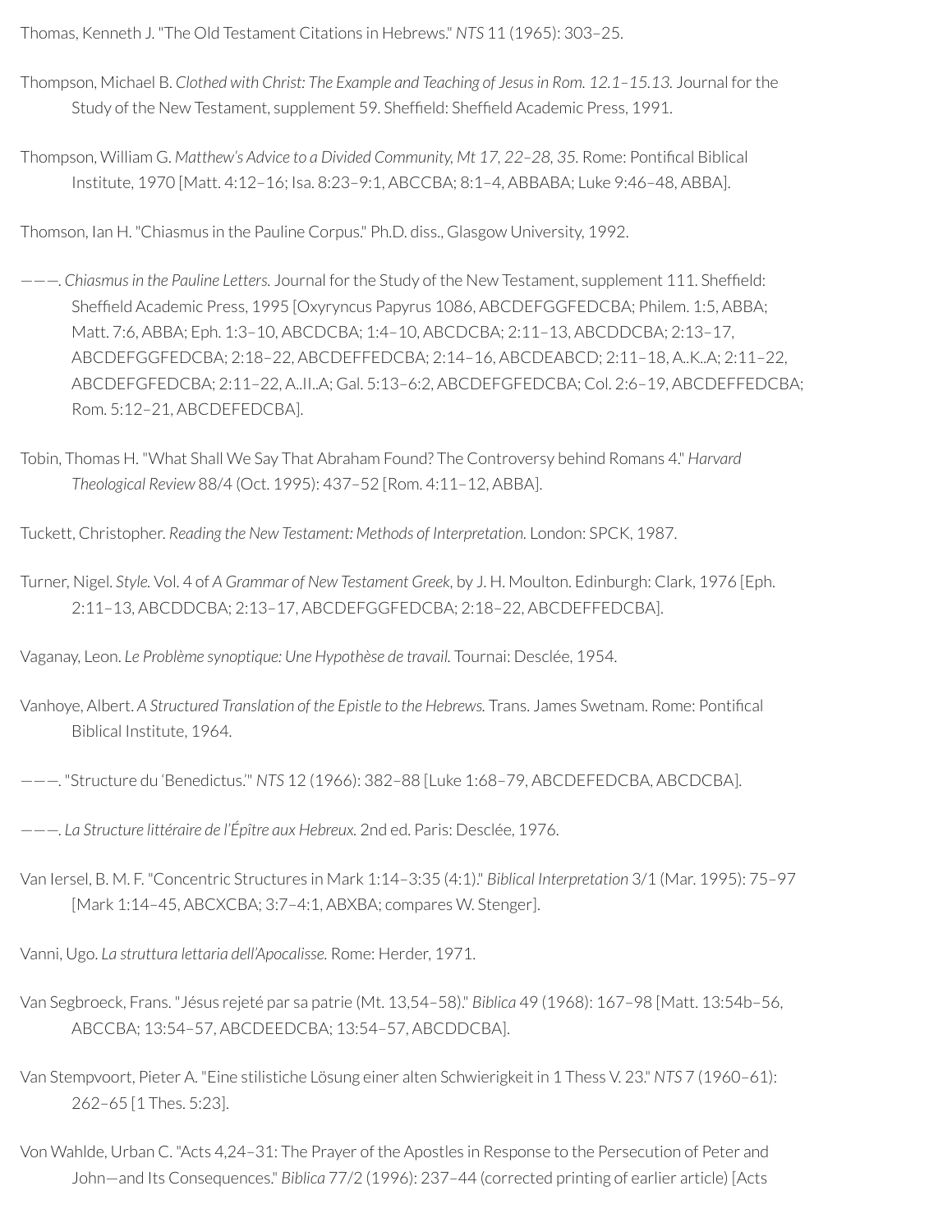4:24b–28, ABCDDCBA; 4:29–31, BCDDCB].

———. "The Problem of Acts 4:25a: A New Proposal." *ZNW* 86 (1995): 265–67 [Acts 2:25a, ABCCBA].

- ———. "The Theological Assessment of the First Christian Persecution: The Apostles' Prayer and Its Consequences in Acts 4,24–31." *Biblica* 76/4 (1995): 523–31 [Acts 4:24b–28, ABCDDCBA; 4:29–31, BCDDCB].
- Walker, William O., Jr. "Translation and Interpretation of ἐὰν μή in Galatians 2:16." *JBL* 116 (1997): 515–20 [Gal. 2:16, ABCBA].
- Welch, John W. "Chiasmus in the New Testament." In *Chiasmusin Antiquity: Structures, Analyses, Exegesis,* ed. John W. Welch, 211-49. Hildesheim: Gerstenberg, 1981; reprint, Provo, Utah: Research Press, 1998 [Gal. 1:1-6:18, ABCDEDCBA; 4:1–7, ABCDDCBA; Eph. 1:1–6:16, AB(abcba)CB(abba)A; Col. 1:1–29, ABCDCBA; others].
- ———, ed. *Chiasmusin Antiquity: Structures, Analyses, Exegesis.* Hildesheim: Gerstenberg, 1981;reprint, Provo, Utah: Research Press, 1998 [numerous texts in biblical, classical, and other literatures].
- Wendland, Ernst R. "A Comparative Study of 'Rhetorical Criticism', Ancient and Modern: With Special Reference to the Larger Structure and Function of the Epistle of Jude." *Neotestamentica* 28/1 (1994): 193–228 [Jude, A..I..A].
- ———. "A Tale of Two Debtors: On the Interaction of Text, Cotext, and Context in a New Testament Dramatic Narrative (Luke 7:36–50)." In *Linguistics and New Testament Interpretation: Essays on Discourse Analysis*, ed. David A. Black, 101–43. Nashville: Broadman, 1993 [Luke 7:36–50, ABCDCBA; 7:37–38, ABCCBA; 7:40, ABCCBA].
- ———. "What is Truth? Semantic Density and the Language of the Johannine Epistles (With Special Reference to 2 Jn.)." *Neotestamentica* 24/2 (1990): 301–33 [2 Jn. 1–13, ABCDEDCBA; 4–6, ABCCBA; 10–11, ABCDDCBA].

Wenham, David. "A Note on Matthew 24:10–12." *Tyndale Bulletin* 31 (1980): 155–62.

———. "The Structure of Matthew 13." *NTS* 25 (1979): 516–22 [Matt. 13:10–18, ABBA].

Wolfe, Kenneth R. "The Chiastic Structure of Luke–Acts and Some Implications for Worship." *Southwestern Journal of Theology* 22 (1980): 60–67 [Luke 4:14–Acts 28:3, ABCDCBA].

Wright, Nicholas T. "Poetry and Theology in Colossians 1.15–20." *NTS* 36 (1990): 444–68 [ABBA].

- Youngman, Scott. "Stratificational Analysis of a Hortatory Text: I Corinthians 8.1–11.1." Master's thesis, University of Texas at Arlington, 1987 [p. 189: 1 Cor. 9:4–12, ABCBA; 202: 10:7–10, ABBA].
- Zorilla, Hugo. "A Service of Sacrificial Love." *Direction* 24/1 (spring 1995): 74-85 [John 13:1-17:26, ABCDCBA; 13:1–38, ABCDCBA; 13:1–3, ABBA].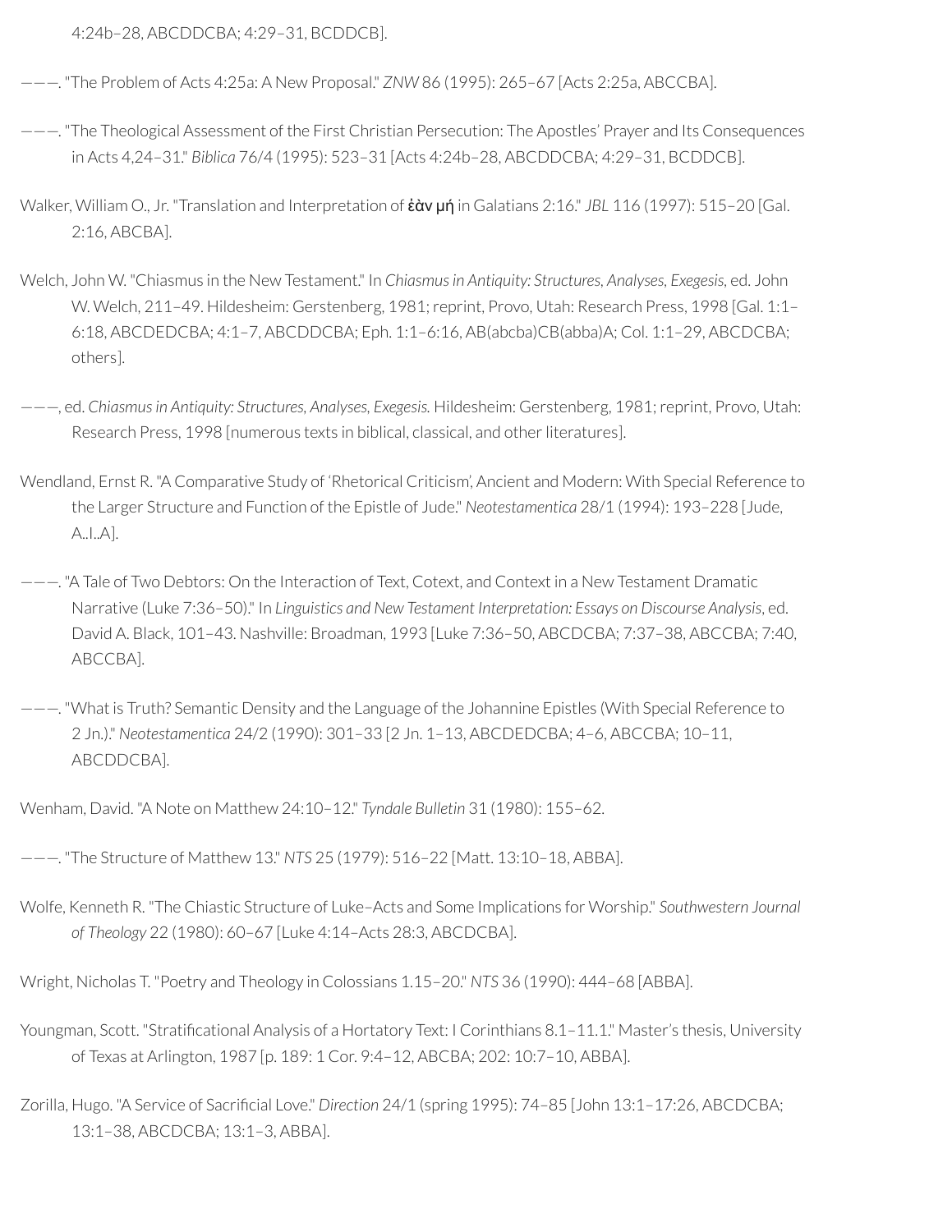Zuck, Roy B. *Basic Bible Interpretation*. Wheaton, Ill.: Victor, 1991 [Gen. 6:11–9:17; 7:10–24; Ps. 137:5–6; Matt. 7:6; 13:15 (This author limits chiasm to four elements and defines systems with more than four elements as "inversion patterns.")

# Book of Mormon

Crowell, Angela M. "Hebrew Poetry Update." *Zarahemla Record* 68 (July–Aug. 1993): 1–4 [1 Cor. 12:12, ABCBA; 3 Ne. 11:1–3, ABCCBA].

Gorton, H. Clay. *A New Witness for Christ: Chiastic Structuresin the Book of Mormon*. Bountiful, Utah: Horizon, 1997.

- Lundgren, Alice. "'In the Learning of the Jews': A Testimony." *Zarahemla Record* 27/28 (winter/spring 1985): 14–15 [1 Ne. 1:1–2, ABCDCBA].
- Messer, Ronald K. "Why Chiasmus in the Book of Mormon, Essay One." Collection: Unpublished [Isa. 14:9–19; 2 Ne. 28, ABCCBA, ABCDEFGGFDCBA].
- ———. "Why Chiasmus in the Book of Mormon, Essay Two." Collection: Unpublished [2 Ne. 28:18–32, ABCCBA, ABCDEFGGFDCBA].
- ———. "Why Chiasmus in the Book of Mormon, Essay Three." Collection: Unpublished [2 Ne. 28, ABCDEFGHGFEDCBA].
- Parry, Donald W. *The Book of Mormon Text Reformatted according to Parallelistic Patterns*. Provo, Utah: FARMS, 1992 [many Bible and Book of Mormon passages with several different patterns].
- ———. "Powerthrough Repetition: The Dynamics of Book of Mormon Parallelism." In *Book of Mormon Authorship Revisited: The Evidence for Ancient Origins,* ed. Noel B. Reynolds, 295–309. Provo, Utah: FARMS, 1997.
- Reynolds, Noel B. "Nephi's Outline." In *Book of Mormon Authorship: New Light on Ancient Origins,* ed. Noel B. Reynolds and Charles D. Tate Jr., 53–74. Provo, Utah: Religious Studies Center, 1982 [1 Ne. 1–9, ABCDEDCBA; 10–22, ABCDEFEDCBA; 3:3–5:19, ABCDEFGHGFEDCBA; 17:8–18:4, ABCDEFEDCBA].
- Ricks, Stephen D. "The Treaty-Covenant Pattern in King Benjamin's Address (Mosiah 1–6)." *BYU Studies* 24 (spring 1984): 151–62 [Mosiah 2:9–5:15, ABCDCBA].

Sondrup, Steven P. *The Psalm of Nephi: A Lyric Reading.* Provo, Utah: FARMS, 1992 [2 Ne. 2:28–30, ABCCBA].

Treat, Raymond C. "Chiasmus Help Prove." *Restoration Voice* (Jan.–Feb. 1983): 12–13 [Mosiah, ABCDEFFEDCBA, A..NN..A].

Welch, John W. "A Book You Can Respect." *Ensign* 7 (Sept. 1977): 45–48 [Mosiah 5:10–12].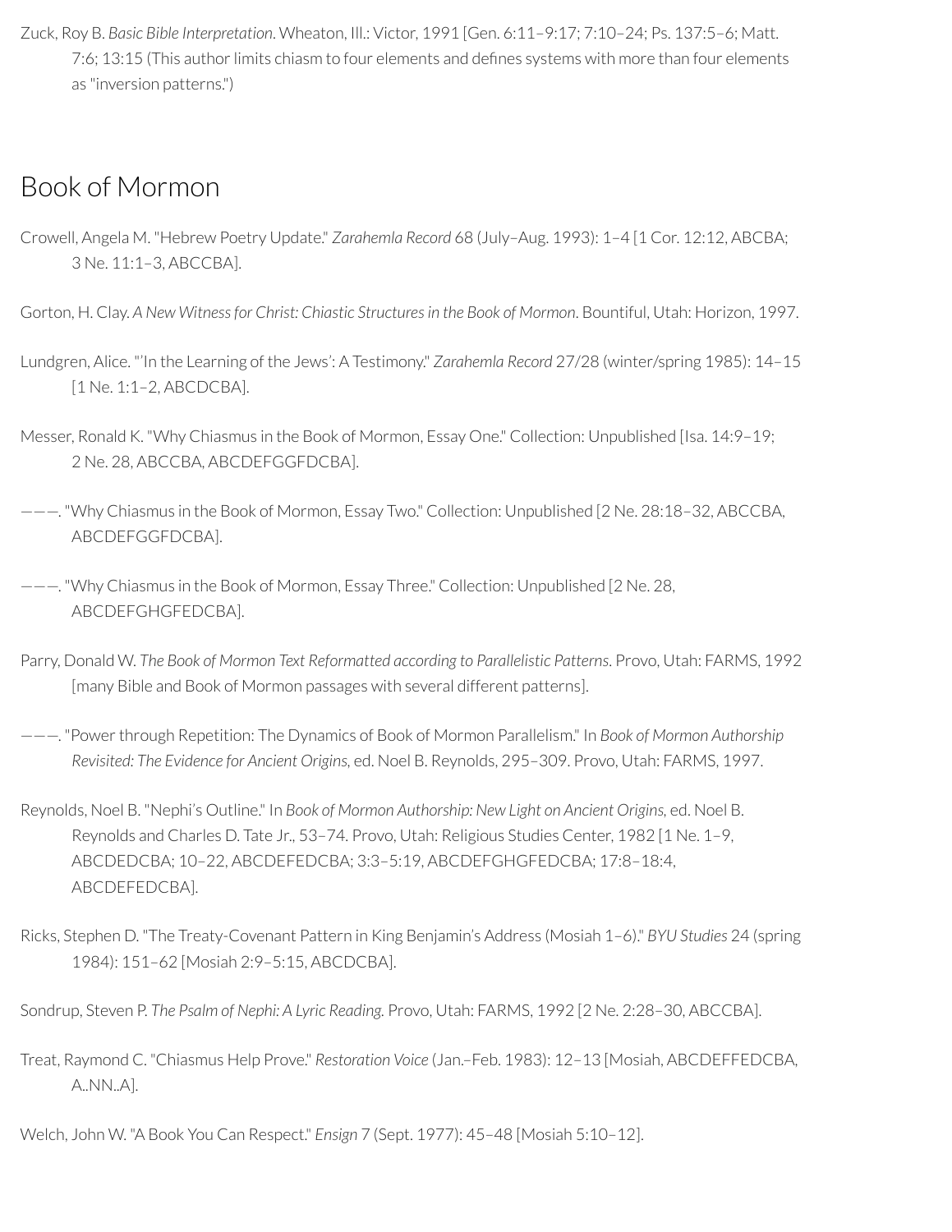- ———. *Chiasmusim Buch Mormon.* Munich: South German Mission, 1970 [Ps. 3:8–9; Moses 7:21–23; Matt. 13:13– 18; Ps. 58; Amos 5:4b–6a; 2 Ne. 29:13; Mosiah 3:18–19; 1 Ne. 15:9–11; 17:36–39; 2 Ne. 27:1–5; Alma 41:13–15; Mosiah; Alma 36].
- ———. *Chiasmusin Alma 36.* Provo, Utah: FARMS, 1989.
- ———. "Chiasmus in Helaman 6:7–13." In *Reexploring the Book of Mormon,* ed. John W. Welch, 230–32. Salt Lake City: Deseret Book and FARMS, 1992 [Hel. 6:7–13, ABCDEDCBA; 6:10, ABCDDCBA].
- ———. "Chiasmus in the Book of Mormon." *BYU Studies* 10/1 (autumn 1969): 69–84 [Ps. 3:7–8; Isa. 60:1–3; Matt. 13:13–18; Mosiah 3:18–19 ABCDEFFEDCBA; 5:10–12, ABCDEFFEDCBA; 1 Ne. 15:9–11; 2 Ne. 27:1–5; Alma 41:13–15; Mosiah, A..NN..A; Alma 36, A..LL..A]. Reprinted in *Book of Mormon Authorship: New Light on Ancient Origins,* ed. Noel B. Reynolds and Charles D. Tate Jr., 33–52. Provo, Utah: BYU Religious Studies Center, 1982.
- ———. "Chiasmus in the Book of Mormon." In *Chiasmusin Antiquity: Structures, Analyses, Exegesis,* ed. John W. Welch, 198–210. Hildesheim: Gerstenberg, 1981;reprint, Provo, Utah: Research Press, 1998 [1 Ne. 1–22, A..JJ..A; Mosiah 2:9–5:15, ABCDCBA; Alma 36, A..N..A; others].
- ———. "Chiasmus in the Book of Mormon." *New Era* 2 (Feb. 1972): 6–11 [Mosiah 3:18–19; 5:10–12; Alma 36].
- ———. "A Masterpiece: Alma 36." In *Rediscovering the Book of Mormon,* ed. John L. Sorenson and Melvin J. Thorne, 114–31. Salt Lake City: Deseret Book and FARMS, 1991 [Alma 36].
- ———. "Parallelism and Chiasmus in Benjamin's Speech." In *King Benjamin's Speech: "That Ye May Learn Wisdom,"* ed. John W. Welch and Stephen D. Ricks, 315–410. Provo, Utah: FARMS, 1998 [Mosiah 1–6].
- ———. *The Sermon at the Temple and the Sermon on the Mount.* Salt Lake City: Deseret Book and FARMS, 1990 [3 Ne. 17:6–7, ABCDEEDCBA].
- ———. "A Study Relating Chiasmus in the Book of Mormon to Chiasmus in the Old Testament, Ugaritic Epics, Homer, and Selected Greek and Latin Authors." Master's thesis, Brigham Young University, 1970.
- ———. "What Does Chiasmus in the Book of Mormon Prove?" In *Book of Mormon Authorship Revisited: The Evidence for Ancient Origins,* ed. Noel B. Reynolds, 199–224. Provo, Utah: FARMS, 1997.
- ———, ed. *Chiasmusin Antiquity: Structures, Analyses, Exegesis.* Hildesheim: Gerstenberg, 1981;reprint, Provo, Utah: Research Press, 1998 [numerous texts in biblical, classical, and other literatures].

## Other Literature

Bassett, Samuel E. "Hysteron Proteron Homerikos." *Harvard Studies in Classical Philology* 31 (1920): 39–57.

———. *The Poetry of Homer.* Berkeley: University of California Press, 1938.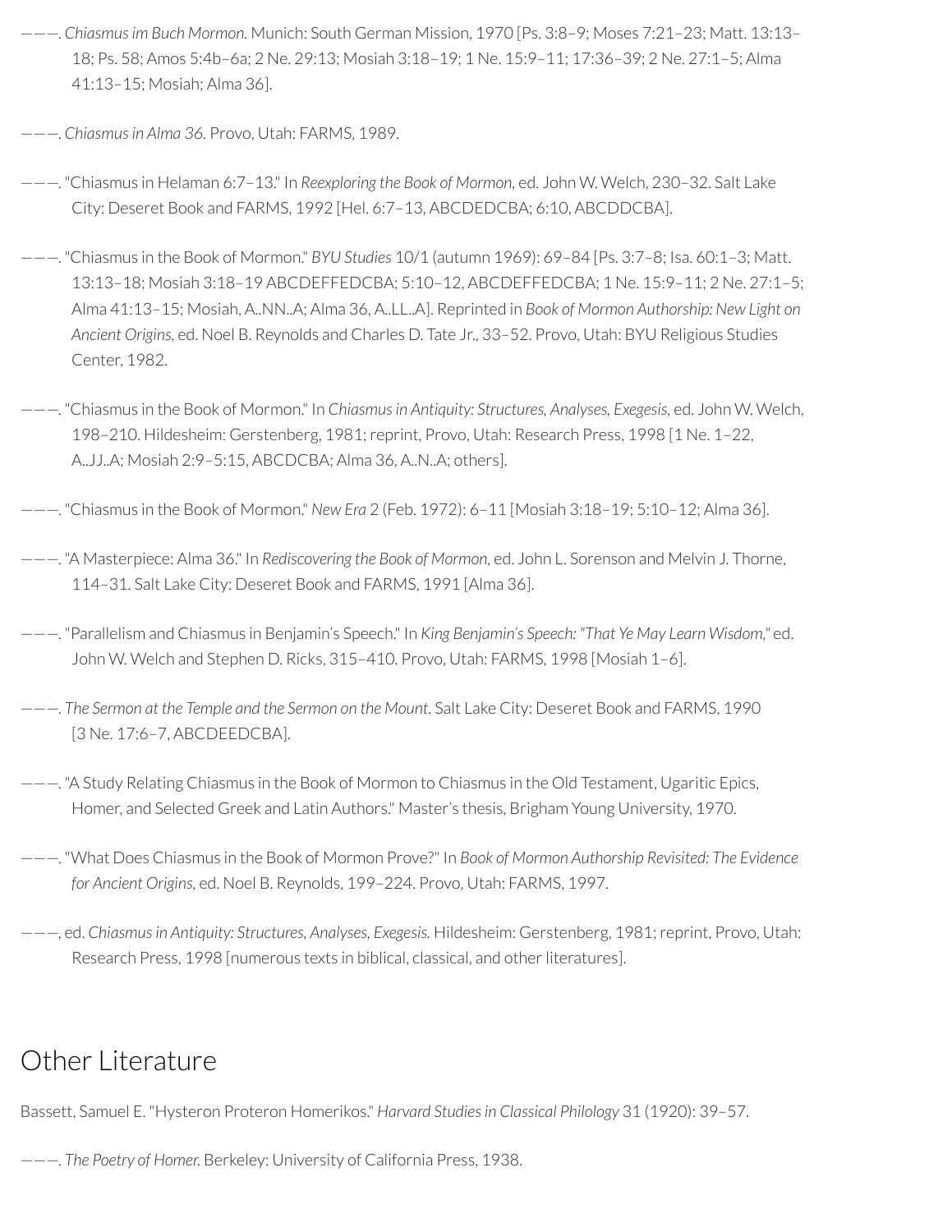- Breck, John. *The Shape of Biblical Language: Chiasmusin the Scriptures and Beyond.* Crestwood, N.Y.: St. Vladimir's Seminary Press, 1994[Isa. 42:1–4; 49:1–6; 50:4–11; 52:13–53:12; Matthew; Mark; Luke; John; Rom. 8:1– 17, 9–11; 10:9–10; 1 Corinthians; Eph. 5:21–33; Philip. 2:5–11; Rev. 3:7; 9:17d–18; 14:9b–11; 21:1–4; 1QS 3:13–4:26; *3 Maccabees*; *Pistis Sophia* 61].
- Camden, Bill. "Two Instances of Chiasmus Rephrased, from *Basebol long Bislama* of Vanuatu, South Pacic." *BTrans* 46 (1995): 240–42 [Gen. 28:1–3, ABBA; Isa. 56:3–7, ABBA].
- Carroll R., and M. Daniel. "The Prophetic Text and the Literature of Dissent in Latin America: Amos, García Márquez, and Cabrera Infante Dismantle Militarism." *Biblical Interpretation* 4/1 (Feb. 1996): 76–100 [Amos 6:1–14, ABCCBA; 9:1–10, ABA?].
- Chadwick, H. Munro, and N. Kershaw Chadwick. *The Growth of Literature.* Cambridge: Cambridge University Press, 1986.
- Charlesworth, James H., with Pat Dykers. *Pseudepigrapha and Modern Research.* Missoula, Mont.: Scholars Press, 1976.
- Christenson, Allen J. "The Use of Chiasmus by the Ancient Maya-Quiche." *Latin American Literature Journal* 42 (fall 1988): 125–50.
- ———. *The Use of Chiasmusin Ancient Mesoamerica.* Provo, Utah: FARMS, 1988 [many citations from the *Popul Vuh, Título C'oyoi, Título Tamub,* and many other sources].
- Clark, David J. "Criteria for Identifying Chiasm." *Linguistica Biblica* 35 (Sept. 1975): 63-72.
- Dahood, Mitchell J. "Hebrew-Ugaritic Lexicography 1." *Biblica* 44/3 (1963): 289–303.
- ———. "Hebrew-Ugaritic Lexicography 2." *Biblica* 45/3 (1964): 393–412.
- ———. "Hebrew-Ugaritic Lexicography 3." *Biblica* 46/3 (1965): 311–32.
- ———. "Hebrew-Ugaritic Lexicography 4." *Biblica* 47/3 (1966): 403–19.
- ———. "Hebrew-Ugaritic Lexicography 5." *Biblica* 48/3 (1967): 421–38.
- ———. "Hebrew-Ugaritic Lexicography 6." *Biblica* 49/3 (1968): 355–69.
- ———. "Hebrew-Ugaritic Lexicography 9." *Biblica* 52/3 (1971): 337–56.
- ———. "Ugaritic-Hebrew Syntax and Style." *Ugarit-Forschungen* 1 (1968): 15–36.
- Deimel, Anton. *'Enuma Elis' und Hexaemeron.* Rome: Pontical Biblical Institute, 1934.
- DeLong, Richard A. "Chiasmus in Mesoamerican Writing." Collection: Unpublished.
- Doran, Robert. *Temple Propaganda: The Purpose and Character of 2 Maccabees.* Washington, D.C.: Catholic Biblical Association of America, 1981.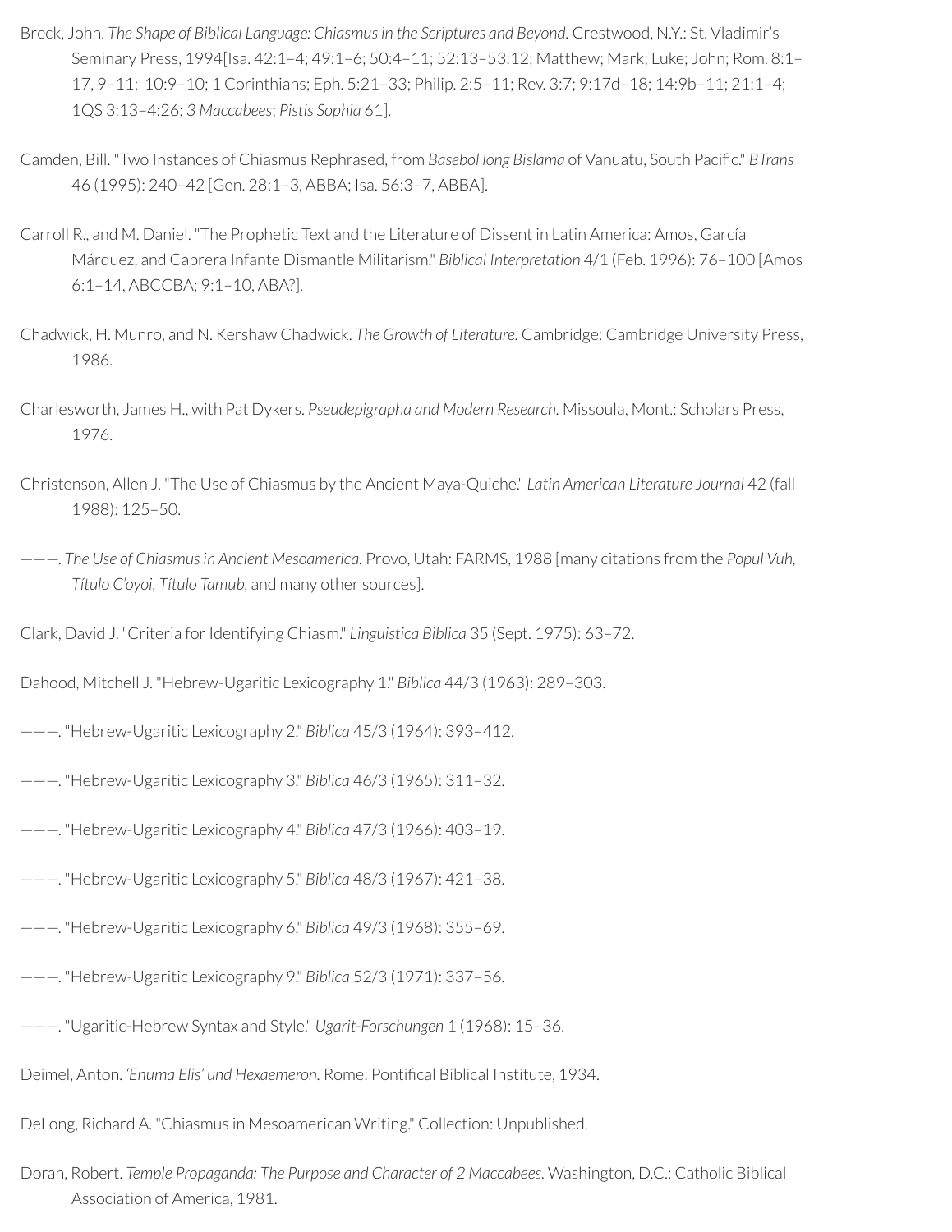- Faris, Wendy B. "The Return of the Past: Chiasmus in the Texts of Carlos Fuentes." *World Literature Today* 57 (autumn 1983): 578–84 [Literature].
- Fowden, Garth. "Bishops and Temples in the Eastern Roman Empire A.D. 320–435." *Journal of Theological Studies* 29 (Apr. 1978): 53–78.
- Foyard, Jean. "Les Structures de la phrase oratoire et la résolution des tensions chez Bossuet." In *JournŽes Bossuet:* La prŽdication au XVIIe sicle. Actes du colloaue tenu ^ Diion les 2, 3 et 4 dŽcembre 1977, ed. ThŽrse Govet and Jean Pierre Collinet, 291–306. Paris: Nizet, 1980 [ABBA].
- Fraenkel, Jonah. "Chiasmus in Talmudic-Aggadic Narrative." In *Chiasmusin Antiquity: Structures, Analyses, Exegesis,* ed. John W. Welch, 183-97. Hildesheim: Gerstenberg, 1981; reprint, Provo, Utah: Research Press, 1998 [ TB, Shabbat 119a, ABCDCBA; TB, *Mo*>*ed Katan* 28a, ABCBA; TB, *Ta<anit* 23b, ABCDCBA; many others].
- Gaisser, Julia H. "Structural Analysis of the Digressions in the Iliad and the Odyssey." *Harvard Studies in Classical Philology* 73/1 (1969): 1–44.
- Galbiati, Enrico. *La struttura letteraria dell'Esodo: Contributo allo studio dei criteri stilistici dell'A.T.* Rome: Edizioni Paoline, 1956.
- Glendinning, Robert J. "Eros, Agape, and Rhetoric around 1200: Gervase of Melkley's *Ars Poetica* and Gottfried von Strassburg's *Tristan,*" *Speculum* 67 (Oct. 1992): 892–925 [ABBA].
- Gordon, Cyrus H. *Ugaritic Literature: A Comprehensive Translation of the Poetic and Prose Texts.* Rome: Pontical Biblical Institute, 1949.
- Gorton, H. Clay. *Language of the Lord.* Bountiful, Utah: Horizon, 1993 [many patterns from the Doctrine and Covenants].
- Gose, Elliott B., Jr. "Destruction and Creation in *A Portrait of the Artist as a Young Man.*" *James Joyce Quarterly* 22 (spring 1985): 259–70 [Literature; an essay on chiasmus but no specific pattern demonstrated].
- Grosholz, Emily. "Angels, Language, and the Imagination: A Reconsideration of Rilke's Poetry." *Hudson Review* 35/3 (autumn 1982): 419–38.
- Haefeli, Leo. *Stilmittel bei Afrahat dem persischen Weisen.* Leipzig: Zentralantiquariat der DDR, 1968.
- Havers, Wilhelm. *Handbuch der erklärenden Syntax.* Heidelberg: Winters, 1931.
- Heidel, Alexander. *The Gilgamesh Epic and Old Testament Parallels.* 2nd ed. Chicago: University of Chicago Press, 1963.
- Helfgott, Benjamin W. *The Doctrine of Election in Tannaitic Literature.* New York: Columbia University Press, 1954.
- Kilroy, James. "The Chiastic Structure of In Memoriam, A. H. H." *Philological Quarterly* 56 (summer 1977): 358–73 [Literature, ABBA].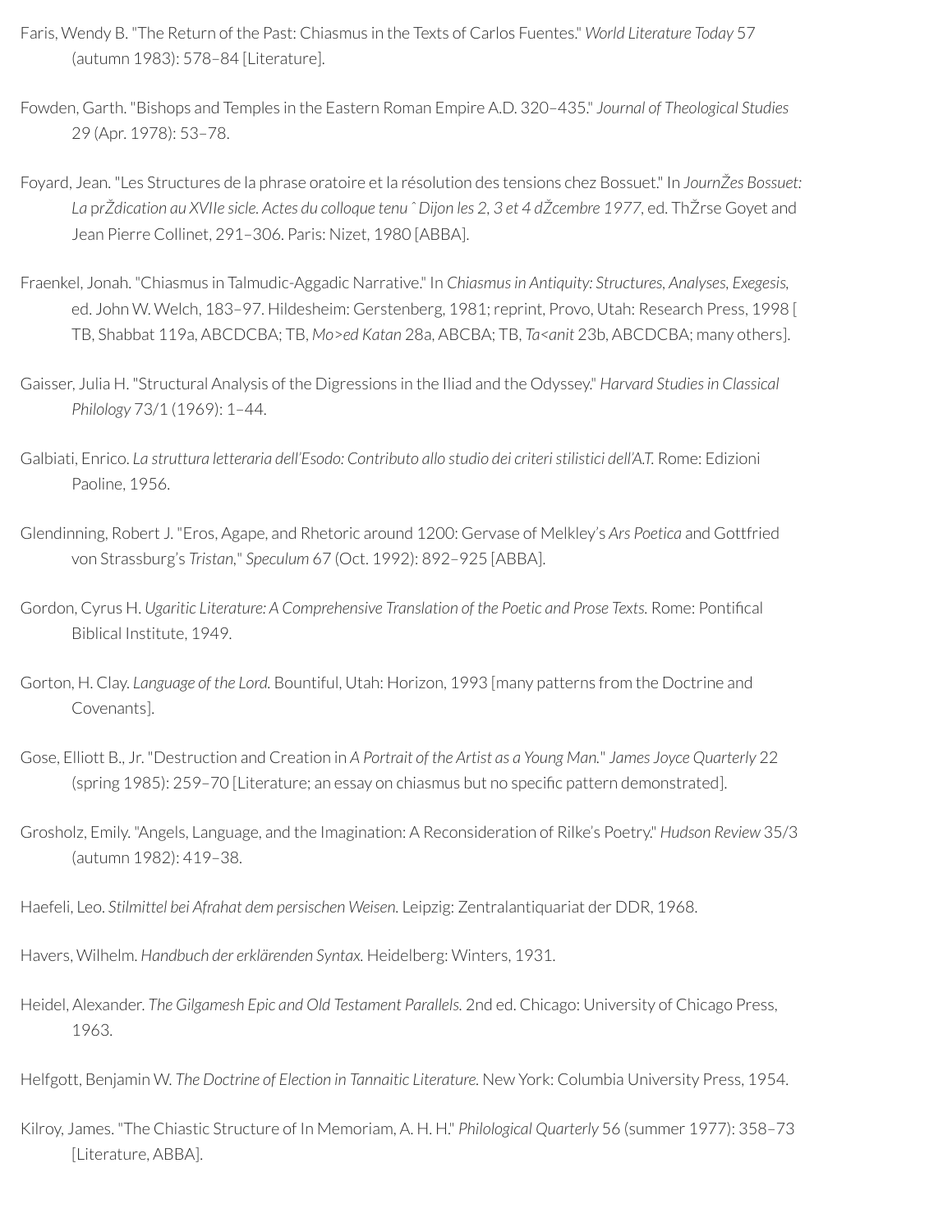- Knutson, F. Brent. "Literary Genres in PRU IV." In *The Ras Shamra Parallels: The Text from Ugarit and the Hebrew Bible,* ed. Loren R. Fisher, 2:153-214. Rome: Pontifical Biblical Institute, 1972, 1975.
- ———. "Literary Parallels between the Texts of Le Palais Royal d'Ugarit IV and the Hebrew Bible." Ph.D. diss., Claremont Graduate School, 1970.

Lausberg, Heinrich. *Elemente der literarischen Rhetorik.* Munich: Hüber, 1990.

———. *Handbuch der literarischen Rhetorik.* Munich: Hüber, 1960.

Licht, Jacob. "An Analysis of the Treatise on the Two Spirits in DSD." *Scripta Hierosolymitana* 4 (1965): 88–100.

———. "Time and Eschatology in Apocalyptic Literature in Qumran." *Journal of Jewish Studies* 16 (1965): 177–82 [4QEnoch<sup>g</sup> (1 Enoch 91:12-17; 93), ABCDEXEDCBA].

Metzger, Bruce M. *An Introduction to the Apocrypha.* Oxford: Oxford University Press, 1969.

Nagelsbach, Karl Friedrich von, and Iwan Muller. *Lateinische Stilistik für Deutsche.* 9th ed. Nuremberg: Geiger, 1905.

Natopoulos, I. A. "Continuity and Interconnexion in Homeric Oral Composition." *Transactions of the American Philosophical Association* 82 (1951): 99.

Naveh, Joseph. "Old Hebrew Inscriptions in a Burial Cave." *Israel Exploration Journal* 13 (1963): 74–92.

- Niles, John D. "Ring Composition and the Structure of *Beowulf.*" *Publications of the Modern Language Association of America* 94 (Oct. 1979): 924–35 [Literature; ABCDCBA, A..I..A, ABCDEFGFEDCBA].
- Norrman, Ralf. *Samuel Butler and the Meaning of Chiasmus.* London: Macmillan, 1986 [a study of chiasmus in general].

Paul, Anthony. *The Torture of the Mind: Macbeth, Tragedy, and Chiasmus.* Amsterdam: Thesis Publishers, 1992.

- Perrot, Ch. "Essai sur le discours eschatologique." *Recherches de sciences religieuses* 47 (1959): 488-500.
- Peterson, David O. "Chiasmus, the Hebrews, and the Pearl of Great Price." *New Era* (August 1972): 40–43 [Ps. 59, ABCDEFGGFEDCBA; Moses 7:48, ABCCBA; Abr. 1:3, ABCDDCBA].
- ———. "Structure and Chiasm in Aramaic Contracts and Letters." In *Chiasmusin Antiquity: Structures, Analyses, Exegesis,* ed. John W. Welch, 169–82. Hildesheim: Gerstenberg, 1981;reprint, Provo, Utah: Research Press, 1998 [ABCDCBA].

Richter, Wolfgang. *Exegese als Literaturwissenschaft.* Göttingen: Vandenhoeck and Ruprecht, 1971.

Rickenbacher, Otto. *Weisheitsperikopen bei Ben Sira.* Göttingen: Vandenhoeck and Ruprecht, 1973.

Reese, James M. "Plan and Structure in the Book of Wisdom." *CBQ* 27 (1965): 391–99 [Wisdom 1–6, ABCBA].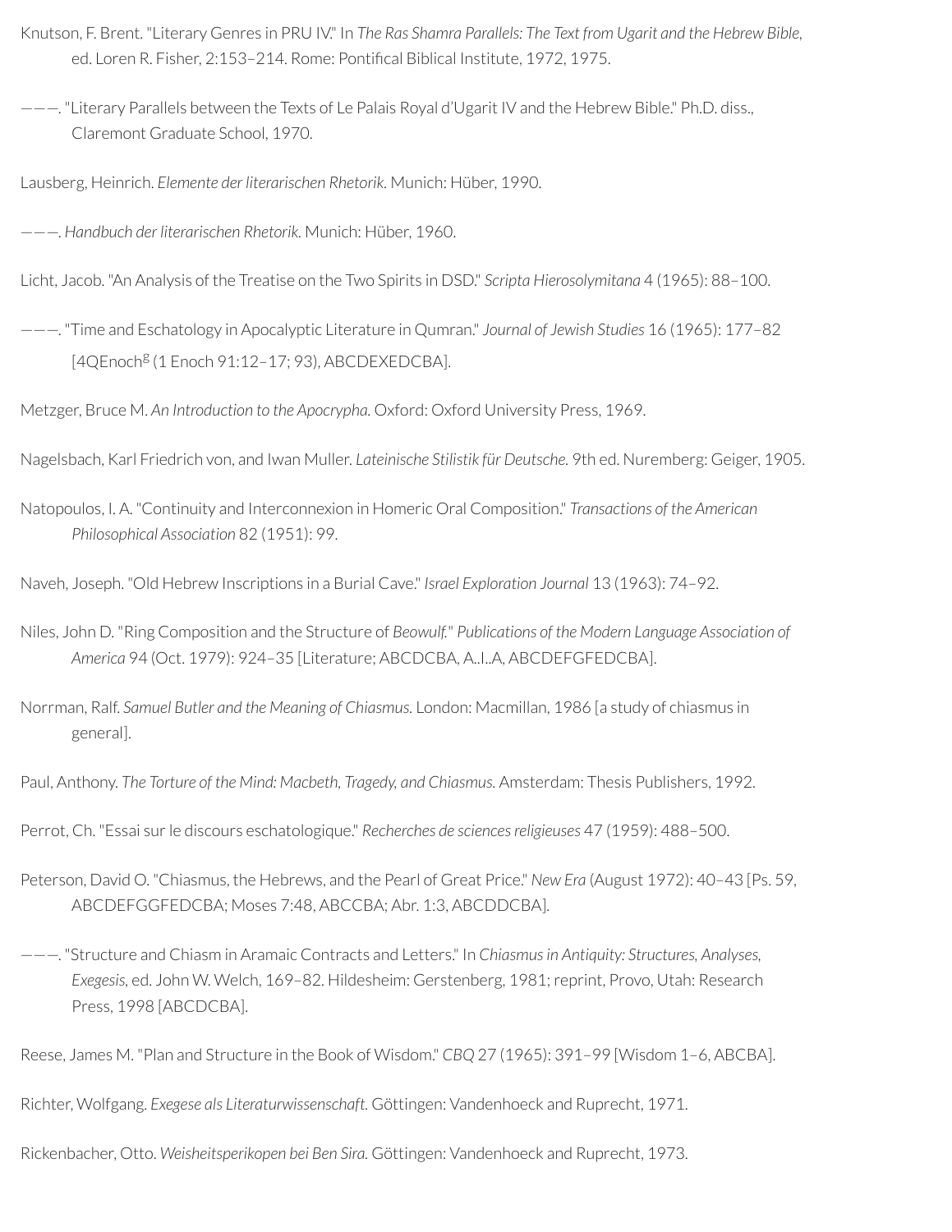Sanders, James A. *The Dead Sea Psalms Scroll.* Ithaca, N.Y.: Cornell University Press, 1967.

- Schenk, Wolfgang. "Gefangenschaft und Tod des Täufers: Erwägungen zur Chronologie und ihren Konsequenzen." *NTS* 29 (1983) 453–83 [Josephus, *Antiquities* 18.115–20, ABCDCBA; 18:109–14, ABCBA; 18:106–8, ABA].
- Schmiel, Robert. "Moschus' Europa." *Classical Philology* 76/4 (Oct. 1981): 261–72 [Europa, ABCCCDEEEBA].
- Schmitt, Rudolf. "1st Philo, Vita Moysis (Mos) 2:251 ein Peristasenkatalog?" *NT* 29 (1987): 177–82 [Philo, Mos. 2:251, ABBA].
- Schoors, Antoon. "Literary Phrases." In *The Ras Shamra Parallels: The Textsfrom Ugarit and the Hebrew Bible,* ed. Loren R. Fisher, 1:1-70. Rome: Pontifical Biblical Institute, 1972, 1975.
- Schurfranz, Barbara D. "Strophic Structure versus Alternative Divisions in the *Prise d'Orange*." *Romance Philology* 33/2 (Nov. 1979): 247-64 [Literature; ring composition, ABCDEFEDCBA].
- Shipp, Richard C. *Conceptual Patterns of Repetition in the Doctrine and Covenants and Their Implications.* Master's thesis, Brigham Young University, 1975 [many passages and patterns].
- Silberman, Lou H. "Language and Structure in the *Hodayot* ( 1QH3)." *JBL* 75 (1956): 96–106.
- Smith, Robert F. "Chiasm in Sumero-Akkadian." In *Chiasmusin Antiquity: Structures, Analyses, Exegesis,* ed. John W. Welch, 17-35. Hildesheim: Gerstenberg, 1981; reprint, Provo, Utah: Research Press, 1998 [several] patterns from Sumerian and Akkadian texts].
- Sowell, Madison. "*Paradiso* XIV." *Lecutral Dantis* 16–17 (spring–fall 1995): 198–212 [*Paradiso* 14:1, ABBA; *Paradiso* 14:28–29, ABCDEDCBA; *Paradiso* 14:40–51, ABCDEFEDCBA].
- Stander, Hendrik F. "Is Justin Really a Bad Stylist?" *Second Century* 5 (winter 1985–86): 226–32.
- Steele, Robert B. "Anaphora and Chiasmus in Livy." *Transactions and Proceedings of the American Philological Association* 32 (1901): 154–85.
- ———. *Chiasmusin Sallust, Caesar, Tacitus, and Justinus.* Northeld, Minn.: Independent Publishing, 1891.
- ———. "Chiasmus in the Epistles of Cicero, Seneca, Pliny, and Fronto." In *Studiesin Honor of Basil L. Gildersleeve,* 339–52. Baltimore: Johns Hopkins, 1902.
- Suter, David W. "Tradition and Composition in the Parables of Enoch." Ph.D. diss., University of Chicago Divinity School, 1977.
- Tate, George S. "Chiasmus as Metaphor: The 'Figura Crucis' Tradition and 'The Dream of the Rood.'" *Neuphilologische Mitteilungen* 79/2 (1978): 122–23.
- Thiering, Barbara. "The Poetic Forms of the Hodayot." *Journal of Semitic Studies* 8 (fall 1963): 189–209 [Hodayot, ABBA, ABCDDCBA, ABCDEFGGFEDCBA].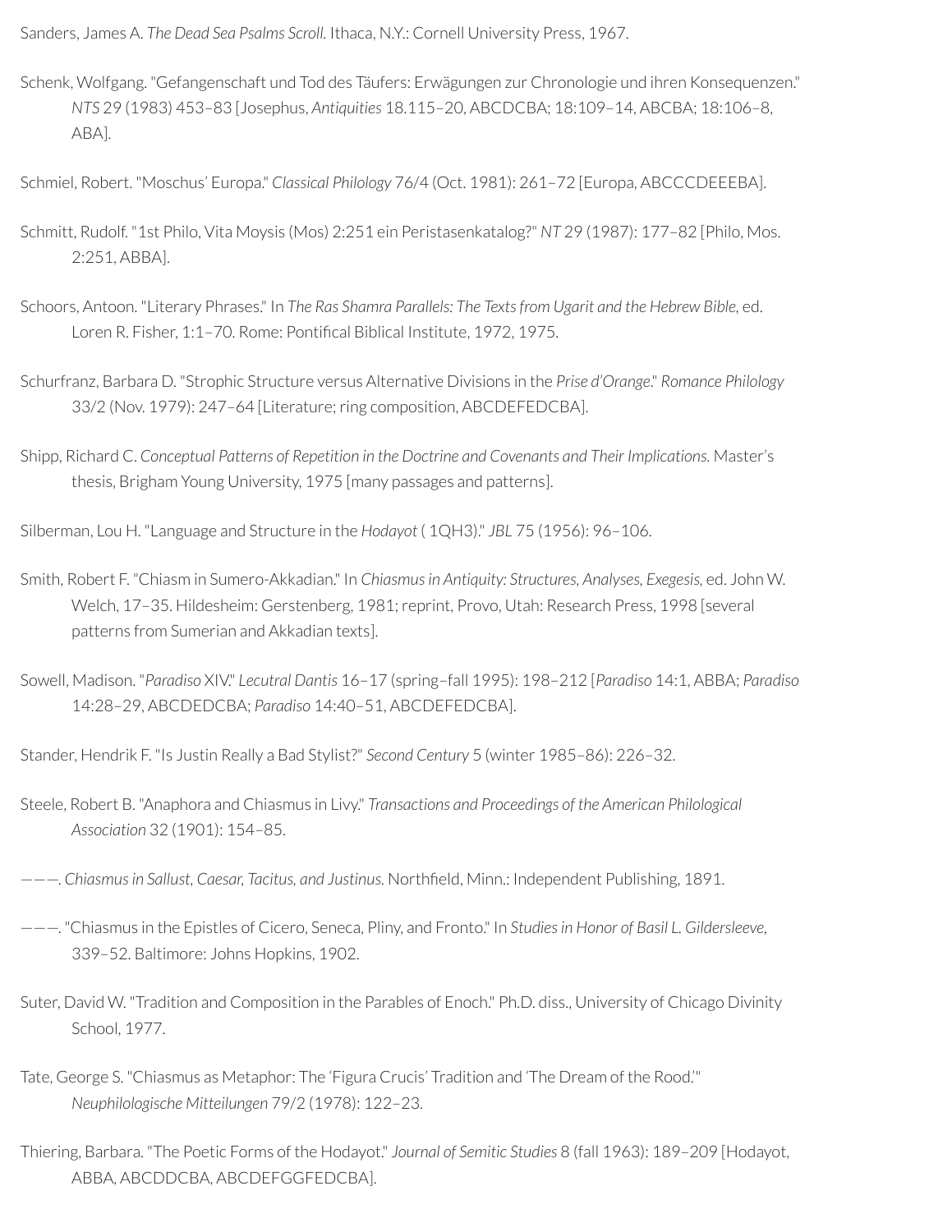Tournay, Raymond J. "Un Cylindre babylonien découvert en Transjordanie." *RB* 74 (1967): 248–54.

Traill, David A. "Catullus 63: Rings around the Sun." *Classical Philology* 76 (July 1981): 211–14 [ABCCBA, ABCDCBA].

———. "Ring-Composition in Catullus 64." *Classical Journal* 76 (Feb.–Mar. 1981): 232–41 [ABCDEFGHGFEDCBA].

Watson, Wilfred G. E. "Strophic Chiasmus in Ugaritic Poetry." *Ugarit-Forschungen* 15 (1983): 259–70

- Welch, John W. "Chiasmus in Ancient Greek and Latin Literatures." In *Chiasmus in Antiquity: Structures, Analyses, Exegesis,* ed. John W. Welch, 250–68. Hildesheim: Gerstenberg, 1981;reprint, Provo, Utah: Research Press, 1998 [Od. 2:170ff, ABCDEFGGFEDCBA; Od. bks. 17–23, ABCDEFGHGFEDCBA; Georgics 4.453–527, ABCDEFEDCBA].
- ———. "Chiasmus in Ugaritic." In *Chiasmusin Antiquity: Structures, Analyses, Exegesis,* ed. John W. Welch, 36–49. Hildesheim: Gerstenberg, 1981; reprint, Provo, Utah: Research Press, 1998 [UT 68:7b-11b, ABCBA; Tablets 1–3, ABCDDCBA; Text 52, ABCDEFGFEDCBA].
- ———. "Chiasmus in Ugaritic." *Ugarit-Forschungen* 6 (1974): 421–36 [68:1–4, ABCCBA; 137:1–47, ABCDEFFEDCBA; 77:1–50, ABCBA; 77:1–17, ABCDCBA; 52:1–72, ABCDEFEDCBA; and index].
- ———. "Criteria forIdentifying the Presence of Chiasmus." *Journal of Book of Mormon Studies* 4/2 (1995): 1–14.

———. "A Study Relating Chiasmus in the Book of Mormon to Chiasmus in the Old Testament, Ugaritic Epics, Homer, and Selected Greek and Latin Authors." Master's thesis, Brigham Young University, 1970.

- ———, ed. *Chiasmusin Antiquity: Structures, Analyses, Exegesis.* Hildesheim: Gerstenberg, 1981;reprint, Provo, Utah: Research Press, 1998 [numerous texts in biblical, classical, and other literatures].
- Wilcke, Claus. "Formale Gesichtspunkte in der Sumerischen Literatur." In *Sumerological Studies in Honor of Thorkild Jacobsen on His Seventieth Birthday, June 7, 1974,* ed. Stephen J. Lieberman, 205–316. Oriental Institute of Assyriological Studies, 20. Chicago: University of Chicago Press, 1976 [patterns shown are not strictly chiastic].
- Wright, Addison G. "The Structure of the Book of Wisdom." *Biblica* 48/2 (1967): 165–84 [Wisdom 13:10–15:17, ABCDCBA].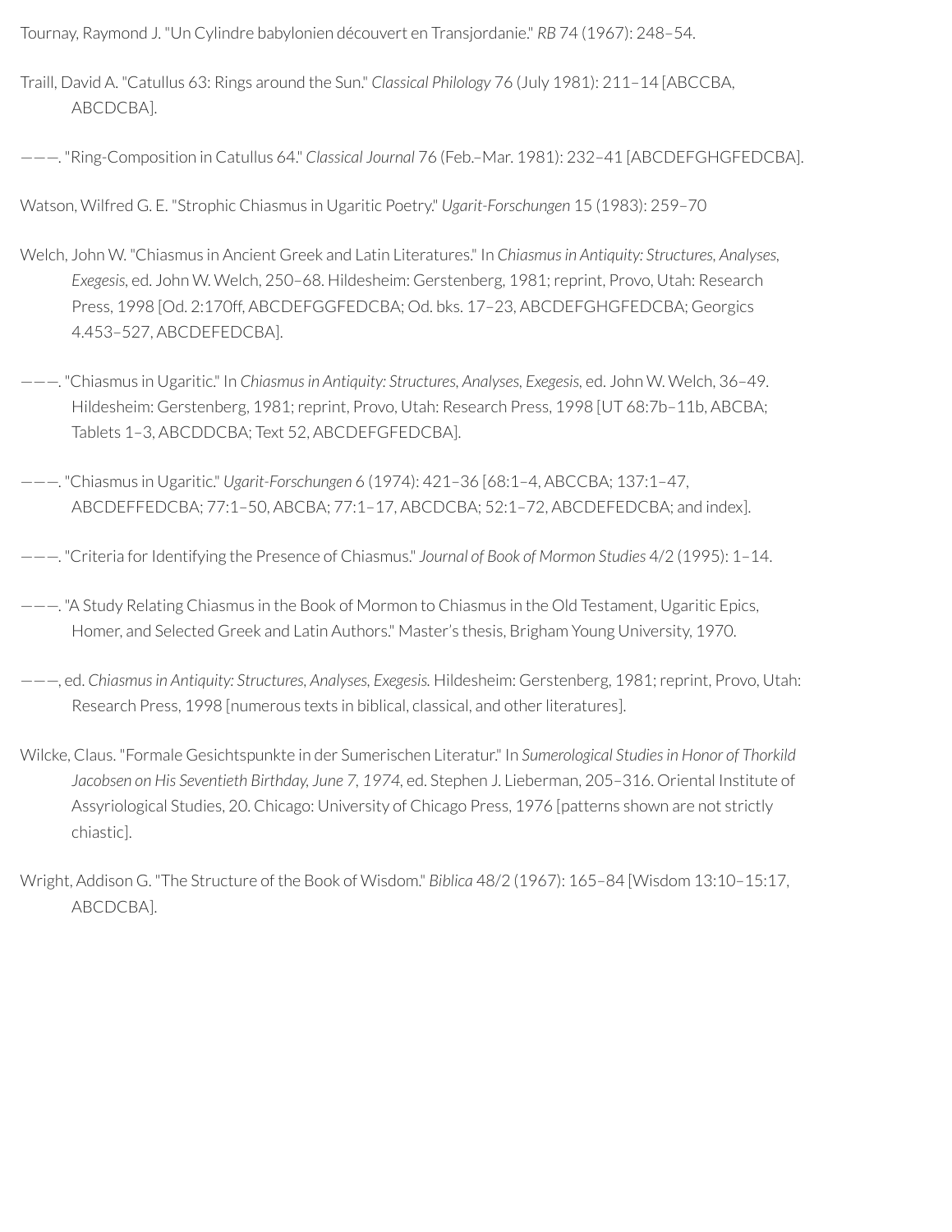# Criteria for Identifying and Evaluating the Presence of Chiasmus

Abstract: This article defines fifteen criteria one can use to measure the strength or weakness of a proposed chiastic pattern in a given text. The need forrigorin such studies depends primarily on how the results of the proposed structural analyses will be used. Ultimately, analysts may not know with certainty whether an author created inverted parallel structures intentionally or not; but by examining a text from various angles, one may assess the likelihood that an author consciously employed chiasmus to achieve specific literary purposes.

<span id="page-123-0"></span>In recent decades, numerous passages in the Bible and elsewhere have been analyzed by commentators who find those texts to be chiastic.<sup>[1](#page-129-0)</sup> Some of the suggested inverted structures are convincing and illuminating; others seem quite marginal. Some texts are strongly and precisely chiastic, while in other cases it may only be possible to speak of a general presence of balance or framing. From these studies it is apparent that all possible chiasms were not created equal and that in order to be clear in discussing chiasmus it is necessary for commentators to recognize that "degrees of chiasticity" exist from one text to the next.

<span id="page-123-1"></span>Some attempts have been made in the past to define chiasmus. $^2$  $^2$  Lund, for example, proposes seven "laws" of chiastic structures: (1) the center is always the turning point, (2) a change in the trend of thought or antithetical idea is often introduced at the center, (3) identical ideas are often distributed in the extremes and at the center of the system and nowhere else in the system, (4) ideas will shift in many cases from the center of one system to the extremes of a corresponding system, (5) certain terms definitely tend to gravitate toward particular positions in a given system, (6) larger units are frequently introduced by frame-passages, and (7) chiastic and alternating lines frequently occur within a single unit. Obviously, Lund's "laws" are more descriptive than they are definitive; they describe features that are common to many chiastic passages, but they start from the assumption that the passages are recognizably chiastic. Furthermore, Lund's "laws" are riddled with subjective words like "often," "frequently," and "many," leaving unfinished the task of identifying the factors that are characteristic of strongly chiastic texts orthat describe the point at which it is appropriate to denominate a passage as chiastic. Accordingly, this paper proposes a set of criteria a person may use to evaluate the degree to which chiasmus is present in a given passage.

The need for criteria to identify chiasms was addressed in the book *Chiasmusin Antiquity.* There I explained how the identification of chiastic passages involves both objective and subjective criteria. Objectively, the reader must be able to identify significant, balanced repetitions in an inverted parallel order with a focus or shift at the center.

<span id="page-123-2"></span>If any aspect of chiastic analysis is to produce rigorous and veriable results, the inverted parallel orders, which create the chiasms upon which that analysis is based, must be evidenced in the text itself and not imposed upon the text by Procrustean design or artifice of the reader. $^3$  $^3$ 

<span id="page-123-3"></span>Defining literary units and determining their beginning and end, however, often involve subjective judgment, as does deciding which terms form significant matches in the two portions. Passages may vary in the strength of their chiastic structure, for chiasmus lends itself to a variety of applications and arrangements. Analysts must be cautious, for"where the inversion is less than perfect, . . . the analysis becomes much more complex and, depending to a large extent on what is to be proved thereby, may become controversial."<sup>[4](#page-130-1)</sup>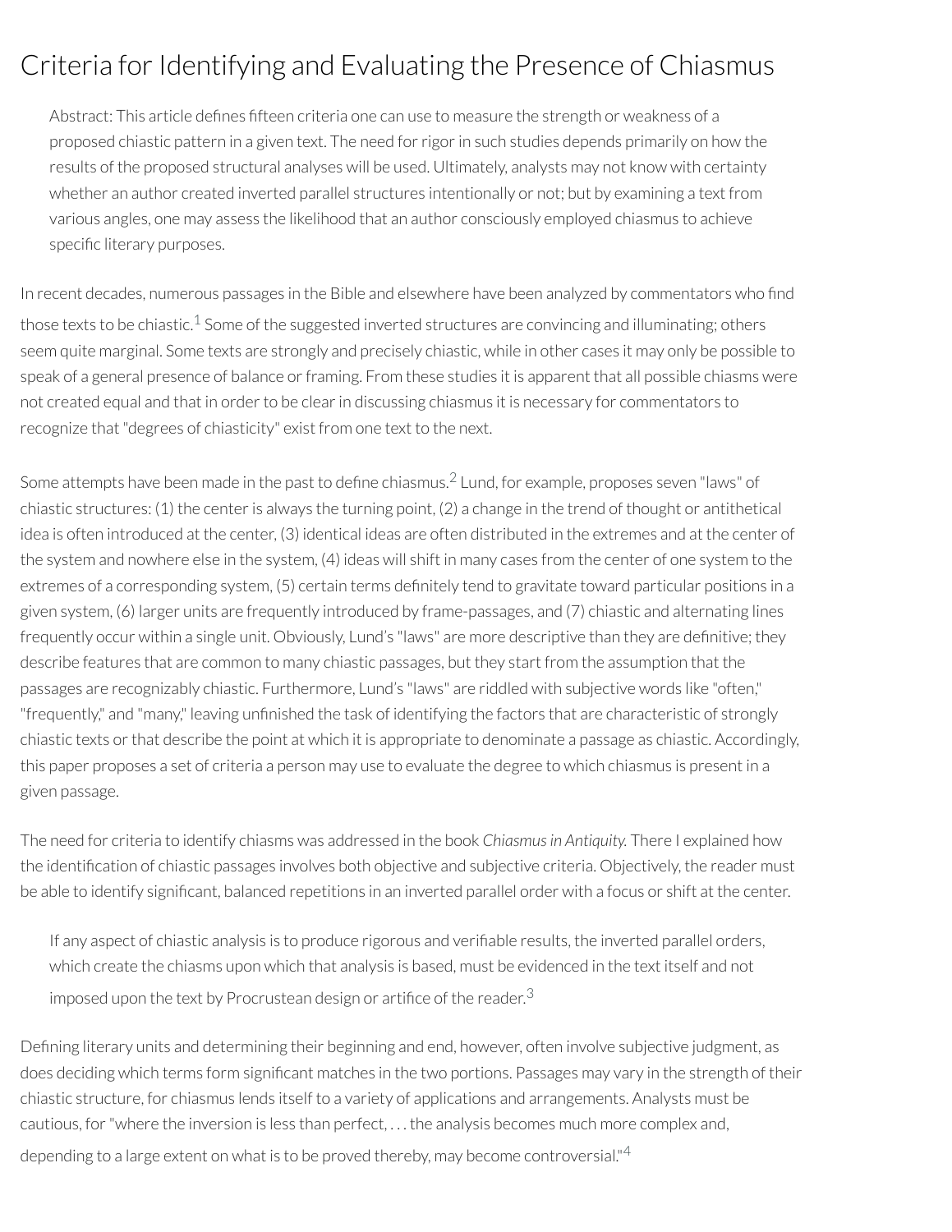It is hoped that further thinking about criteria for identifying the presence of chiasmus will assist scholarly analysis and exegesis of scripture in several ways. First, it should promote meaningful discussion about texts. A burden of persuasion rests on any person describing a passage as chiastic. It is not sufficient merely to affix the label "chiastic." Applying this term to a given passage must be justifiable; it should be possible for a listener to discern whether a commentator has used the term properly or improperly, aptly or inaptly. Factors discussed below give a framework upon which such a judgment may be made. Second, this effort to identify criteria should assist in evaluating the degree of a proposed chiasm. Whether one passage is more or less chiastic than another can be judged most securely on the basis of specific criteria. The following fifteen factors form a basis on which the degree of chiasticity in a given passage may be assessed. Third, known criteria should assist in appraising and appreciating the noteworthy characteristics of a text. Although evaluating any work of art is to some degree subjective, it is usually possible to describe, for example, what allows one to judge a Rembrandt better than a Van Holt. Likewise, whether a composition is chiastically praiseworthy, elegant, intricate, meaningful, or signicant must not be merely a matter of one observer's predilection but something that should be communicable through careful observation and articulate description.

It is clear that texts can manifest varying degrees of chiasticity. Some passages are short, and their reverse parallel order is obvious and noncontroversial. For example, Isaiah 9:21 reads: "(a) Manasseh, (b) Ephraim; and (b') Ephraim, (a') Manasseh; they together shall be against Judah." Genesis 1:27 reads: "(a) God created man (b) in his own image; (b') in the image of God (a') created he him." The order of the Hebrew words in Genesis 9:6 is: "(a) Whoso sheddeth (b) the blood (c) of a man, (c') by man (b') his blood (a') shall be shed." The inverted order of the words in these passages can be observed and verified objectively and concretely. In other instances, chiasmus can also be concretely created out of linguistic features, as in poetic strophes that have chiastically varying numbers of syllables, or where words appearin an order such that their cases (nominative-accusative accusative-nominative) or genders (masculine-feminine feminine-masculine) occurin an inverted sequence. In such cases, it may be debated what significance (if any) these arrangements may have, and whether they were intentionally created or are merely accidental, but it is usually not hard to agree that the arrangement exists.

The degree of certainty about the spresence of chiasmus in a text usually varies in inverse proportion to the total length of the text. In other words, the more spread out the proposed chiasm, the less certain the fact of its chiasticity becomes, except in remarkable circumstances. Hence, the more extended the proposed chiasm, the greater will be the need for multiple corroborating factors before the passage can be meaningfully described as chiastic. Not every occurrence ofrepetition, balance, inclusion, or symmetry will amount to something that should be called chiastic; otherwise one might purport to find chiasmus in a telephone directory.

### Criteria

Several factors need to be addressed before one can establish the presence of chiasmus in a given text. The more of these criteria that are signicantly present in a particular case, the higher will be its degree of chiasticity. For an illustration of the application of these criteria to a specific text, readers may wish to consult the paper entitled "Chiasmus in

<span id="page-124-0"></span>Alma 36" and a shortened version of that paperin *Rediscovering the Book of Mormon.* [5](#page-130-2)

1. *Objectivity*. To what degree is the proposed pattern clearly evident in the text? If the process of identifying chiasmus is to produce veriable results, the inverted parallel orders must be objectively evident. If a proposed chiasm consists of elements that are objectively observable in the text, rather than depending on distant parallels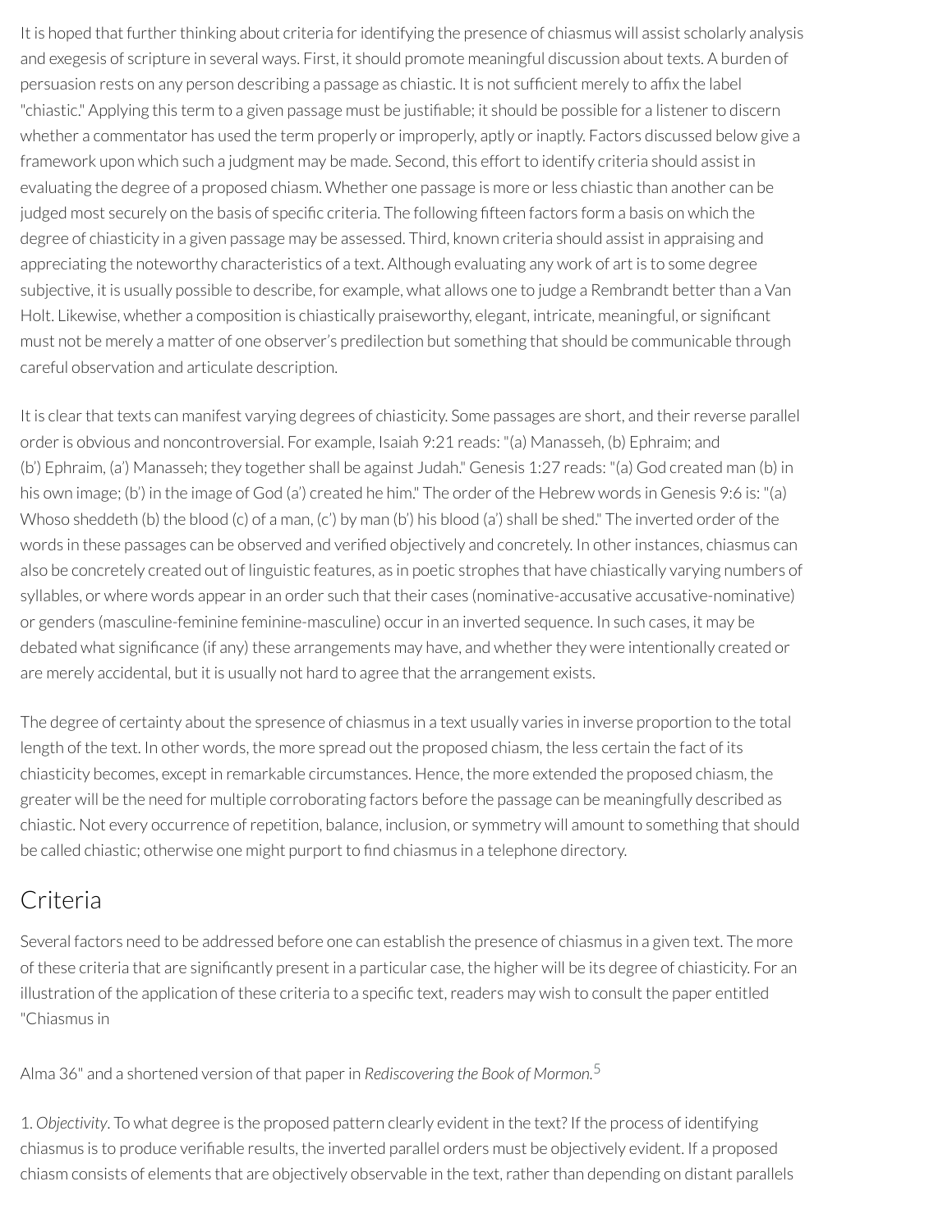or clever linkages that require imaginative commentary to explain, it is more likely that the chiastic character of the text is strong and less likely that the reader has imposed an arrangement upon the text which he or she alone has brought to it. The more evident an arrangement, the greater the degree of chiasticity. Alma 36 manifests a very high degree of objectivity, for it features 26 key words or phrases that are identical or nearly identical in both the first and second halves. At one point in Alma 36:20 the comparison between two elements is explicitly drawn.

2. Purpose. Is there an identifiable literary reason why the author might have employed chiasmus in this text? Chiasmus is useful for several purposes, such as concentrating attention on the main point of a passage by placing it at the central turning point, drawing meaningful contrasts, aiding in memorization, or emphasizing the feeling of closure upon the conclusion of a lengthy repetition. Chiastic structures can enhance the sense of a passage in ways that extend beyond the molecular meaning of individual words and phrases. It is more plausible to assert that chiasmus exists in a passage when an author appears to have intentionally put it there for a stylistic purpose. The likelihood of such intent on the part of the author should be assessed as it relates to the ideas and characteristics of the text itself. Thus, in Leviticus 24:13–23, the style of chiasmus lends itself formally to the substantive content of talionic justice. Likewise, in Alma 36, no better literary device can be imagined to convey the sense of conversion —the complete reversal of spiritual attitudes and behavior—than does chiasmus; its turning point is purposefully focused on the sacred name of "Jesus Christ, a Son of God," which appears twice at the center of the structure.

<span id="page-125-1"></span><span id="page-125-0"></span>3. *Boundaries*. A chiasm is strongerif it operates across a literary unit as a whole and not only upon fragments or sections which overlap or cut across significant organizational lines intrinsic to the text. These bounded units may be short,<sup>[6](#page-130-3)</sup> or they may comprise a full psalm or longer pericope.<sup>[7](#page-130-4)</sup> That is, in determining whether a passage in the Psalms is chiastic, one should consider the parts of the psalm as a whole. To the extent that the proposed structure crosses over natural barriers, unnaturally chops sentences in half, orfalls short of discernible boundaries in the text as a whole, the more dubious the suggested chiasm becomes. A strong example of clear boundaries is found in Helaman 6:7–13, a remarkable chiasm that encompasses the entire report for the 64th year of the reign of judges.

4. *Competition with Other Forms*. Chiasmus is more dominant in a passage when it is the only structuring device employed there. Chiasmus becomes less significant to the extent that a competing literary device or explanation of the arrangement of the words or thoughts more readily accounts for an apparently chiastic placement of elements. For example, "Hickory, Dickory, Dock" cannot be considered strongly chiastic because it is primarily a limerick.

5. *Length*. The longerthe proposed chiasm, the higherits degree of chiasticity. In other words, a chiasm composed of six words introduced in one order and then repeated in the opposite orderis more extensively chiastic than a structure composed of three repeated words. Having a large number of proposed elements, however, is not alone very significant, for all the elements must bear their own weight. An extended chiasm is probably not much stronger than its weakest links.

6. *Density*. How many words are there between the dominant elements? The more compact the proposed structure, or the fewer irrelevancies between its elements, the higher the degree of chiasticity. Tightness in the text is indicative of greater craftsmanship, rigor, focus, intention, and clarity. In assessing the density of a passage, all significant words and phrases appearing in the system must be considered. What is disregarded or omitted is often just as important as what is included. Thus, if a proposed chiasm involves only a few terms spread out over a long text, it has a low density. Thus, for example, proposed chiasms covering the entire books of 1 Nephi, Mosiah, or certain biblical books are less dense than the tight pattern found in Helaman 6:10 or Genesis 7:21–23.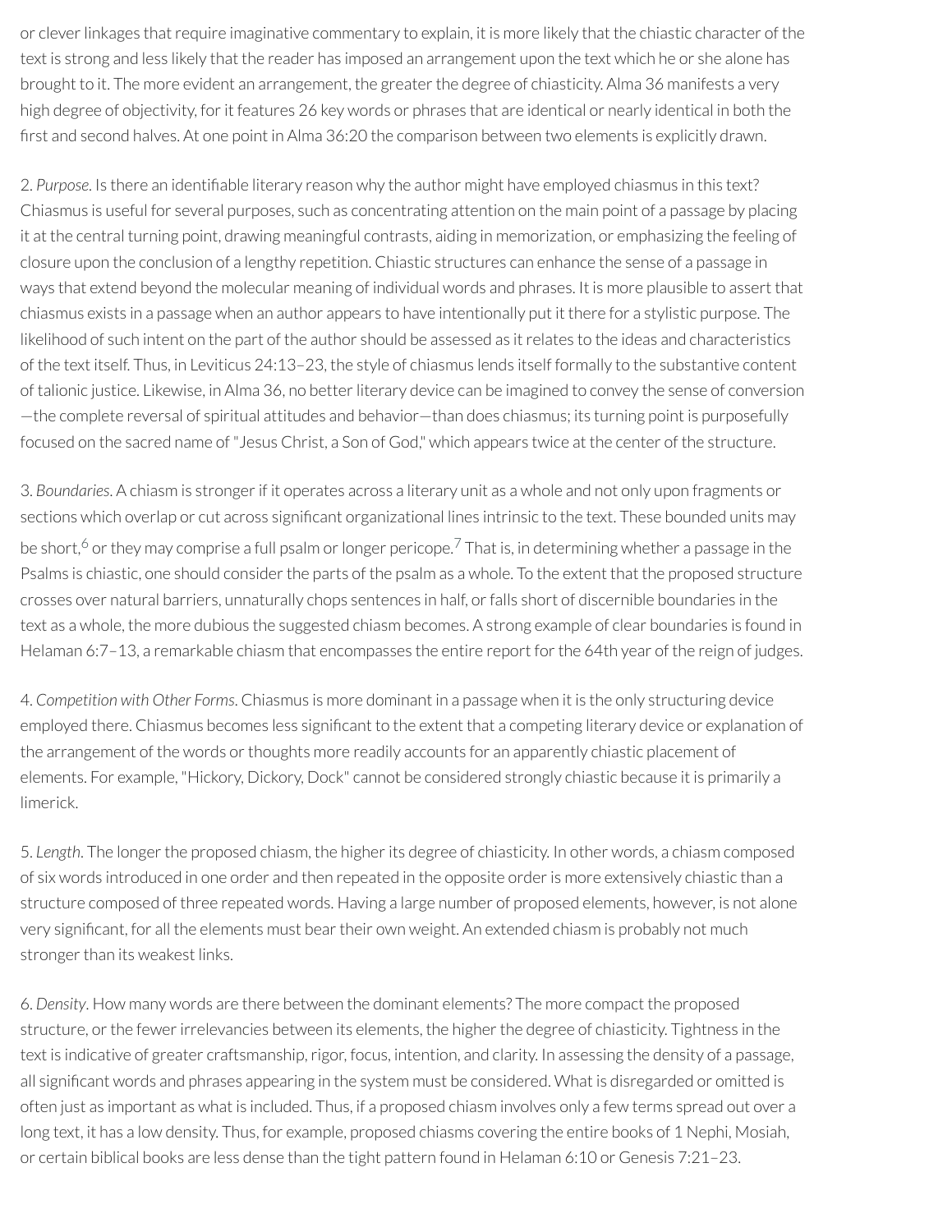7. *Dominance*. A convincing analysis must account for and embrace the dominant nouns, verbs, and distinctive phrases in the text. Conversely, a weak construction relies upon relatively insubstantial or common words and ideas in the text. Accordingly, powerful chiastic structures revolve around major incidents, unique phrases, or focal words, as distinguished from insignificant or dispensable parts of speech. The more significant the elements in relation to the message of the text, the greater the degree of chiasticity. In the case of Alma 36, virtually all of the words that figure into the chiastic pattern are dominant words in the account; they completely convey the essence of Alma's story.

8. *Mavericks*. A chiasm loses potency when key elements in the system appear extraneously outside the proposed structure. The analyst is open to the charge of selectively picking and choosing among the occurrences of this element if some of its occurrences in the text are arbitrarily ignored. What is omitted from an analysis is often just as indicative as what is included when one turns to evaluating the creative success and conceptual value of a proposed chiasm.<sup>[8](#page-130-5)</sup> Again, to use Alma 36 by way of illustration, only three words appear in this chapter outside of their respective sections in the chiastic structure.

<span id="page-126-0"></span>9. *Reduplication*. If the same word or element appears over and over within the system, the likelihood is greater that some other kind of repetition (including random repetition) is predominant in the passage instead of chiasmus. Reduplication is not a problem in Alma 36—this chapter contains 201 words that appear only once or twice; 58 words appear three, four, or five times; and only 42 words appear more than five times, usually in balanced sections or in close proximity to each other.

<span id="page-126-1"></span>10. Centrality. The crux of a chiasm is generally its central turning point.<sup>[9](#page-130-6)</sup> Without a well-defined centerpiece or distinct crossing effect, there is little reason for seeing chiasmus. Inverting is the essence of chiasmus, so the clearer the reversal at the center point, the stronger the chiasticity of the passage. The talionic formula stands squarely at the physical and conceptual center of Leviticus 24:13–23. Similarly, nothing could be more central to the dramatic message of Alma 36 than its well-defined centerpiece in verses 17-19, whose key terms are

| Harrowed up             | <u>I</u> remembered | Jesus Christ, a son of God | Jesus |
|-------------------------|---------------------|----------------------------|-------|
| Christ, thou son of God | Tremembered         | Harrowed up no more.       |       |

11. *Balance*. How balanced is the proposed chiasm? Ideally, the elements on both sides of the proposed focal point should be nearly equal, in terms of number of words, lines, or elements. It reduces clarity and focus when the two halves of a purportedly chiastic passage are not balanced. Models of balance appear in King Benjamin's speech, where the chiasm in Mosiah 3:18–19 stands almost exactly at the center of the speech. In Alma 36, 52 percent of the words appear before the turning point, and 48 percent appear afterwards.

12. *Climax*. A strong chiasm will emphasize the central element of the passage as its focal climax. Where the concept at the center is not weighty enough to support the concentrated attention of the reader and to bear the author's paramount intention, the chiastic force of the passage is less than the case in which the idea at the center is an important one.

13. *Return*. A chiasm is more complete where its beginning and end combine to create a strong sense ofreturn and completion. Second in importance to the central crossing effect in a lengthy chiasm is the way the chiasm begins and ends. The overall structure becomes more apparent when the boundaries are clearly defined and where the passage begins and ends similarly. Thus the journey into Alma's conversion explains how it is that he knows that one will be blessed and delivered by keeping the commandments of God, and accordingly one can see why Alma's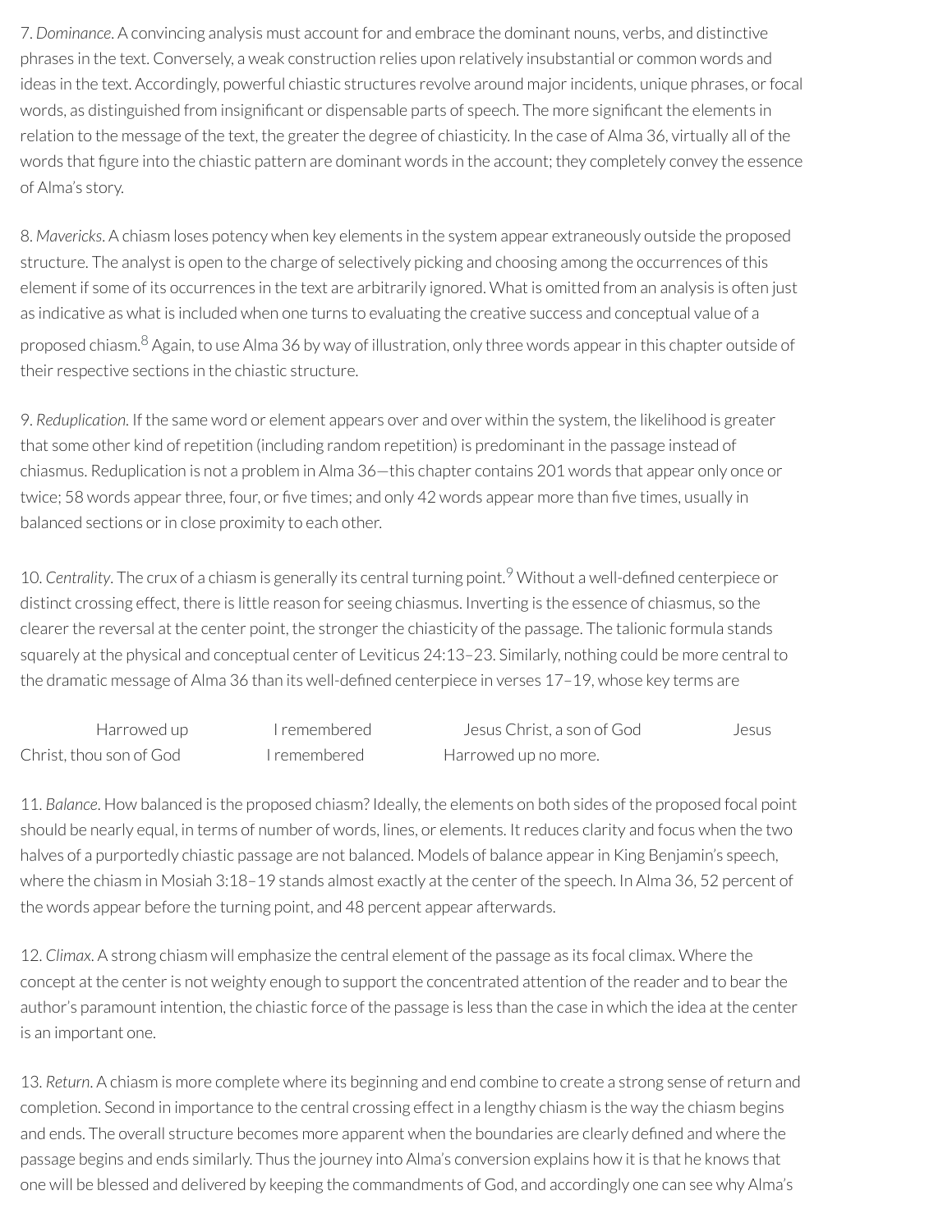words (Alma 36:1) can be equated with God's words (Alma 36:30) as the story returns in the end to its point of departure.

14. *Compatibility*. The chiasticity of a passage is greater when it works comfortably and consistently together with the overall style of the author. Chiasm is more likely to be meaningfully present if its author used chiasmus or related forms of parallelism on other occasions as well. If a proposed chiastic word orderis an isolated phenomenon in the writings of an author, there is a greater chance that the occurrence in question was simply accidental. Accordingly, the fact that Alma makes remarkable use of chiasmus in Alma 41:13–15 enhances even further the degree of chiasticity in Alma 36.

15. *Aesthetics*. Finally, there is room for subjective appreciation. Computers alone cannot identify chiasmus. Since human readers must judge an author's artistic success, further factors become relevant in assessing a passage's degree of chiasticity, such as the author's fluency with the form; consistency in sustaining the structure, balance, and harmony; pliability at the turning point (which yet does not draw undue attention to itself); and meaningful applications of the form that do not resort to subtleties so obscure as to be esoteric or awkward.

## Rigor

How rigorous should one be in determining whether the foregoing criteria have been satisfied in a given text? The factors mentioned above indicate the types of questions that need to be asked in identifying and evaluating a proposed complex chiasm. In assessing the results one obtains by asking and answering these questions, a text critic will need to apply qualitative and quantitative standards.

How high a degree of chiasticity should be demanded before one can comfortably describe a passage as chiastic depends primarily on how the results of the analysis are to be used. If the interpreter only wishes to identify a general sense of orderliness or balance about the text, a fairly low level of chiasticity will support such an observation. If, however, the researcher intends to use the analysis for more specific purposes (for example, to interpret the precise meaning of a given word by contrasting it with a counterpart in the chiastic structure, orto compare the style of one author with that of another), the analysis must be more rigorous. The bolder the implications to be drawn, the greater the support the analysis needs.

## The Intentional Fallacy

An issue closely related to the question of chiasticity is intentionality. Although one should not fall into the trap of the "intentional fallacy" (that just because a pattern is discernible in a text the author must have intentionally put it there), neither should one assume the opposite extreme, that no chiasms were intentionally created. What factors determine whether an author can be adjudged to have consciously (or subconsciously) created the asserted pattern? How intentional does chiasmus have to be? Can these complex patterns (occasionally proposed as embracing entire books of scripture) occur by accident?

It seems reasonable to believe that occurrences of simple chiasmus (like simple instances of alliteration,rhyme, or other obvious literary effects) are consciously created in many cases. But such inversions can also occur out of habit or convention, subliminally, subconsciously, and even inadvertently. Certainly many such simple effects occur in literature written by authors who do not know the technical term for the phenomenon.

When more complex chiastic arrangements are involved, it becomes increasingly difficult to know whether the author was aware he was creating or using the form. Nevertheless, the foregoing criteria can assist in establishing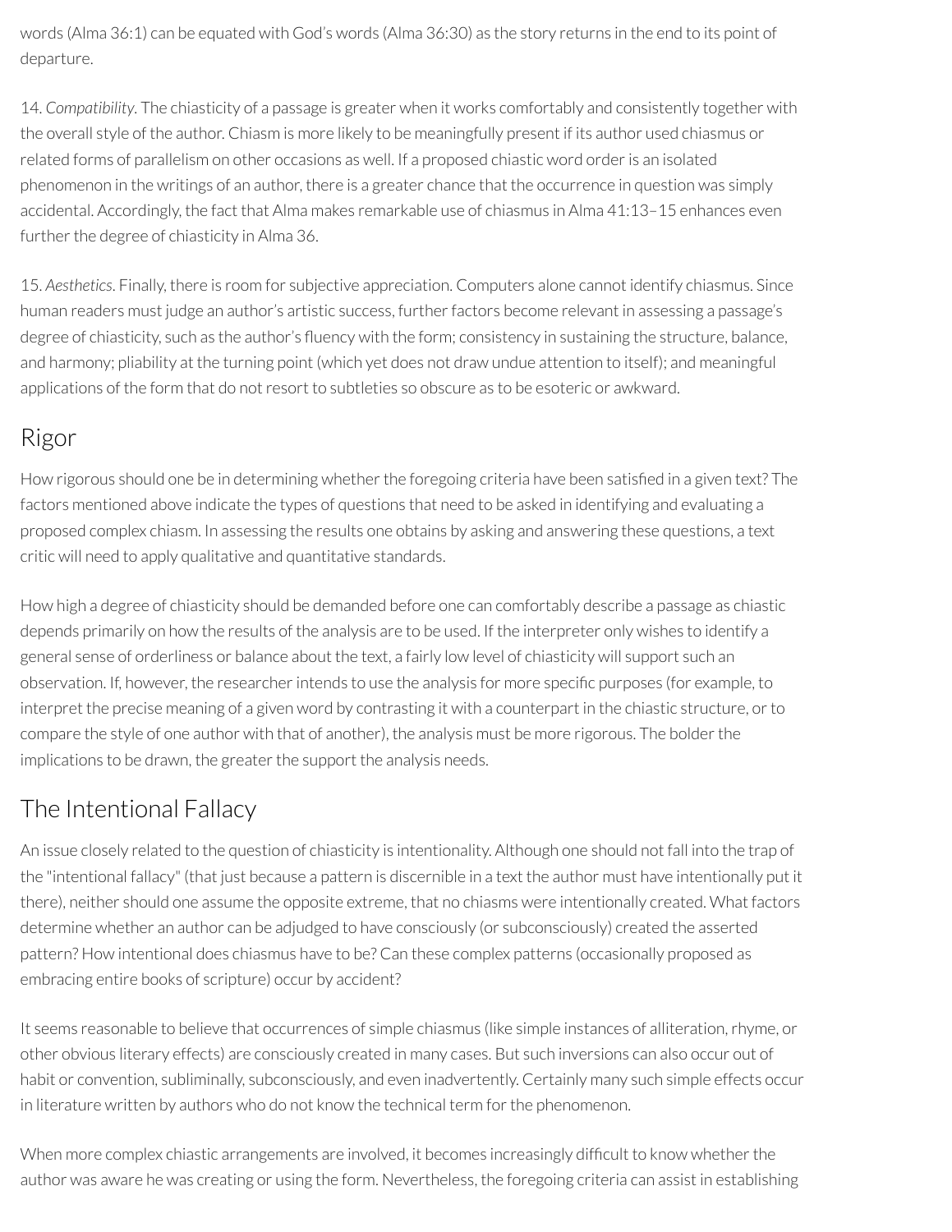a presumption of intent. Moreover, we need not demand a showing of premeditation in order to conclude that the effect was "intentional." The following points seem relevant in discussing intentionality:

1. *Degree* of *chiasticity*. The higher the degree of chiasticity, the greater the likelihood that the chiastic structure was created intentionally. Factors such as length, purpose, and compatibility are particularly probative or persuasive when considering intentionality. Thus on some occasions the degree and precision of chiastic repetition will be high enough in the works of a given author or in a particular body of literature that it becomes highly likely that the author was aware of its creation. For example, it is plausible to believe that Homer and the Homeric bards were aware of the structure involved when Odysseus in the underworld asked the shade of his mother Anticleia seven things about how she died and how things were at his home in Ithaca, and then how she responded by addressing each of these seven in exactly the reverse order.<sup>[10](#page-130-7)</sup> The length of this inverted text is exceptional; the apparent purpose of the repetition is to aid in oralrecitation; indeed, it is common in epic literature for commands to be given in one order and forthem to be carried out in the opposite order. In other words, the discernible degree of intentionality may relate to the degree of chiasticity discussed above. The stronger the degree of chiasticity in a passage, the greater the likelihood that the author was aware of it and intended it.

<span id="page-128-0"></span>By analyzing proposed chiasms thoroughly and from a number of angles, one can assess the likelihood that an author consciously employed chiasmus in a given case to achieve a specific purpose. Nevertheless, one can rarely speak with absolute certitude in this area, since few writers ever produce commentaries on their own works. Moreover, there will probably be some circularity in one's analysis here, for some of the factors used to determine the degree of chiasticity presume some degree of intentionality (e.g., purpose), yet those factors will then be relied upon in answering the question of whether the structure was intentionally created. Thus intentionality cannot be proved directly in terms of degree of chiasticity alone.

2. *The idea of intentionality*. In asking whether complex chiastic patterns can occur by "accident," one may be asking the wrong question or working with an erroneous model of "artistic consciousness," forthe question of artistic intent is not an either/or proposition. An author may have intended a passage—more orless—to be chiastic. One must turn, therefore, to a broader model of the artistic process to discern in part how complex literary results can be created "intentionally," yet without blueprints, charts, or handbooks. Consider, for example, the improvisation of New Orleans Dixieland musicians. They *ad lib*, usually 8 or 16 measures at a time. While their music is spontaneous and "unconscious" (they are not reading music and have not sat down to figure out in advance what they are going to play), their complex rhythms, melodies, and chord progressions are nevertheless discernibly regular, structured, and organized. One would not call their music "accidental." Nor would one call it strictly "intentional." It fits, however, into a pattern, style, or convention that has become so natural with the jazz musician that the music just comes out that way. An old banjo player, when asked around 1850 if he could read music, innocently replied: "Can I read notes?... There are no notes to a banjo. You just play it." $^{11}$  $^{11}$  $^{11}$ 

<span id="page-128-1"></span>In a literary context, some poets and authors working within a literary tradition may likewise create complex artistic effects without being conscious of every facet of their compositions. Many people, notably children, regularly employ complex rules of syntax and language without "knowing" what they are doing. T. S. Elliot was once asked by a ladies' literary group in Oxford to explain what one of his poems meant. As many poets would have responded, he replied that he had no idea what the poem meant, explaining that it did not mean anything except in the minds of his listeners and readers. Yet his poetry is by no means meaningless, formless, or random.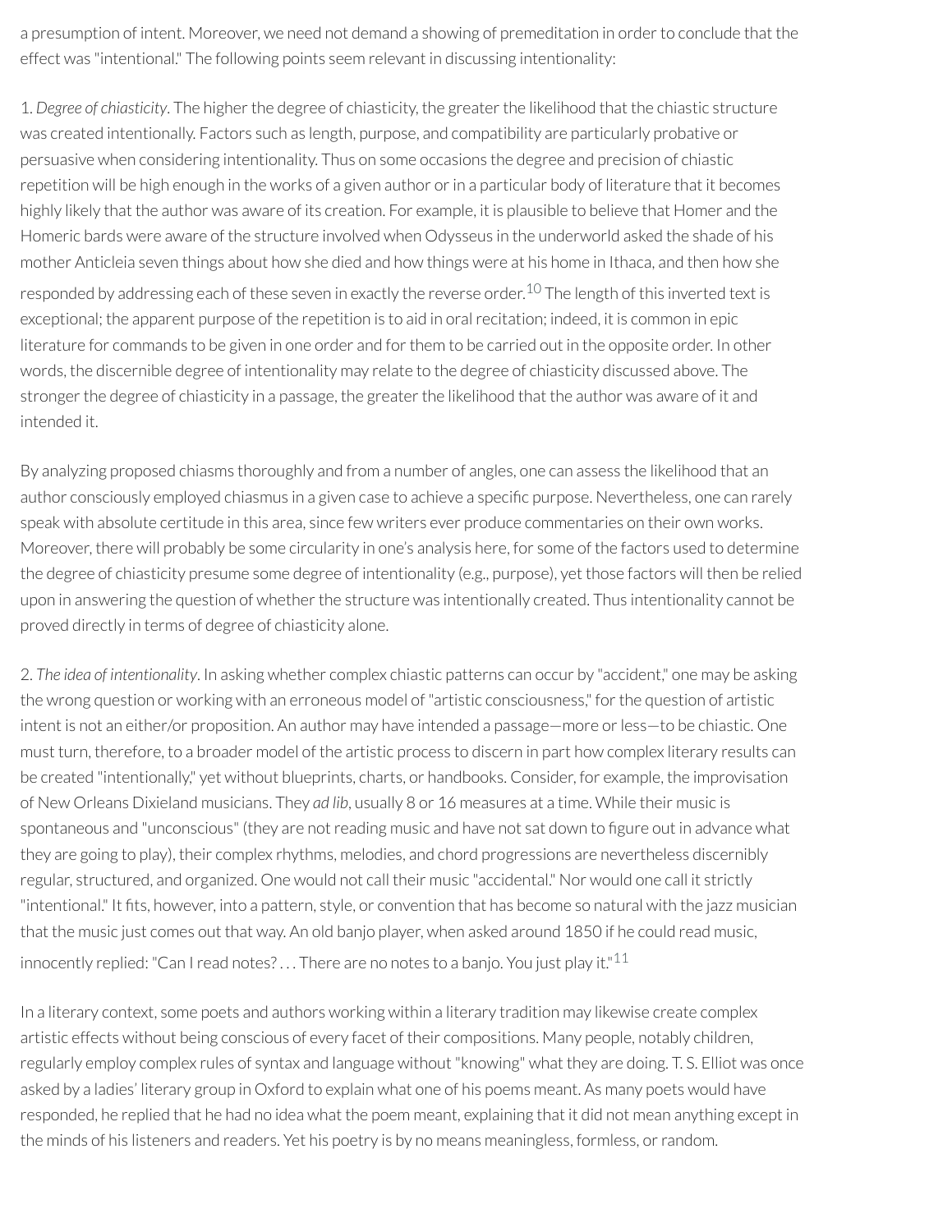In much the same way, while the degree of chiasticity in some chiasms may be strong enough to claim that they were expressly designed and implemented, one must expect that other chiastic patterns discovered by textual exegetes were not methodically crafted by the author to conform mechanically to some rigorously prescribed template. That does not, however, mean that the form was "unintentional" or "accidental"-the question of intentionality is not a black-and-white matter. Instead, it may be possible that some chiasms emerged out of the broader expressiveness of an author. Like the notes that sound good to the jazz musician who is deeply conditioned in certain cultural patterns, the words felt right coming out that way, given the conventions and structure of the author's language and literary culture. As rhythm and blues are at home with certain musicians, parallelism and chiasm were more a part of some languages and literatures than of others, as careful listening and reading will reveal.

3. *The eye of the beholder*. Finally, it is possible in some cases to conclude that a proposed chiasm exists exclusively in the eye of the beholder. If no claim of author intent can be mounted in a given text, this should be acknowledged, but should not preclude a careful observer from still appreciating the way in which an underlying orderliness or pattern happens to enhance the elegance and artistic achievement of the composition. If this is all that can be said of a particular textual phenomenon, however, it will change the way in which the literary analysis of the passage should be presented, what the analysis can claim for itself, and what conclusions or implications it will support.

In conclusion, I hope that the foregoing discussion will stimulate further thought and careful literary analysis of texts. Most aesthetic forms of literature and art do not lend themselves easily to formulaic definition or complete description, and the chiastic form is no exception. Thus it is not imagined that these proposed criteria will convert the study of chiasmus into a science. Nevertheless, it is surely possible forthose who are interested in identifying and discussing scriptural instances of chiasmus to be clearer about their subject. Many proposed chiasms are impressive and interesting; others appear to be contrived or unremarkable. Textual analysts should be able to examine such instances of chiasmus and select among those that are better or worse, and then articulate reasons why they think some are better constructed or manifest a higher degree of intentionality than others. In my experience, chiastic passages manifest varying degrees of chiasticity. The criteria set forth in this paper are the main factors I consider in appraising the strength of one proposed example of chiasmus vis-à-vis another. Having advanced these criteria informally for comment in 1989, I now circulate these ideas more widely for further refinement and possible use.

### Notes

This article is reprinted from *Journal of Book of Mormon Studies* 4/2 (1995): 1–14.

<span id="page-129-0"></span>[1.](#page-123-0) A convenient listing of several hundred books and articles recognizing and employing chiasmus as a tool of literary criticism is found in John W. Welch, "Chiasmus Bibliography" (Provo, Utah: FARMS, 1987).

<span id="page-129-1"></span>[2.](#page-123-1) See Nils Lund, *Chiasmusin the New Testament* (Chapel Hill: University of North Carolina Press, 1942), 40–41; see further the introduction in John W. Welch, *Chiasmus in Antiquity* (1981; reprint, Provo, Utah: Research Press, 1999), and John W. Welch, "A Study Relating Chiasmus in the Book of Mormon to Chiasmus in the Old Testament, Ugaritic Epics, Homer, and Selected Greek and Latin Authors" (master's thesis, Brigham Young University, 1970), 6–17, proposing denitions that would allow critics to distinguish between simple, compound, and complex chiasmus; see also D. J. Clark, "Criteria for Identifying Chiasm," *Linguistica Biblica* 35 (1975): 63-72.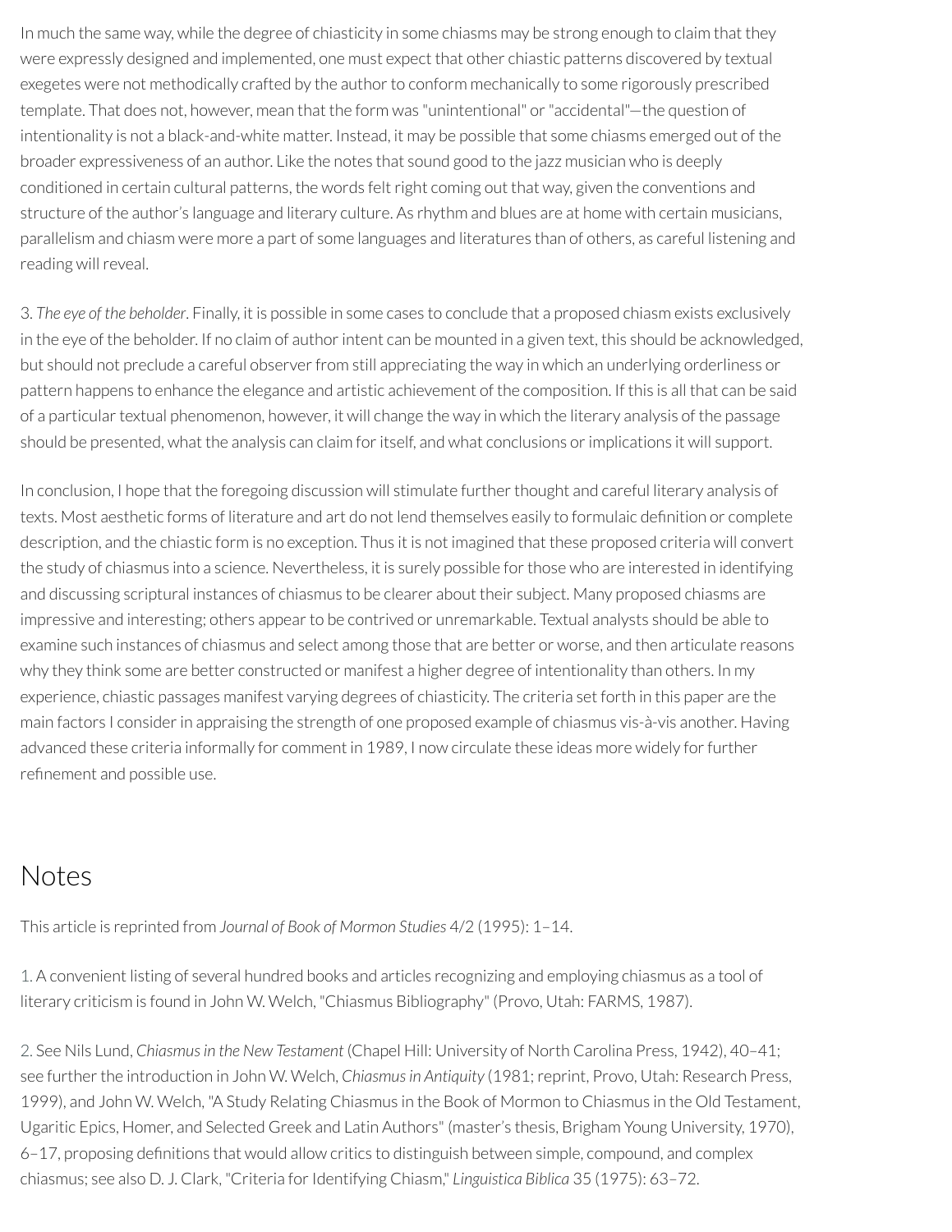<span id="page-130-0"></span>[3.](#page-123-2) Welch, *Chiasmusin Antiquity*, 13.

<span id="page-130-1"></span>[4.](#page-123-3) Ibid., 14.

<span id="page-130-2"></span>[5.](#page-124-0) John W. Welch, "Chiasmus in Alma 36" (Provo, Utah: FARMS, 1989), and John W. Welch, "A Masterpiece: Alma 36," in *Rediscovering the Book of Mormon*, ed. John L. Sorenson and Melvin J. Thorne (Salt Lake City: Deseret Book and FARMS, 1991), 129–30.

<span id="page-130-3"></span>[6.](#page-125-0) As in many of the Proverbs and the cryptic sayings of Jesus; for example, Prov. 1:25; 2:2, 4; 3:10; 10:4; 13:24; 23:15–16; Matt. 10:39; 19:30; 23:12.

<span id="page-130-4"></span>[7.](#page-125-1) Nils Lund, "Chiasmus in the Psalms," *American Journal of Semitic Languages and Literatures* 49 (1933): 281–312.

<span id="page-130-5"></span>[8.](#page-126-0) Along this same line, Yehuda Radday has developed statistical formulas for measuring the extent to which the order of words in a passage deviate from the ideal chiastic order. See his essay "Chiasmus in Hebrew Narrative," in Welch, *Chiasmusin Antiquity*, 50–115.

<span id="page-130-6"></span>[9.](#page-126-1) Nils Lund, *Chiasmus in the New Testament*, 41, asserts this as the first and foremost law of chiasmus: "The centre is always the turning point. At the centre there is often a change in the trend of thought and an antithetic idea is introduced." In meetings of the Hebrew Poetry Group of the Society of Biblical Literature in the 1980s, others have also suggested that the extremes may be as important as, if not more significant, than the center of a chiasm. I find Lund persuasive on this point, but even he ranked the extremes second only to the center in importance.

<span id="page-130-7"></span>[10.](#page-128-0) *Odyssey* XI, 170–203, discussed in Welch, "Chiasmus in Greek and Latin Literature," in Welch, *Chiasmusin Antiquity*, 253–54.

<span id="page-130-8"></span>[11.](#page-128-1) Pete Seeger, *How to Play the Five-String Banjo,* 3rd ed. (Beacon, N.Y.: Seeger, 1962), back cover.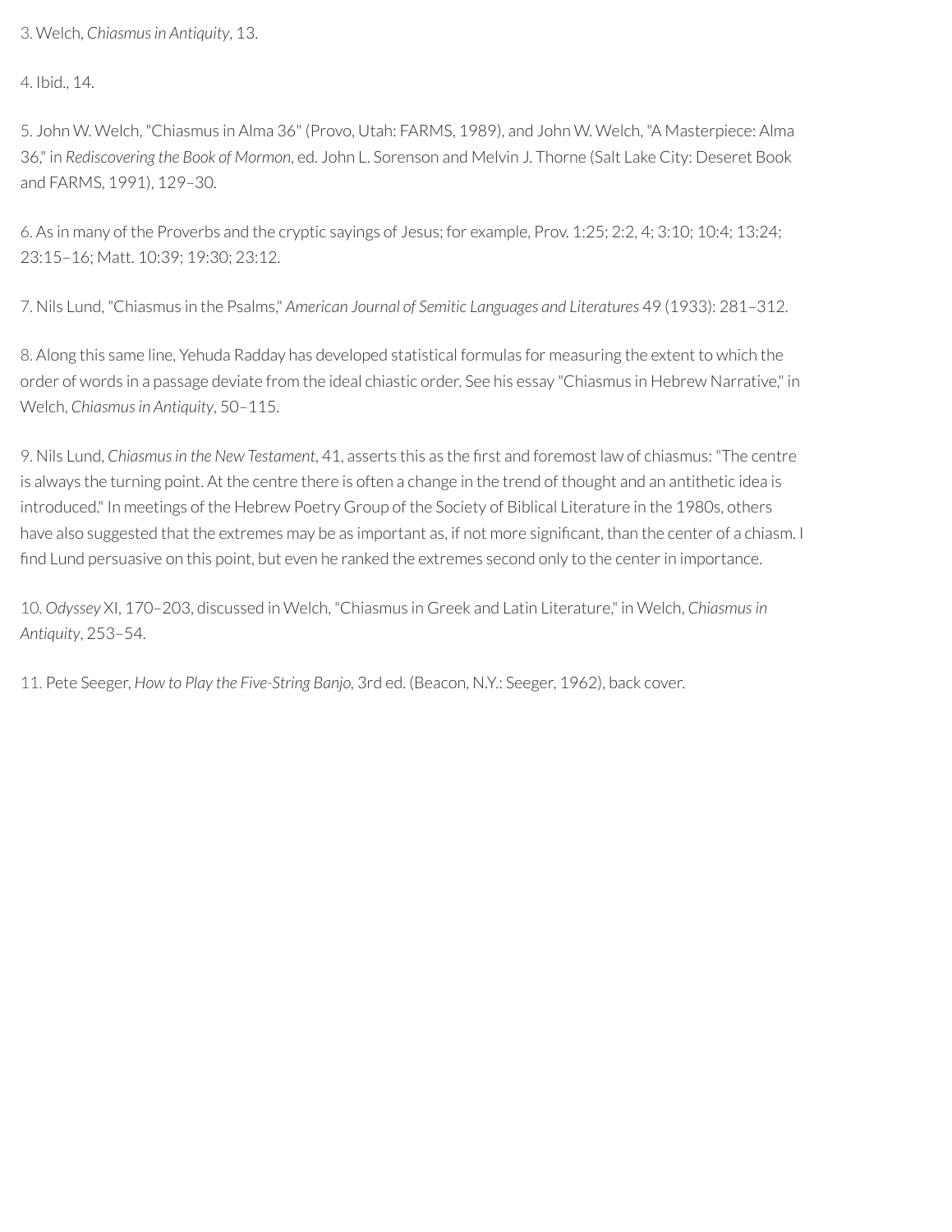#### Index of Passages

#### OLD TESTAMENT

Genesis, pp. 40, 48, 57, 67, 86, 99, 103, 105, 107, 111, 131 1– Josh. 24, pp. 48, 102, 103 1–11, pp. 15, 82, 86 1–50, pp. 15, 86 1:1–2:4a, pp. 34, 95 1:1–5, pp. 10, 119 1:24–26, pp. 38, 98 1:27, pp. 21, 89, 124 2:4a–4b, pp. 35, 95 3:19, pp. 21, 84, 89, 120, 124 4:23–24, pp. 21, 89, 124 5, pp. 6, 81 6:3–9:16, pp. 24, 90 6:5–7:22, pp. 6, 80 6:7, pp. 38, 98 6:8–9, pp. 73, 114 6:9–9:19, pp. 43, 64, 100, 110 6:10–9:19, pp. 24, 90, 92 6:11, pp. 24, 90 6:11–9:17, pp. 75, 115, 145 6:19–9:19, pp. 73, 114 7:6–17, pp. 24, 90 7:10–24, pp. 6, 75, 80, 115, 145 7:21–22, pp. 28, 92 7:21–23, p. 164 8:11–13, pp. 44, 101 9:12–17, pp. 44, 101 11–50, pp. 53, 105 11:1–9, pp. 35, 48, 91, 96, 102 11:27–22:24, pp. 61, 110 12:1–4, pp. 3, 79 12:1–21:8, pp. 34, 95 12:1b–3b, pp. 3, 79 12:3a, pp. 3, 79 12:16, pp. 41, 99 17, pp. 21, 89 17:1–8, pp. 44, 101 18:16–19:29, pp. 73, 114 22:1–19, pp. 22, 90 22:1a–19, pp. 60, 109 22:3–14, pp. 2, 77, 116 27:1–28:5, pp. 2, 78, 116 27:36, pp. 36, 97 28:11–19, pp. 44, 101 28:12–17, pp. 44, 101 28:13–15, pp. 44, 101 28:1–3, pp. 84, 149 30, pp. 34, 95 32:22a–31b, pp. 2, 78, 116 32:29, pp. 24, 91 32:29b, pp. 17, 87 33:9–11, pp. 2, 78, 116 34:1–24, pp. 62, 110 34:1–31, pp. 62, 110 36–37, pp. 2, 78 37:18–33, pp. 25, 91 37:2, pp. 14, 85 37:34–35, pp. 25, 91 38:14, 19, pp. 25, 91 38:1–30, pp. 25, 91 43:3, pp. 61, 109, 140 43:3–5, pp. 60, 84, 109, 120, 140

Exodus 1:15–22, pp. 73, 114 2–22, pp. 69, 113 6:14–25, pp. 38, 98 6:20–24, pp. 38, 98 6:2–8, pp. 79 7:8–10:27, pp. 43, 101 9:31, pp. 12, 84, 120 12:3–6a, pp. 6, 81 12:6b–11, pp. 6, 81 14, pp. 3, 79 15:13–16f, pp. 33, 95 15:22–19:2, pp. 57, 61, 107, 109 17:8–16, pp. 56, 107 19:10b–15b, pp. 14, 85 19:16b–19, pp. 14, 85 20:21–24:3, pp. 62, 110 21:12–14, pp. 70, 113 21:12–22:19, pp. 50, 104 21:15–17, pp. 70, 113 21:18–21, pp. 70, 113 21:22–27, pp. 70, 113 21:28–32, pp. 70, 113 21:2– 22:26, pp. 51, 104 21:2–27, pp. 34, 95 21:2–6, pp. 70, 113 21:33–36, pp. 70, 113 22:14–15, pp. 70, 113 22:18–20, pp. 70, 113 22:1–4, pp. 70, 113 22:28–23:12, pp. 51, 104 22:7–13, pp. 70, 113 23:15–17, pp. 38, 98 23:1–7, pp. 70, 113 23:1–8, pp. 50, 104 23:8–13, pp. 70, 113 24:15–18, pp. 50, 103 24:1–9, pp. 14, 85 24:1–11, pp. 32, 94 26:15–18, pp. 52, 104 31:12–17, pp. 48, 103 32–34, pp. 48, 103 32:1– 24, pp. 21, 89, 124 32:11–13, pp. 48, 102 33:7–11, pp. 48, 103

Leviticus 1–27, pp. 22, 90 8:1–36, pp. 46, 102 8:4–36, pp. 46, 102 11:24–28, pp. 46, 102 14:11–20, pp. 46, 102 14:21–32, pp. 46, 102 14:51, pp. 60, 109, 140 14:51–52, pp. 12, 46, 84, 102, 120 14:52, pp. 60, 109 15:1–33, pp. 46, 102 15:2–25, pp. 46, 102, 114 15:2–30, pp. 73, 114 16:11–22, pp. 56, 107 16:14, pp. 56, 107 16:18–19, pp. 56, 107 16:1–34, pp. 56, 107 16:6–10, pp. 56, 107 16:29–31, pp. 46, 102 16:29–34, pp. 56, 107 18:7–16, pp. 31, 93 21:13–14b, pp. 75, 115 23:2, pp. 38, 98 24:13–23, pp. 35, 70, 96, 113, 162, 165

Numbers 10:11–21:18, pp. 57, 61, 107 14:2, pp. 46, 102 15:35, pp. 60, 109, 140 15:35–36, pp. 12, 41, 84, 99, 120 15:36, pp. 60, 109, 140 23:24, pp. 49, 103 30:15, pp. 46, 102 32:16, pp. 46, 102 32:24, pp. 46, 102

Deuteronomy, pp. 15, 39, 85, 99 1–3, pp. 15, 86 1–34, pp. 15, 86 1:1–5, pp. 41, 100 1:6–3:29, pp. 39, 99 1:16–18, pp. 15, 86 1:19–3:11, pp. 15, 86 4–11, pp. 49, 103 4:1–11:25, pp. 15, 86 5:27–6:3, pp. 39, 99 7, pp. 49, 103 7:2–26, pp. 39, 49, 99, 103 7:6–14, pp. 39, 49, 99, 103 7:6–14b, pp. 49, 103 8, pp. 39, 49, 99, 103 8:2–16, pp. 67, 111 8:2–6b, pp. 40, 99 8:7–10, pp. 41, 100 9:12–21, pp. 75, 115 12, pp. 44,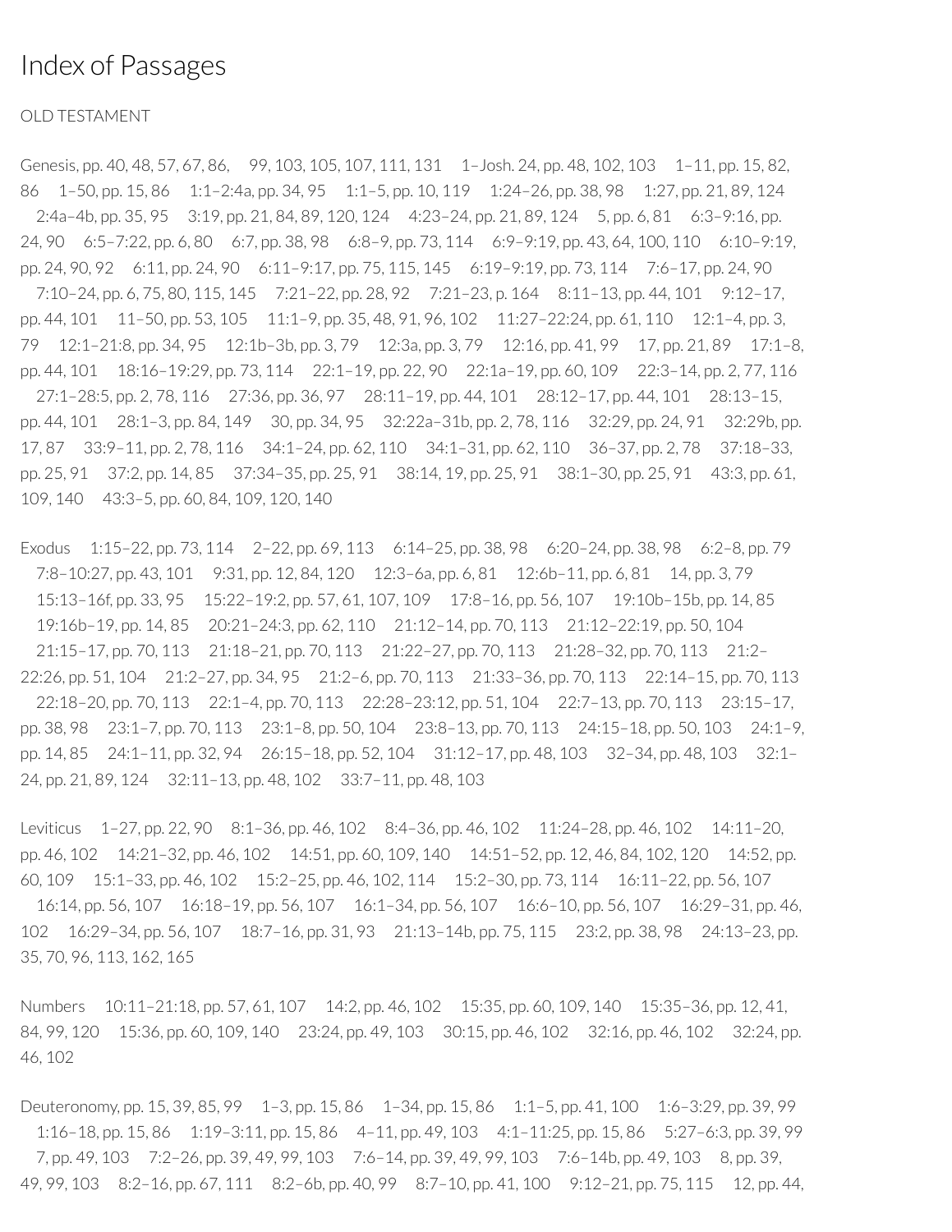101 12:1–13:1, pp. 41, 100 12:2–7, pp. 38, 98 12:13–19, pp. 38, 98 12:14, pp. 38, 98 12:29–31, pp. 38, 98 13:2–18:22, pp. 41, 100 13:10–11a, pp. 38, 98 14:22–15:23, pp. 41, 100 15:3, pp. 44, 101 16:16–17, pp. 38, 98 17:1, pp. 38, 98 17:5b–7, pp. 38, 98 18:1–8, pp. 44, 101 19:2–25:12, pp. 50, 104 22:28–29, pp. 50, 104 24:4–12, pp. 24, 91 32:1–4, pp. 33, 95 32:1–43, pp. 12, 60, 84, 109, 120, 140 32:9–11, pp. 28, 92 32:16, pp. 12, 84, 120 33:2–5, pp. 15, 86 33:2–29, pp. 15, 86 33:11, pp. 49, 103 33:26–29, pp. 15, 86

Joshua, pp. 54, 105 10:28–39, pp. 74, 115

Judges, pp. 8, 10, 29, 54, 83, 93, 105, 1–21, pp. 64, 110 1:1–2:5, pp. 74, 115 1:2–1:21, pp. 74, 115 1:22– 1:36, pp. 74, 115 4–5, pp. 15, 86 5:2–30, pp. 17, 87 5:6, pp. 14, 85 5:19, pp. 49, 103 5:19–21, pp. 47, 102 6:1–8:32, pp. 64, 110 6:33–7:18, pp. 64, 110 7:17, pp. 35, 96 9:56–57, pp. 10, 35, 83, 96 13–16, pp. 8, 82 18:16–17, pp. 35, 96

Ruth, pp. 6, 30, 33, 54, 55, 80, 93, 94, 105, 106 1, pp. 32, 94 1-4, pp. 8, 71, 81, 113 1:1-4:17, pp. 17, 87 1:1–4:22, pp. 41, 100 1:1–7, pp. 72, 113 1:6–22, pp. 41, 100 1:8–21, pp. 66, 111 1:14–18, pp. 72, 113 1:16–17, pp. 33, 94 1:20c–21, pp. 66, 111 2:1–22, pp. 53, 105 2:1–23, pp. 41, 100 2:7–17, pp. 72, 113 3:18, pp. 66, 111 3:1–18, pp. 41, 53, 100, 105 3:1–5, pp. 72, 113 3:6–14, pp. 72, 113 4:11–12, pp. 66, 111 4:1–12, pp. 41, 100 4:3, pp. 66, 111 4:5, pp. 66, 111 4:9–10, pp. 66, 111

1 Samuel 1–2, pp. 12, 84, 120 2:2, pp. 73, 114 3:17, pp. 35, 96 7–12, pp. 37, 97 8:7–9, pp. 35, 96 17:36–37, pp. 14, 85 17:51–54, pp. 35, 96 23:14–15, pp. 35, 96 29:1–11, pp. 6, 80 31:9–10, pp. 35, 96

2 Samuel, pp. 54, 69, 105, 113 1:19–27, pp. 14, 59, 85, 108 1:21, pp. 36, 97 3:1, pp. 12, 84, 120 3:24–25, pp. 35, 96 3:36, pp. 35, 96 6:20–22, pp. 35, 96 11:1–27, pp. 25, 91 12:16–20, pp. 35, 96 13:1–22, pp. 56, 107 13:32–33, pp. 35, 96 16:5–14, pp. 11, 83 17:7–14, pp. 35, 96 18:10–11, pp. 35, 96 21–24, pp. 10, 62, 83, 110 21:24, pp. 30, 93 23:1–7, pp. 38, 98

1 Kings, pp. 16, 116 1:2, pp. 35, 96 1:24–35, pp. 35, 96 2:31–34, pp. 35, 96 4:20–5:5, pp. 35, 96 8, pp. 65, 110 11:26–14:20, pp. 16, 87 11:30–31, pp. 69, 112 13, pp. 15, 86 13:16–17, pp. 35, 96 13:22, pp. 35, 96 13:8–9, pp. 35, 96 14, pp. 16, 87 16:22, pp. 12, 84, 120 17:18–24, pp. 16, 58, 87, 107 17:2–7, pp. 35, 96 17–2 Kgs. 2, pp. 69, 113 18, pp. 15, 86 19, pp. 15, 86 19:10, pp. 7, 81, 118 20:1–34, pp. 40, 99 22, pp. 15, 86

2 Kings, pp. 2, 48, 78, 103, 116 1, pp. 16, 87 1–2, pp. 41, 99 5, pp. 16, 87 5:8–15, pp. 35, 96 5:18, pp. 35, 96 8, pp. 16, 87 15:18–21, pp. 35, 96 17:34–41, pp. 27, 92 19:15–19, pp. 35, 96 20, pp. 16, 87 23:4–14, pp. 68, 112

1 Chronicles 1–9, pp. 21, 89 5:1–3, pp. 35, 96

2 Chronicles, pp. 60, 108, 140 1:1–9:28, pp. 21, 60, 89, 108, 140 17:1–19, pp. 35, 130 32:7–8, pp. 12, 84, 121 34:4–7, pp. 68, 112

Nehemiah 9, pp. 10, 82 9:6–37, pp. 8, 82

Esther, pp. 54, 106 1-10, pp. 69, 113 1:1-9, pp. 21, 90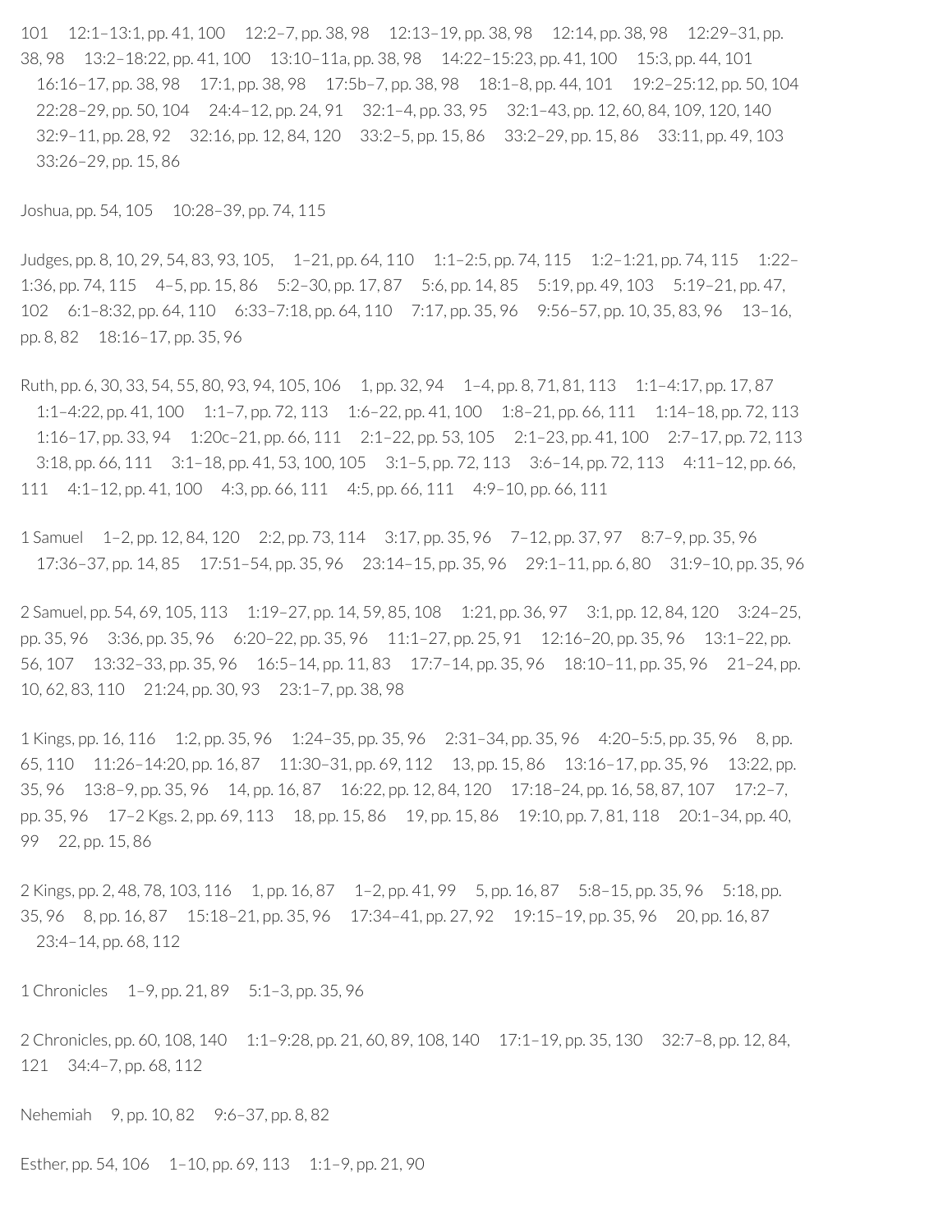Job, pp. 2, 14, 18, 85, 88 3, pp. 27, 92 4:2–5:27, pp. 2, 78 6:4, pp. 68, 112 11:14, pp. 18, 88 17:7, pp. 18, 19, 88 19:14, pp. 18, 88 19:25–26, pp. 22, 90 20:6, pp. 18, 88 28:1–11, pp. 16, 87 29, pp. 69, 112 32:14, pp. 18, 88 38:39–39:30, pp. 46, 102 40:10–12, pp. 14, 85

Psalms, pp. 1, 7, 10, 12, 19, 32, 40, 69, 81, 83, 84, 88, 94, 99, 112, 120, 131 1–24, pp. 9, 82 1–41, pp. 56, 106 1–50, pp. 1, 77 1–72, pp. 35, 96 1:1, pp. 73, 114 1:1–5, pp. 43, 53, 101, 105 1:1–6, pp. 67, 73, 111, 114 1:5–6, pp. 43, 101 3, pp. 4, 79 3:1–2, pp. 43, 101 3:7, pp. 43, 60, 101, 109, 140 3:7–8, pp. 70, 147 3:8, pp. 30, 93 3:8–9, pp. 19, 69, 88, 147 5, pp. 43, 101 6:3, pp. 60, 109, 140 6:9b–10, pp. 73, 114 6:10, pp. 43, 101 7:6, pp. 73, 114 7:15, pp. 73, 114 7:16, pp. 60, 109, 140 8:2–10, pp. 3, 79 11:1–7, pp. 3, 43, 79, 101 12:1–8, pp. 43, 101 12:4–5, pp. 35, 68, 96, 112 15, pp. 6, 81 15:2b–3b, pp. 3, 79 16:9–11, pp. 2, 78 17:1, pp. 73, 114 17:4–12, pp. 43, 101 18:48–49a, pp. 73, 114 19:1–2, pp. 44, 101 19:2, pp. 23, 90 21:2, pp. 54, 105 21:2–5, pp. 3, 78 21:2–7, pp. 3, 78 21:2–14, pp. 3, 78 21:3–8, pp. 3, 78 21:4, pp. 3, 78 21:5, pp. 3, 78 21:5b–7a, pp. 3, 78 21:6–14, pp. 3, 78 21:9–13, pp. 3, 78 23, pp. 12, 60, 84, 109, 121, 140 25, pp. 9, 82 25:1–15, pp. 7, 81 25:9, pp. 43, 101 26:1–8, pp. 43, 101 26:1–12, pp. 47, 102 29:6, pp. 27, 92 33, pp. 9, 82 34, pp. 9, 39, 82, 98 34:2–8, pp. 7, 81 35:8, pp. 73, 114 36:10–11, pp. 43, 101 36:6–7, pp. 43, 101 36:7, pp. 2, 90 37:10–20, pp. 2, 78 37:1–40, pp. 7, 81 37:1–8, pp. 2, 78 37:21–32, pp. 2, 78 37:34–40, pp. 2, 78 37:6, pp. 37, 97 39, pp. 4, 79 42–43, pp. 1, 2, 54, 58, 77, 105, 108 42:2–11, pp. 29, 54, 92, 105 42:6–43:5, pp. 29, 92 26:1–12, pp. 47, 102 46, pp. 29, 54, 92, 105 46:2–8, pp. 66, 111 46:10, pp. 8, 81 48:5–15, pp. 61, 109 49:6–20, pp. 13, 85 51–100, pp. 1, 77 51:5–8, pp. 55, 106 51:10–14, pp. 55, 106 51:11–13, pp. 55, 106 51:18, pp. 55, 106 51:18– 20, pp. 55, 106 51:19, pp. 37, 55, 97, 106 52, pp. 4, 80 53, pp. 12, 84, 121 53:2–7, pp. 4, 80 53:6c–6e, pp. 4, 80 54–60, pp. 4, 80 56:2–10, pp. 29, 92 56:3–4, pp. 43, 101 56:8–10, pp. 29, 92 57:2–4, pp. 54, 105 58, pp. 69, 147 58:6, pp. 60, 109, 140 59, pp. 53, 152 59:2, pp. 33, 54, 105, 129 59:2–3, pp. 54, 105 59:2–18, pp. 54, 105 59:3, pp. 54, 105 59:4–18, pp. 54, 105 62, pp. 4, 80 62:11, pp. 73, 114 64– 66, pp. 4, 80 66:4, pp. 73, 114 67:1–7, pp. 43, 101 67:2–8, pp. 8, 82 69:2a–6, pp. 3, 78 69:2–37, pp. 3, 78 72:1–2, pp. 36, 43, 97, 101 72:1–14, pp. 13, 84 73:1–28, pp. 4, 79 73:4b–12b, pp. 4, 79 73:15a– 28c, pp. 4, 79 74:14, pp. 19, 88 76:1, pp. 12, 84, 121 76:8–12, pp. 4, 79 77:2–13, pp. 3, 78 77:3b–5a, pp. 3, 78 77:11–16, pp. 3, 78 77:12–13, pp. 3, 78 77:17–20, pp. 3, 78 77:19, pp. 73, 114 78:20, pp. 49, 103 78:33, pp. 37, 97 78:55, pp. 73, 114 78–80, pp. 4, 80 82, pp. 31, 93 82:1b, pp. 53, 105 82:2–4b, pp. 53, 105 82:3, pp. 53, 105 82:4, pp. 53, 105 82:5, pp. 53, 105 83:1, pp. 43, 101 84:5–7, pp. 34, 95 84:6–13, pp. 4, 80 84:9, pp. 33, 129 85, pp. 4, 80 86:1–16, pp. 3, 43, 79, 101 87:3–7, pp. 43, 61, 101, 109 88:1–19, pp. 33, 95 89:29–38, pp. 16, 87 89:30–34, pp. 60, 109, 140 90, pp. 2, 76 90:1–2, pp. 43, 101 90:1–10, pp. 3, 79 90:5–6, pp. 43, 101 91–92, pp. 4, 80 91:13, pp. 37, 97 92, pp. 42, 100 92:1– 8, pp. 43, 101 92:1–9, pp. 64, 110 93:3a–4c, pp. 4, 80 95:1–7c, pp. 56, 106 95:1–11, pp. 29, 92 96:16, pp. 64, 110 97:6–7, pp. 43, 101 100:1b–2, pp. 73, 114 100:3, pp. 43, 101 101–50, pp. 1, 77 101:3–7, pp. 43, 101 102:13–23, pp. 58, 108 102:16–23, pp. 58, 108 102:20, pp. 37, 97 103, pp. 60, 109, 140 104:25–26, pp. 66, 111 105:1–6, pp. 14, 85 105:7–11, pp. 14, 85 105:24–30, pp. 14, 85 106:5, pp. 73, 114 108, pp. 4, 80 111:3b–10b, pp. 58, 107 115:2–8, pp. 8, 82 115:4–8, pp. 12, 84, 121 119, pp. 4, 80 123, pp. 30, 93 124:1–8, pp. 30, 93 132:13–14, pp. 8, 81 135:15–18, pp. 12, 32, 33, 34, 41, 84, 94, 95, 99, 121 136:1–25, pp. 4, 79 136:1–26, pp. 7, 81 137, pp. 3, 42, 79, 100 137:5–6, pp. 43, 75, 101, 115, 145 139:3a–5a, pp. 4, 79 139:4a–5b, pp. 4, 79 139:7, pp. 4, 79 139:14–15, pp. 4, 79 139:16a–16d, pp. 4, 79 139:19, pp. 4, 79 142:2, pp. 43, 101 143:5, pp. 73, 114 145, pp. 9, 39, 42, 82, 98, 100 145:1–21, pp. 7, 81 147:8, pp. 73, 114 147:15, pp. 37, 97 147:16, pp. 37, 97

Proverbs 1:25, pp. 173 2:1, pp. 51, 104 2:2, pp. 173 2:4, pp. 51, 104, 173 2:7, pp. 51, 104 2:10, pp. 51, 104 2:15, pp. 51, 104 2:17, pp. 51, 104 2:20, pp. 51, 104 2:22, pp. 51, 104 2:26–27, pp. 12, 84, 121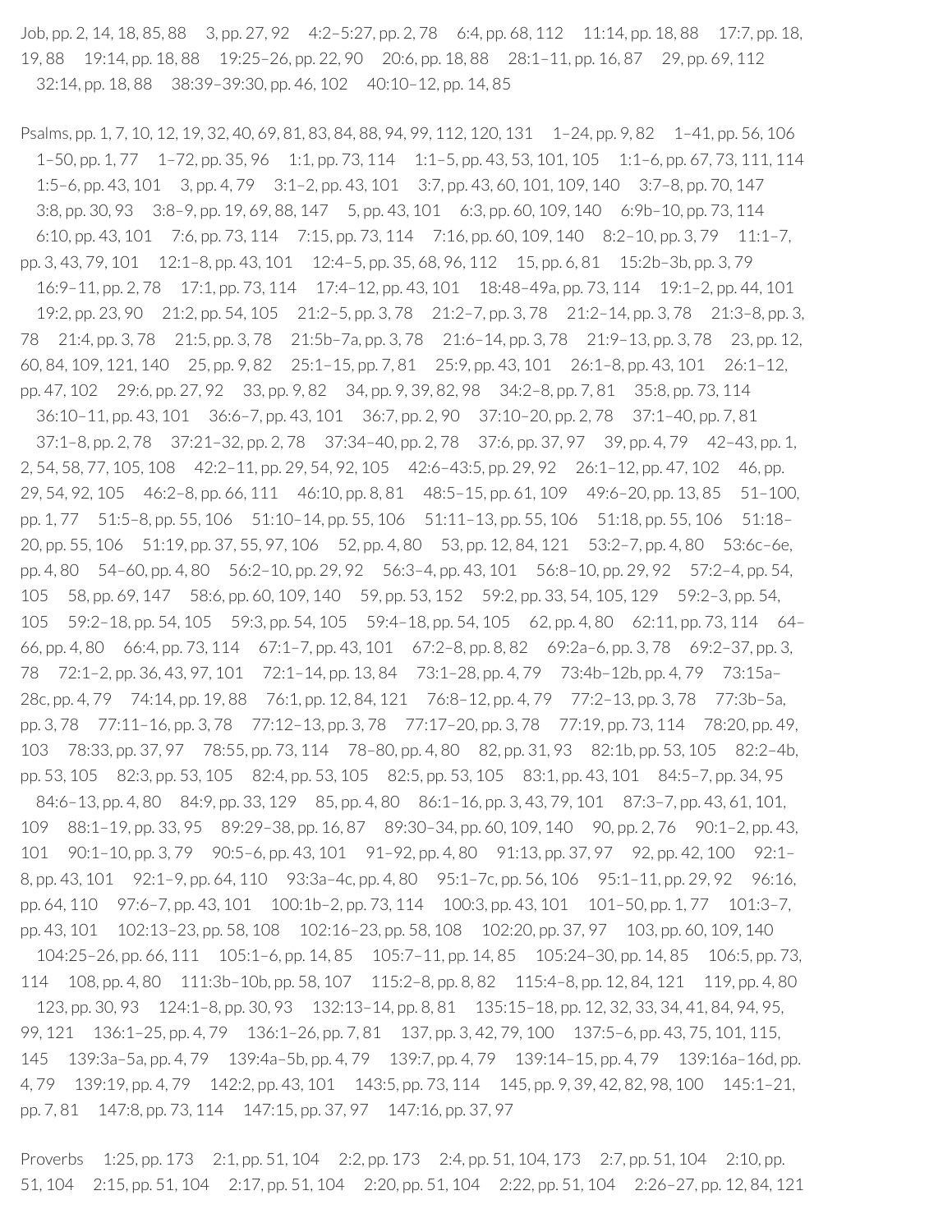2:33, pp. 6, 80 3:10, pp. 30, 93, 173 3:16, pp. 12, 84, 121 3:32, pp. 6, 80 8:22–31, pp. 74, 115 8:23, pp. 18, 88 9:7–12, pp. 13, 84 10:4, p. 173 10:12, pp. 19, 88 13:3, pp. 36, 96 13:24, p. 173 14:4, pp. 37, 97 22:14, pp. 73, 114 23:15–16, pp. 173 31, pp. 39, 98 31:10–31, pp. 44, 101

Ecclesiastes (Qoheleth) 5:9–6:9, pp. 27, 91 7:1, pp. 37, 97 11:1–12:8, pp. 27, 91 12:2–3, pp. 27, 92

Song of Solomon, pp. 36, 59, 69, 97, 108, 112 1:1–8, pp. 30, 93 2:8–17, pp. 24, 91 2:14, pp. 72, 114 5:4– 7:10, pp. 6, 80 6:2–11, pp. 37, 97 6:8–9, pp. 72, 114

Isaiah, pp. 5, 12, 39, 40, 44, 65, 83, 98, 99, 101, 110, 120, 131 1:21–26, pp. 68, 112 2:2, pp. 36, 97 2:6–22, pp. 29, 93 5:7, pp. 12, 84 5:8–30, pp. 14, 85 5:11–13b, pp. 14, 85 5:14–17, pp. 14, 85 6:10, pp. 12, 18, 84, 87 8:1–4, pp. 65, 143 8:23–9:1, pp. 65, 143 9:6, pp. 61, 109, 140 9:7, pp. 61, 109, 140 9:21, p. 160 11:4, pp. 12, 84 11:13b, pp. 30, 93, 104, 137, 160 11:59a, pp. 30, 93 13–39, pp. 49, 103 14:4b–23, pp. 49, 103 14:9–19, pp. 45, 146 15, pp. 28, 92 18:20–25, pp. 29, 93 18:23, pp. 29, 93 19:16–25, pp. 67, 111 20, pp. 9, 82 21, pp. 28, 92 26:9–10, pp. 33, 95 27:12–13, pp. 34, 95 28:7–22, pp. 34, 95 28:14– 20, pp. 5, 80, 117 28:15–18, pp. 7, 118 30:29–31, pp. 36, 96 32:6, pp. 14, 85 34, pp. 47, 102 40:3– 42:17, pp. 37, 97 40:3–5, pp. 36, 96 40:12, pp. 30, 93 40:18–46:8, pp. 43, 100 40:26–27, pp. 30, 93 40:28–31, pp. 34, 95 41:1, pp. 11, 83 41:1–4b, pp. 68, 112 41:1–20, pp. 68, 112 41:8–16, pp. 68, 112 42:1–4, pp. 11, 83, 120, 149 42:1–9, pp. 5, 80, 117 42:18–25, pp. 29, 93 44:21–45:13, pp. 37, 97 45:5–7, pp. 53, 105 45:9–13, pp. 48, 102 45:22–25, pp. 5, 80, 117 47:1–5, pp. 26, 91 47:8a–10, pp. 26, 91 48, pp. 28, 92 48:3a, pp. 26, 91 48:5a, pp. 26, 91 48:20–52:12, pp. 37, 97 49:1–6, pp. 11, 83, 120, 149 50:1, pp. 12, 84 50:4–11, pp. 11, 83, 120, 149 51:1–11, pp. 32, 94 51:8–9, pp. 12, 84 51:11, pp. 68, 112 52:13–15, pp. 8, 81 52:13–53:12, pp. 8, 11, 57, 81, 83, 107, 120, 149 52:14–15, pp. 8, 81 53:1–6, pp. 8, 81 53:3, pp. 8, 81 53:3–4, pp. 5, 80, 117 53:5–6, pp. 5, 80, 117 53:7–8a, pp. 5, 80, 117 55:8, pp. 51, 60, 104, 109, 137, 140 55:8–9, pp. 5, 80, 117 55:9, pp. 60, 109, 140 56:3–7, pp. 13, 84, 149 57:5–6, pp. 69, 112 57:5b, pp. 38, 98 58:7, pp. 18, 88 60, pp. 28, 92 60:1–3, pp. 12, 60, 70, 84, 109, 140, 147

Jeremiah, pp. 2, 41, 78, 100, 116 2:7, pp. 37, 97 2:13, pp. 68, 112 2:13–18, pp. 66, 111 2:27, pp. 14, 85 5:5–31, pp. 50, 104 5:25, pp. 32, 94 10:1–16, pp. 16, 87 17:7, pp. 8, 81 20–40, pp. 2, 116 20:1–6, pp. 32, 94 22:30, pp. 14, 85 23:25–32, pp. 32, 94 50:22–23, pp. 18, 87 51:38–58, pp. 17, 87

Lamentations, pp. 32, 94 2:1–4, pp. 36, 97 3:22, pp. 37, 97

Ezekiel 1:27, pp. 34, 95 15–24, pp. 10, 82 15:4, pp. 37, 97 15:4a, pp. 10, 82 17:24, pp. 10, 82 19:2b– 3a, pp. 10, 82 21:27, pp. 10, 82 22:2, pp. 36, 97 32:7–8a, pp. 10, 82 36:26, pp. 10, 37, 82, 97 40–48, pp. 66, 111

Daniel, pp. 15, 86 2, pp. 46, 102 2-7, pp. 37, 38, 97 2:1-7:28, pp. 54, 106 3:13-30, pp. 5, 117 4, pp. 59, 108 5, pp. 59, 108 5:19, pp. 12, 84, 121 7, pp. 46. 102 9, pp. 22, 90

Hosea 4:7–10, pp. 20, 89 8:8–14, pp. 36, 97 9:34, pp. 36, 97 12:3–6, pp. 32, 94 12:5a, pp. 24, 91

Joel, pp. 9, 82 2:28–29, pp. 20, 124 3–4, pp. 10, 83

Amos, pp. 5, 22, 28, 43, 68, 90, 92, 100, 112 3, pp. 22, 90 3:9-6:14, pp. 49, 103 5:18-27, pp. 49, 103 5:18–6:14, pp. 22, 90 5:1–17, pp. 20, 22, 89, 90, 123 5:4–6, pp. 5, 35, 96, 117 5:4b–6a, pp. 69, 147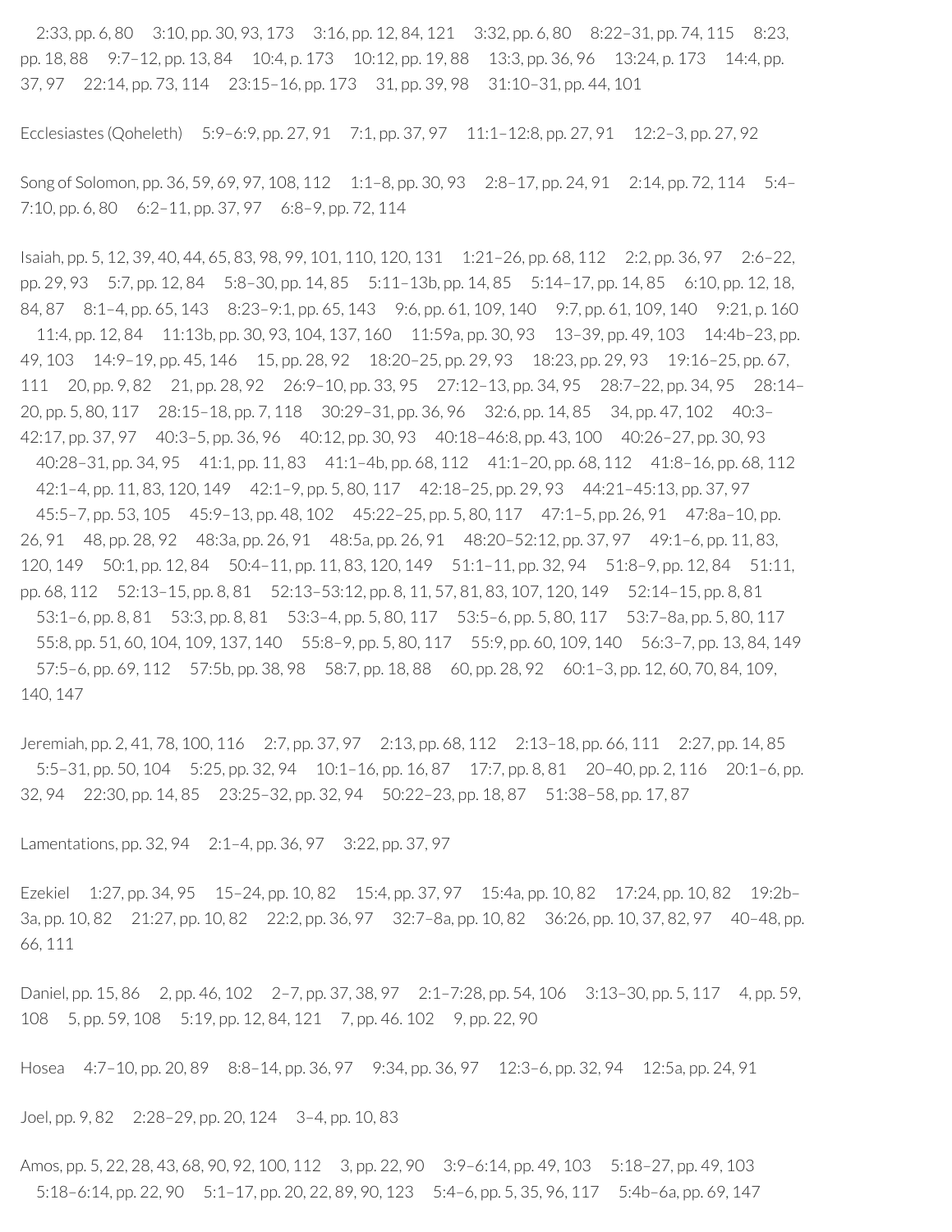5:7, pp. 30, 93 6:1–14, pp. 13, 84, 149 7:4b–8:14, pp. 24, 90 7:9–17, pp. 24, 90 8:4f–9:15, pp. 22, 90 9:1–10, pp. 13, 49, 84, 103, 149

Obadiah 1:15–18, pp. 61, 110

Jonah, pp. 14, 53, 54, 85, 105, 137 1:3, pp. 72, 114 1:4–16, pp. 54, 63, 72, 106, 114, 142 1:16–2:10, pp. 72, 114 2, pp. 15, 69, 86, 112 3:4–10, pp. 72, 114 3:5–10, pp. 15, 86 3:7–8, pp. 14, 85 4, pp. 72, 114 4:1–11, pp. 72, 114 4:2–11, pp. 72, 114

Micah 4:1–5:14, pp. 51, 73, 104, 115 4:6, pp. 68, 112 5:2, pp. 61, 109, 140 6–7, pp. 17, 87

Nahum, pp. 19, 88 1: 2–8, pp. 7, 81 1: 2–10, pp. 52, 104 1: 2–11, pp. 8, 82 1: 6, pp. 9, 82 1: 9–14, pp. 7, 81 1:12–13, pp. 8, 82 1:14, pp. 8, 82 1:15, pp. 8, 82 2:2, pp. 9, 82 2:3–13, pp. 8, 82 2:4–3:19, pp. 7, 81 2:12b–13a, pp. 10, 82 3:1–7, pp. 9, 82 3:8–13, pp. 9, 82 3:14–17, pp. 9, 82

Habakkuk, pp. 68, 111 2:4–5, pp. 58, 107

Zephaniah, pp. 15 2:4–15, pp. 16, 86

Haggai 1:1–14, pp. 15, 86 1:15–2:9, pp. 15, 86 2:10–23, pp. 15, 86

Zechariah 1:1–6:15, pp. 12, 84, 121 1:1–14:21, pp. 52, 105, 137 1:7–6:15, pp. 6, 31, 80, 93 6:12, pp. 61, 109, 140 7:1–8:19, pp. 6, 80 9:1–11:17, pp. 6, 80 9:1–14:21, pp. 6, 80 9:5, pp. 41, 99 12:1–14:2, pp. 6, 80

Malachi 1:2, pp. 72, 113 1:2a, pp. 72, 113 1:2–5, pp. 61, 72, 110, 113 1:6a, pp. 72, 113 1:6b, pp. 72, 113 1:6–2:9, pp. 72, 113 1:7b, pp. 72, 113 1:7c–11, pp. 72, 113 1:12–14, pp. 72, 113 2:10–16, pp. 72, 113 2:14a, pp. 72, 113 2:17–3:5, pp. 72, 113 2:17b, pp. 72, 113 2:17c–3:5, pp. 72, 113 3:6–7a, pp. 72, 113 3:6–12, pp. 72, 113 3:8b, pp. 72, 113 3:11, pp. 72, 113 3:13–4:3, pp. 72, 114 3:13a, pp. 72, 113 4:1–3, pp. 72, 114

#### NEW TESTAMENT

Matthew, pp. 1, 11, 12, 27, 40, 83, 99, 116, 120, 121, 131, 149 3:10-12, pp. 12, 60, 84, 109, 121, 140 4:12-16, pp. 65, 143 5–7, pp. 42, 52, 132, 137 5:10–12, pp. 41, 132 5:23–24, pp. 41, 132 6:24, pp. 12, 84, 121 7:6, pp. 12, 40, 60, 65, 75, 84, 109, 115, 121, 132, 140, 143, 145 9:17, pp. 47, 60, 109, 135, 140 10:39, pp. 33, 129, 173 11:20–24, pp. 17, 122 11:27, pp. 33, 129 12:22, pp. 60, 109, 140 12:22–45, pp. 27, 127 12:31–37, pp. 22, 90 12:32, pp. 10, 119 13:10–18, pp. 73, 145 13:13–18, pp. 27, 69, 70, 127, 147 13:14–15, pp. 37, 130 13:15, pp. 40, 132, 145 13:37–50, pp. 25, 126 13:54–57, pp. 59, 67, 139 13:54b–56, pp. 67, 144 15:30–31, pp. 25, 126 16:13–17:27, pp. 27, 127 17:24–20:16, pp. 44, 133 18:10–14, pp. 27, 127 19–22, pp. 40, 131 19:1, pp. 22, 90 19:1–21, pp. 22, 90 19:30, pp. 12, 120, 173 20:17–21:27, pp. 27, 127 21:28–31, pp. 13, 121 23:12, pp. 41, 132, 173 23:16–22, pp. 25, 126 24:10–12, pp. 73, 145 24:34, pp. 35, 130 25:14–40, pp. 26, 56, 126, 138 26–28, pp. 27, 127 27:11– 31, pp. 27, 127

Mark, pp. 11, 16, 23, 58, 83, 120, 125 1:1-8, pp. 21, 124 1:1-11, pp. 2, 78, 116 1:14-15, pp. 62, 141 1:14–45, pp. 67, 143 1:16–3:19, pp. 11, 120 1:21–2:12, pp. 21, 124 2:1–3:6, pp. 20, 21, 62, 124, 141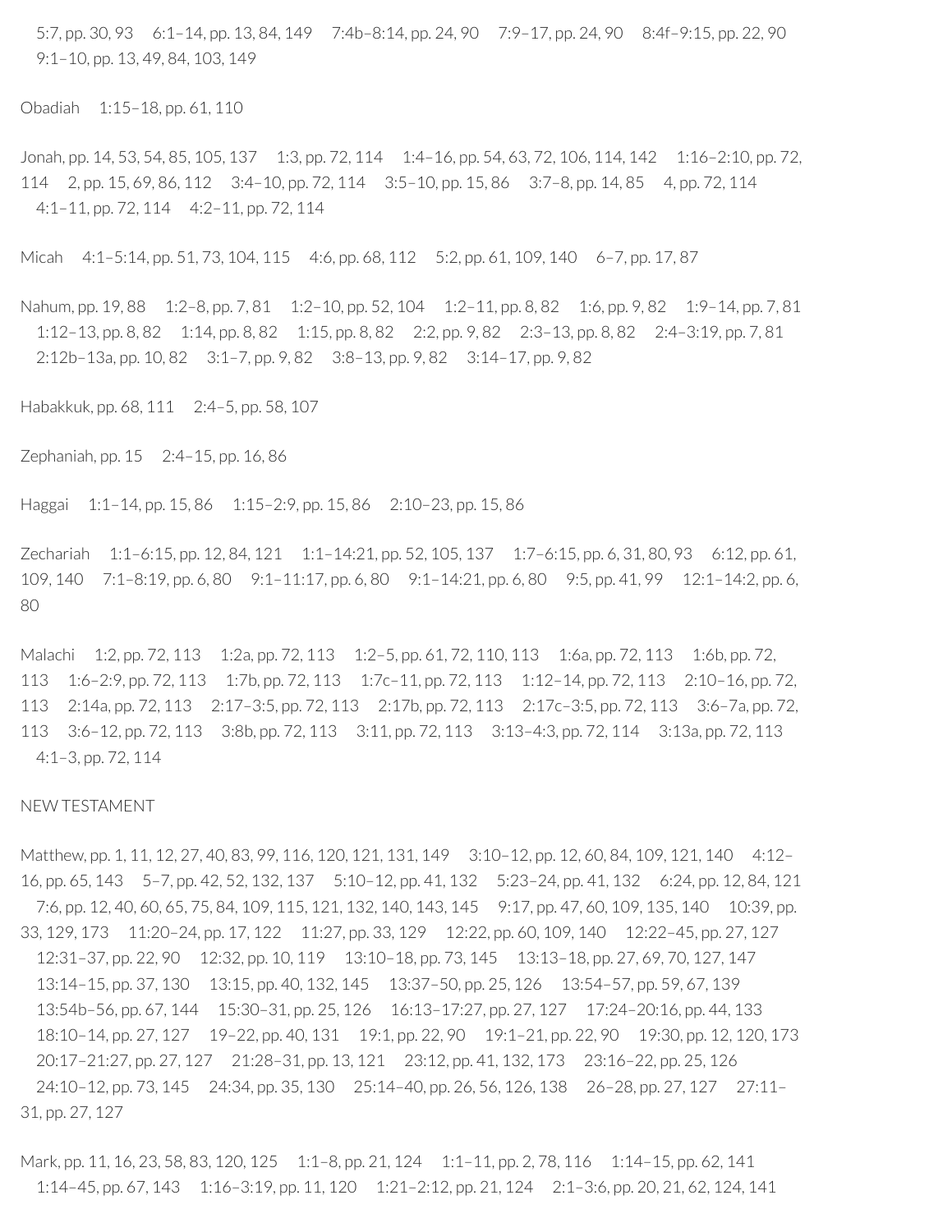2:1–2, pp. 21, 124 2:1–12, pp. 20, 124 2:27, pp. 61, 141 3:7–4:1, pp. 67, 143 3:7–6:56, pp. 26, 127 3:20–6:6, pp. 11, 120 3:20–35, pp. 37, 62, 130, 141 3:23–26, pp. 37, 130 3:27–38, pp. 62, 141 3:28– 29, pp. 37, 130 3:29, pp. 10, 119 3:31–35, pp. 42, 133 4:1–34, pp. 24, 43, 126, 133 4:2–20, pp. 21, 124 4:10–13, pp. 24, 126 4:21–29, pp. 24, 126 5:1–20, pp. 51, 104, 137 5:2–6, pp. 12, 60, 84, 109, 121, 140 6:7–7:37, pp. 11, 120 8:10–13, pp. 42, 133 8:22–26, pp. 62, 141

Luke, pp. 11, 83, 120, 149 1:6–25, pp. 42, 132 1:26–56, pp. 45, 102, 134 1:28–38, pp. 45, 101, 134 1:39–45, pp. 45, 101, 134 1:50–55, pp. 45, 101, 134 1:52–53, pp. 45, 101, 134 1:52a–53b, pp. 30, 128 1:68–77, pp. 4, 116 1:68–79, pp. 57, 139, 143 1:71–79, pp. 4, 116 2:1–10, pp. 45, 101, 134 2:10, pp. 61, 109, 140 2:11, pp. 61, 109, 140 2:14, pp. 33, 129 4:1–5:11, pp. 24, 126 4:1–13, pp. 45, 134 4:14– Acts 28:3, pp. 74, 145 4:14-16, pp. 45, 134 4:16-20, pp. 31, 45, 50, 128, 134, 136 4:16-21, pp. 60, 140 4:16b–20a, pp. 46, 135 4:16–30, pp. 63, 142 4:18–27, pp. 60, 140 4:28–5:11, pp. 45, 134 4:28–30, pp. 45, 134 5:1–9:50, pp. 25, 126 5:27–19:10, pp. 9, 119 6:17–49, pp. 25, 126 6:20–26, pp. 5, 117 6:27–31, pp. 5, 117 6:43, pp. 33, 129 7:1–22, pp. 60, 140 7:29, pp. 30, 128 7:29–35, pp. 30, 128 7:35, pp. 30, 128 7:36–50, pp. 72, 145 7:37–38, pp. 72, 145 7:40, pp. 72, 145 9:43–18:34, pp. 5, 116 9:46–48, pp. 65, 143 9:51–18:48, pp. 25, 126 9:51–19:11, pp. 63, 142 9:51–19:28, pp. 59, 139 9:51– 19:44, pp. 24, 125 9:51–19:48, pp. 9, 45, 119, 134 9:57–62, pp. 20, 89, 123 10:1b–52, pp. 22, 90 10:21– 18:17, pp. 9, 119 10:25–18:14, pp. 9, 119 10:25–18:18, pp. 9, 119 10:30–18:14, pp. 51, 137 10:46–52, pp. 62, 141 11:12–14:50, pp. 11, 120 12:1–40, pp. 21, 124 12:13–40, pp. 61, 141 12:33–34, pp. 5, 117 12:37b–13:2, pp. 61, 141 13, pp. 31, 60, 128, 139 13:5–23, pp. 11, 120 13:24–27, pp. 42, 133 13:28– 29, pp. 23, 125 14:53–72, pp. 32, 129 15:1–32, pp. 32, 129 15:33–16:8, pp. 32, 129 15:40–41, pp. 62, 141 18:18–30, pp. 5, 117 22:24–30, pp. 48, 135 22:40–42, pp. 23, 125 23:52–24:3, pp. 14, 121 23:6– 12, pp. 17, 122 24, pp. 45, 133 24:4–12, pp. 14, 121 24:14–35, pp. 30, 128 45a–46, pp. 23, 125

John, pp. 11, 50, 74, 83, 115, 120, 136, 149 1, pp. 10, 49, 119, 136 1:1–5, pp. 10, 119 1:1–18, pp. 6, 18, 23, 42, 50, 62, 118, 122, 125, 132, 136, 141 1:14, pp. 61, 109, 140 1:19–4:3, pp. 23, 125 1:19–5:47, pp. 63, 142 1:19–25, pp. 50, 136 1:19–51, pp. 23, 125 1:29–34, pp. 44, 133 2–19, pp. 30, 128 2:1–4:54, pp. 46, 134 2:1–11, pp. 44, 46, 50, 133, 134, 136 2:1–12, pp. 23, 125 2:13–25, pp. 24, 125 3:1–21, pp. 24, 125 3:11–19, pp. 27, 127 3:11–21, pp. 50, 136 3:13, pp. 46, 134 3:22–4:3, pp. 24, 125 3:31b, pp. 46, 134 3:32d–33a, pp. 46, 134 4:21–23, pp. 19, 123 4:46–54, pp. 50, 136 5:1–10:42, pp. 46, 134 5:1–9, pp. 50, 136 5:8–11, pp. 12, 60, 84, 109, 121, 140 5:19–30, pp. 38, 46, 130, 134 5:19–47, pp. 50, 136 5:19b–30, pp. 44, 133 5:21–29, pp. 12, 60, 84, 109, 121, 140 5:24–29, pp. 5, 117 5:31–32, pp. 44, 133 6:1–15, pp. 50, 136 6:16–21, pp. 50, 136 6:35–42, pp. 46, 134 6:35–51, pp. 44, 133 6:36–40, pp. 11, 38, 60, 109, 120, 130, 140 6:60–65, pp. 44, 133 8:7, pp. 50, 136 8:11, pp. 50, 136 8:12–12:50, pp. 50, 136 8:12–19, pp. 50, 136 8:21–28, pp. 48, 135 8:32a–37c, pp. 48, 135 8:41a–44, pp. 48, 135 8:58, pp. 61, 109, 140 9:1–7, pp. 50, 136 9:1–39, pp. 44, 133 9:28–29, pp. 45, 133 10:14, pp. 60, 109, 140 10:15, pp. 60, 109, 140 10:17–18, pp. 45, 133 10:22–39, pp. 50, 74, 115, 136 10:24–39, pp. 50, 136 11:1–44, pp. 50, 136 12:23–32, pp. 60, 109, 140 12:24–32, pp. 38, 130 12:44–50, pp. 50, 136 13:1– 17:26, pp. 46, 75, 115, 134, 145 13:1–3, pp. 75, 115, 145 13:1–38, pp. 75, 115, 145 13:31–14:31, pp. 55, 138 15:7–17, pp. 11, 120 15:9, pp. 10, 119 15:12–17b, pp. 46, 134 16:5–6, pp. 55, 138 16:16–33, pp. 55, 138 16:28, pp. 11, 120 17, pp. 42, 50, 132, 136 17:1–5, pp. 42, 132 18:1–20:29, pp. 46, 134

18:18–19:12, pp. 48, 135 18:28–19:16, pp. 11, 120 18:29–40, pp. 28, 127 18:36b–36c, pp. 46, 134 19:4–14, pp. 28, 127 19:16–42, pp. 11, 120 20:1–21:24, pp. 50, 136 20:1–29, pp. 19, 123 20:30– 21:25, pp. 20, 123 21:20–24, pp. 50, 136 21:20–25, pp. 20, 123 21:22–23, pp. 20, 123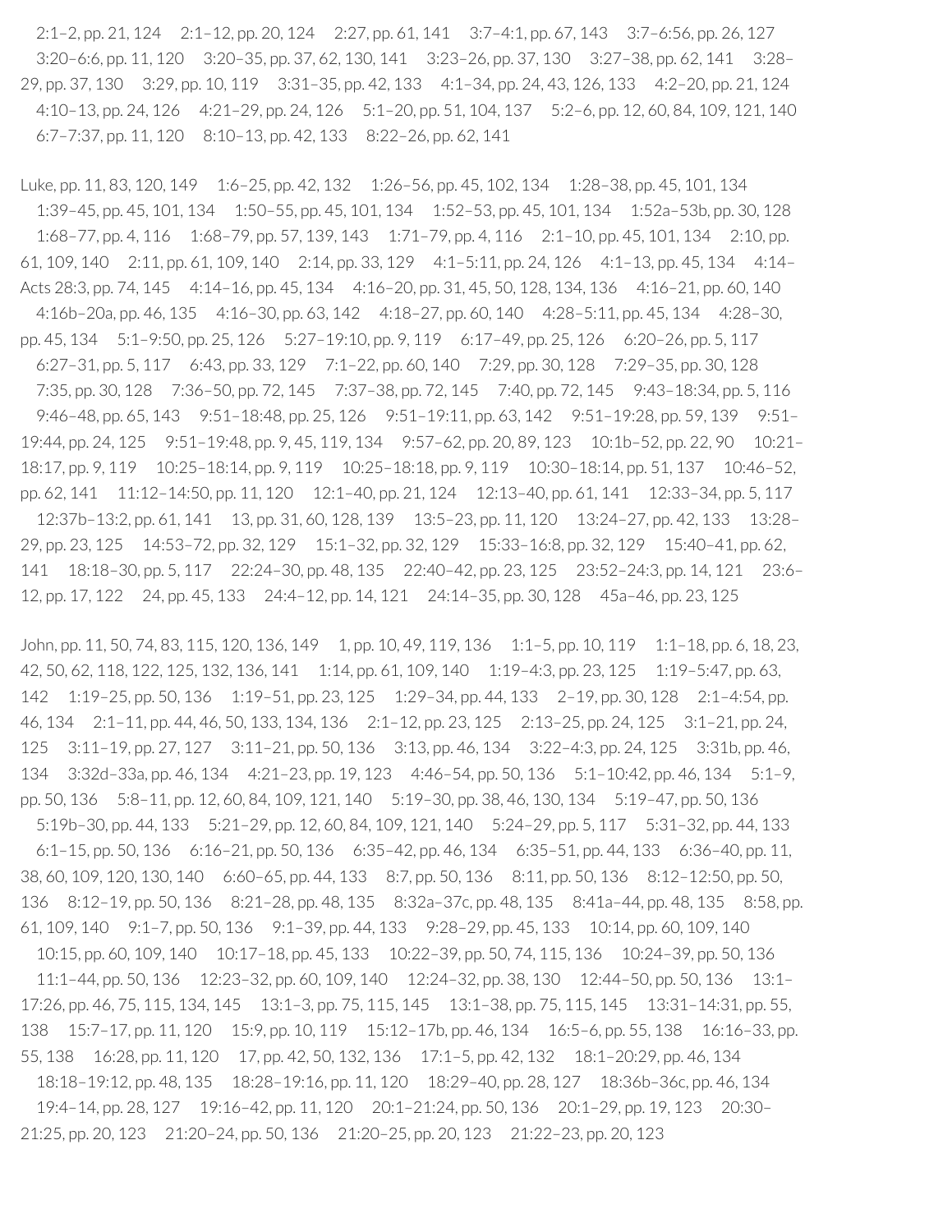Acts, pp. 7, 9, 25, 30, 118, 119, 126, 128 1:1-16:27, pp. 12, 84, 121 1:3, pp. 61, 109, 140 1:16-11:36, pp. 52, 137 1:16–2:10, pp. 7, 118 1:21–32, pp. 10, 120 1:22, pp. 60, 109, 140 2:6–11, pp. 60, 109, 140 2:7–10, pp. 34, 129 2:12–29, pp. 7, 118 2:14–26, pp. 2, 116 2:25a, pp. 67, 144 3:5–7, pp. 52, 137 3:9–5:19, pp. 47, 135 3:23–26, pp. 33, 129 3:24–5:9, pp. 47, 135 3:31a–4:16, pp. 47, 135 4:11–12, pp. 65, 143 4:24b–28, pp. 67, 68, 144 4:29–31, pp. 67, 68, 144 8:25–40, pp. 50, 136 12:25–21:16, pp. 45, 134 17:30, pp. 3, 116 20:18–35, pp. 63, 142 20:18b–35, pp. 35, 130 28:17–20, pp. 45, 134 28:25–29, pp. 45, 134 20:25–31, pp. 35, 130 20:31–35, pp. 63, 142

Romans, pp. 8, 22, 26, 118, 124, 126 1:16-2:10, p. 7, 118 2:12-29, pp. 7, 118 3:9-5:19, pp. 47, 135 3:23–26, pp. 33, 129 3:24–5:9, pp. 47, 135 3:31a–4:16, pp. 47, 135 4:11–12, pp. 65, 143 5–8, pp. 47, 135 5:12, pp. 21, 124 5:12–21, pp. 17, 19, 65, 122, 123, 143 5:20–7:25, pp. 47, 135 6:12–14a, pp. 43, 133 8:1–17, pp. 11, 83, 120, 149 8:3, pp. 61, 109, 140 8:9–11, pp. 11, 83, 120, 149 9:5, pp. 61, 109, 140 9:6–29, pp. 1, 116 9:14–24, pp. 1, 116 9:24, pp. 2, 116 9:25, pp. 7, 81, 118 10:9, pp. 60, 109, 140 10:9–10, pp. 11, 34, 83, 120, 129, 149 10:10, pp. 60, 109, 140 11:21–23, pp. 12, 84, 121 11:33–36, pp. 41, 132 12:1–15:13, pp. 64, 142 13:8–10, pp. 7, 118 14:7, pp. 60, 109, 140 17:23–31, pp. 20, 124 17:24–25, pp. 51, 104, 137

1 Corinthians, pp. 11, 40, 64, 83, 99, 120, 131, 142, 149 1:4–4:16, pp. 5, 117 1:5–15:58, pp. 5, 117 1:10– 3:4, pp. 64, 142 1:12–13, pp. 34, 129 1:17–2:2, pp. 5, 117 1:24–25, pp. 12, 84, 121 3, pp. 5, 117 3:5– 4:17, pp. 64, 142 3:10–17, pp. 5, 80, 117 3:11–5:17, pp. 41, 132 3:16–17, pp. 64, 142 3:21–4:7, pp. 64, 142 4:10, pp. 8, 60, 109, 119, 140 4:17–7:40, pp. 5, 117 5–6, pp. 64, 142 5:2–6, pp. 60, 109, 140 6:13a, pp. 64, 142 6:13b–14, pp. 64, 142 7, pp. 64, 142 7:1–7, pp. 60, 109, 140 7:2–4, pp. 34, 129 7:2–5, pp. 64, 142 7:3, pp. 47, 60, 109, 135, 140 7:12–14, pp. 25, 126 8:1–11:1, pp. 5, 64, 117, 142 9:4–12, pp. 74, 145 9:16, pp. 64, 142 9:19–22, pp. 9, 60, 64, 109, 119, 140, 142 9:19–23, pp. 5, 117 10:7–10, pp. 74, 145 10:14–22, pp. 5, 117 10:16–21, pp. 64, 142 11:2–14:40, pp. 5, 117 11:2–14, pp. 5, 117 11:7–10, pp. 17, 122 11:8–12, pp. 60, 64, 109, 140, 142 11:17–34, pp. 64, 142 12–14, pp. 64, 142 12:1–14:36, pp. 64, 142 12:3, pp. 64, 142 12:4–30, pp. 64, 142 12:12, pp. 17, 41, 64, 122, 132, 142, 146 12:12–13, pp. 40, 132 12:31–14:1, pp. 50, 64, 136, 142 13:8–13, pp. 64, 142 14:1–5, pp. 40, 132 14:5b–13, pp. 64, 142 14:33b–36, pp. 64, 142 15, pp. 5, 64, 117, 142 15:1–3, pp. 58, 139 15:1–49, pp. 28, 128 15:5–7, pp. 58, 139 15:8–10, pp. 58, 139 15:12–13, pp. 64, 142 15:12–20, pp. 5, 117 15:23– 28, pp. 37, 130 15:24–28, pp. 32, 129 15:24a–28c, pp. 32, 129 15:50a–53b, pp. 29, 128 15:51b–52d, pp. 29, 128 15:54a–57, pp. 29, 128 15:54–57, pp. 47, 135

2 Corinthians, pp. 9, 43, 133 1–7, pp. 9, 57, 119, 138 1:1–3, pp. 40, 132 1:3, pp. 12, 84, 121 2:14–4:6, pp. 37, 130 8–9, pp. 57, 138 8:14, pp. 12, 84, 121 10–13, pp. 57, 138 11:22–27, pp. 26, 91 13:13, pp. 21, 124

Galatians, pp. 9, 31, 40, 47, 60, 61, 70, 99, 108, 109, 118, 119, 128, 131, 135, 140, 144 1:1, pp. 60, 109, 140 2:7–8, pp. 84, 121 2:11–3:4, pp. 6, 117 2:15–16, pp. 52, 63, 137, 141 2:15–21, pp. 52, 137 2:16, pp. 12, 60, 68, 84, 109, 121, 140, 144 3:2, pp. 60, 109, 140 3:5–14, pp. 5, 117 4:1–7, pp. 12, 70, 121, 144 4:4, pp. 60, 109, 140 4:4–5, pp. 60, 61, 108, 109, 140 4:5, pp. 60, 109, 140 4:6, pp. 60, 109, 140 5:13– 6:2, pp. 65, 143 5:16–26, pp. 52, 137 5:17, pp. 8, 40, 118, 131

Ephesians, pp. 1, 6, 40, 56, 58, 99, 116, 118, 131, 137, 139 1–3, pp. 57, 139 1:1–6:16, pp. 70, 144 1:3– 3:21, pp. 47, 135 1:3–10, pp. 65, 143 1:4–10, pp. 65, 143 2:11–13, pp. 65, 66, 143 2:11–18, pp. 65, 143 2:11–22, pp. 5, 28, 35, 39, 41, 60, 65, 109, 117, 127, 130, 131, 132, 140, 143 2:13–17, pp. 65, 66, 143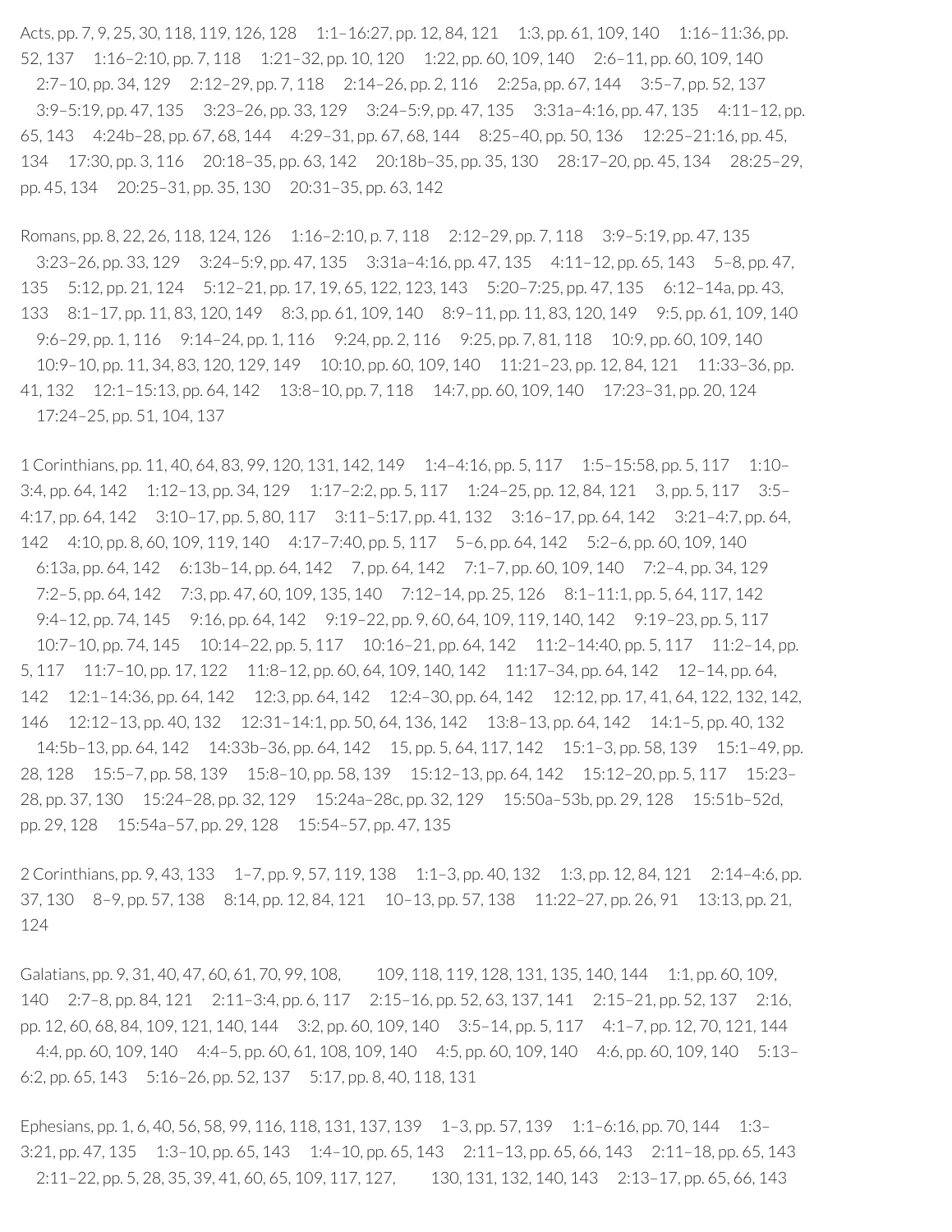2:14–16, pp. 65, 143 2:18–22, pp. 66, 143 4:9–10, pp. 40, 132 5:5, pp. 53, 137 5:21–33, pp. 11, 57, 83, 120, 139, 149 5:23–24, pp. 57, 139

Philippians, pp. 9, 41, 118, 132 1:1-4:20, pp. 41, 132 1:1-25, pp. 12, 84, 121 1:15, pp. 61, 109, 140 2:1, pp. 21, 124 2:2, pp. 8, 118 2:5–11, pp. 5, 11, 80, 83, 117, 120, 149 2:6–8, pp. 61, 109, 140 2:6–11, pp. 31, 42, 128, 133 3:10, pp. 61, 109, 140 3:20–21, pp. 55, 138 4:11–13, pp. 61, 109, 140 5, pp. 61, 109, 140

Colossians, pp. 1, 40, 49, 74, 99, 116, 131, 136, 145 1, pp. 28, 127 1:1–4:10, pp. 12, 84, 121 1:1–29, pp. 71, 144 1:4–4:12, pp. 22, 124 1:6–10, pp. 22, 124 1:7–4:9, pp. 22, 124 1:13–20, pp. 61, 109, 140 1:15– 20, pp. 6, 7, 117, 118 1:16–2:15, pp. 22, 124 2:6–19, pp. 13, 65, 121, 143 3:3, pp. 61, 109, 140 3:3–4, pp. 40, 132 3:11, pp. 61, 109, 140 3:11a, pp. 13, 121 3:11b, pp. 13, 121

1 Thessalonians, pp. 12, 84, 121 1:2–5, pp. 61, 109, 140 4:13–18, pp. 28, 128 5:5, pp. 61, 109, 140 5:6, pp. 61, 109, 140 5:23, pp. 67, 144

2 Thessalonians, pp. 12, 84, 121 2:1–15, pp. 53, 138

1 Timothy, pp. 28, 127 3:16, pp. 61, 109, 140

Philemon, pp. 49, 136 1:5, p. 2, 117

Hebrews, pp. 9, 42, 64, 110, 119, 132, 142, 143 1:1–2:18, pp. 11, 120 1:1–4, pp. 23, 125 2:14, pp. 61, 109, 140 3:1–4:13, pp. 11, 120 3:12–14, pp. 7, 118 3:16–18, pp. 7, 118 4:14–6:20, pp. 11, 120 4:16b, pp. 12, 120 5:8–10, pp. 54, 138 6:19–10:39, pp. 55, 138 7:1–28, pp. 11, 120 8:1–9:28, pp. 42, 132 8:1– 10:18, pp. 11, 120 10:5–7, pp. 61, 109, 141 10:19–12:29, pp. 11, 120 12:1–2, pp. 8, 33, 42, 118, 129, 132 12:6, pp. 12, 120 13:1–21, pp. 11, 120 13:22–29, pp. 11, 120

1 Peter, pp. 12, 84, 121 3:18–4:6, pp. 19, 123

2 Peter, pp. 12, 84, 121

1 John, pp. 40, 131 1:1–4, pp. 42, 132 3:19–24, pp. 40, 131 4:2, pp. 61, 109, 141 5:14–15, pp. 42, 132

2 John, pp. 72, 145 4–6, pp. 72, 145 10–11, pp. 72, 145

3 John 11, pp. 61, 109, 140

Jude, pp. 50, 72, 113, 136, 144

Revelation, pp. 16, 39, 40, 41, 63, 98, 99, 131, 132, 141 3:7, pp. 11, 83, 120, 149 5, pp. 59, 139 8:2– 11:18, pp. 47, 135 8:2–6, pp. 47, 135 8:3–5, pp. 47, 135 9:17b–18, pp. 47, 135 9:17b–19, pp. 47, 135 9:17d–18, pp. 11, 83, 120, 149 10:9–10, pp. 26, 126 11:1–11, pp. 28, 127 11:11c–12c, pp. 47, 135 11:15–15:8, pp. 28, 127 12:3–20:2, pp. 63, 141 12:3–17, pp. 16, 122 12:3–20, pp. 63, 141 14:9b–11, pp. 11, 83, 120, 149 18, pp. 59, 63, 139, 141 19, pp. 59, 139 21:1–4, pp. 11, 83, 120, 149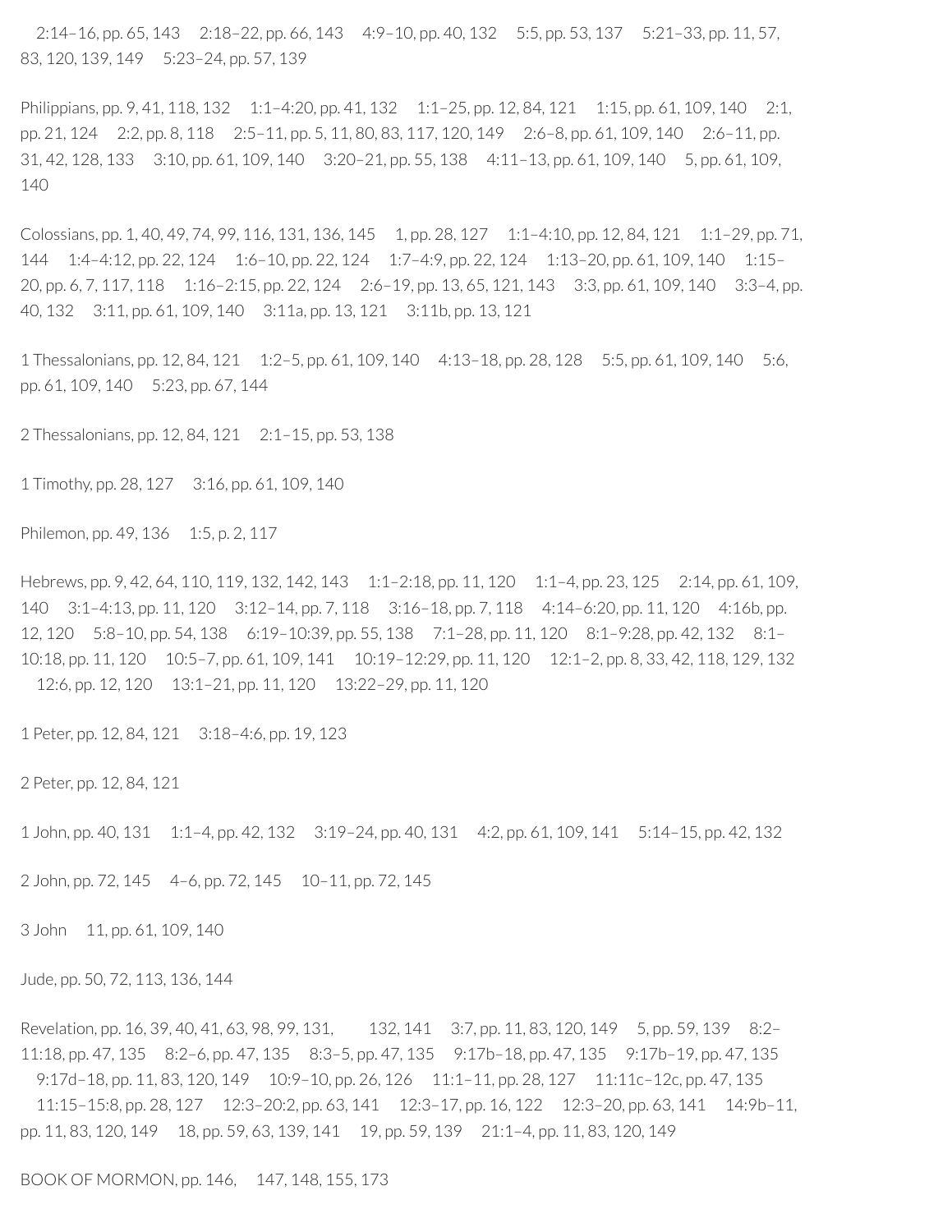1 Nephi, pp. 41, 70, 147, 164 1–9, pp. 55, 146 1:1–2, pp. 41, 146 3:3–5:19, pp. 55, 146 10–22, pp. 55, 146 15:9–11, pp. 69, 70, 147 17:8–18:4, pp. 55, 146 17:36–39, pp. 69, 147

2 Nephi 2:28–30, pp. 61, 147 27:1–5, pp. 69, 70, 147 28, pp. 45, 146 28:18–32, pp. 45, 146 29:13, pp. 69, 147

Mosiah, pp. 55, 66, 69, 70, 147, 164 1–6, pp. 71, 148 2:9–5:15, pp. 55, 70, 146, 147 3:18–19, pp. 69, 70, 147, 166 5:10–12, pp. 69, 70, 147

Alma 17-19, pp. 165 36, pp. 69, 70, 71, 147, 161, 162, 164, 165, 166, 167, 173 36:1, p. 166 36:20, p. 162 36:30, p. 166 41:13–15, pp. 69, 70, 147, 167

Helaman, pp. 70 6:7–13, pp. 70, 147, 163 6:10, pp. 70, 147, 164

3 Nephi 11:1–3, pp. 17, 122, 146 17:6–7, pp. 71, 148

DOCTRINE & COVENANTS, pp. 29, 59, 151, 153

PEARL OF GREAT PRICE Moses 7:21–23, pp. 69, 147 7:48, pp. 53, 152

Abraham 1:3, pp. 53, 152

APOCRYPHA 2 Maccabees, pp. 22, 150

DEAD SEA SCROLLS Qumran, pp. 11, 39, 83, 152

*4QEnoch g ,* pp. 39, 152

*1QH,* pp. 60, 153

*1QS* 3:13–4:26, pp. 149

*Hodayot,* pp. 60, 64, 153, 154

*Psalms Scroll,* pp. 57, 153

PSEUDEPIGRAPHA, pp. 14, 149

*1 Enoch* 91:12–17, pp. 39, 152 91:93, pp. 39, 152

*3 Maccabees,* pp. 149

*Parables of Enoch,* pp. 63, 154

OTHER LITERATURE

*Didaché,* pp. 9, 119